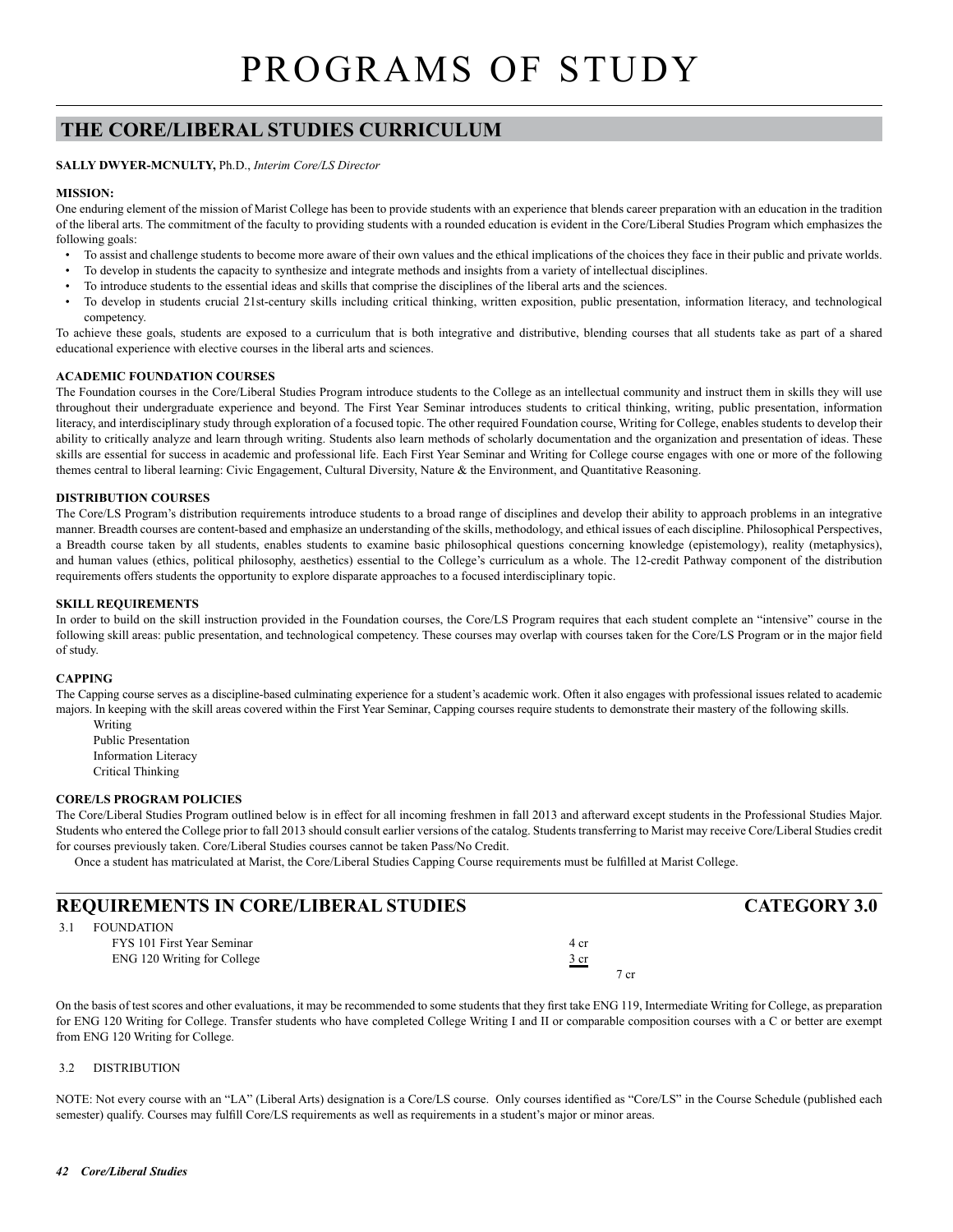| <b>Breadth</b>                                 |                 |
|------------------------------------------------|-----------------|
| Philosophy                                     | 3 <sub>cr</sub> |
| (PHIL 101 Philosophical Perspectives)          |                 |
| Ethics, Applied Ethics, or Religious Studies   | 3 <sub>cr</sub> |
| Fine Arts                                      | 3 <sub>cr</sub> |
| History                                        | 3 <sub>cr</sub> |
| Literature                                     | 3 <sub>cr</sub> |
| <b>Mathematics</b>                             | 3 <sub>cr</sub> |
| (see Mathematics placement recommendation)     |                 |
| Natural Science                                | 3 <sub>cr</sub> |
| Social Science                                 | 3 <sub>cr</sub> |
| Pathway*                                       | 12 cr           |
| Courses addressing an interdisciplinary topic. |                 |

 Students select one of the following Pathway topics: African Diaspora Studies American Studies Catholic Studies Cognitive Studies Contemporary European Studies Environmental Studies French Gender Studies Global Studies Hudson River Valley Regional Studies Italian Italian & Italian-American Studies Jewish Studies Latin American & Caribbean Studies Legal Studies Medieval & Renaissance Studies Public Health Public Praxis Quantitative Studies Religion & Society Spanish

 Studies in Political Economy Technology & Society

## **Total distribution credits** 36 cr

\* Breadth and Pathway courses may overlap, but all students must take a total of 36 distribution credits (including related field requirements). Students majoring in Breadth areas may apply a maximum of 6 credits to their distribution total. If applicable to a Pathway, 3 credits may come from disciplines outside of Core Breadth areas. Although foreign language and culture courses are not required within the Core, courses in these fields may be used to fulfill distribution requirements. See the Core/LS Program website for a detailed list of all courses that satisfy distribution requirements.

| 3.3 | SKILL REQUIREMENTS (in Core or major courses)<br><b>Public Presentation</b><br><b>Technological Competency</b> | 0 stand-alone credits |      |            |  |
|-----|----------------------------------------------------------------------------------------------------------------|-----------------------|------|------------|--|
| 3.4 | CAPPING (taken in the major field of study during the senior year)                                             | 3 cr                  | 3 cr |            |  |
|     | <b>Total credits for Core/LS requirements</b>                                                                  |                       |      | 46 credits |  |

## **International Programs**

Marist College encourages qualified students to spend a semester or academic year in another country through Marist International Programs (MIP). Students of virtually every major may study/intern abroad for at least one semester.

Interested students should begin planning their semester/year abroad with their academic advisor as early as possible. Candidates for MIP may variously pursue major, minor, core, internship, or elective coursework abroad. Again, early planning is essential in terms of course planning and finding the best fit between particular study abroad program and student. Students generally earn 15 credits per semester while abroad.

Please refer to page 14 of this catalog for more information on MIP.

Sample Academic Plan for a Semester Abroad\*:

| • Foundation/orientation course             | 3 cr     |
|---------------------------------------------|----------|
| • Major required course                     | $3-6$ cr |
| • Core/Liberal Studies course               | $3-6$ cr |
| (Foreign Language, Social Science, History, |          |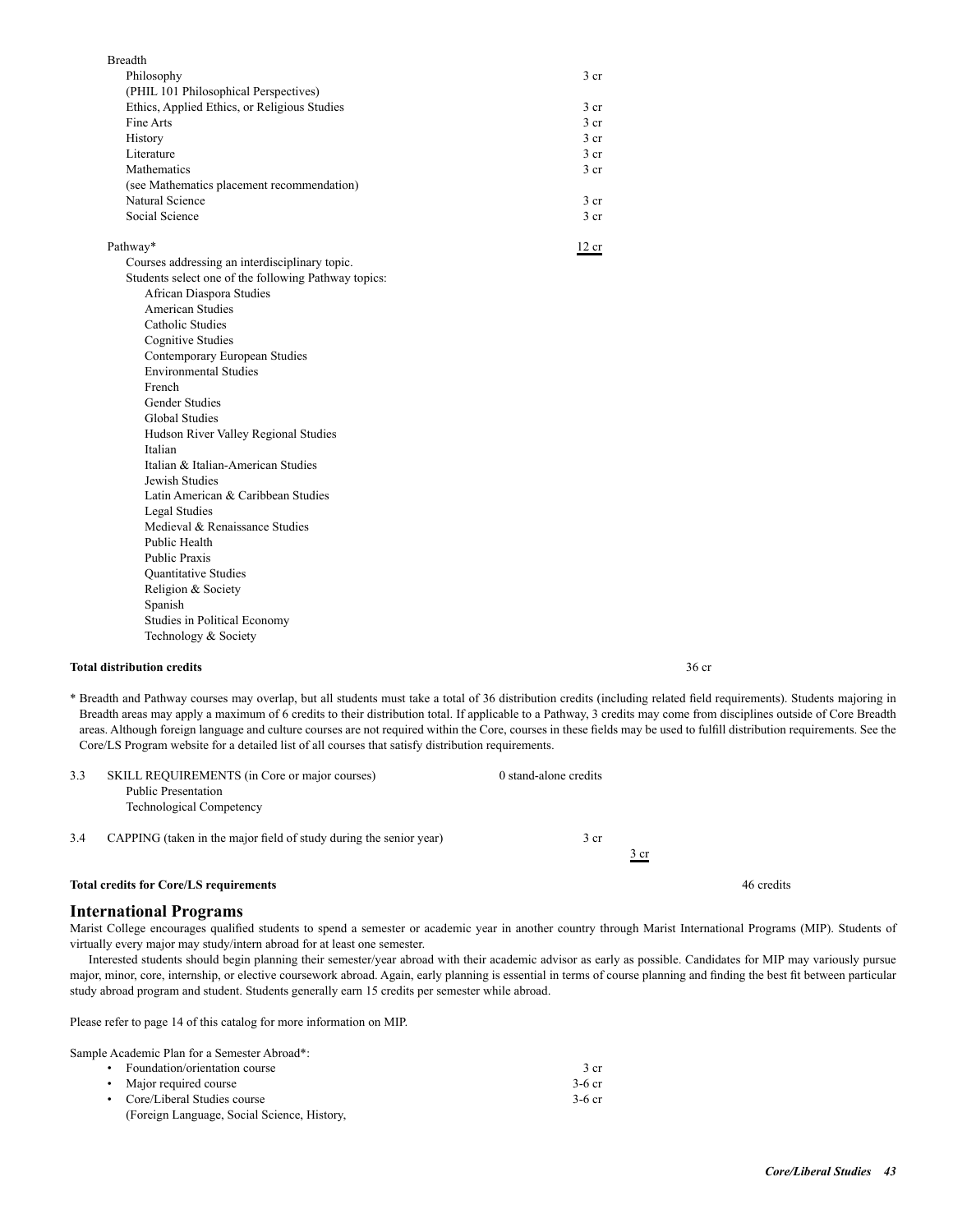Literature, Fine Arts, Philosophy/Religious Studies)

| • Elective course | 3 cr                   |
|-------------------|------------------------|
| • Internship      | $0-6$ cr <sup>**</sup> |
|                   |                        |

**Total** 12-16 cr

 \* An individual study plan is arranged by each student with his/her academic advisor, according to the program selected, individual learning goals, and degree requirements.

\*\* Credits earned for an internship depend on the internship program selected and internship length (number of hours worked).

# **ACCOUNTING**

#### **CAROL FRIEDMAN**, M.B.A., *Chairperson*

#### **MISSION:**

Today's accounting majors are expected not only to provide auditing, accounting, and tax services for small and large companies, but also to provide services in forecasting, financial planning and evaluation, and the creation and monitoring of new technologies.

The accounting program at Marist College provides a high-quality, professional education in a supportive, interactive, and personalized learning environment. The program is designed to prepare accounting graduates for sensitive management positions in business and industry, public accounting, governmental and not-for-profit organizations. Professional opportunities include careers in public accounting as a certified public accountant (CPA), management accounting, and internal auditing. The Marist Bachelor of Science in Accounting also serves as a sound educational base for post-baccalaureate study in business and law.

To respond to the educational requirement to be licensed as a CPA, the School of Management established a Dual Degree program for Marist accounting students that enables them to obtain a Bachelor of Science in Accounting and a Master of Science in Professional Accountancy to meet the 150 credit hours educational requirement to be licensed as a CPA.

## *The Accounting Core (30 credits)*

The Accounting Core requires an intensive study of the various responsibilities of the accountant. This includes the study of financial accounting theory, its realization in generally accepted accounting principles, and the application of official accounting and auditing standards as well as tax laws.

| ACCT 203 and 204 Financial and Managerial Accounting | 6 cr            |
|------------------------------------------------------|-----------------|
| ACCT 301 and 302 Intermediate Accounting I and II    | 6 cr            |
| <b>ACCT 310 Cost Accounting</b>                      | 3 <sub>cr</sub> |
| <b>ACCT 330 Financial Statement Analysis</b>         | 3 <sub>cr</sub> |
| ACCT 401 Advanced Accounting                         | 3 <sub>cr</sub> |
| ACCT 402 Auditing                                    | 3 <sub>cr</sub> |
| ACCT 403 Tax I                                       | 3 <sub>cr</sub> |
| ACCT 451 Government and Not-For-Profit Accounting    | 3 <sub>cr</sub> |
|                                                      |                 |

## *The Interface between Accounting and Business (27 credits)*

Accounting involves both external financial reporting and internal reporting for managerial decision making and control. Hence, professional accountants interact with all the functional areas of business. Accounting majors develop their knowledge of this interface through both required and elective courses.

## *Required Courses (18 credits)*

For the Accounting profession taken as a whole the primary interface with business requires a detailed knowledge of the financial and legal aspects of business transactions. Consequently, the required interface courses develop expertise in these areas.

| BUS 202 Business and Society in a Global Environment | 3 <sub>cr</sub> |
|------------------------------------------------------|-----------------|
| BUS 302 Organizational Behavior                      | 3 <sub>cr</sub> |
| BUS 320 Financial Management                         | 3 <sub>cr</sub> |
| BUS 340 Marketing Principles                         | 3 <sub>cr</sub> |
| BUS 380 and 381 Business Law I and II                | 6 cr            |

## *Elective Courses (6 credits)*

Accounting majors extend their study of the interface by selecting two additional Accounting (ACCT) or Business (BUS) courses, both 300 level or above (excluding BUS 382), in consultation with their faculty advisor. By selecting various combinations of courses, students can

- broaden their exposure to include the other functional disciplines in business,
- focus on a particular interface that reflects their interests and career aspirations, or
- emphasize further study of Accounting topics.
- NOTE: Internship credits can count for no more than 3 of the elective credits described in this section.

## *The Integrative Capping Course (3 credits)*

The professional practice of accounting requires accountants

- to critically interpret and apply accounting principles and standards to complex transactions which often involve innovative contracts and contingent claims,
- to evaluate the value of information for managerial decision making, and
- to take responsibility for their own continuing education and development in the field as new accounting and auditing standards and tax laws are adopted.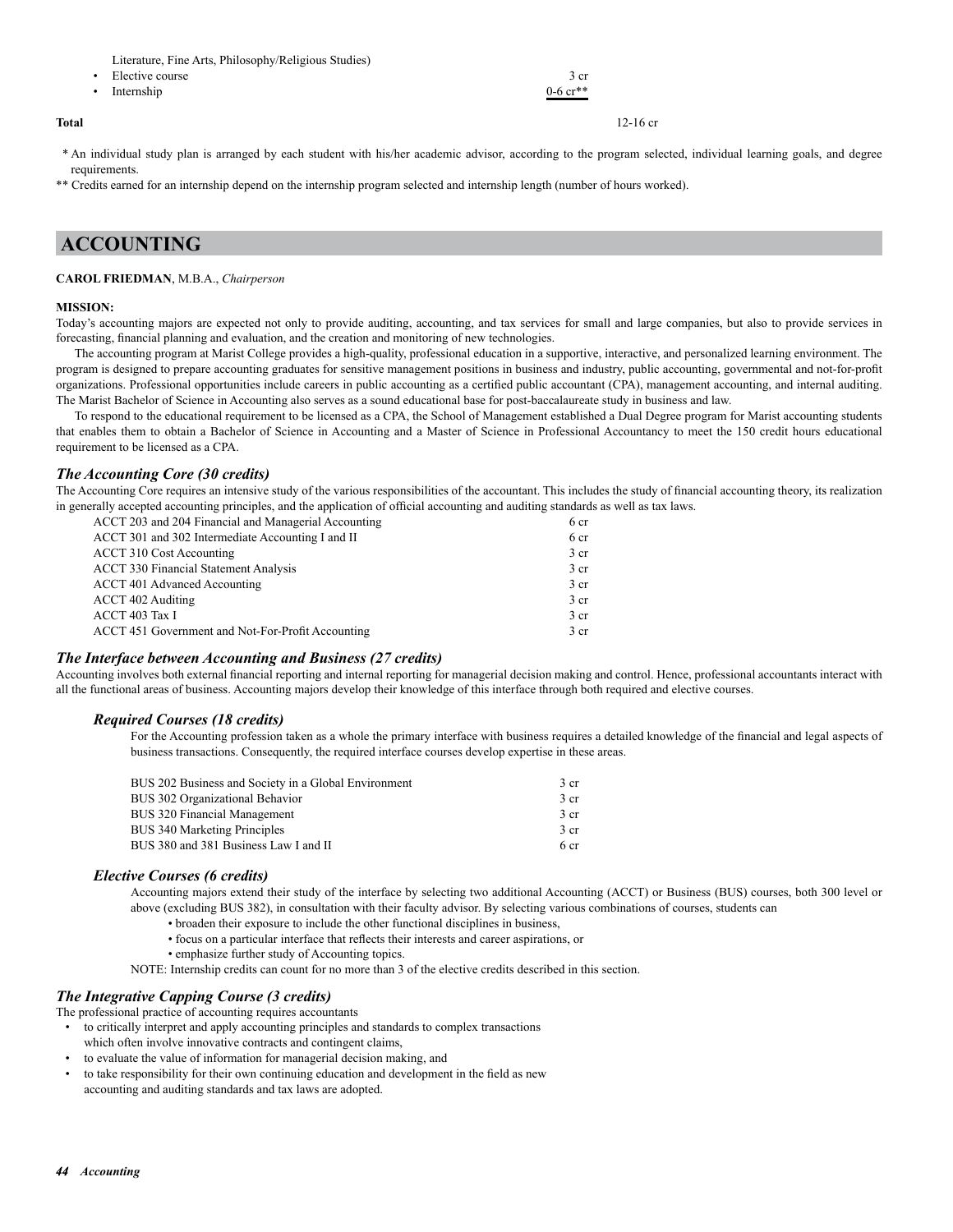The required Integrative Capping Course:

ACCT 477 Current Issues in Accounting 3 cr develops this capability and completes the process of qualifying the Accounting major for the Bachelor's Degree in Accounting.

## *The Technical and Analytical Foundation (15 credits)*

The following required (or recommended) courses provide the technical and analytical foundation required for the study of Accounting:

| ECON 103 Principles of Microeconomics             | 3 <sub>cr</sub> |
|---------------------------------------------------|-----------------|
| ECON 104 Principles of Macroeconomics             | 3 <sub>cr</sub> |
| MATH 115 Calculus with Management Applications OR |                 |
| <b>MATH 241 Calculus I</b>                        | $-3-4$ cr       |
| <b>MATH 130 Introductory Statistics I</b>         | 3 <sub>cr</sub> |
| <b>CMPT 300 Management Information Systems</b>    | 3 <sub>cr</sub> |

# **SUMMARY OF REQUIREMENTS FOR A BACHELOR OF SCIENCE IN ACCOUNTING**

Note: A minimum of 60 credits in Liberal Arts is required.

| 1.0 | Course Requirements in Accounting                  |                  |                                          |
|-----|----------------------------------------------------|------------------|------------------------------------------|
|     | Accounting Core                                    | 30 <sub>cr</sub> |                                          |
|     | Integrative Capping Course                         | $3$ cr           |                                          |
|     | Credit Requirement in Accounting                   |                  | 33 cr                                    |
| 2.0 | Course Requirements in Related Fields              |                  |                                          |
|     | BUS 202 Business & Society in a Global Environment | 3 <sub>cr</sub>  |                                          |
|     | BUS 302 Organizational Behavior                    | $3$ cr           |                                          |
|     | BUS 320 Financial Management                       | 3 <sub>cr</sub>  |                                          |
|     | BUS 340 Marketing Principles                       | 3 <sub>cr</sub>  |                                          |
|     | BUS 380 Business Law I                             | 3 <sub>cr</sub>  |                                          |
|     | BUS 381 Business Law II                            | 3 <sub>cr</sub>  |                                          |
|     | Two ACCT or BUS courses                            | 6 cr             |                                          |
|     | <b>CMPT 300 Management Information Systems</b>     | 3 cr             |                                          |
|     | ECON 103 Principles of Microeconomics              | 3 cr             |                                          |
|     | ECON 104 Principles of Macroeconomics              | 3 <sub>cr</sub>  |                                          |
|     | MATH 115 Calculus with Management Applications OR  |                  |                                          |
|     | <b>MATH 241 Calculus I</b>                         | $3-4$ cr         |                                          |
|     | MATH 130 Introductory Statistics I                 | $rac{3}{2}$ cr   |                                          |
|     | Credit Requirement in Related Fields               |                  | $39-40$ cr                               |
|     | Total Credit Requirement for a Major in Accounting |                  | 72-73 cr                                 |
| 3.0 | Core/Liberal Studies Requirements                  |                  |                                          |
| 3.1 | <b>FOUNDATION</b>                                  |                  |                                          |
|     | FYS 101 First Year Seminar                         | 4 cr             |                                          |
|     | ENG 120 Writing for College                        |                  |                                          |
|     |                                                    | $rac{3}{2}$ cr   | 7 <sub>cr</sub>                          |
| 3.2 | <b>DISTRIBUTION</b>                                |                  |                                          |
|     | <b>Breadth</b>                                     |                  |                                          |
|     | PHIL 101 Philosophical Perspectives                | 3 <sub>cr</sub>  |                                          |
|     | Ethics, Applied Ethics, or Religious Studies       | 3 cr             |                                          |
|     | Fine Arts                                          | 3 cr             |                                          |
|     | History                                            | 3 <sub>cr</sub>  |                                          |
|     | Literature                                         | 3 <sub>cr</sub>  |                                          |
|     | Mathematics                                        | 0 <sub>cr</sub>  | (fulfilled by major field req.)          |
|     | Natural Science                                    | 3 cr             |                                          |
|     | Social Science                                     | $0$ cr           | (fulfilled by major field req.)<br>18 cr |
|     | Pathway*                                           |                  | 12 cr                                    |
|     | Courses addressing an interdisciplinary topic.     |                  |                                          |
|     | <b>Total Core/Liberal Studies Requirement</b>      |                  | 37 cr                                    |
| 4.0 | Electives                                          |                  | $10-11$ cr                               |
|     | <b>Total Credit Requirement for Graduation</b>     |                  | $120$ cr                                 |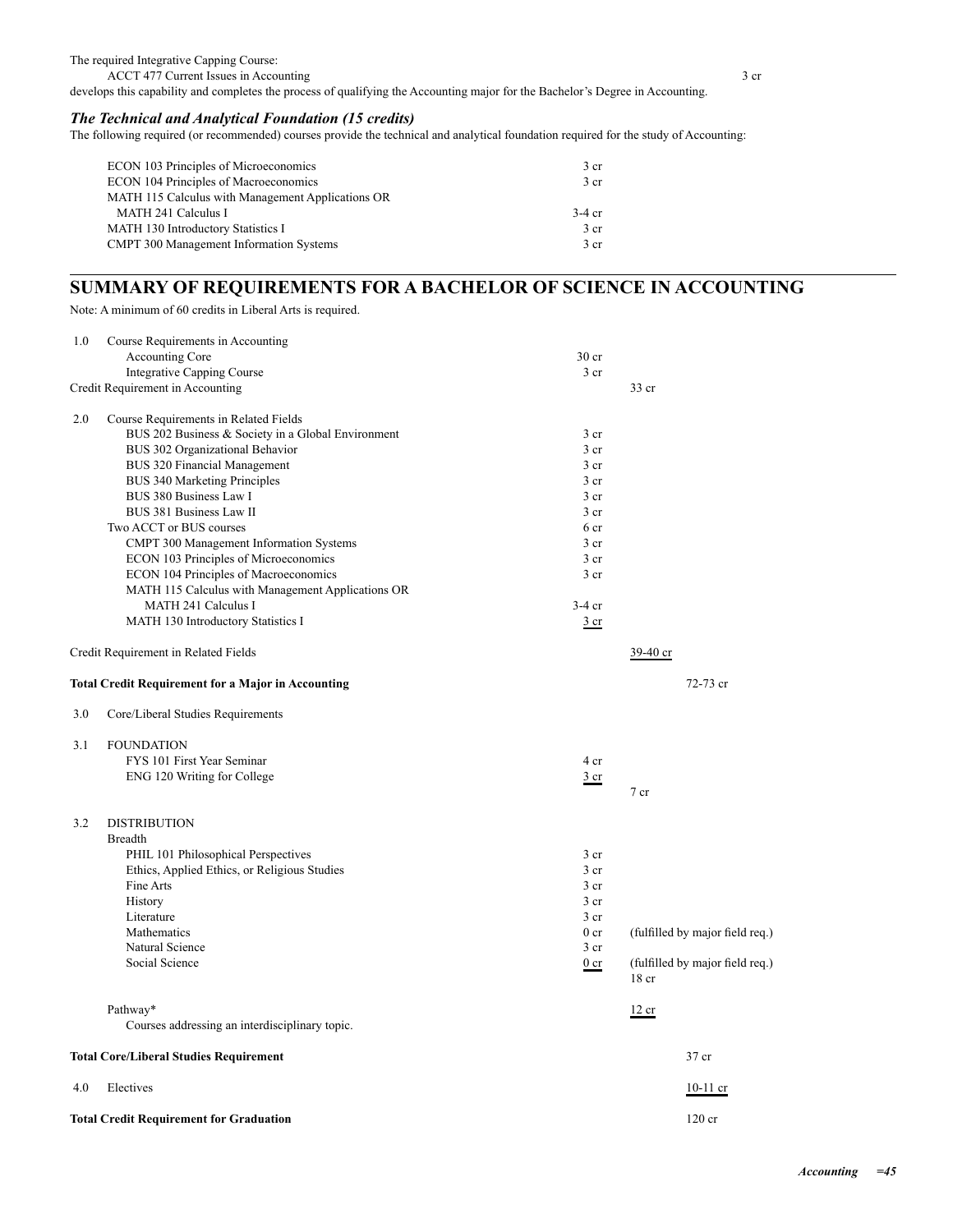## **REQUIREMENTS FOR A MINOR IN ACCOUNTING** Required Introductory-Level Courses ACCT 203 Financial Accounting 3 cr ACCT 204 Managerial Accounting 3 cr BUS 100 Introduction to Business and Management 3 cr ECON 150 Economics of Social Issues OR ECON 103 Principles of Microeconomics 3 cr  $\frac{12 \text{ cm}}{12 \text{ cm}}$ Elective Upper-Level Courses (9 credits) Select three Accounting courses from the following (subject to prerequisite requirements):  $\frac{9 \text{ cr}}{2}$  ACCT 301 Intermediate Accounting I ACCT 302 Intermediate Accounting II ACCT 310 Cost Accounting ACCT 311 Information for Decision Making and Control ACCT 315 Fraud Examination ACCT 330 Financial Statement Analysis ACCT 350 Accounting Systems ACCT 401 Advanced Accounting ACCT 402 Auditing ACCT 403 Tax I ACCT 404 Tax II ACCT 405 Advanced Auditing ACCT 451 Government and Not-For-Profit Accounting

**Total Credit Requirement for a Minor in Accounting 21 credit Requirement for a Minor in Accounting** 

## **RECOMMENDED PROGRAM SEQUENCE FOR A BACHELOR OF SCIENCE IN ACCOUNTING FRESHMAN YEAR**

| <b>FALL</b>                                  |                  | <b>SPRING</b>                                     |                 |
|----------------------------------------------|------------------|---------------------------------------------------|-----------------|
| FYS 101 First Year Seminar                   | 4 cr             | Core/LS PHIL 101 Philosophical Perspectives       | 3 <sub>cr</sub> |
| <b>ACCT 203 Financial Accounting</b>         | 3 <sub>cr</sub>  | MATH 130 Introductory Statistics                  | 3 <sub>cr</sub> |
| ECON 103 Principles of Microeconomics        | 3 <sub>cr</sub>  | <b>ACCT 204 Managerial Accounting</b>             | 3 <sub>cr</sub> |
| MATH 120 Precalculus OR Core/LS Distribution | 3 <sub>cr</sub>  | ECON 104 Principles of Macroeconomics             | 3 <sub>cr</sub> |
| ENG 120 Writing for College                  | $3$ cr           | Core/LS Distribution                              | $3$ cr          |
|                                              | 16 <sub>cr</sub> |                                                   | $15$ cr         |
| <b>SOPHOMORE YEAR</b>                        |                  |                                                   |                 |
| <b>FALL</b>                                  |                  | <b>SPRING</b>                                     |                 |
| ACCT 301 Intermediate Accounting I           | 3 <sub>cr</sub>  | ACCT 302 Intermediate Accounting II               | 3 <sub>cr</sub> |
| BUS 202 Global Business and Society          | 3 <sub>cr</sub>  | BUS 302 Organizational Behavior                   | 3 <sub>cr</sub> |
| BUS 320 Financial Management                 | 3 <sub>cr</sub>  | MATH 115 Calculus w/Management Applic             | 3 cr            |
| Core/LS Distribution                         | 3 <sub>cr</sub>  | Core/LS Distribution                              | 3 <sub>cr</sub> |
| Core/LS Distribution                         | $\frac{3}{ }$ cr | Core/LS Distribution                              | 3 cr            |
|                                              | $15$ cr          |                                                   | $15$ cr         |
| <b>JUNIOR YEAR</b>                           |                  |                                                   |                 |
| <b>FALL</b>                                  |                  | <b>SPRING</b>                                     |                 |
| ACCT 310 Cost Accounting                     | 3 <sub>cr</sub>  | ACCT 451 Government and Not-For-Profit Accounting | 3 <sub>cr</sub> |
| <b>ACCT 330 Financial Statement Analysis</b> | 3 <sub>cr</sub>  | <b>BUS 340 Marketing Principles</b>               | 3 <sub>cr</sub> |
| ACCT 401 Advanced Accounting                 | 3 <sub>cr</sub>  | CMPT 300 Management Information Systems           | 3 <sub>cr</sub> |
| BUS 380 Business Law I                       | 3 <sub>cr</sub>  | BUS 381 Business Law II                           | 3 <sub>cr</sub> |
| Core/LS Distribution                         | $\frac{3}{ }$ cr | Elective                                          | 3 cr            |
|                                              | $15$ cr          |                                                   | $15$ cr         |
| <b>SENIOR YEAR</b>                           |                  |                                                   |                 |
| <b>FALL</b>                                  |                  | <b>SPRING</b>                                     |                 |
| <b>ACCT 402 Auditing</b>                     | 3 <sub>cr</sub>  | ACCT 477 Current Issues In Accounting             | 3 <sub>cr</sub> |
| ACCT 403 Tax I                               | 3 <sub>cr</sub>  | Acct or Business Elective                         | 3 <sub>cr</sub> |
| Core/LS Distribution                         | 3 <sub>cr</sub>  | Acct or Business Elective                         | 3 <sub>cr</sub> |
| Core/LS Distribution                         | 3 <sub>cr</sub>  | Core/LS Distribution                              | 3 <sub>cr</sub> |
| Elective                                     | $3$ cr           | Elective                                          | 3 cr            |
|                                              | $15$ cr          |                                                   | $15$ cr         |

Some core/emphasis accounting courses are only offered in the fall or spring. Students are responsible for determining the semester in which the course is available.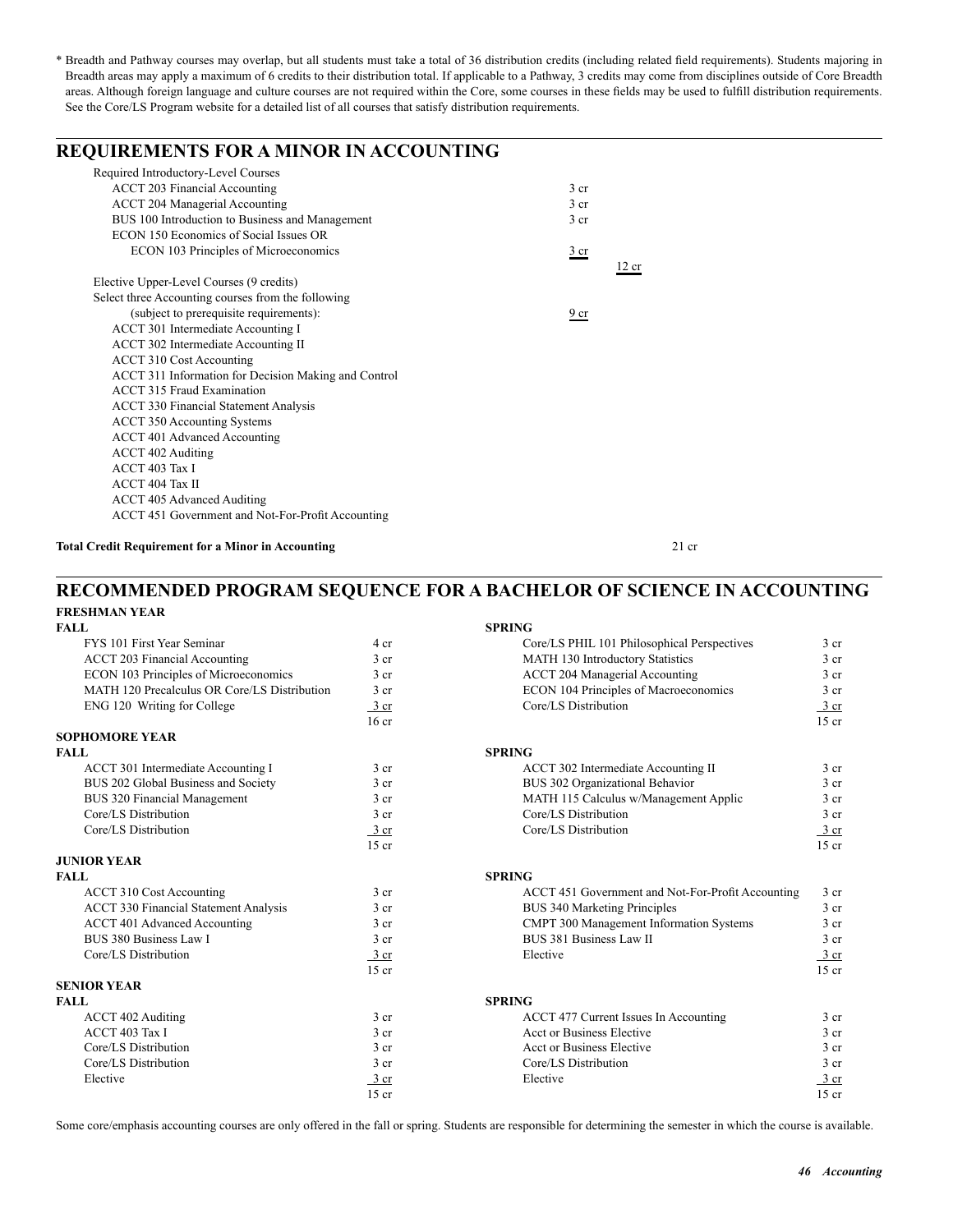# **B.S./M.S. PROGRAM IN ACCOUNTING**

The Dual Degree in Accounting provides Marist students majoring in accounting the opportunity to receive both an undergraduate and graduate degree in as little as four years and four months. Accounting majors may elect to be accepted into the Dual Degree program in Accounting at the end of their sophomore year. The program is designed for students to complete substantially all of the undergraduate portion of their bachelor degree during the first semester of their senior year and admitted into the graduate portion during the second semester of their senior year with an internship and distant learning courses. Students will be required to take at least one graduate course during their fall semester of their senior year along with their remaining undergraduate courses and at least one undergraduate course during the second semester with their graduate courses. The graduate portion is completed during the summer with two five-week sessions and one two-week accelerated tax research course. There is no GMAT requirement for Marist students majoring in accounting.

# **SUMMARY OF REQUIREMENTS FOR A B.S./M.S. IN ACCOUNTING**

Note: A minimum of 60 credits in Liberal Arts is required.

| 1.0 | Course Requirements in Accounting                         |                  |                                                     |
|-----|-----------------------------------------------------------|------------------|-----------------------------------------------------|
|     | Accounting Core                                           | 30 <sub>cr</sub> |                                                     |
|     | Integrative Capping Course                                | 3 cr             |                                                     |
|     | Credit Requirement in Accounting                          |                  | $33$ cr                                             |
| 2.0 | Course Requirements in Related Fields                     |                  |                                                     |
|     | BUS 202 Global Business & Society                         | 3 <sub>cr</sub>  |                                                     |
|     | BUS 302 Organizational Behavior                           | 3 <sub>cr</sub>  |                                                     |
|     | BUS 320 Financial Management                              | 3 <sub>cr</sub>  |                                                     |
|     | BUS 340 Marketing Principles                              | 3 <sub>cr</sub>  |                                                     |
|     | BUS 380 Business Law I                                    | 3 <sub>cr</sub>  |                                                     |
|     | BUS 381 Business Law II                                   | 3 <sub>cr</sub>  |                                                     |
|     | Two ACCT or BUS courses                                   | 6 cr             |                                                     |
|     | CMPT 300 Management Information Systems                   | 3 <sub>cr</sub>  |                                                     |
|     | ECON 103 Principles of Microeconomics                     | 3 <sub>cr</sub>  |                                                     |
|     | ECON 104 Principles of Macroeconomics                     | 3 <sub>cr</sub>  |                                                     |
|     | MATH 115 Calculus with Management Applications OR         |                  |                                                     |
|     | MATH 241 Calculus I                                       | $3-4$ cr         |                                                     |
|     | MATH 130 Introductory Statistics I                        | $rac{3}{2}$ cr   |                                                     |
|     | Credit Requirement in Related Fields                      |                  | 39-40 cr                                            |
|     | <b>Total Credit Requirement for a Major in Accounting</b> |                  | 72-73 cr                                            |
| 3.0 | Core/Liberal Studies Requirements                         |                  |                                                     |
| 3.1 | <b>FOUNDATION</b>                                         |                  |                                                     |
|     | FYS 101 First Year Seminar                                | 4 cr             |                                                     |
|     | ENG 120 Writing for College                               | $rac{3}{2}$ cr   | 7 cr                                                |
| 3.2 | <b>DISTRIBUTION</b>                                       |                  |                                                     |
|     | <b>Breadth</b>                                            |                  |                                                     |
|     | PHIL 101 Philosophical Perspectives                       | 3 <sub>cr</sub>  |                                                     |
|     | Ethics, Applied Ethics, or Religious Studies              | 3 cr             |                                                     |
|     | Fine Arts                                                 | 3 <sub>cr</sub>  |                                                     |
|     | History                                                   | 3 <sub>cr</sub>  |                                                     |
|     | Literature                                                | 3 <sub>cr</sub>  |                                                     |
|     | Mathematics                                               | 0 <sub>cr</sub>  | (fulfilled by major field req.)                     |
|     | Natural Science<br>Social Science                         | $3$ cr           |                                                     |
|     |                                                           | $0$ cr           | (fulfilled by major field req.)<br>18 <sub>cr</sub> |
|     | Pathway*                                                  |                  | 12 cr                                               |
|     | Courses addressing an interdisciplinary topic.            |                  |                                                     |
|     | <b>Total Core/Liberal Studies Requirement</b>             |                  | 37 cr                                               |
| 4.0 | Electives                                                 |                  | $10-11$ cr                                          |
|     | <b>Total Credit Requirement for Graduation</b>            |                  | $120$ cr                                            |
| 5.0 | Accounting Core:                                          |                  |                                                     |
|     | MSPA 601 Accounting Research                              | 3 <sub>cr</sub>  |                                                     |
|     | MSPA 610 Tax Research                                     | $3$ cr           |                                                     |
|     | MSPA 620 Advanced Auditing                                | 3 <sub>cr</sub>  |                                                     |
|     |                                                           |                  |                                                     |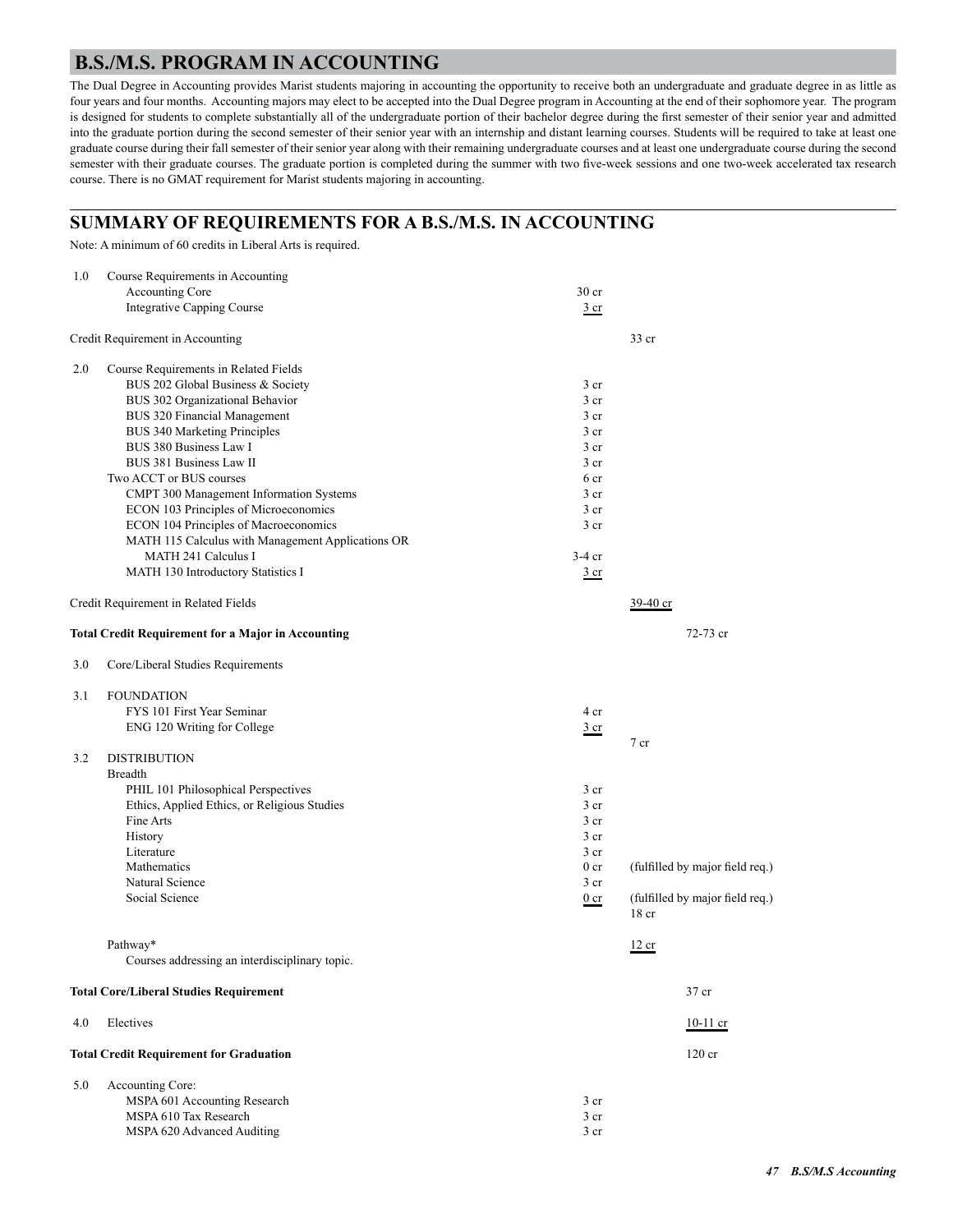| Credit Requirements in Accounting                     | 9 <sub>cr</sub> |                  |
|-------------------------------------------------------|-----------------|------------------|
| Graduate Related Fields:<br>6.0                       |                 |                  |
| MBA 664 Economics                                     | 3 <sub>cr</sub> |                  |
| <b>MSPA 630 Business Valuations</b>                   | 3 <sub>cr</sub> |                  |
| MBA 665 Analytics Bootcamp                            | 3 <sub>cr</sub> |                  |
| Credit Requirements in Related Fields                 | 9 <sub>cr</sub> |                  |
| <b>Graduate Electives</b><br>7.0                      |                 |                  |
| Choose 12 credits from the following:                 |                 |                  |
| MSPA 602 Internship in Accounting                     | 3 <sub>cr</sub> |                  |
| MBA 667 Accounting                                    | 3 <sub>cr</sub> |                  |
| MBA 688 Ethical Management of Organization            | 3 <sub>cr</sub> |                  |
| MSPA 621 Accounting Information Systems               | 3 <sub>cr</sub> |                  |
| MSPA 603 International Financial Accounting Standards | 3 <sub>cr</sub> |                  |
| Credit Requirements in Electives                      | 12 cr           |                  |
| <b>Total Credits Requirements for Graduation</b>      |                 | 30 <sub>cr</sub> |
| <b>Total Credits for Dual Degree Program</b>          |                 | $150$ cr         |

## **RECOMMENDED PROGRAM SEQUENCE FOR A DUAL B.S./M.S. IN ACCOUNTING FRESHMAN YEAR**

| FRESHBIAN LEAR                        |                  |                                                    |                  |
|---------------------------------------|------------------|----------------------------------------------------|------------------|
| <b>FALL</b>                           |                  | <b>SPRING</b>                                      |                  |
| FYS 101 First Year Seminar            | 4 cr             | Core/LS PHIL 101 Philosophical Perspectives        | 3 <sub>cr</sub>  |
| <b>ACCT 203 Financial Accounting</b>  | 3 <sub>cr</sub>  | MATH 115 Calc w/Management Applications            | 3 <sub>cr</sub>  |
| ECON 103 Principles of Microeconomics | 3 cr             | <b>ACCT 204 Managerial Accounting</b>              | 3 <sub>cr</sub>  |
| MATH 130 Introductory Statistics I    | 3 <sub>cr</sub>  | ECON 104 Principles of Macroeconomics              | 3 <sub>cr</sub>  |
| Core/LS                               | 3 cr             | ENG 120 Writing for College                        | 3 cr             |
|                                       | 16 <sub>cr</sub> |                                                    | $15$ cr          |
| <b>SOPHOMORE YEAR</b>                 |                  |                                                    |                  |
| <b>FALL</b>                           |                  | <b>SPRING</b>                                      |                  |
| ACCT 301 Intermediate Accounting I    | 3 <sub>cr</sub>  | ACCT 302 Intermediate Accounting II                | 3 <sub>cr</sub>  |
| BUS 202 Global Business and Society   | 3 <sub>cr</sub>  | ACCT 310 Cost Accounting                           | 3 <sub>cr</sub>  |
| BUS 320 Financial Management          | 3 <sub>cr</sub>  | <b>ACCT 330 Financial Statement Analysis</b>       | 3 <sub>cr</sub>  |
| Core/LS Distribution                  | 3 <sub>cr</sub>  | Elective/ECON 422 Financial Markets & Institutions | 3 <sub>cr</sub>  |
| Core/LS Distribution                  | $\frac{3}{ }$ cr | Core/LS Distribution                               | $\frac{3}{ }$ cr |
|                                       | $15$ cr          |                                                    | $15$ cr          |
| <b>SOPHOMORE YEAR - SUMMER</b>        |                  |                                                    |                  |
| Core/LS Distribution                  | 3 <sub>cr</sub>  |                                                    |                  |
| Core/LS Distribution                  | 3 cr             |                                                    |                  |
|                                       | 6 <sub>cr</sub>  |                                                    |                  |
| <b>JUNIOR YEAR</b>                    |                  |                                                    |                  |
| <b>FALL</b>                           |                  | <b>SPRING</b>                                      |                  |
| ACCT 401 Advanced Accounting          | 3 <sub>cr</sub>  | ACCT 402 Auditing                                  | 3 <sub>cr</sub>  |
| ACCT 403 Tax I                        | 3 <sub>cr</sub>  | ACCT 404 Tax II                                    | 3 <sub>cr</sub>  |
| BUS 302 Organizational Behavior       | 3 <sub>cr</sub>  | CMPT 300 Management Information Systems            | 3 <sub>cr</sub>  |
| BUS 380 Business Law I                | 3 <sub>cr</sub>  | BUS 381 Business Law II                            | 3 <sub>cr</sub>  |
| Elective/BUS 120 Financial Literacy   | 1 <sub>cr</sub>  | Elective/CMPT 105 Excel                            | 1 <sub>cr</sub>  |
| Core/LS Distribution                  | $3$ cr           | Core/LS                                            | $\frac{3}{ }$ cr |
|                                       | 16 <sub>cr</sub> |                                                    | 16 <sub>cr</sub> |
|                                       |                  |                                                    |                  |

## **NOTE: Students selected for Five-Year Program at this point.**

## **JUNIOR YEAR – SUMMER**

| Core/LS  | 3 cr |
|----------|------|
| Elective | 3 cr |
|          | 6 cr |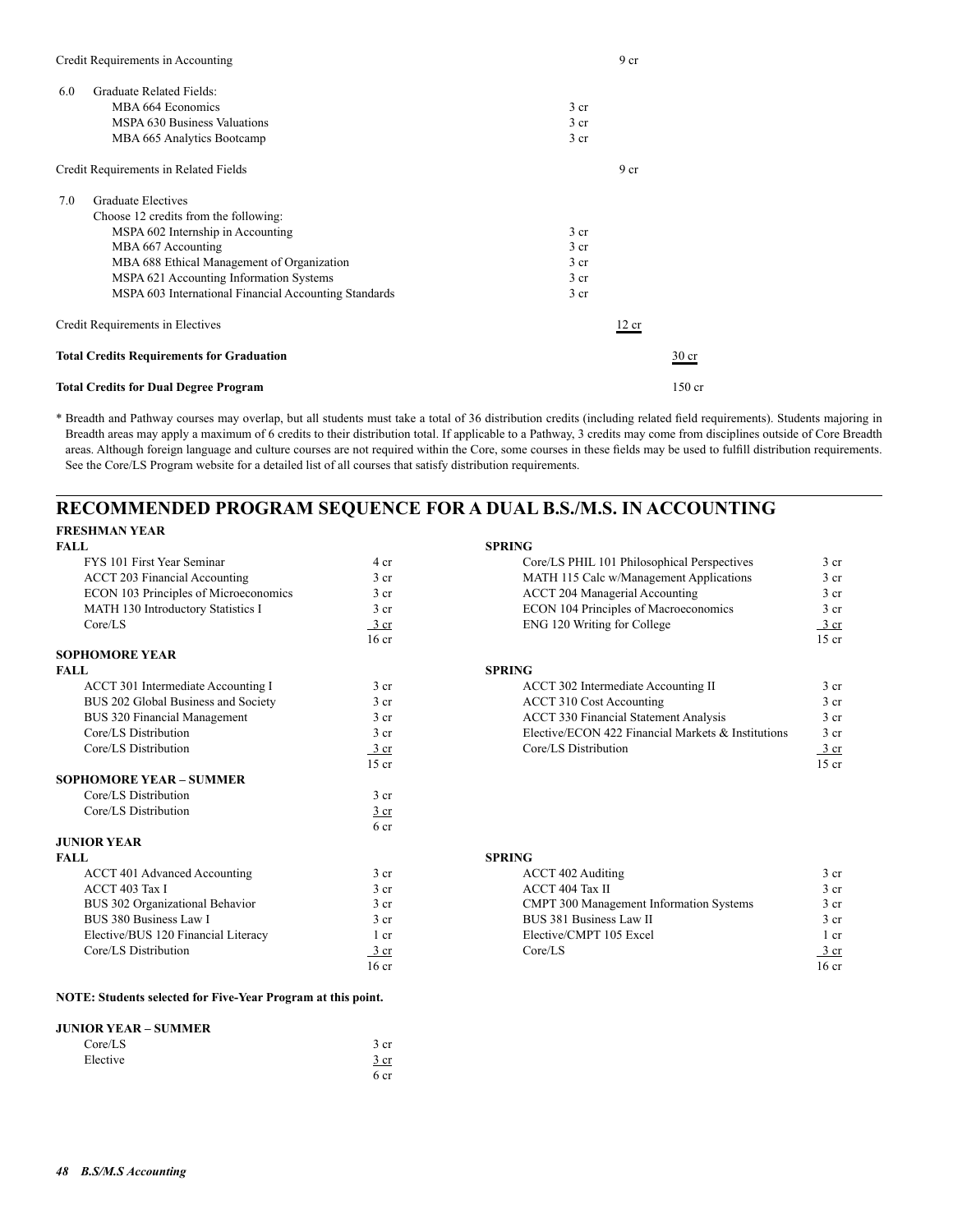## **SENIOR YEAR**

| <b>FALL</b> | <b>SPRING</b><br>the contract of the contract of the contract of the contract of the contract of |
|-------------|--------------------------------------------------------------------------------------------------|
|             |                                                                                                  |

| ACCT 477 Current Issues in Accounting      | 3 cr    | Undergraduate Elective            | 3 cr  |
|--------------------------------------------|---------|-----------------------------------|-------|
| ACCT 451 Govt. & Not-for-Profit Accounting | 3 cr    | MSPA 602 Internship in Accounting | 3 cr  |
| BUS 301 Human Resources Management         | 3 cr    | MBA 664 Economics                 | 3 cr  |
| <b>BUS 340 Marketing Principles</b>        | 3 cr    | MBA 688 Ethical Management of Org | 3 cr  |
| MBA 665 Analytic Bootcamp                  | 3 cr    |                                   | ___   |
|                                            | $15$ cr |                                   | 12 cr |

| <b>SENIOR YEAR - SUMMER (offered as 2 and 5 week formats)</b> |                  |
|---------------------------------------------------------------|------------------|
| MSPA 601 Accounting Research                                  | 3 <sub>cr</sub>  |
| MSPA 603 International Financial Acctg Stand                  | 3 <sub>cr</sub>  |
| MSPA 610 Tax Research                                         | 3 <sub>cr</sub>  |
| MSPA 620 Advanced Auditing                                    | 3 <sub>cr</sub>  |
| MSPA 630 Business Valuations                                  | 3 <sub>cr</sub>  |
| MSPA 621 Accounting Information Systems                       | 3 cr             |
|                                                               | 18 <sub>cr</sub> |

Accounting in Accounting Undergraduate Elective 3 cr 3 cr ACCT 451 Government Accounting 3 cr MSPA 602 Internship in Accounting Bush 3 cr MBA 664 Economics 3 cr Bushelm MBA 688 Ethical Management of Org 3 cr

Some core undergraduate accounting classes are only offered in the fall or spring. Students are responsible for determining the semester in whichh the course is available.

# **AFRICAN DIASPORA STUDIES MINOR**

### **MARTIN SHAFFER,** Ph.D., *Dean*

The Minor in African Diaspora Studies prepares students to live and work in, and make sense of, an increasingly interdependent and multicultural world. As the world becomes increasingly interactive, the acquisition of new skills, knowledge, and cultural sensitivity will be critical for interacting with people of African descent as professional colleagues and neighbors working and living together.

# **REQUIREMENTS FOR A MINOR IN AFRICAN DIASPORA STUDIES**

| 1.0     | Course Requirements in African Diaspora Studies                                                                                   |                 |                  |
|---------|-----------------------------------------------------------------------------------------------------------------------------------|-----------------|------------------|
|         | HIST 242 Introduction to African Diaspora Studies                                                                                 | 3 <sub>cr</sub> |                  |
|         | Five African Diaspora Electives:                                                                                                  | $15$ cr         |                  |
|         | Chosen from at least three different disciplines (e.g., Communications,                                                           |                 |                  |
|         | English, History, Political Science). Six credits must be completed in                                                            |                 |                  |
|         | Foreign Languages and Culture. Foreign Language and Culture courses<br>must be chosen from the list of designated courses below.* |                 |                  |
|         |                                                                                                                                   |                 |                  |
|         | <b>Total Credit Requirement for a Minor in African Diaspora Studies</b>                                                           |                 | 18 <sub>cr</sub> |
|         | <b>Designated Courses for the African Diaspora Studies Minor</b>                                                                  |                 |                  |
|         | Communications                                                                                                                    |                 |                  |
|         | COM 325 Intercultural Communication                                                                                               |                 |                  |
|         | COM 435 Race and Ethnicity in Film                                                                                                |                 |                  |
| English |                                                                                                                                   |                 |                  |
|         | ENG 353 Ethnic American Literature                                                                                                |                 |                  |
|         | *Foreign Languages and Culture                                                                                                    |                 |                  |
|         | CSSP 153 The Civilization of Puerto Rico                                                                                          |                 |                  |
|         | FREN 101 Elementary French I                                                                                                      |                 |                  |
|         | FREN 102 Elementary French II                                                                                                     |                 |                  |
|         | FREN 105 Intermediate French I                                                                                                    |                 |                  |
|         | FREN 106 Intermediate French II                                                                                                   |                 |                  |
|         | FREN 315 French Literature of Africa and the Caribbean                                                                            |                 |                  |
|         | SPAN 101 Elementary Spanish I                                                                                                     |                 |                  |
|         | SPAN 102 Elementary Spanish II                                                                                                    |                 |                  |
|         | SPAN 105 Intermediate Spanish I                                                                                                   |                 |                  |
|         | SPAN 106 Intermediate Spanish II                                                                                                  |                 |                  |
|         | $\alpha$                                                                                                                          |                 |                  |

 SPAN 201 Spanish Composition and Conversation I SPAN 202 Spanish Composition and Conversation II SPAN 281 Spanish Conversation and Culture I SPAN 282 Spanish Conversation and Culture II SPAN 305 Advanced Intensive Spanish I SPAN 306 Advanced Intensive Spanish II SPAN 433 Literature of the Hispanic Caribbean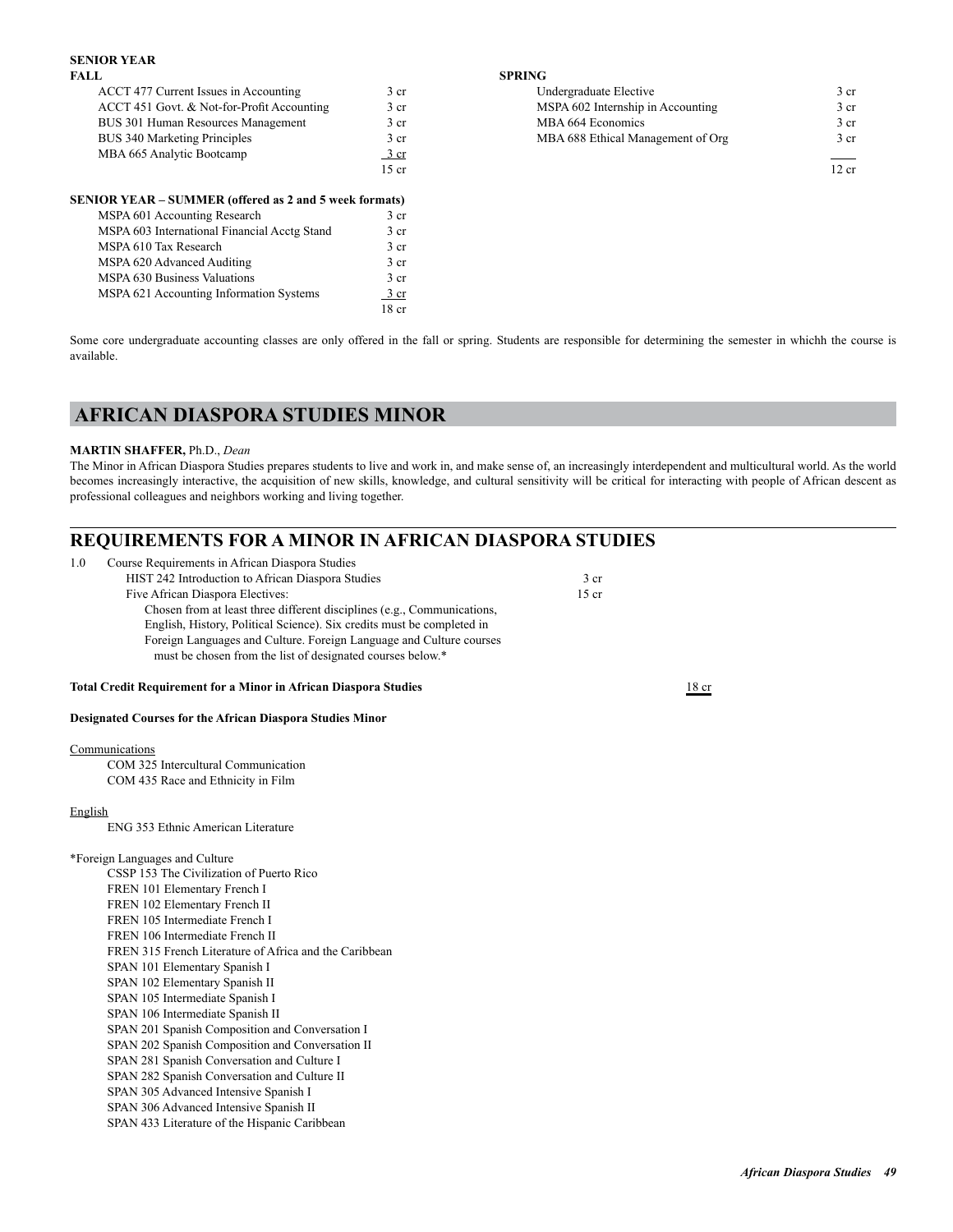#### **History**

 HIST 273 Latin America I HIST 274 Latin America II HIST 375 History of Race in Latin America HIST 234 African American History HIST 280 Africa Since 1800 HIST 340 Race & Nationality in American Life

#### Political Science

 POSC/HIST 216 Black Political and Social Thought POSC 351 African Politics

#### Philosophy and Religious Studies

REST 209 World Religions

#### Course Developed for the Program

HIST 294 Introduction to African Diaspora Studies

#### **Other Recommendations**

Approved "international experience": Students are encouraged to spend a semester abroad in an African Diaspora community in Mexico, Central America, the Caribbean, South America, or in a region of Africa or Europe.

# **AMERICAN STUDIES**

#### **SALLY DWYER-MCNULTY**, Ph.D., *Coordinator*

An interdepartmental program including history, politics, law, literature, philosophy, religion, art, and music, American Studies allows students to transcend narrow disciplinary boundaries in exploring the broad interplay of ideas and events which have shaped the American past.

This requires a careful selection among designated courses within the American arena, while also developing a concentration (12 credits) focusing upon a different culture or focus area such as Latin America and the Caribbean, African Diaspora, of Jewish Studies. Concentrations should be approved by the Coordinator. A 3-credit senior capping experience then unifies these perspectives upon the American Experience.

## **REQUIREMENTS FOR A BACHELOR OF ARTS IN AMERICAN STUDIES**

Note: A minimum of 90 credits in Liberal Arts is required.

| 1.0 | Course requirements for a major in American Studies                      |                 |
|-----|--------------------------------------------------------------------------|-----------------|
|     | ART 280 American Art OR                                                  |                 |
|     | MUS 343 Music in America                                                 | 3 <sub>cr</sub> |
|     | ENG 210 American Literature I                                            | 3 <sub>cr</sub> |
|     | ENG 211 American Literature II                                           | 3 <sub>cr</sub> |
|     | One additional American Literature course                                | 3 <sub>cr</sub> |
|     | An ENG course other than American Literature                             | 3 <sub>cr</sub> |
|     | HIST 101 Themes in Modern History                                        | $3$ cr          |
|     | HIST 226 American History I                                              | 3 <sub>cr</sub> |
|     | HIST 227 American History II                                             | 3 <sub>cr</sub> |
|     | One additional American History course                                   | 3 <sub>cr</sub> |
|     | One HIST course other than American History                              | 3 <sub>cr</sub> |
|     | PHIL 240 American Pragmatism                                             | $3$ cr          |
|     | PHIL 342 American Social Thought                                         | 3 <sub>cr</sub> |
|     | Two courses selected from the following:                                 | 6 <sub>cr</sub> |
|     | POSC 110 American National Government                                    |                 |
|     | POSC 210 US Constitutional Law: National Powers                          |                 |
|     | POSC 211 American State & Local Politics                                 |                 |
|     | POSC 212 Political Parties and Pressure Groups                           |                 |
|     | POSC 312 History of American Presidency                                  |                 |
|     | One course selected from the following:                                  | 3 <sub>cr</sub> |
|     | POSC 205 Peace and World Order Studies                                   |                 |
|     | POSC 321 Contemporary Political Theory                                   |                 |
|     | POSC 251 Comparative Political Systems: Great Britain and Western Europe |                 |
|     | POSC 252 Comparative Political Systems: CIS and Eastern Europe           |                 |
|     | POSC 113 International Relations                                         |                 |
|     | POSC 350 Latin American Politics                                         |                 |
|     | POSC 236 Politics of Developing Areas                                    |                 |
|     | POSC 355 Comparative Political Systems: Middle East                      |                 |
|     | POSC 290 International Law and Organization                              |                 |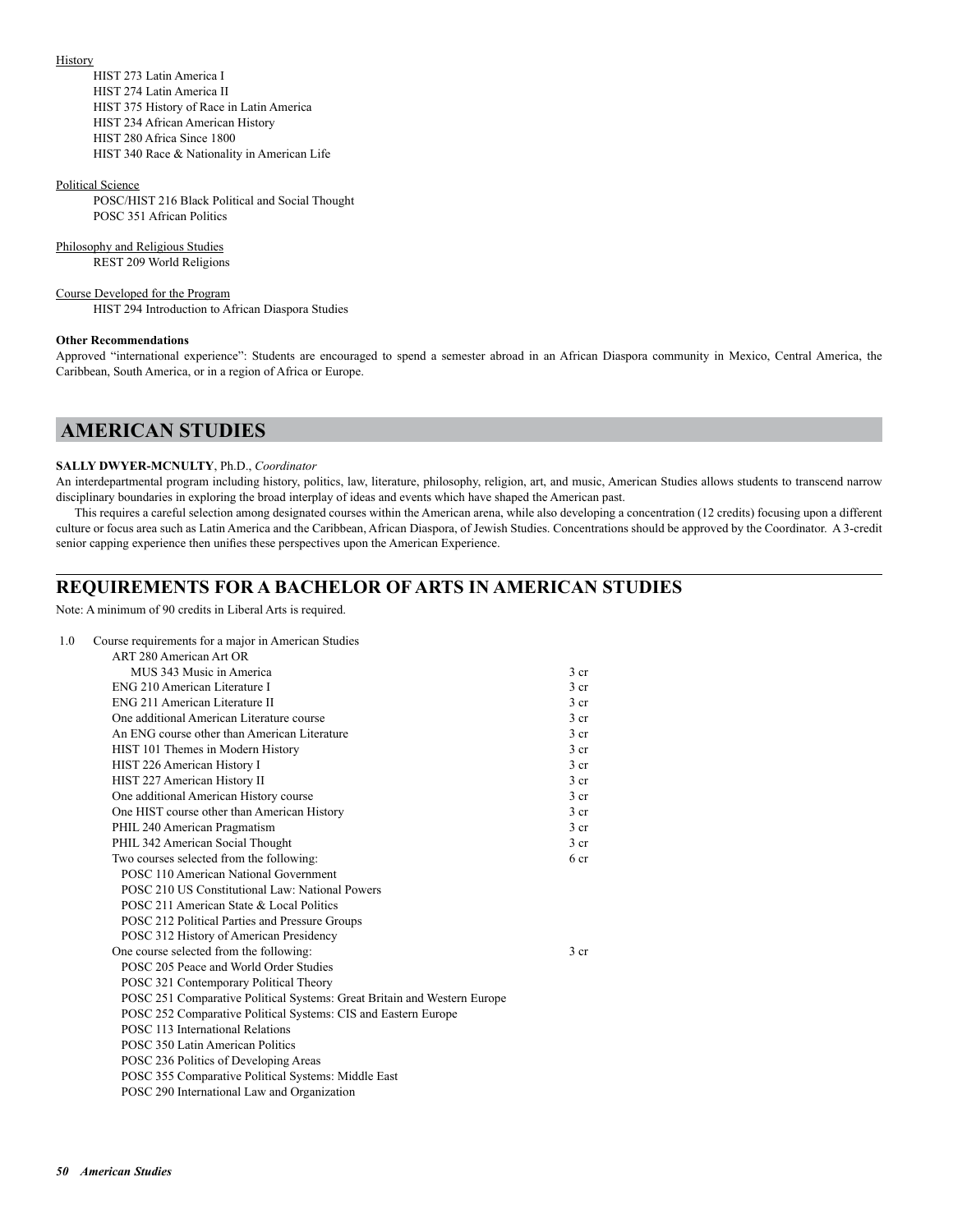|     | CMPT 103 Technology for the 21st Century                        | 3 cr            |                                                    |
|-----|-----------------------------------------------------------------|-----------------|----------------------------------------------------|
|     | REST 201 Religion in America                                    | 3 <sub>cr</sub> |                                                    |
|     | POSC 477 Capping: Law & Morality OR                             |                 |                                                    |
|     | HIST 477 Capping Course                                         | $rac{3}{2}$ cr  |                                                    |
|     | <b>Total Credit Requirement for a Major in American Studies</b> |                 | 54 cr                                              |
| 3.0 | Core/Liberal Studies Requirements                               |                 |                                                    |
| 3.1 | <b>FOUNDATION</b>                                               |                 |                                                    |
|     | FYS 101 First Year Seminar                                      | 4 cr            |                                                    |
|     | ENG 120 Writing for College                                     | $rac{3}{2}$ cr  |                                                    |
|     |                                                                 |                 | 7 cr                                               |
| 3.2 | <b>DISTRIBUTION</b>                                             |                 |                                                    |
|     | <b>Breadth</b>                                                  |                 |                                                    |
|     | PHIL 101 Philosophical Perspectives                             | 3 <sub>cr</sub> |                                                    |
|     | Ethics, Applied Ethics, or Religious Studies                    | 0 <sub>cr</sub> | (fulfilled by major field req.)                    |
|     | Fine Arts                                                       | 0 <sub>cr</sub> | (fulfilled by major field req.)                    |
|     | History                                                         | 0 <sub>cr</sub> | (fulfilled by major field req.)                    |
|     | Literature                                                      | 0 <sub>cr</sub> | (fulfilled by major field req.)                    |
|     | Mathematics                                                     | 3 <sub>cr</sub> |                                                    |
|     | Natural Science                                                 | 3 cr            |                                                    |
|     | Social Science                                                  | $0 \nvert c$    | (fulfilled by major field req.)<br>9 <sub>cr</sub> |
|     | Pathway*                                                        |                 | 12 cr                                              |
|     | Courses addressing an interdisciplinary topic.                  |                 |                                                    |
|     | <b>Total Core/Liberal Studies Requirement</b>                   |                 | $28$ cr                                            |
| 4.0 | Electives                                                       |                 | 38 cr                                              |
|     | <b>Total Credit Requirement for Graduation</b>                  |                 | $120$ cr                                           |

# **REQUIREMENTS FOR A MINOR IN AMERICAN STUDIES**

| 1.0 | ENG 210 American Literature I                                         | 3 <sub>cr</sub> |
|-----|-----------------------------------------------------------------------|-----------------|
|     | ENG 211 American Literature II                                        | 3 <sub>cr</sub> |
|     | HIST 226 American History I                                           | 3 <sub>cr</sub> |
|     | HIST 227 American History II                                          | 3 <sub>cr</sub> |
| 1.1 | One from the following:                                               | 3 <sub>cr</sub> |
|     | ART 280 American Art                                                  |                 |
|     | MUS 343 Music in America OR                                           |                 |
|     | An English course from:                                               |                 |
|     | ENG 328 Modern English and American Poetry                            |                 |
|     | ENG 340 American Drama I                                              |                 |
|     | ENG 341 American Drama II                                             |                 |
|     | ENG 443 Seminar in American Literature                                |                 |
| 1.2 | One from the following:                                               | 3 <sub>cr</sub> |
|     | PHIL 340 Marx and Marxism                                             |                 |
|     | PHIL 342 American Social Thought                                      |                 |
|     | POSC 105 Origins of American Legal System                             |                 |
|     | POSC 110 American National Government                                 |                 |
|     | POSC 300 Constitutional Law: Civil Rights & Liberties                 |                 |
|     | POSC 210 US Constitutional Law: National Powers                       |                 |
|     | POSC 211 American State & Local Politics                              |                 |
|     | POSC 212 Political Parties and Pressure Groups                        |                 |
|     | POSC 312 (also listed as HIST 312) History of the American Presidency |                 |
|     | HIST 308 Rock 'n' Roll in US History                                  |                 |
|     | HIST 309 American Colonial Experience                                 |                 |
|     |                                                                       |                 |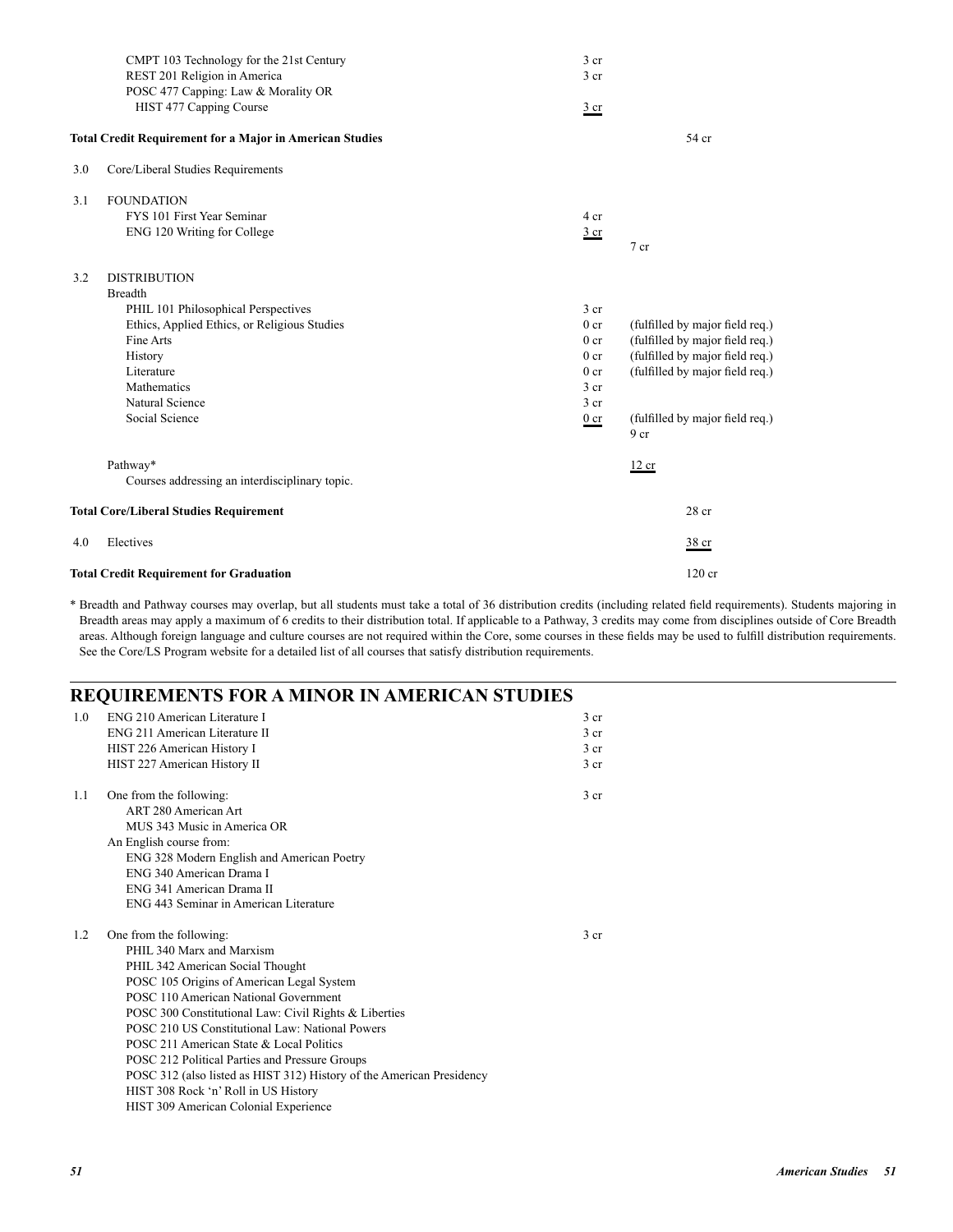HIST 316 America and the Movies HIST 320 American Diplomatic History HIST 325 History of American Feminism HIST 332 Women and Religion in America HIST 345 Sex, Disease, and Death in America HIST 364 Civil War and Reconstruction REST 201 Religion in America SPAN 154 Hispanics in the United States

#### **Total Credit Requirement for a Minor in American Studies** 18 cr

NOTE: English majors and History majors need two additional courses from 1.1 and/or 1.2.

# **RECOMMENDED PROGRAM SEQUENCE FOR A BACHELOR OF ARTS IN AMERICAN STUDIES**

| <b>FRESHMAN YEAR</b>                         |                  |                                           |                 |
|----------------------------------------------|------------------|-------------------------------------------|-----------------|
| <b>FALL</b>                                  |                  | <b>SPRING</b>                             |                 |
| FYS 101 First Year Seminar                   | 4 cr             | HIST 226 American History I               | 3 <sub>cr</sub> |
| ENG 120 Writing for College                  | 3 cr             | ENG 211 American Literature I             | 3 <sub>cr</sub> |
| ENG 210 American Literature I                | 3 <sub>cr</sub>  | POSC 110 American National Government     | 3 <sub>cr</sub> |
| PHIL 101 Philosophical Perspectives          | 3 cr             | Core/LS Elective                          | 3 <sub>cr</sub> |
| HIST 101 Themes of Modern History            | $3$ cr           | Elective                                  | $3$ cr          |
|                                              | 16 <sub>cr</sub> |                                           | $15$ cr         |
| <b>SOPHOMORE YEAR</b>                        |                  |                                           |                 |
| <b>FALL</b>                                  |                  | <b>SPRING</b>                             |                 |
| American Studies - Fine Arts                 | 3 <sub>cr</sub>  | American Studies - Political Science      | 3 <sub>cr</sub> |
| HIST 227 American History II                 | 3 <sub>cr</sub>  | CMPT 103 Technology for 21st Century      | 3 <sub>cr</sub> |
| REST 201 Religion in America                 | 3 <sub>cr</sub>  | PHIL 240 American Pragmatism              | 3 <sub>cr</sub> |
| Core/LS Elective                             | 3 <sub>cr</sub>  | Core/LS Elective                          | 3 <sub>cr</sub> |
| Core/LS Elective                             | $\frac{3}{ }$ cr | Core/LS Elective                          | 3 cr            |
|                                              | $15$ cr          |                                           | $15$ cr         |
| <b>JUNIOR YEAR</b>                           |                  |                                           |                 |
| <b>FALL</b>                                  |                  | <b>SPRING</b>                             |                 |
| Core/LS Elective                             | 3 <sub>cr</sub>  | American Studies - POSC International     | 3 <sub>cr</sub> |
| American Studies - American Literature       | $3$ cr           | Core/LS Elective                          | 3 <sub>cr</sub> |
| American Studies - American History Elective | 3 <sub>cr</sub>  | Elective                                  | 3 <sub>cr</sub> |
| Elective                                     | 3 <sub>cr</sub>  | Elective                                  | 3 <sub>cr</sub> |
| Elective                                     | 3 cr             | Elective                                  | $3$ cr          |
|                                              | $15$ cr          |                                           | $15$ cr         |
| <b>SENIOR YEAR</b>                           |                  |                                           |                 |
| <b>FALL</b>                                  |                  | <b>SPRING</b>                             |                 |
| HIST 477 Capping                             | 3 <sub>cr</sub>  | American Studies - History (non-American) | 3 <sub>cr</sub> |
| American Studies - Literature (non-American) | 3 <sub>cr</sub>  | PHIL 342 American Social Thought          | 3 <sub>cr</sub> |
| Elective                                     | 3 <sub>cr</sub>  | Elective                                  | 3 <sub>cr</sub> |
| Elective                                     | 3 cr             | Elective                                  | 3 <sub>cr</sub> |
| Elective                                     | $2$ cr           | Elective                                  | $3$ cr          |
|                                              | $14$ cr          |                                           | $15$ cr         |

## **APPLIED MATHEMATICS**

**JOSEPH KIRTLAND,** Ph.D., *Chairperson*

#### **MISSION:**

The Applied Mathematics major provides a strong foundation in traditional mathematics, but additionally is interdisciplinary in nature as it addresses the needs of those students interested in scientific or operational applications of mathematical techniques. Such applications can be found in the fields of physics, chemistry, biology, medicine, computer science, finance, actuarial science, operations research, industrial mathematics, manufacturing and many others. These applications require an understanding of the appropriate field, so students are expected to choose one of four subfields outside of mathematics in which to specialize.

## **REQUIREMENTS FOR A BACHELOR OF SCIENCE IN APPLIED MATHEMATICS**

Note: A minimum of 60 credits in Liberal Arts is required.

For the proposed curriculum in the Financial/Actuarial track below, Lab Science I and Lab Science II may be comprised of any one of the following four options:

- 1. Physics Option Any two of the following three physics lecture/lab combinations (taken in any order):
	- PHYS 211 General Physics I (3 cr) and PHYS 213 Physics Lab I (1 cr)
	- PHYS 212 General Physics II (3 cr) and PHYS 214 Physics Lab II (1 cr)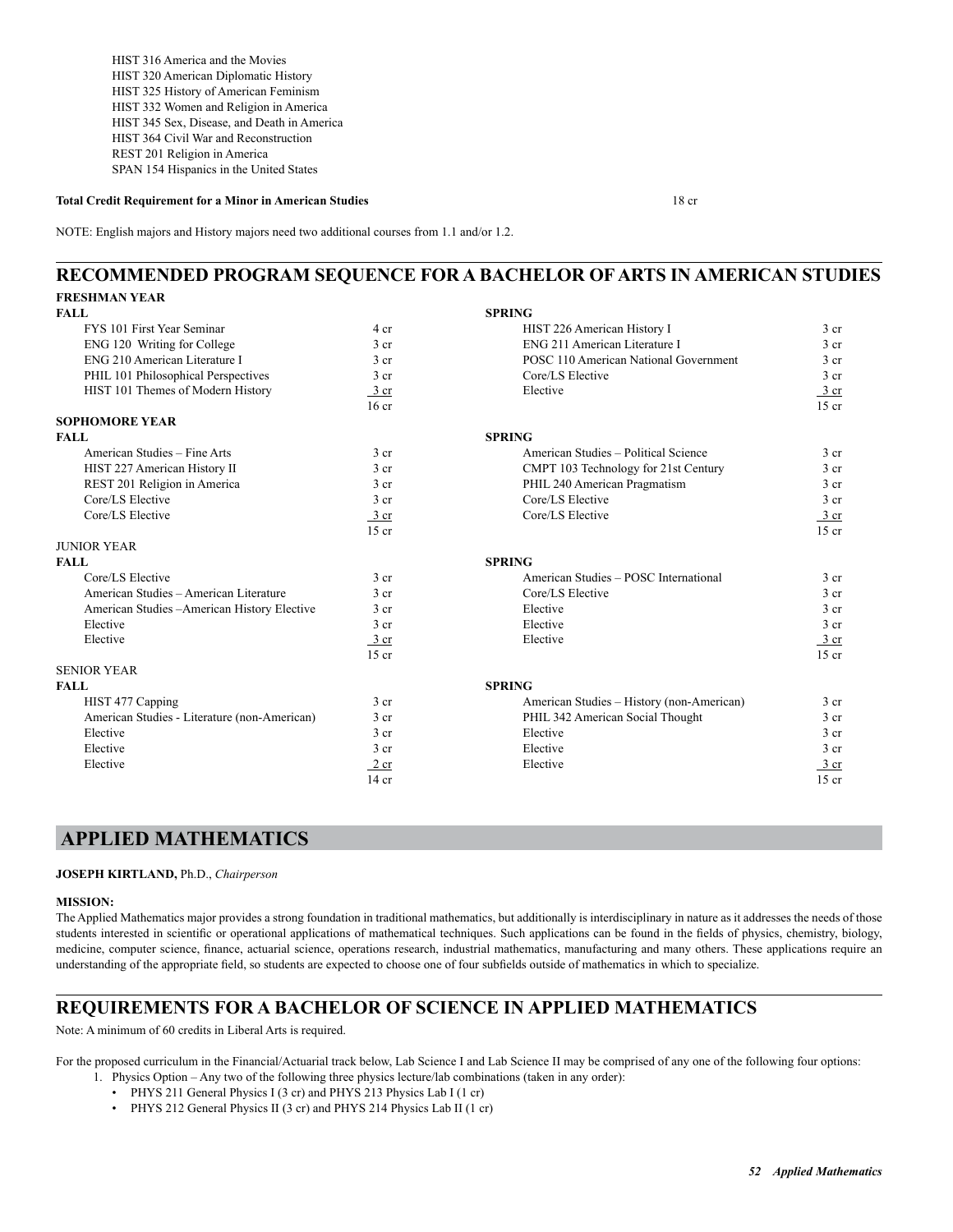|  |  | PHYS 221 Modern Physics I (3 cr) and PHYS 222 Modern Physics Lab (1 cr) |  |  |  |  |  |
|--|--|-------------------------------------------------------------------------|--|--|--|--|--|
|--|--|-------------------------------------------------------------------------|--|--|--|--|--|

- 2. Chemistry Option The following two chemistry lecture/lab combinations (taken in the order below):
	- CHEM 111 General Chemistry I (3 cr) and CHEM 115 General Chemistry Laboratory I (1 cr)
	- CHEM 112 General Chemistry II (3 cr) and CHEM 116 General Chemistry Laboratory II (1 cr)
- 3. Biology Option The following two biology courses (taken in the order below):
	- BIOL 130 General Biology I (4 cr)
	- BIOL 131 General Biology II (4 cr)
- 4. Programming Option The following two computer science courses (taken in the order below) and the following data analysis course (taken at any time)**1**:
	- CMPT 120 Introduction to Programming (4 cr)
	- CMPT 220 Software Development (4 cr)
	- DATA 220 Introduction to Data Analysis (4 cr)

## *Applied Mathematics Foundation Courses (36 credits)\**

| MATH 241, 242, 343 Calculus I-III               | 12 cr           |
|-------------------------------------------------|-----------------|
| MATH 210 Linear Algebra                         | 3 cr            |
| MATH 310 Introduction to Mathematical Reasoning | 3 <sub>cr</sub> |
| <b>MATH 321 Differential Equations</b>          | 3 <sub>cr</sub> |
| MATH 330 Probability and Statistics             | 3 <sub>cr</sub> |
| MATH 410 Abstract Algebra                       | 3 <sub>cr</sub> |
| MATH 420 Mathematical Analysis I                | 3 <sub>cr</sub> |
| MATH 422 Applied Mathematics                    | 3 <sub>cr</sub> |
| MATH 477 Math Capping Course                    | 3 <sub>cr</sub> |
|                                                 |                 |

| Applied Mathematics Upper-Level Electives (6 credits)*                           |                 |
|----------------------------------------------------------------------------------|-----------------|
| Choose 2 courses from:                                                           | 6 cr            |
| MATH 331 Applied Statistics                                                      |                 |
| MATH 393 Special Topics in Mathematics I                                         |                 |
| MATH 394 Special Topics in Mathematics II                                        |                 |
| MATH 411 Abstract Algebra II                                                     |                 |
| MATH 412 Computational Linear Algebra                                            |                 |
| MATH 421 Mathematical Analysis II                                                |                 |
| MATH 423 Partial Differential Equations                                          |                 |
| MATH 424 Complex Analysis                                                        |                 |
| MATH 430 Operations Research                                                     |                 |
| MATH 440 Numerical Analysis                                                      |                 |
| MATH 441 Combinatorics                                                           |                 |
| MATH 451 Elementary Topology                                                     |                 |
| <b>Related Fields</b>                                                            |                 |
| DATA 220 Intro to Data Analysis OR                                               | 4 cr            |
| CMPT 120 Introduction to Programming                                             |                 |
| <b>Interdisciplinary Tracks</b>                                                  |                 |
| <b>Chemistry Track (19 cr)</b>                                                   |                 |
| Lab Science I - Physics Option (see description above)                           | 4 cr            |
| Lab Science $II$ – Physics Option (see description above)                        | 4 cr            |
| CHEM 111 General Chemistry I with CHEM 115 Gen. Chemistry Lab I                  | 4 cr            |
| CHEM 112 General Chemistry II with CHEM 116 Gen. Chemistry Lab II<br>Select One: | 4 cr            |
| CHEM 361 Thermodynamics & Kinetics                                               | 3 cr            |
| CHEM 362 Quantum and Statistical Mechanics                                       | 3 <sub>cr</sub> |
| Biology Track (19-20 cr)                                                         |                 |
| BIOL 130 General Biology I                                                       | 4 cr            |
| BIOL 131 General Biology II                                                      | 4 cr            |
| CHEM 111 General Chemistry I with CHEM 115 Gen. Chemistry Lab I                  | 4 cr            |
| CHEM 112 General Chemistry II with CHEM 116 Gen. Chemistry Lab II<br>Select One: | 4 cr            |
| Any 300- or 400-level BIOL course                                                | $3-4$ cr        |
| Computer Science Track (18-20 cr)                                                |                 |
| Lab Science I - Programming Option (see description above)                       | 4 cr            |
| Lab Science II - Programming Option (see description above)                      | 4 cr            |
| CMPT 221 Software Development II                                                 | 4 cr            |
| Any two 300- or 400-level CMPT or DATA courses                                   | $6-8$ cr        |
| Financial/Actuarial Track (20 cr)                                                |                 |
| Lab Science I (see description above)                                            | 4 cr            |

Lab Science II (see description above) 4 cr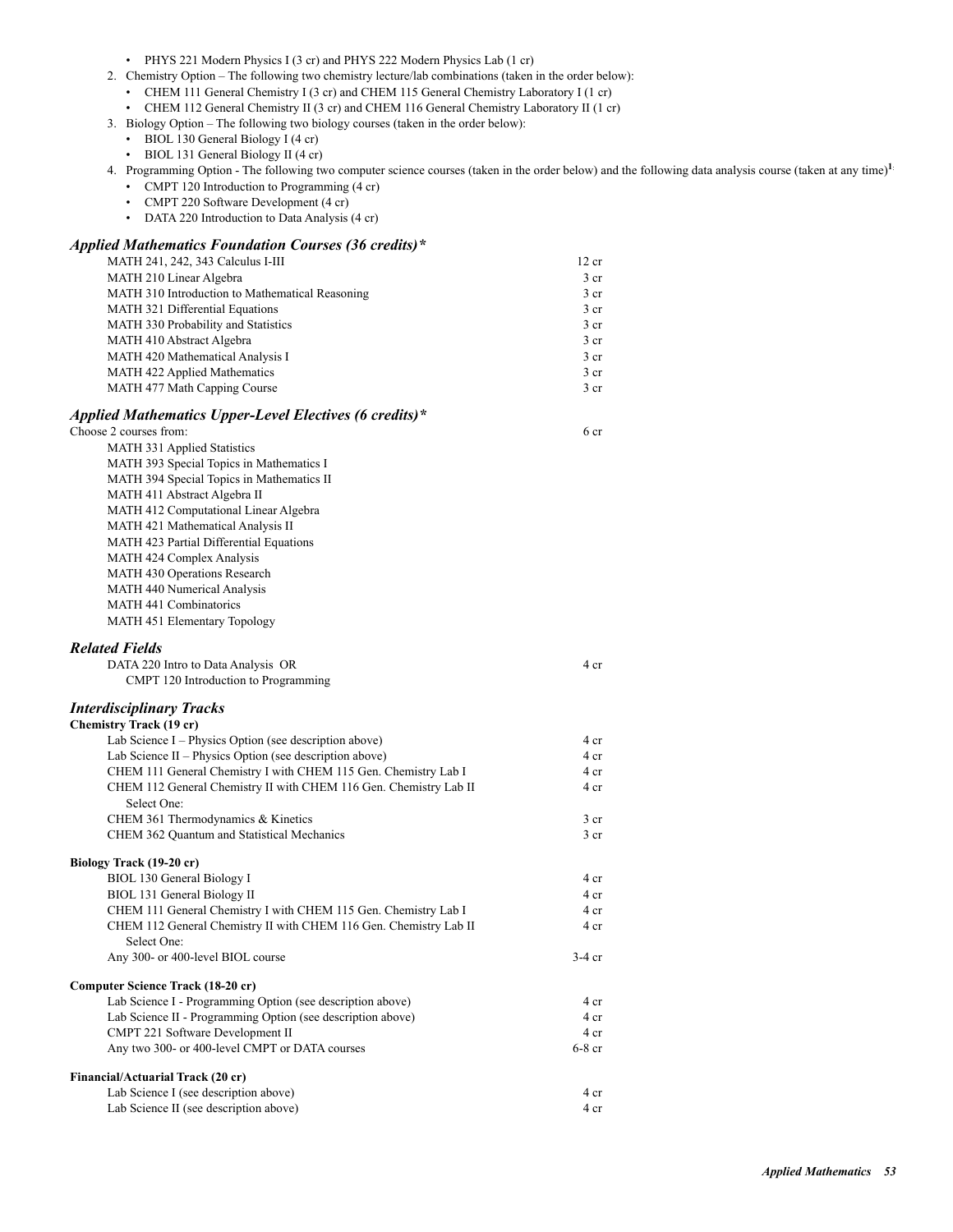| 3 cr                    |
|-------------------------|
| 3 <sub>cr</sub>         |
| 3 cr                    |
| 3 <sub>cr</sub>         |
| $**$<br>0 <sub>cr</sub> |
|                         |

\* While several of the 300-400 level mathematics courses are offered each semester, many of these courses are offered only annually or biennially. Please visit the Department of Mathematics page at the Marist College web site for the current schedule of course offerings.

\*\* May be fulfilled by Applied Mathematics upper-level elective course.

1 The base curricula requires either CMPT 120 or DATA 220

# **SUMMARY OF REQUIREMENTS FOR A BACHELOR OF SCIENCE IN APPLIED MATHEMATICS**

Note: A minimum of 60 credits in Liberal Arts is required.

| 1.0 | Course Requirements in Mathematics                                                                                                                                                                                     |                                                                                                                    | 36 cr                                                                       |
|-----|------------------------------------------------------------------------------------------------------------------------------------------------------------------------------------------------------------------------|--------------------------------------------------------------------------------------------------------------------|-----------------------------------------------------------------------------|
| 1.1 | Additional Upper-Level Mathematics courses                                                                                                                                                                             |                                                                                                                    | 6 cr                                                                        |
| 1.2 | <b>Interdisciplinary Tracks</b>                                                                                                                                                                                        |                                                                                                                    | 18-20 cr                                                                    |
| 2.0 | Course Requirements in Related Fields                                                                                                                                                                                  |                                                                                                                    | $rac{4}{ }$ cr                                                              |
|     | <b>Total Credit Requirement for a Major in Applied Mathematics</b>                                                                                                                                                     |                                                                                                                    | 64-66 cr                                                                    |
| 3.0 | Core/Liberal Studies Requirements                                                                                                                                                                                      |                                                                                                                    |                                                                             |
| 3.1 | <b>FOUNDATION</b><br>FYS 101 First Year Seminar<br>ENG 120 Writing for College                                                                                                                                         | 4 cr<br>3 cr                                                                                                       | 7 cr                                                                        |
| 3.2 | <b>DISTRIBUTION</b><br><b>Breadth</b><br>PHIL 101 Philosophical Perspectives<br>Ethics, Applied Ethics, or Religious Studies<br>Fine Arts<br>History<br>Literature<br>Mathematics<br>Natural Science<br>Social Science | 3 <sub>cr</sub><br>3 cr<br>3 <sub>cr</sub><br>3 cr<br>3 cr<br>0 <sub>cr</sub><br>0 <sub>cr</sub><br>$rac{3}{2}$ cr | (fulfilled by major field req.)<br>(fulfilled by major field req.)<br>18 cr |
|     | Pathway†<br>Courses addressing an interdisciplinary topic.                                                                                                                                                             |                                                                                                                    | 12 cr                                                                       |
|     | <b>Total Core/Liberal Studies Requirement</b>                                                                                                                                                                          |                                                                                                                    | 37 cr                                                                       |
| 4.0 | <b>General Electives</b>                                                                                                                                                                                               |                                                                                                                    | 17-19 cr                                                                    |
|     | <b>Total Credit Requirement for Graduation</b>                                                                                                                                                                         |                                                                                                                    | $120$ cr                                                                    |

† Breadth and Pathway courses may overlap, but all students must take a total of 36 distribution credits (including related field requirements). Students majoring in Breadth areas may apply a maximum of 6 credits to their distribution total. If applicable to a Pathway, 3 credits may come from disciplines outside of Core Breadth areas. Although foreign language and culture courses are not required within the Core, some courses in these fields may be used to fulfill distribution requirements. See the Core/LS Program website for a detailed list of all courses that satisfy distribution requirements.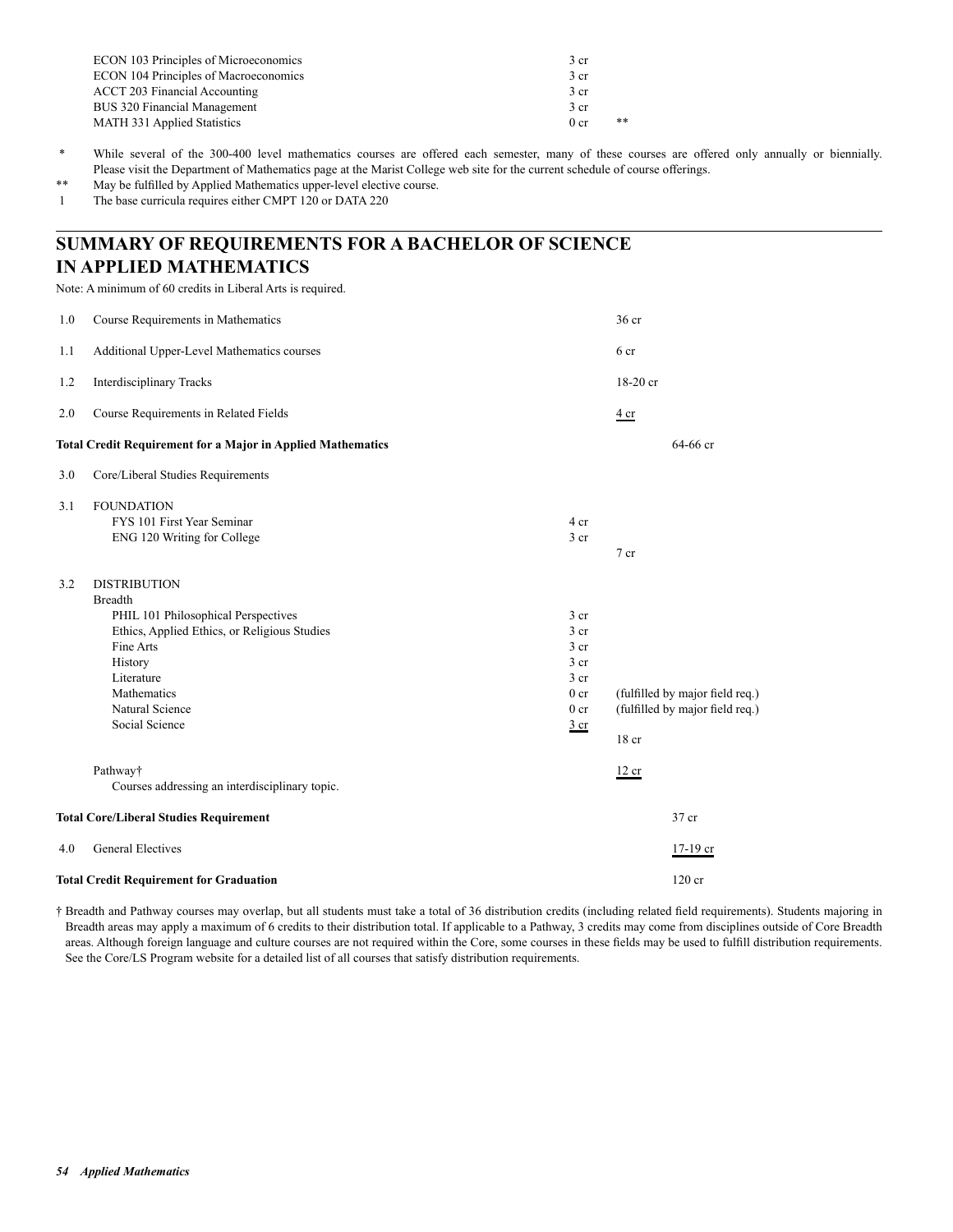# **RECOMMENDED PROGRAM SEQUENCE FOR A BACHELOR OF SCIENCE IN APPLIED MATHEMATICS**

# **FRESHMAN YEAR**

| <b>FALL</b>                                 |                 | <b>SPRING</b>                       |                  |
|---------------------------------------------|-----------------|-------------------------------------|------------------|
| MATH 241 Calculus I                         | 4 cr            | <b>MATH 242 Calculus II</b>         | 4 cr             |
| DATA 220 Intro Data OR CMPT 120 Intro Prog. | 4 cr            | PHIL 101 Philosophical Perspectives | 3 <sub>cr</sub>  |
| FYS 101 First Year Seminar                  | 3 <sub>cr</sub> | Track Requirement or Core Dist.     | $3-4$ cr         |
| ENG 120 Writing for College                 | 4 cr            | Core/LS                             | 3 <sub>cr</sub>  |
|                                             |                 | Core/LS (if no 4-cr Track Req.)     | $0-3$ cr         |
|                                             | $15$ cr         |                                     | $14-16$ cr       |
| <b>SOPHOMORE YEAR</b>                       |                 |                                     |                  |
| <b>FALL</b>                                 |                 | <b>SPRING</b>                       |                  |
| MATH 343 Calculus III                       | 4 cr            | MATH 310 Intro Math Reasoning       | 3 <sub>cr</sub>  |
| MATH 210 Linear Algebra                     | 3 <sub>cr</sub> | MATH 321 Differential Equations     | 3 <sub>cr</sub>  |
| <b>Track Requirement</b>                    | 4 cr            | <b>Track Requirement</b>            | 4 cr             |
| Core/LS                                     | 3 <sub>cr</sub> | Core/LS                             | 3 cr             |
|                                             |                 | Core/LS                             | 3 cr             |
|                                             | $14$ cr         |                                     | 16 <sub>cr</sub> |
| <b>JUNIOR YEAR</b>                          |                 |                                     |                  |
| <b>FALL</b>                                 |                 | <b>SPRING</b>                       |                  |
| MATH 300/400-level Requirement              | 3 <sub>cr</sub> | MATH 300/400-level Elective         | 3 <sub>cr</sub>  |
| MATH 300/400-level Requirement              | 3 <sub>cr</sub> | MATH 300/400-level Elective         | 3 <sub>cr</sub>  |
| <b>Track Requirement</b>                    | $3-4$ cr        | <b>Track Requirement</b>            | $3-4$ cr         |
| Core/LS or General Elective                 | 3 cr            | Core/LS or General Elective         | 3 <sub>cr</sub>  |
| Core/LS or General Elective                 | $3$ cr          | Core/LS                             | 3 cr             |
|                                             | $15-16$ cr      |                                     | $15-16$ cr       |
| <b>SENIOR YEAR</b>                          |                 |                                     |                  |
| <b>FALL</b>                                 |                 | <b>SPRING</b>                       |                  |
| MATH 300/400-level Requirement              | 3 <sub>cr</sub> | MATH 477 Capping                    | 3 <sub>cr</sub>  |
| MATH 300/400-level Requirement              | 3 <sub>cr</sub> | Track Elective or General Elective  | 3 cr             |
| Track Requirement, Track Elective           |                 | Core/LS or General Elective         | 3 cr             |
| or Core/LS                                  | $3-4$ cr        | General Elective                    | 3 <sub>cr</sub>  |
| Core/LS or General Elective                 | 3 <sub>cr</sub> | General Elective                    | $0-3$ cr         |
| Core/LS or General Elective                 | 3 <sub>cr</sub> |                                     |                  |
|                                             | $15-16$ cr      |                                     | $12-15$ cr       |

Please see the documentation (page 176) for the Mathematics major for a schedule of when upper-level mathematics courses are offered.

**Honors in Applied Mathematics** – Please see the description of Honors in Mathematics on page 176.

# **ART AND DIGITAL MEDIA**

#### **RICHARD LEWIS**, M.F.A., *Chairperson*

#### **MISSION:**

The Department of Art and Digital Media believes a sound foundation and an exploration of the fields of digital media, studio art, and art history should be combined with a strong liberal arts education to expand the intellectual horizons of our students. The department seeks ways to broaden their intellectual development through the investigation of state-of-the-art technologies in addition to traditional forms of study and techniques. The department believes an education in the visual arts should go beyond the classroom, lab, and studio. Opportunities are provided to exhibit artwork, visit galleries and museums, obtain internships, and study abroad.

The Department's mission is to prepare students for careers and graduate study in the fine and applied arts.

The **B.S. in Digital Media** is designed to allow students the opportunity to explore, in depth, the new exciting field of Digital Media under the guidance of recognized working artists, designers, and educators. It combines courses in digital media with a balanced curriculum of studio art, art history, and liberal arts courses. Students will gain broad-based training in a wide range of new media, along with an understanding of their concepts, historical background, and heritage in the traditional media.

The **B.S. in Studio Art** offers a balance of courses between the traditional art media areas required by the major and the liberal arts courses required by the Marist College common Core. This program will provide a concentrated and carefully structured series of courses organized to enable students to broaden their understanding, aesthetic awareness, and technical abilities in the studio arts. It will also stress the concepts and historical background that have determined the way in which traditional art media have evolved. In addition, this comprehensive program will encourage an awareness of art in relationship to other areas, provide art students with the opportunity to participate in internships, take related courses in other disciplines, and offer students an opportunity to develop their portfolios in preparation for graduate studies. The Studio Faculty is composed of full-time and visiting art professionals who are committed to creating a nurturing but challenging environment in which students can explore, experiment, and develop their own personal visions.

The **B.A. in Fine Arts** with a concentration in Studio Art is designed to combine a broad-based training in the visual arts with a traditional liberal arts education. After gaining a solid foundation in design, drawing, and art history, each student specializes in one of five tracks: drawing, graphic design, painting, photography, or digital media. Students also select additional studio courses to expand their knowledge of the visual arts. This curriculum is ideally suited for students who want to combine their studio major with a second one or plan a more rigorous study of the liberal arts.

The B.A. in Fine Arts with a concentration in Art History is designed to provide both a survey of western art and an in-depth study of selected periods. In addition to the required coursework, students concentrating in art history must pursue an alternative discipline, preferably in a foreign language. Study abroad is strongly encouraged and the department provides many opportunities for doing so.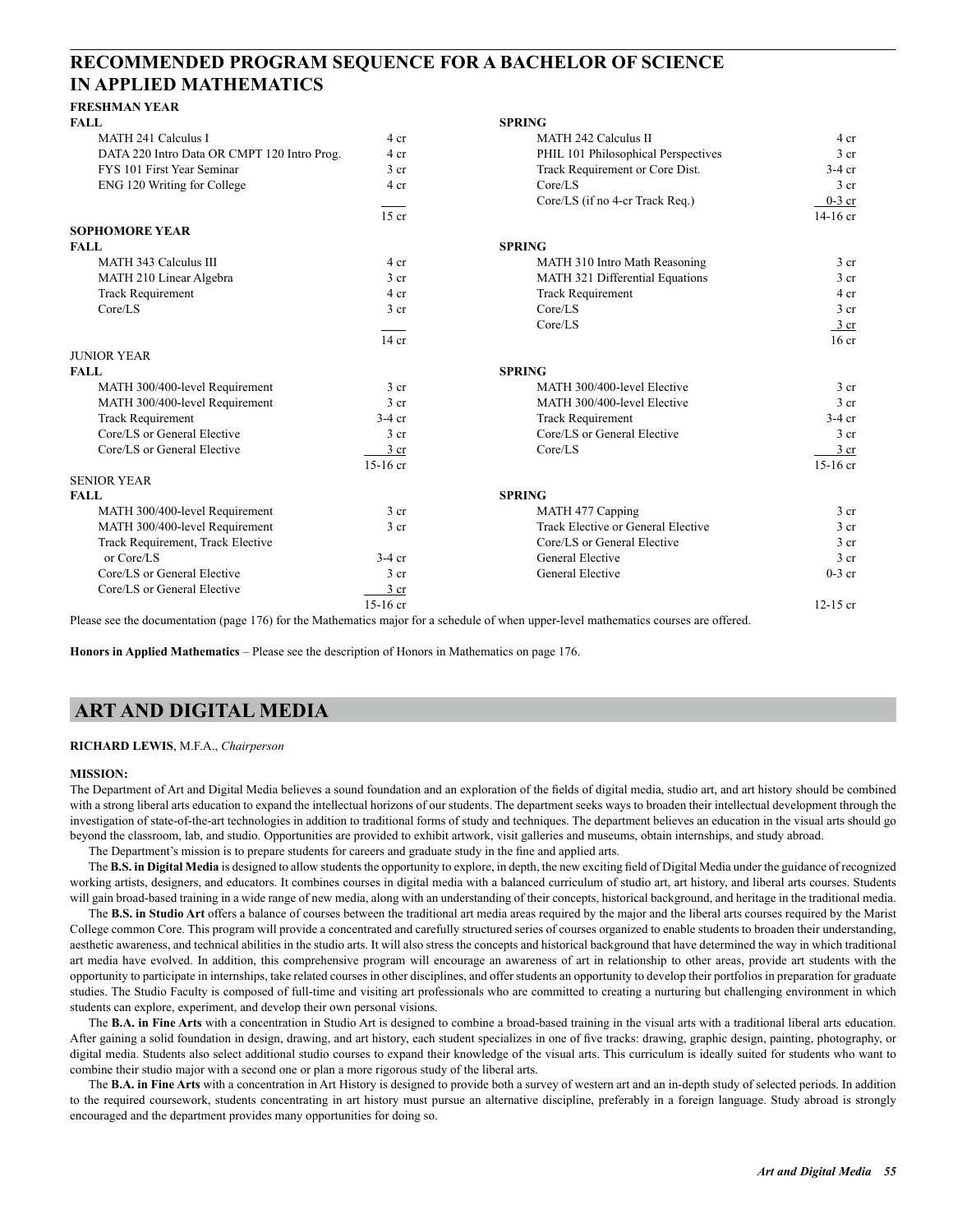All majors, whether in Studio Art, Digital Media, or Art History, are encouraged to apply for internships in their junior or senior year. The Department's programs are augmented by trips to nearby galleries and museums in the Hudson Valley, New England, and New York City. There are also noteworthy opportunities to study abroad, particularly at our branch campus in Florence, Italy, as well as short-term programs in Italy, England, France, Spain, Iceland, Netherlands, Greece, and Japan.

## **FLORENCE, ITALY BRANCH CAMPUS**

The Department of Art and Digital Media offers courses, a certificate, five majors, and a graduate degree at the branch campus in Florence, Italy:

- B.A. Fine Arts Studio Art
- B.A. Fine Arts Art History
- B.S. Conservation Studies/Restoration [only available in Florence]
- B.S. Digital Media
- B.S. Studio Art
- B.F.A. Interior Design [only available in Florence]
- M.A. Museum Studies [only available in Florence]
- Certificate in Studio Art [only available in Florence]

For more information on courses and these degree programs, please consult the Marist-LdM Florence program catalog.

### **MINORS**

Minors in Studio Art, Photography, Graphic Design and Art History are also offered for those students who wish to combine their study in other disciplines with an exploration of the visual arts.

# **REQUIREMENTS FOR A BACHELOR OF ARTS IN FINE ARTS: STUDIO ART**

#### **Concentration in Studio Art**

Note: A minimum of 90 credits in Liberal Arts is required.

| Tracks<br>3 courses in one of the following: digital media,<br>drawing, graphic design, painting, or photography                                                                                                                   |                                                                                                                                                                                                 |                                                     |
|------------------------------------------------------------------------------------------------------------------------------------------------------------------------------------------------------------------------------------|-------------------------------------------------------------------------------------------------------------------------------------------------------------------------------------------------|-----------------------------------------------------|
|                                                                                                                                                                                                                                    | 9 <sub>cr</sub>                                                                                                                                                                                 | 9 <sub>cr</sub>                                     |
| additional courses in Studio Art.                                                                                                                                                                                                  | 12 cr                                                                                                                                                                                           | 12 cr                                               |
|                                                                                                                                                                                                                                    |                                                                                                                                                                                                 | $42$ cr                                             |
| Course requirements in Related Fields: None                                                                                                                                                                                        |                                                                                                                                                                                                 |                                                     |
|                                                                                                                                                                                                                                    |                                                                                                                                                                                                 |                                                     |
| <b>FOUNDATION</b><br>FYS 101 First Year Seminar<br>ENG 120 Writing for College                                                                                                                                                     | 4 cr<br>$rac{3}{2}$ cr                                                                                                                                                                          | $7 \; \mathrm{cr}$                                  |
| <b>DISTRIBUTION</b><br><b>Breadth</b><br>PHIL 101 Philosophical Perspectives<br>Ethics, Applied Ethics, or Religious Studies<br>Fine Arts<br>History<br>Literature<br>Mathematics<br>Natural Science<br>Social Science<br>Pathway* | $3$ cr<br>$3$ cr<br>0 <sub>cr</sub><br>3 <sub>cr</sub><br>3 <sub>cr</sub><br>3 <sub>cr</sub><br>3 <sub>cr</sub><br>$rac{3}{2}$ cr                                                               | (fulfilled by major field req.)<br>$21$ cr<br>12 cr |
|                                                                                                                                                                                                                                    | Each student is required to take four<br><b>Total Credit Requirement for Concentration in Studio Art</b><br>Core/Liberal Studies Requirements<br>Courses addressing an interdisciplinary topic. |                                                     |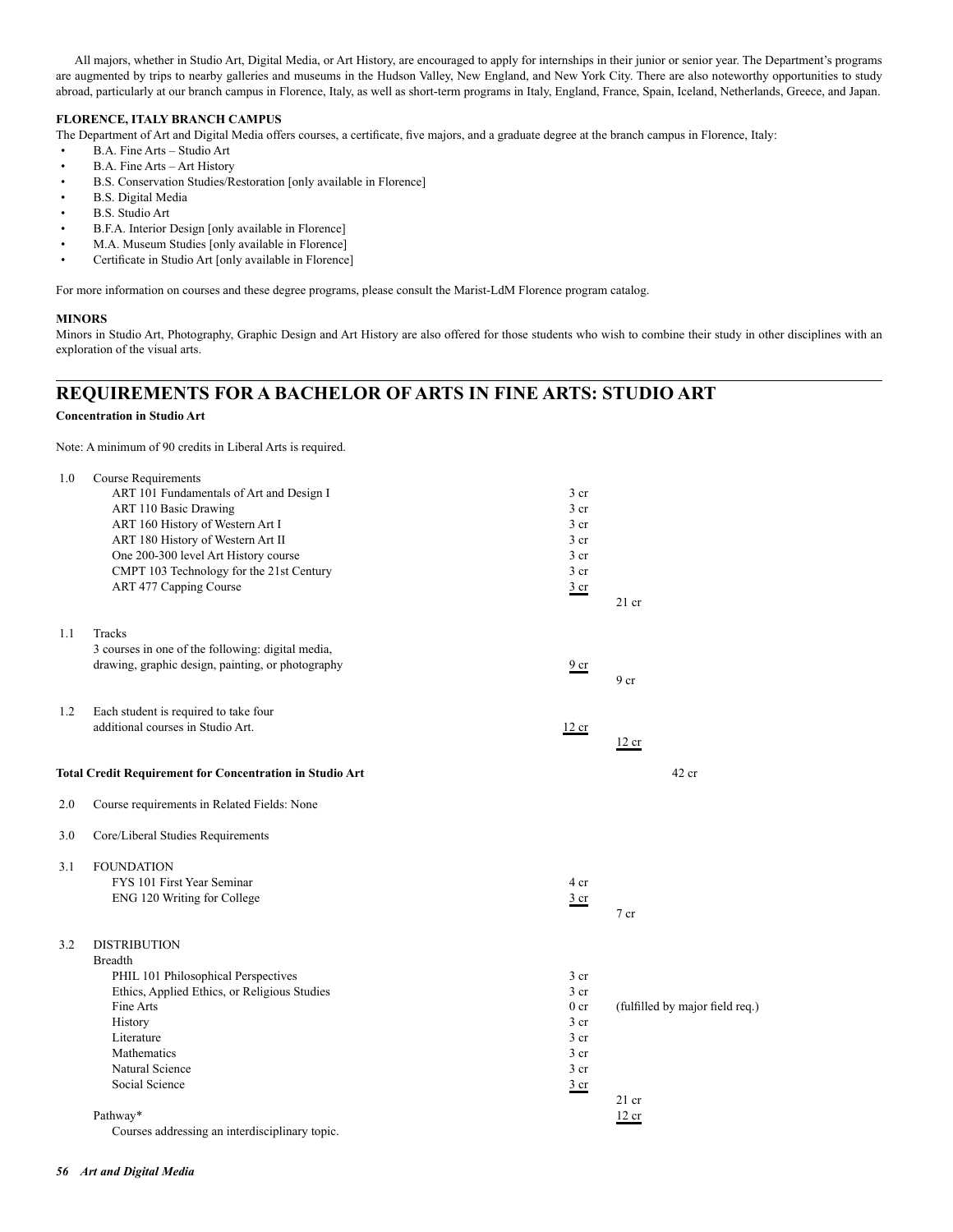| <b>Total Core/Liberal Studies Requirement</b>  | 40 <sub>cr</sub> |
|------------------------------------------------|------------------|
| 4.0<br>Electives                               | <u>38 cr</u>     |
| <b>Total Credit Requirement for Graduation</b> | $120 \text{ cr}$ |

# **REQUIREMENTS FOR A BACHELOR OF ARTS IN FINE ARTS: ART HISTORY**

|     | <b>Concentration in Art History</b>                               |                 |                                        |
|-----|-------------------------------------------------------------------|-----------------|----------------------------------------|
| 1.0 | <b>Course Requirements</b>                                        |                 |                                        |
|     | ART 101 Fundamentals of Art and Design I                          | 3 <sub>cr</sub> |                                        |
|     | ART 110 Basic Drawing                                             | 3 <sub>cr</sub> |                                        |
|     | ART 160 History of Western Art I                                  | 3 <sub>cr</sub> |                                        |
|     | ART 180 History of Western Art II                                 | 3 <sub>cr</sub> |                                        |
|     | CMPT 103 Technology for the 21st Century                          | 3 cr            |                                        |
|     | ART 477 Capping Course                                            | 3 <sub>cr</sub> |                                        |
|     |                                                                   |                 | 18 <sub>cr</sub>                       |
| 1.1 | Selection of five courses in Art History                          | $15$ cr         |                                        |
| 1.2 | Alternate Discipline                                              | 9 <sub>cr</sub> |                                        |
|     | Each student must take three courses in one of the following      |                 |                                        |
|     | alternate disciplines: Foreign Language (French, German, Italian, |                 |                                        |
|     | or Spanish), History, Literature, or Studio Art.                  |                 |                                        |
|     | (If the student plans to pursue graduate work in art history,     |                 |                                        |
|     | the alternate discipline should be a foreign language.)           |                 | 24 cr                                  |
|     | Total Credit Requirement in Art History                           |                 | $42$ cr                                |
| 2.0 | Course Requirements in Related Fields: None                       |                 |                                        |
| 3.0 | Core/Liberal Studies Requirements                                 |                 |                                        |
| 3.1 | <b>FOUNDATION</b>                                                 |                 |                                        |
|     | FYS 101 First Year Seminar                                        | 4 cr            |                                        |
|     | ENG 120 Writing for College                                       | $rac{3}{2}$ cr  |                                        |
|     |                                                                   |                 | $7$ cr                                 |
| 3.2 | <b>DISTRIBUTION</b>                                               |                 |                                        |
|     | <b>Breadth</b>                                                    |                 |                                        |
|     | PHIL 101 Philosophical Perspectives                               | 3 <sub>cr</sub> |                                        |
|     | Ethics, Applied Ethics, or Religious Studies                      | 3 <sub>cr</sub> |                                        |
|     | Fine Arts                                                         | 0 <sub>cr</sub> | (fulfilled by major field req.)        |
|     | History                                                           | $0-3$ cr        | (may be fulfilled by major field req.) |
|     | Literature                                                        | $0-3$ cr        | (may be fulfilled by major field req.) |
|     | Mathematics                                                       | 3 <sub>cr</sub> |                                        |
|     | Natural Science                                                   | 3 <sub>cr</sub> |                                        |
|     | Social Science                                                    | $rac{3}{2}$ cr  |                                        |
|     |                                                                   |                 | 15-21 cr                               |
|     | Pathway*                                                          |                 | 12 cr                                  |
|     | Courses addressing an interdisciplinary topic.                    |                 |                                        |
|     | Total Core/Liberal Studies Requirement                            |                 | 34-40 cr                               |
| 4.0 | Electives                                                         |                 | 38-44 cr                               |
|     | <b>Total Credit Requirement for Graduation</b>                    |                 | $120$ cr                               |

\* Breadth and Pathway courses may overlap, but all students must take a total of 36 distribution credits (including related field requirements). Students majoring in Breadth areas may apply a maximum of 6 credits to their distribution total. If applicable to a Pathway, 3 credits may come from disciplines outside of Core Breadth areas. Although foreign language and culture courses are not required within the Core, some courses in these fields may be used to fulfill distribution requirements.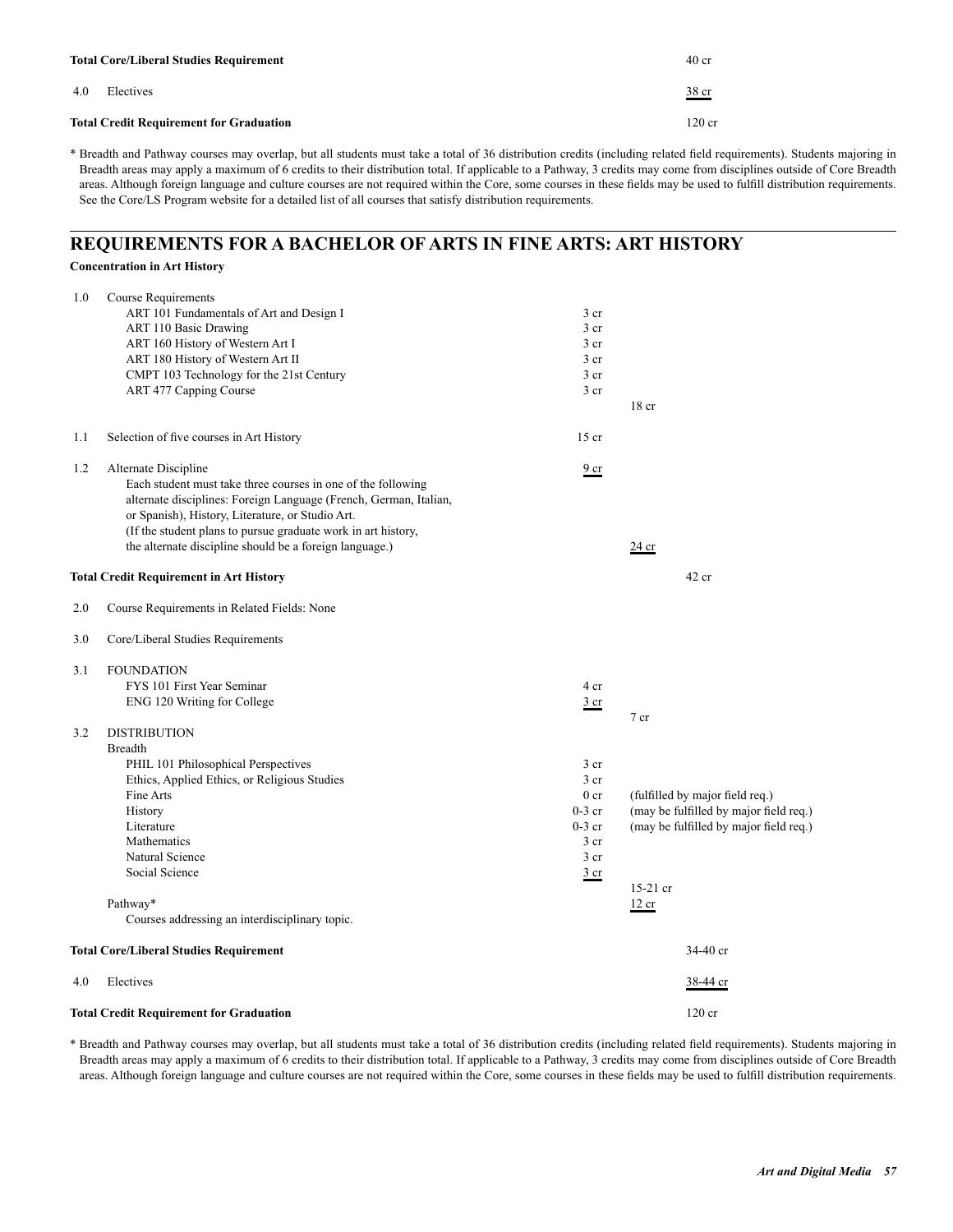# **REQUIREMENTS FOR A BACHELOR OF SCIENCE IN DIGITAL MEDIA WITH A CONCENTRATION IN GRAPHIC DESIGN**

Note: A minimum of 60 credits in Liberal Arts is required.

| 1.0 | Art Foundation Requirements                       | $27$ cr         |
|-----|---------------------------------------------------|-----------------|
|     | ART 101 Fundamentals of Art & Design              | 3 <sub>cr</sub> |
|     | ART 110 Basic Drawing                             | 3 <sub>cr</sub> |
|     | ART 201 3D Design                                 | 3 <sub>cr</sub> |
|     | ART 231 Introduction to Digital Media             | 3 <sub>cr</sub> |
|     | ART 160 History of Western Art I                  | 3 <sub>cr</sub> |
|     | ART 180 History of Western Art II                 | 3 cr            |
|     | ART XXX 200 level or above Art History            | 3 <sub>cr</sub> |
|     | ART 477 Capping Course                            | 3 <sub>cr</sub> |
|     | ART 478 Senior Thesis: Portfolio                  | 3 <sub>cr</sub> |
| 1.2 | Digital Media Foundation                          | 12 cr           |
|     | ART 211 Digital Layout & Design                   | 3 <sub>cr</sub> |
|     | ART 235 Digital Animation I                       | 3 <sub>cr</sub> |
|     | ART 320 Digital Photography I                     | 3 <sub>cr</sub> |
|     | ART 323 Designing for the Web                     | $3$ cr          |
| 1.3 | Graphic Design Concentration (choose 5 courses)   | $15$ cr         |
|     | ART 215 Graphic Design I: Typography and Design   | 3 <sub>cr</sub> |
|     | ART 315 Graphic Design II: Publication and Design | $3$ cr          |
|     | ART 415 Graphic Design III: Advanced Typography   | 3 <sub>cr</sub> |
|     | <b>ART 326 Digital Illustration</b>               | 3 <sub>cr</sub> |
|     | ART 321 Digital Painting                          | 3 <sub>cr</sub> |
|     | ART 322 Multimedia Authoring                      | 3 <sub>cr</sub> |
|     | ART 420 Digital Photography II                    | 3 <sub>cr</sub> |
|     | <b>Total Credit Requirement in Digital Media</b>  | 54 cr           |

 $\frac{15}{15}$  cr

2.0 Course Requirements in Related Fields

Students must take an additional fifteen credits in art electives, related field\* electives (i.e., multimedia-related courses in Communication or Information Technology), and/or in a Professional Internship\* or any combination of the three.

|     | Total Credit Requirement for a Major in Digital Media: Graphic Design                                                                                                                                                         |                                                                                                                                  | 69 <sub>cr</sub>                           |
|-----|-------------------------------------------------------------------------------------------------------------------------------------------------------------------------------------------------------------------------------|----------------------------------------------------------------------------------------------------------------------------------|--------------------------------------------|
|     | *Internships and related field requirements must be approved by the department.                                                                                                                                               |                                                                                                                                  |                                            |
| 3.0 | Core/Liberal Studies Requirements                                                                                                                                                                                             |                                                                                                                                  |                                            |
| 3.1 | <b>FOUNDATION</b><br>FYS 101 First Year Seminar<br>ENG 120 Writing for College                                                                                                                                                | 4 cr<br>$rac{3}{2}$ cr                                                                                                           | 7 cr                                       |
| 3.2 | <b>DISTRIBUTION</b><br><b>Breadth</b><br>PHIL 101 Philosophical Perspectives<br>Ethics, Applied Ethics, or Religious Studies<br>Fine Arts<br>History<br>Literature<br><b>Mathematics</b><br>Natural Science<br>Social Science | 3 <sub>cr</sub><br>$3$ cr<br>0 <sub>cr</sub><br>3 <sub>cr</sub><br>3 <sub>cr</sub><br>3 <sub>cr</sub><br>3 cr<br>3 <sub>cr</sub> | (fulfilled by major field req.)<br>$21$ cr |
|     | Pathway*<br>Courses addressing an interdisciplinary topic.                                                                                                                                                                    |                                                                                                                                  | 12 cr                                      |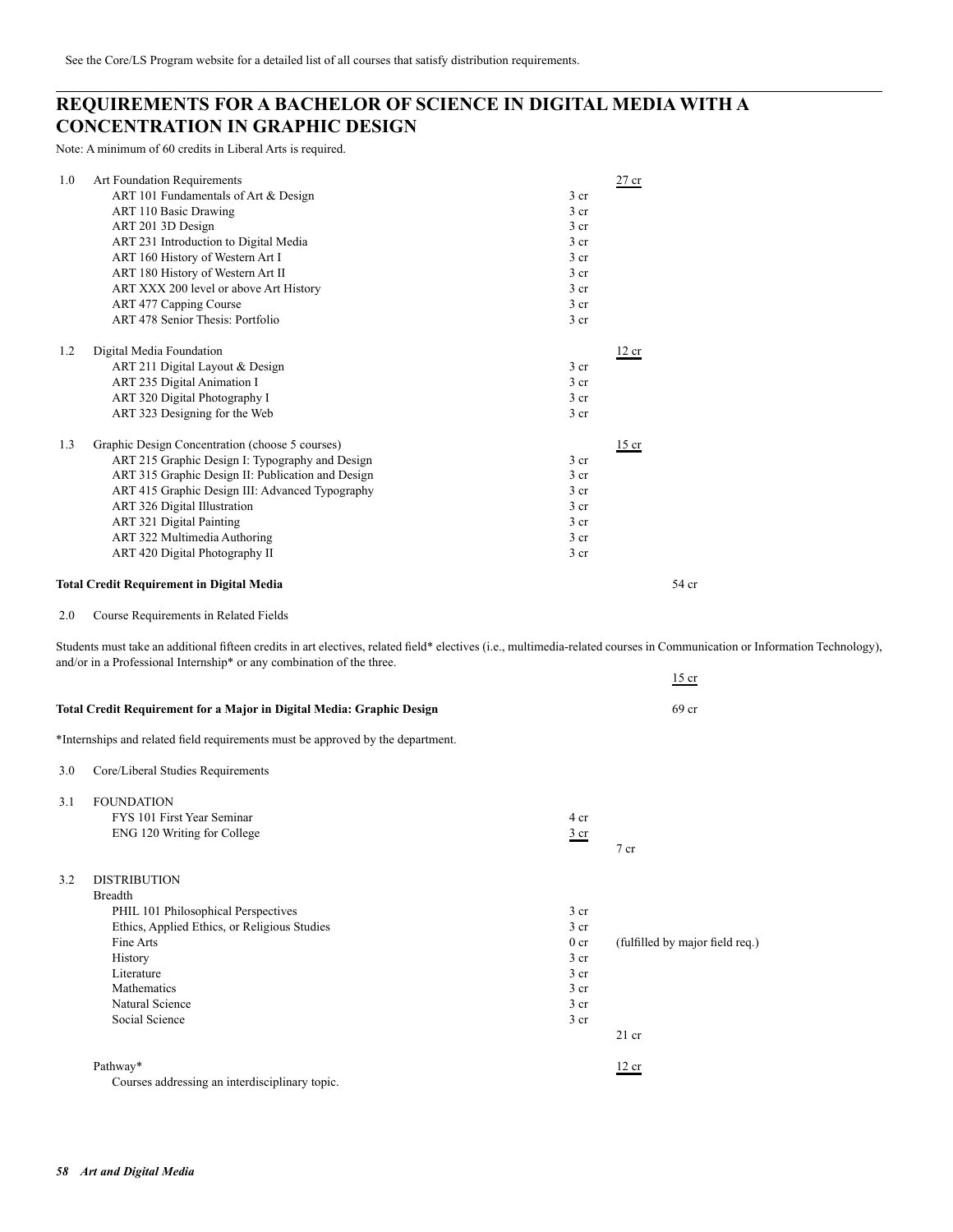|     | <b>Total Core/Liberal Studies Requirement</b>  | 40 <sub>cr</sub> |
|-----|------------------------------------------------|------------------|
| 4.0 | Electives                                      | <u>11 cr</u>     |
|     | <b>Total Credit Requirement for Graduation</b> | $120 \text{ cr}$ |

# **REQUIREMENTS FOR A BACHELOR OF SCIENCE IN DIGITAL MEDIA WITH A CONCENTRATION IN ANIMATION**

Note: A minimum of 60 credits in Liberal Arts is required.

| 1.0 | Art Foundation Requirements                      | $27$ cr         |
|-----|--------------------------------------------------|-----------------|
|     | ART 101 Fundamentals of Art & Design             | 3 <sub>cr</sub> |
|     | ART 110 Basic Drawing                            | 3 <sub>cr</sub> |
|     | ART 201 3D Design                                | 3 <sub>cr</sub> |
|     | ART 231 Introduction to Digital Media            | 3 <sub>cr</sub> |
|     | ART 160 History of Western Art I                 | 3 cr            |
|     | ART 180 History of Western Art II                | 3 <sub>cr</sub> |
|     | ART XXX 200 level or above Art History           | 3 <sub>cr</sub> |
|     | ART 477 Capping Course                           | 3 <sub>cr</sub> |
|     | ART 478 Senior Thesis: Portfolio                 | 3 <sub>cr</sub> |
| 1.2 | Digital Media Foundation                         | 12 cr           |
|     | ART 211 Digital Layout & Design                  | 3 <sub>cr</sub> |
|     | ART 235 Digital Animation I                      | 3 <sub>cr</sub> |
|     | ART 320 Digital Photography I                    | 3 <sub>cr</sub> |
|     | ART 323 Designing for the Web                    | 3 <sub>cr</sub> |
| 1.3 | Animation Concentration (choose 5 courses)       | $15$ cr         |
|     | ART 321 Digital Painting                         | 3 <sub>cr</sub> |
|     | ART 322 Multimedia Authoring                     | 3 <sub>cr</sub> |
|     | ART 431 3D Modeling and Visualization            | 3 <sub>cr</sub> |
|     | ART 432 3D Animation                             | 3 cr            |
|     | ART 435 Digital Animation II                     | 3 <sub>cr</sub> |
|     | <b>ART 445 Digital Animation III</b>             | 3 <sub>cr</sub> |
|     | <b>Total Credit Requirement in Digital Media</b> | 54 cr           |

2.0 Course Requirements in Related Fields

Students must take an additional fifteen credits in art electives, related field\* electives (i.e., multimedia-related courses in Communication or Information Technology), and/or in a Professional Internship\* or any combination of the three.

|     |                                                                                 |                 | $15$ cr                         |
|-----|---------------------------------------------------------------------------------|-----------------|---------------------------------|
|     | Total Credit Requirement for a Major in Digital Media: Animation                |                 | 69 <sub>cr</sub>                |
|     | *Internships and related field requirements must be approved by the department. |                 |                                 |
| 3.0 | Core/Liberal Studies Requirements                                               |                 |                                 |
| 3.1 | <b>FOUNDATION</b>                                                               |                 |                                 |
|     | FYS 101 First Year Seminar                                                      | 4 cr            |                                 |
|     | ENG 120 Writing for College                                                     | $rac{3}{2}$ cr  |                                 |
|     |                                                                                 |                 | $7$ cr                          |
| 3.2 | <b>DISTRIBUTION</b>                                                             |                 |                                 |
|     | Breadth                                                                         |                 |                                 |
|     | PHIL 101 Philosophical Perspectives                                             | 3 <sub>cr</sub> |                                 |
|     | Ethics, Applied Ethics, or Religious Studies                                    | 3 <sub>cr</sub> |                                 |
|     | Fine Arts                                                                       | 0 <sub>cr</sub> | (fulfilled by major field req.) |
|     | History                                                                         | 3 <sub>cr</sub> |                                 |
|     | Literature                                                                      | 3 <sub>cr</sub> |                                 |
|     | Mathematics                                                                     | 3 <sub>cr</sub> |                                 |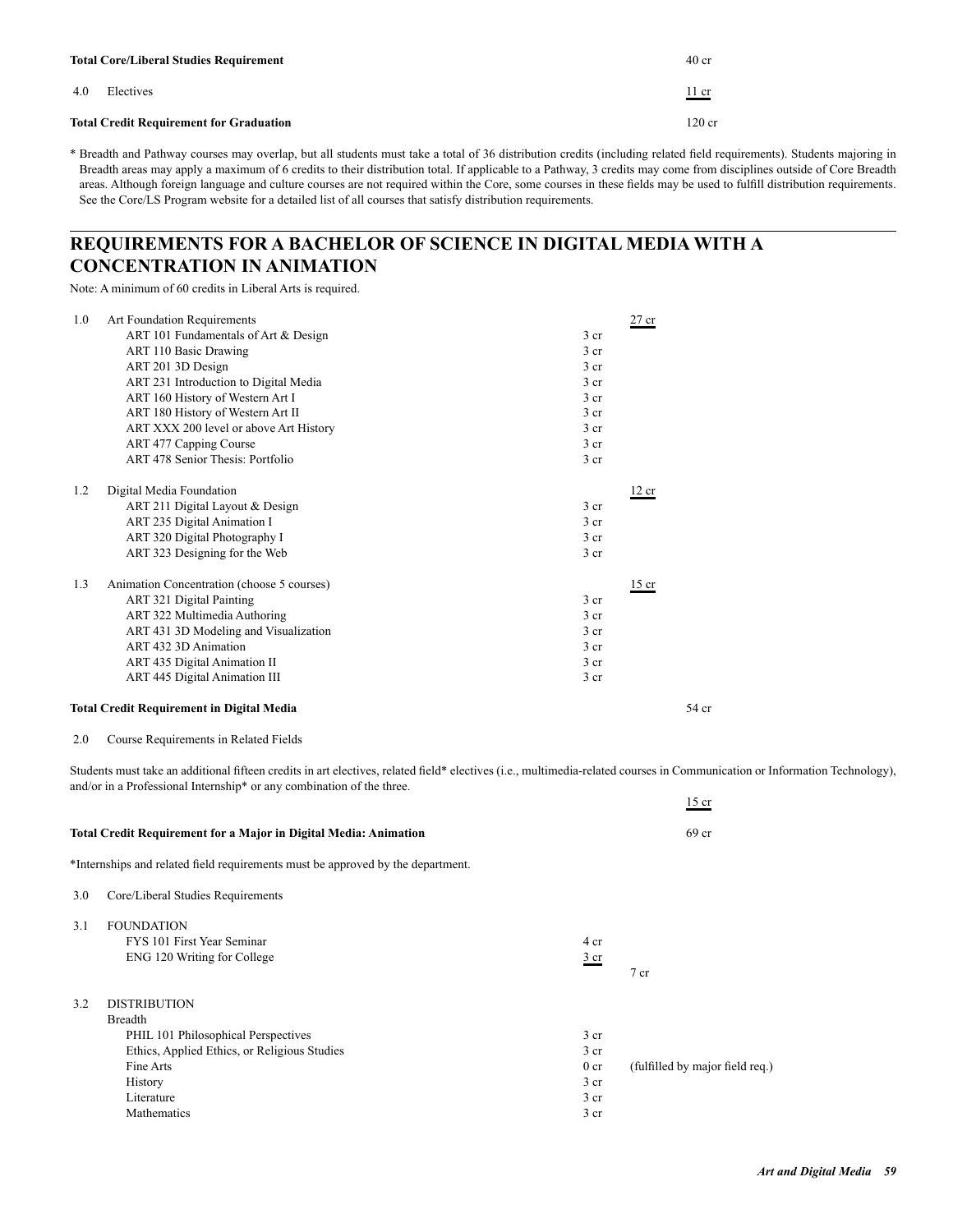| Natural Science                                            | $3$ cr |         |                 |
|------------------------------------------------------------|--------|---------|-----------------|
| Social Science                                             | $3$ cr | $21$ cr |                 |
| Pathway*<br>Courses addressing an interdisciplinary topic. |        | 12 cr   |                 |
| <b>Total Core/Liberal Studies Requirement</b>              |        |         | $40 \text{ cr}$ |
| 4.0<br>Electives                                           |        |         | $11$ cr         |
| <b>Total Credit Requirement for Graduation</b>             |        |         | $120$ cr        |

# **REQUIREMENTS FOR A BACHELOR OF SCIENCE IN DIGITAL MEDIA WITH A CONCENTRATION IN DIGITAL ART**

Note: A minimum of 60 credits in Liberal Arts is required

| 1.0 | Art Foundation Requirements                      | $27$ cr         |
|-----|--------------------------------------------------|-----------------|
|     | ART 101 Fundamentals of Art & Design             | 3 <sub>cr</sub> |
|     | ART 110 Basic Drawing                            | 3 <sub>cr</sub> |
|     | ART 201 3D Design                                | 3 <sub>cr</sub> |
|     | ART 231 Introduction to Digital Media            | 3 cr            |
|     | ART 160 History of Western Art I                 | 3 <sub>cr</sub> |
|     | ART 180 History of Western Art II                | 3 cr            |
|     | ART XXX 200 level or above Art History           | 3 <sub>cr</sub> |
|     | ART 477 Capping Course                           | 3 <sub>cr</sub> |
|     | <b>ART 478 Senior Thesis: Portfolio</b>          | 3 <sub>cr</sub> |
| 1.2 | Digital Media Foundation                         | 12 cr           |
|     | ART 211 Digital Layout & Design                  | 3 cr            |
|     | ART 235 Digital Animation I                      | 3 <sub>cr</sub> |
|     | ART 320 Digital Photography I                    | 3 <sub>cr</sub> |
|     | ART 323 Designing for the Web                    | 3 <sub>cr</sub> |
| 1.3 | Digital Arts Concentration (choose 5 courses)    | $15$ cr         |
|     | ART 321 Digital Painting                         | 3 cr            |
|     | ART 322 Multimedia Authoring                     | 3 <sub>cr</sub> |
|     | ART 420 Digital Photography II                   | 3 <sub>cr</sub> |
|     | ART 435 Digital Animation II                     | $3$ cr          |
|     | <b>ART 325 Visual Book</b>                       | 3 <sub>cr</sub> |
|     | <b>ART 326 Digital Illustration</b>              | 3 <sub>cr</sub> |
|     | <b>Total Credit Requirement in Digital Media</b> | 54 cr           |
| 2.0 | Course Requirements in Related Fields            |                 |

Students must take an additional fifteen credits in art electives, related field\* electives (i.e., multimedia-related courses in Communication or Information Technology), and/or in a Professional Internship\* or any combination of the three.

|     | Total Credit Requirement for a Major in Digital Media: Digital Arts            |                         |        | 69 cr |
|-----|--------------------------------------------------------------------------------|-------------------------|--------|-------|
|     | *Internships and related field requirements must be approved by the department |                         |        |       |
| 3.0 | Core/Liberal Studies Requirements                                              |                         |        |       |
| 3.1 | <b>FOUNDATION</b><br>FYS 101 First Year Seminar<br>ENG 120 Writing for College | 4 cr<br>3 <sub>cr</sub> | $7$ cr |       |

 $\frac{15}{15}$  cr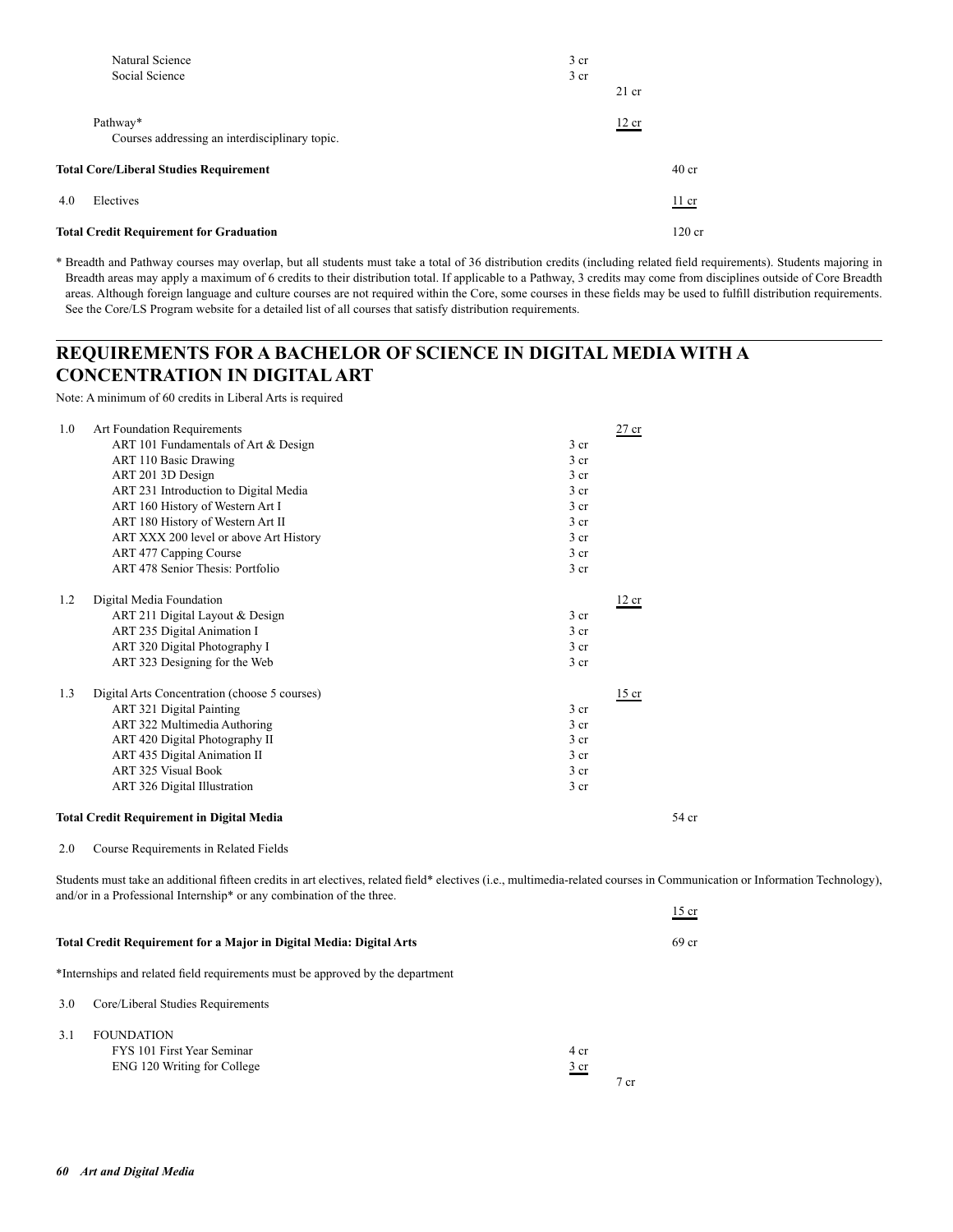## 3.2 DISTRIBUTION

| Breadth                                        |                 |                                 |
|------------------------------------------------|-----------------|---------------------------------|
| PHIL 101 Philosophical Perspectives            | 3 cr            |                                 |
| Ethics, Applied Ethics, or Religious Studies   | 3 <sub>cr</sub> |                                 |
| Fine Arts                                      | 0 <sub>cr</sub> | (fulfilled by major field req.) |
| <b>History</b>                                 | 3 cr            |                                 |
| Literature                                     | 3 cr            |                                 |
| Mathematics                                    | 3 <sub>cr</sub> |                                 |
| Natural Science                                | 3 cr            |                                 |
| Social Science                                 | 3 cr            |                                 |
|                                                |                 | $21$ cr                         |
| Pathway*                                       |                 | 12 cr                           |
| Courses addressing an interdisciplinary topic. |                 |                                 |
| <b>Total Core/Liberal Studies Requirement</b>  |                 | 40 <sub>cr</sub>                |
| Electives<br>4.0                               |                 | $11$ cr                         |
| <b>Total Credit Requirement for Graduation</b> |                 | $120$ cr                        |

\* Breadth and Pathway courses may overlap, but all students must take a total of 36 distribution credits (including related field requirements). Students majoring in Breadth areas may apply a maximum of 6 credits to their distribution total. If applicable to a Pathway, 3 credits may come from disciplines outside of Core Breadth areas. Although foreign language and culture courses are not required within the Core, some courses in these fields may be used to fulfill distribution requirements. See the Core/LS Program website for a detailed list of all courses that satisfy distribution requirements.

## **REQUIREMENTS FOR A BACHELOR OF SCIENCE IN STUDIO ART**

#### **Concentration in Studio Art**

Note: A minimum of 60 credits in Liberal Arts is required.

| 1.0 | Course Requirements                                                                 |                 |                  |       |
|-----|-------------------------------------------------------------------------------------|-----------------|------------------|-------|
|     | ART 160 History of Western Art I                                                    | 3 cr            |                  |       |
|     | ART 180 History of Western Art II                                                   | 3 <sub>cr</sub> |                  |       |
|     | Two 200-level or above Art History courses                                          | 6 cr            |                  |       |
|     | ART 477 Capping: Art and Art Criticism                                              | 3 <sub>cr</sub> |                  |       |
|     | ART 478 Senior Thesis                                                               | 3 cr            |                  |       |
|     |                                                                                     |                 | 18 <sub>cr</sub> |       |
| 1.1 | Art Studio Foundation                                                               |                 |                  |       |
|     | ART 101 Fundamentals of Art and Design I                                            | 3 <sub>cr</sub> |                  |       |
|     | ART 110 Basic Drawing                                                               | 3 <sub>cr</sub> |                  |       |
|     | ART 201 3D Design                                                                   | 3 <sub>cr</sub> |                  |       |
|     | ART 231 Intro to Digital Media                                                      | 3 <sub>cr</sub> |                  |       |
|     |                                                                                     |                 | 12 cr            |       |
|     |                                                                                     |                 |                  |       |
| 1.2 | Major Concentration                                                                 |                 |                  |       |
|     | <b>ART 111 Basic Painting</b>                                                       | 3 cr            |                  |       |
|     | ART 105 Basic Sculpture                                                             | 3 <sub>cr</sub> |                  |       |
|     | ART 203 Draw II: Media and Techniques                                               | 3 <sub>cr</sub> |                  |       |
|     | ART 207 Basic Printmaking                                                           | 3 <sub>cr</sub> |                  |       |
|     | ART 145 Basic Photography                                                           | 3 <sub>cr</sub> |                  |       |
|     | Five studio art courses at the 200 level or above                                   | $15$ cr         |                  |       |
|     |                                                                                     |                 | 30 <sub>cr</sub> |       |
| 1.3 | Art Electives, Related Fields, and/or Professional Internship                       |                 | 9 <sub>cr</sub>  |       |
|     | Students must take an additional nine credits in the art studio area.               |                 |                  |       |
|     | related field electives (for example, Digital Media courses, Art                    |                 |                  |       |
|     | History classes, classes in Communication, etc.) and/or a                           |                 |                  |       |
|     | Professional Internship, or any combination thereof.                                |                 |                  |       |
|     | Internships and related field requirements must be approved by the department.<br>٠ |                 |                  |       |
|     | <b>Total Credit Requirement for Concentration in Studio Art</b>                     |                 |                  | 69 cr |
|     |                                                                                     |                 |                  |       |
| 3.0 | Core/Liberal Studies Requirement                                                    |                 |                  |       |
| 3.1 | <b>FOUNDATION</b>                                                                   |                 |                  |       |
|     | FYS 101 First Year Seminar                                                          | 4 cr            |                  |       |
|     | ENG 120 Writing for College                                                         | 3 <sub>cr</sub> |                  |       |
|     |                                                                                     |                 | 7 <sub>cr</sub>  |       |
|     |                                                                                     |                 |                  |       |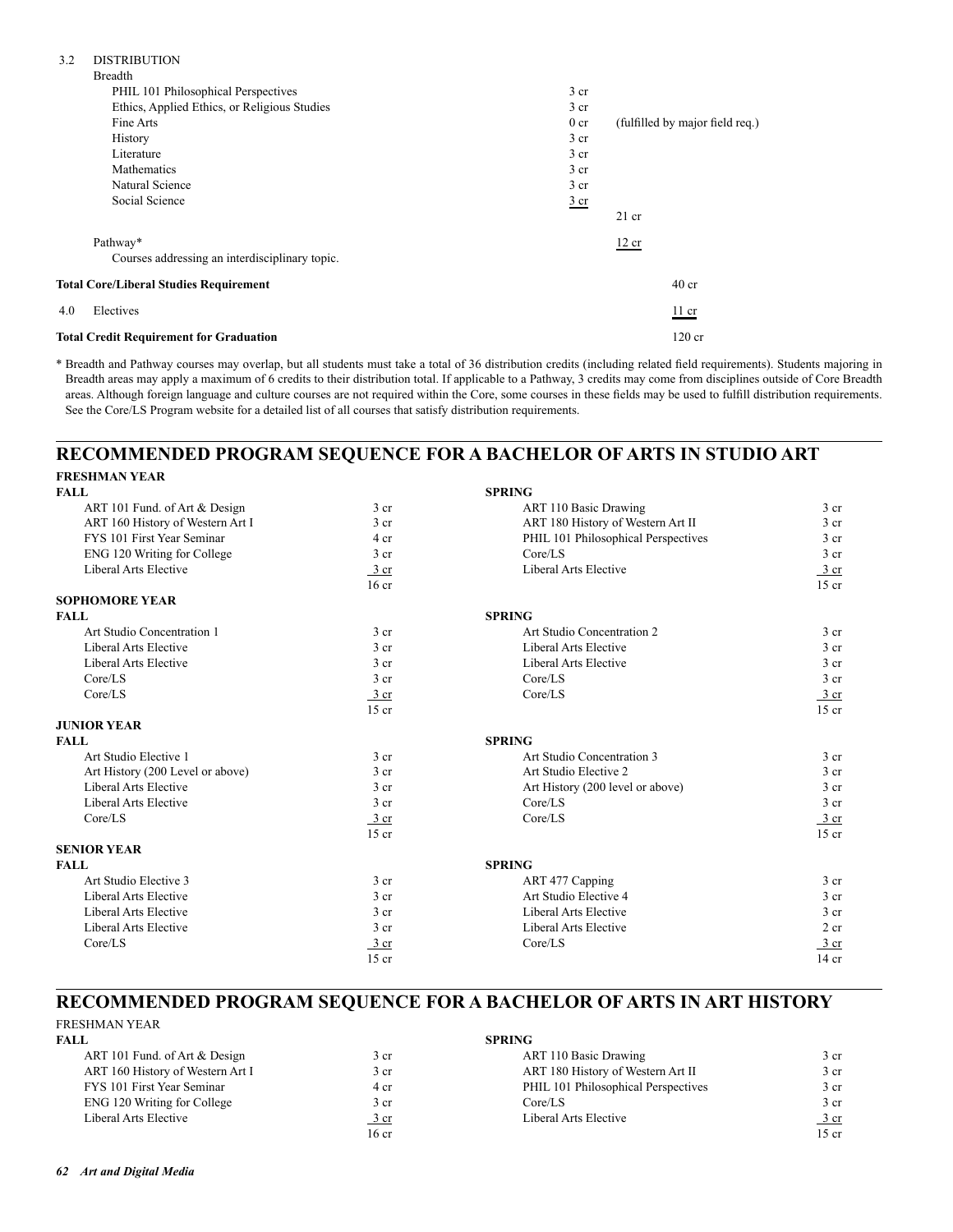## **SOPHOMORE YEAR**

| <b>FALL</b>                  |                          | <b>SPRING</b>                |                  |
|------------------------------|--------------------------|------------------------------|------------------|
| Art History Elective 1       | 3 cr                     | Art History Elective 2       | 3 <sub>cr</sub>  |
| Liberal Arts Elective        | 3 cr                     | Liberal Arts Elective        | 3 <sub>cr</sub>  |
| Liberal Arts Elective        | 3 cr                     | Liberal Arts Elective        | 3 cr             |
| Core/LS                      | 3 cr                     | Core/LS                      | 3 cr             |
| Core/LS                      | $\frac{3}{ }$ cr         | Core/LS                      | $\frac{3}{ }$ cr |
|                              | $15$ cr                  |                              | $15$ cr          |
| <b>JUNIOR YEAR</b>           |                          |                              |                  |
| <b>FALL</b>                  |                          | <b>SPRING</b>                |                  |
| Art History Elective 3       | 3 cr                     | Art History Elective 4       | 3 <sub>cr</sub>  |
| Alternate Field Discipline 1 | 3 cr                     | Alternate Field Discipline 2 | 3 <sub>cr</sub>  |
| Liberal Arts Elective        | 3 cr                     | Liberal Arts Elective        | 3 cr             |
| <b>Liberal Arts Elective</b> | 3 cr                     | Core/LS                      | 3 cr             |
| Core/LS                      | $\frac{3 \text{ cr}}{2}$ | Core/LS                      | $\frac{3}{ }$ cr |
|                              | $15$ cr                  |                              | $15$ cr          |
| <b>SENIOR YEAR</b>           |                          |                              |                  |
| <b>FALL</b>                  |                          | <b>SPRING</b>                |                  |
| Art History Elective 5       | 3 <sub>cr</sub>          | ART 477 Capping              | 3 <sub>cr</sub>  |
| Alternate Field Discipline 3 | 3 <sub>cr</sub>          | Liberal Arts Elective        | 3 <sub>cr</sub>  |
| Liberal Arts Elective        | 3 cr                     | Liberal Arts Elective        | 3 cr             |
| Liberal Arts Elective        | 3 <sub>cr</sub>          | <b>Liberal Arts Elective</b> | 2 cr             |
| Core/LS                      | 3 cr                     | Core/LS                      | 3 cr             |
|                              | $15$ cr                  |                              | $14$ cr          |

## **RECOMMENDED PROGRAM SEQUENCE FOR A BACHELOR OF SCIENCE IN DIGITAL MEDIA FRESHMAN YEAR**

| FRESHMAN TEAR                          |                  |                                   |                  |
|----------------------------------------|------------------|-----------------------------------|------------------|
| <b>FALL</b>                            |                  | <b>SPRING</b>                     |                  |
| ART 101 Fund. of Art & Design          | 3 <sub>cr</sub>  | <b>ART 110 Basic Drawing</b>      | 3 <sub>cr</sub>  |
| ART 231 Intro to Digital Media         | 3 <sub>cr</sub>  | ART 180 History of Western Art II | 3 <sub>cr</sub>  |
| ART 160 History of Western Art I       | 3 <sub>cr</sub>  | Digital Media Foundation          | 3 <sub>cr</sub>  |
| FYS 101 First Year Seminar             | 3 <sub>cr</sub>  | ENG 120 Writing for College       | 3 <sub>cr</sub>  |
| Core/LS                                | $4 \text{ cr}$   | Core/LS                           | $\frac{3}{ }$ cr |
|                                        | 16cr             |                                   | $15$ cr          |
| <b>SOPHOMORE YEAR</b>                  |                  |                                   |                  |
| <b>FALL</b>                            |                  | <b>SPRING</b>                     |                  |
| Major Concentration 1 of 5             | 3 <sub>cr</sub>  | Digital Media Foundation          | 3 <sub>cr</sub>  |
| Digital Media Foundation               | 3 <sub>cr</sub>  | Digital Media Foundation          | 3 <sub>cr</sub>  |
| ART 201 3D Design                      | 3 <sub>cr</sub>  | Major Concentration 2 of 5        | 3 <sub>cr</sub>  |
| Core/LS                                | 3 cr             | Core/LS                           | 3 <sub>cr</sub>  |
| Core/LS                                | 3 cr             | Core/LS                           | 3 cr             |
|                                        | $15$ cr          |                                   | $15$ cr          |
| <b>JUNIOR YEAR</b>                     |                  |                                   |                  |
| <b>FALL</b>                            |                  | <b>SPRING</b>                     |                  |
| Major Concentration 3 of 5             | 3 cr             | Major Concentration 4 of 5        | 3 <sub>cr</sub>  |
| ART xxx 200 level or above Art History | 3 <sub>cr</sub>  | Elective                          | 3 cr             |
| Related Field 1 of 5                   | 3 cr             | Related Field 2 of 5              | 3 <sub>cr</sub>  |
| Core/LS                                | 3 <sub>cr</sub>  | Core/LS                           | 3 <sub>cr</sub>  |
| Core/LS                                | 3 cr             | Core/LS                           | $\frac{3}{ }$ cr |
|                                        | $15$ cr          |                                   | $15$ cr          |
| <b>SENIOR YEAR</b>                     |                  |                                   |                  |
| <b>FALL</b>                            |                  | <b>SPRING</b>                     |                  |
| Major Concentration 5 of 5             | 3 <sub>cr</sub>  | ART 477 Capping                   | 3 <sub>cr</sub>  |
| <b>ART 478 Senior Thesis</b>           | 3 <sub>cr</sub>  | Related Field 4 of 5              | 3 <sub>cr</sub>  |
| Related Field 3 of 5                   | 3 <sub>cr</sub>  | Related Field 4 of 5              | 3 cr             |
| Elective                               | 3 <sub>cr</sub>  | Elective                          | 2 cr             |
| Core/LS                                | $\frac{3}{ }$ cr | Elective                          | 3 <sub>cr</sub>  |
|                                        | $15$ cr          |                                   | 14 cr            |

# **RECOMMENDED PROGRAM SEQUENCE FOR A BACHELOR OF SCIENCE IN STUDIO ART FRESHMAN YEAR**

| FALL                             | <b>SPRING</b>   |                                     |                  |  |
|----------------------------------|-----------------|-------------------------------------|------------------|--|
| ART 101 Fund. of Art & Design    | 3 <sub>cr</sub> | ART 231 Intro to Digital Media      | 3 cr             |  |
| <b>ART 110 Basic Drawing</b>     | 3 <sub>cr</sub> | ART 180 History of Western Art II   | 3 <sub>cr</sub>  |  |
| ART 160 History of Western Art I | 3 <sub>cr</sub> | ART 201 3D Design                   | $\frac{3}{5}$ cr |  |
| ENG 120 Writing for College      | 3 cr            | PHIL 101 Philosophical Perspectives | 3 cr             |  |
| FYS 101 First Year Seminar       | <u>4 cr</u>     | Core/LS                             | <u>3 cr</u>      |  |
|                                  | $16$ cr         |                                     | 15 cr            |  |

| 3 cr           | ART 231 Intro to Digital Media      | 3 cr    |
|----------------|-------------------------------------|---------|
| 3 cr           | ART 180 History of Western Art II   | 3 cr    |
| 3 cr           | ART 201 3D Design                   | 3 cr    |
| 3 cr           | PHIL 101 Philosophical Perspectives | 3 cr    |
| $4 \text{ cr}$ | Core/LS                             | 3 cr    |
| 16 cr          |                                     | $15$ cr |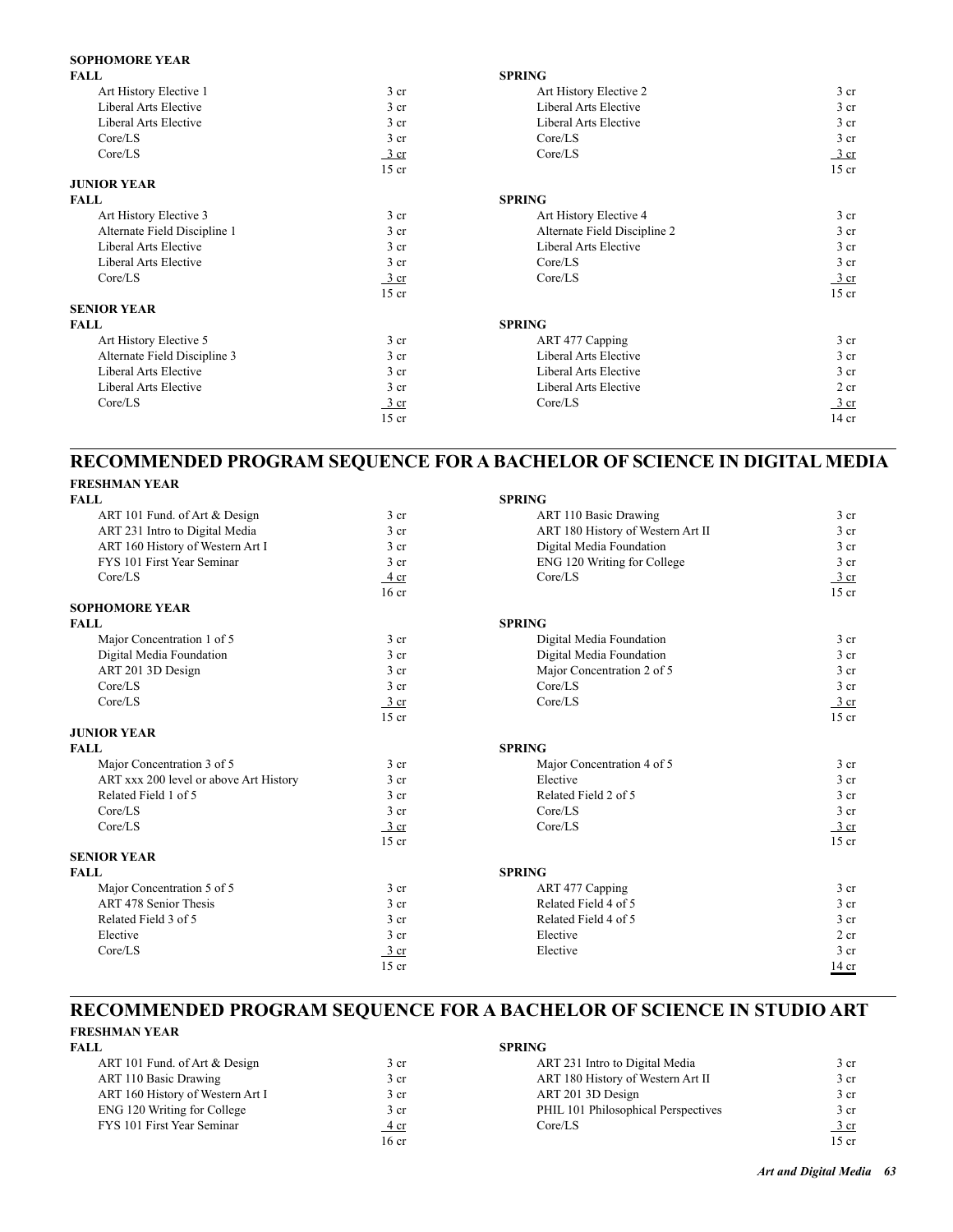## **SOPHOMORE YEAR**

| <b>JOI HUMUNE LEAN</b>                                                                                                                                                                                                                                                                                                                                                                                           |                  |                                                    |                 |
|------------------------------------------------------------------------------------------------------------------------------------------------------------------------------------------------------------------------------------------------------------------------------------------------------------------------------------------------------------------------------------------------------------------|------------------|----------------------------------------------------|-----------------|
| <b>FALL</b>                                                                                                                                                                                                                                                                                                                                                                                                      |                  | <b>SPRING</b>                                      |                 |
| ART 203 Drawing II: Media and Techniques                                                                                                                                                                                                                                                                                                                                                                         | 3 <sub>cr</sub>  | ART 111 Basic Painting                             | 3 cr            |
| ART 105 Basic Sculpture                                                                                                                                                                                                                                                                                                                                                                                          | 3 <sub>cr</sub>  | ART 207 Basic Printmaking                          | 3 cr            |
| Related Field Course 1                                                                                                                                                                                                                                                                                                                                                                                           | 3 <sub>cr</sub>  | Related Field Course 2                             | 3 <sub>cr</sub> |
| Core/LS                                                                                                                                                                                                                                                                                                                                                                                                          | 3 <sub>cr</sub>  | Core/LS                                            | 3 <sub>cr</sub> |
| Core/LS                                                                                                                                                                                                                                                                                                                                                                                                          | 3 cr             | Core/LS                                            | 3 cr            |
|                                                                                                                                                                                                                                                                                                                                                                                                                  | $15$ cr          |                                                    | $15$ cr         |
| <b>JUNIOR YEAR</b>                                                                                                                                                                                                                                                                                                                                                                                               |                  |                                                    |                 |
| <b>FALL</b>                                                                                                                                                                                                                                                                                                                                                                                                      |                  | <b>SPRING</b>                                      |                 |
| Art Studio Elective 1                                                                                                                                                                                                                                                                                                                                                                                            | 3 <sub>cr</sub>  | Art Studio Elective 2                              | 3 <sub>cr</sub> |
| Related Field Course 3                                                                                                                                                                                                                                                                                                                                                                                           | 3 <sub>cr</sub>  | Art Studio Elective                                | 3 <sub>cr</sub> |
| Art History (200 Level or above)                                                                                                                                                                                                                                                                                                                                                                                 | 3 <sub>cr</sub>  | Art History (200 Level or above)                   | 3 <sub>cr</sub> |
| Core/LS                                                                                                                                                                                                                                                                                                                                                                                                          | 3 <sub>cr</sub>  | ART 207 Basic Printmaki                            | 3 <sub>cr</sub> |
| Core/LS                                                                                                                                                                                                                                                                                                                                                                                                          | $\frac{3}{2}$ cr | Core/LS                                            | 3 cr            |
|                                                                                                                                                                                                                                                                                                                                                                                                                  | $15$ cr          |                                                    | $15$ cr         |
| <b>SENIOR YEAR</b>                                                                                                                                                                                                                                                                                                                                                                                               |                  |                                                    |                 |
| <b>FALL</b>                                                                                                                                                                                                                                                                                                                                                                                                      |                  | <b>SPRING</b>                                      |                 |
| Art Studio Elective 4                                                                                                                                                                                                                                                                                                                                                                                            | 3 <sub>cr</sub>  | Art Studio Elective 5                              | 3 <sub>cr</sub> |
| ART 478 Senior Thesis                                                                                                                                                                                                                                                                                                                                                                                            | $3$ cr           | ART 477 Capping                                    | 3 <sub>cr</sub> |
| General Elective                                                                                                                                                                                                                                                                                                                                                                                                 | 3 cr             | General Elective                                   | 3 <sub>cr</sub> |
|                                                                                                                                                                                                                                                                                                                                                                                                                  |                  | General Elective                                   |                 |
| General Elective                                                                                                                                                                                                                                                                                                                                                                                                 | 3 <sub>cr</sub>  |                                                    | 2 cr            |
| Core/LS                                                                                                                                                                                                                                                                                                                                                                                                          | $\frac{3}{ }$ cr | Core/LS                                            | 3 cr            |
|                                                                                                                                                                                                                                                                                                                                                                                                                  | $15$ cr          |                                                    | $14$ cr         |
| <b>Foundation Courses:</b><br>ART 101 Fundamentals of Art and Design I<br>ART 110 Basic Drawing<br>Four additional Studio Art courses<br><b>Total Credit Requirement for a Minor in Studio Art</b><br>REQUIREMENTS FOR A MINOR IN ART HISTORY<br>Introductory courses:<br>ART 160 History of Western Art I<br>ART 180 History of Western Art II<br>Four additional Art History courses at the 200 level or above |                  | 6 cr<br>12 cr<br>18 <sub>cr</sub><br>6 cr<br>12 cr |                 |
| <b>Total Credit Requirement for a Minor in Art History</b>                                                                                                                                                                                                                                                                                                                                                       |                  | 18 <sub>cr</sub>                                   |                 |
| <b>REQUIREMENTS FOR A MINOR IN PHOTOGRAPHY</b>                                                                                                                                                                                                                                                                                                                                                                   |                  |                                                    |                 |
| <b>Foundation Courses:</b>                                                                                                                                                                                                                                                                                                                                                                                       |                  | 9 <sub>cr</sub>                                    |                 |
| ART 101 Fundamentals of Art and Design I OR<br>ART 110 Basic Drawing<br>ART 145 Basic Photography                                                                                                                                                                                                                                                                                                                |                  |                                                    |                 |
| ART 231 Introduction to Digital Media                                                                                                                                                                                                                                                                                                                                                                            |                  |                                                    |                 |
| Required Course:                                                                                                                                                                                                                                                                                                                                                                                                 |                  | 3 <sub>cr</sub>                                    |                 |
| ART 220 History of Photography                                                                                                                                                                                                                                                                                                                                                                                   |                  |                                                    |                 |
| Two [2] of the following courses:                                                                                                                                                                                                                                                                                                                                                                                |                  | 6cr                                                |                 |
| ART 240 Intermediate Photography                                                                                                                                                                                                                                                                                                                                                                                 |                  |                                                    |                 |
| ART 314 Advanced Photography                                                                                                                                                                                                                                                                                                                                                                                     |                  |                                                    |                 |
| ART 320 Digital Photography I                                                                                                                                                                                                                                                                                                                                                                                    |                  |                                                    |                 |
| ART 425 Digital Photography II                                                                                                                                                                                                                                                                                                                                                                                   |                  |                                                    |                 |
| ART 313 View Camera Photography                                                                                                                                                                                                                                                                                                                                                                                  |                  |                                                    |                 |
|                                                                                                                                                                                                                                                                                                                                                                                                                  |                  |                                                    |                 |
| <b>Total Credit Requirement for a Minor in Photography</b>                                                                                                                                                                                                                                                                                                                                                       |                  | $18$ cr                                            |                 |

# **REQUIREMENTS FOR A MINOR IN GRAPHIC DESIGN**

 Course Requirements (recommended sequence): 15 cr ART 101 Fundamentals of Art and Design I ART 231 Introduction to Digital Media ART 211 Digital Layout and Design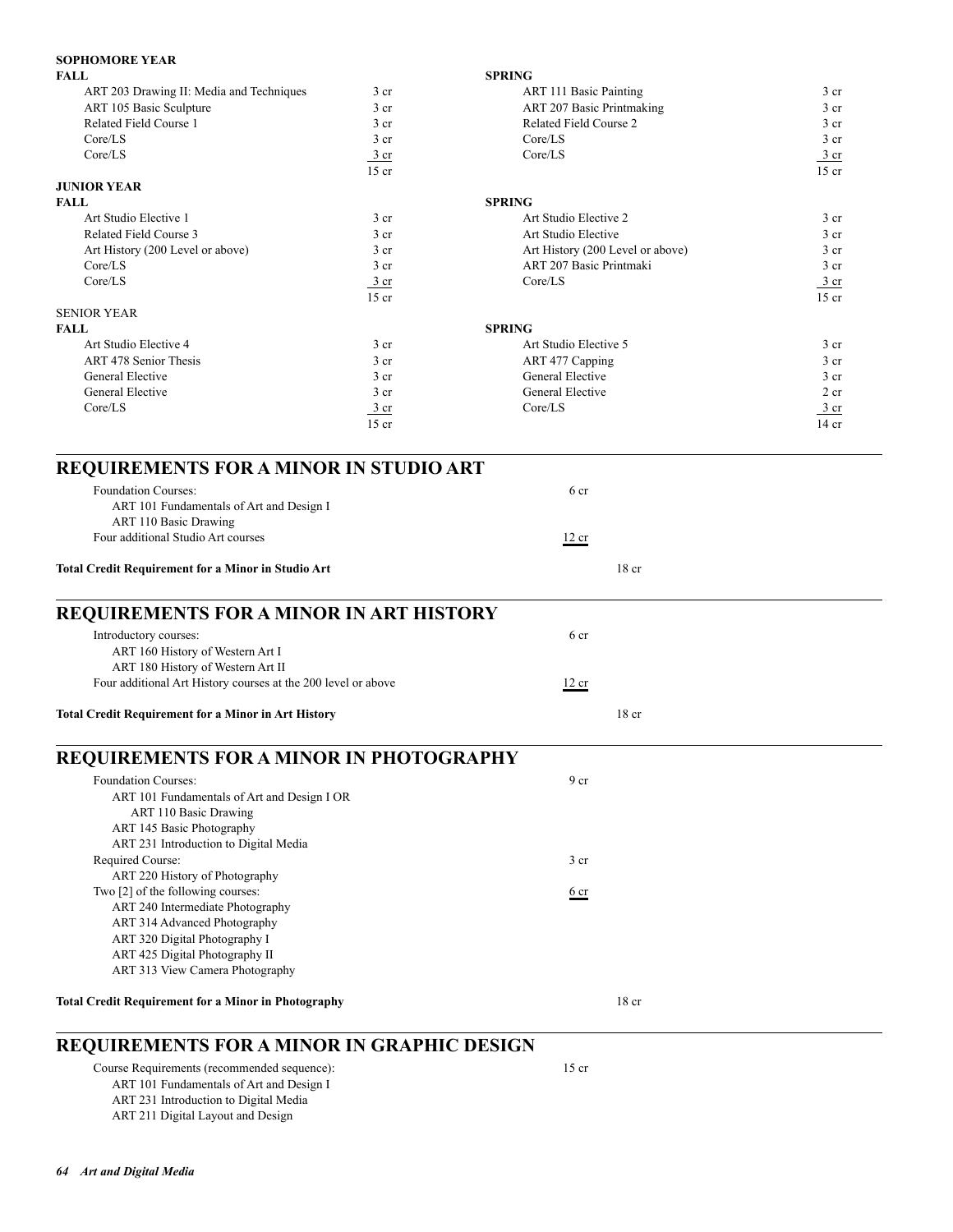ART 215 Graphic Design I: Typography and Design ART 315 Graphic Design II: Publication Design Choose one [1] of the following courses:  $\frac{3 \text{ cr}}{2}$  ART 320 Digital Photography I ART 322 Multimedia Authoring ART 323 Design for the Web ART 326 Digital Illustration

**Total Credit Requirement for a Minor in Graphic Design 18 cm 18 cm 18 cm 18 cm 18 cm 18 cm 18 cm 18 cm 18 cm 18 cm 18 cm 18 cm 18 cm 18 cm 18 cm 18 cm 18 cm 18 cm 18 cm 18 cm 18 cm 18 cm 18 cm 18 cm 18 cm 18 cm 18 cm 18 c** 

# **ATHLETIC TRAINING**

**MICHAEL E. POWERS**, Ph.D., ATC, *Program Director, Chairperson*

#### **MISSION:**

The mission of the Athletic Training (ATP) Program is to provide students, within a liberal-arts framework, with the strong scientific foundation and extensive practical experience they need to become certified Athletic Trainers (ATC). Athletic Training is an area of health care concerned with prevention, recognition, care, and rehabilitation of sports-related and similar injuries. Athletic Trainers work as part of a comprehensive sports-medicine team that includes physicians, physical therapists, and other health-care professionals. Upon completion of the B.S. degree in Athletic Training at Marist, graduates will be eligible to sit for the certification examination administered by the Board of Certification, Inc. (BOC). Those passing this exam will be certified as Athletic Trainers by the BOC. The baccalaureate program qualifies students for entry-level positions in high schools, colleges, and universities; professional sports organizations; hospitals and medical clinics; and corporate and industrial settings. Students also may go on for further study in graduate and professional schools. Marist's ATP is accredited by the Commission on Accreditation of Athletic Training Education (CAATE) and is registered with the New York State Education Department as a licensure-qualifying degree program.

The ATP begins with a pre-professional phase which consists of introductory athletic training, biology, and chemistry courses in preparation for full acceptance into the ATP. Students are also required to complete 60 hours of observation during this phase and submit an application for acceptance into the professional phase of the program. The deadline for application to the ATP is November 1st for transfer students and March 1st for freshman and transfer students during the first full year at Marist. Admission to the program is competitive and based upon academic performance, references, and an essay, as well as successful completion of the first year's coursework and observation-hour requirement. An interview may be requested. Transfer admission requirements are available by contacting the Program Director of Athletic Training or the Director of Transfer Admission at Marist College. Applications to the ATP are available in the Department of Athletic Training. Enrollment in the ATP is limited to allow an effective student-to-clinical-instructor ratio. Upon full acceptance into the ATP, students must have a physical examination, current CPR/AED certification, training in blood-borne pathogens, complete a technical standards document, and adhere to the Retention Policy. Information on each of these requirements is available in the Department of Athletic Training and can be found in the Athletic Training Student Policy and Procedures Manual. Students are required to purchase clothing and a watch to meet dress code requirements for the ATP. Any expenses related to traveling to and from clinical sites are the responsibility of the student. Fingerprinting and a criminal background check may also be required and all associated costs will be the responsibility of the student. Refer to the Athletic Training Student Policy and Procedure Manual for specific costs. The most current information on the Athletic Training Education Program is located on the Department of Athletic Training web page: *www.marist.edu/science/athletic-training.*

## **REQUIREMENTS FOR A BACHELOR OF SCIENCE IN ATHLETIC TRAINING**

| 1.0 | Course Requirements in Athletic Training                      |                 |                  |
|-----|---------------------------------------------------------------|-----------------|------------------|
|     | ATHT 104 Introduction to Athletic Training                    | 3 <sub>cr</sub> |                  |
|     | ATHT 205 Basic Concepts in Athletic Training + Lab            | 3 <sub>cr</sub> |                  |
|     | ATHT 304 Therapeutic Modalities + Lab                         | 3 <sub>cr</sub> |                  |
|     | ATHT 305 Therapeutic Interventions                            | 3 <sub>cr</sub> |                  |
|     | ATHT 306 Therapeutic Exercise + Lab                           | $3$ cr          |                  |
|     | ATHT 307 Principles of Strength Training and Conditioning     | 3 <sub>cr</sub> |                  |
|     | ATHT 310 Lower Extremity Assessment                           |                 |                  |
|     | of Musculoskeletal Injuries + Lab                             | $3$ cr          |                  |
|     | ATHT 311 Upper Extremity Assessment                           |                 |                  |
|     | of Musculoskeletal Injuries + Lab                             | 3 <sub>cr</sub> |                  |
|     | ATHT 330 Advanced Concepts in Athletic Training               | 3 <sub>cr</sub> |                  |
|     | ATHT 400 Athletic Training Administration and Strategies      | 3 <sub>cr</sub> |                  |
|     | ATHT 395, 396, 397, 398, 497, 498 Clinical Practicum I-VI     | 6 cr            |                  |
|     | ATHT 477 Professional and Ethical Issues in Athletic Training | $rac{3}{ }$ cr  |                  |
|     |                                                               |                 | 39 <sub>cr</sub> |
| 2.0 | Course Requirements in Related Fields                         |                 |                  |
|     | BIOL 130 General Biology I                                    | 4 cr            |                  |
|     | BIOL 131 General Biology II                                   | 4 cr            |                  |
|     | BIOL 201 Human Anatomy & Physiology I                         | 4 cr            |                  |
|     | BIOL 202 Human Anatomy & Physiology II                        | 4 cr            |                  |
|     | CHEM 111 General Chemistry I                                  | 3 <sub>cr</sub> |                  |
|     | CHEM 112 General Chemistry II                                 | 3 <sub>cr</sub> |                  |
|     | CHEM 115 General Chemistry Laboratory I                       | $1$ cr          |                  |
|     | CHEM 116 General Chemistry Laboratory II                      | 1 cr            |                  |
|     | CMPT 103 Technology for the 21st Century                      | 3 <sub>cr</sub> |                  |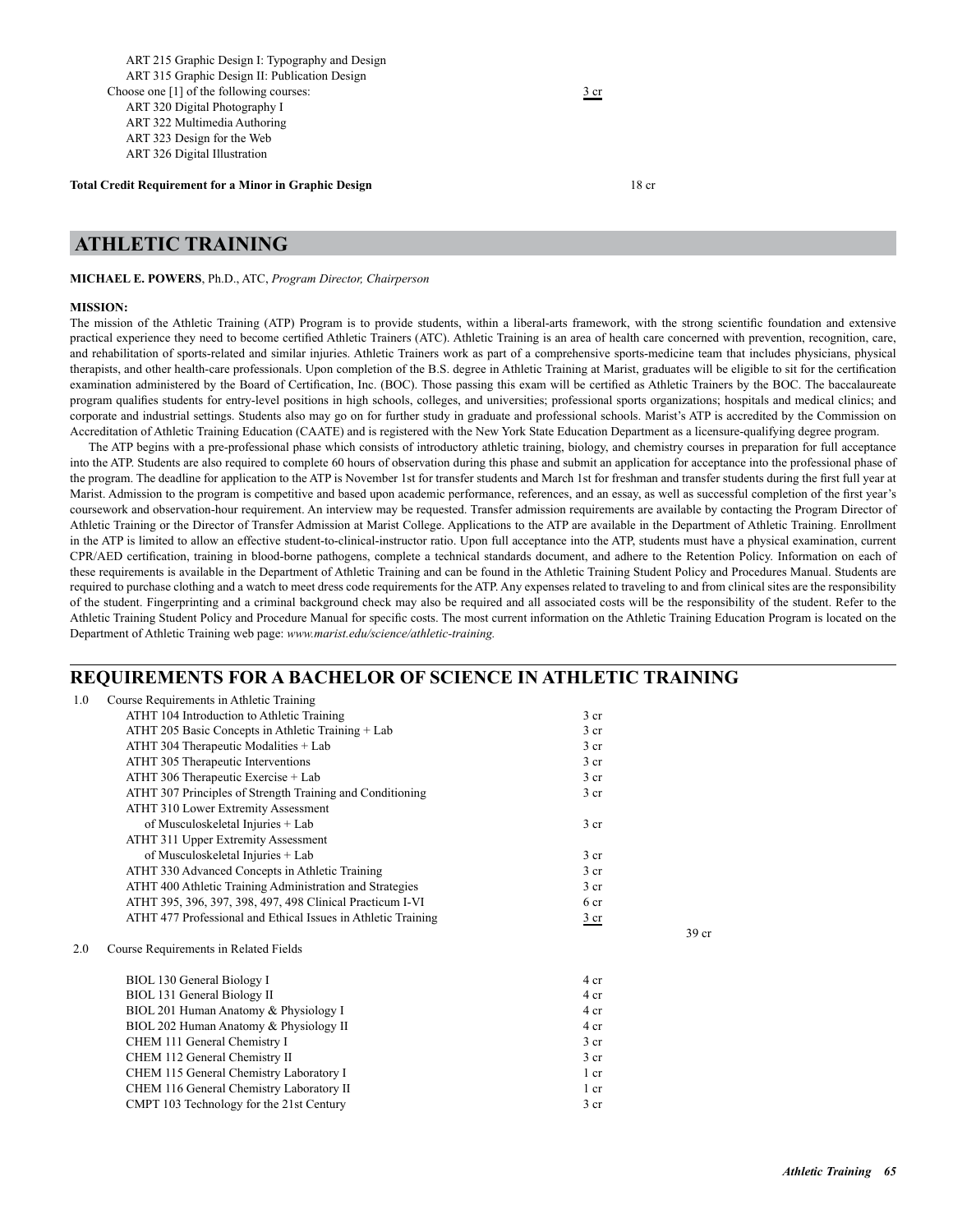|     | HLTH 201/BIOL 203 Human Nutrition                                | $3$ cr          |                                            |
|-----|------------------------------------------------------------------|-----------------|--------------------------------------------|
|     | HLTH 202 First Aid and CPR                                       | 3 <sub>cr</sub> |                                            |
|     | HLTH 211/PSYC 211 Sport and Exercise Psychology                  | 3 <sub>cr</sub> |                                            |
|     | HLTH 300 Kinesiology                                             | $3$ cr          |                                            |
|     | HLTH 301 Exercise Physiology                                     | 3 <sub>cr</sub> |                                            |
|     | MATH 130 Intro to Statistics I                                   | $3$ cr          |                                            |
|     | PSYC 101 Intro to Psychology                                     | $rac{3}{2}$ cr  |                                            |
|     | Credit Requirement in Related Fields                             |                 | 48 cr                                      |
|     | <b>Total Credit Requirement for a Major in Athletic Training</b> |                 | 87 cr                                      |
| 3.0 | Core/Liberal Studies Requirements                                |                 |                                            |
| 3.1 | <b>FOUNDATION</b>                                                |                 |                                            |
|     | FYS 101 First Year Seminar                                       | 4 cr            |                                            |
|     | ENG 120 Writing for College                                      | $rac{3}{2}$ cr  |                                            |
|     |                                                                  |                 | 7 <sub>cr</sub>                            |
| 3.2 | <b>DISTRIBUTION</b>                                              |                 |                                            |
|     | <b>Breadth</b>                                                   |                 |                                            |
|     | PHIL 101 Philosophical Perspectives                              | 3 <sub>cr</sub> |                                            |
|     | Ethics, Applied Ethics, or Religious Studies                     | 3 <sub>cr</sub> |                                            |
|     | Fine Arts                                                        | 3 <sub>cr</sub> |                                            |
|     | History                                                          | 3 <sub>cr</sub> |                                            |
|     | Literature                                                       | 3 <sub>cr</sub> |                                            |
|     | Mathematics                                                      | 0 <sub>cr</sub> | (fulfilled by major field req.)            |
|     | Natural Science                                                  | 0 <sub>cr</sub> | (fulfilled by major field req.)            |
|     | Social Science                                                   | $0$ cr          | (fulfilled by major field req.)<br>$15$ cr |
|     | Pathway*                                                         |                 | 12 cr                                      |
|     | Courses addressing an interdisciplinary topic.                   |                 |                                            |
|     | <b>Total Core/Liberal Studies Requirement</b>                    |                 | 34 cr                                      |
| 4.0 | Electives                                                        |                 | 0 <sub>cr</sub>                            |
|     | <b>Total Credit Requirement for Graduation</b>                   |                 | $121$ cr                                   |

## **RETENTION POLICY**

- **Athletic Training Major**
	- 1. Maintain a minimum GPA of 2.5 (overall).
	- 2. Maintain a minimum GPA of 2.75 for all required coursework in the Athletic Training Major. This includes
	- all coursework with ATHT, BIOL, CHEM, HLTH, CMPT, PSYC and MATH prefixes or equivalent.
	- 3. Obtain a grade of C or better in all required courses for the Athletic Training Major.
	- 4. Complete a minimum of 150 hours of clinical experience as a requirement for each Clinical Practicum course (ATHT 395, 396, 397, 398, 497, 498).
	- 5. Must adhere to the National Athletic Trainers' Association Code of Ethics and the BOC Standards of Professional Practice.

Noncompliance with any or all of the above will lead to a one-year probationary period in the Athletic Training Program. If deficiencies are not corrected during this time or if any new deficiencies arise, suspension from the Athletic Training Program will occur.

## **RECOMMENDED PROGRAM SEQUENCE FOR A BACHELOR OF SCIENCE IN ATHLETIC TRAINING FRESHMAN YEAR**

| FALL.                               |                 | <b>SPRING</b>                       |                  |
|-------------------------------------|-----------------|-------------------------------------|------------------|
| BIOL 130 General Biology I          | 4 cr            | BIOL 131 General Biology II         | 4 cr             |
| CHEM 111 General Chemistry I        | 3 <sub>cr</sub> | CHEM 112 General Chemistry II       | 3 <sub>cr</sub>  |
| CHEM 115 General Chemistry Lab I    | l cr            | CHEM 116 General Chemistry Lab II   | l cr             |
| FYS 101 First Year Seminar          | 4 cr            | ENG 117 Writing for College         | 3 <sub>cr</sub>  |
| ATHT 104 Intro to Athletic Training | 3 <sub>cr</sub> | HLTH 202 First Aid & CPR            | 3 <sub>cr</sub>  |
|                                     |                 | PHIL 101 Philosophical Perspectives | $\frac{3}{ }$ cr |
|                                     | $15$ cr         |                                     | $17$ cr          |
|                                     |                 |                                     |                  |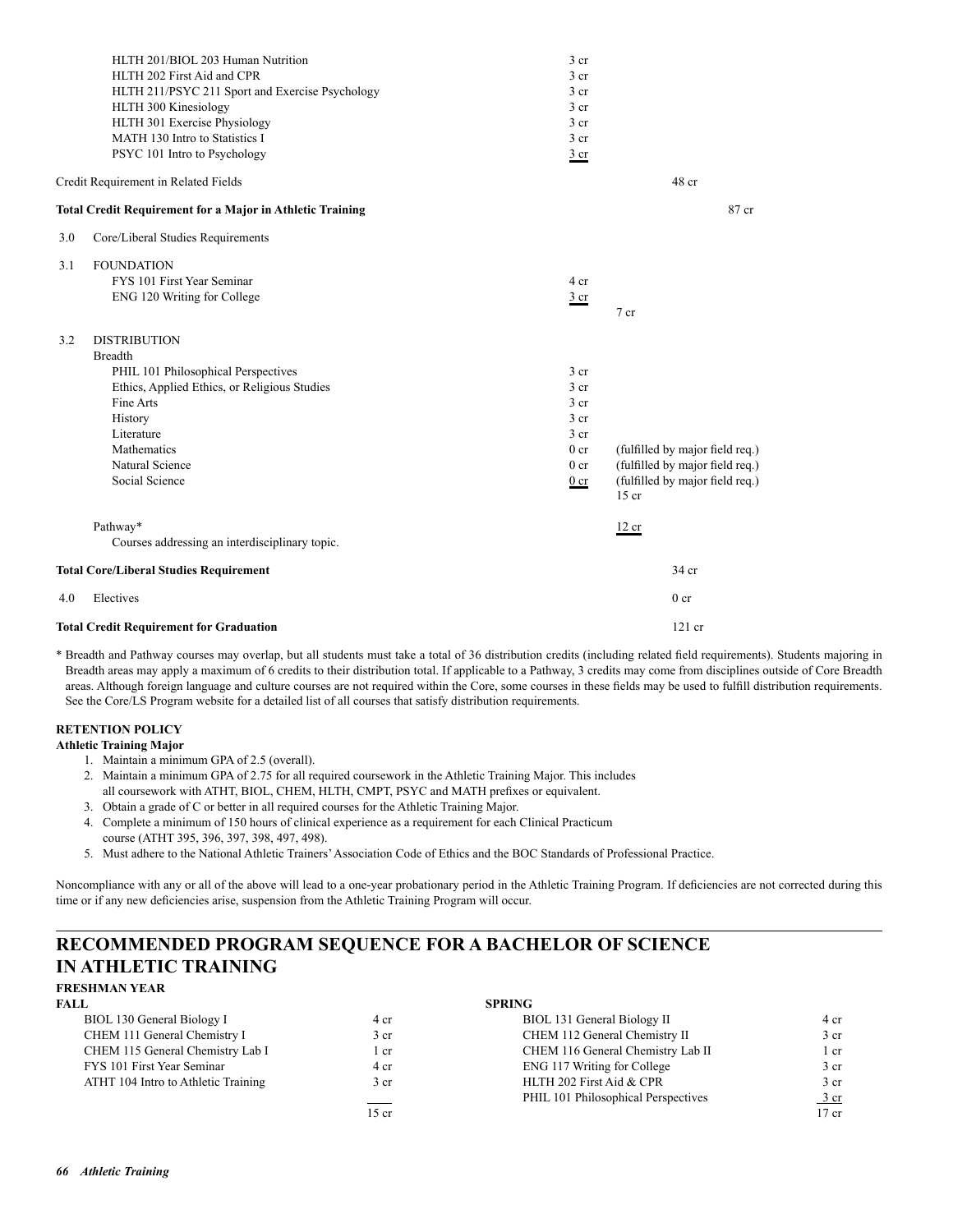## **SOPHOMORE YEAR**

| <b>FALL</b>                          |                  | <b>SPRING</b>                                    |                  |
|--------------------------------------|------------------|--------------------------------------------------|------------------|
| ATHT 205 Basic Concepts in AT        | 3 <sub>cr</sub>  | ATHT 304 Therapeutic Modalities in AT            | 3 <sub>cr</sub>  |
| ATHT 395 Clinical Practicum I        | $1$ cr           | ATHT 396 Clinical Practicum II                   | 1 cr             |
| BIOL 201 Hum Anatomy & Physiology I  | 4 cr             | BIOL 202 Hum Anatomy & Physiology II             | 4 cr             |
| CMPT 103 Technology for 21st Century | 3 <sub>cr</sub>  | HLTH 300 Kinesiology                             | 3 <sub>cr</sub>  |
| Core/LS History                      | 3 <sub>cr</sub>  | MATH 130 Intro to Statistics I                   | 3 <sub>cr</sub>  |
|                                      |                  | Core/LS Pathway #1                               | 3 <sub>cr</sub>  |
|                                      | $14$ cr          |                                                  | $17$ cr          |
| <b>JUNIOR YEAR</b>                   |                  |                                                  |                  |
| <b>FALL</b>                          |                  | <b>SPRING</b>                                    |                  |
| ATHT 306 Therapeutic Exercise-AT     | 3 <sub>cr</sub>  | ATHT 305 Therapeutic Interventions               | 3 <sub>cr</sub>  |
| ATHT 310 Lower Extremity Assessment  | 3 <sub>cr</sub>  | ATHT 307 Principles of Strength $&$ Conditioning | 3 <sub>cr</sub>  |
| ATHT 397 Clinical Practicum III      | 1 cr             | ATHT 311 Upper Extremity Assessment              | 3 <sub>cr</sub>  |
| HLTH 301 Exercise Physiology         | 3 <sub>cr</sub>  | ATHT 398 Clinical Practicum IV                   | 1 cr             |
| PSYC 101 Intro to Psychology         | 3 <sub>cr</sub>  | <b>BIOL 203 Human Nutrition</b>                  | 3 <sub>cr</sub>  |
| Core/LS Literature                   | 3 <sub>cr</sub>  | Core/LS Pathway #2                               | 3 <sub>cr</sub>  |
|                                      | 16 <sub>cr</sub> |                                                  | 16 <sub>cr</sub> |
| <b>SENIOR YEAR</b>                   |                  |                                                  |                  |
| <b>FALL</b>                          |                  | <b>SPRING</b>                                    |                  |
| ATHT 330 Advanced Concepts in AT     | 3 <sub>cr</sub>  | ATHT 477 Prof and Ethical Issues in Ath Training | 3 <sub>cr</sub>  |
| ATHT 400 AT Admin & Strategies       | 3 <sub>cr</sub>  | ATHT 498 Clinical Practicum VI                   | 1 cr             |
| ATHT 497 Clinical Practicum V        | 1 cr             | Core/LS Ethics/Religious Studies                 | 3 <sub>cr</sub>  |
| PSYC 211 Sport & Exercise Psychology | 3 <sub>cr</sub>  | Core/LS Fine Arts                                | 3 <sub>cr</sub>  |
| Core/LS Pathway #3                   | 3 <sub>cr</sub>  | Core/LS Pathway #4                               | 3 <sub>cr</sub>  |
|                                      | $13$ cr          |                                                  | $13$ cr          |

# **BIOLOGY**

The Department of Biology offers majors in Biology, and Biomedical Sciences and a Minor in Biology.

**VICTORIA INGALLS**, Ph.D., *Chairperson*

### **MISSION:**

The mission of the Department of Biology is to provide an outstanding and supportive educational environment in which students and faculty flourish as they seek to better understand the biological sciences and their practical applications.

## **VISION**

The Department of Biology is committed to excellence in teaching, advising, undergraduate research, and service. We will provide challenging and innovative curricula that promote experiential learning opportunities such as internships, student-faculty collaborative research, and access to advanced technology. Our programs will prepare students for lifelong learning and for a diverse array of advanced studies and careers in the life sciences, including the health professions and teaching, making them competitive for positions in top graduate and professional schools, secondary schools, and industry. We will contribute to the holistic education of all Marist students by fostering scientific literacy and critical-thinking skills that enhance their scientifically informed decisions. Faculty are committed to continual development as teacher-scholars, and to being active in research involving Marist students, with the goal of disseminating their findings to the scientific community. We will enhance student learning by improving and expanding our facilities and instrumentation. We will strengthen our integration with other School of Science programs, establish pedagogical and scholarly collaborations with colleagues within and outside of the College, and engage in service to the College and the greater community.

# **REQUIREMENTS FOR A BACHELOR OF SCIENCE IN BIOLOGY BIOLOGICAL SCIENCES CONCENTRATION**

1.0 Course Requirements in Biology

| 4 cr            |
|-----------------|
| 4 cr            |
| 4 cr            |
| 4 cr            |
| 3 <sub>cr</sub> |
| $14$ cr         |
|                 |

 These elective credits must be selected from 300-400 level BIOL classes at Marist, not including internships or research, and include at least two 4-credit BIOL courses which have a laboratory component. All 300-400 level BIOL classes have as prerequisites a grade of C or higher in BIOL 130 & 131 General Biology I & II.

Upper-level BIOL classes that qualify as 4-credit classes with a lab:

 BIOL 312 Microbiology BIOL 340 Human and Comparative Vertebrate Anatomy BIOL 328 Cell Biology BIOL 360 Ecology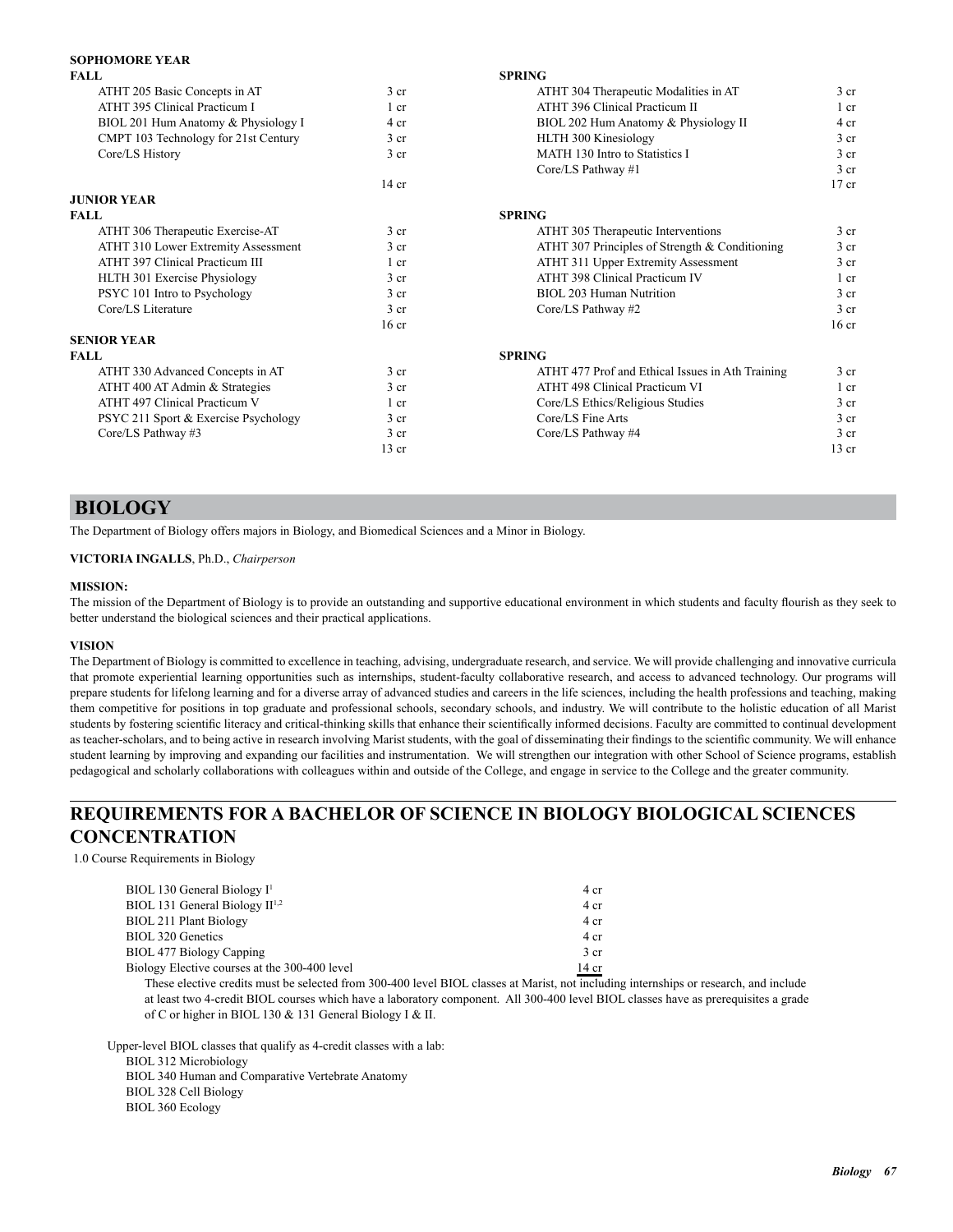BIOL 420 Invertebrate Zoology BIOL 421 Parasitology BIOL 430 Developmental Biology BIOL 435 Plant Physiology BIOL 440 Advanced Human Physiology BIOL 460 Biotechnology BIOL 493 Molecular Biology

## **Credit requirements in Biology** 33 cr

1 Students must earn a C or higher in BIOL 130 & 131, General Biology I & II. All 300-400 BIOL courses have as a prerequisite grades of C or higher in both BIOL 130 & 131.

2 BIOL 131 General Biology II when taken at Marist fulfills the public presentation requirement for the Core.

Students matriculated at Marist and majoring in Biology are expected to take all BIOL courses at Marist. Exceptions will be considered under special circumstances, as when students get abroad offerings pre-approved. Transfer students must complete a minimum of 12 credits in 300-400 level BIOL classes at Marist (not including internships or research). Students must earn a C or higher in both BIOL 130 General Biology I and BIOL 131 General Biology II and if they elect the full-year organic chemistry option, must earn at least a C in CHEM 111 and CHEM 112 General Chemistry I and II and CHEM 115 and CHEM 116 General Chemistry I and II Lab.

| 2.0 Course Requirements in Related Fields                 |                 |  |
|-----------------------------------------------------------|-----------------|--|
| PHIL 200 Ethics (or a Bioethics class)                    | 3 cr            |  |
| MATH 130 Introductory Statistics I                        | 3 <sub>cr</sub> |  |
| MATH 241 Calculus I or MATH131 Introductory Statistics II | $3-4$ cr        |  |
| CHEM 111 & 115 General Chemistry I & Lab                  | 4 cr            |  |
| CHEM 112 & 116 General Chemistry II & Lab                 | 4 cr            |  |
| Organic Chemistry option:                                 | $4-8$ cr        |  |
| CHEM 201 & 202 Principles of Organic Chemistry & Lab OR   |                 |  |
| CHEM 211 & 212 Organic Chemistry I & Lab <sup>3</sup> AND |                 |  |
| CHEM 215 & 216 Organic Chemistry II & Lab <sup>3</sup>    |                 |  |
| Related Fields Electives:                                 | 8 cr            |  |

 At least one course must be a 4-credit class that has a lab and are not credits from research or internships or from a MATH class and are not used to satisfy other requirements of the major.

Choose from:

 BIOL courses for which BIOL 130-131 are prerequisites and are not used to satisfy other requirements for the major. Note: Students who take BIOL 201 and/or BIOL 202 for credit may not then take BIOL 340 and/or BIOL 440 for credit, and who take BIOL 340 and/or BIOL 440 for credit may not then take BIOL 201 and/or BIOL 202 for credit.

## **BIOL 201 and/or 202 do NOT count as satisfying the requirements for BIOL classes at the 300-400 level.**

BIOL internships and research (4-credit maximum and do not count as the class with a lab) - note that all BIOL research credits require

an oral presentation summarizing the accomplishments of the student's research at the end of the semester in which the credits were earned.

PHYS 201 & 202 College Physics I & II OR PHYS 211 & 212 General Physics I & II

PHYS 213 & 214 General Physics I & II Labs

CHEM courses for which CHEM 111-112 are prerequisites and are not used to satisfy other requirements for the major.

ENSC 210  $\&$  212 Introduction to Geology  $\&$  Lab (may take the lecture without the lab)

ENSC 230 Introduction to Geographic Info Systems

ENSC 310  $\&$  309 Environmental Chemistry  $\&$  Lab (may take the lecture without the lab)

ENSC 315 Natural History of the Hudson Valley

ENSC 313 Environmental Microbiology

ENSC 327 Freshwater Ecology

ENSC 330 Advanced GIS

ENSC 404 Toxicology

ANTH 101 Introduction to Physical Anthropology

MEDT courses numbered 200-400 worth 4 credits (only 4-credit courses)

MATH courses numbered above 131 and are not used to satisfy other requirements of the major

Any HLTH class that has BIOL 130-131 as a prerequisites

HLTH 202 or HLTH 206 (either, but not both)

Classes that qualify as 4-credit classes with a lab in the Related Fields area:

BIOL 201 Human Anatomy & Physiology I

BIOL 202 Human Anatomy & Physiology II

BIOL 312 Microbiology

BIOL 340 Human and Comparative Vertebrate Anatomy

BIOL 328 Cell Biology

BIOL 360 Ecology

BIOL 420 Invertebrate Zoology

BIOL 421 Parasitology

BIOL 430 Developmental Biology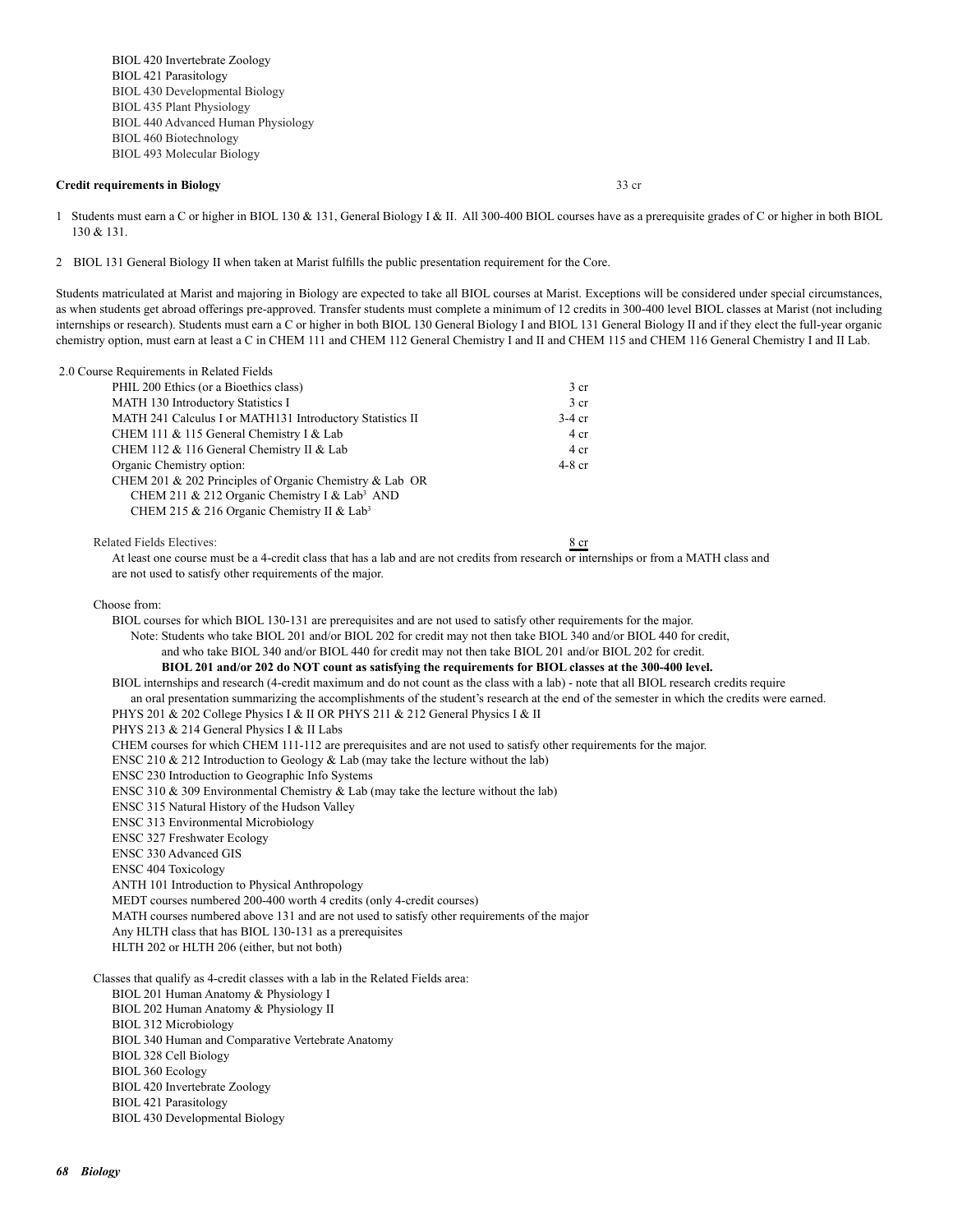|     | BIOL 435 Plant Physiology<br>BIOL 440 Advanced Human Physiology<br>BIOL 460 Biotechnology<br>BIOL 493 Molecular Biology<br>CHEM 301 with CHEM 302 Principles of Biochemistry with the companion lab<br>CHEM 310 with CHEM 309 Environmental Chemistry with the companion lab<br><b>CHEM 355 Analytical Chemistry</b><br>CHEM 361 with CHEM 365 Thermodynamics and Kinetics with the companion lab<br>CHEM 366 with CHEM 362 Quantum and Statistical Mechanics with companion lab<br>CHEM 420 with CHEM 423 Biochemistry I with companion lab<br>CHEM 421 with CHEM 424 Biochemistry II with companion lab<br>CHEM 430 with CHEM 431 Advanced Inorganic Chemistry with companion lab<br>ENSC 210 with ENSC 212 Introduction to Geology with companion lab<br>ENSC 310 with ENSC 309 Environmental Chemistry with companion lab<br><b>ENSC 404 Environmental Toxicology</b><br>Any MEDT course worth 4 credits<br>PHYS 201 or 211 with PHYS 213 Physics I with companion lab<br>PHYS 202 or 213 with PHYS 214 Physics II with companion lab |                                                                                                                                          |                 |                                                                                                       |
|-----|-------------------------------------------------------------------------------------------------------------------------------------------------------------------------------------------------------------------------------------------------------------------------------------------------------------------------------------------------------------------------------------------------------------------------------------------------------------------------------------------------------------------------------------------------------------------------------------------------------------------------------------------------------------------------------------------------------------------------------------------------------------------------------------------------------------------------------------------------------------------------------------------------------------------------------------------------------------------------------------------------------------------------------------------|------------------------------------------------------------------------------------------------------------------------------------------|-----------------|-------------------------------------------------------------------------------------------------------|
|     | <b>Credit requirements in Related Fields</b>                                                                                                                                                                                                                                                                                                                                                                                                                                                                                                                                                                                                                                                                                                                                                                                                                                                                                                                                                                                              |                                                                                                                                          | 29-34 cr        |                                                                                                       |
|     | 3 The prerequisites for CHEM 211 Organic Chemistry I are a grade of C or higher in CHEM 111, 112, 115 & 116.                                                                                                                                                                                                                                                                                                                                                                                                                                                                                                                                                                                                                                                                                                                                                                                                                                                                                                                              |                                                                                                                                          |                 |                                                                                                       |
|     | Credit Requirement in Biology: Biological Sciences Concentration:                                                                                                                                                                                                                                                                                                                                                                                                                                                                                                                                                                                                                                                                                                                                                                                                                                                                                                                                                                         |                                                                                                                                          |                 | $62 - 67$ cr                                                                                          |
| 3.0 | Core/Liberal Studies Requirements                                                                                                                                                                                                                                                                                                                                                                                                                                                                                                                                                                                                                                                                                                                                                                                                                                                                                                                                                                                                         |                                                                                                                                          |                 |                                                                                                       |
| 3.1 | <b>FOUNDATION</b><br>FYS 101 First Year Seminar<br>ENG 120 Writing for College                                                                                                                                                                                                                                                                                                                                                                                                                                                                                                                                                                                                                                                                                                                                                                                                                                                                                                                                                            | 4 cr<br>$rac{3}{2}$ cr                                                                                                                   | 7 <sub>cr</sub> |                                                                                                       |
| 3.2 | <b>DISTRIBUTION</b><br><b>Breadth</b><br>PHIL 101 Philosophical Perspectives<br>Ethics, Applied Ethics or Religious Studies<br>Fine Arts<br>History<br>Literature<br>Mathematics<br>Natural Science<br>Social Science                                                                                                                                                                                                                                                                                                                                                                                                                                                                                                                                                                                                                                                                                                                                                                                                                     | 3 <sub>cr</sub><br>0 <sub>cr</sub><br>3 <sub>cr</sub><br>3 <sub>cr</sub><br>3 cr<br>0 <sub>cr</sub><br>0 <sub>cr</sub><br>$rac{3}{2}$ cr |                 | (fulfilled by major field req.)<br>(fulfilled by major field req.)<br>(fulfilled by major field req.) |
|     |                                                                                                                                                                                                                                                                                                                                                                                                                                                                                                                                                                                                                                                                                                                                                                                                                                                                                                                                                                                                                                           |                                                                                                                                          | $15$ cr         |                                                                                                       |
|     | Pathway*<br>Courses addressing an interdisciplinary topic.                                                                                                                                                                                                                                                                                                                                                                                                                                                                                                                                                                                                                                                                                                                                                                                                                                                                                                                                                                                |                                                                                                                                          | 12 cr           |                                                                                                       |
|     | <b>Total Core/Liberal Studies Requirement</b>                                                                                                                                                                                                                                                                                                                                                                                                                                                                                                                                                                                                                                                                                                                                                                                                                                                                                                                                                                                             |                                                                                                                                          |                 | 34 cr                                                                                                 |
| 4.0 | Electives                                                                                                                                                                                                                                                                                                                                                                                                                                                                                                                                                                                                                                                                                                                                                                                                                                                                                                                                                                                                                                 |                                                                                                                                          | <u>4 cr</u>     | 19-24                                                                                                 |
|     | <b>Total Credit Requirement for Graduation</b>                                                                                                                                                                                                                                                                                                                                                                                                                                                                                                                                                                                                                                                                                                                                                                                                                                                                                                                                                                                            |                                                                                                                                          |                 | 120 cr                                                                                                |
|     |                                                                                                                                                                                                                                                                                                                                                                                                                                                                                                                                                                                                                                                                                                                                                                                                                                                                                                                                                                                                                                           |                                                                                                                                          |                 |                                                                                                       |

In order to graduate in this major, the student must have a minimum overall 2.0 GPA in all Biology courses taken to satisfy the major, an overall 2.0 GPA in all course taken to satisfy the major, as well as the minimum cumulative 2.0 GPA.

# **REQUIREMENTS FOR A BACHELOR OF SCIENCE IN BIOLOGY, HUMAN BIOLOGY CONCENTRATION**

1.0 Course Requirements in Biology

| $BIOL$ 130 General Biology $I1$        | 4 cr |
|----------------------------------------|------|
| $BIOL 131$ General Biology $II1,2$     | 4 cr |
| BIOL 201 Human Anatomy & Physiology I  | 4 cr |
| BIOL 202 Human Anatomy & Physiology II | 4 cr |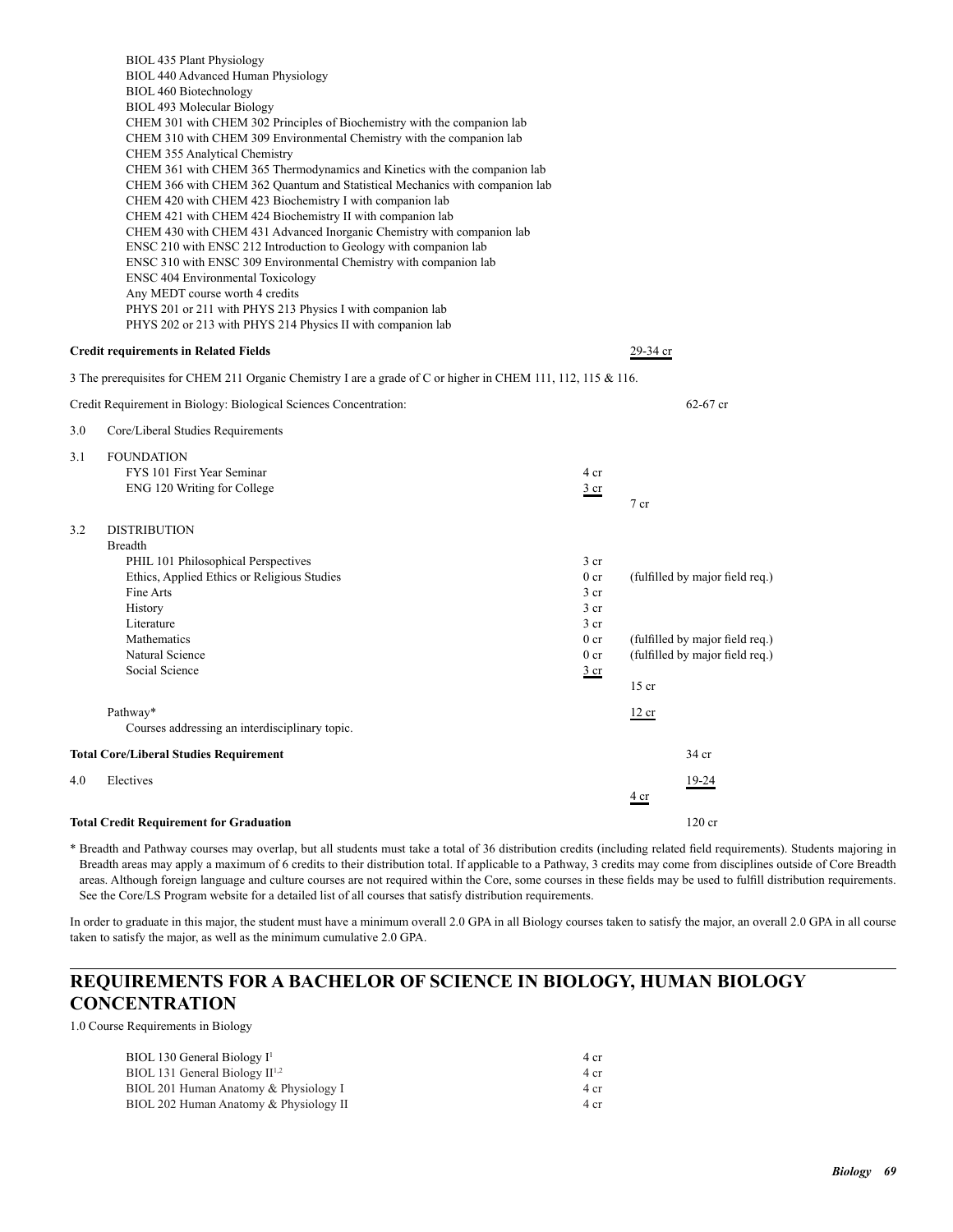| BIOL 312 Microbiology                         | 4 cr |
|-----------------------------------------------|------|
| BIOL 320 Genetics                             | 4 cr |
| BIOL 477 Biology Capping                      | 3 cr |
| BIOL 494-498 Biology Internship               | 1 cr |
| Biology Elective courses at the 300-400 level | 7 cr |

 These elective credits must be selected from 300-400 level BIOL classes at Marist, not including internships or research, and are not used to satisfy other requirements for the major. At least one class must be a 4-credit BIOL course that has a laboratory component.

 Students in this concentration may not take BIOL 340 and BIOL 440 as Biology Electives (but may request to substitute BIOL 340 and 440 for BIOL 201 & 202). All 300-400 level BIOL classes have as prerequisites a grade of C or higher in BIOL 130 & 131 General Biology I & II.

 Upper-level BIOL classes that qualify as 4-credit classes with a lab: BIOL 328 Cell Biology BIOL 360 Ecology BIOL 420 Invertebrate Zoology BIOL 421 Parasitology BIOL 430 Developmental Biology BIOL 435 Plant Physiology BIOL 460 Biotechnology BIOL 493 Molecular Biology

#### **Credit requirements in Biology** 35 cr

1 Students must earn a C or higher in BIOL 130 & 131, General Biology I & II. All 300-400 BIOL courses have as a prerequisite grades of C or higher in both BIOL 130 & 131.

2 BIOL 131 General Biology II when taken at Marist fulfills the public presentation requirement for the Core.

Students matriculated at Marist and majoring in Biology are expected to take all BIOL courses at Marist. Exceptions will be considered under special circumstances, as when students get abroad offerings pre-approved. Transfer students must complete a minimum of 12 credits in 300-400 level BIOL classes at Marist (not including internships or research). Students must earn a C or higher in both BIOL 130 General Biology I and BIOL 131 General Biology II and if they elect the full-year organic chemistry option, must earn at least a C in CHEM 111 and CHEM 112 General Chemistry I and II and CHEM 115 and CHEM 116 General Chemistry I and II Lab. Note: Students may request to take BIOL 340 & BIOL 440 instead of BIOL 201 and BIOL 202, but student who take BIOL 340 and/or BIOL 440 for credit may not take BIOL 201 and/or BIOL 202 for credit, and students who take BIOL 201 and/or BIOL 202 may not take BIOL 340 and/or BIOL 440 for credit.

| 2.0 Course Requirements in Related Fields                                                                                                                                                                                                                                                            |                 |  |
|------------------------------------------------------------------------------------------------------------------------------------------------------------------------------------------------------------------------------------------------------------------------------------------------------|-----------------|--|
| HLTH 110 Introduction to the Health Professions                                                                                                                                                                                                                                                      | $1$ cr          |  |
| PHIL 200 Ethics (or a Bioethics class)                                                                                                                                                                                                                                                               | 3 <sub>cr</sub> |  |
| MATH 130 Introductory Statistics I                                                                                                                                                                                                                                                                   | 3 <sub>cr</sub> |  |
| MATH 241 Calculus I or MATH131 Introductory Statistics II                                                                                                                                                                                                                                            | $3-4$ cr        |  |
| CHEM 111 & 115 General Chemistry I & Lab                                                                                                                                                                                                                                                             | 4 cr            |  |
| CHEM 112 & 116 General Chemistry II & Lab                                                                                                                                                                                                                                                            | 4 cr            |  |
| CHEM 201 & 202 Principles of Organic Chemistry & Lab                                                                                                                                                                                                                                                 | 4 cr            |  |
| Chemistry or Physics option:                                                                                                                                                                                                                                                                         |                 |  |
| CHEM 301 & 302 Principles of Biochemistry and Lab OR                                                                                                                                                                                                                                                 | $4-8$ cr        |  |
| PHYS 201, 202, 213 & 214 College Physics and Physics Lab I and II OR                                                                                                                                                                                                                                 |                 |  |
| PHYS 211, 212, 213 & 214 General Physics and Lab I and II                                                                                                                                                                                                                                            |                 |  |
| Related Fields Electives: Choose from:                                                                                                                                                                                                                                                               | 9 <sub>cr</sub> |  |
| BIOL courses for which BIOL 130-131 are prerequisites and are not used to satisfy other requirements for the major.                                                                                                                                                                                  |                 |  |
| Note: Students who take BIOL 201 and/or BIOL 202 for credit may not then take BIOL 340 and/or BIOL 440 for credit                                                                                                                                                                                    |                 |  |
| BIOL internships and/or research (3-credit maximum) not used to satisfy other requirements of the major - note that all BIOL research credits require an oral<br>presentation summarizing the accomplishments of the student's research at the end of the semester in which the credits were earned. |                 |  |
| CHEM courses for which CHEM 111-112 are prerequisites and are not used to satisfy other requirements for the major.                                                                                                                                                                                  |                 |  |
| HLTH 202 or 206 (not both)                                                                                                                                                                                                                                                                           |                 |  |
| Any HLTH class that has BIOL 130-131 as a prerequisites                                                                                                                                                                                                                                              |                 |  |
| MATH courses numbered above 131 and are not used to satisfy other requirements of the major                                                                                                                                                                                                          |                 |  |
| MEDT courses numbered 200-400                                                                                                                                                                                                                                                                        |                 |  |
| PHYS 201 & 202 College Physics I & II OR PHYS 211 & 212 General Physics I & II if not used to satisfy other requirements of the                                                                                                                                                                      |                 |  |
| major (Students may not apply both to satisfy requirements of the major.)                                                                                                                                                                                                                            |                 |  |
| PHYS 213 & 214 General Physics I & II Labs if not used to satisfy other requirements of the major                                                                                                                                                                                                    |                 |  |
| <b>Credit requirements in Related Fields</b>                                                                                                                                                                                                                                                         | 35-40 cr        |  |

**Credit Requirement in Biology: Human Biology Concentration:** 70-75 cr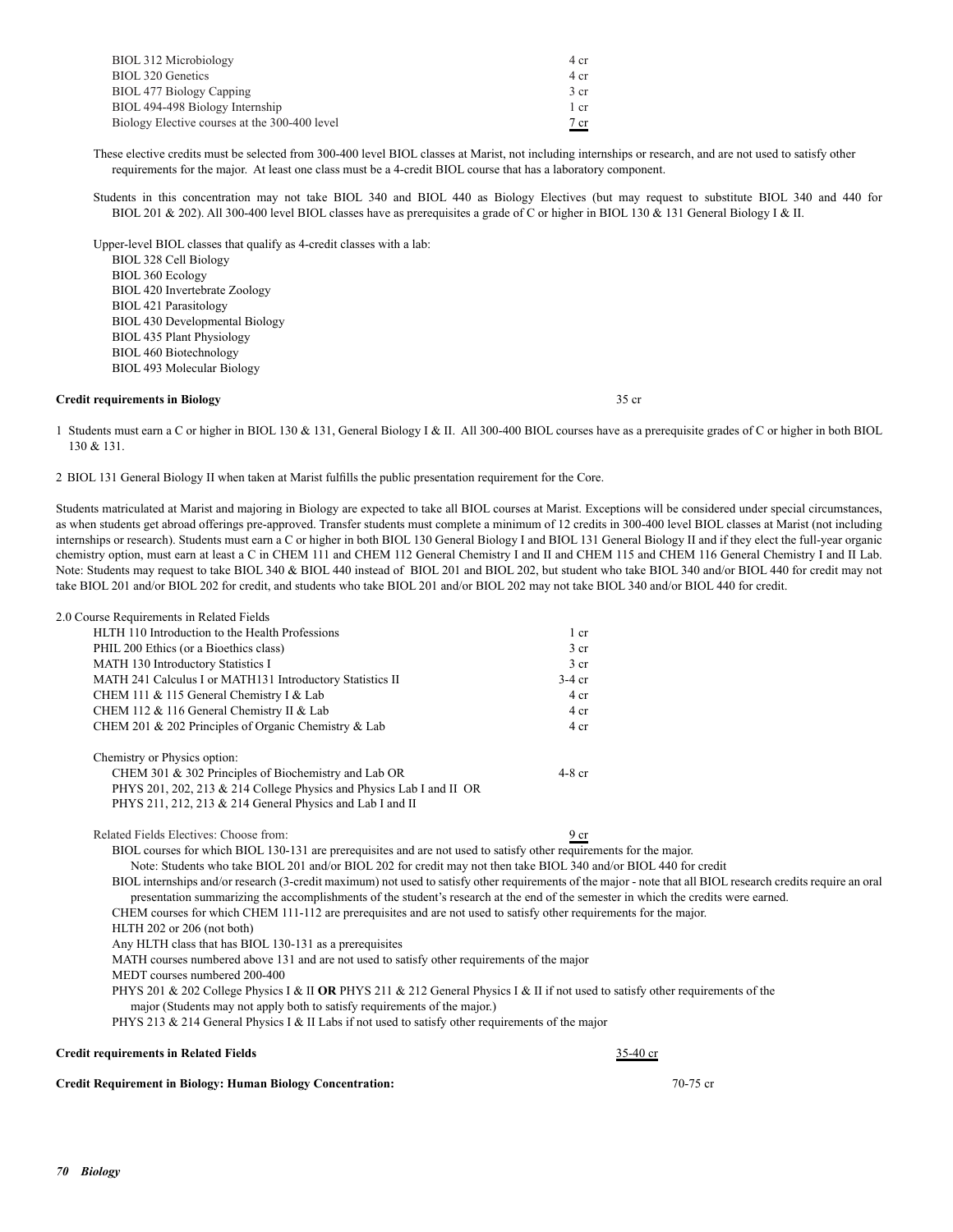## 3.0 Core/Liberal Studies Requirements

| 3.1 | <b>FOUNDATION</b><br>FYS 101 First Year Seminar<br>ENG 120 Writing for College<br>3 cr | 4 cr            | 7 cr                            |
|-----|----------------------------------------------------------------------------------------|-----------------|---------------------------------|
| 3.2 | <b>DISTRIBUTION</b>                                                                    |                 |                                 |
|     | <b>Breadth</b>                                                                         |                 |                                 |
|     | PHIL 101 Philosophical Perspectives                                                    | 3 <sub>cr</sub> |                                 |
|     | Ethics, Applied Ethics or Religious Studies                                            | 0 <sub>cr</sub> | (fulfilled by major field req.) |
|     | Fine Arts                                                                              | 3 <sub>cr</sub> |                                 |
|     | History                                                                                | 3 cr            |                                 |
|     | Literature                                                                             | $3$ cr          |                                 |
|     | Mathematics                                                                            | 0 <sub>cr</sub> | (fulfilled by major field req.) |
|     | Natural Science                                                                        | 0 <sub>cr</sub> | (fulfilled by major field req.) |
|     | Social Science                                                                         | $rac{3}{2}$ cr  |                                 |
|     |                                                                                        |                 | $15$ cr                         |
|     | Pathway*                                                                               |                 | 12 cr                           |
|     | Courses addressing an interdisciplinary topic.                                         |                 |                                 |
|     | <b>Total Core/Liberal Studies Requirement</b>                                          |                 | 34 cr                           |
| 4.0 | Electives                                                                              |                 | $11-16$ cr                      |
|     | <b>Total Credit Requirement for Graduation</b>                                         |                 | $120$ cr                        |

\* Breadth and Pathway courses may overlap, but all students must take a total of 36 distribution credits (including related field requirements). Students majoring in Breadth areas may apply a maximum of 6 credits to their distribution total. If applicable to a Pathway, 3 credits may come from disciplines outside of Core Breadth areas. Although foreign language and culture courses are not required within the Core, some courses in these fields may be used to fulfill distribution requirements. See the Core/LS Program website for a detailed list of all courses that satisfy distribution requirements.

In order to graduate in this major, the student must have a minimum overall 2.0 GPA in all Biology courses taken to satisfy the major, an overall 2.0 GPA in all course taken to satisfy the major, as well as the minimum cumulative 2.0 GPA.

# **RECOMMENDED PROGRAM SEQUENCE FOR A BACHELOR OF SCIENCE IN BIOLOGY, BIOLOGICAL SCIENCES CONCENTRATION**

## **FRESHMAN YEAR**

| <b>FALL</b>                                               |                 | <b>SPRING</b>                             |                  |
|-----------------------------------------------------------|-----------------|-------------------------------------------|------------------|
| BIOL 130 General Biology $I^1$                            | 4 cr            | BIOL 131 General Biology $II1$            | 4 cr             |
| CHEM 111 General Chemistry I                              | 3 <sub>cr</sub> | CHEM 112 General Chemistry II             | 3 <sub>cr</sub>  |
| CHEM 115 General Chemistry I Lab                          | 1 <sub>cr</sub> | CHEM 116 General Chemistry II Lab         | 1 <sub>cr</sub>  |
| FYS 101 First Year Seminar                                | 4 cr            | MATH 130 Introductory Statistics OR       |                  |
| PHIL 101 Philosophical Perspectives                       | 3 <sub>cr</sub> | <b>MATH 241 Calculus I</b>                | $3-4$ cr         |
|                                                           |                 | ENG 120 Writing for College               | 3 <sub>cr</sub>  |
|                                                           |                 | Elective                                  | $0-1$ cr         |
|                                                           | $15$ cr         |                                           | $15$ cr          |
| <b>SOPHOMORE YEAR</b>                                     |                 |                                           |                  |
| <b>FALL</b>                                               |                 | <b>SPRING</b>                             |                  |
| BIOL 320 Genetics                                         | 4 cr            | Upper-level BIOL                          | 4 <sub>cr</sub>  |
| BIOL 211 Plant Biology                                    | 4 cr            | MATH 130 or 131 (if not taking (MATH 241) | 3 <sub>cr</sub>  |
| Core (technology)                                         | 3 <sub>cr</sub> | PHIL 200 Ethics (or bioethics course)     | 3 <sub>cr</sub>  |
| Electives                                                 | 3 <sub>cr</sub> | Core (social science)                     | 3 <sub>cr</sub>  |
|                                                           |                 | Elective credits                          | $\frac{3}{ }$ cr |
|                                                           | $14$ cr         |                                           | 16 <sub>cr</sub> |
| <b>JUNIOR YEAR</b>                                        |                 |                                           |                  |
| <b>FALL</b>                                               |                 | <b>SPRING</b>                             |                  |
| CHEM 201 Principles Organic Chemistry <sup>3</sup>        | 3 <sub>cr</sub> | Related Field elective                    | 4 cr             |
| CHEM 202 Principles of Organic Chemistry Lab <sup>3</sup> | 1 cr            | Upper-level BIOL                          | 3 <sub>cr</sub>  |
| Upper-level BIOL                                          | 3 <sub>cr</sub> | Core (history)                            | 3 <sub>cr</sub>  |
| Pathway 1                                                 | 3 <sub>cr</sub> | Pathway 2                                 | 3 <sub>cr</sub>  |
| Electives credits                                         | 4 cr            | Elective credits                          | 3 <sub>cr</sub>  |
|                                                           | $14$ cr         |                                           | 16 <sub>cr</sub> |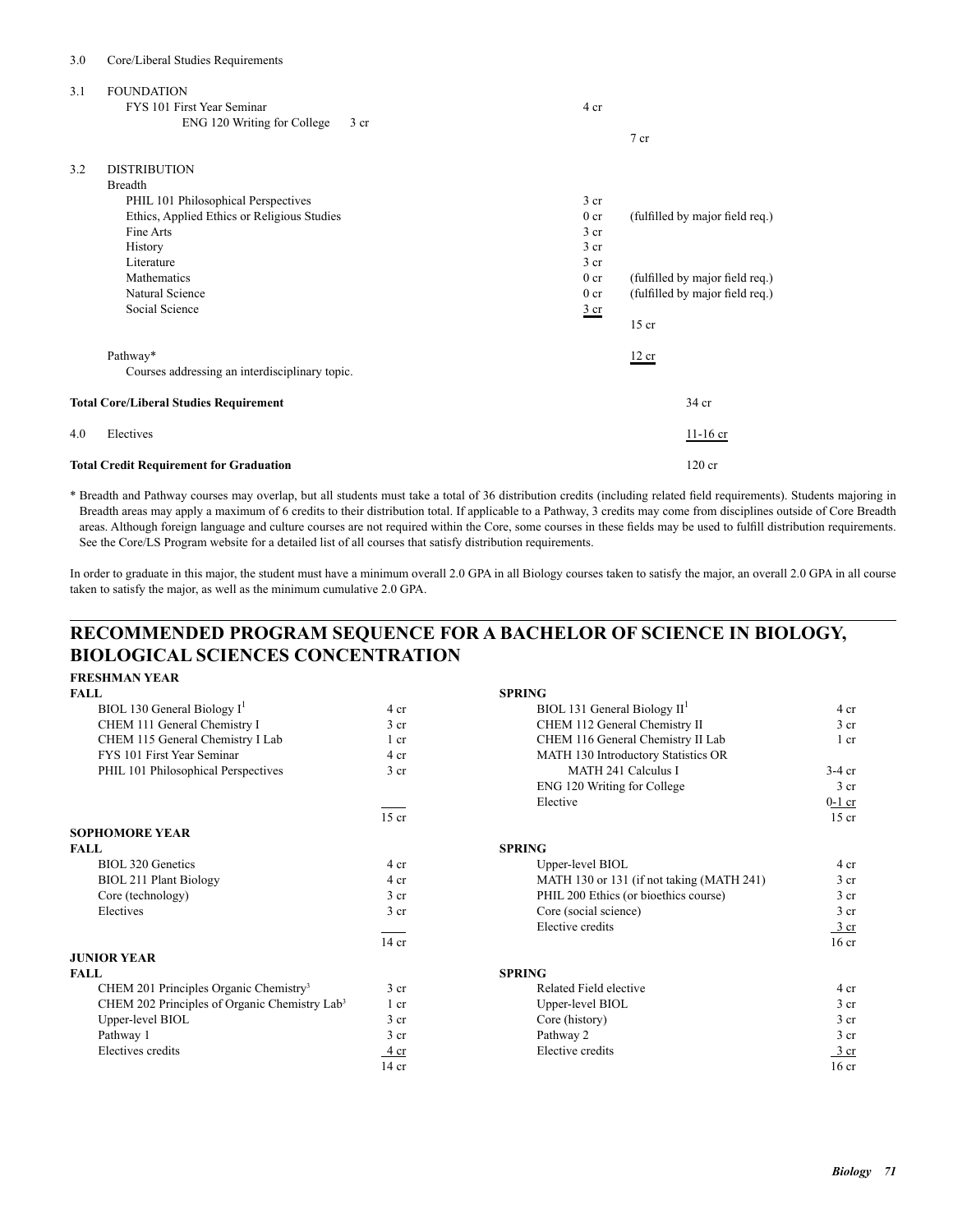## **SENIOR YEAR**

|                 | <b>SPRING</b>            |                                |
|-----------------|--------------------------|--------------------------------|
| 4 cr            | BIOL 477 Biology capping | 3 <sub>cr</sub>                |
| 4 cr            | Core (literature)        | 3 <sub>cr</sub>                |
| 3 <sub>cr</sub> | Pathway 4                | 3 <sub>cr</sub>                |
| 3 cr            | Elective credits         | 3 <sub>cr</sub>                |
| $1$ cr          |                          | $\overbrace{\hspace{25mm}}^{}$ |
| $15$ cr         |                          | $15$ cr                        |
|                 |                          |                                |

1 Students must earn a C or higher in BIOL 130 & 131, General Biology I & II. All 300-400 BIOL courses have as a prerequisite grades of C or higher in BIOL 130 & 131.

2 If the student selects MATH 130 and 131 instead of MATH 130 and 241, they will need to take a 1 extra elective credit over the four years.

3 Students may elect to take CHEM 211, 212, 215 & 216 Organic Chemistry I and II with companion labs. Note that a grade of C or higher in CHEM 111, 112, 115, & 116 as prerequisites for entrance into CHEM 211 & 215.

# **RECOMMENDED PROGRAM SEQUENCE FOR A BACHELOR OF SCIENCE IN BIOLOGY, HUMAN BIOLOGY CONCENTRATION**

| FRESHMAN YEAR                                             |                 |                                                      |                  |
|-----------------------------------------------------------|-----------------|------------------------------------------------------|------------------|
| FALL.                                                     |                 | <b>SPRING</b>                                        |                  |
| BIOL 130 General Biology I <sup>1</sup>                   | 4 cr            | BIOL 131 General Biology $II1$                       | 4 cr             |
| CHEM 111 General Chemistry I                              | 3 <sub>cr</sub> | CHEM 112 General Chemistry II                        | 3 <sub>cr</sub>  |
| CHEM 115 General Chemistry I Lab                          | $1$ cr          | CHEM 116 General Chemistry II Lab                    | $1$ cr           |
| FYS 101 First Year Seminar                                | 4 cr            | MATH 130 Intro Statistics or MATH 241 Calc I         | $3-4$ cr         |
| PHIL 101 Philosophical Perspectives                       | 3 <sub>cr</sub> | ENG 120 Writing for College                          | 3 <sub>cr</sub>  |
|                                                           |                 | HLTH 110 Intro to Health Profesiions                 | 1 cr             |
|                                                           | $15$ cr         |                                                      | $15-16$ cr       |
| <b>SOPHOMORE YEAR</b>                                     |                 |                                                      |                  |
| FALL                                                      |                 | <b>SPRING</b>                                        |                  |
| BIOL 312 Microbiology or BIOL 320 Genetics                | 4 cr            | BIOL 320 Genetics or BIOL 312 Microbiology           | 4 cr             |
| BIOL 201 Human Anatomy & Physiology I                     | 4 cr            | BIOL 202 Human Anatomy & Physiology II               | 4 cr             |
| Core (history)                                            | 3 <sub>cr</sub> | MATH 130 or 131 (if not taking MATH 241)             | 3 <sub>cr</sub>  |
| Core (technology)                                         | 3 <sub>cr</sub> | Core (PSYC 101 recommended)                          | 3 <sub>cr</sub>  |
| Elective credit <sup>2</sup>                              | $0-1$ cr        | Elective credits                                     | $1$ cr           |
|                                                           | $14-15$ cr      |                                                      | $15$ cr          |
| <b>JUNIOR YEAR</b>                                        |                 |                                                      |                  |
| FALL                                                      |                 | <b>SPRING</b>                                        |                  |
| CHEM 201 Principles Organic Chemistry <sup>3</sup>        | 3 <sub>cr</sub> | CHEM 301 Principles of Biochemistry <sup>3</sup>     | 3 <sub>cr</sub>  |
| CHEM 202 Principles of Organic Chemistry Lab <sup>3</sup> | $1$ cr          | CHEM 302 Principles of Biochemistry Lab <sup>3</sup> | $1$ cr           |
| Upper-level BIOL                                          | 4 cr            | <b>Related Field</b>                                 | 3 <sub>cr</sub>  |
| Core (literature)                                         | 3 <sub>cr</sub> | PHIL 200 Ethics (or Bioethics)                       | 3 <sub>cr</sub>  |
| Pathway 1                                                 | 4 cr            | Pathway 2                                            | 3 <sub>cr</sub>  |
| Internship                                                | $1$ cr          | Elective credits                                     | 3 cr             |
|                                                           | $15$ cr         |                                                      | 16 <sub>cr</sub> |
| <b>SENIOR YEAR</b>                                        |                 |                                                      |                  |
| <b>FALL</b>                                               |                 | <b>SPRING</b>                                        |                  |
| <b>Related Field</b>                                      | 3 <sub>cr</sub> | <b>Related Field</b>                                 | 3 <sub>cr</sub>  |
| BIOL 477 Biology capping                                  | 3 <sub>cr</sub> | Upper-level BIOL                                     | 3 <sub>cr</sub>  |
| Pathway 3                                                 | 3 <sub>cr</sub> | Pathway 4                                            | 3 <sub>cr</sub>  |
| Core (Art)                                                | 3 <sub>cr</sub> | Elective credits                                     | 5 cr             |
| Elective credits                                          | $3$ cr          |                                                      |                  |
|                                                           | $15$ cr         |                                                      | $14$ cr          |

1 Students must earn a C or higher in BIOL 130 & 131, General Biology I & II. All 300-400 BIOL courses have as a prerequisite grades of C or higher in BIOL 130 & 131.

2 If the student selects MATH 130 and 131 instead of MATH 130 and 241, they will need to take a 1 extra elective credit over the four years.

3 Students may elect to take CHEM 211, 212, 215 & 216 Organic Chemistry I and II with companion labs. Note that a grade of C or higher in CHEM 111, 112, 115, & 116 as prerequisites for entrance into CHEM 211 & 215.

# **REQUIREMENTS FOR A MINOR IN BIOLOGY**

| 4 cr |
|------|
| 4 cr |
| 3 cr |
| 1 cr |
|      |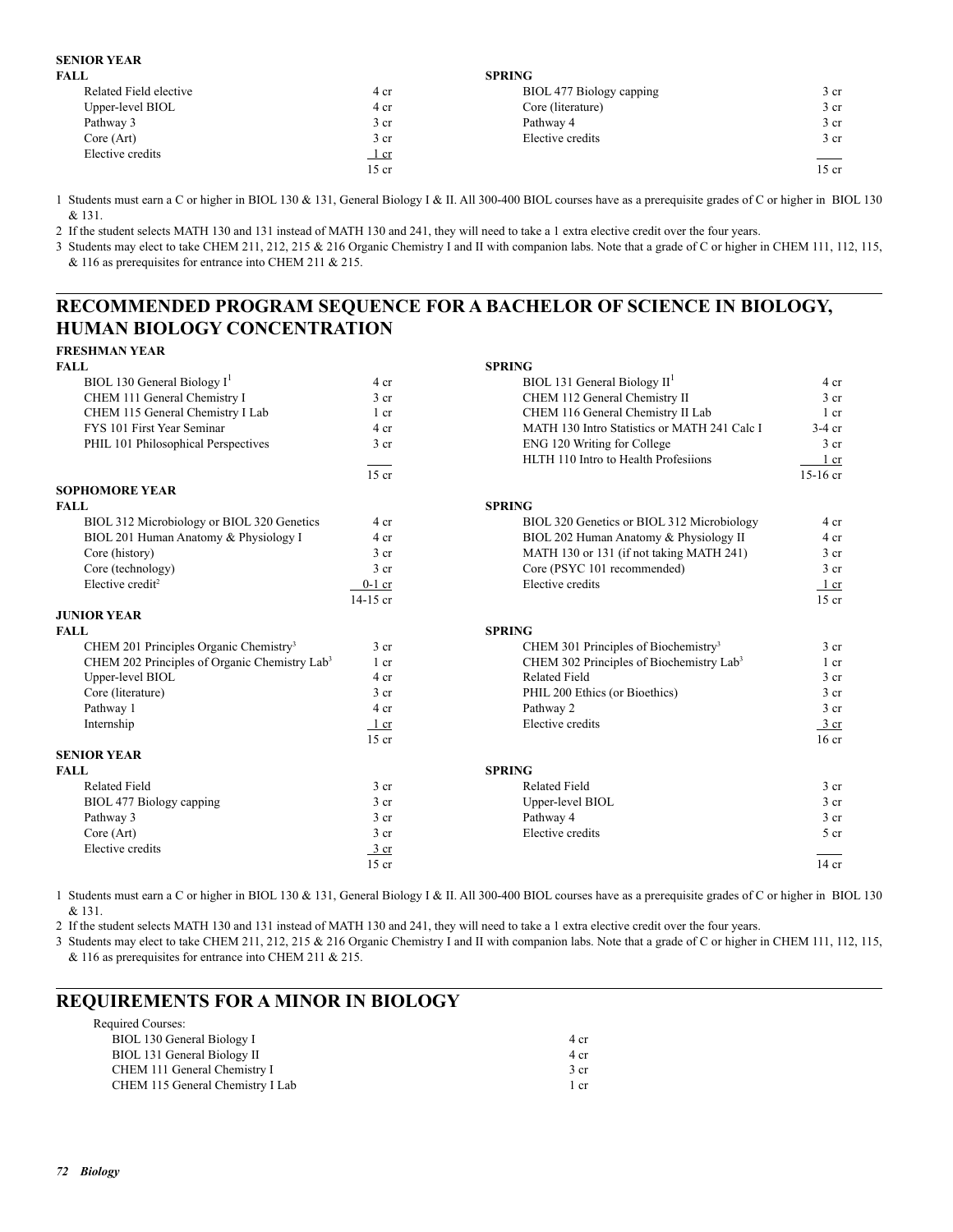| CHEM 112 General Chemistry II                                                                          | 3 cr             |
|--------------------------------------------------------------------------------------------------------|------------------|
| CHEM 116 General Chemistry II Lab                                                                      | 1 cr             |
|                                                                                                        | 16 <sub>cr</sub> |
| <b>Elective Biology Courses</b>                                                                        |                  |
| Three courses selected from the following with at least one 300-400 level course that must have a lab: |                  |
| BIOL 201 Human Anatomy and Physiology I                                                                | 4 cr             |
| BIOL 202 Human Anatomy and Physiology II                                                               | 4 cr             |
| BIOL 203 Human Nutrition                                                                               | 3 <sub>cr</sub>  |
| <b>BIOL 211 Plant Biology</b>                                                                          | 4 cr             |
| <b>BIOL 305 Animal Behavior</b>                                                                        | 3 <sub>cr</sub>  |
| BIOL 312 Microbiology                                                                                  | 4 cr             |
| BIOL 315 Immunology                                                                                    | 3 <sub>cr</sub>  |
| <b>BIOL 320 Genetics</b>                                                                               | 4 cr             |
| <b>BIOL 321 Evolution</b>                                                                              | 3 cr             |
| BIOL 325 Histology                                                                                     | 4 cr             |
| <b>BIOL 340 Comparative Anatomy</b>                                                                    | 4 cr             |
| BIOL 360 Ecology: Principles & Practice                                                                | 3 <sub>cr</sub>  |
| BIOL 390 Special Topics in Biology I                                                                   | $1$ cr           |
| BIOL 391 Special Topics in Biology II                                                                  | 2 <sub>cr</sub>  |
| BIOL 392 Special Topics in Biology III                                                                 | 3 <sub>cr</sub>  |
| BIOL 420 Invertebrate Zoology                                                                          | 4 cr             |
| BIOL 421 Parasitology                                                                                  | 4 cr             |
| BIOL 430 Developmental Biology                                                                         | 4 cr             |
| BIOL 435 Plant Physiology                                                                              | 4 cr             |
| BIOL 440 Advanced Human Physiology                                                                     | 4 cr             |
| <b>BIOL 450 Biotechnology</b>                                                                          | 4 cr             |
| BIOL 493 Molecular Biology                                                                             | 4 cr             |

 $\frac{10}{2}$  cr

**Total Credit Requirement for a Minor in Biology <b>26 credit Requirement for a Minor in Biology** 26 cr

## **BIOMEDICAL SCIENCES**

The Biomedical Sciences curriculum is an interdisciplinary science program that includes core courses in biology, chemistry, and physics. These courses provide a solid foundation in each of these basic sciences and serve as general prerequisites for admission to most health professional schools. Elective and Core/LS courses will satisfy additional admission prerequisites to master's and doctoral programs in the health sciences. These schools include, but are not limited to, medical, dental, veterinary, physical therapy, optometry, chiropractic, physician assistant, pharmacy, nursing, public health, and genetic counseling.

In addition to providing students with grounding in the basic and biomedical sciences, this curriculum allows students whose goals and interests are not in clinical practice to pursue other avenues of opportunity. For example, it also will prepare students for graduate study (i.e., research-based M.S. and Ph.D. degrees) in a wide range of fields in the life sciences, including cellular and developmental biology, molecular genetics and molecular biology, immunology, and other biomedical sciences. Also, many vocations are available to graduates who seek no additional formal education beyond the B.S. degree. These include careers in the pharmaceutical, biotechnology, and medical diagnostics industries; hospital and independent testing labs; academic biomedical research; and state/federal health or research labs.

Two features of the program – the Introduction to the Health Professions course and required internships in a clinical setting – provide focused information about and direct experience with the health-care system. While most internships will be served locally at Mid-Hudson Regional Hospital, Vassar Brothers Medical Center, or other health-care providers, in many cases students may be able to arrange internships in their hometowns. The inclusion of Business courses as Biomedical Sciences electives represents a distinct difference from any other program of this type, and provides students with the management background so strongly recommended by our Pre-Med/Pre-Health Advisory Board. Students can tailor their coursework and complete any remaining requirements via judicious choice of Biomedical Sciences and free electives, with the help of a faculty advisor.

However, for medical and most other health professional schools, students can choose any major – including Athletic Training, Biochemistry, Biology, Chemistry, Environmental Science, or Medical Technology – prior to professional school application. We note that Marist's Biomedical Sciences curriculum, as well as the Biology and Biochemistry curricula at Marist, includes all the prerequisite undergraduate courses for the great majority of professional schools.

## **REQUIREMENTS FOR A MAJOR IN BIOMEDICAL SCIENCES**

| 1.0 | Course Requirements in Biomedical Sciences                              |                 |
|-----|-------------------------------------------------------------------------|-----------------|
|     | BIOL 130-131 General Biology I-II <sup>1,2</sup>                        | 8 cr            |
|     | BIOL 201-202 Human Anatomy & Physiology I-II OR                         |                 |
|     | BIOL 340 a Human Comparative Anatomy                                    |                 |
|     | and BIOL 440 Advanced Human Physiology <sup>3</sup>                     | 8 cr            |
|     | BIOL 320 Genetics                                                       | 4 cr            |
|     | BIOL 477 Biology Capping <sup>4</sup>                                   | 3 <sub>cr</sub> |
|     | HLTH 110 Introduction to the Health Professions                         | 1 cr            |
|     | BIOL 496 Biomedical Sciences Internship OR BIOL 480-483 Research        | 3 <sub>cr</sub> |
|     | CHEM 111, 112, 115, and 116 General Chemistry and Lab I-II <sup>5</sup> | 8 cr            |
|     | CHEM 211-212 and 215-216 Organic Chemistry I-II with Lab I-II           | 8 cr            |
|     |                                                                         |                 |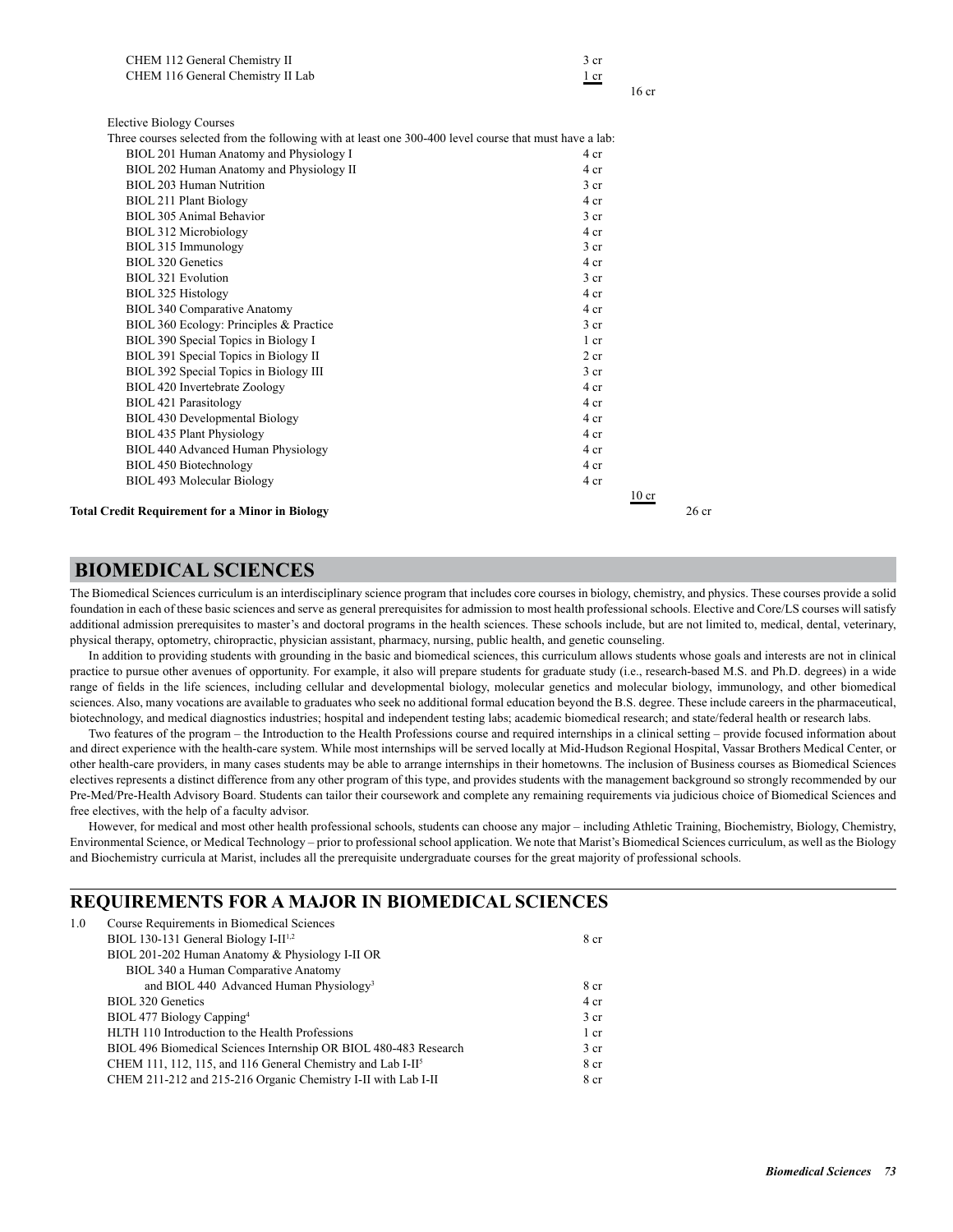| PHYS 211-212-213-214 General Physics I-II and Labs I-II OR<br>PHYS 201-202-213-214 College Physics I-II and Labs I-II | 8 cr              |
|-----------------------------------------------------------------------------------------------------------------------|-------------------|
| Biomedical Sciences Electives <sup>6</sup>                                                                            | $\frac{15}{ }$ cr |
| Credit Requirement in Biomedical Sciences                                                                             | 66 cr             |

- 1 Students must earn a C or higher in BIOL130 & 112, General Biology I & II. All 300-400 BIOL courses have as a prerequisite grades of C or higher in both BIOL 130 & 131.
- 2 BIOL 131 General Biology II when taken at Marist fulfills the public presentation requirment for the Core.
- 3 Students who take BIOL 201 and/or BIOL 202 may not then take BIOL 340 and/or BIOL 440 for Biomedical Sciences or Related Fields Elective credits, and students who take BIOL 340 and/or BIOL 440 may not take BIOL 201 and/or BIOL 202 for Biomedical Sciences credits or Related Fields Elective credits.
- 4 A Philosophy class in ehtics (PHIL 200 or PHIL 346) is a prerequisite for BIOL 477
- 5 Students must earn a C or higher in CHEM 111, 112, 115 & 116 General Chemistry I & II and General Chemistry Lab I & II in order to take CHEM 211 & 215 Organic Chemistry I & II.
- 6 These elective credits must include two 4-credit BIOL courses drawn from the 300-400 level, both of which must have a laboratory component, not including internships or research. The remaining 7 credits must be chosen from ACCT, ATHT, BUS, ENSC, MEDT, BIOL 211, 300-400-level BIOL courses, CHEM courses for which CHEM 111, 112, 115, 116 are prerequisites, HLTH 202, HLTH courses for which BIOL 130-131 are prerequisites, PSYC 301-305 and MATH courses numbered above 130. Only 4 of these 7 credits may be Biology Research credits (BIOL 480-483). Required Biomedical Sciences courses cannot serve as Biomedical Sciences Electives. The specific combination of courses may contribute to a minor (such as in Business, which is strongly recommended by Marist's Pre-Med/Pre-Health Professions Advisory Board), include categorical certification in one of the Medical Technology specialty areas, or serve to meet other educational needs of the student.

Students matriculated at Marist and majoring in Biomedical Sciences are expected to take all BIOL courses at Marist. Exceptions will be considered under special circumstances, as when students get abroad offerings pre-approved. Transfer students must complete a minimum of 12 credits in 300-400 level BIOL classes at Marist (not including internships or research). Students must earn a C or higher in both BIOL 130 General Biology I and BIOL 131 General Biology II and CHEM 111-112 General Chemistry I and II and CHEM 115-116 General Chemistry I and II Lab.

| 2.0 | Course Requirements in Related Fields                                            |                 |                                 |
|-----|----------------------------------------------------------------------------------|-----------------|---------------------------------|
|     | Mathematics and Computer Science                                                 |                 |                                 |
|     | CMPT 103 Technology for the 21st Century OR                                      |                 |                                 |
|     | EDUC 150 Technology for Educational Professionals, OR                            |                 |                                 |
|     | ART 231 Intro to Digital Media*, OR COM 103 /                                    |                 |                                 |
|     | MDIA 103 Digital toolbox, OR CMPT 120 Introduction to Programming, OR            |                 |                                 |
|     | CMPT 300 Management Information Systems, OR                                      |                 |                                 |
|     | ENSC 230 Introduction to Geographic Information Systems*, OR                     |                 |                                 |
|     | FASH 245 Fashion CAD I*                                                          | 3 <sub>cr</sub> |                                 |
|     | MATH 130 Introduction to Statistics I                                            | 3 <sub>cr</sub> |                                 |
|     | MATH 241 Calculus I                                                              | 4 <sub>cr</sub> |                                 |
|     | * Prerequisite course needed                                                     |                 |                                 |
|     | Credit Requirements in Related Fields                                            |                 | $10$ cr                         |
|     |                                                                                  |                 |                                 |
|     | <b>Total Credit Requirement for a Major in Biomedical Sciences</b>               |                 | 76 cr                           |
| 3.0 | Core/Liberal Studies Requirements                                                |                 |                                 |
| 3.1 | <b>FOUNDATION</b>                                                                |                 |                                 |
|     | FYS 101 First Year Seminar                                                       | 4 cr            |                                 |
|     | ENG 120 Writing for College                                                      | 3 <sub>cr</sub> |                                 |
|     |                                                                                  |                 | 7 <sub>cr</sub>                 |
|     |                                                                                  |                 |                                 |
| 3.2 | <b>DISTRIBUTION</b>                                                              |                 |                                 |
|     | <b>Breadth</b>                                                                   |                 |                                 |
|     | PHIL 101 Philosophical Perspectives                                              | 3 <sub>cr</sub> |                                 |
|     | Ethics, Applied Ethics, or Religious Studies** (Bioethics is recommended)        | 3 <sub>cr</sub> |                                 |
|     | ** a PHIL ethics class is a prerequisite for entry into BIOL 477 Biology Capping |                 |                                 |
|     | Fine Arts                                                                        | 3 <sub>cr</sub> |                                 |
|     | History                                                                          | 3 <sub>cr</sub> |                                 |
|     | Literature                                                                       | 3 <sub>cr</sub> |                                 |
|     | Mathematics                                                                      | 0 <sub>cr</sub> | (fulfilled by major field req.) |
|     | Natural Science                                                                  | 0 <sub>cr</sub> | (fulfilled by major field req.) |
|     | Social Science                                                                   | $rac{3}{2}$ cr  |                                 |
|     |                                                                                  |                 | 18 <sub>cr</sub>                |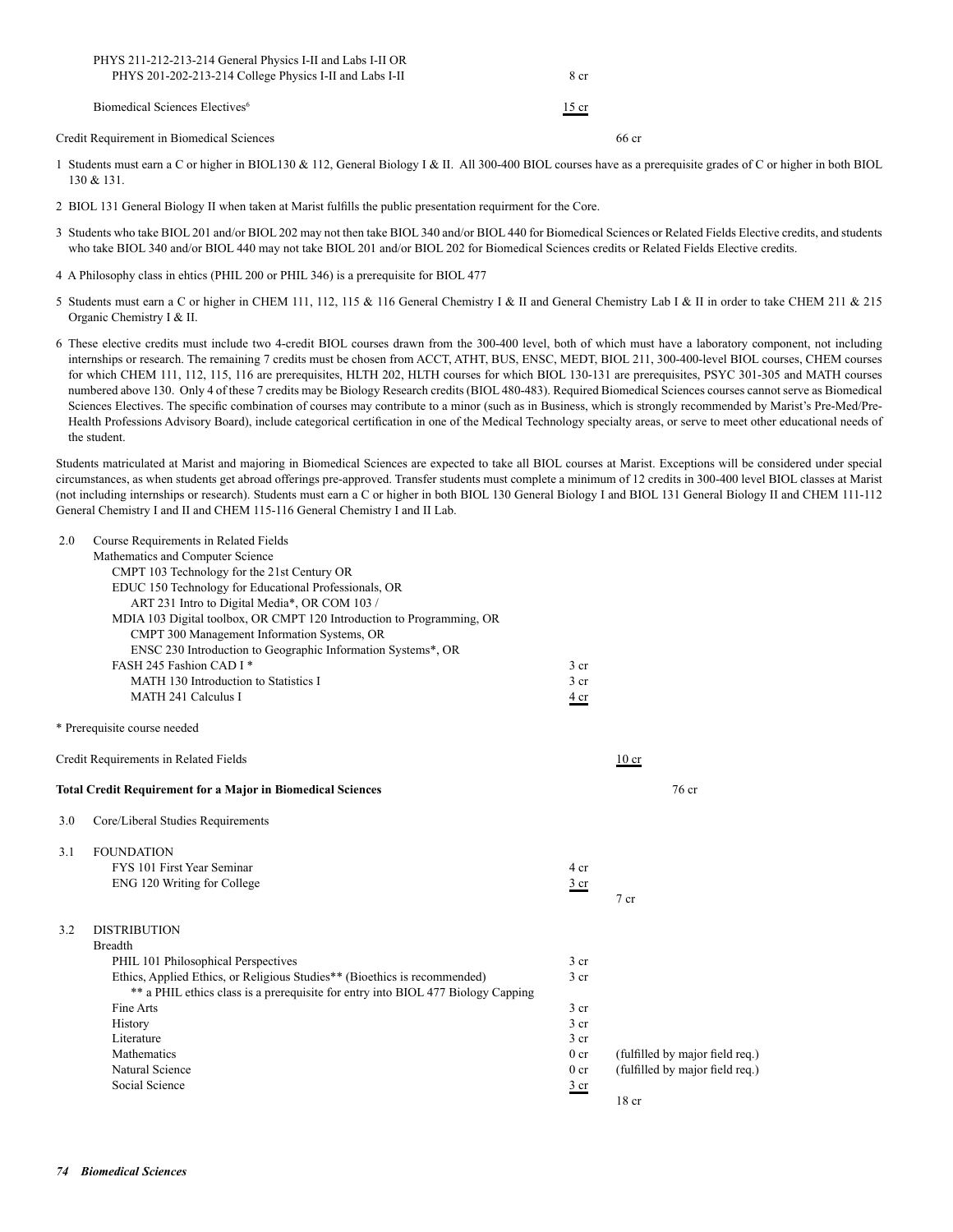|     | Pathway*<br>Courses addressing an interdisciplinary topic.                                                          | 12 cr |                    |
|-----|---------------------------------------------------------------------------------------------------------------------|-------|--------------------|
|     | <b>Total Core/Liberal Studies Requirement</b>                                                                       |       | $37$ cr            |
| 4.0 | Electives                                                                                                           |       | $\frac{7}{ }$ cr   |
|     | <br>the contract of the contract of the contract of the contract of the contract of the contract of the contract of |       | .<br>$\sim$ $\sim$ |

While these are meant to be completely "free" electives, they could be combined with other courses above to constitute a minor or other individualized plan of study.

## **Total Credit Requirement for Graduation** 120 cr

\* Breadth and Pathway courses may overlap, but all students must take a total of 36 distribution credits (including related field requirements). Students majoring in Breadth areas may apply a maximum of 6 credits to their distribution total. If applicable to a Pathway, 3 credits may come from disciplines outside of Core Breadth areas. Although foreign language and culture courses are not required within the Core, some courses in these fields may be used to fulfill distribution requirements. See the Core/LS Program website for a detailed list of all courses that satisfy distribution requirements.

# **RECOMMENDED PROGRAM SEQUENCE FOR A BACHELOR OF SCIENCE IN BIOLOGY – BIOMEDICAL SCIENCES**

| FRESHMAN YEAR                            |                 |                                                 |                 |
|------------------------------------------|-----------------|-------------------------------------------------|-----------------|
| <b>FALL</b>                              |                 | <b>SPRING</b>                                   |                 |
| BIOL 130 Gen Biology I                   | 4 cr            | BIOL 131 Gen Biology II                         | 4 cr            |
| CHEM 111 Gen Chemistry I                 | 3 <sub>cr</sub> | CHEM 112 Gen Chemistry II                       | 3 <sub>cr</sub> |
| CHEM 115 General Chemistry I Lab         | $1$ cr          | CHEM 116 General Chemistry II Lab               | $1$ cr          |
| ENG 120 Writing for College              | 3 <sub>cr</sub> | MATH 241 Calculus I                             | 4 cr            |
| PHIL 101 Philosophical Perspectives      | 3 <sub>cr</sub> | FYS 101 First Year Seminar                      | 4 cr            |
| Technology course                        | $3$ cr          | HLTH 110 Intro to Health Professions            | $1$ cr          |
|                                          | $17$ cr         |                                                 | $17$ cr         |
| <b>SOPHOMORE YEAR</b>                    |                 |                                                 |                 |
| FALL                                     |                 | <b>SPRING</b>                                   |                 |
| CHEM 211 Organic Chem I                  | 3 <sub>cr</sub> | CHEM 212 Organic Chem II                        | 3 <sub>cr</sub> |
| CHEM 215 Organic Chem I Lab              | 1 cr            | CHEM 216 Organic Chem II Lab                    | $1$ cr          |
| PHYS 201-213 College Physics I & Lab     | 4 cr            | PHYS 202-214 College Physics II & Lab           | 4 cr            |
| <b>MATH 130 Statistics I</b>             | 3 <sub>cr</sub> | Core/LS History                                 | 3 <sub>cr</sub> |
| Core/LS Fine Arts                        | 3 <sub>cr</sub> | Core/LS Pathway Course #1                       | 3 <sub>cr</sub> |
|                                          |                 | <b>BIMS</b> Internship                          | 1 cr            |
|                                          | $14$ cr         |                                                 | $15$ cr         |
| <b>JUNIOR YEAR</b>                       |                 |                                                 |                 |
| FALL                                     |                 | <b>SPRING</b>                                   |                 |
| BIOL 201 Human Anatomy & Physiology I OR |                 | BIOL 201 Human Anatomy & Physiology II OR       |                 |
| BIOL 440 Advanced Human Physiology       | 4 cr            | BIOL 340 Human and Comparative Anatomy          | 4 cr            |
| Core/LS Literature                       | 3 <sub>cr</sub> | <b>BIOL 320 Genetics OR</b>                     |                 |
| Core/LS Pathway Course #2                | 3 <sub>cr</sub> | 300-400 BIOL course w/lab                       | 4 cr            |
| BIOL 320 Genetics OR                     |                 | Core/LS Social Science                          | 3 <sub>cr</sub> |
| 300-400 level BIOL course w/lab          | 4 cr            | Core/LS Ethics/Applied/Ethics/Religious Studies |                 |
| <b>BIMS</b> Internship                   | $1$ cr          | (Bioethics Recommended)                         | 3 <sub>cr</sub> |
|                                          |                 | <b>BIMS</b> Internship                          | $1$ cr          |
|                                          | $15$ cr         |                                                 | $15$ cr         |
| <b>SENIOR YEAR</b>                       |                 |                                                 |                 |
| <b>FALL</b>                              |                 | <b>SPRING</b>                                   |                 |
| 300-400 level BIOL course w/Lab          | 4 cr            | <b>Biomedical Sciences Electives</b>            | 4 cr            |
| BIOL 477 Biology Capping                 | 3 <sub>cr</sub> | Core/LS Pathway Course #4                       | 3 <sub>cr</sub> |
| <b>Biomedical Sciences Elective</b>      | 3 <sub>cr</sub> | General Elective                                | 3 <sub>cr</sub> |
| Core/LS Pathway Course #3                | $3$ cr          | <b>General Elective</b>                         | 3 <sub>cr</sub> |
|                                          |                 | General Elective                                | $1$ cr          |
|                                          | $13$ cr         |                                                 | $14$ cr         |
|                                          |                 |                                                 |                 |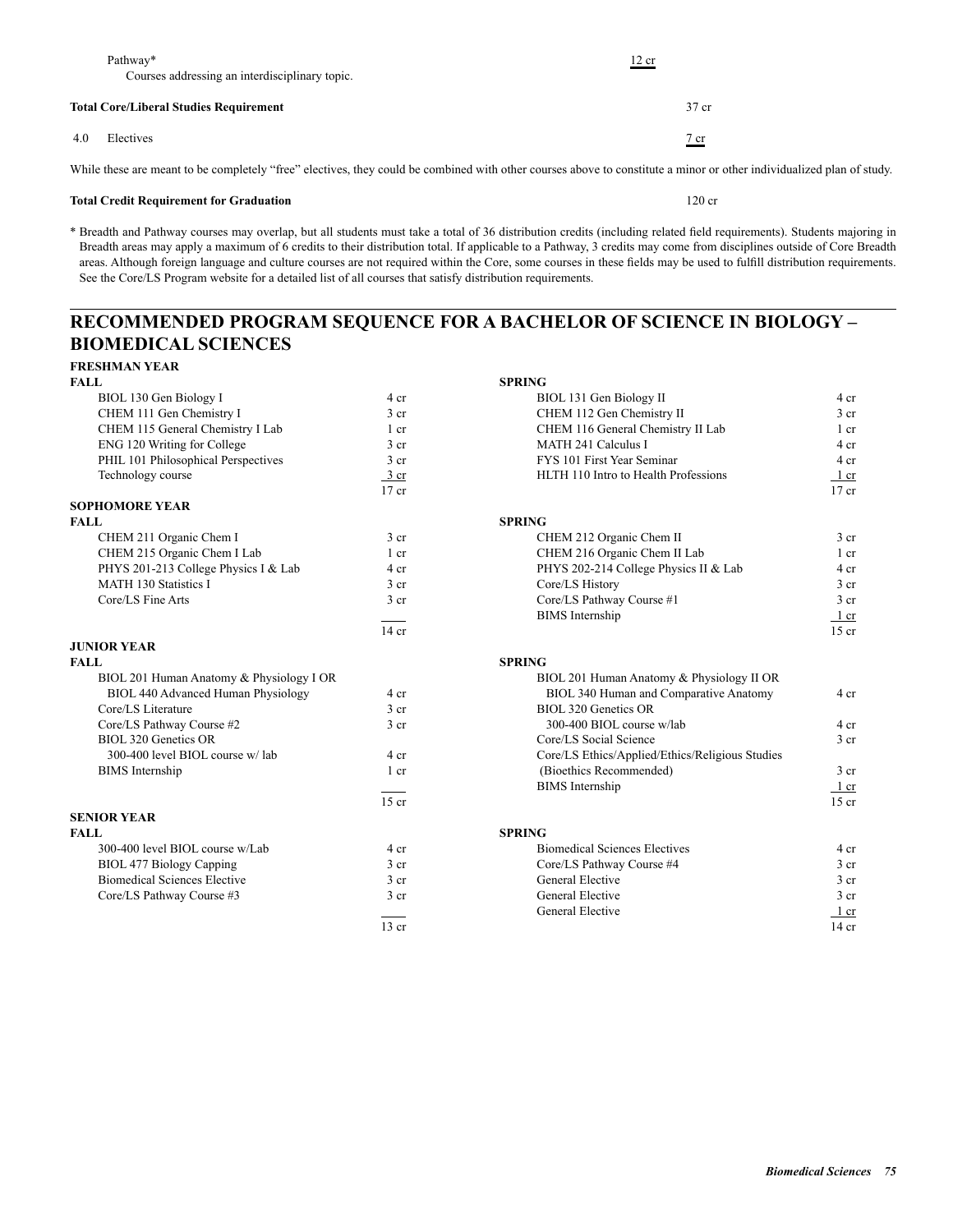# **BUSINESS ADMINISTRATION**

## **JASON LEE,** Ph.D., *Chairperson, Department of Management*

**ELIZABETH F. PURINTON-JOHNSON***,* Ph.D*., Chairperson, Department of Organization and the Environment* **CAROL FRIEDMAN,** M.B.A*., Chairperson, Department of Accounting, Economics and Finance*

## **MISSION:**

The mission of the Marist College Business Administration program is to provide a high-quality, professional education in a supportive, interactive, and personalized environment. The Program is designed to provide our business graduates with the knowledge, skills, and values necessary to become effective, socially responsible leaders in today's competitive and rapidly changing global business environment.

The goals of the School of Management's undergraduate degree program in Business Administration are:

- 1. To provide a dynamic undergraduate business curriculum, based on a broad liberal arts education that includes an analytical business foundation, exposure to the breadth of the business discipline, and the depth of a primary area of emphasis.
- 2. To enhance excellence in business education by requiring students to use information and communications technology.
- 3. To provide coverage of ethical and global issues; exposure to the political, social, technological, legal, natural, and cultural environments of business; and coverage of diversity issues in business.
- 4. To provide a learning environment which incorporates basic written and oral communications skills in diverse areas of business.
- 5. To support quality teaching through appropriate faculty intellectual activities.
- 6. To instill in students an understanding of modern business theory and practice so that they are prepared for an entry-level job or for graduate school.
- 7. To instill in students the ability to think critically, work in a team, and communicate effectively both orally and in writing.

## **REQUIREMENTS FOR A BACHELOR OF SCIENCE IN BUSINESS ADMINISTRATION**

## *The Technical and Analytical Foundation (21-22 credits)*

The following required (or recommended) courses provide the technical and analytical foundation required for the study of Business at the undergraduate level:

| 3 <sub>cr</sub> |
|-----------------|
| 3 <sub>cr</sub> |
| $3$ cr          |
| 3 <sub>cr</sub> |
| 3 <sub>cr</sub> |
|                 |
| $3-4$ cr        |
| 3 <sub>cr</sub> |
|                 |

## *The Business Core (24 credits)*

The field of business administration is a broad one. Today's educated business professional must possess a solid foundation in all the functional activities of organizations, as well as the behavioral, economic, legal, and social environments in which organizations operate. The following required business courses provide the necessary exposure to the breadth of the business discipline:

| BUS 100 Introduction to Business and Management                    | 3 <sub>cr</sub> |
|--------------------------------------------------------------------|-----------------|
| BUS 202 Global Business and Society                                | 3 cr            |
| BUS 301 Human Resource Management                                  | 3 <sub>cr</sub> |
| BUS 302 Organizational Behavior                                    | 3 <sub>cr</sub> |
| BUS 320 Financial Management                                       | 3 cr            |
| <b>BUS 340 Marketing Principles</b>                                | 3 <sub>cr</sub> |
| BUS 382 Legal Foundations of Business (BUS 381 can be substituted) | 3 <sub>cr</sub> |
| <b>BUS 388 Operations Management</b>                               | 3 <sub>cr</sub> |
|                                                                    |                 |

## *The Area of Emphasis (12 credits)*

The broad exposure to business provided by the Business Core is necessary, but not sufficient, for the Bachelor's degree in Business Administration. To develop the capability to contribute to an organization's competitiveness, the student must also acquire more advanced expertise in an area of emphasis. The School of Management encourages each business administration major to select an area of emphasis that

- reflects his or her interests and talents, and
- leads to fulfillment of both career aspirations and employers' expectations.

To fulfill employers' expectations for entry-level management positions, and thereby enhance first employment opportunities, students frequently select courses which emphasize one of the following areas:

- Finance (ECON 422, BUS 420, BUS 421, ACCT 330)
- International Business (BUS 430, BUS 442, ECON 442) and one class chosen from the following list: ECON 432
	- FREN 251
	- FREN 440
	- POSC 252
	- POSC 255
	- POSC 350
- POSC 236
- Marketing (BUS 440, BUS 441, BUS 442, BUS 450)
- Human Resources (BUS 401, BUS 402, BUS 410, BUS 413)
- Entrepreneurship (BUS 364, BUS 423, BUS 424, BUS 425)
- Customized (by special arrangement with the student's advisor and department chair and approved by the dean.)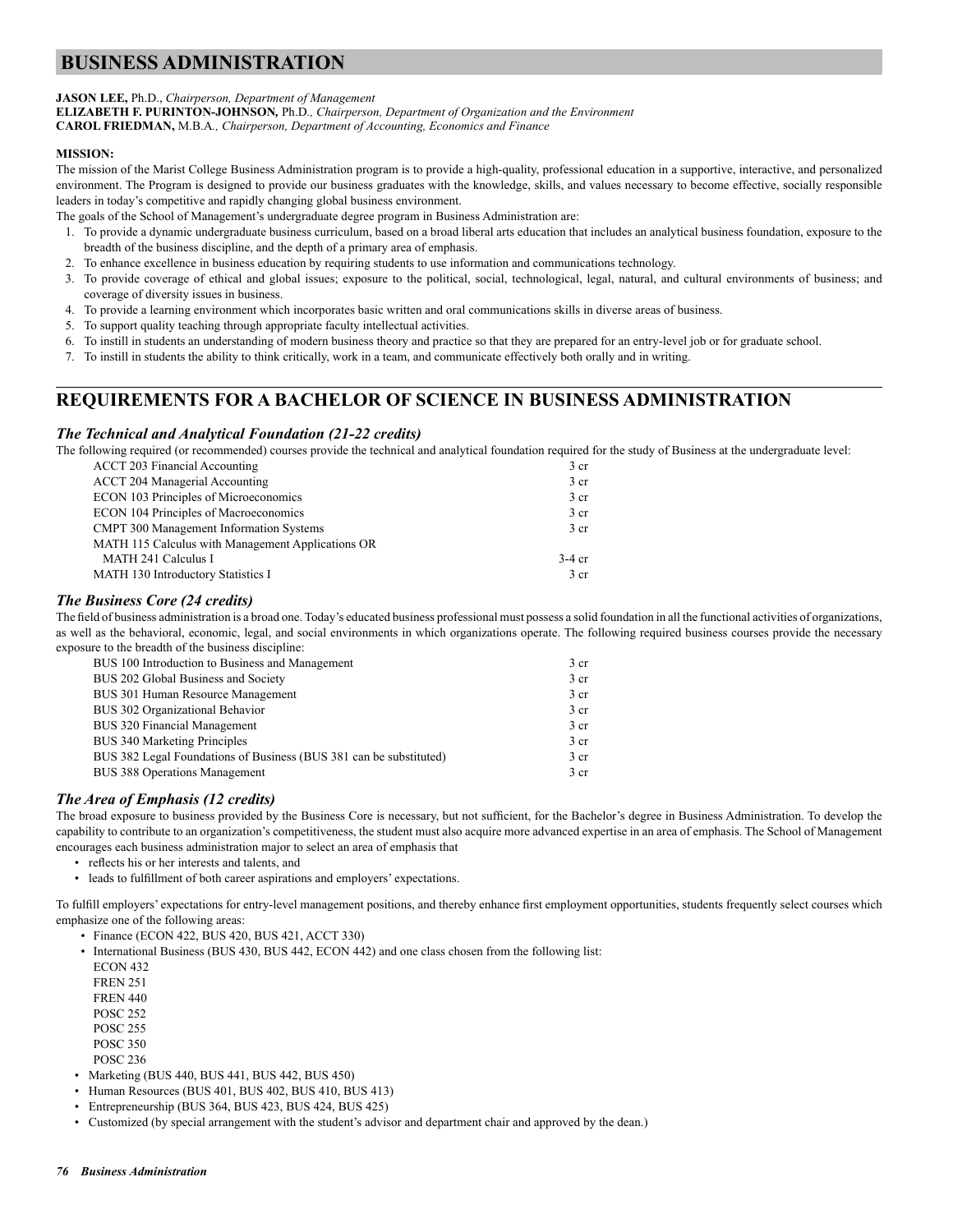At the time of the declaration of Finance as the area of emphasis, the student must have already earned a grade of C or better in each of the following courses: ECON 103, ECON 104, ACCT 203, ACCT 204, MATH 115, MATH 130.

The area of emphasis is a key component of each student's Study Plan. This plan is developed in consultation with the student's faculty advisor. Any proposed changes in the courses comprising a student's approved area of emphasis must be authorized by the appropriate department chair.

## *Interdisciplinary Areas of Emphasis*

To provide business majors with additional options, the School of Management makes available two interdisciplinary offerings, one in Computer Information Systems and one in Public Administration, which may be used as secondary areas of emphasis.

In cooperation with the Department of Computer Science and Information Systems (CSIS), a secondary area of emphasis in Computer Information Systems can be constructed with the following required courses (13 credits):

| CSIS 152 Excel                                                     | l cr |
|--------------------------------------------------------------------|------|
| CMPT 120 Introduction to Programming                               | 4 cr |
| <b>CMPT 308 Database Management</b>                                | 4 cr |
| <b>CMPT</b> 460 Decision Support and Business Intelligence Systems | 4 cr |

In cooperation with the Political Science Department (POSC), a secondary area of emphasis in Public Administration can be constructed with the following required courses (15 credits):

| ACCT 451 Government and Not-For-Profit Accounting | 3 <sub>cr</sub> |
|---------------------------------------------------|-----------------|
| ECON 421 Public Finance                           | 3 <sub>cr</sub> |
| POSC 110 American National Government             | 3 <sub>cr</sub> |
| POSC 240 Introduction to Public Policy OR         |                 |
| POSC 322 Policy Implementation                    | 3 <sub>cr</sub> |
| POSC 304 Public Administration                    | 3 <sub>cr</sub> |
|                                                   |                 |

## *The Integrative Capping Course (3 credits)*

In essence, professional managers apply their business knowledge through informed, action-oriented decision making that enhances the competitiveness of the enterprise. This integrative act must be studied and practiced. The required Integrative Capping Course develops this capability and completes the process of qualifying the business major for the Bachelor's degree in Business Administration:

BUS 477 Management Strategy and Policy 3 cr

# **SUMMARY OF REQUIREMENTS FOR A BACHELOR OF SCIENCE IN BUSINESS ADMINISTRATION**

Note: A minimum of 60 credits in Liberal Arts is required.

| 1.0 | Course Requirements in Business Foundations                            |                 |                  |            |
|-----|------------------------------------------------------------------------|-----------------|------------------|------------|
|     | <b>ACCT 203 Financial Accounting</b>                                   | 3 <sub>cr</sub> |                  |            |
|     | <b>ACCT 204 Managerial Accounting</b>                                  | 3 <sub>cr</sub> |                  |            |
|     | ECON 103 Principles of Microeconomics                                  | 3 cr            |                  |            |
|     | ECON 104 Principles of Macroeconomics                                  | 3 <sub>cr</sub> |                  |            |
|     | <b>CMPT 300 Management Information Systems</b>                         | 3 <sub>cr</sub> |                  |            |
|     | MATH 115 Calculus with Management Applications OR                      |                 |                  |            |
|     | MATH 241 Calculus I                                                    | $3-4$ cr        |                  |            |
|     | MATH 130 Introductory Statistics I                                     | 3 <sub>cr</sub> |                  |            |
|     | Credit Requirements in Business Foundations                            |                 | $21-22$ cr       |            |
| 2.0 | Course Requirements in Business                                        |                 |                  |            |
|     | <b>Business Core</b>                                                   | $24$ cr         |                  |            |
|     | Area of Emphasis                                                       | 12 cr           |                  |            |
|     | <b>Integrative Capping Course</b>                                      | $rac{3}{ }$ cr  |                  |            |
|     | Credit Requirement in Business                                         |                 | 39 <sub>cr</sub> |            |
|     | <b>Total Credit Requirement for a Major in Business Administration</b> |                 |                  | $60-61$ cr |
| 3.0 | Core/Liberal Studies Requirements                                      |                 |                  |            |
| 3.1 | <b>FOUNDATION</b>                                                      |                 |                  |            |
|     | FYS 101 First Year Seminar                                             | 4 cr            |                  |            |
|     | ENG 120 Writing for College                                            | $rac{3}{2}$ cr  |                  |            |
|     |                                                                        |                 | 7 cr             |            |
| 3.2 | <b>DISTRIBUTION</b>                                                    |                 |                  |            |
|     | <b>Breadth</b>                                                         |                 |                  |            |
|     | PHIL 101 Philosophical Perspectives                                    | 3 <sub>cr</sub> |                  |            |
|     | Ethics, Applied Ethics, or Religious Studies                           | 3 <sub>cr</sub> |                  |            |
|     | Fine Arts                                                              | 3 cr            |                  |            |
|     | History                                                                | 3 cr            |                  |            |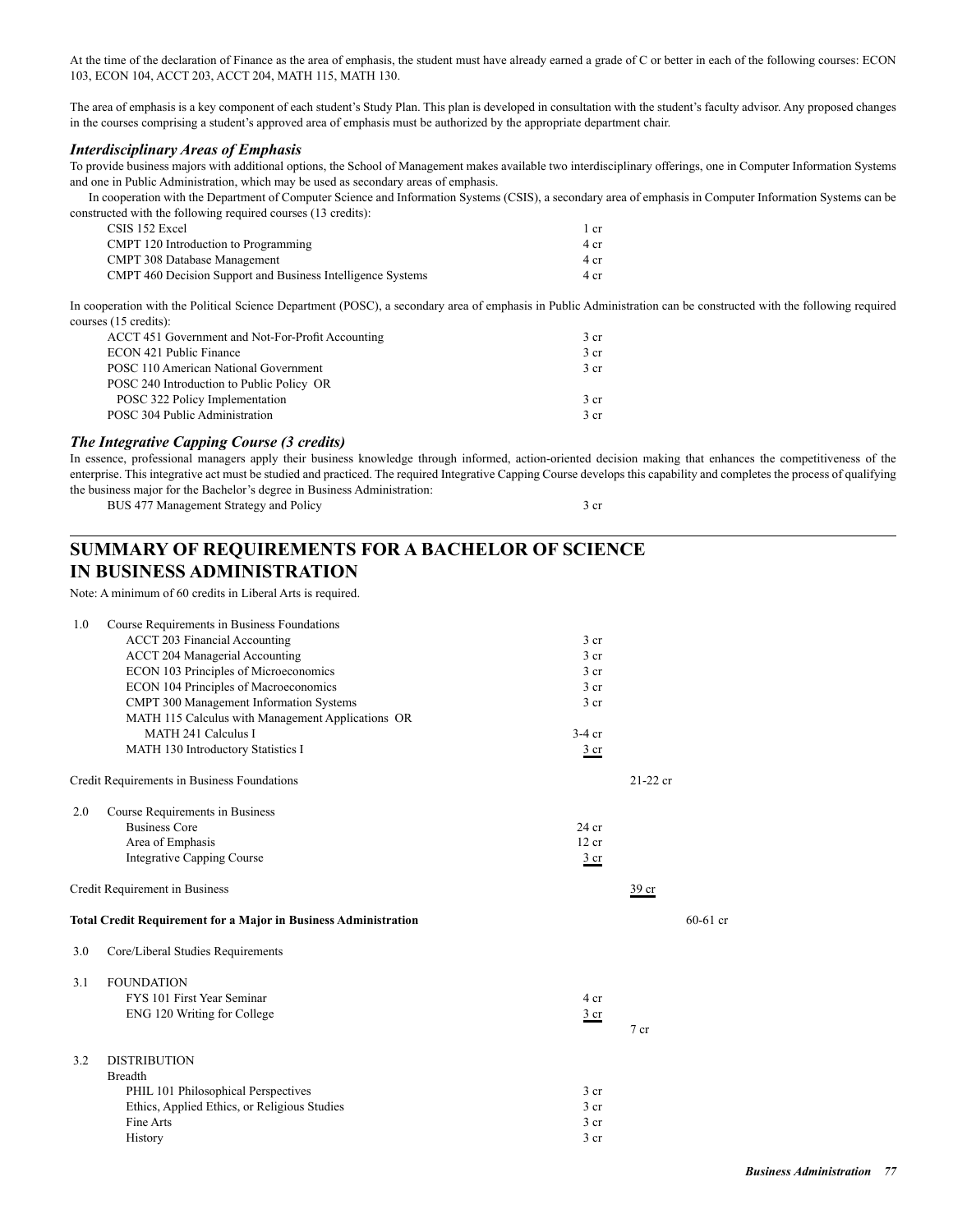|     | Literature                                     | 3 <sub>cr</sub> |                                 |
|-----|------------------------------------------------|-----------------|---------------------------------|
|     | Mathematics                                    | 0 <sub>cr</sub> | (fulfilled by major field req.) |
|     | Natural Science                                | 3 <sub>cr</sub> |                                 |
|     | Social Science                                 | 0 <sub>cr</sub> | (fulfilled by major field req.) |
|     |                                                |                 | 18 <sub>cr</sub>                |
|     | Pathway*                                       |                 | 12 cr                           |
|     | Courses addressing an interdisciplinary topic. |                 |                                 |
|     | <b>Total Core/Liberal Studies Requirement</b>  |                 | 37 cr                           |
| 4.0 | Electives**                                    |                 | $22-23$ cr                      |
|     | <b>Total Credit Requirement for Graduation</b> |                 | $120$ cr                        |

 \* Breadth and Pathway courses may overlap, but all students must take a total of 36 distribution credits (including related field requirements). Students majoring in Breadth areas may apply a maximum of 6 credits to their distribution total. If applicable to a Pathway, 3 credits may come from disciplines outside of Core Breadth areas. Although foreign language and culture courses are not required within the Core, some courses in these fields may be used to fulfill distribution requirements. See the Core/LS Program website for a detailed list of all courses that satisfy distribution requirements.

\*\* Business students are encouraged to use 3-9 credits of electives to pursue one or more internship experiences during their junior and/or senior year. These internship experiences can be arranged with corporations in the local area, New York City, near the student's hometown, or as part of an international experience through the Marist Abroad programs.

| <b>REQUIREMENTS FOR A MINOR IN BUSINESS</b>                                |                  |  |
|----------------------------------------------------------------------------|------------------|--|
| Required Courses:                                                          | 18 <sub>cr</sub> |  |
| <b>ACCT 203 Financial Accounting</b>                                       |                  |  |
| ACCT 204 Managerial Accounting                                             |                  |  |
| <b>ECON 103 Principles of Microeconomics</b>                               |                  |  |
| <b>ECON 104 Principles of Macroeconomics</b>                               |                  |  |
| BUS 320 Financial Management (Prerequisite MATH 130 Statistics)            |                  |  |
| BUS 301 Human Resource Management OR                                       |                  |  |
| BUS 340 Marketing Principles                                               |                  |  |
| Electives:                                                                 | 6 cr             |  |
| Select two 300-400 level courses in Business, Accounting** or Economics*** |                  |  |
| OR FASH 365 OR FASH 455                                                    |                  |  |
| <b>Total Credit Requirement for a Minor in Business</b>                    | $24$ cr          |  |

\* Subject to prerequisite requirements. Internship credits excluded.

\*\* Accounting majors are required to take BUS 388 Operations Management **and** one additional 300-400 level course in Accounting **or** Economics.

\*\*\*Economics majors are required to take two 300-400 level BUS or ACCT courses.

## **RECOMMENDED PROGRAM SEQUENCE FOR A BACHELOR OF SCIENCE IN BUSINESS ADMINISTRATION**

Note: Students who may want to study abroad, including but not limited to doing a business internship abroad, should not take their Core/LS distribution courses freshman and sophomore years. Instead, after Philosopical Perspectives, Writing for College and First Year Seminar, these students should take their major courses right away, saving Core/LS and/or elective courses for flexibility when they are abroad. Some core/emphasis business courses are only offered in the fall or spring. Students are responsible for determining the semester in which the course is available.

| FRESHBIAN I EAR                      |                 |                                      |                 |
|--------------------------------------|-----------------|--------------------------------------|-----------------|
| FALL                                 |                 | <b>SPRING</b>                        |                 |
| FYS 101 First Year Seminar OR        | 4 cr            | FYS 101 First Year Seminar OR        | 4 cr            |
| ENG 120 Writing for College          | 3 <sub>cr</sub> | ENG 120 Writing for College          | 3 cr            |
| <b>BUS 100 OR PHIL 101</b>           | 3 <sub>cr</sub> | BUS 100 OR Phil 101                  | 3 cr            |
| ECON 103 Princ. of Microeconomics*   | 3 <sub>cr</sub> | ECON 104 Princ. of Macroeconomics**  | 3 cr            |
| MATH 115 OR MATH 130                 | 3 <sub>cr</sub> | <b>MATH 115 OR MATH 130</b>          | 3 cr            |
| Core/LS Distribution                 | 3 <sub>cr</sub> | Core/LS Distribution                 | 3 cr            |
|                                      | 15 or 16 cr     |                                      | 15 or 16 cr     |
| <b>SOPHOMORE YEAR</b>                |                 |                                      |                 |
| FALL                                 |                 | <b>SPRING</b>                        |                 |
| ACCT 203 Financial Accounting        | 3 <sub>cr</sub> | ACCT 204 Managerial Accounting       | 3 cr            |
| BUS 202 Global Bus & Soc OR Elective | 3 <sub>cr</sub> | BUS 202 Global Bus & Soc OR Elective | 3 cr            |
| <b>BUS Core</b>                      | 3 <sub>cr</sub> | <b>BUS Core</b>                      | 3 cr            |
| Core/LS Distribution                 | 3 <sub>cr</sub> | Core/LS Distribution                 | 3 <sub>cr</sub> |
| Core/LS Distribution                 | $3$ cr          | Core/LS Distribution                 | 3 cr            |
|                                      | 15 cr           |                                      | $15$ cr         |

**FRESHMAN YEAR**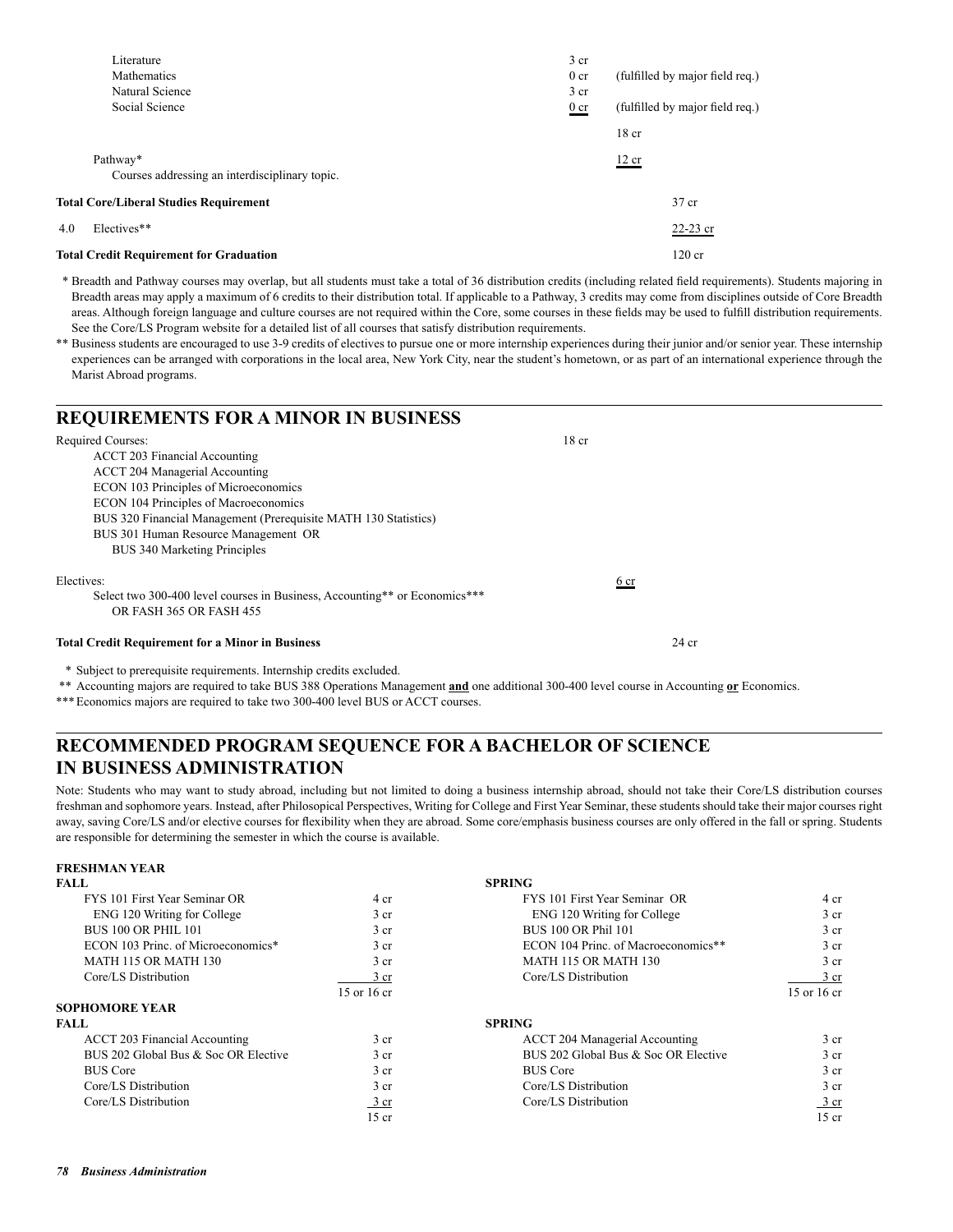### **JUNIOR YEAR**

|                                        | <b>SPRING</b>                                       |                  |
|----------------------------------------|-----------------------------------------------------|------------------|
| 3 <sub>cr</sub>                        | <b>BUS</b> Core                                     | 3 <sub>cr</sub>  |
| 3 <sub>cr</sub>                        | BUS Core/Emphasis/Elective                          | 3 <sub>cr</sub>  |
| 3 <sub>cr</sub>                        | Core/LS Distribution                                | 3 <sub>cr</sub>  |
| 3 <sub>cr</sub>                        | PHIL 200 OR CMPT 300                                | 3 <sub>cr</sub>  |
| $3$ cr                                 | Internship/Elective                                 | 3 cr             |
| $15$ cr                                |                                                     | $15$ cr          |
|                                        |                                                     |                  |
|                                        | <b>SPRING</b>                                       |                  |
| 3 <sub>cr</sub>                        | <b>BUS 477 Management Strategy</b>                  | 3 <sub>cr</sub>  |
| 3 cr                                   | BUS Emphasis*                                       | 3 <sub>cr</sub>  |
| 3 <sub>cr</sub>                        | BUS Emphasis*                                       | 3 <sub>cr</sub>  |
| 3 <sub>cr</sub>                        | Elective                                            | 2 cr             |
| 3 cr                                   | Internship/Elective                                 | 3 cr             |
| $15$ cr                                |                                                     | 14 <sub>cr</sub> |
|                                        | <b>Business Core Emphasis Introductory Courses:</b> |                  |
|                                        | BUS 301 Human Resource Management                   |                  |
| BUS 202 Global Environment of Business | BUS 320 Financial Management                        |                  |
|                                        | <b>BUS 340 Marketing Management</b>                 |                  |
|                                        | <b>Business Capping Course:</b>                     |                  |
|                                        | BUS 477 Management Strategy/Policy                  |                  |
| BUS 382 Legal Foundations of Business  |                                                     |                  |
|                                        |                                                     |                  |
|                                        |                                                     |                  |
| (2 Courses/6 Credits)                  |                                                     |                  |
| (2 Courses/6 Credits)                  |                                                     |                  |
|                                        |                                                     |                  |

\* Some emphasis courses are only offered once a year. Students are responsible for determining the semester in which the course is offered.

## **CATHOLIC STUDIES MINOR**

### **JOHN KNIGHT,** Ph.D., *Coordinator*

### **JANET STIVERS,** Ph.D.

Catholic Studies is a multidisciplinary program which offers students an opportunity to study how the tradition of Catholic Christianity has shaped the world we know today, to examine their beliefs and values in a mature and critical way, and to further integrate their Core/Liberal Studies program.

The three required courses for the Minor are designed to provide students with a historical and theological foundation in the traditions of Catholic Christianity. The elective courses in the several groupings identified below encourage students to explore the implications of Catholic thought, imagination, spirituality, and social/ political vision within the many other disciplines they are studying. All the required or elective courses for the Minor can also satisfy one or another Core/LS area requirement.

If you have further questions, contact Dr. John Knight, Coordinator.

The Minor requires a total of 18 credits distributed as follows:

| HIST 248 (Dual listed as CAST 200) Catholic Studies I: Medieval Europe<br>HIST 255 (Dual listed as CAST 201) Catholic Studies II: The Catholic Church<br>in Modern Times<br>REST 243 (Dual listed as CAST 202) Catholic Thought and Spirituality<br><b>Elective Courses</b><br>$\mathbf{B}$ .<br>Students must elect at least one course from each of the first two groupings,<br>and a third from any of the three groupings:<br>Group One (Art, Music, Literature)<br>ART 380 Renaissance Art<br>ENG 214 Religion in Film and Literature<br>ENG 266 The Italian-American Experience<br>ENG 330 Medieval Literature<br>ENG 324 Chaucer<br>Appropriate Special-Topics and regular courses in Art, Literature or Music<br>Group Two (Philosophy and Religious Studies)<br>PHIL 223 Medieval Philosophy<br>PHIL 231 Philosophy of Religion<br>REST 208 The Bible<br>REST 203 Principles of Christianity<br>REST 204 Principles of Judaism<br>REST 431 Spirituality and Religious Development | А. | <b>Required Courses</b> |                 |                 |
|--------------------------------------------------------------------------------------------------------------------------------------------------------------------------------------------------------------------------------------------------------------------------------------------------------------------------------------------------------------------------------------------------------------------------------------------------------------------------------------------------------------------------------------------------------------------------------------------------------------------------------------------------------------------------------------------------------------------------------------------------------------------------------------------------------------------------------------------------------------------------------------------------------------------------------------------------------------------------------------------|----|-------------------------|-----------------|-----------------|
|                                                                                                                                                                                                                                                                                                                                                                                                                                                                                                                                                                                                                                                                                                                                                                                                                                                                                                                                                                                            |    |                         | 3 <sub>cr</sub> |                 |
|                                                                                                                                                                                                                                                                                                                                                                                                                                                                                                                                                                                                                                                                                                                                                                                                                                                                                                                                                                                            |    |                         |                 |                 |
|                                                                                                                                                                                                                                                                                                                                                                                                                                                                                                                                                                                                                                                                                                                                                                                                                                                                                                                                                                                            |    |                         | 3 <sub>cr</sub> |                 |
|                                                                                                                                                                                                                                                                                                                                                                                                                                                                                                                                                                                                                                                                                                                                                                                                                                                                                                                                                                                            |    |                         | 3 <sub>cr</sub> |                 |
|                                                                                                                                                                                                                                                                                                                                                                                                                                                                                                                                                                                                                                                                                                                                                                                                                                                                                                                                                                                            |    |                         |                 | 9 <sub>cr</sub> |
|                                                                                                                                                                                                                                                                                                                                                                                                                                                                                                                                                                                                                                                                                                                                                                                                                                                                                                                                                                                            |    |                         |                 |                 |
|                                                                                                                                                                                                                                                                                                                                                                                                                                                                                                                                                                                                                                                                                                                                                                                                                                                                                                                                                                                            |    |                         |                 | 9 <sub>cr</sub> |
|                                                                                                                                                                                                                                                                                                                                                                                                                                                                                                                                                                                                                                                                                                                                                                                                                                                                                                                                                                                            |    |                         |                 |                 |
|                                                                                                                                                                                                                                                                                                                                                                                                                                                                                                                                                                                                                                                                                                                                                                                                                                                                                                                                                                                            |    |                         |                 |                 |
|                                                                                                                                                                                                                                                                                                                                                                                                                                                                                                                                                                                                                                                                                                                                                                                                                                                                                                                                                                                            |    |                         |                 |                 |
|                                                                                                                                                                                                                                                                                                                                                                                                                                                                                                                                                                                                                                                                                                                                                                                                                                                                                                                                                                                            |    |                         |                 |                 |
|                                                                                                                                                                                                                                                                                                                                                                                                                                                                                                                                                                                                                                                                                                                                                                                                                                                                                                                                                                                            |    |                         |                 |                 |
|                                                                                                                                                                                                                                                                                                                                                                                                                                                                                                                                                                                                                                                                                                                                                                                                                                                                                                                                                                                            |    |                         |                 |                 |
|                                                                                                                                                                                                                                                                                                                                                                                                                                                                                                                                                                                                                                                                                                                                                                                                                                                                                                                                                                                            |    |                         |                 |                 |
|                                                                                                                                                                                                                                                                                                                                                                                                                                                                                                                                                                                                                                                                                                                                                                                                                                                                                                                                                                                            |    |                         |                 |                 |
|                                                                                                                                                                                                                                                                                                                                                                                                                                                                                                                                                                                                                                                                                                                                                                                                                                                                                                                                                                                            |    |                         |                 |                 |
|                                                                                                                                                                                                                                                                                                                                                                                                                                                                                                                                                                                                                                                                                                                                                                                                                                                                                                                                                                                            |    |                         |                 |                 |
|                                                                                                                                                                                                                                                                                                                                                                                                                                                                                                                                                                                                                                                                                                                                                                                                                                                                                                                                                                                            |    |                         |                 |                 |
|                                                                                                                                                                                                                                                                                                                                                                                                                                                                                                                                                                                                                                                                                                                                                                                                                                                                                                                                                                                            |    |                         |                 |                 |
|                                                                                                                                                                                                                                                                                                                                                                                                                                                                                                                                                                                                                                                                                                                                                                                                                                                                                                                                                                                            |    |                         |                 |                 |
|                                                                                                                                                                                                                                                                                                                                                                                                                                                                                                                                                                                                                                                                                                                                                                                                                                                                                                                                                                                            |    |                         |                 |                 |
|                                                                                                                                                                                                                                                                                                                                                                                                                                                                                                                                                                                                                                                                                                                                                                                                                                                                                                                                                                                            |    |                         |                 |                 |
|                                                                                                                                                                                                                                                                                                                                                                                                                                                                                                                                                                                                                                                                                                                                                                                                                                                                                                                                                                                            |    |                         |                 |                 |
|                                                                                                                                                                                                                                                                                                                                                                                                                                                                                                                                                                                                                                                                                                                                                                                                                                                                                                                                                                                            |    |                         |                 |                 |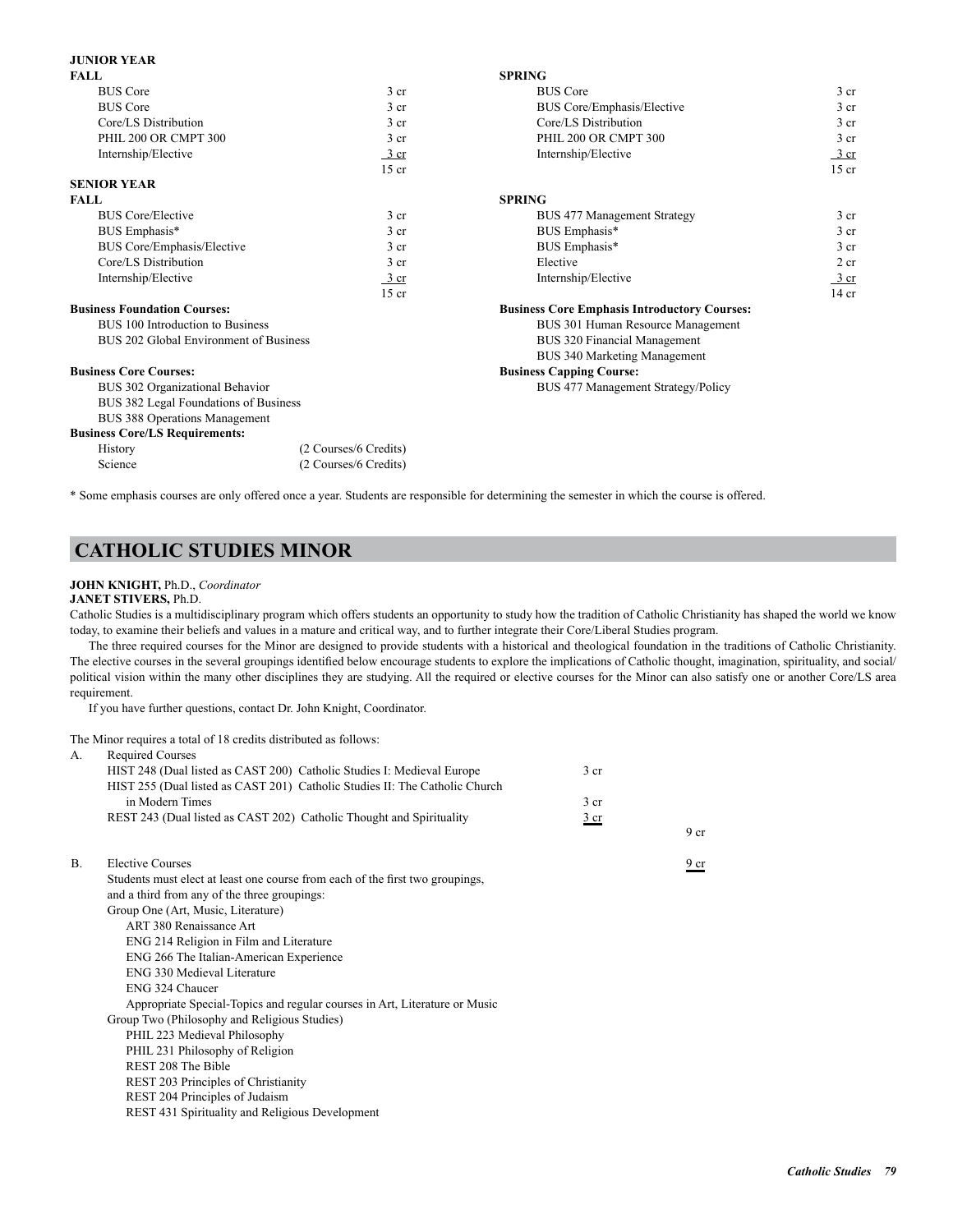Appropriate Special-Topics and regular courses in Philosophy or Religious Studies Group Three (History and Culture Studies) HIST 217 (Dual listed as POSC 217) Catholics in the United States HIST 266 (Dual listed as POSC 266) The Italian-American Experience HIST 286 The Irish Experience in America Appropriate Special-Topics courses in History or Culture Studies

### **Total Credit Requirement for a Minor in Catholic Studies** 18 cr

### **CHEMISTRY**

### **JOHN MORRISON GALBAITH,** Pd.D., *Chairperson*

#### **MISSION:**

The mission of the Department of Chemistry, Biochemistry, & Physics is to cultivate the intellectual autonomy of students while encouraging curiosity and the development of skills to be ethical, competent, and confident chemists and constructive members of the broader scientific community.

#### **Departmental Goals**

- To be nationally recognized by high schools as a place to send their best students and by graduate schools as a place to recruit high-quality students.
- To place graduating students in competitive positions of their choice in graduate schools, professional schools, secondary schools, and industry.
- To provide an environment that fosters continued professional growth of the faculty, including the ability to stay active and vital in their respective fields of research.
- To engage students in publication-quality research.
- To contribute to increased scientific knowledge through presentations and publications.

#### **Goals for Students**

- **To Achieve Understanding:** Chemistry education at Marist College will emphasize depth of understanding over memorization. Faculty and curricula will foster the ability to solve problems through the understanding and application of fundamental scientific principles. Students will demonstrate factual knowledge by application of key concepts to solve theoretical, laboratory, and research problems.
- **• To Develop Skills:** Students will develop skills in: laboratory procedure; data keeping and processing; teamwork and leadership; mathematical reasoning; computational methods; retrieval and use of informational resources; and oral and written communication. Students also will learn and practice safe and responsible methods for chemical work.
- **• To Develop Values:** Students will be held to the highest ethical standards in everything they do, including the recording and reporting of data. Students will also be exposed to other ethical issues in science, including responsible treatment of data reporting scientific information, ethical misconduct, issues in human and animal experimentation, and the relationship of chemistry to society.
- **• To Learn Research Methods:** Most of our students will learn research methods by participating in original research, working closely with a faculty member. Those who do not undertake extensive research projects nevertheless will be exposed to the techniques and methods of chemical research through laboratory work.
- **• To Increase Awareness of Self:** Students will become aware of their personal learning styles so that they can develop intellectually and continue to grow intellectually.

In support of our mission and goals, research-rich, challenging curricula engage undergraduate chemistry and biochemistry majors amidst a supportive environment featuring exceptional access to faculty and facilities. Two American Chemical Society-approved curricula emphasize extensive hands-on experience with state-of-theart instrumentation and development of effective communication skills. Computational modeling is integrated throughout the curriculum as one mechanism to blend contemporary practice with traditional methods. A strong sense of community grows from personal attention and individualized mentoring from faculty and support from fellow students.

Students are therefore the central focus and an integral part of the Department, working side-by-side with faculty who are enthusiastically committed to the teacher-scholar model. Faculty strive to be nationally recognized in their areas of specialization by working in research partnerships with students as colleagues. Most departmental majors complete original research projects, many of which culminate in presentation or publication at the national level. Marist Chemistry graduates are superbly prepared to be critically thinking, ethical scientist-citizens, with a balanced understanding of theory and method. Such graduates will be successful regardless of the paths they follow after leaving Marist College.

In pursuit of the philosophy of "Science without Boundaries," the Department actively seeks to collaborate with students and faculty from other disciplines. The Department cherishes its role in training students majoring in the other sciences, because the physical sciences underlie processes integral to the life sciences and health professions. The Department recognizes its responsibility to contribute to the understanding and thinking of non-science majors via its involvement in the Core/Liberal Studies program. Faculty and students also use their expertise to provide service to the College and the Mid-Hudson Valley.

#### **Degree Options in Chemistry**

In order to provide a versatile set of programs for students while maintaining the high quality of the Marist Chemistry experience, we offer four degree options. The B.S. Chemistry and B.S. Chemistry-Biochemistry curricula accommodate those students seeking certification from the American Chemical Society as they prepare for careers as professional scientists in the chemical, pharmaceutical, or molecular industries, or as health-care practitioners. These curricula are recommended for those anticipating graduate-level (M.S. or Ph.D.) study in chemistry, biochemistry, or biomedical sciences. The more flexible B.A. Chemistry and B.A. Biochemistry curricula are designed to have significant quantities of free electives, allowing students to pursue personal and professional interests in other areas such as, but not limited to, business, education, and computer science. The B.S. Chemistry degree is especially well suited for those seeking provisional certification to teach chemistry in secondary schools in New York State or for marketing and sales positions in the chemical and pharmaceutical industries. The B.A. Biochemistry degree, with proper choice of electives, may be used as preparation for students seeking a career in the health professions.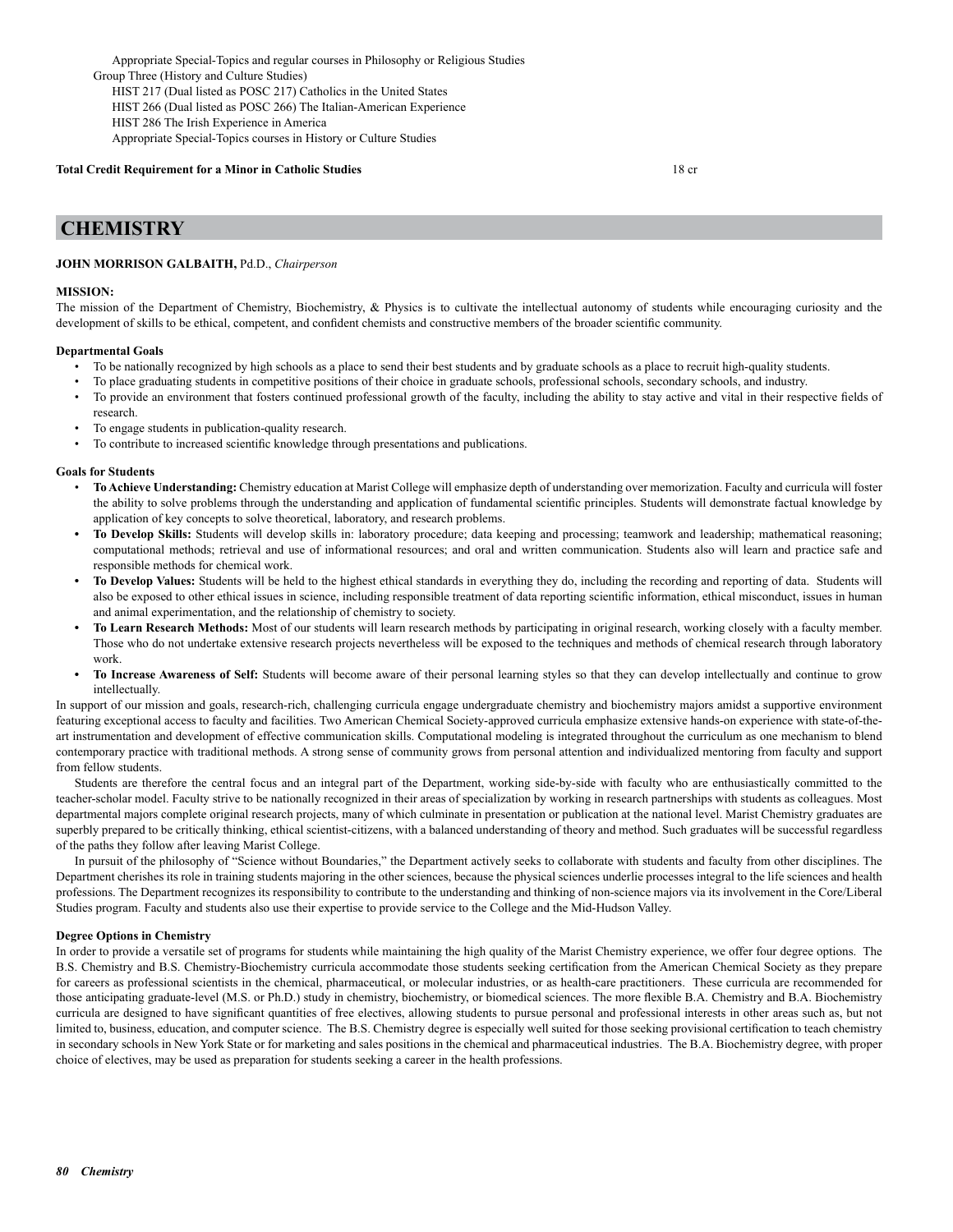## **REQUIREMENTS FOR A BACHELOR OF SCIENCE IN CHEMISTRY**

Note: A minimum of 60 credits in Liberal Arts is required. Students must earn a C or higher CHEM 111-112 General Chemistry I and II and CHEM 115-116 General Chemistry I and II Lab.

|     | Core Courses:                                                                                                                                                                                                            | 38 cr           |                  |                                 |
|-----|--------------------------------------------------------------------------------------------------------------------------------------------------------------------------------------------------------------------------|-----------------|------------------|---------------------------------|
|     | CHEM 111 General Chemistry I: Introduction to Inorganic Chemistry                                                                                                                                                        |                 |                  |                                 |
|     | CHEM 112 General Chemistry II: Introduction to Physical Chemistry                                                                                                                                                        |                 |                  |                                 |
|     | CHEM 115 General Chemistry Laboratory I                                                                                                                                                                                  |                 |                  |                                 |
|     | CHEM 116 General Chemistry Laboratory II                                                                                                                                                                                 |                 |                  |                                 |
|     | CHEM 203 Computational Chemistry                                                                                                                                                                                         |                 |                  |                                 |
|     | CHEM 211 Organic Chemistry I                                                                                                                                                                                             |                 |                  |                                 |
|     | CHEM 212 Organic Chemistry II                                                                                                                                                                                            |                 |                  |                                 |
|     | CHEM 215 Organic Chemistry I Laboratory                                                                                                                                                                                  |                 |                  |                                 |
|     | CHEM 216 Organic Chemistry II Laboratory                                                                                                                                                                                 |                 |                  |                                 |
|     | CHEM 355 Analytical Chemistry                                                                                                                                                                                            |                 |                  |                                 |
|     | CHEM 361 Physical Chemistry: Thermodynamics & Kinetics                                                                                                                                                                   |                 |                  |                                 |
|     | CHEM 362 Physical Chemistry: Quantum & Statistical Mechanics                                                                                                                                                             |                 |                  |                                 |
|     | CHEM 365 Experimental Physical Chemistry: Thermodynamics & Kinetics<br>CHEM 366 Experimental Physical Chemistry: Quantum & Statistical Mechanics                                                                         |                 |                  |                                 |
|     | CHEM 474 Research Methods in Chemistry I (Capping)                                                                                                                                                                       |                 |                  |                                 |
|     | CHEM 475 Research Methods in Chemistry II                                                                                                                                                                                |                 |                  |                                 |
|     | CHEM 476 Research Methods in Chemistry III                                                                                                                                                                               |                 |                  |                                 |
|     | Two or more additional courses selected from the following:                                                                                                                                                              | 6 <sub>cr</sub> |                  |                                 |
|     | CHEM 420 Biochemistry I                                                                                                                                                                                                  |                 |                  |                                 |
|     | CHEM 421 Biochemistry II                                                                                                                                                                                                 |                 |                  |                                 |
|     | CHEM 423 Biochemistry Laboratory I                                                                                                                                                                                       |                 |                  |                                 |
|     | CHEM 424 Biochemistry Laboratory II                                                                                                                                                                                      |                 |                  |                                 |
|     | CHEM 430 Advanced Inorganic Chemistry                                                                                                                                                                                    |                 |                  |                                 |
|     | CHEM 431 Advanced Inorganic Chemistry Laboratory                                                                                                                                                                         |                 |                  |                                 |
|     | CHEM 440 Advanced Organic Chemistry                                                                                                                                                                                      |                 |                  |                                 |
|     | CHEM 460 Polymer Chemistry                                                                                                                                                                                               |                 |                  |                                 |
|     | Students seeking ACS certification must take CHEM 420, 423, 430, and 431.                                                                                                                                                |                 |                  |                                 |
|     | Credit Requirement in Chemistry                                                                                                                                                                                          |                 | 44 cr            |                                 |
| 2.0 | Course Requirements in Related Fields                                                                                                                                                                                    |                 |                  |                                 |
|     | MATH 210 Linear Algebra                                                                                                                                                                                                  | 3 <sub>cr</sub> |                  |                                 |
|     | <b>MATH 241 Calculus I</b>                                                                                                                                                                                               | 4 cr            |                  |                                 |
|     | MATH 242 Calculus II                                                                                                                                                                                                     | 4 cr            |                  |                                 |
|     | PHYS 211 General Physics I**                                                                                                                                                                                             | 3 <sub>cr</sub> |                  |                                 |
|     | PHYS 212 General Physics II**                                                                                                                                                                                            | 3 <sub>cr</sub> |                  |                                 |
|     | PHYS 213 Physics Laboratory I***                                                                                                                                                                                         | 1 cr            |                  |                                 |
|     | PHYS 214 Physics Laboratory II***                                                                                                                                                                                        | 1 cr            |                  |                                 |
|     | **PHYS 221 Modern Physics may be substituted for either PHYS 211 or PHYS 212 with departmental approval<br>*** PHYS 222 Modern Physics Lab may be substituted for either PHYS 213 or PHYS 214 with departmental approval |                 |                  |                                 |
|     | Credit Requirement in Related Fields                                                                                                                                                                                     |                 | 19 <sub>cr</sub> |                                 |
|     | Total Credit Requirement for a Major in Chemistry                                                                                                                                                                        |                 |                  | 63 cr                           |
| 3.0 | Core/Liberal Studies Requirements                                                                                                                                                                                        |                 |                  |                                 |
| 3.1 | <b>FOUNDATION</b>                                                                                                                                                                                                        |                 |                  |                                 |
|     | FYS 101 First Year Seminar                                                                                                                                                                                               | 4 cr            |                  |                                 |
|     | ENG 120 Writing for College                                                                                                                                                                                              | 3 cr            |                  |                                 |
|     |                                                                                                                                                                                                                          |                 | $7$ cr           |                                 |
| 3.2 | <b>DISTRIBUTION</b>                                                                                                                                                                                                      |                 |                  |                                 |
|     | <b>Breadth</b>                                                                                                                                                                                                           |                 |                  |                                 |
|     | PHIL 101 Philosophical Perspectives                                                                                                                                                                                      | 3 <sub>cr</sub> |                  |                                 |
|     | Ethics, Applied Ethics, or Religious Studies                                                                                                                                                                             | $3$ cr          |                  |                                 |
|     | Fine Arts                                                                                                                                                                                                                | 3 <sub>cr</sub> |                  |                                 |
|     | History                                                                                                                                                                                                                  | 3 cr            |                  |                                 |
|     | Literature                                                                                                                                                                                                               | 3 <sub>cr</sub> |                  |                                 |
|     | Mathematics                                                                                                                                                                                                              | 0 <sub>cr</sub> |                  | (fulfilled by major field req.) |
|     | Natural Science                                                                                                                                                                                                          | 0 <sub>cr</sub> |                  | (fulfilled by major field req.) |
|     | Social Science                                                                                                                                                                                                           | $rac{3}{2}$ cr  |                  |                                 |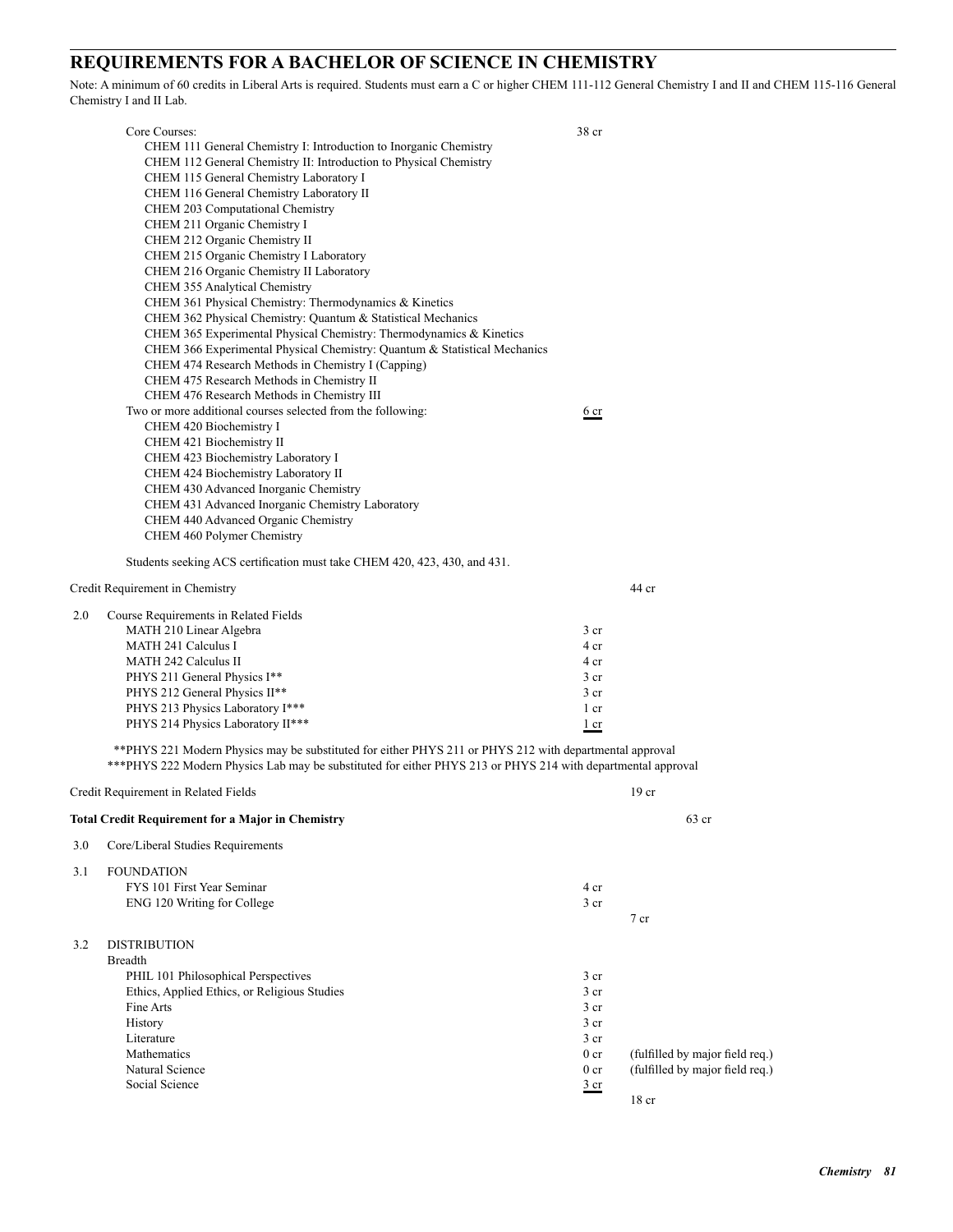| Pathway*<br>Courses addressing an interdisciplinary topic. | 12 cr           |
|------------------------------------------------------------|-----------------|
| <b>Total Core/Liberal Studies Requirement</b>              | 37 cr           |
| Electives<br>4.0                                           | $20 \text{ cr}$ |
| Recommended Course<br>MATH 321 Differential Equations      |                 |
| <b>Total Credit Requirement for Graduation</b>             | $120$ cr        |

\* Breadth and Pathway courses may overlap, but all students must take a total of 36 distribution credits (including related field requirements). Students majoring in Breadth areas may apply a maximum of 6 credits to their distribution total. If applicable to a Pathway, 3 credits may come from disciplines outside of Core Breadth areas. Although foreign language and culture courses are not required within the Core, some courses in these fields may be used to fulfill distribution requirements. See the Core/LS Program website for a detailed list of all courses that satisfy distribution requirements.

## **REQUIREMENTS FOR A BACHELOR OF SCIENCE IN CHEMISTRY – BIOCHEMISTRY OPTION**

1.0 Course Requirements in Chemistry

Notes: A minimum of 60 credits in Liberal Arts is required. Pre-medical Chemistry majors should add BIOL 113 (1 cr) to the list of course requirements in related fields. Students must earn a C or higher CHEM 111-112 General Chemistry I and II, CHEM 115-116 General Chemistry I and II Lab, and BIOL 130-131 General Biology I and II.

|     | Course inequirements in Chemistry                                     |                 |         |
|-----|-----------------------------------------------------------------------|-----------------|---------|
|     | Core Courses:                                                         | 37 cr           |         |
|     | CHEM 111 General Chemistry I: Introduction to Inorganic Chemistry     |                 |         |
|     | CHEM 112 General Chemistry II: Introduction to Physical Chemistry     |                 |         |
|     | CHEM 115 General Chemistry Laboratory I                               |                 |         |
|     | CHEM 116 General Chemistry Laboratory II                              |                 |         |
|     | CHEM 203 Computational Chemistry                                      |                 |         |
|     | CHEM 211 Organic Chemistry I                                          |                 |         |
|     | CHEM 212 Organic Chemistry II                                         |                 |         |
|     | CHEM 215 Organic Chemistry Laboratory I                               |                 |         |
|     | CHEM 216 Organic Chemistry Laboratory II                              |                 |         |
|     | CHEM 355 Analytical Chemistry                                         |                 |         |
|     | CHEM 361 Physical Chemistry: Thermodynamics & Kinetics                |                 |         |
|     | CHEM 362 Physical Chemistry: Quantum & Statistical Mechanics          |                 |         |
|     | CHEM 365 Experimental Physical Chemistry: Thermodynamics & Kinetics   |                 |         |
|     | CHEM 474 Research Methods in Chemistry I (Capping)                    |                 |         |
|     | CHEM 475 Research Methods in Chemistry II                             |                 |         |
|     | CHEM 476 Research Methods in Chemistry III                            |                 |         |
|     | Additional courses:                                                   | 8 cr            |         |
|     | CHEM 420 Biochemistry I                                               |                 |         |
|     | CHEM 421 Biochemistry II                                              |                 |         |
|     | CHEM 423 Biochemistry Laboratory I                                    |                 |         |
|     | CHEM 424 Biochemistry Laboratory II                                   |                 |         |
|     | Students seeking ACS certification must also take:<br><b>CHEM 430</b> |                 |         |
|     | Credit Requirement in Chemistry                                       |                 | $45$ cr |
|     |                                                                       |                 |         |
| 2.0 | Course Requirements in Related Fields                                 |                 |         |
|     | <b>BIOL 130 General Biology I</b>                                     | 4 cr            |         |
|     | BIOL 131 General Biology II                                           | 4 cr            |         |
|     | BIOL 450 Biotechnology OR                                             |                 |         |
|     | BIOL 493 Molecular Biology (requires BIOL 320 Genetics)               | 4 cr            |         |
|     | MATH 241 Calculus I                                                   | 4 cr            |         |
|     | <b>MATH 242 Calculus II</b>                                           | 4 cr            |         |
|     | PHYS 211 General Physics I**                                          | 3 cr            |         |
|     | PHYS 212 General Physics II**                                         | 3 <sub>cr</sub> |         |
|     | PHYS 213 Physics Laboratory I***                                      | 1 cr            |         |
|     | PHYS 214 Physics Laboratory II***                                     | 1 cr            |         |

\*\* PHYS 221 Modern Physics may be substituted for either PHYS 211 or PHYS 212 with departmental approval<br>\*\*\* PHYS 222 Modern Physics Leb may be substituted for either PHYS 212 or PHYS 214 with departmental approval

PHYS 222 Modern Physics Lab may be substituted for either PHYS 213 or PHYS 214 with departmental approval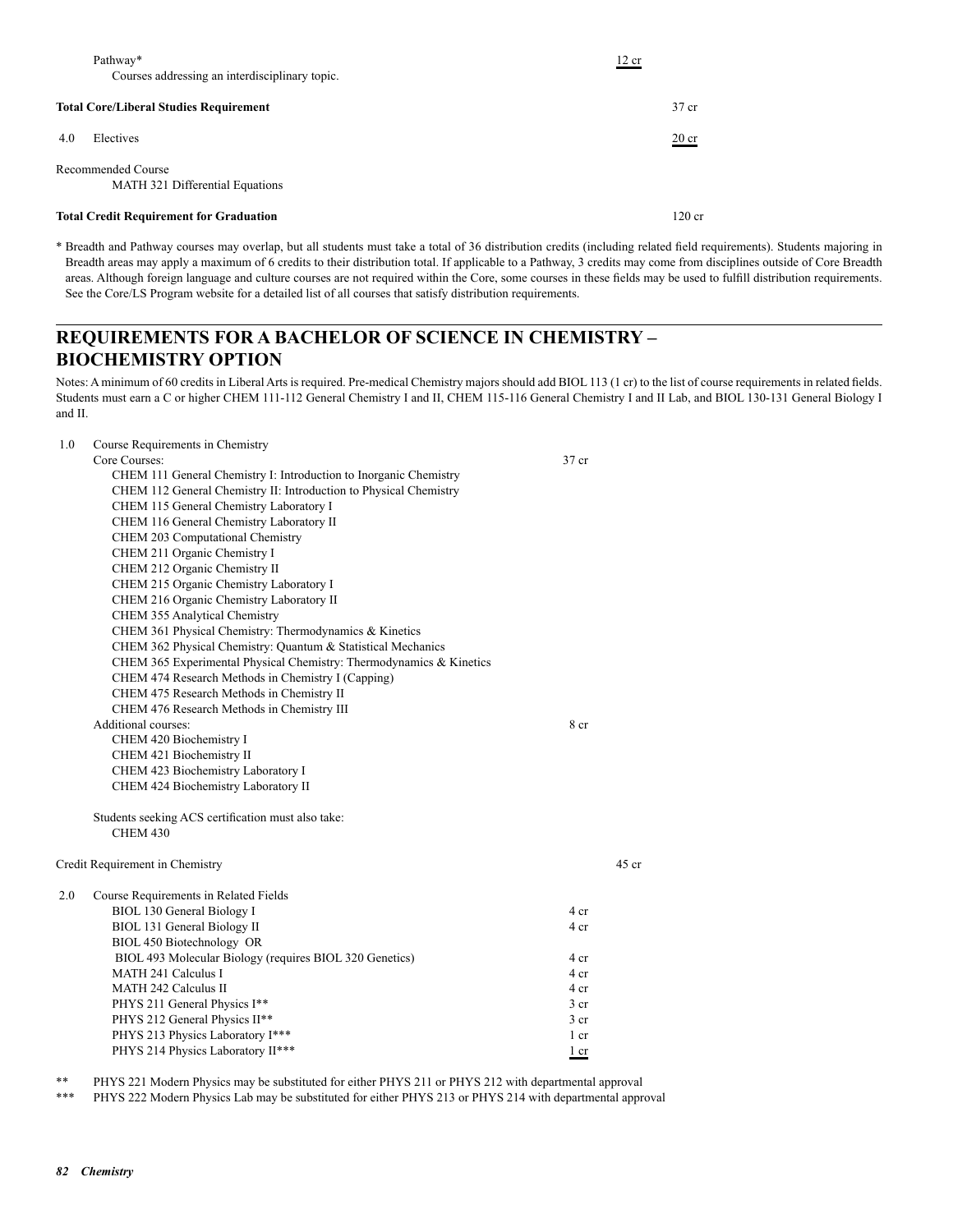### **Total Credit Requirement for a Major in Chemistry** 73 cr

3.0 Core/Liberal Studies Requirements

| 3.1 | <b>FOUNDATION</b>                              |                 |                                 |
|-----|------------------------------------------------|-----------------|---------------------------------|
|     | FYS 101 First Year Seminar                     | 4 cr            |                                 |
|     | ENG 120 Writing for College                    | $rac{3}{2}$ cr  |                                 |
|     |                                                |                 | $7$ cr                          |
| 3.2 | <b>DISTRIBUTION</b>                            |                 |                                 |
|     | <b>Breadth</b>                                 |                 |                                 |
|     | PHIL 101 Philosophical Perspectives            | 3 <sub>cr</sub> |                                 |
|     | Ethics, Applied Ethics, or Religious Studies   | 3 <sub>cr</sub> |                                 |
|     | Fine Arts                                      | 3 <sub>cr</sub> |                                 |
|     | History                                        | 3 <sub>cr</sub> |                                 |
|     | Literature                                     | 3 <sub>cr</sub> |                                 |
|     | Mathematics                                    | 0 <sub>cr</sub> | (fulfilled by major field req.) |
|     | Natural Science                                | 0 <sub>cr</sub> | (fulfilled by major field req.) |
|     | Social Science                                 | $rac{3}{2}$ cr  |                                 |
|     |                                                |                 | 18 cr                           |
|     | Pathway*                                       |                 | 12 cr                           |
|     | Courses addressing an interdisciplinary topic. |                 |                                 |
|     | <b>Total Core/Liberal Studies Requirement</b>  |                 | 37 cr                           |
| 4.0 | Electives                                      |                 | $10$ cr                         |
|     | <b>Recommended Courses</b>                     |                 |                                 |
|     | BIOL 315 Immunology                            |                 |                                 |
|     | <b>BIOL 320 Genetics</b>                       |                 |                                 |
|     | MATH 210 Linear Algebra                        |                 |                                 |
|     | <b>Total Credit Requirement for Graduation</b> |                 | $120$ cr                        |

\* Breadth and Pathway courses may overlap, but all students must take a total of 36 distribution credits (including related field requirements). Students majoring in Breadth areas may apply a maximum of 6 credits to their distribution total. If applicable to a Pathway, 3 credits may come from disciplines outside of Core Breadth areas. Although foreign language and culture courses are not required within the Core, some courses in these fields may be used to fulfill distribution requirements. See the Core/LS Program website for a detailed list of all courses that satisfy distribution requirements.

### **REQUIREMENTS FOR A BACHELOR OF ARTS IN CHEMISTRY**

Note: A minimum of 90 credits in Liberal Arts is required. Students must earn a C or higher CHEM 111-112 General Chemistry I and II and CHEM 115-116 General Chemistry I and II Lab.

| 1.0 | Course Requirements in Chemistry                                          |                  |
|-----|---------------------------------------------------------------------------|------------------|
|     | Core Courses:                                                             | 35 <sub>cr</sub> |
|     | CHEM 111 General Chemistry I: Introduction to Inorganic Chemistry         |                  |
|     | CHEM 112 General Chemistry II: Introduction to Physical Chemistry         |                  |
|     | CHEM 115 General Chemistry Laboratory I                                   |                  |
|     | CHEM 116 General Chemistry Laboratory II                                  |                  |
|     | CHEM 203 Computational Chemistry                                          |                  |
|     | CHEM 211 Organic Chemistry I                                              |                  |
|     | CHEM 212 Organic Chemistry II                                             |                  |
|     | CHEM 215 Organic Chemistry Laboratory I                                   |                  |
|     | CHEM 216 Organic Chemistry Laboratory II                                  |                  |
|     | CHEM 355 Analytical Chemistry                                             |                  |
|     | CHEM 361 Physical Chemistry: Thermodynamics & Kinetics OR                 |                  |
|     | CHEM 362 Physical Chemistry: Quantum & Statistical Mechanics              |                  |
|     | CHEM 365 Experimental Physical Chemistry: Thermodynamics & Kinetics OR    |                  |
|     | CHEM 366 Experimental Physical Chemistry: Quantum & Statistical Mechanics |                  |
|     | CHEM 474 Research Methods in Chemistry I (Capping)                        |                  |
|     | CHEM 420 Biochemistry I                                                   |                  |
|     | CHEM 423 Biochemistry Laboratory I                                        |                  |
|     |                                                                           |                  |

Credit Requirement in Chemistry 35 cr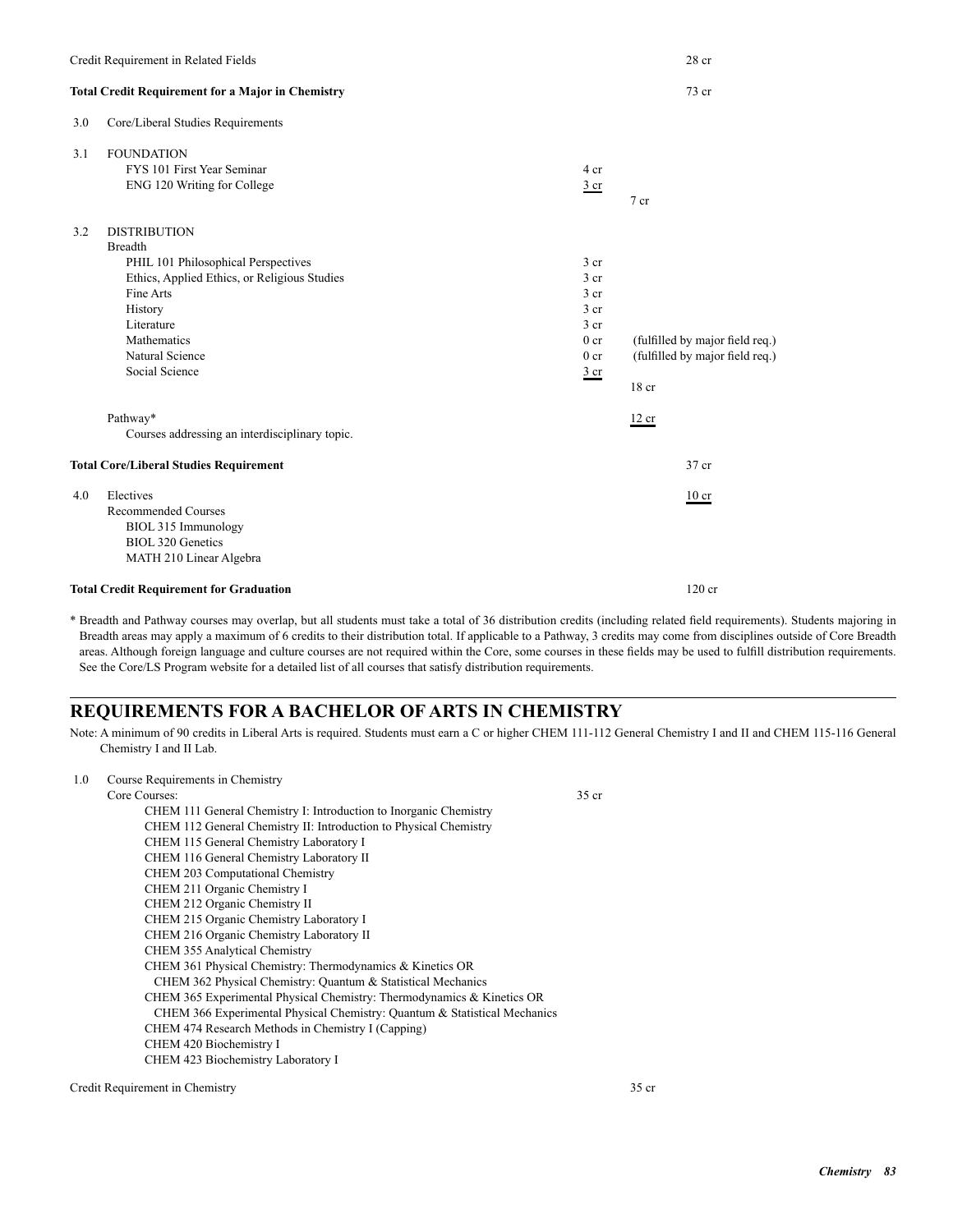| 2.0 | Course Requirements in Related Fields<br><b>MATH 241 Calculus I</b>                                                                                                                                                       | 4 cr            |                                 |
|-----|---------------------------------------------------------------------------------------------------------------------------------------------------------------------------------------------------------------------------|-----------------|---------------------------------|
|     | <b>MATH 242 Calculus II</b>                                                                                                                                                                                               | 4 cr            |                                 |
|     | PHYS 211 General Physics I**                                                                                                                                                                                              | 3 <sub>cr</sub> |                                 |
|     | PHYS 212 General Physics II**                                                                                                                                                                                             | 3 <sub>cr</sub> |                                 |
|     | PHYS 213 Physics Laboratory I***                                                                                                                                                                                          | $1$ cr          |                                 |
|     | PHYS 214 Physics Laboratory II***                                                                                                                                                                                         | $1$ cr          |                                 |
|     | ** PHYS 221 Modern Physics may be substituted for either PHYS 211 or PHYS 212 with departmental approval<br>*** PHYS 222 Modern Physics Lab may be substituted for either PHYS 213 or PHYS 214 with departmental approval |                 |                                 |
|     | Credit Requirement in Related Fields                                                                                                                                                                                      |                 | 16 <sub>cr</sub>                |
|     | <b>Total Credit Requirement for a B.A. Major in Chemistry</b>                                                                                                                                                             |                 | 51 cr                           |
| 3.0 | Core/Liberal Studies Requirements                                                                                                                                                                                         |                 |                                 |
| 3.1 | <b>FOUNDATION</b>                                                                                                                                                                                                         |                 |                                 |
|     | FYS 101 First Year Seminar                                                                                                                                                                                                | 4 cr            |                                 |
|     | ENG 120 Writing for College                                                                                                                                                                                               | 3 <sub>cr</sub> | $7$ cr                          |
| 3.2 | <b>DISTRIBUTION</b>                                                                                                                                                                                                       |                 |                                 |
|     | <b>Breadth</b>                                                                                                                                                                                                            |                 |                                 |
|     | PHIL 101 Philosophical Perspectives                                                                                                                                                                                       | 3 <sub>cr</sub> |                                 |
|     | Ethics, Applied Ethics, or Religious Studies                                                                                                                                                                              | $3$ cr          |                                 |
|     | Fine Arts                                                                                                                                                                                                                 | 3 <sub>cr</sub> |                                 |
|     | History                                                                                                                                                                                                                   | 3 <sub>cr</sub> |                                 |
|     | Literature                                                                                                                                                                                                                | 3 <sub>cr</sub> |                                 |
|     | Mathematics                                                                                                                                                                                                               | 0 <sub>cr</sub> | (fulfilled by major field req.) |
|     | Natural Science<br>Social Science                                                                                                                                                                                         | $0$ cr          | (fulfilled by major field req.) |
|     |                                                                                                                                                                                                                           | 3 <sub>cr</sub> | 18 <sub>cr</sub>                |
|     | Pathway*                                                                                                                                                                                                                  |                 | 12 cr                           |
|     | Courses addressing an interdisciplinary topic.                                                                                                                                                                            |                 |                                 |
|     | <b>Total Core/Liberal Studies Requirement</b>                                                                                                                                                                             |                 | 37 cr                           |
| 4.0 | Electives                                                                                                                                                                                                                 |                 | 32 cr                           |
|     | Recommended Course<br>MATH 210 Linear Algebra                                                                                                                                                                             |                 |                                 |
|     | <b>Total Credit Requirement for Graduation</b>                                                                                                                                                                            |                 | 120 <sub>cr</sub>               |

\* Breadth and Pathway courses may overlap, but all students must take a total of 36 distribution credits (including related field requirements). Students majoring in Breadth areas may apply a maximum of 6 credits to their distribution total. If applicable to a Pathway, 3 credits may come from disciplines outside of Core Breadth areas. Although foreign language and culture courses are not required within the Core, some courses in these fields may be used to fulfill distribution requirements. See the Core/LS Program website for a detailed list of all courses that satisfy distribution requirements.

## **REQUIREMENTS FOR A BACHELOR OF ARTS IN BIOCHEMISTRY**

Note: A minimum of 90 credits in Liberal Arts is required. Students must earn a C or higher CHEM 111-112 General Chemistry I and II, CHEM 115-116 General Chemistry I and II Lab, and BIOL 130-131 General Biology I and II.

| 1.0 | Course Requirements in Chemistry |       |
|-----|----------------------------------|-------|
|     | Core Courses:                    | 35 cr |

 CHEM 111 General Chemistry I: Introduction to Inorganic Chemistry CHEM 112 General Chemistry II: Introduction to Physical Chemistry CHEM 115 General Chemistry Laboratory I CHEM 116 General Chemistry Laboratory II CHEM 203 Computational Chemistry CHEM 211 Organic Chemistry I CHEM 212 Organic Chemistry II CHEM 215 Organic Chemistry Laboratory I CHEM 216 Organic Chemistry Laboratory II CHEM 355 Analytical Chemistry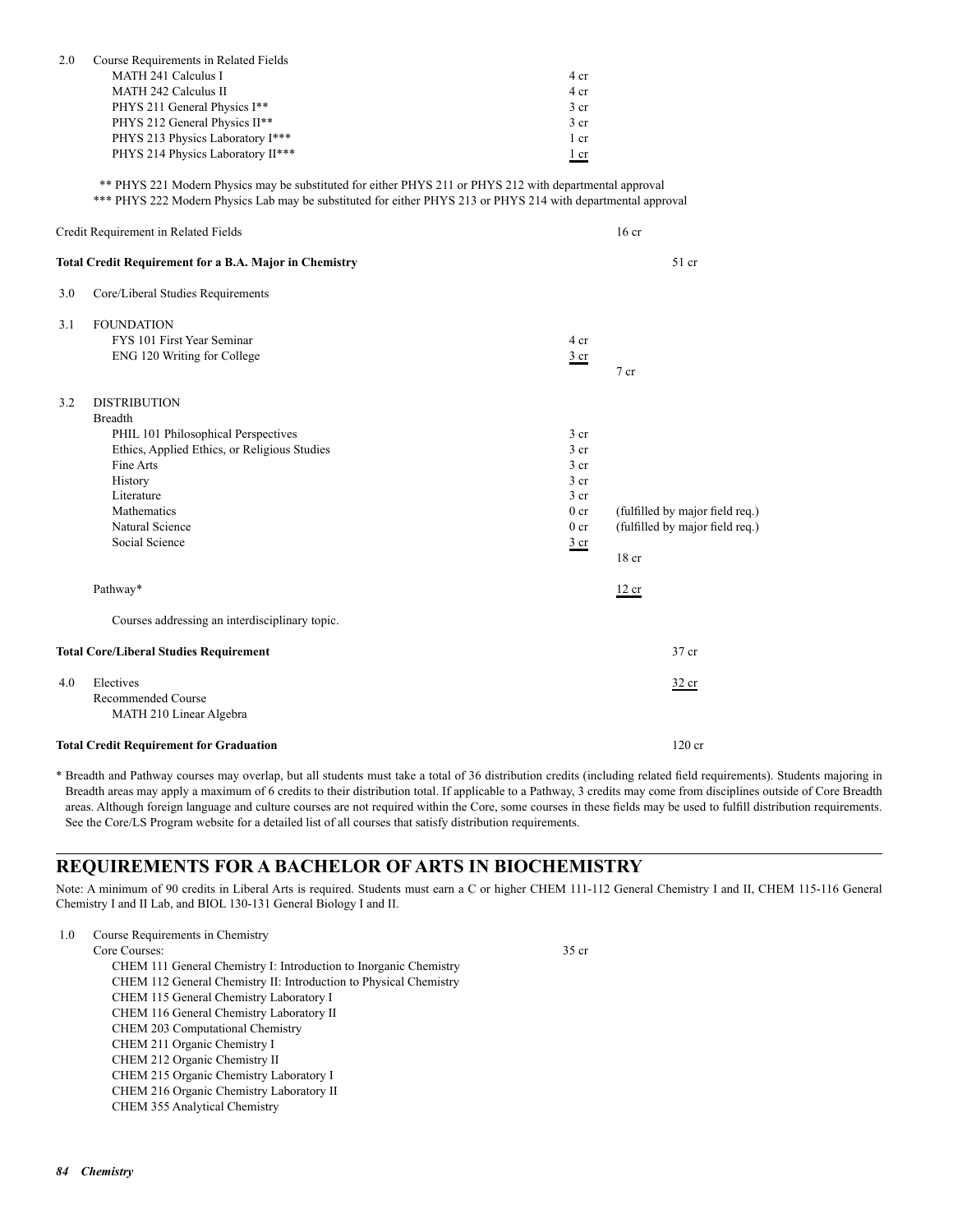CHEM 361 Physical Chemistry: Thermodynamics & Kinetics CHEM 365 Experimental Physical Chemistry: Thermodynamics & Kinetics CHEM 474 Research Methods in Chemistry I (Capping) CHEM 420 Biochemistry I CHEM 423 Biochemistry Laboratory I

| Credit Requirement in Chemistry                                                                                                                       |                 | $35$ cr                         |
|-------------------------------------------------------------------------------------------------------------------------------------------------------|-----------------|---------------------------------|
| 2.0<br>Course Requirements in Related Field                                                                                                           |                 |                                 |
| BIOL 130 General Biology I                                                                                                                            | 4 cr            |                                 |
| BIOL 131 General Biology II                                                                                                                           | 4 cr            |                                 |
| BIOL 450 Biotechnology                                                                                                                                | $3-4$ cr        |                                 |
| OR BIOL 201 Human Anatomy and Physiology I                                                                                                            |                 |                                 |
| OR BIOL 312 Microbiology                                                                                                                              |                 |                                 |
| OR BIOL 315 Immunology                                                                                                                                |                 |                                 |
| OR BIOL 320 Genetics                                                                                                                                  |                 |                                 |
| OR BIOL 325 Histology                                                                                                                                 |                 |                                 |
| OR BIOL 340 Human and Vertebrte Comparative Anatomy                                                                                                   |                 |                                 |
| OR BIOL 435 Plant Physiology                                                                                                                          |                 |                                 |
| OR BIOL 440 Advanced Vertebrate Physiology                                                                                                            |                 |                                 |
| OR BIOL 493 Molecular Biology                                                                                                                         |                 |                                 |
| OR CHEM 421 Biochemistry II                                                                                                                           |                 |                                 |
| OR ENSC 404 Toxicology                                                                                                                                |                 |                                 |
| OR MEDT 301 Clinical Microbiology I                                                                                                                   |                 |                                 |
| OR MEDT 305 Clinical Chemistry I                                                                                                                      |                 |                                 |
| OR MEDT 315 Hematology I                                                                                                                              |                 |                                 |
| OR MEDT 340 Clinical Immunology                                                                                                                       |                 |                                 |
| OR MEDT 345 Clinical Microscopy I                                                                                                                     |                 |                                 |
| <b>MATH 241 Calculus I</b>                                                                                                                            | 4 cr            |                                 |
| <b>MATH 242 Calculus II</b>                                                                                                                           | 4 cr            |                                 |
| PHYS 211 General Physics I**                                                                                                                          | 3 cr            |                                 |
| PHYS 212 General Physics II**                                                                                                                         | 3 cr            |                                 |
| PHYS 213 Physics Laboratory I***                                                                                                                      | 1 cr            |                                 |
| PHYS 214 Physics Laboratory II***                                                                                                                     | $1$ cr          |                                 |
| *** PHYS 222 Modern Physics Lab may be substituted for either PHYS 213 or PHYS 214 with departmental approval<br>Credit Requirement in Related Fields |                 | $27 - 28$ cr                    |
| <b>Total Credit Requirement for a B.A. Major in Biochemistry</b>                                                                                      |                 | $62 - 63$ cr                    |
| 3.0<br>Core/Liberal Studies Requirements                                                                                                              |                 |                                 |
|                                                                                                                                                       |                 |                                 |
| 3.1<br><b>FOUNDATION</b>                                                                                                                              |                 |                                 |
| FYS 101 First Year Seminar                                                                                                                            | 4 cr            |                                 |
| ENG 120 Writing for College                                                                                                                           | 3 cr            |                                 |
|                                                                                                                                                       |                 | 7 cr                            |
| <b>DISTRIBUTION</b><br>3.2                                                                                                                            |                 |                                 |
| <b>Breadth</b>                                                                                                                                        |                 |                                 |
| PHIL 101 Philosophical Perspectives                                                                                                                   | 3 cr            |                                 |
| Ethics, Applied Ethics, or Religious Studies                                                                                                          | 3 cr            |                                 |
| Fine Arts                                                                                                                                             | 3 cr            |                                 |
| History                                                                                                                                               | 3 cr            |                                 |
| Literature                                                                                                                                            | 3 <sub>cr</sub> |                                 |
| Mathematics                                                                                                                                           | 0 <sub>cr</sub> | (fulfilled by major field req.) |
| Natural Science                                                                                                                                       | 0 <sub>cr</sub> | (fulfilled by major field req.) |
| Social Science                                                                                                                                        | $rac{3}{2}$ cr  |                                 |
|                                                                                                                                                       |                 | 18 cr                           |
| Pathway*                                                                                                                                              |                 | 12 cr                           |
| Courses addressing an interdisciplinary topic.                                                                                                        |                 |                                 |
|                                                                                                                                                       |                 |                                 |
| <b>Total Core/Liberal Studies Requirement</b>                                                                                                         |                 | 37 cr                           |
| Electives<br>4.0                                                                                                                                      |                 | $20-21$ cr                      |

BIOL 315 Immunology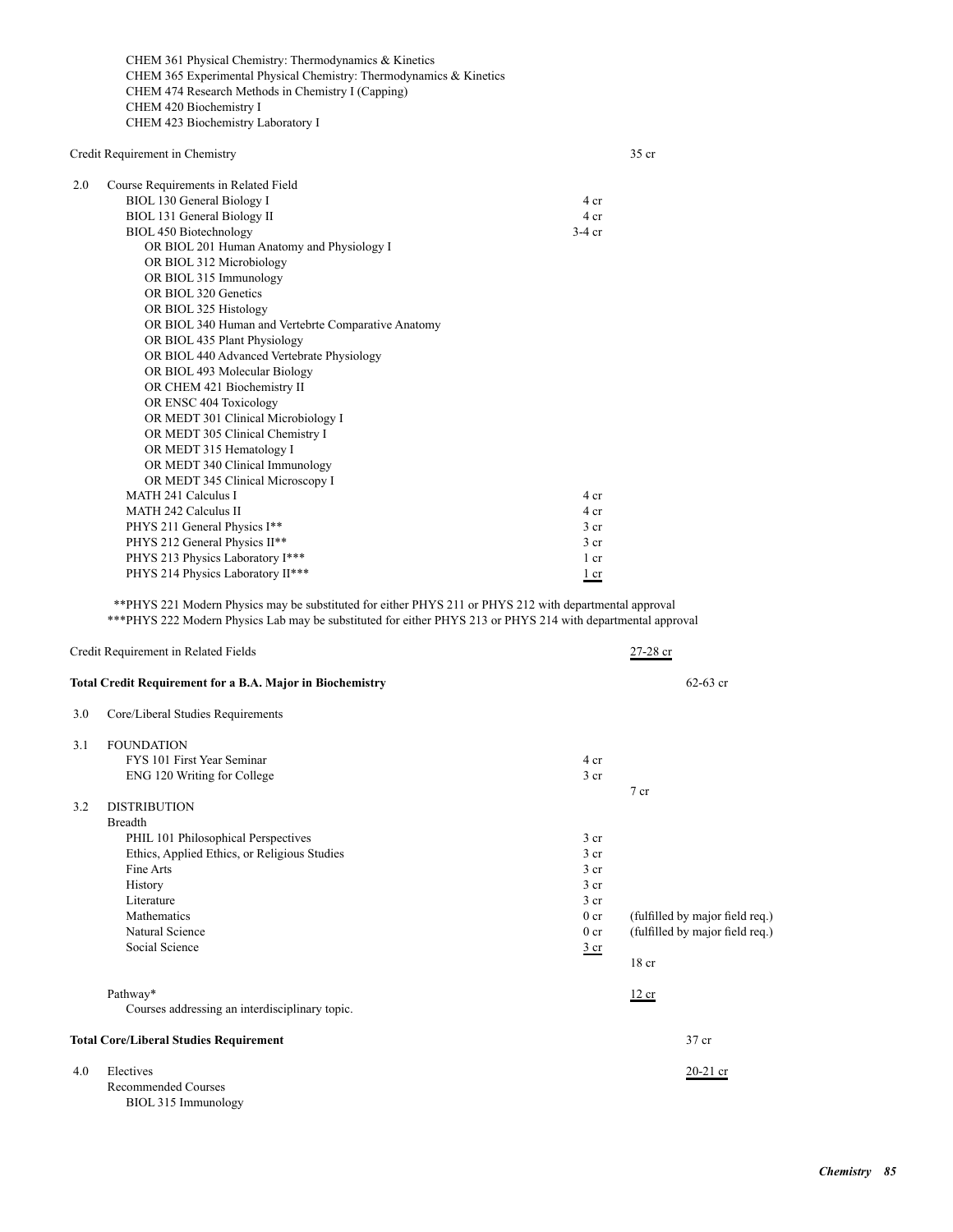### **Total Credit Requirement for Graduation** 120 cr

\* Breadth and Pathway courses may overlap, but all students must take a total of 36 distribution credits (including related field requirements). Students majoring in Breadth areas may apply a maximum of 6 credits to their distribution total. If applicable to a Pathway, 3 credits may come from disciplines outside of Core Breadth areas. Although foreign language and culture courses are not required within the Core, some courses in these fields may be used to fulfill distribution requirements. See the Core/LS Program website for a detailed list of all courses that satisfy distribution requirements.

### **REQUIREMENTS FOR A MINOR IN CHEMISTRY**

| CHEM 111 General Chemistry I: Introduction to Inorganic Chemistry             | 3 <sub>cr</sub> |
|-------------------------------------------------------------------------------|-----------------|
| CHEM 112 General Chemistry II: Introduction to Physical Chemistry             | 3 <sub>cr</sub> |
| CHEM 115 General Chemistry Laboratory I                                       | 1 cr            |
| CHEM 116 General Chemistry Laboratory II                                      | 1 cr            |
| CHEM 211 Organic Chemistry I (requires a C or higher in CHEM 111-112-115-116) | 3 <sub>cr</sub> |
| CHEM 212 Organic Chemistry II                                                 | 3 <sub>cr</sub> |
| CHEM 215 Organic Chemistry Laboratory I                                       | 1 cr            |
| CHEM 216 Organic Chemistry Laboratory II                                      | 1 cr            |

Two courses chosen from two different groups. One of these courses must be 7-9 cr

accompanied by its corresponding lab course.

 Group 1: CHEM 355 Analytical Chemistry\* OR CHEM 310 Environmental Chemistry OR CHEM 474 Res. Methods in Chemistry I (Capping)\* Group 2: CHEM 361 Thermodynamics & Kinetics\*\* OR CHEM 362 Quantum & Statistical Mechanics\*\*

 Group 3: CHEM 430 Adv. Inorganic Chemistry OR CHEM 440 Adv. Organic Chemistry OR other advanced special topics courses as offered Group 4: CHEM 301 Principles of Biochemistry OR CHEM 420 Biochemistry I

Group 5: CHEM 203 Computational Chemistry

\* Both have lab courses built in; no further lab would be required.

\*\* CHEM 361-362 require PHYS 211 (or 221) – 212; CHEM 362 requires MATH 210.

### **Total Credit Requirement for a Minor in Chemistry** 23-25 cr

### **RECOMMENDED PROGRAM SEQUENCE FOR A BACHELOR OF SCIENCE IN CHEMISTRY FRESHMAN YEAR**

| <b>FALL</b>                          |                  | <b>SPRING</b>                                 |                  |
|--------------------------------------|------------------|-----------------------------------------------|------------------|
| CHEM 111 General Chemistry I         | 3 <sub>cr</sub>  | CHEM 112 General Chemistry II                 | 3 <sub>cr</sub>  |
| CHEM 115 General Chemistry Lab I     | 1 cr             | CHEM 116 General Chemistry Lab II             | $1$ cr           |
| <b>MATH 241 Calculus I</b>           | 4 cr             | MATH 210 Linear Algebra                       | 3 <sub>cr</sub>  |
| PHIL 101 Philosophical Perspectives  | 3 <sub>cr</sub>  | ENG 120 Writing for College                   | 3 <sub>cr</sub>  |
| FYS 101 First Year Seminar           | 4 cr             | Core/LS Pathway                               | 3 <sub>cr</sub>  |
|                                      |                  | Core/LS Pathway                               | $\frac{3}{ }$ cr |
|                                      | $15$ cr          |                                               | 16 <sub>cr</sub> |
| <b>SOPHOMORE YEAR</b>                |                  |                                               |                  |
| <b>FALL</b>                          |                  | <b>SPRING</b>                                 |                  |
| CHEM 203 Computational Chemistry     | 3 <sub>cr</sub>  | CHEM 212 Organic Chemistry II                 | 3 <sub>cr</sub>  |
| CHEM 211 Organic Chemistry I         | 3 <sub>cr</sub>  | CHEM 216 Organic Chemistry Lab II             | $1$ cr           |
| CHEM 215 Organic Chemistry Lab I     | 1 cr             | PHYS 212 General Physics II                   | 3 <sub>cr</sub>  |
| PHYS 211 General Physics I           | 3 <sub>cr</sub>  | PHYS 214 Physics Lab II                       | $1$ cr           |
| PHYS 213 Physics Lab I               | $1$ cr           | Core/LS Pathway                               | 3 <sub>cr</sub>  |
| <b>MATH 242 Calculus II</b>          | $4$ cr           | Core/LS Pathway                               | $rac{3}{2}$ cr   |
|                                      | $15$ cr          |                                               | $14$ cr          |
| <b>JUNIOR YEAR</b>                   |                  |                                               |                  |
| <b>FALL</b>                          |                  | <b>SPRING</b>                                 |                  |
| CHEM 355 Analytical Chemistry        | 4 cr             | CHEM 361 Thermodynamics & Kinetics            | 3 <sub>cr</sub>  |
| CHEM 362 Quantum & Stat Mechanics    | 3 <sub>cr</sub>  | CHEM 365 Expt Thermodynamics & Kinetics       | $1$ cr           |
| Core/LS Ethics                       | 3 <sub>cr</sub>  | CHEM 366 Expt Quantum & Stat Mechanics        | $1$ cr           |
| Core/LS Fine Arts                    | 3 <sub>cr</sub>  | CHEM 474 Research Methods in Chem I (Capping) | 4 cr             |
| Elective                             | $3$ cr           | Core/LS History                               | $3$ cr           |
|                                      |                  | Elective                                      | 2 cr             |
|                                      | 16 <sub>cr</sub> |                                               | $14$ cr          |
| <b>SENIOR YEAR</b>                   |                  |                                               |                  |
| <b>FALL</b>                          |                  | <b>SPRING</b>                                 |                  |
| CHEM 475 Research Methods in Chem II | 2 <sub>cr</sub>  | CHEM 476 Research Methods in Chem III         | $1$ cr           |
| <b>CHEM Elective</b>                 | 3 <sub>cr</sub>  | <b>CHEM Elective</b>                          | 3 <sub>cr</sub>  |
| Core/LS Literature                   | 3 <sub>cr</sub>  | Core/LS Social Science                        | 3 <sub>cr</sub>  |
| Elective                             | 6 cr             | Electives                                     | 9 <sub>cr</sub>  |
|                                      | $14$ cr          |                                               | 16 <sub>cr</sub> |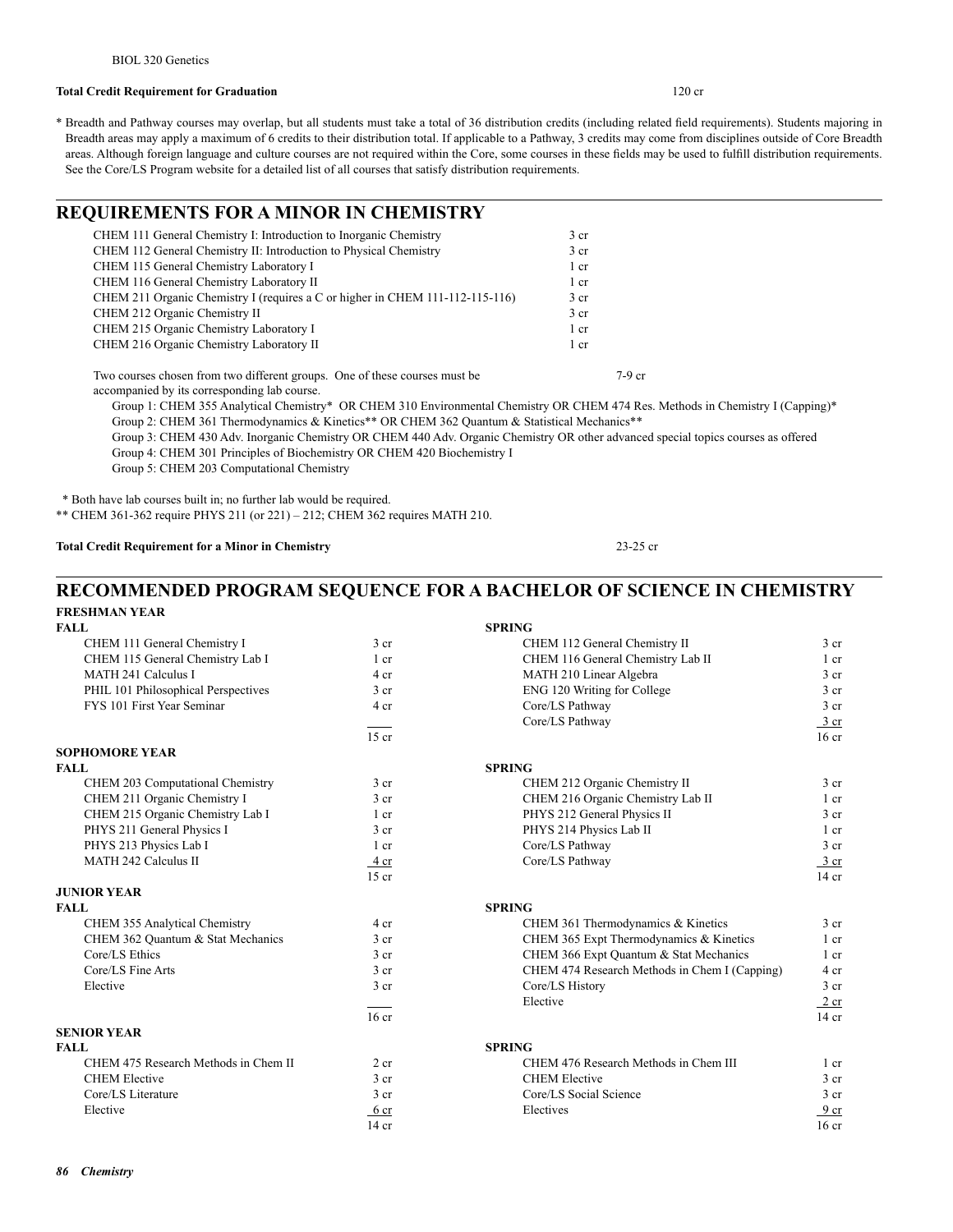## **RECOMMENDED PROGRAM SEQUENCE FOR A BACHELOR OF SCIENCE IN CHEMISTRY – BIOCHEMISTRY OPTION**

| <b>FRESHMAN YEAR</b>                 |                  |                                               |                 |
|--------------------------------------|------------------|-----------------------------------------------|-----------------|
| <b>FALL</b>                          |                  | <b>SPRING</b>                                 |                 |
| CHEM 111 General Chemistry I         | 3 <sub>cr</sub>  | CHEM 112 General Chemistry II                 | 3 <sub>cr</sub> |
| CHEM 115 General Chemistry Lab I     | 1 cr             | CHEM 116 General Chemistry Lab II             | $1$ cr          |
| BIOL 130 General Biology I           | 4 cr             | BIOL 131 General Biology II                   | 4 cr            |
| MATH 241 Calculus I                  | 4 cr             | <b>MATH 242 Calculus II</b>                   | 4 cr            |
| FYS 101 First Year Seminar           | 4 cr             | ENG 120 Writing for College                   | 3 cr            |
|                                      | 16 <sub>cr</sub> |                                               | $15$ cr         |
| <b>SOPHOMORE YEAR</b>                |                  |                                               |                 |
| <b>FALL</b>                          |                  | <b>SPRING</b>                                 |                 |
| CHEM 203 Computational Chemistry     | 3 <sub>cr</sub>  |                                               |                 |
| CHEM 211 Organic Chemistry I         | 3 <sub>cr</sub>  | CHEM 212 Organic Chemistry II                 | 3 <sub>cr</sub> |
| CHEM 215 Organic Chemistry Lab I     | 1 cr             | CHEM 216 Organic Chemistry Lab II             | 1 <sub>cr</sub> |
| PHYS 211 General Physics I           | 3 <sub>cr</sub>  | PHYS 212 General Physics II                   | 3 <sub>cr</sub> |
| PHYS 213 Physics Lab I               | 1 <sub>cr</sub>  | PHYS 214 Physics Lab II                       | $1$ cr          |
| PHIL 101 Philosophical Perspectives  | 3 <sub>cr</sub>  | Core/LS Pathway                               | 3 <sub>cr</sub> |
|                                      |                  | Core/LS Pathway                               | 3 cr            |
|                                      |                  | Elective                                      | $1$ cr          |
|                                      | $14$ cr          |                                               | $15$ cr         |
| <b>JUNIOR YEAR</b>                   |                  |                                               |                 |
| <b>FALL</b>                          |                  | <b>SPRING</b>                                 |                 |
| CHEM 355 Analytical Chemistry        | 4 cr             | CHEM 421 Biochemistry II                      | 3 <sub>cr</sub> |
| CHEM 420 Biochemistry I              | 3 <sub>cr</sub>  | CHEM 424 Biochemistry Lab II                  | 1 <sub>cr</sub> |
| CHEM 423 Biochemistry Lab I          | 1 cr             | CHEM 474 Research Methods in Chem I (Capping) | 4 cr            |
| Core/LS Pathway                      | 3 <sub>cr</sub>  | <b>BIOL 450 Biotechnology</b>                 | 4 cr            |
| Core/LS Pathway                      | 3 <sub>cr</sub>  | Core/LS Ethics                                | 3 <sub>cr</sub> |
| Elective                             | 1 cr             |                                               |                 |
|                                      | $15$ cr          |                                               | $15$ cr         |
| <b>SENIOR YEAR</b>                   |                  |                                               |                 |
| <b>FALL</b>                          |                  | <b>SPRING</b>                                 |                 |
| CHEM 362 Quantum & Stat Mechanics    | 3 <sub>cr</sub>  | CHEM 361 Thermodynamics & Kinetics            | 3 <sub>cr</sub> |
| CHEM 475 Research Methods in Chem II | 3 <sub>cr</sub>  | CHEM 365 Expt Thermodynamics & Kinetics       | 1 cr            |
| Core/LS Fine Arts                    | 3 <sub>cr</sub>  | CHEM 476 Research Methods in Chem III         | 1 cr            |
| Core/LS History                      | 3 <sub>cr</sub>  | Core/LS Literature                            | 3 <sub>cr</sub> |
| Electives                            | 4 cr             | Core/LS Social Science                        | 3 <sub>cr</sub> |
|                                      |                  | Elective                                      | 4 cr            |
|                                      | $15$ cr          |                                               | $15$ cr         |

### **RECOMMENDED PROGRAM SEQUENCE FOR A BACHELOR OF ARTS IN CHEMISTRY FRESHMAN YEAR**

| FINESHIVIAN TEAN                    |                 |                                   |                  |
|-------------------------------------|-----------------|-----------------------------------|------------------|
| FALL                                |                 | <b>SPRING</b>                     |                  |
| CHEM 111 General Chemistry I        | 3 <sub>cr</sub> | CHEM 112 General Chemistry II     | 3 <sub>cr</sub>  |
| CHEM 115 General Chemistry Lab I    | 1 cr            | CHEM 116 General Chemistry Lab II | $1$ cr           |
| <b>MATH 241 Calculus I</b>          | 4 cr            | MATH 242 Calculus II              | 4 cr             |
| FYS 101 First Year Seminar          | 4 cr            | ENG 120 Writing for College       | 3 <sub>cr</sub>  |
| PHIL 101 Philosophical Perspectives | 3 <sub>cr</sub> | Core/LS Pathway                   | 3 <sub>cr</sub>  |
|                                     |                 | Elective                          | $1$ cr           |
|                                     | $15$ cr         |                                   | $15$ cr          |
| <b>SOPHOMORE YEAR</b>               |                 |                                   |                  |
| FALL                                |                 | <b>SPRING</b>                     |                  |
| CHEM 203 Computational Chemistry    | 3 <sub>cr</sub> | CHEM 212 Organic Chemistry II     | 3 <sub>cr</sub>  |
| CHEM 211 Organic Chemistry I        | 3 <sub>cr</sub> | CHEM 216 Organic Chemistry Lab II | $1$ cr           |
| CHEM 215 Organic Chemistry Lab I    | $1$ cr          | PHYS 212 General Physics II       | 3 <sub>cr</sub>  |
| PHYS 211 General Physics I          | 3 <sub>cr</sub> | PHYS 214 Physics Lab II           | $1$ cr           |
| PHYS 213 Physics Lab I              | 1 cr            | Core/LS Pathway                   | 3 <sub>cr</sub>  |
| Core/LS Pathway                     | 3 <sub>cr</sub> | Core/LS Pathway                   | 3 <sub>cr</sub>  |
|                                     |                 | Elective                          | $2$ cr           |
|                                     | $14$ cr         |                                   | 16 <sub>cr</sub> |
|                                     |                 |                                   |                  |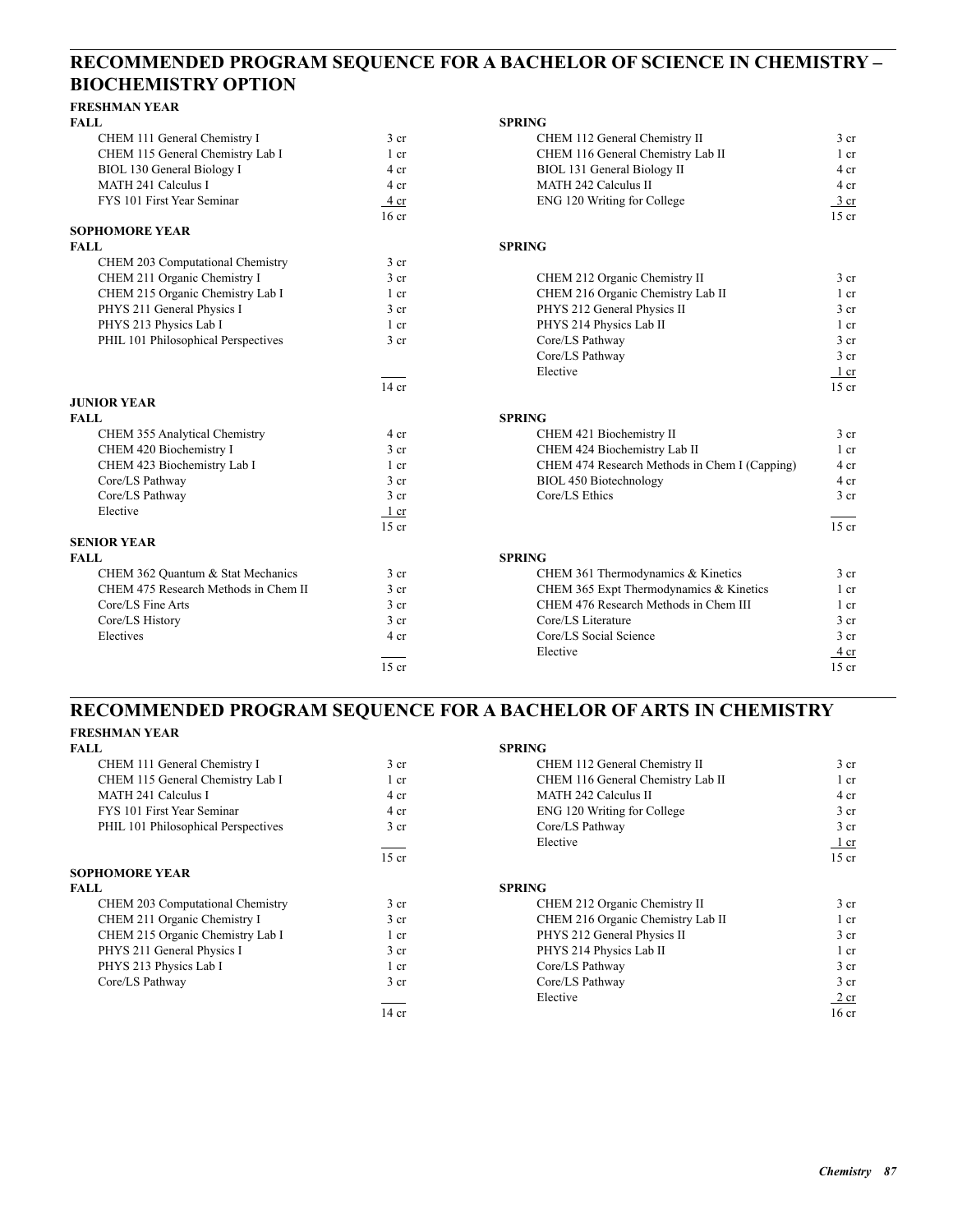### **JUNIOR YEAR**

| <b>SPRING</b><br><b>FALL</b>                  |                 |
|-----------------------------------------------|-----------------|
| Liberal Arts Elective OR                      |                 |
| CHEM 361 Thermodynamics & Kinetics            | 3 <sub>cr</sub> |
| CHEM 365 Expt Thermodynamics & Kinetics OR    |                 |
| CHEM 366 Expt Quantum & Stat Mechanics        | 1 cr            |
| Core/LS History                               | 3 <sub>cr</sub> |
| Core/LS Literature                            | 3 <sub>cr</sub> |
| Core/LS Social Science                        | 3 <sub>cr</sub> |
| Elective                                      | $1$ cr          |
|                                               | 14 cr           |
|                                               |                 |
| <b>SPRING</b>                                 |                 |
| CHEM 474 Research Methods in Chem I (Capping) | 4 cr            |
| Liberal Arts Elective                         | 6 cr            |
| Elective                                      | 5 <sub>cr</sub> |
|                                               |                 |
|                                               | $14$ cr         |
|                                               |                 |

\*MATH 210 Linear Algebra is recommended as an elective for students wishing to take CHEM 362 Quantum & Statistical Mechanics.

### **RECOMMENDED PROGRAM SEQUENCE FOR A BACHELOR OF ARTS IN BIOCHEMISTRY FRESHMAN YEAR**

| г імершиган. І Егін                 |                  |                                               |                 |
|-------------------------------------|------------------|-----------------------------------------------|-----------------|
| FALL                                |                  | <b>SPRING</b>                                 |                 |
| CHEM 111 General Chemistry I        | $3$ cr           | CHEM 112 General Chemistry II                 | 3 <sub>cr</sub> |
| CHEM 115 General Chemistry Lab I    | $1$ cr           | CHEM 116 General Chemistry Lab II             | $1$ cr          |
| BIOL 130 General Biology I          | 4 cr             | BIOL 131 General Biology II                   | 4 cr            |
| MATH 241 Calculus I                 | 4 cr             | <b>MATH 242 Calculus II</b>                   | 4 cr            |
| FYS 101 First Year Seminar          | 4 cr             | ENG 120 Writing for College                   | $3$ cr          |
|                                     | 16 <sub>cr</sub> |                                               | $15$ cr         |
| SOPHOMORE YEAR                      |                  |                                               |                 |
| FALL                                |                  | <b>SPRING</b>                                 |                 |
| CHEM 203 Computational Chemistry    | 3 <sub>cr</sub>  |                                               |                 |
| CHEM 211 Organic Chemistry I        | 3 cr             | CHEM 212 Organic Chemistry II                 | 3 <sub>cr</sub> |
| CHEM 215 Organic Chemistry Lab I    | 1 <sub>cr</sub>  | CHEM 216 Organic Chemistry Lab II             | $1$ cr          |
| PHYS 211 General Physics I          | 3 <sub>cr</sub>  | PHYS 212 General Physics II                   | 3 <sub>cr</sub> |
| PHYS 213 Physics Lab I              | 1 <sub>cr</sub>  | PHYS 214 Physics Lab II                       | $1$ cr          |
| PHIL 101 Philosophical Perspectives | 3 <sub>cr</sub>  | Core/LS Pathway                               | 3 <sub>cr</sub> |
| Elective                            | $1$ cr           | Core/LS Pathway                               | 3 cr            |
|                                     | $15$ cr          |                                               | $14$ cr         |
| <b>JUNIOR YEAR</b>                  |                  |                                               |                 |
| FALL.                               |                  | <b>SPRING</b>                                 |                 |
| CHEM 420 Biochemistry I             | 3 <sub>cr</sub>  | CHEM 361 Thermodynamics & Kinetics            | 3 <sub>cr</sub> |
| CHEM 423 Biochemistry I Lab         | 1 cr             | CHEM 365 Expt Thermodynamics & Kinetics       | $1$ cr          |
| Core/LS Pathway                     | 3 <sub>cr</sub>  | Core/LS History                               | 3 <sub>cr</sub> |
| Core/LS Pathway                     | 3 <sub>cr</sub>  | Core/LS Literature                            | 3 <sub>cr</sub> |
| Core/LS Ethics                      | 3 <sub>cr</sub>  | Liberal Arts Elective                         | 3 <sub>cr</sub> |
| Core/LS Fine Arts                   | $3$ cr           | Elective                                      | $1$ cr          |
|                                     | 16 <sub>cr</sub> |                                               | $14$ cr         |
| <b>SENIOR YEAR</b>                  |                  |                                               |                 |
| FALL                                |                  | <b>SPRING</b>                                 |                 |
| CHEM 355 Analytical Chemistry       | 4 cr             | CHEM 474 Research Methods in Chem I (Capping) | 4 cr            |
| Core/LS Social Science              | 3 <sub>cr</sub>  | <b>Biology Elective</b>                       | 4 cr            |
| Liberal Arts Elective               | 3 <sub>cr</sub>  | Elective                                      | 6 <sub>cr</sub> |
| Elective                            | 6 cr             |                                               |                 |
|                                     | 16 <sub>cr</sub> |                                               | $14$ cr         |
|                                     |                  |                                               |                 |

## **COGNITIVE SCIENCE MINOR**

**ANDREI A. BUCKAREFF,** Ph.D., *Co-Director* **KRISTIN JAY,** Ph.D., *Co-Director*

Cognitive Science is an interdisciplinary program that offers students the ability to study the nature of cognition and its importance in our lives. All students take four foundation courses (Introduction to Psychology, Philosophical Perspectives, Foundations of Cognitive Science, and Moral Cognition) and four distribution courses. The distribution courses come from Anthropology, Biology, Computer Science, English, Mathematics, Philosophy, and Psychology. In fulfilling the distribution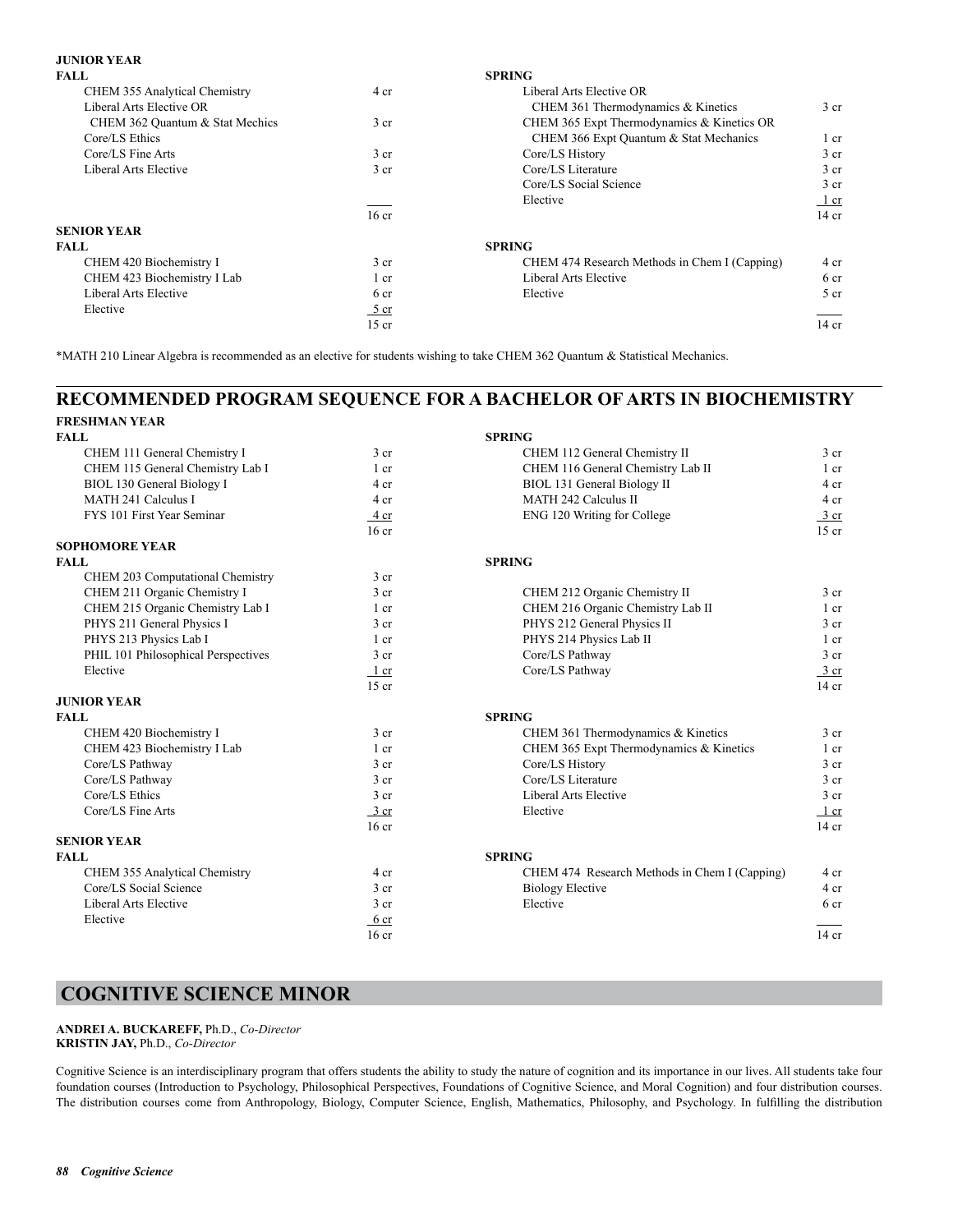requirement, students must take courses in at least three of those disciplines. Of the courses in the distribution requirement, no more than one course can be at the 100-level, at least two courses must be 300-level or above, and no more than two courses (which must be 300-level or above) can be from the student's major field of study. Coursework for the Minor must be completed with a C average.

The Minor is appropriate for students interested in exploring different dimensions of cognition, including but not limited to the neurobiological underpinnings of cognitive processes, the role of cognition in the production of purposeful behavior and in making moral judgments, and cognition in non-human animals and computers. The Minor will also be useful in preparing interested students for graduate work in any of the various cognate disciplines that together comprise the field of cognitive science.

The Minor requires a total of 24 credits distributed as follows:

|    | THE INTHITION TEQUITES a total of $24$ electrics distributed as follows.               |                 |         |
|----|----------------------------------------------------------------------------------------|-----------------|---------|
| А. | Foundation                                                                             |                 |         |
|    | PHIL 101 Philosophical Prespectives                                                    | 3 <sub>cr</sub> |         |
|    | PSYC 101 Introduction to Psychology                                                    | 3 cr            |         |
|    | PHIL 205 / PSYC 205 Foundations of Cognitive Sciences                                  | 3 <sub>cr</sub> |         |
|    | PHIL 302 Moral Cognition                                                               | 3 <sub>cr</sub> |         |
|    |                                                                                        |                 | 12 cr   |
| В. | Distribution                                                                           |                 | $12$ cr |
|    | Students must take four courses in at least three different disciplines. No more       |                 |         |
|    | than one course can be at the 100-level. At least two courses must be at the           |                 |         |
|    | 300-level or above. No more than two courses (which must be 300-level or               |                 |         |
|    | above) from the student's major field of study can be used to fulfill the distribution |                 |         |
|    | requirements. Courses must be chosen from:                                             |                 |         |
|    | <b>ANTH 101 Introduction to Physical Anthropology</b>                                  |                 |         |
|    | BIOL 232 Sex, Evolution, and Behavior                                                  |                 |         |
|    | BIOL 305 Animal Behavior                                                               |                 |         |
|    | CMPT 120 Introduction to Programming                                                   |                 |         |
|    | CMPT 404 Artificial Intelligence                                                       |                 |         |
|    | <b>CMPT 412 Robotics</b>                                                               |                 |         |
|    | CMPT 440 Formal Languages and Computability                                            |                 |         |
|    | ENG 201 Introduction to Linguistics                                                    |                 |         |
|    | ENG 343 Theory of Mind: Cognitive Approaches to American Literature                    |                 |         |
|    | ENG 301 History of the English Language                                                |                 |         |
|    | ENG 302 World Englishes                                                                |                 |         |
|    | MATH 130 Introductory Statistics I                                                     |                 |         |
|    | MATH 131 Introductory Statistics II                                                    |                 |         |
|    | MATH 310 Introduction to Mathematical Reasoning                                        |                 |         |
|    | MATH 412 Computational Linear Algebra                                                  |                 |         |
|    | PHIL 203 Introduction to Logic                                                         |                 |         |
|    | PHIL 310 Symbolic Logic                                                                |                 |         |
|    | PHIL 324 Contemporary Analytic Philosophy                                              |                 |         |
|    | PHIL 325 Contemporary Continental Philosophy                                           |                 |         |
|    | PHIL 335 Metaphysics                                                                   |                 |         |
|    | PHIL 336 Epistemology                                                                  |                 |         |
|    | PHIL 345 Philosophy of Mind                                                            |                 |         |
|    | PHIL 338 Philosophy of Science                                                         |                 |         |
|    | PHIL 339 Philosophy of Language                                                        |                 |         |
|    | PHIL 334 Free Will                                                                     |                 |         |
|    | PSYC 206 Psycho-Biological Sex Differences                                             |                 |         |
|    | PSYC 301 Biopsychology and Lab                                                         |                 |         |
|    | PSYC 302 Neurobiology of Learning and Memory and Lab                                   |                 |         |
|    | PSYC 303 Developmental Neuropsychology and Lab                                         |                 |         |
|    | PSYC 305 Neurobiology and Neuropsychology of Learning Disabilities and Lab             |                 |         |
|    | PSYC 306 Cognitive Neuroscience and Neuropsychology and Lab                            |                 |         |
|    | PSYC 307 Social Psychology of Modern Living + Lab                                      |                 |         |
|    | PSYC 308 Human Memory and Lab                                                          |                 |         |
|    | PSYC 342 Cognitive Psychology                                                          |                 |         |
|    | PSYC 343 Sensation and Perception                                                      |                 |         |
|    |                                                                                        |                 |         |

**Total Credit Requirement for a Minor in Cognitive Science** 24 cr

## **COMMUNICATION**

#### **JOANNA D'AVANZO,** B.F.A., *Chairperson*

### **MISSION:**

The program is designed to challenge students interested in studying the many forms of human communication – its process, outcomes, and effects. The core of this investigation centers on the ways in which human beings purposefully utilize symbols in interaction to create or modify a socially meaningful world. Through courses and internships, the program combines a strong liberal arts background with a professional focus. Inherent in the program's courses and internships is the integration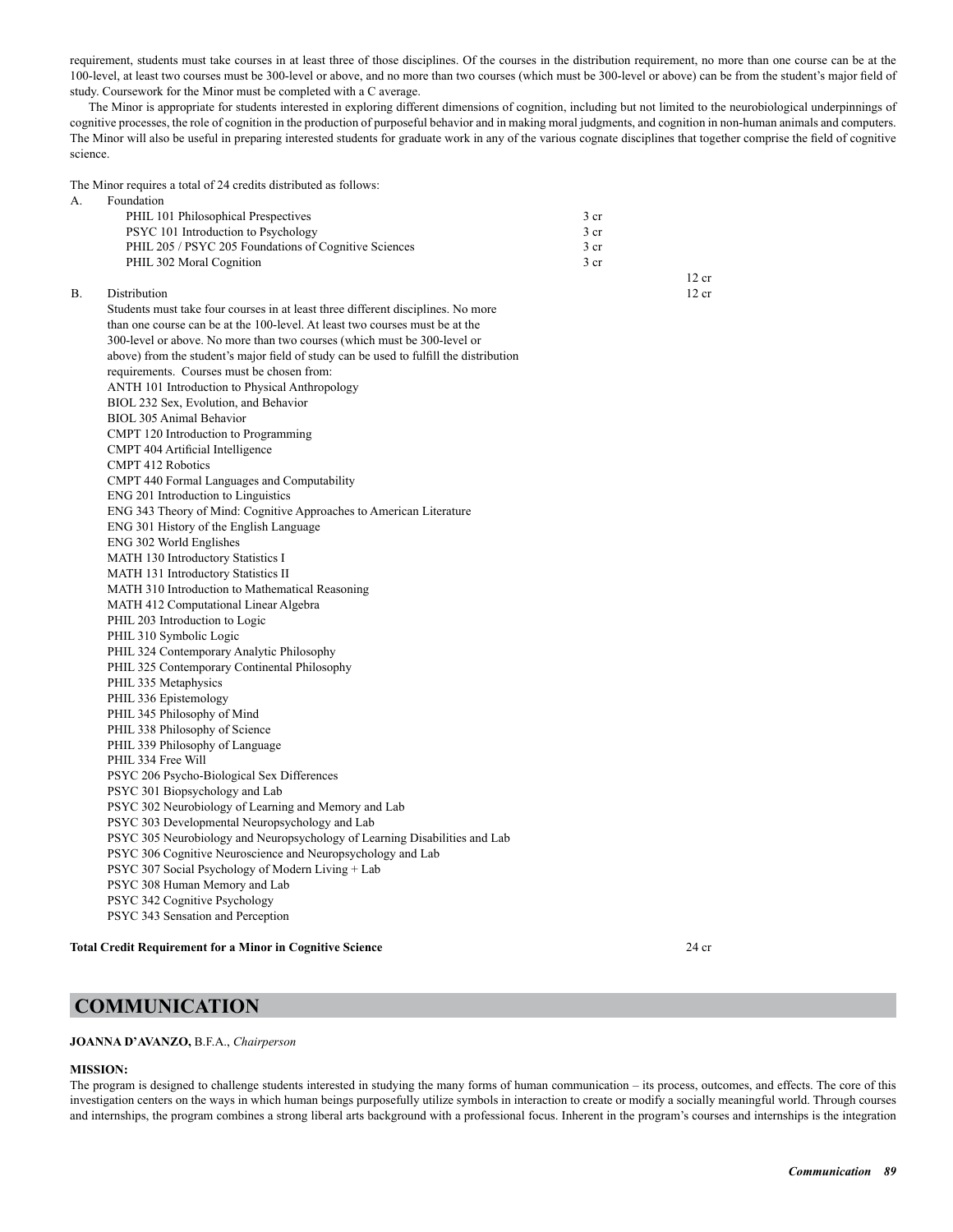of communication theories and the liberal arts tradition. This is accomplished through the strategic application of theory to the hands-on practice of communication. The opportunity for internships is readily available, as the strong alumni network of the School ensures that our students intern in some of the top communication organizations in the Northeast, including the major television networks, public-relations firms, radio stations, newspapers, nonprofit and human-service agencies, and Fortune 500 companies. This on-the-job training helps graduates as they prepare to enter this exciting and ever-changing profession.

### **OBJECTIVES:**

Students graduating with a major in Communication should:

(1) have an understanding of communication theory and the ability to translate this theory successfully into practice;

- (2) be able to speak and write effectively;
- (3) be able to function knowledgeably and critically as consumers and practitioners in the diverse fields of communication;
- (4) be media literate;
- (5) have competence in critical thinking and problem solving;
- (6) have an awareness of the moral and ethical issues involved in human communication.

The Communication program offers concentrations in Advertising, Communication Studies, Journalism, Public Relations, and Sports Communication. Communication is a discipline that involves the study of symbolic behavior in many contexts. Regardless of their specialties, communicators are involved in fundamentally similar activities. They gather and process information and create and disseminate messages. Advertisers, journalists, public-relations practitioners, public speakers, television, radio, film, or multimedia producers, and all who communicate with others, engage in these essential operations.

### *Minor and Certificate Programs:*

The program also includes a Minor in Communication for those students who wish to combine the study of communication with a major in another discipline.

### *Communication Foundation Courses (12 credits)*

The communication major is required to take four foundation courses. These courses will be taken during the freshman and sophomore years. The courses are:

| COM 102 Introduction to Communication                  | 3 <sub>cr</sub> |
|--------------------------------------------------------|-----------------|
| COM 103 Digital Toolbox                                | 3 <sub>cr</sub> |
| COM 101 Public Presentations                           | 3 <sub>cr</sub> |
| COM 200 Communication Research: Strategies and Methods | 3 <sub>cr</sub> |

### *Communication Concentrations (18 credits)*

Communication majors are required to select one of five concentrations that will focus their study of communication on: advertising, communication studies, journalism, public relations, or sports communication. These course requirements constitute a systematic study of the application of communication principles to a particular area of interest or specific profession. The courses which make up the communication concentration requirements provide a focus and depth of study for the communication student.

### **Advertising Concentration (18 cr)**

 COM 220 Principles of Strategic Advertising COM 324 Research and Consumer Insights COM 329 Creative Problem Solving COM 314 Media Strategy COM 423 Strategic Advertising Campaign Development  **Select one:** COM 354 Visual Storytelling COM 358 Digital, Direct & Database Advertising COM 424 Branding

#### **Communication Studies Concentration (18 cr)**

 COM 203 Interpersonal Communication COM 301 Small Group Communication COM 302 Persuasion COM 325 Intercultural Communication COM 420 Advanced Public Presentations COM 425 Communication Theory

#### **Journalism Concentration (18 cr)**

 COM 242 Introduction to Journalism COM 243 Journalism Skills COM 466 Journalism Workshop  **Select one:** COM 236 News Editing COM 322 Newswriting COM 327 Magazine Writing COM 331 Broadcast Newswriting  **Select one:** COM 328 Magazine Layout & Design COM 332 Producing the Newscast COM 345 Photojournalism  **Select one:** COM 300 Mass Communication Law COM 341 Press in America COM 342 Readings in Journalism

#### **Public Relations Concentration (18 cr)** COM 211 Fundamentals of Public Relations Theory & Practice

 COM 212 Public Relations Writing Tools COM 333 Applied Research and Analytics COM 418 Communication Campaign Management COM 419 Case Studies in Public Relations Management  **Select one:** COM 347 Reputation and Relationship Management COM 348 Intergrated Strategies, Tactics and Stakeholders

### **Sports Communication Concentration (18 cr)**

 COM 242 Introduction to Journalism COM 260 Sport, Culture, and Communication COM 308 Communication Internship (3 credits) COM 365 Issues in Sports Media Select two: COM 445 Sports Reporting COM 448 Sports Broadcasting COM 460 Sports Public Relations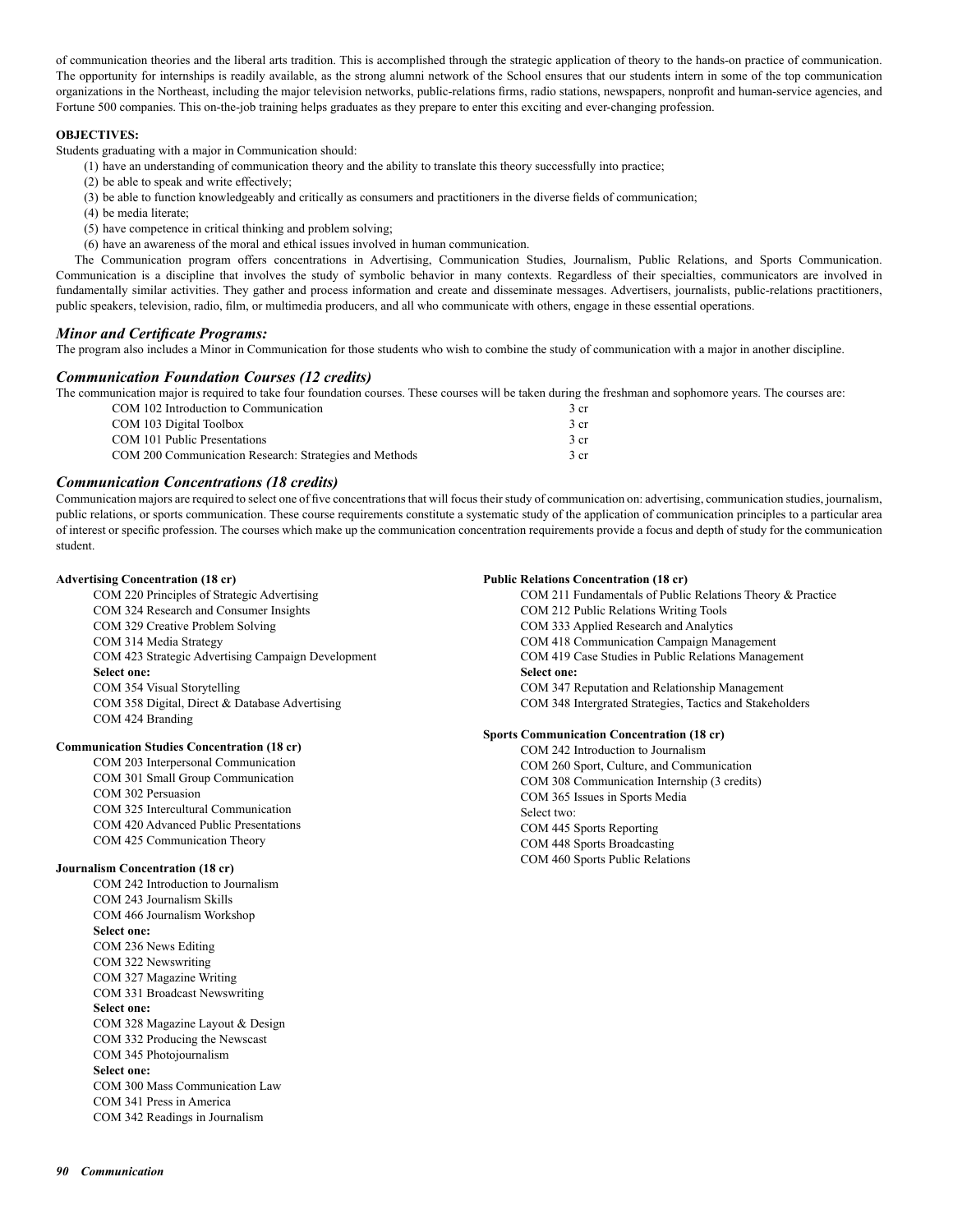### *Communication Electives (15 credits)*

Each student is required to take five additional communication elective courses beyond their concentration requirements, two of which can be at the 200 level while the other three must be at the 300-400 level. A student, in consultation with a communication faculty advisor, will select five communication electives. These courses may be drawn from any area of the communication curriculum. These courses could be selected to allow a greater depth in investigating subjects encountered in the communication foundation or concentration requirements. Alternatively, these courses could be designed to broaden a student's understanding of subjects beyond the student's specialized concentration.

**Note:** Internships carry non-liberal-arts elective credits and will not fulfill the above requirements.

| <b>Communication Capping Course (3 credits)</b><br>COM 401 Capping Course            | 3 cr |
|--------------------------------------------------------------------------------------|------|
| Courses in Related Fields (6 credits)<br>Foreign Language and/or Culture requirement | 6 cr |

(COM LC)

Consistent with our mission to prepare communication students to live in a global economy, we require students to take two courses that help them to communicate with diverse audiences. A student may meet this requirement by selecting courses from Modern Language offerings in language (any level) or culture or by selecting courses from the following list or by selecting other suitable courses with the approval of their advisors.

### **Core/Liberal Studies or other requirements**

 ANTH 101 Intro to Anthro I ANTH 102 Intro to Anthro II ANTH 231 American Culture II ANTH 232 Religion and Culture ANTH 233 The American Indian COM 400 Gender, Culture, and Communication COM 488 Comparative Communication Systems CRJU 314 U.S. Urban Cultures CRJU 440 Senior Seminar I: Cross Cultural Criminal Justice Systems ENG 370 The Jewish Literary Genius in the Modern Period ENG 373 The Language of the Holocaust HIST 229 Emergence of Women in Western Civilization HIST 234 The Black American Experience HIST 240 Race and Nationality in American Life HIST 251 Women in Asia HIST 263 Eastern Europe and Russia from 1928 to the Present HIST 269 Asia II HIST 274 History of Latin America Since 1830 HIST 285 The History and Political Culture of Ireland HIST 349 Modern Germany HIST 355 Comparative Political Systems: Middle East HIST 375 History of Race Relations in Latin America INTD 209 Perspectives on the Humanities (adult students only) POSC 213 Politics of Human Rights POSC 321 Contemporary Political Theory POSC 251 Comparative Political Systems I: Great Britain and Western Europe POSC 252 Comparative Political Systems: CIS and Eastern Europe POSC 271 Nationalism and Communism in China and Taiwan POSC 113 International Relations POSC 280 International Communication and Negotiation POSC 285 The History and Political Culture of Ireland POSC 325 Political Economy: East Asia POSC 350 Latin American Politics POSC 236 Politics of Developing Areas POSC 355 Comparative Political Systems: Middle East POSC 290 International Law and Organizations REST 209 World Religions REST 225 Global Liberation Theology SOC 220 Sociology of Religion SOCW 395 Social Work with Diverse Populations

Students are permitted to count a course as fulfilling both a COM LC and a COM Cog requirement.

### **SUMMARY OF REQUIREMENTS FOR A BACHELOR OF ARTS IN COMMUNICATION**

Note: A minimum of 90 credits in Liberal Arts is required.

| 1.0 | Course Requirements in Communication       |       |
|-----|--------------------------------------------|-------|
|     | <b>Communication Foundation Courses</b>    | 12 cr |
|     | <b>Communication Concentration Courses</b> | 18 cr |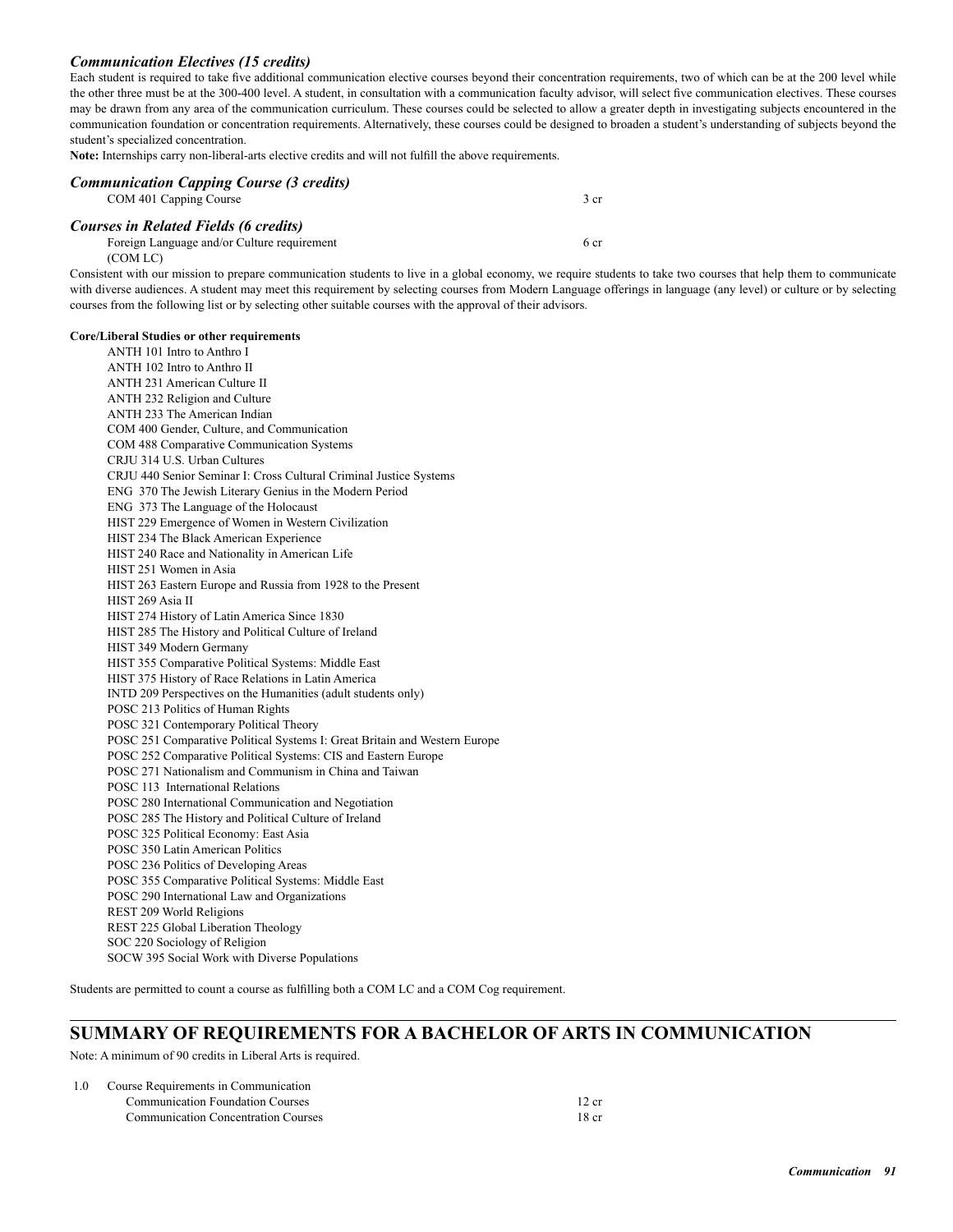|     | <b>Total Credit Requirement for Graduation</b>                                   |                                    |                 | $120$ cr |
|-----|----------------------------------------------------------------------------------|------------------------------------|-----------------|----------|
| 4.0 | <b>General Electives</b>                                                         |                                    |                 | $23$ cr  |
|     | <b>Total Core/Liberal Studies Requirement</b>                                    |                                    |                 | 43 cr    |
|     | Pathway*<br>Courses addressing an interdisciplinary topic.                       |                                    | 12 cr           |          |
|     |                                                                                  |                                    | $24$ cr         |          |
|     | Social Science                                                                   | $rac{3}{2}$ cr                     |                 |          |
|     | Natural Science                                                                  | 3 <sub>cr</sub>                    |                 |          |
|     | Mathematics                                                                      | 3 <sub>cr</sub>                    |                 |          |
|     | History<br>Literature                                                            | 3 <sub>cr</sub><br>3 <sub>cr</sub> |                 |          |
|     | Fine Arts                                                                        | 3 <sub>cr</sub>                    |                 |          |
|     | Ethics, Applied Ethics, or Religious Studies                                     | 3 <sub>cr</sub>                    |                 |          |
|     | PHIL 101 Philosophical Perspectives                                              | 3 <sub>cr</sub>                    |                 |          |
|     | <b>Breadth</b>                                                                   |                                    |                 |          |
| 3.2 | <b>DISTRIBUTION</b>                                                              |                                    | 7 <sub>cr</sub> |          |
|     |                                                                                  |                                    |                 |          |
|     | ENG 120 Writing for College                                                      | $rac{3}{2}$ cr                     |                 |          |
| 3.1 | <b>FOUNDATION</b><br>FYS 101 First Year Seminar                                  | 4 cr                               |                 |          |
|     |                                                                                  |                                    |                 |          |
| 3.0 | Core/Liberal Studies Requirements                                                |                                    |                 |          |
|     | <b>Total Credit Requirement for a Major in Communication</b>                     |                                    |                 | 54 cr    |
|     | Credit Requirement in Related Fields                                             | 6 <sub>cr</sub>                    | 6 <sub>cr</sub> |          |
| 2.0 | Course Requirements in Related Fields<br>Foreign Language and/or Culture courses |                                    |                 |          |
|     | Credit Requirement in Communication                                              |                                    | 48 cr           |          |
|     | <b>Communication Electives</b><br><b>Communication Capping Course</b>            | $15$ cr<br>$rac{3}{2}$ cr          |                 |          |
|     |                                                                                  |                                    |                 |          |

\* Breadth and Pathway courses may overlap, but all students must take a total of 36 distribution credits (including related field requirements). Students majoring in Breadth areas may apply a maximum of 6 credits to their distribution total. If applicable to a Pathway, 3 credits may come from disciplines outside of Core Breadth areas. Although foreign language and culture courses are not required within the Core, some courses in these fields may be used to fulfill distribution requirements. See the Core/LS Program website for a detailed list of all courses that satisfy distribution requirements.

#### **Internships** 0-14 credits

Students may take up to 14 non-communication, general elective non-liberal arts credits in internships during fall, spring, summer semesters only. Students may enroll in more than one internship. International internships are available through application to the Marist Study Abroad Program. Student must have Junior standing and permission of the Internship Director.

**Prerequisite:** CRDV 100N Employment Practicum (1 credit) must be completed prior to the semester in which the student plans to do an internship.

### **Academic Requirements:**

- Completion of 60 credits
- 2.5 G.P.A.
- Meet in person with Internship Director prior to start of the semester of the internship

## **REQUIREMENTS FOR A MINOR IN COMMUNICATION**

Note: Students with a communication major cannot also Minor in communication. Instead, students should declare a second concentration as part of their communication major. Students can only declare **one** communication Minor.

Choose one of the six (6) communication concentration areas: 18 cr **Advertising (18 cr)**

COM 102 Introduction to Communication

 COM 220 Principles of Strategic Advertising COM 324 Research and Consumer Insights

COM 329 Creative Problem Solving COM 314 Media Strategy

*92 Communication*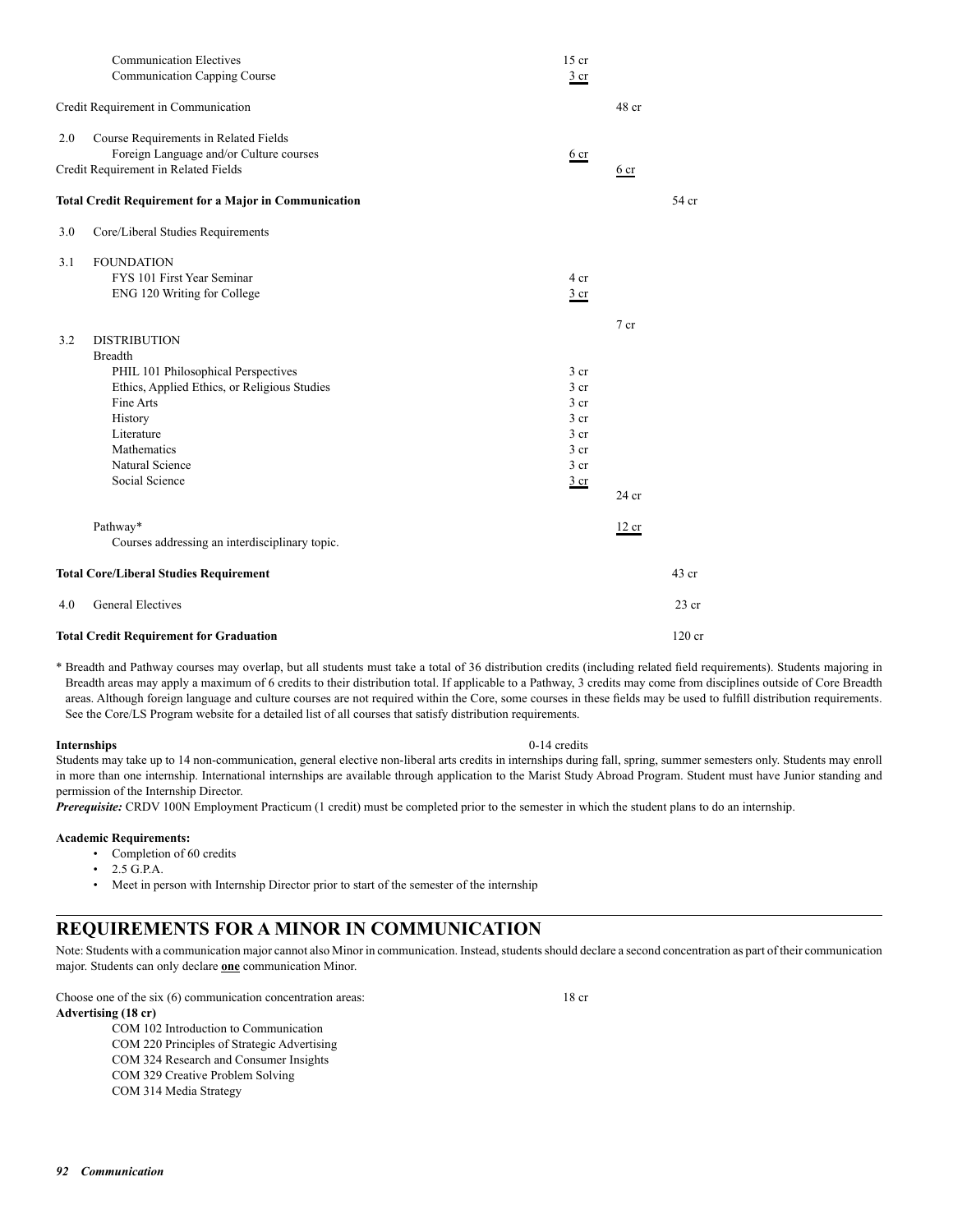**Select one:** COM 354 Visual Storytelling COM 358 Digital, Direct & Database Advertising COM 424 Branding **Communication Studies (18 cr)** COM 101 Public Presentations COM 102 Introduction to Communication COM 203 Interpersonal Communication COM 301 Small Group Communication COM 302 Persuasion  **Select one:** COM 325 Intercultural Communication COM 420 Advanced Public Presentations COM 425 Comparative Communication Theory **General Communication Minor (18 cr)** COM 101 Public Presentations COM 102 Introduction to Communication COM 200 Research Strategies and Methods Plus three Communications electives, two of which must be upper-level **Journalism (18 cr)** COM 102 Introduction to Communication COM 242 Introduction to Journalism COM 243 Journalism Skills  **Select one:** COM 236 News Editing COM 322 Newswriting COM 327 Magazine Writing COM 331 Broadcast Newswriting  **Select one:** COM 328 Magazine Layout & Design COM 332 Producing the Newscast COM 345 Photojournalism  **Select one:** COM 300 Mass Communication Law COM 341 Press in America COM 342 Readings in Journalism **Public Relations (18 cr)** COM 102 Introduction to Communication COM 211 Fundamentals of Public Relations Theory & Practice COM 212 Public Relations Writing Tools COM 333 Applied Research and Analytics COM 418 Communication Campaign Management  **Select one:** COM 419 Case Studies in Public Relations Management COM 422 Case Studies in Integrated Communication **Sports Communication (18 cr)** COM 102 Introduction to Communication COM 242 Introduction to Journalism COM 260 Sport, Culture, and Communication COM 365 Issues in Sports Media  **Select two:** COM 445 Sports Reporting COM 448 Sports Broadcasting COM 460 Sports Public Relations **Total Credit Requirement for a Minor in Communication** 18 cr

## **RECOMMENDED PROGRAM SEQUENCE FOR A BACHELOR OF ARTS IN COMMUNICATION**

## **FRESHMAN YEAR**

| FALL.                                    |                  | <b>SPRING</b>                         |                 |
|------------------------------------------|------------------|---------------------------------------|-----------------|
| FYS 101 First Year Seminar               | 4 cr             | PHIL 101 Philosophical Perspectives   | 3 <sub>cr</sub> |
| ENG 120 Writing for College              | 3 <sub>cr</sub>  | Core/LS                               | 3 <sub>cr</sub> |
| COM 102 Introduction to Communication OR |                  | COM 101 Public Presentations OR       |                 |
| COM 101 Public Presentation              | 3 <sub>cr</sub>  | COM 102 Introduction to Communication | 3 <sub>cr</sub> |
| COM 103 Digital Toolbox OR               |                  | COM 103 Digital Toolbox OR            |                 |
| Core/LS                                  | 3 cr             | Core/LS                               | 3 <sub>cr</sub> |
| Core/LS                                  | 3 cr             | Core/LS                               | 3 cr            |
|                                          | 16 <sub>cr</sub> |                                       | 15 cr           |

|                                          |                 | .                                     |                 |
|------------------------------------------|-----------------|---------------------------------------|-----------------|
| FYS 101 First Year Seminar               | 4 cr            | PHIL 101 Philosophical Perspectives   | 3 <sub>cr</sub> |
| ENG 120 Writing for College              | 3 cr            | Core/LS                               | 3 <sub>cr</sub> |
| COM 102 Introduction to Communication OR |                 | COM 101 Public Presentations OR       |                 |
| COM 101 Public Presentation              | 3 cr            | COM 102 Introduction to Communication | 3 cr            |
| COM 103 Digital Toolbox OR               |                 | COM 103 Digital Toolbox OR            |                 |
| Core/LS                                  | 3 cr            | Core/LS                               | 3 <sub>cr</sub> |
| Core/LS                                  | 3 <sub>cr</sub> | Core/LS                               | 3 cr            |
|                                          | 16cr            |                                       | 15cr            |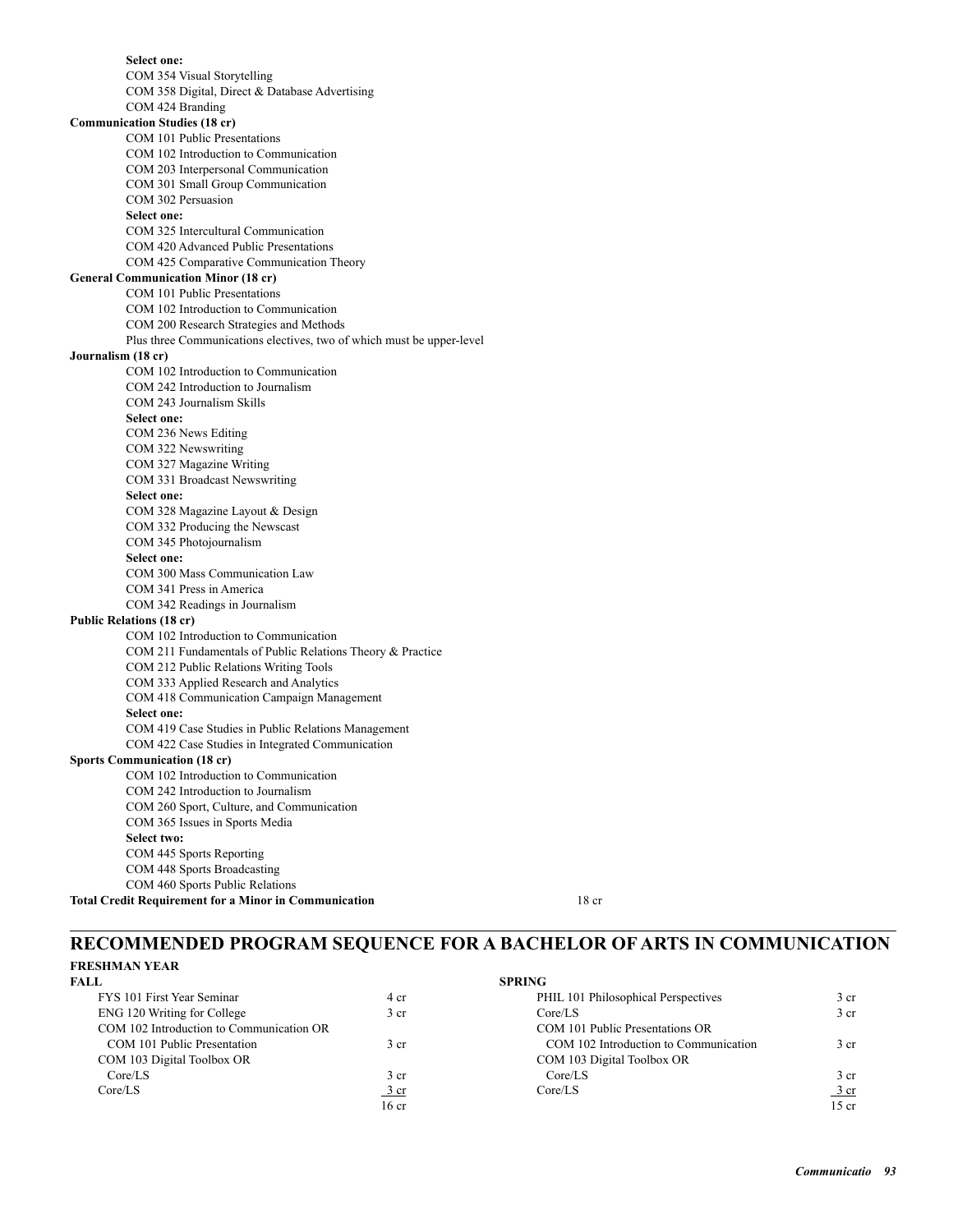### **SOPHOMORE YEAR**

| <b>FALL</b>                  |                  | <b>SPRING</b>                   |                  |
|------------------------------|------------------|---------------------------------|------------------|
| COM 200 Comm Research OR     |                  | $Core/LS$ OR                    |                  |
| Core/LS                      | 3 <sub>cr</sub>  | COM 200 Comm Research           | 3 <sub>cr</sub>  |
| <b>COM</b> Concentration     | 3 <sub>cr</sub>  | <b>COM</b> Concentration        | 3 <sub>cr</sub>  |
| <b>COM</b> Concentration OR  |                  | COM Foreign Language/Culture OR |                  |
| COM Foreign Language/Culture | 3 <sub>cr</sub>  | <b>COM</b> Concentration        | 3 <sub>cr</sub>  |
| Core/LS                      | 3 cr             | General Elective                | 3 <sub>cr</sub>  |
| Core/LS                      | 3 cr             | General Elective                | 3 <sub>cr</sub>  |
|                              |                  | CRDV 100 Employment Practicum   | $1$ cr           |
|                              | $15$ cr          |                                 | 16 <sub>cr</sub> |
| <b>JUNIOR YEAR</b>           |                  |                                 |                  |
| <b>FALL</b>                  |                  | <b>SPRING</b>                   |                  |
| Possible Semester Abroad     |                  | Possible Semester Abroad        |                  |
| <b>COM Concentration OR</b>  |                  | <b>COM Elective OR</b>          |                  |
| COM Elective                 | 3 <sub>cr</sub>  | COM Concentration               | 3 <sub>cr</sub>  |
| <b>COM</b> Concentration     | 3 <sub>cr</sub>  | <b>COM Elective</b>             | 3 <sub>cr</sub>  |
| <b>COM Elective</b>          | 3 <sub>cr</sub>  | Core/LS                         | 3 <sub>cr</sub>  |
| Core/LS                      | 3 <sub>cr</sub>  | COM Foreign Language/Culture    | 3 <sub>cr</sub>  |
| Core/LS                      | $\frac{3}{ }$ cr | General Elective                | 1 cr             |
|                              | $15$ cr          |                                 | $13$ cr          |
| <b>SENIOR YEAR</b>           |                  |                                 |                  |
| <b>FALL</b>                  |                  | <b>SPRING</b>                   |                  |
| Possible Internship          |                  | Possible Internship             |                  |
| <b>COM Elective OR</b>       |                  | COM 401 Capping OR              |                  |
| COM 401 Capping              | 3 <sub>cr</sub>  | <b>COM Elective</b>             | 3 <sub>cr</sub>  |
| COM Elective OR              |                  | <b>COM</b> Concentration OR     |                  |
| <b>COM</b> Concentration     | 3 <sub>cr</sub>  | <b>COM Elective</b>             | 3 <sub>cr</sub>  |
| Core/LS                      | 3 <sub>cr</sub>  | General Electives OR            |                  |
| <b>General Elective</b>      | 3 <sub>cr</sub>  | COM Internship                  | 9 <sub>cr</sub>  |
| General Elective             | $\frac{3}{ }$ cr |                                 |                  |
|                              | $15$ cr          |                                 | $15$ cr          |

## **DUAL DEGREE: B.A. COMMUNICATION / M.A. INTEGRATED MARKETING COMMUNICATION**

#### **SUBIR SENGUPTA,** Ph.D., *Program Director*

#### **ABOUT THE PROGRAM**

Marist's dual-degree program is designed for students pursuing a B.A. in Communication with dual concentrations in Advertising and Public Relations (PR). While the undergraduate curriculum focuses both on the theory and practice of Advertising and Public Relations, the M.A. in Integrated Marketing Communication (IMC) curriculum provides students a management perspective. IMC, in practice, comprehensively addresses the strategic consistency across the functions of advertising, brand management, corporate communication, marketing, public relations and sales for the purpose of developing and maintaining long-term relationships with target audiences before, during and after the delivery of products and services.

The dual-degree program is ideal for those who wish to move into a leadership position in the fields of advertising, brand management, marketing, public relations, strategic communication or sales.

#### **CURRICULUM**

The 120-credit, four-year B.A. in Communication curriculum is based on a strong foundation of core liberal arts and communication studies courses. Advertising and PR are both 18-credit concentrations offered within the B.A. in Communication major. Both concentrations offer a mix of theoretical and hands-on courses that prepare students for entry-level positions in the field. The 30-credit hour Master of Arts graduate degree program in IMC provides students with a cross-disciplinary educational experience that mirrors workplace dynamics in the once "siloed" fields of advertising, brand management, corporate communication, marketing, public relations, strategic communication and sales. Students will learn to strategically approach and develop IMC plans aimed at successfully engaging diverse and global audiences.

Of the 30-credit M.A. in IMC curriculum, students will take four graduate courses (12 credits) as an undergraduate during the junior and senior years of study. The remaining six graduate courses (18 credits) will be taken during the fifth year of study to complete the M.A. in IMC requirements. The four graduate courses that students will take as an undergraduate will substitute for four specific, three-credit, undergraduate course requirements.

#### **FORMAT**

In addition to the required undergraduate classes, students will enroll in one graduate course in the spring semester of their junior year, one in the fall semester of senior year, and two courses in the spring semester of their senior year. These four graduate courses will substitute for four specific undergraduate courses. On satisfactory completion of all undergraduate course requirements, students should be able to earn their B.A. in Communication degree at the end of their fourth year. In the fifth year, students will enroll in two graduate courses in the fall, two in the spring, and two in the summer. Students should be able to complete the dual-degree program, B.A. in Communication and M.A. in IMC, in the summer semester of their fifth year. It is important to note that while undergraduate classes are generally offered on-the-ground, all graduate-level courses are offered only in an online format. Furthermore, all graduate courses are offered in 8-week segments called rounds (R).

Note: If planned properly, students should not have to complete more than 138 credits (120 crs. in four years and 18 crs. in their fifth year, or 108 undergraduate credits and 30 graduate credits) to obtain both degrees.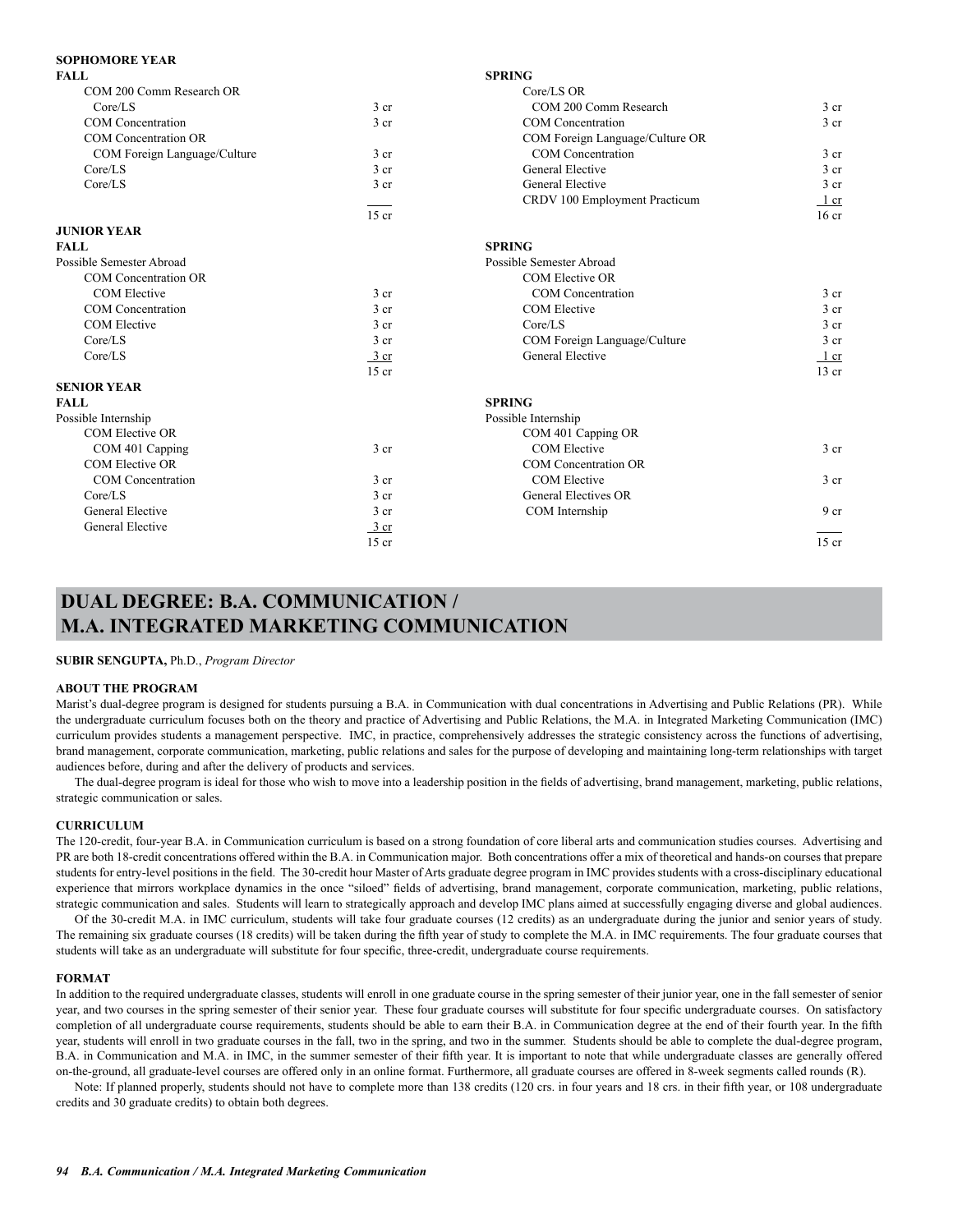### **ADMISSION REQUIREMENTS**

- Declared Communication major
- Declared dual concentration in Advertising and Public Relations
- Cumulative GPA of 3.0 overall
- Cumulative GPA of 3.2 in the major
- Completed application form
- Current resume
- Three letters of recommendation
- A personal statement outlining how the five-year program will help the applicant's career goals

### **APPLICATION DEADLINES**

November 15 of the applicant's Junior year. Review of applications received after the deadline cannot be guaranteed.

### **REQUIREMENTS FOR DEGREE COMPLETION**

The B.A. in Communication requires the successful completion of courses totaling a minimum of 120 credits, with a minimum of 30 credits completed at Marist, a minimum 2.0 cumulative GPA, the specified coursework for the student's major field, and a minimum 2.0 GPA in the student's major field. The M.A. in IMC is a 30-credit program; 12 credits will be completed as an undergraduate, and 18-credits as a graduate student in the fifth year. Students must maintain a 3.0 cumulative GPA, and a "C" or better in all required graduate courses in order to graduate.

### **SUMMARY OF REQUIREMENTS FOR A BACHELOR OF ARTS IN COMMUNICATION**

Note: A minimum of 90 credits in Liberal Arts is required.

| 1.0 | Undergraduate Course Requirements in Communication<br>Foundation Courses:<br>COM 101 Public Presentation<br>COM 102 Introduction to Communication<br>COM 103 Digital Toolbox<br>COM 200 Communication Research: Strategies & Methods<br>COM 401 Communication Capping                                                                                                                                                             | $15$ cr                                                       |        |         |       |
|-----|-----------------------------------------------------------------------------------------------------------------------------------------------------------------------------------------------------------------------------------------------------------------------------------------------------------------------------------------------------------------------------------------------------------------------------------|---------------------------------------------------------------|--------|---------|-------|
|     | <b>Concentration Courses</b><br>COM 211 Fundamentals of Public Relations Theory & Practice<br>COM 212 Public Relations Writing Tools<br>COM 220 Principles of Strategic Advertising<br>COM 314 Media Strategy<br>COM 324 Research & Consumer Insight<br>COM 329 Creative Problem Solving<br>COM 333 Applied Research & Analytics<br>COM 418 Communication Campaign Management<br>COM 422 Case Studies in Integrated Communication | $27$ cr                                                       |        |         |       |
|     | <b>Credit Requirement in Communication</b>                                                                                                                                                                                                                                                                                                                                                                                        |                                                               |        | $42$ cr |       |
| 2.0 | Course Requirements in Related Fields<br>Foreign Language and/or Culture courses                                                                                                                                                                                                                                                                                                                                                  | 6 cr                                                          |        |         |       |
|     | <b>Credit Requirement in Related Fields</b>                                                                                                                                                                                                                                                                                                                                                                                       |                                                               |        | 6 cr    |       |
|     | 3.0 Graduate Courses taken at the Undergraduate Level<br>COMI 500 Principles of IMC<br>COMI 505 PR Management<br><b>COMI 600 Advertising Management</b><br>COMI 605 Brand Management                                                                                                                                                                                                                                              | 3 <sub>cr</sub><br>3 <sub>cr</sub><br>3 cr<br>3 <sub>cr</sub> |        |         |       |
|     | <b>Total Graduate Courses Taken at the Undergraduate Level</b>                                                                                                                                                                                                                                                                                                                                                                    |                                                               |        | 12 cr   |       |
|     | <b>Total Credit Requirement for a Major in Communication</b>                                                                                                                                                                                                                                                                                                                                                                      |                                                               |        |         | 54 cr |
| 3.0 | Core/Liberal Studies Requirements                                                                                                                                                                                                                                                                                                                                                                                                 |                                                               |        |         |       |
| 3.1 | <b>FOUNDATION</b><br>FYS 101 First Year Seminar<br>ENG 120 Writing for College                                                                                                                                                                                                                                                                                                                                                    | 4 cr<br>$rac{3}{2}$ cr                                        | $7$ cr |         |       |
| 3.2 | <b>DISTRIBUTION</b><br>Breadth<br>PHIL 101 Philosophical Perspectives                                                                                                                                                                                                                                                                                                                                                             | 3 <sub>cr</sub>                                               |        |         |       |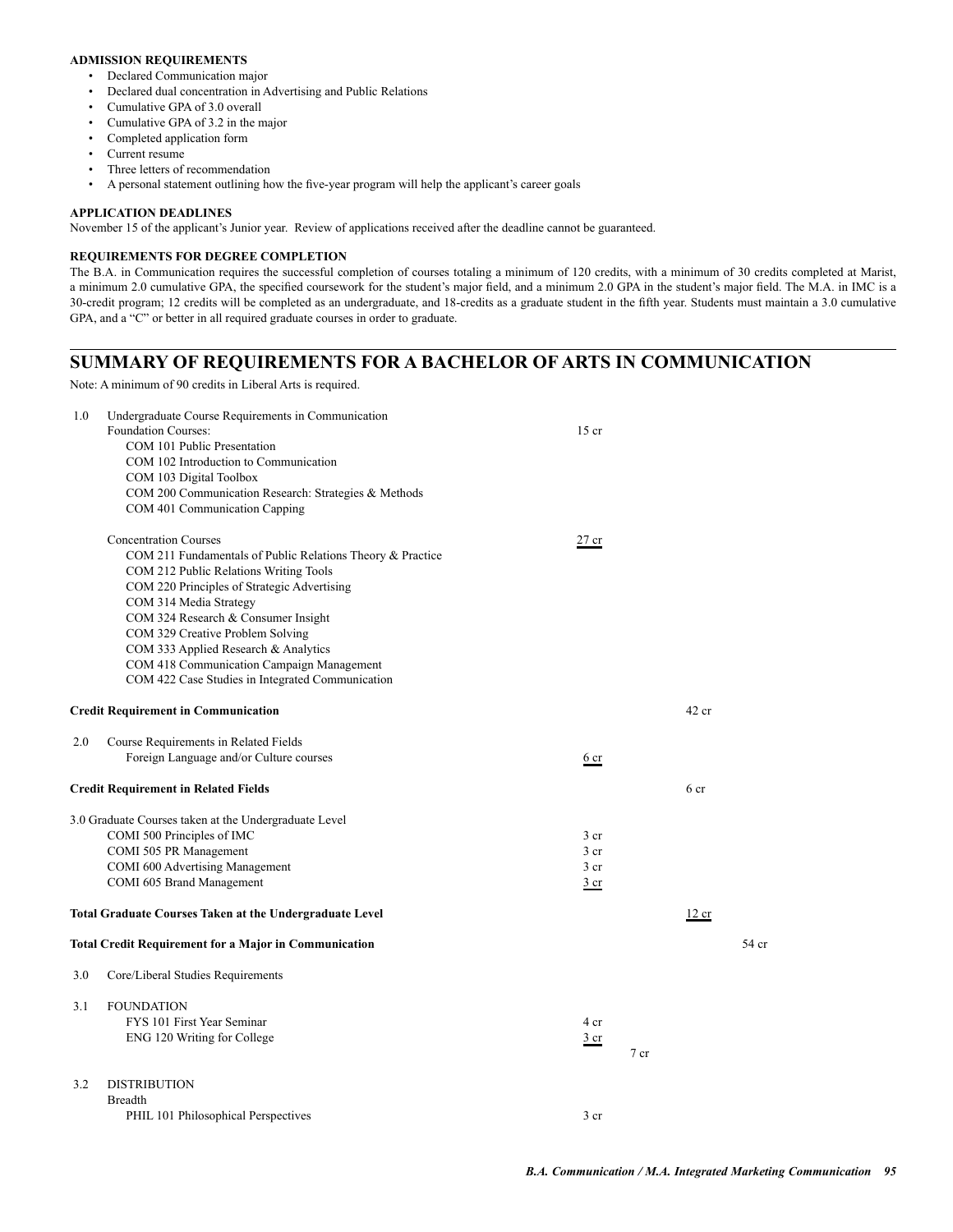|     | Ethics, Applied Ethics, or Religious Studies                            | $3$ cr          |         |                  |
|-----|-------------------------------------------------------------------------|-----------------|---------|------------------|
|     | Fine Arts                                                               | 3 <sub>cr</sub> |         |                  |
|     | History                                                                 | 3 <sub>cr</sub> |         |                  |
|     | Literature                                                              | 3 <sub>cr</sub> |         |                  |
|     | Mathematics                                                             | 3 <sub>cr</sub> |         |                  |
|     | Natural Science                                                         | 3 <sub>cr</sub> |         |                  |
|     | Social Science                                                          | $rac{3}{2}$ cr  |         |                  |
|     |                                                                         |                 | $24$ cr |                  |
|     | Pathway*                                                                |                 | 12 cr   |                  |
|     | Courses addressing an interdisciplinary topic.                          |                 |         |                  |
|     | <b>Total Core/Liberal Studies Requirement</b>                           |                 |         | $43$ cr          |
| 4.0 | <b>General Electives</b>                                                |                 |         | $17$ cr          |
|     | <b>Total Credit Requirement for Graduation (B.A. in Communication)</b>  |                 |         | $120$ cr         |
| 5.0 | Fifth Year Graduate Courses                                             |                 |         |                  |
|     | COMI 610 Social Media Strategies & Tactics                              | 3 <sub>cr</sub> |         |                  |
|     | COMI 615 Global Consumer Insights                                       | 3 <sub>cr</sub> |         |                  |
|     | COMI 700 IMC Capstone                                                   | 3 <sub>cr</sub> |         |                  |
|     | MBA 525 Marketing Foundation                                            | 3 <sub>cr</sub> |         |                  |
|     | MBA 535 Analytical Tools for Decision Making                            | 3 <sub>cr</sub> |         |                  |
|     | MBA 605 Marketing Research                                              | $rac{3}{2}$ cr  |         |                  |
|     |                                                                         |                 |         | 18 <sub>cr</sub> |
|     | Total Credit Requirement for Graduation (B.A. Communication & M.A. IMC) |                 |         | 138 cr           |

## **RECOMMENDED PROGRAM SEQUENCE FOR DUAL DEGREE B.A. COMMUNICATION / M.A. INTEGRATED MARKETING**

| <b>FRESHMAN YEAR</b>                  |                  |                                      |                  |
|---------------------------------------|------------------|--------------------------------------|------------------|
| <b>FALL</b>                           |                  | <b>SPRING</b>                        |                  |
| FYS 101 First Year Seminar            | 4 cr             | PHIL 101 Philosophical Perspectives  | 3 <sub>cr</sub>  |
| ENG 120 Writing for College           | 3 <sub>cr</sub>  | Core/LS                              | 3 <sub>cr</sub>  |
| COM 102 Introduction to Communication | 3 <sub>cr</sub>  | COM 101 Public Presentations         | 3 <sub>cr</sub>  |
| COM 103 Digital Toolbox               | 3 <sub>cr</sub>  | Core/LS                              | 3 <sub>cr</sub>  |
| Core/LS                               | 3 cr             | Core/LS                              | 3 cr             |
|                                       | 16 <sub>cr</sub> |                                      | $15$ cr          |
| <b>SOPHOMORE YEAR</b>                 |                  |                                      |                  |
| <b>FALL</b>                           |                  | <b>SPRING</b>                        |                  |
| COM 200 Comm Research                 | 3 <sub>cr</sub>  | COM 324 Research & Consumer Insights | 3 <sub>cr</sub>  |
| COM 220 Prin Strategic Advtg          | 3 <sub>cr</sub>  | Pathway                              | 3 <sub>cr</sub>  |
| Core/LS                               | 3 <sub>cr</sub>  | Pathway                              | 3 <sub>cr</sub>  |
| Core/LS                               | 3 <sub>cr</sub>  | Pathway                              | 3 <sub>cr</sub>  |
| Pathway                               | $\frac{3}{ }$ cr | Elective                             | $\frac{3}{ }$ cr |
|                                       | $15$ cr          |                                      | $15$ cr          |
| <b>JUNIOR YEAR</b>                    |                  |                                      |                  |
| <b>FALL</b>                           |                  | <b>SPRING</b>                        |                  |
| COM 211 Fundamentals of PR            | 3 <sub>cr</sub>  | COM 333 Applied Research & Analytics | 3 <sub>cr</sub>  |
| COM 212 PR Writing Tools              | 3 <sub>cr</sub>  | COMI 500 Principles of IMC           | 3 <sub>cr</sub>  |
| COM 314 Media Strategy                | 3 <sub>cr</sub>  | Foreign Language/Culture             | 3 <sub>cr</sub>  |
| COM 329 Creative Problem Solving      | 3 <sub>cr</sub>  | Core/LS                              | 3 <sub>cr</sub>  |
| Foreign Language/Culture              | 3 <sub>cr</sub>  | Core/LS                              | 3 <sub>cr</sub>  |
| Elective                              | $1$ cr           | Elective                             | $1$ cr           |
|                                       | 16 <sub>cr</sub> |                                      | $16$ cr          |
| <b>SENIOR YEAR</b>                    |                  |                                      |                  |
| <b>FALL</b>                           |                  | <b>SPRING</b>                        |                  |
| COM 418 Com Campaign Mgmnt            | 3 cr             | COM 401 Capping                      | 3 <sub>cr</sub>  |
| COM 422 Case Studies                  | $3$ cr           | COMI 505 PR Mgmnt (R1)               | 3 <sub>cr</sub>  |
| COMI 605 Brand Mgmnt (R2)             | 3 <sub>cr</sub>  | COMI 600 Advertising Mgmnt (R2)      | 3 <sub>cr</sub>  |
| Elective                              | 3 cr             | Elective                             | 3 <sub>cr</sub>  |
| Elective                              | 3 cr             |                                      |                  |
|                                       | $15$ cr          |                                      | 12 cr            |
|                                       |                  |                                      |                  |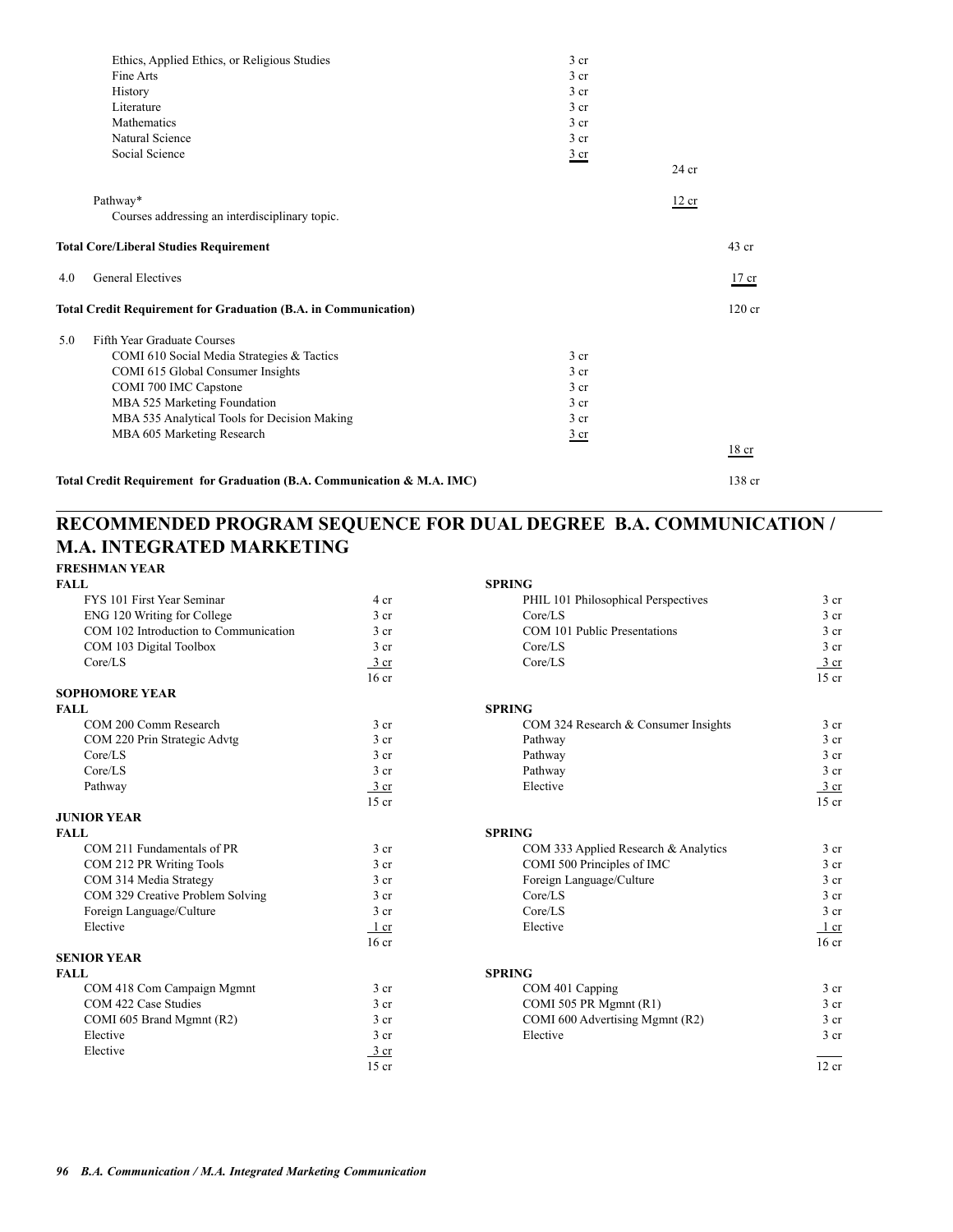### **YEAR 5**

| FALL.                                |                 | <b>SPRING</b>                                     |                 |
|--------------------------------------|-----------------|---------------------------------------------------|-----------------|
| COMI 610 Social Media Stategies (R1) | 3 <sub>cr</sub> | COMI 615 Global Consumer Inisights (R1)           | 3 <sub>cr</sub> |
| MBA 525 Marketing Foundations (R2)   | $rac{3}{2}$ cr  | MBA 535 Analytical Tools for Decision Making (R2) | <u>3 cr</u>     |
|                                      | 6 cr            |                                                   | 6 cr            |
| YEAR 5                               |                 |                                                   |                 |
| <b>SUMMER</b>                        |                 |                                                   |                 |
| MBA 605 Marketing Research (R1)      | 3 cr            |                                                   |                 |
| COMI 700 IMC Capstone (R2)           | $rac{3}{2}$ cr  |                                                   |                 |
|                                      | 6 cr            |                                                   |                 |

| COMI 610 Social Media Stategies (R1) | , cr | COMI 615 Global Consumer Inisights (R1)           | 3 cr |
|--------------------------------------|------|---------------------------------------------------|------|
| MBA 525 Marketing Foundations (R2)   | 3 cr | MBA 535 Analytical Tools for Decision Making (R2) | 3 cr |
|                                      |      |                                                   |      |

| COMI 700 IMC Capstone (R2) | 3 <sub>cr</sub> |
|----------------------------|-----------------|
|                            | 6 cr            |
|                            |                 |
|                            |                 |

## **COMPUTER SCIENCE**

### **MATTHEW A. JOHNSON,** M.S., *Chairperson*

### **MISSION:**

The mission of the Department of Computing Technology is to prepare students for lifelong careers in the study, design, development, and implementation of hardware, software, and software systems. After completing a program within the Department, a student will:

- Have received instruction in the theoretical foundations of Computer Science, which will form a structure on which specific skills will be built throughout an individual's career.
- Have been introduced to current computing technologies, as appropriate to the field.
- Be an independent learner who can remain up to date in a rapidly changing field.
- Be able to make socially and ethically responsible decisions about the uses of technology.

The Department of Computing Technology is committed to providing its students with a broad range of opportunities both on and off the Marist College campus, including internships in the business community that provide many students with experience in their chosen fields.

The Department of Computing Technology is also committed to providing technical competency education to the entire Marist student community.

The major in Computer Science is designed to provide students with a broad background in many aspects of Computer Science. The foundation is then supplemented by advanced courses that are selected by the students to correspond to their personal and career interests.

## **REQUIREMENTS FOR A BACHELOR OF SCIENCE IN COMPUTER SCIENCE WITH A CONCENTRATION IN SOFTWARE DEVELOPMENT**

| 1.0 | Course requirements in Computer Science                                                               |                 |        |       |
|-----|-------------------------------------------------------------------------------------------------------|-----------------|--------|-------|
|     | CMPT 120 Introduction to Programming                                                                  | 4 cr            |        |       |
|     | CMPT 220 Software Development I                                                                       | 4 cr            |        |       |
|     | CMPT 221 Software Development II                                                                      | 4 cr            |        |       |
|     | CMPT 230 Software Systems and Analysis                                                                | 4 cr            |        |       |
|     | <b>CMPT 306 Data Communications and Networks</b>                                                      | 4 cr            |        |       |
|     | CMPT 308 Database Management                                                                          | 4 cr            |        |       |
|     | CMPT 307 Internetworking                                                                              | 4 cr            |        |       |
|     | CMPT 330 System Design                                                                                | 4 cr            |        |       |
|     | CMPT 422 Computer Organization and Architecture                                                       | 4 cr            |        |       |
|     | CMPT 435 Algorithm Analysis and Design                                                                | 3 <sub>cr</sub> |        |       |
|     | Concentration electives <sup>1</sup>                                                                  | $11$ cr         |        |       |
|     | CMPT 475 CS Project I                                                                                 | 3 <sub>cr</sub> |        |       |
|     | CMPT 476 CS Project II                                                                                | 1 cr            |        |       |
|     |                                                                                                       |                 | 54 cr  |       |
| 2.0 | Course Requirements in Related Fields                                                                 |                 |        |       |
|     | BUS 100 Introduction to Business and Management                                                       | 3 <sub>cr</sub> |        |       |
|     | MATH 130 Introduction to Statistics                                                                   | 3 <sub>cr</sub> |        |       |
|     | <b>MATH 241 Calculus I</b>                                                                            | 4 cr            |        |       |
|     | <b>MATH 205 Discrete Mathematics</b>                                                                  | 4 cr            |        |       |
|     |                                                                                                       |                 | 14 cr  |       |
|     | Total Credit Requirement for a Major in Computer Science with a Concentration in Software Development |                 |        | 68 cr |
|     |                                                                                                       |                 |        |       |
| 3.0 | Core/Liberal Studies Requirements                                                                     |                 |        |       |
| 3.1 | <b>FOUNDATION</b>                                                                                     |                 |        |       |
|     | FYS 101 First Year Seminar                                                                            | 4 cr            |        |       |
|     | ENG 120 Writing for College                                                                           | $rac{3}{2}$ cr  |        |       |
|     |                                                                                                       |                 | $7$ cr |       |

1 Concentration electives for software development are: System Elective (4 credits)—choice of either CMPT 424 Operating Systems or CMPT 432 Design of Compilers; Language Elective (3 credits)—Choice of either CMPT 331 Theory of Programming Language or CMPT 440 Formal Language and Computability; Third Required Elective (3 credits)—choice of approved upper-level CMPT courses including CMPT 331, CMPT 333, CMPT 335, CMPT 404, CMPT 412, CMPT 414, CMPT 415, CMPT 424, CMPT 425, CMPT 432, CMPT 440, CMPT 446, and CMPT 467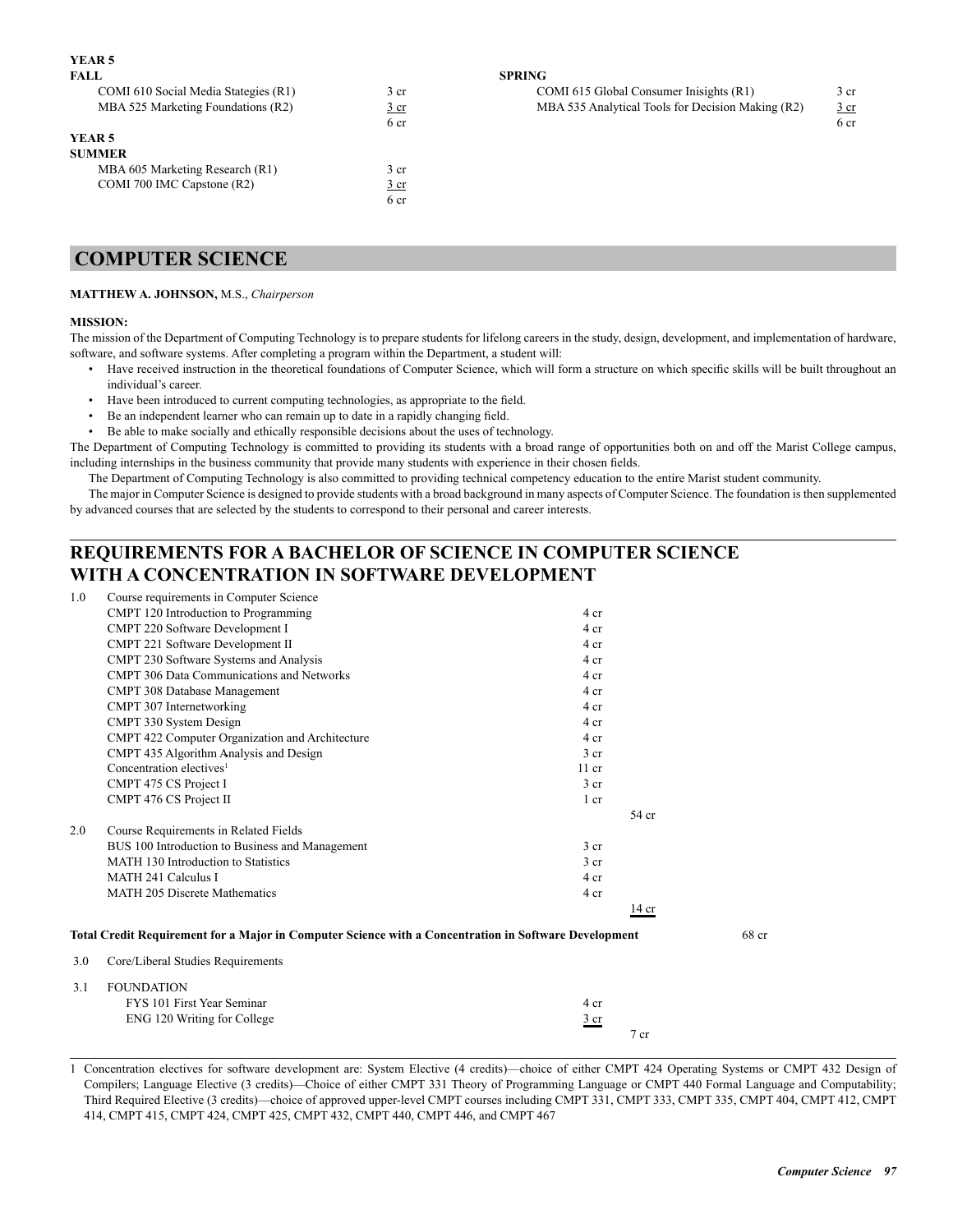## 3.2 DISTRIBUTION

|     | <b>Total Credit Requirement for Graduation</b>                |                 | $120$ cr                        |
|-----|---------------------------------------------------------------|-----------------|---------------------------------|
| 4.0 | Electives (and/or Internship)                                 |                 | 12 cr                           |
|     | <b>Total Core/Liberal Studies Requirement</b>                 |                 | 40 <sub>cr</sub>                |
|     | Courses addressing an interdisciplinary topic.                |                 |                                 |
|     | Pathway*                                                      |                 | 12 cr                           |
|     |                                                               |                 | $21$ cr                         |
|     | Social Science                                                | $rac{3}{2}$ cr  |                                 |
|     | Natural Science                                               | 3 <sub>cr</sub> |                                 |
|     | Mathematics                                                   | 0 <sub>cr</sub> | (fulfilled by major field req.) |
|     | Literature                                                    | $3$ cr          |                                 |
|     | History                                                       | 3 <sub>cr</sub> |                                 |
|     | Fine Arts                                                     | 3 <sub>cr</sub> |                                 |
|     | Ethics (CMPT 305 Technology, Ethics, and Society recommended) | 3 cr            |                                 |
|     | PHIL 101 Philosophical Perspectives                           | 3 <sub>cr</sub> |                                 |
|     | Breadth                                                       |                 |                                 |

\* Breadth and Pathway courses may overlap, but all students must take a total of 36 distribution credits (including related field requirements). Students majoring in Breadth areas may apply a maximum of 6 credits to their distribution total. If applicable to a Pathway, 3 credits may come from disciplines outside of Core Breadth areas. Although foreign language and culture courses are not required within the Core, some courses in these fields may be used to fulfill distribution requirements. See the Core/LS Program website for a detailed list of all courses that satisfy distribution requirements.

# **RECOMMENDED PROGRAM SEQUENCE FOR A BACHELOR OF SCIENCE IN COMPUTER SCIENCE WITH A CONCENTRATION IN SOFTWARE DEVELOPMENT**

# **FRESHMAN YEAR**

| <b>FALL</b>                                      |                  | <b>SPRING</b>                          |                  |
|--------------------------------------------------|------------------|----------------------------------------|------------------|
| CMPT 120 Introduction to Programming             | 4 cr             | CMPT 220 Software Development I        | 4 cr             |
| MATH 130 Introduction to Statistics              | 3 <sub>cr</sub>  | CMPT 230 Software Systems and Analysis | 4 cr             |
| BUS 100 Intro to Business and Management         | 3 <sub>cr</sub>  | <b>MATH 205 Discrete Mathematics</b>   | 4 cr             |
| ENG 120 Writing for College                      | 3 <sub>cr</sub>  | FYS 101 First-Year Seminar             | 4 cr             |
| PHIL 101 Philosophical Perspectives              | 3 cr             |                                        |                  |
|                                                  | 16 <sub>cr</sub> |                                        | 16 <sub>cr</sub> |
| <b>SOPHOMORE YEAR</b>                            |                  |                                        |                  |
| <b>FALL</b>                                      |                  | <b>SPRING</b>                          |                  |
| <b>CMPT 306 Data Communications and Networks</b> | 4 cr             | <b>MATH 241 Calculus I</b>             | 4 cr             |
| CMPT 221 Software Development II                 | 4 cr             | CMPT 307 Internetworking               | 4 cr             |
| CMPT 308 Database Management                     | 4 cr             | CMPT 330 System Design                 | 4 cr             |
| Core/LS                                          | $\frac{3}{ }$ cr | Core/LS                                | $\frac{3}{ }$ cr |
|                                                  | $15$ cr          |                                        | $15$ cr          |
| <b>JUNIOR YEAR</b>                               |                  |                                        |                  |
| <b>FALL</b>                                      |                  | <b>SPRING</b>                          |                  |
| CMPT 422 Computer Org. & Architecture            | 4 cr             | CMPT 435 Algorithm Analysis and Design | 4 cr             |
| Concentration elective                           | 4 cr             | Concentration elective                 | 3 <sub>cr</sub>  |
| CMPT 305 Technology, Ethics, and Society         | 3 <sub>cr</sub>  | Core/general elective                  | 8 cr             |
| Core/LS                                          | 4 cr             |                                        |                  |
|                                                  | $15$ cr          |                                        | $15$ cr          |
| <b>SENIOR YEAR</b>                               |                  |                                        |                  |
| <b>FALL</b>                                      |                  | <b>SPRING</b>                          |                  |
| CMPT 475 CS Project I                            | 3 <sub>cr</sub>  |                                        |                  |
| CMPT 476 CS Project II                           | 1 cr             | Concentration elective                 | 4 cr             |
| Core/LS                                          | 6 <sub>cr</sub>  | Core/LS                                | 3 <sub>cr</sub>  |
| Elective/Internship                              | 6 cr             | Elective/Internship                    | 5 cr             |
|                                                  | 16 <sub>cr</sub> |                                        | 12 cr            |

## **REQUIREMENTS FOR A DEGREE IN COMPUTER SCIENCE WITH A CONCENTRATION IN GAME DESIGN AND PROGRAMMING**

Note: A minimum of 60 credits in Liberal Arts is required.

| 1.0 | Course requirements in Computer Science |      |
|-----|-----------------------------------------|------|
|     | CMPT 120 Introduction to Programming    | 4 cr |
|     | CMPT 220 Software Development I         | 4 cr |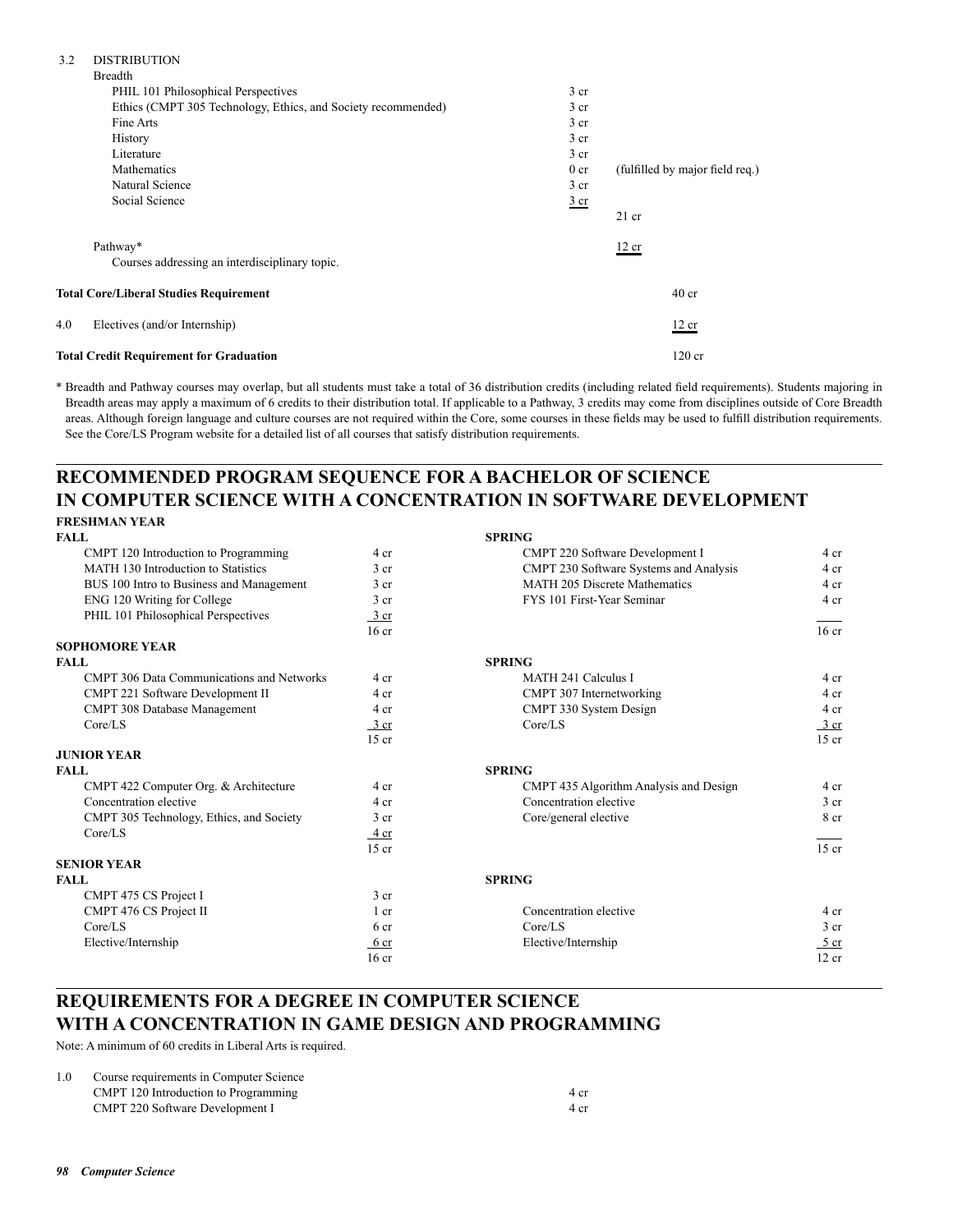| <b>Total Credit Requirement for Graduation</b>                                                                                                                        |                                                                                                                                                                                                                                                                                   | $120$ cr                                                                                              |                                                                                                                                     |
|-----------------------------------------------------------------------------------------------------------------------------------------------------------------------|-----------------------------------------------------------------------------------------------------------------------------------------------------------------------------------------------------------------------------------------------------------------------------------|-------------------------------------------------------------------------------------------------------|-------------------------------------------------------------------------------------------------------------------------------------|
| Electives (and/or Internship)                                                                                                                                         |                                                                                                                                                                                                                                                                                   | $\frac{11}{1}$ cr                                                                                     |                                                                                                                                     |
| <b>Total Core/Liberal Studies Requirement</b>                                                                                                                         |                                                                                                                                                                                                                                                                                   | 37 cr                                                                                                 |                                                                                                                                     |
| Pathway*<br>Courses addressing an interdisciplinary topic.                                                                                                            |                                                                                                                                                                                                                                                                                   | 12 cr                                                                                                 |                                                                                                                                     |
| Mathematics<br>Natural Science<br>Social Science                                                                                                                      | 0 <sub>cr</sub><br>0 <sub>cr</sub><br>$rac{3}{2}$ cr                                                                                                                                                                                                                              | (fulfilled by major field req.)<br>(fulfilled by major field req.)<br>18 <sub>cr</sub>                |                                                                                                                                     |
| <b>DISTRIBUTION</b><br><b>Breadth</b><br>PHIL 101 Philosophical Perspectives<br>Ethics (CMPT 305 Technology, Ethics, and Society recommended)<br>Fine Arts<br>History | 3 <sub>cr</sub><br>3 <sub>cr</sub><br>3 cr<br>3 <sub>cr</sub>                                                                                                                                                                                                                     |                                                                                                       |                                                                                                                                     |
| <b>FOUNDATION</b><br>FYS 101 First Year Seminar<br>ENG 120 Writing for College                                                                                        | 4 cr<br>$rac{3}{2}$ cr                                                                                                                                                                                                                                                            | $7$ cr                                                                                                |                                                                                                                                     |
| Core/Liberal Studies Requirements                                                                                                                                     |                                                                                                                                                                                                                                                                                   |                                                                                                       | $71 - 72$ cr                                                                                                                        |
|                                                                                                                                                                       |                                                                                                                                                                                                                                                                                   |                                                                                                       |                                                                                                                                     |
| PHYS 211 General Physics I                                                                                                                                            | 3 <sub>cr</sub>                                                                                                                                                                                                                                                                   |                                                                                                       |                                                                                                                                     |
| <b>MATH 205 Discrete Mathematics</b>                                                                                                                                  | 4 cr                                                                                                                                                                                                                                                                              |                                                                                                       |                                                                                                                                     |
| MATH 130 Introduction to Statistics                                                                                                                                   | 3 <sub>cr</sub>                                                                                                                                                                                                                                                                   |                                                                                                       |                                                                                                                                     |
| Course requirements in Related Fields                                                                                                                                 |                                                                                                                                                                                                                                                                                   |                                                                                                       |                                                                                                                                     |
| CMPT 476 CS Project II                                                                                                                                                | 1 cr                                                                                                                                                                                                                                                                              |                                                                                                       |                                                                                                                                     |
|                                                                                                                                                                       |                                                                                                                                                                                                                                                                                   |                                                                                                       |                                                                                                                                     |
| CMPT 435 Algorithm Analysis and Design                                                                                                                                | 3 cr                                                                                                                                                                                                                                                                              |                                                                                                       |                                                                                                                                     |
|                                                                                                                                                                       |                                                                                                                                                                                                                                                                                   |                                                                                                       |                                                                                                                                     |
| CMPT 307 Internetworking                                                                                                                                              | 4 cr                                                                                                                                                                                                                                                                              |                                                                                                       |                                                                                                                                     |
| <b>CMPT 308 Database Management</b>                                                                                                                                   | 4 cr                                                                                                                                                                                                                                                                              |                                                                                                       |                                                                                                                                     |
| <b>CMPT 306 Data Communications and Networks</b>                                                                                                                      | 4 cr                                                                                                                                                                                                                                                                              |                                                                                                       |                                                                                                                                     |
| CMPT 221 Software Development II                                                                                                                                      | 4 cr                                                                                                                                                                                                                                                                              |                                                                                                       |                                                                                                                                     |
|                                                                                                                                                                       | CMPT 230 Software Systems and Analysis<br>CMPT 330 System Design<br>CMPT 422 Computer Organization and Architecture<br>Concentration courses <sup>2</sup><br>CMPT 475 CS Project I<br>BUS 100 Introduction to Business and Management<br><b>MATH 241 Calculus I</b><br>Literature | 4 cr<br>4 cr<br>4 cr<br>$11 - 12$ cr<br>3 <sub>cr</sub><br>3 <sub>cr</sub><br>4 cr<br>3 <sub>cr</sub> | 54-55 cr<br>$17$ cr<br>Total Credit Requirement for a Major in Computer Science with a Concentration in Game Design and Programming |

\* Breadth and Pathway courses may overlap, but all students must take a total of 36 distribution credits (including related field requirements). Students majoring in Breadth areas may apply a maximum of 6 credits to their distribution total. If applicable to a Pathway, 3 credits may come from disciplines outside of Core Breadth areas. Although foreign language and culture courses are not required within the Core, some courses in these fields may be used to fulfill distribution requirements. See the Core/LS Program website for a detailed list of all courses that satisfy distribution requirements.

<sup>2</sup> Concentration courses for Game Design and Development: Students take CMPT 414 (Game Design and Programming I), CMPT 415 (Game Design and Programming II), and either CMPT 446 (Computer Graphics) or CMPT 404 (Artificial Intelligence).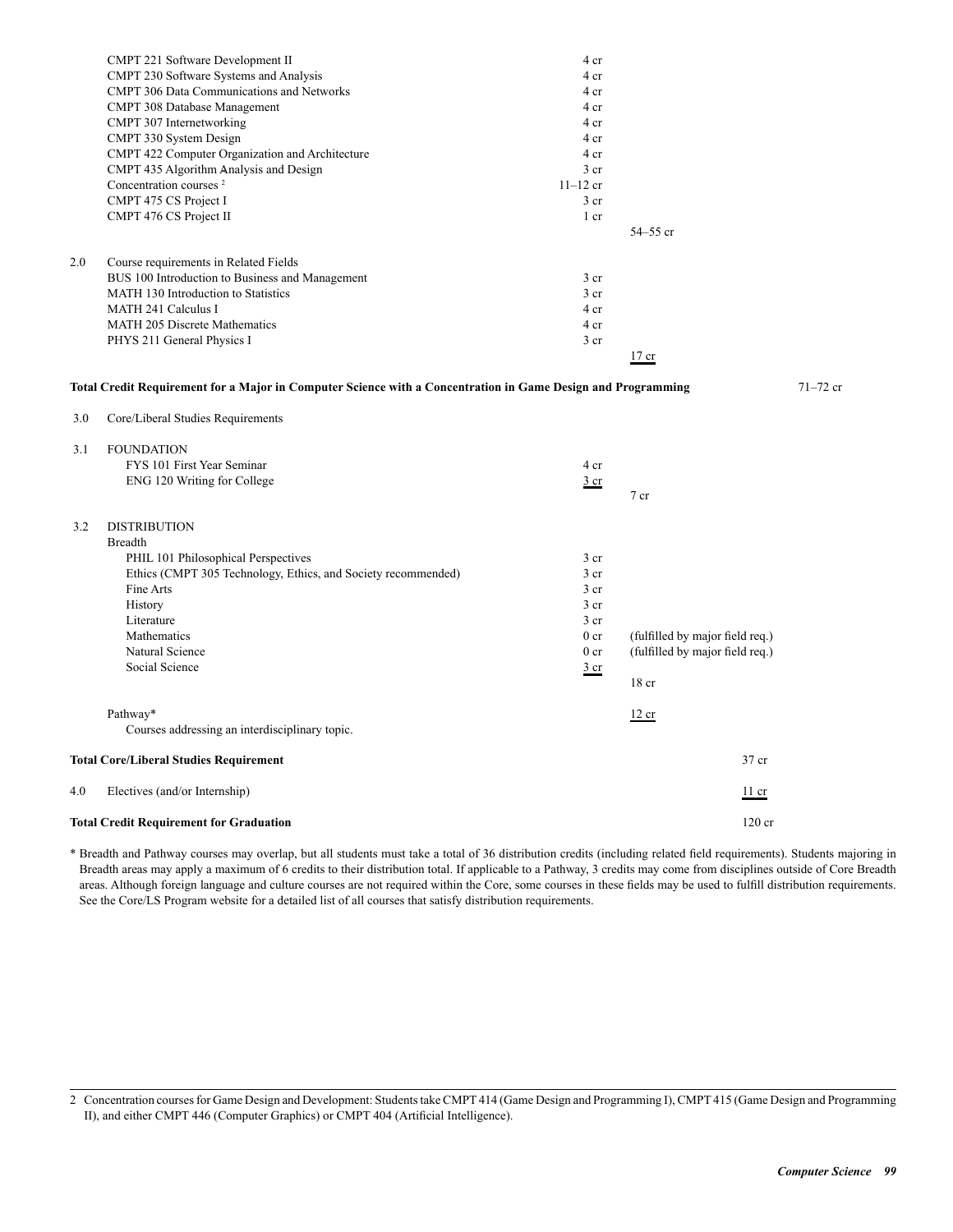## **RECOMMENDED PROGRAM SEQUENCE FOR A BACHELOR OF SCIENCE IN COMPUTER SCIENCE WITH A CONCENTRATION IN GAME DESIGN AND PROGRAMMING**

| <b>FRESHMAN YEAR</b>                             |                  |                                        |                  |
|--------------------------------------------------|------------------|----------------------------------------|------------------|
| <b>FALL</b>                                      |                  | <b>SPRING</b>                          |                  |
| CMPT 120 Introduction to Programming             | 4 cr             | CMPT 220 Software Development I        | 4 cr             |
| MATH 130 Introduction to Statistics              | 3 <sub>cr</sub>  | CMPT 230 Software Systems and Analysis | 4 cr             |
| BUS 100 Intro to Business and Management         | 3 <sub>cr</sub>  | <b>MATH 205 Discrete Mathematics</b>   | 4 cr             |
| ENG 120 Writing for College                      | 3 <sub>cr</sub>  | FYS 101 First-Year Seminar             | 4 cr             |
| PHIL 101 Philosophical Perspectives              | 3 cr             |                                        |                  |
|                                                  | 16 <sub>cr</sub> |                                        | 16 <sub>cr</sub> |
| <b>SOPHOMORE YEAR</b>                            |                  |                                        |                  |
| <b>FALL</b>                                      |                  | <b>SPRING</b>                          |                  |
| <b>CMPT 306 Data Communications and Networks</b> | 4 cr             | MATH 241 Calculus I                    | 4 cr             |
| CMPT 221 Software Development II                 | 4 cr             | CMPT 307 Internetworking               | 4 cr             |
| CMPT 308 Database Management                     | 4 cr             | CMPT 330 System Design                 | 4 cr             |
| Core/LS                                          | $\frac{3}{ }$ cr | Core/LS                                | 3 cr             |
|                                                  | $15$ cr          |                                        | $15$ cr          |
| <b>JUNIOR YEAR</b>                               |                  |                                        |                  |
| <b>FALL</b>                                      |                  | <b>SPRING</b>                          |                  |
| CMPT 422 Computer Org. & Architecture            | 4 cr             | CMPT 435 Algorithm Analysis & Design   | 4 cr             |
| Concentration elective                           | 4 cr             | Concentration elective                 | $3-4$ cr         |
| PHYS 211 General Physics I                       | 3 <sub>cr</sub>  | Core/electives                         | $7-8$ cr         |
| Core/LS                                          | 3 cr             |                                        |                  |
|                                                  | $14$ cr          |                                        | $15$ cr          |
| <b>SENIOR YEAR</b>                               |                  |                                        |                  |
| <b>FALL</b>                                      |                  | <b>SPRING</b>                          |                  |
| CMPT 305 Technology, Ethics, and Society         | 3 <sub>cr</sub>  | Concentration elective                 | 4 cr             |
| CMPT 475 CS Project I                            | 3 <sub>cr</sub>  | Core/Electives/Internship              | 9 <sub>cr</sub>  |
| CMPT 476 CS Project II                           | 1 cr             |                                        |                  |
| Core/LS                                          | 9 <sub>cr</sub>  |                                        |                  |
|                                                  | 16 <sub>cr</sub> |                                        | $13$ cr          |
|                                                  |                  |                                        |                  |

### **REQUIREMENTS FOR A MINOR IN COMPUTER SCIENCE**

| <b>Total Credit Requirement for a Minor in Computer Science</b> |          | $22 - 24$ cr |
|-----------------------------------------------------------------|----------|--------------|
| Two approved upper-level CMPT courses                           | $6-8$ cr |              |
| <b>MATH 205 Discrete Mathematics</b>                            | 4 cr     |              |
| CMPT 221L Software Development II                               | 4 cr     |              |
| CMPT 220L Software Development I                                | 4 cr     |              |
| CMPT 120L Introduction to Programming                           | 4 cr     |              |
|                                                                 |          |              |

## **B.S./M.S. PROGRAM IN COMPUTER SCIENCE/SOFTWARE DEVELOPMENT**

### **EITEL LAURIA,** Ph.D., *Graduate Director, Department of Computing Technology*

In addition to its undergraduate major in Computer Science, the Department of Computing Technology also offers a Master of Computer Science/Software Development degree. The Department recognizes that for some outstanding undergraduate students, certain of their undergraduate work might well be reflective of both the content and quality of that typically expected at the graduate level. The Department thus recognizes that these students could participate successfully in graduate classes. For these reasons the Department offers a five-year program in Computer Science, at the end of which the student will earn both B.S. and M.S. degrees.

This program offers an accelerated way of obtaining a Master's Degree. Instead of remaining three additional semesters as full-time students to gain the MS at 151 credits (120 + 31), those CS undergraduate students who are admitted to this program will be required to take only 143 credits, or 23 additional credits that can be completed in two semesters, normally the fall and spring following their undergraduate studies.

The five-year program is not appropriate for all students. Qualification occurs in the sixth semester. A cumulative GPA of 3.0, as well as a GPA of 3.0 in the major, is required for acceptance into and continuation in the program. Students interested in entering the five-year program should speak to any CS faculty member early in their studies at Marist, but no later than the beginning of their sixth semester. A faculty recommendation is required for admittance into the program.

### **FIVE-YEAR PROGRAM**

The Five-Year program allows undergraduates to earn a B.S. and an M.S. degree in five years. In the current program, students apply in second semester junior year and if accepted, begin the five-year program in the first semester of what would have been their senior year. Students in the current program earn 143 credits.

The Five-Year program in the revised MSCS/SD program is modeled on the current program. The differences are only in the courses the students take and the number of credits in the revised program, which are 144 credits.

The table below gives the full five-year program, starting with freshman year. Starting in the fall of the senior year, students take Software Design & Dev instead of CS Project I.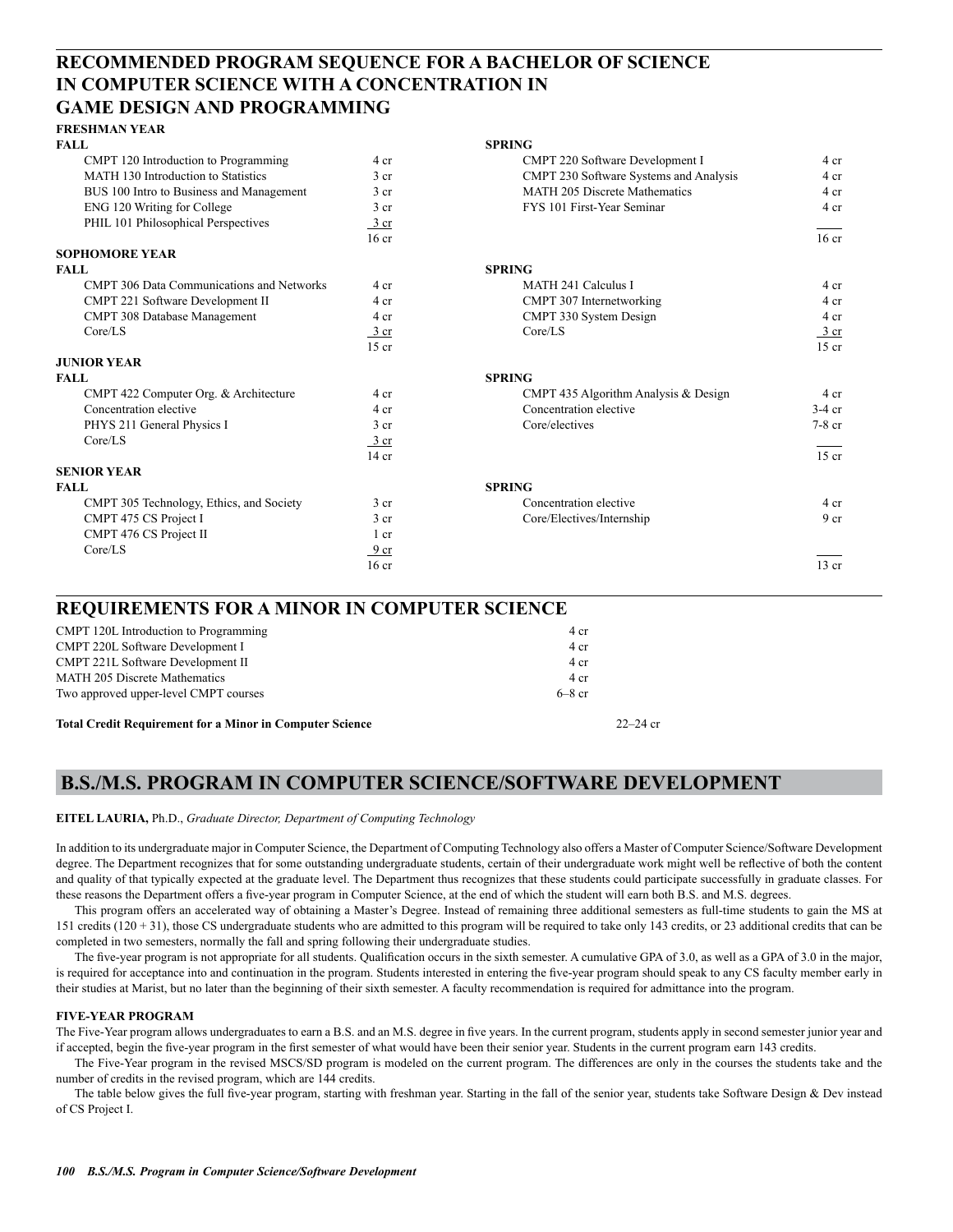In the spring of senior year, students take Database Mgt Sys and Track course 1 instead of CS Project II and the undergraduate Elective/Internship. In the fall of the fifth year, students take Security Protocols, Networks, and Track course 2. In the spring of the fifth year, students take Project and two graduate electives. These details are in the table below. Note indicates the replacement graduate course for the undergraduate course and credits.

## **REQUIREMENTS FOR FIVE-YEAR B.S./M.S. PROGRAM IN COMPUTER SCIENCE**

IMPORTANT NOTE: Updated requirements for students entering the program after that time will be reflected in future catalogs.

| 1.0 | Undergraduate Course Requirements in Computer Science                                                 |                 |                                 |
|-----|-------------------------------------------------------------------------------------------------------|-----------------|---------------------------------|
|     | CMPT 120 Introduction to Programming                                                                  | 4 cr            |                                 |
|     | CMPT 220 Software Development I                                                                       | 4 cr            |                                 |
|     | CMPT 221 Software Development II                                                                      | 4 cr            |                                 |
|     | CMPT 230 Software Systems and Analysis                                                                | 4 cr            |                                 |
|     | CMPT 306 Data Communications and Networks                                                             | 4 cr            |                                 |
|     | CMPT 307 Internetworking                                                                              | 4 cr            |                                 |
|     | CMPT 308 Database Management                                                                          | 4 cr            |                                 |
|     | CMPT 330 System Design                                                                                | 4 cr            |                                 |
|     | CMPT 422 Computer Organization and Architecture                                                       | 4 cr            |                                 |
|     | CMPT 435 Algorithm Analysis and Design                                                                | $3$ cr          |                                 |
|     | Concentration electives                                                                               | $15$ cr         | 54 cr                           |
|     |                                                                                                       |                 |                                 |
| 2.0 | Course Requirements in Related Fields                                                                 |                 |                                 |
|     | BUS 100 Introduction to Business and Management                                                       | 3 <sub>cr</sub> |                                 |
|     | MATH 130 Introduction to Statistics                                                                   | 3 <sub>cr</sub> |                                 |
|     | <b>MATH 241 Calculus I</b>                                                                            | 4 cr            |                                 |
|     | <b>MATH 205 Discrete Mathematics</b>                                                                  | 4 cr            |                                 |
|     |                                                                                                       |                 | 14 cr                           |
|     | Total Credit Requirement for a Major in Computer Science with a Concentration in Software Development |                 | 68 cr                           |
| 3.0 | Core/Liberal Studies Requirements                                                                     |                 |                                 |
|     |                                                                                                       |                 |                                 |
| 3.1 | <b>FOUNDATION</b>                                                                                     |                 |                                 |
|     | FYS 101 First Year Seminar                                                                            | 4 cr            |                                 |
|     | ENG 120 Writing for College                                                                           | $rac{3}{2}$ cr  |                                 |
|     |                                                                                                       |                 | $7$ cr                          |
| 3.2 | <b>DISTRIBUTION</b>                                                                                   |                 |                                 |
|     | <b>Breadth</b>                                                                                        |                 |                                 |
|     | PHIL 101 Philosophical Perspectives                                                                   | 3 <sub>cr</sub> |                                 |
|     | Ethics (CMPT 305 Technology, Ethics, and Society recommended)                                         | 3 <sub>cr</sub> |                                 |
|     | Fine Arts                                                                                             | 3 <sub>cr</sub> |                                 |
|     | History                                                                                               | 3 <sub>cr</sub> |                                 |
|     | Literature                                                                                            | 3 <sub>cr</sub> |                                 |
|     | Mathematics                                                                                           | 0 <sub>cr</sub> | (fulfilled by major field req.) |
|     | Natural Science                                                                                       | $3$ cr          |                                 |
|     | Social Science                                                                                        | $rac{3}{2}$ cr  |                                 |
|     |                                                                                                       |                 | 18 <sub>cr</sub>                |
|     |                                                                                                       |                 |                                 |
|     | Pathway*                                                                                              |                 | 12 cr                           |
|     | Courses addressing an interdisciplinary topic.                                                        |                 |                                 |
|     | <b>Total Core/Liberal Studies Requirement</b>                                                         |                 | 40 <sub>cr</sub>                |
| 4.0 | Graduate Courses taken at the Undergraduate Level                                                     |                 |                                 |
|     | MSCS 510 Software Design and Development                                                              | 4 cr            |                                 |
|     | MSCS 542 Database Management Systems                                                                  | 4 cr            |                                 |
|     | Track Course 1                                                                                        | 4 cr            |                                 |
|     |                                                                                                       |                 |                                 |
|     | Total Graduate Courses Taken at an Undergraduate Level                                                |                 | 12 cr                           |
|     | <b>Total Undergraduate Credit Requirements</b>                                                        |                 | $120$ cr                        |
| 5.0 | Fifth Year Graduate Courses                                                                           |                 |                                 |
|     | MSCS 630 Security Protocols                                                                           | 4 cr            |                                 |
|     | MSCS 710 Project                                                                                      | 4 cr            |                                 |
|     | Track Course 2                                                                                        | 4 cr            |                                 |
|     |                                                                                                       |                 | 24 cr                           |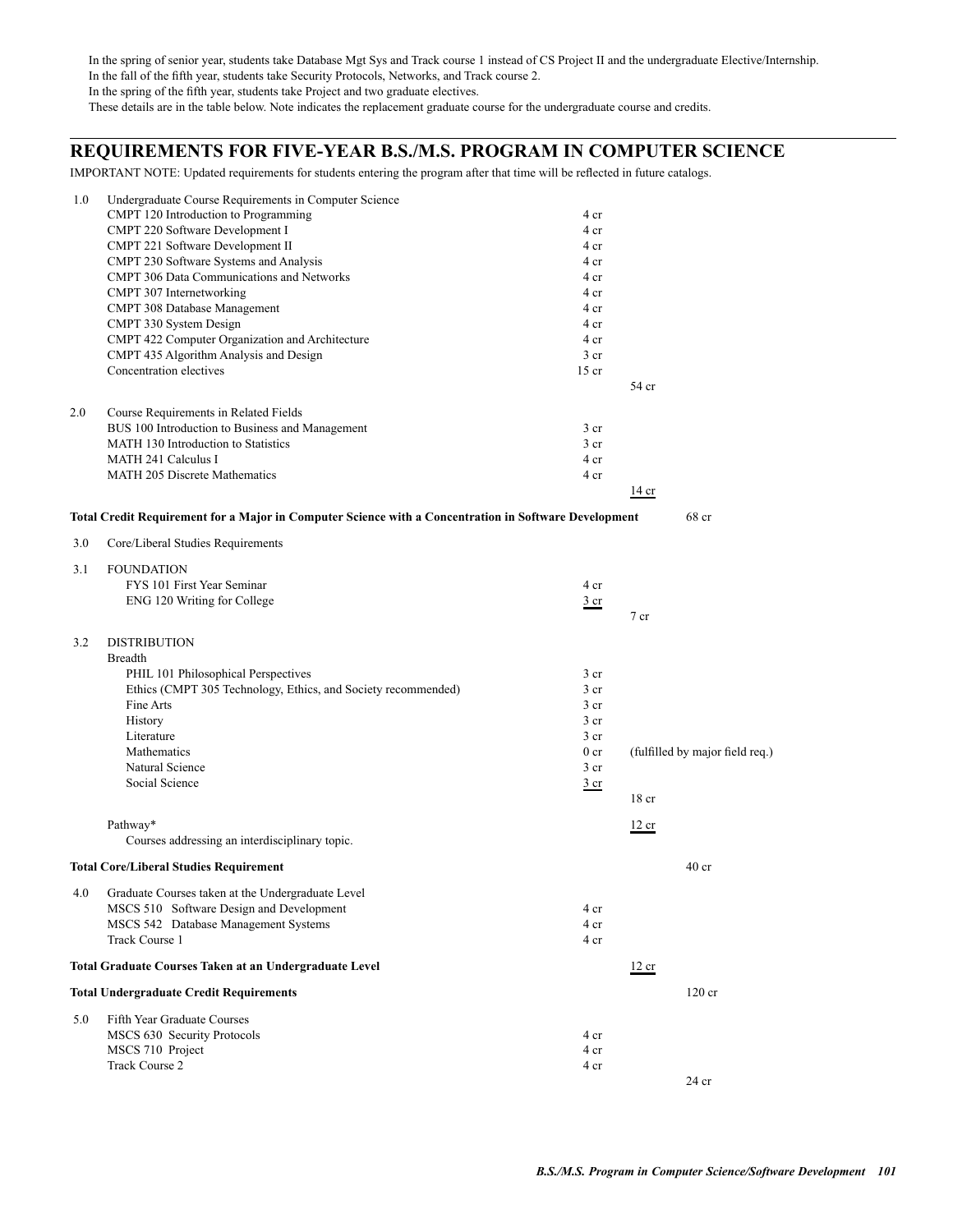| 6.0             | MSCS Grad Electives (and/or Internship) |      | 12 cr    |
|-----------------|-----------------------------------------|------|----------|
|                 | <b>Total Requirement for Graduation</b> |      | $144$ cr |
| Tracks          |                                         |      |          |
| Cloud Computing |                                         |      |          |
|                 | MSCS 679 Parallel Processing            | 4 cr |          |
|                 | MSCS 621 Cloud Computing 1              | 4 cr |          |
| Mobile Computin |                                         |      |          |
|                 | MSCS 565 Game Development I             | 4 cr |          |
|                 | MSCS 722 Enterprise Mobile Dev          | 4 cr |          |

\* Breadth and Pathway courses may overlap, but all students must take a total of 36 distribution credits (including related field requirements). Students majoring in Breadth areas may apply a maximum of 6 credits to their distribution total. If applicable to a Pathway, 3 credits may come from disciplines outside of Core Breadth areas. Although foreign language and culture courses are not required within the Core, some courses in these fields may be used to fulfill distribution requirements. See the Core/LS Program website for a detailed list of all courses that satisfy distribution requirements.

## **RECOMMENDED PROGRAM SEQUENCE FOR A B.S./M.S. IN COMPUTER SCIENCE/SOFTWARE DEVELOPMENT**

**Important Note:** Updated requirements for students entering the program after that time will be reflected in future catalogs.

# **FRESHMAN YEAR**

| <b>FALL</b>                                     |                  | <b>SPRING</b> |
|-------------------------------------------------|------------------|---------------|
| CMPT 120 Introduction to Programming            | 4 cr             | C.            |
| MATH 130 Introduction to Statistics             | 3 <sub>cr</sub>  | C.            |
| BUS 100 Introduction to Business & Management   | 3 <sub>cr</sub>  | M             |
| ENG 120 Writing for College                     | 3 <sub>cr</sub>  | F             |
| PHIL 101 Philosophical Perspectives             | $3$ cr           |               |
|                                                 | 16 <sub>cr</sub> |               |
| <b>SOPHOMORE YEAR</b>                           |                  |               |
| <b>FALL</b>                                     |                  | <b>SPRING</b> |
| <b>CMPT 306 Data Communication and Networks</b> | 4 cr             | M             |
| CMPT 221 Software Development II                | 4 cr             | C.            |
| CMPT 308 Database Management                    | 4 cr             | $\mathcal{C}$ |
| Core Fine Arts                                  | $3$ cr           | $\mathcal{C}$ |
|                                                 | $15$ cr          |               |
| <b>JUNIOR YEAR</b>                              |                  |               |
| <b>FALL</b>                                     |                  | <b>SPRING</b> |
| CMPT 422 Computer Organization                  | 4 cr             | C.            |
| CMPT 305 Technology, Ethics, and Society        | $3$ cr           | $\mathbf C$   |
| <b>Concentration Elective</b>                   | 4 cr             | C)            |
| Core Literature                                 | 3 cr             | C)            |
|                                                 |                  | G             |
|                                                 | $\sim$ $\sim$    |               |

**NOTE:** Students selected for Five-Year Program at this point.

# **SENIOR YEAR**

| FALL                                     |                  | <b>SPRING</b> |
|------------------------------------------|------------------|---------------|
| MSCS 510 Software Design and Development | 4 cr             | M             |
| <b>Concentration Elective</b>            | 4 cr             | С             |
| Core Pathway                             | 6 cr             | Tı            |
|                                          | 14 <sub>cr</sub> |               |
| <b>FIFTH YEAR</b>                        |                  |               |
| <b>FALL</b>                              |                  | <b>SPRING</b> |
| MSCS 630 Security Protocols              | 4 cr             | M             |
| <b>MSCS</b> Grad Elective                | 4 cr             | M             |
| Track 2 course                           | 4 cr             | M             |
|                                          | 12er             |               |

| CMPT 120 Introduction to Programming                                                                     | 4 cr             | CMPT 220 Software Development I        | 4 cr             |
|----------------------------------------------------------------------------------------------------------|------------------|----------------------------------------|------------------|
| MATH 130 Introduction to Statistics                                                                      | 3 cr             | CMPT 230 Software Systems and Analysis | 4 cr             |
| BUS 100 Introduction to Business & Management                                                            | 3 <sub>cr</sub>  | <b>MATH 205 Discrete Mathematics</b>   | 4 cr             |
| ENG 120 Writing for College                                                                              | 3 <sub>cr</sub>  | FYS 101 First-Year Seminar             | 4 cr             |
| PHIL 101 Philosophical Perspectives                                                                      | <u>3 cr</u>      |                                        |                  |
|                                                                                                          | 16 <sub>cr</sub> |                                        | 16 <sub>cr</sub> |
| <b>SOPHOMORE YEAR</b>                                                                                    |                  |                                        |                  |
| FALL                                                                                                     |                  | <b>SPRING</b>                          |                  |
| <b>CMPT 306 Data Communication and Networks</b>                                                          | 4 cr             | MATH 241 Calculus 1                    | 4 cr             |
| CMPT 221 Software Development II                                                                         | 4 cr             | CMPT 307 Internetworking               | 4 cr             |
| <b>CMPT 308 Database Management</b>                                                                      | 4 cr             | CMPT 330 System Design                 | 4 cr             |
| Core Fine Arts                                                                                           | $\frac{3}{ }$ cr | Core History                           | 3 cr             |
|                                                                                                          | $15$ cr          |                                        | $15$ cr          |
| <b>JUNIOR YEAR</b>                                                                                       |                  |                                        |                  |
| FALL.                                                                                                    |                  | <b>SPRING</b>                          |                  |
| CMPT 422 Computer Organization                                                                           | 4 cr             | CMPT 435 Algorithm Analysis and Design | 3 <sub>cr</sub>  |
| CMPT 305 Technology, Ethics, and Society                                                                 | 3 <sub>cr</sub>  | <b>Concentration Elective</b>          | 4 cr             |
| $\mathbf{r}$ , and $\mathbf{r}$ are the set of $\mathbf{r}$ and $\mathbf{r}$ are the set of $\mathbf{r}$ | $\overline{ }$   | $\alpha$ . $\alpha$ $\mathbf{m}$ .     |                  |

| CMPT 305 Technology, Ethics, and Society | 3 cr  | Concentration Elective        | 4 cr            |
|------------------------------------------|-------|-------------------------------|-----------------|
| <b>Concentration Elective</b>            | 4 cr  | <b>Concentration Elective</b> | 3 cr            |
| Core Literature                          | 3 cr  | Core Social Science           | 3 cr            |
|                                          |       | Core Science                  | 3 cr            |
|                                          | 14 cr |                               | $16 \text{ cr}$ |

| MSCS 510 Software Design and Development | 4 cr          | MSCS 542 Database Management Systems | 4 cr        |
|------------------------------------------|---------------|--------------------------------------|-------------|
| <b>Concentration Elective</b>            | 4 cr          | Core Pathway                         | 6 cr        |
| Core Pathway                             | <u>t</u> o cr | Track 1                              | <u>4 cr</u> |
|                                          | 14 cr         |                                      | 14 cr       |
| FIFTH YEAR                               |               |                                      |             |

| FALL                        |       | <b>SPRING</b>             |             |
|-----------------------------|-------|---------------------------|-------------|
| MSCS 630 Security Protocols | 4 cr  | MSCS 710 Project          | 4 cr        |
| MSCS Grad Elective          | 4 cr  | <b>MSCS</b> Grad Elective | 4 cr        |
| Track 2 course              | 4cr   | <b>MSCS</b> Grad Elective | <u>4 cr</u> |
|                             | 12 cr |                           | 12 cr       |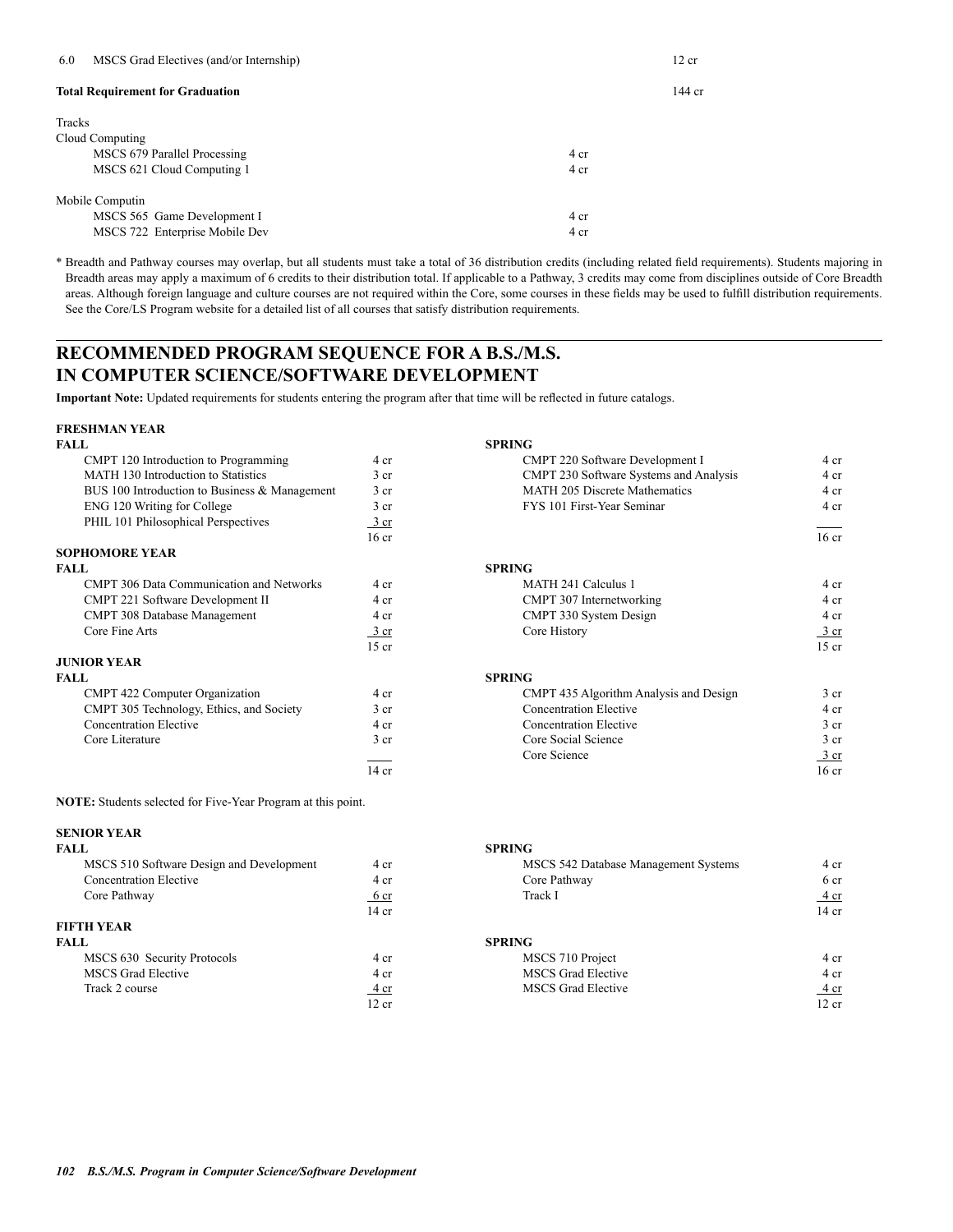## **CRIMINAL JUSTICE**

### **ADDRAIN CONYERS,** Ph.D., *Department Chair*

#### **MISSION:**

The Criminal Justice Department is dedicated to helping students think critically and apply criminological theory to practical experience in service to the justice community and society. Upon completion, students will have mastered the knowledge, methods of inquiry, and intellectual skills pertinent to the study of the causes, consequences, and responses to crime and its interrelatedness to other areas of inquiry, including diversity and theories of criminology.

All courses focus on the study of crime and delinquency from a variety of perspectives: cause of crime, societal reaction, punishment and rehabilitation, as well as the philosophy and practice of social control and administration of justice. Students gain practical experience in the field where they apply criminological theory and provide service to the community. Emphasis is particularly placed on critical thinking and problem solving.

It is possible for students who plan carefully early in their college careers to double major in Criminal Justice and Psychology. Students who are interested in working with victims of crime and/or individuals who become involved in the criminal justice system may want to consider this option. For example, a possible career path might include working in a correctional facility and providing treatment counseling, which will require graduate work. To pursue this option, students should contact the Chair of either Criminal Justice or Psychology.

### **REQUIREMENTS FOR A BACHELOR OF SCIENCE IN CRIMINAL JUSTICE**

Note: A minimum of 60 credits in Liberal Arts is required.

| 1.0  | Course Requirements in Criminal Justice<br>CRJU 101 Introduction to Criminal Justice<br>CRJU 202 Criminology<br>CRJU 230 Policing in America<br>CRJU 235 Corrections and Penology<br>CRJU 302 Criminal Courts<br>CRJU 306 Criminal Law and Procedure<br>CRJU 305 Juvenile Justice and Delinquency<br>CRJU 374 Criminal Justice Research Methods<br>CRJU 477 Senior Seminar: Capping Course                                                                                                       |                  |                 |         |
|------|--------------------------------------------------------------------------------------------------------------------------------------------------------------------------------------------------------------------------------------------------------------------------------------------------------------------------------------------------------------------------------------------------------------------------------------------------------------------------------------------------|------------------|-----------------|---------|
|      | CRJU 496 Criminal Justice Internship I                                                                                                                                                                                                                                                                                                                                                                                                                                                           | 30 <sub>cr</sub> |                 |         |
| 1.1. | One additional Criminal Justice course from:<br>CRJU 314 Race and Crime<br>CRJU 440 Cross Cultural Criminal Justice System                                                                                                                                                                                                                                                                                                                                                                       | 3 <sub>cr</sub>  |                 |         |
| 1.2  | Three additional Criminal Justice courses including but not limited to:<br>CRJU 206 Criminal and Scientific Investigation<br>CRJU 210 Cyber Crimes<br>CRJU 221 Law and Society<br>CRJU 242 Drug and Alcohol Use and Abuse<br>CRJU 310 CJ Ethics<br>CRJU 314 Race and Crime<br>CRJU 348/PSYC 348 Psychological Perspectives on Criminal Behavior<br>CRJU 350 Organized Crime<br>CRJU 393 Special Topics<br>CRJU 440 Cross Cultural Criminal Justice System<br>CRJU 497-499 Internship II, III, IV | 9 <sub>cr</sub>  |                 |         |
|      | Credit Requirement in Criminal Justice                                                                                                                                                                                                                                                                                                                                                                                                                                                           |                  | $42$ cr         |         |
| 2.0  | Course Requirements in Related Fields<br>MATH 130 Introductory Statistics I*                                                                                                                                                                                                                                                                                                                                                                                                                     | 3 <sub>cr</sub>  |                 |         |
|      | Credit Requirement in Related Fields                                                                                                                                                                                                                                                                                                                                                                                                                                                             |                  | $rac{3}{2}$ cr  |         |
|      | * Fulfills one Core/LS Math requirement                                                                                                                                                                                                                                                                                                                                                                                                                                                          |                  |                 |         |
|      | <b>Total Credit Requirement for a Major in Criminal Justice</b>                                                                                                                                                                                                                                                                                                                                                                                                                                  |                  |                 | $45$ cr |
| 3.0  | Core/Liberal Studies Requirements                                                                                                                                                                                                                                                                                                                                                                                                                                                                |                  |                 |         |
| 3.1  | <b>FOUNDATION</b><br>FYS 101 First Year Seminar<br>ENG 120 Writing for College                                                                                                                                                                                                                                                                                                                                                                                                                   | 4 cr<br>3 cr     | 7 <sub>cr</sub> |         |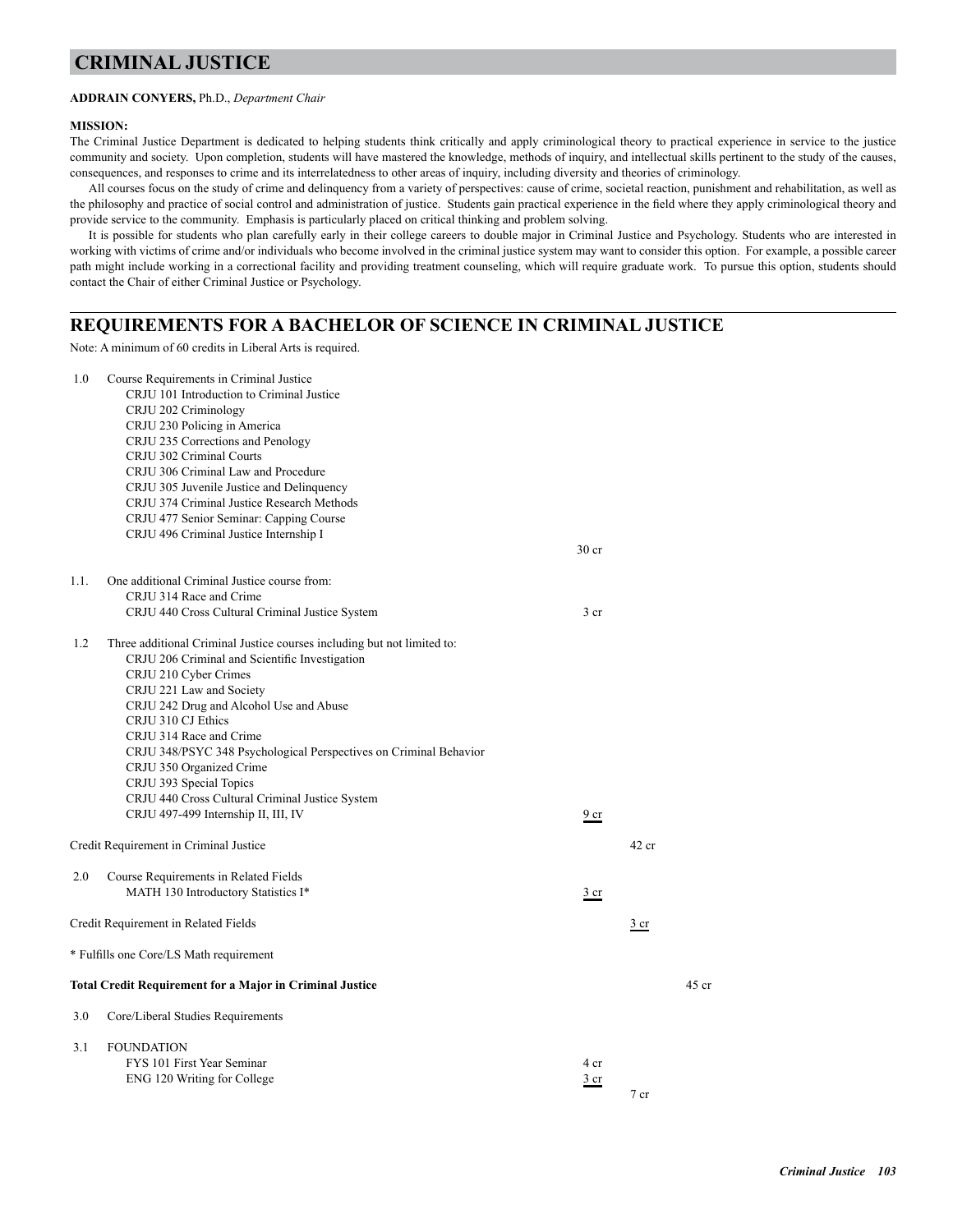### *104 Cybersecurity*

| 3.2 | <b>DISTRIBUTION</b>                            |                 |         |                  |
|-----|------------------------------------------------|-----------------|---------|------------------|
|     | <b>Breadth</b>                                 |                 |         |                  |
|     | PHIL 101 Philosophical Perspectives            | 3 <sub>cr</sub> |         |                  |
|     | Ethics, Applied Ethics, or Religious Studies   | 3 <sub>cr</sub> |         |                  |
|     | Fine Arts                                      | 3 <sub>cr</sub> |         |                  |
|     | History                                        | 3 <sub>cr</sub> |         |                  |
|     | Literature                                     | 3 <sub>cr</sub> |         |                  |
|     | Mathematics                                    | 0 <sub>cr</sub> |         |                  |
|     | Natural Science                                | 3 <sub>cr</sub> |         |                  |
|     | Social Science                                 | $rac{3}{2}$ cr  |         |                  |
|     |                                                |                 | $21$ cr |                  |
|     | Pathway*                                       |                 | 12 cr   |                  |
|     | Courses addressing an interdisciplinary topic. |                 |         |                  |
|     | <b>Total Core/Liberal Studies Requirement</b>  |                 |         | 40 <sub>cr</sub> |
| 4.0 | Electives                                      |                 |         | $35$ cr          |
|     | <b>Total Credit Requirement for Graduation</b> |                 |         | $120$ cr         |

\* Breadth and Pathway courses may overlap, but all students must take a total of 36 distribution credits (including related field requirements). Students majoring in Breadth areas may apply a maximum of 6 credits to their distribution total. If applicable to a Pathway, 3 credits may come from disciplines outside of Core Breadth areas. Although foreign language and culture courses are not required within the Core, some courses in these fields may be used to fulfill distribution requirements. See the Core/LS Program website for a detailed list of all courses that satisfy distribution requirements.

## **RECOMMENDED PROGRAM SEQUENCE FOR A BACHELOR OF SCIENCE IN CRIMINAL JUSTICE**

### **FRESHMAN YEAR**

| <b>FALL</b>                         |                  | <b>SPRING</b>                  |                  |
|-------------------------------------|------------------|--------------------------------|------------------|
| FYS 101 First Year Seminar          | 4 cr             | CRJU 202 Criminology           | 3 cr             |
| PHIL 101 Philosophical Perspectives | 3 <sub>cr</sub>  | CRJU 230 Policing in America   | 3 <sub>cr</sub>  |
| <b>ENGL 120 Writing for College</b> | 3 <sub>cr</sub>  | Core/LS Fine Arts              | 3 <sub>cr</sub>  |
| CRUJ 101 Intro to Criminal Justice  | 3 cr             | Core/ LS Literature            | 3 <sub>cr</sub>  |
| Core/LS History                     | 3 cr             | Elective                       | 3 cr             |
|                                     | 16 <sub>cr</sub> |                                | $15$ cr          |
| <b>SOPHOMORE YEAR</b>               |                  |                                |                  |
| <b>FALL</b>                         |                  | <b>SPRING</b>                  |                  |
| CRJU 302 Criminal Courts            | 3 <sub>cr</sub>  | CRJU 306 Crim Law & Proc       | 3 <sub>cr</sub>  |
| CRJU 235 Corrections & Penology     | 3 <sub>cr</sub>  | <b>CRJU</b> Elective           | 3 <sub>cr</sub>  |
| Elective                            | 3 <sub>cr</sub>  | MATH 130 Intro To Statistics   | 3 <sub>cr</sub>  |
| Elective                            | 1 cr             | Elective                       | 3 <sub>cr</sub>  |
| Core/LS Science                     | 3 <sub>cr</sub>  | Core/LS Pathway                | 3 <sub>cr</sub>  |
| Core/LS Pathway                     | $\frac{3}{ }$ cr |                                |                  |
|                                     | 16 <sub>cr</sub> |                                | $15$ cr          |
| <b>JUNIOR YEAR</b>                  |                  |                                |                  |
| <b>FALL</b>                         |                  | <b>SPRING (Study Abroad)</b>   |                  |
| CRJU 305 Juv Justice & Del          | 3 <sub>cr</sub>  | CRJU 314 Race and Culture OR   |                  |
| <b>CRJU Elective</b>                | 3 <sub>cr</sub>  | CRJU 440 Cross Cult CJ Systems | 3 <sub>cr</sub>  |
| CRJU 496 Internship                 | 3 <sub>cr</sub>  | Core/LS Pathway                | 3 <sub>cr</sub>  |
| Core/LS Pathway                     | 3 <sub>cr</sub>  | Core/LS Social Science         | 3 <sub>cr</sub>  |
| Elective                            | 3 cr             | Elective                       | 3 <sub>cr</sub>  |
|                                     |                  | Elective                       | $1$ cr           |
|                                     | $15$ cr          |                                | $13$ cr          |
| <b>SENIOR YEAR</b>                  |                  |                                |                  |
| <b>FALL</b>                         |                  | <b>SPRING</b>                  |                  |
| <b>CRJU</b> Elective                | 3 <sub>cr</sub>  | CRJU 477 Capping               | 3 <sub>cr</sub>  |
| CRJU 374 Research Methods           | 3 <sub>cr</sub>  | Elective                       | 3 <sub>cr</sub>  |
| Core/LS Applied Ethics              | 3 <sub>cr</sub>  | Elective                       | 3 <sub>cr</sub>  |
| Elective                            | 3 <sub>cr</sub>  | Elective                       | $3$ cr           |
| Elective                            | $3$ cr           | Elective                       | $\frac{3}{ }$ cr |
|                                     | $15$ cr          |                                | $15$ cr          |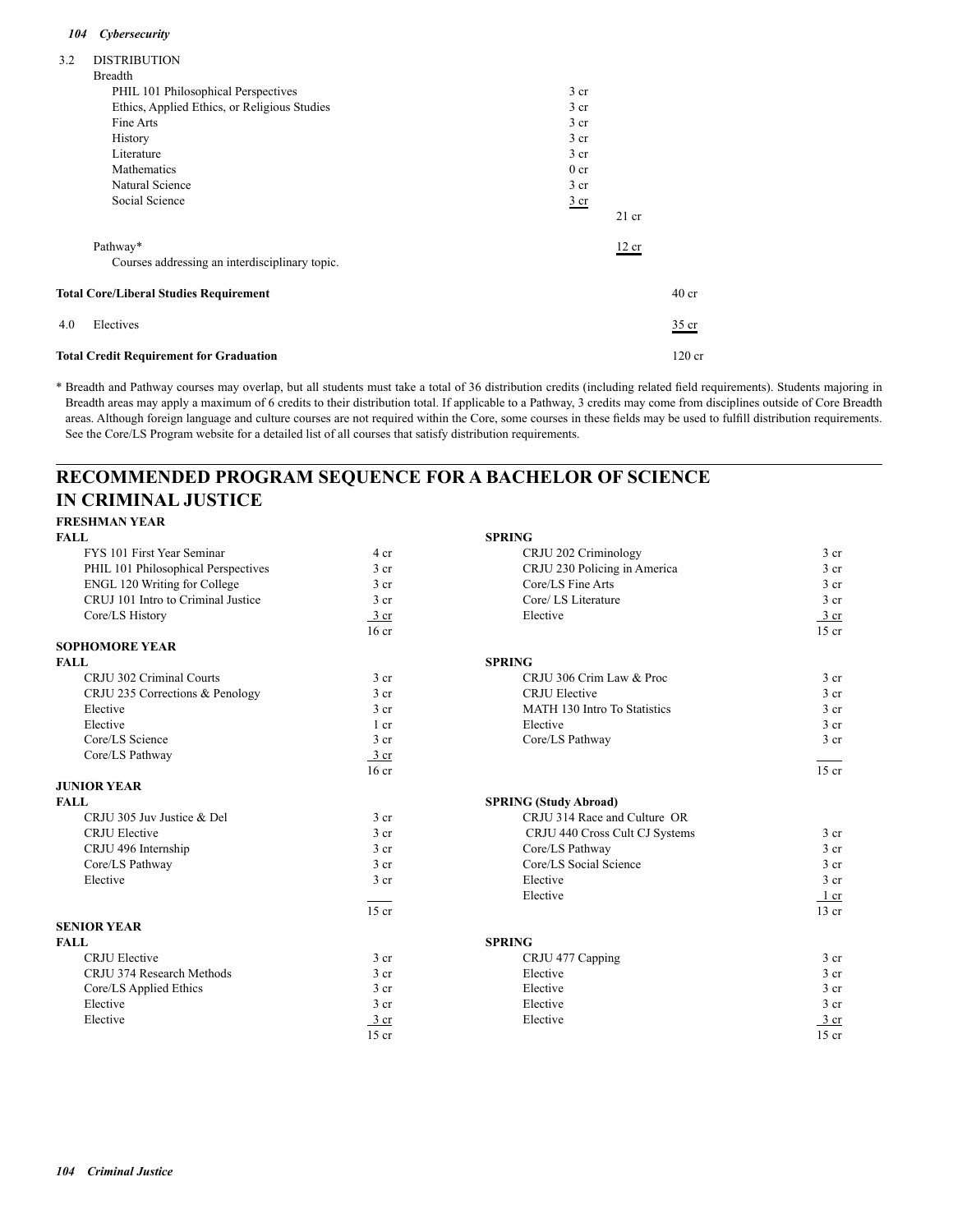### **REQUIREMENTS FOR A MINOR IN CRIMINAL JUSTICE**

| 1.0 | CRJU 101 Introduction to Criminal Justice                       | 3 <sub>cr</sub> |
|-----|-----------------------------------------------------------------|-----------------|
|     | CRJU 230 Policing in America                                    | 3 <sub>cr</sub> |
|     | CRJU 235 Corrections & Penology                                 | 3 <sub>cr</sub> |
|     | CRJU 302 Criminal Courts                                        | 3 <sub>cr</sub> |
|     | And two additional Criminal Justice courses                     | 6 <sub>cr</sub> |
|     | (Excluding CRJU 496-499 Internship)                             |                 |
|     | <b>Total Credit Requirement for a Minor in Criminal Justice</b> | 18 cr           |

SEE THE RECOMMENDED PROGRAM SEQUENCE FOR DOUBLE MAJOR IN CRIMINAL JUSTICE/PSYCHOLOGY PRESENTED WITH THE PSYCHOLOGY MAJOR.

## **CYBERSECURITY**

### **MATTHEW A. JOHNSON,** M.S., *Chairperson, Dept. of Computing Technology*

### **MISSION:**

Marist's Department of Computing Technology's degree program in cybersecurity prepares students for lifelong careers in the study, design, development, and implementation of hardware, software, and software systems related to computer security. After completing this program, a student will:

- have received instruction in the theoretical foundations of cybersecurity, which will form a structure for specific skills that will be built throughout an individual's career
- have been introduced to current cybersecurity technologies and tools
- become an independent learner who can remain up to date in a rapidly changing field
- be able to make socially and ethically responsible decisions about the use of cybersecurity technology

The Department of Computing Technology is committed to providing its students with a broad range of opportunities both on and off the Marist campus, including internships in the business community that provide many students with experience in their chosen fields. The major in cybersecurity is designed to provide students with a broad background in many aspects of computer security. This foundation is then supplemented by advanced courses that are selected by the students to correspond with their personal and career interests.

## **REQUIREMENTS FOR A BACHELOR OF SCIENCE IN CYBERSECURITY**

| Course requirements in Cybersecurity<br>1.0                   |                 |       |
|---------------------------------------------------------------|-----------------|-------|
| CMPT 120 Introduction to Programming                          | 4 cr            |       |
| CMPT 220 Software Development I                               | 4 cr            |       |
| CMPT 221 Software Development II                              | 4 cr            |       |
| CMPT 230 Software Systems and Analysis                        | 4 cr            |       |
| <b>CMPT 306 Data Communications and Networks</b>              | 4 cr            |       |
| CMPT 308 Database Management                                  | 4 cr            |       |
| CMPT 307 Internetworking                                      | 4 cr            |       |
| CMPT 330 System Design                                        | 4 cr            |       |
| CMPT 421 Computer Forensics                                   | 4 cr            |       |
| CMPT 416 Introduction to Cybersecurity                        | 4 cr            |       |
| CMPT 417 Hacking and Penetration Testing                      | 3 <sub>cr</sub> |       |
| CMPT 479 Cybersecurity Project (Capping)                      | 4 cr            |       |
| Two Cybersecurity technical electives chosen from             | 8 cr            |       |
| CMPT 436 Crytography                                          |                 |       |
| <b>CMPT 419 Network Security</b>                              |                 |       |
| CMPT 423 Network Visualizaiton                                |                 |       |
| <b>CMPT 418 Mobile Security</b>                               |                 |       |
| CMPT 360 Secure Database Design                               |                 |       |
| Credit Requirements in Cybersecurity                          | 55 cr           |       |
| 2.0<br>Course Requirements in Related Fields                  |                 |       |
| BUS 100 Introduction to Business and Management               | 3 <sub>cr</sub> |       |
| <b>MATH 130 Introduction to Statistics</b>                    | 3 <sub>cr</sub> |       |
| MATH 241 Calculus I                                           | 4 cr            |       |
| <b>MATH 205 Discrete Mathematics</b>                          | 4 cr            |       |
| Credit Requirements in Related Fields                         | 14 cr           |       |
| <b>Total Credit Requirements for a Major in Cybersecurity</b> |                 | 69 cr |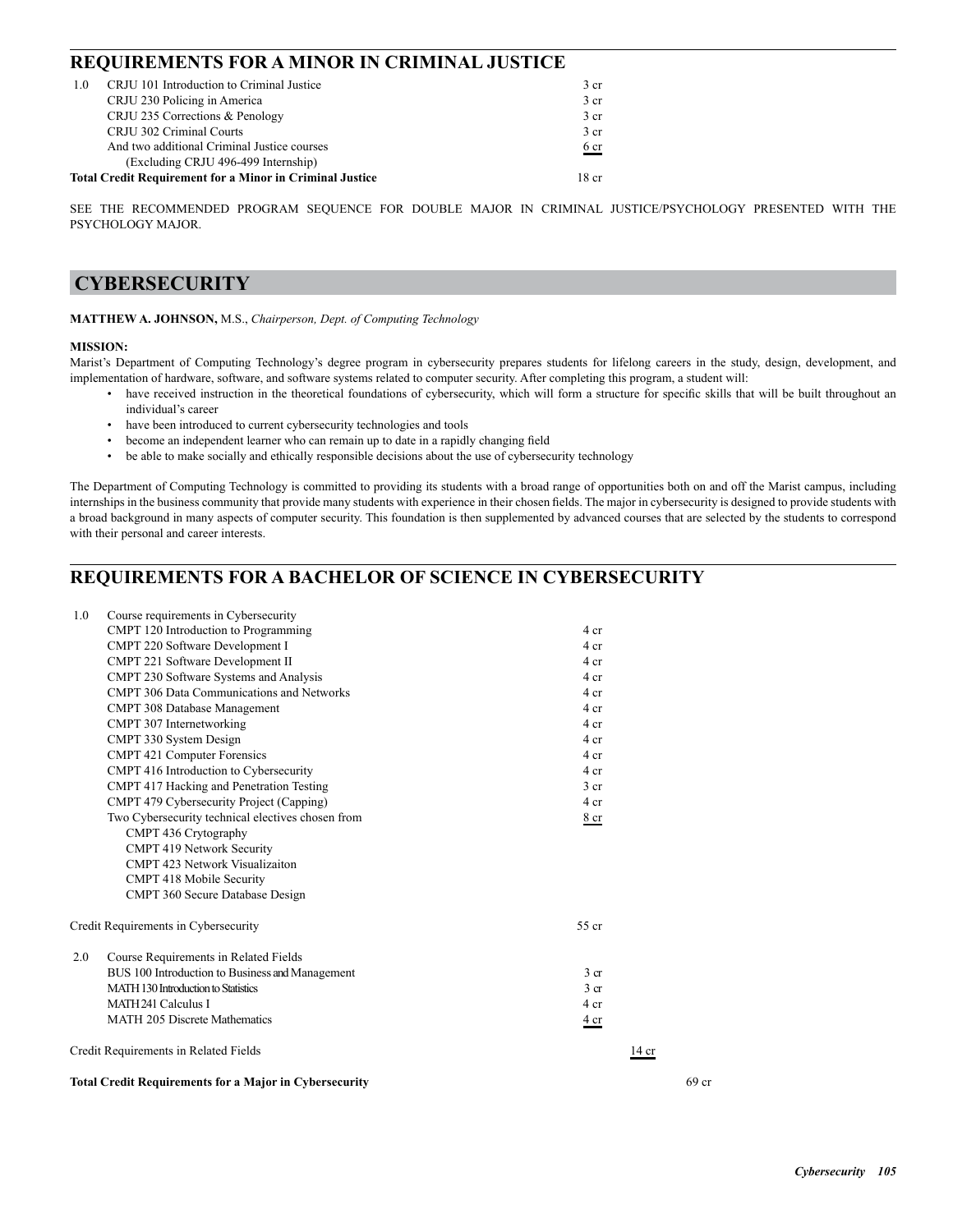### 3.0 Core/Liberal Studies Requirements

| 3.1 | <b>FOUNDATION</b>                                |                 |                                  |
|-----|--------------------------------------------------|-----------------|----------------------------------|
|     | FYS 101 First-year Seminar                       | 4 cr            |                                  |
|     | ENG 120 Writing for College                      | 3 cr            |                                  |
|     |                                                  |                 | $7$ cr                           |
| 3.2 | <b>DISTRIBUTION</b>                              |                 |                                  |
|     | <b>Breadth</b>                                   |                 |                                  |
|     | Philosophical Perspectives                       | 3 <sub>cr</sub> |                                  |
|     | Ethics: CMPT 305 Technology, Ethics, and Society | 3 cr            |                                  |
|     | Science                                          | 3 cr            |                                  |
|     | Mathematics                                      | 0 <sub>cr</sub> | (fullfilled by major field req.) |
|     | Literature                                       | $3$ cr          |                                  |
|     | Fine Arts                                        | 3 <sub>cr</sub> |                                  |
|     | <b>History</b>                                   | 3 <sub>cr</sub> |                                  |
|     | Social Science                                   | 3 cr            |                                  |
|     | Pathway*                                         | 12 cr           |                                  |
|     |                                                  |                 | $\frac{33}{2}$ cr                |
|     | <b>Total Core/Liberal Studies Requirement</b>    |                 | $40$ cr                          |
| 4.0 | Electives (and/or Internship)                    |                 | 11 cr                            |
|     | <b>Total Credit Requirement for Graduation</b>   |                 | $120$ cr                         |

\* Breadth and Pathway courses may overlap, but all students must take a total of 36 distribution credits (including related field requirements). Students majoring in Breadth areas may apply a maximum of 6 credits to their distribution total. If applicable to a Pathway, 3 credits may come from disciplines outside of Core Breadth areas. Although foreign language and culture courses are not required within the Core, courses in these fields may be used to fulfill distribution requirements. See the Core/LS Program website for a detailed list of all courses that satisfy distribution requirements.

## **RECOMMENDED PROGRAM SEQUENCE FOR A BACHELOR OF SCIENCE IN CYBERSECURITY**

| <b>SPRING</b>                                    |                  |
|--------------------------------------------------|------------------|
|                                                  |                  |
| CMPT 220 Software Development I                  | 4 cr             |
| CMPT 230 Software Systems and Analysis           | 4 cr             |
| <b>MATH 205 Discrete Mathematics</b>             | 4 cr             |
| FYS 101 First-Year Seminar                       | 4 cr             |
|                                                  | 16 <sub>cr</sub> |
|                                                  |                  |
|                                                  |                  |
| <b>SPRING</b>                                    |                  |
| <b>MATH 241 Calculus I</b>                       | 4 cr             |
| CMPT 307 Internetworking                         | 4 cr             |
| CMPT 330 System Design                           | 4 cr             |
| Core/LS                                          | $\frac{3}{ }$ cr |
|                                                  | $15$ cr          |
|                                                  |                  |
| <b>SPRING</b>                                    |                  |
| <b>CMPT Upper Level Cybersecurity Elective</b>   | 4 cr             |
| CMPT 417 Hacking/Pen Testing                     | 3 <sub>cr</sub>  |
| Core/LS                                          | 8 cr             |
|                                                  |                  |
|                                                  |                  |
|                                                  | $15$ cr          |
|                                                  |                  |
| <b>SPRING</b>                                    |                  |
| CMPT Upper Level Technical CybersecurityElective | 4 cr             |
| Core/LS                                          | 6 cr             |
| General Elective/Internship                      | $5$ cr           |
|                                                  | 15 <sub>cr</sub> |
|                                                  |                  |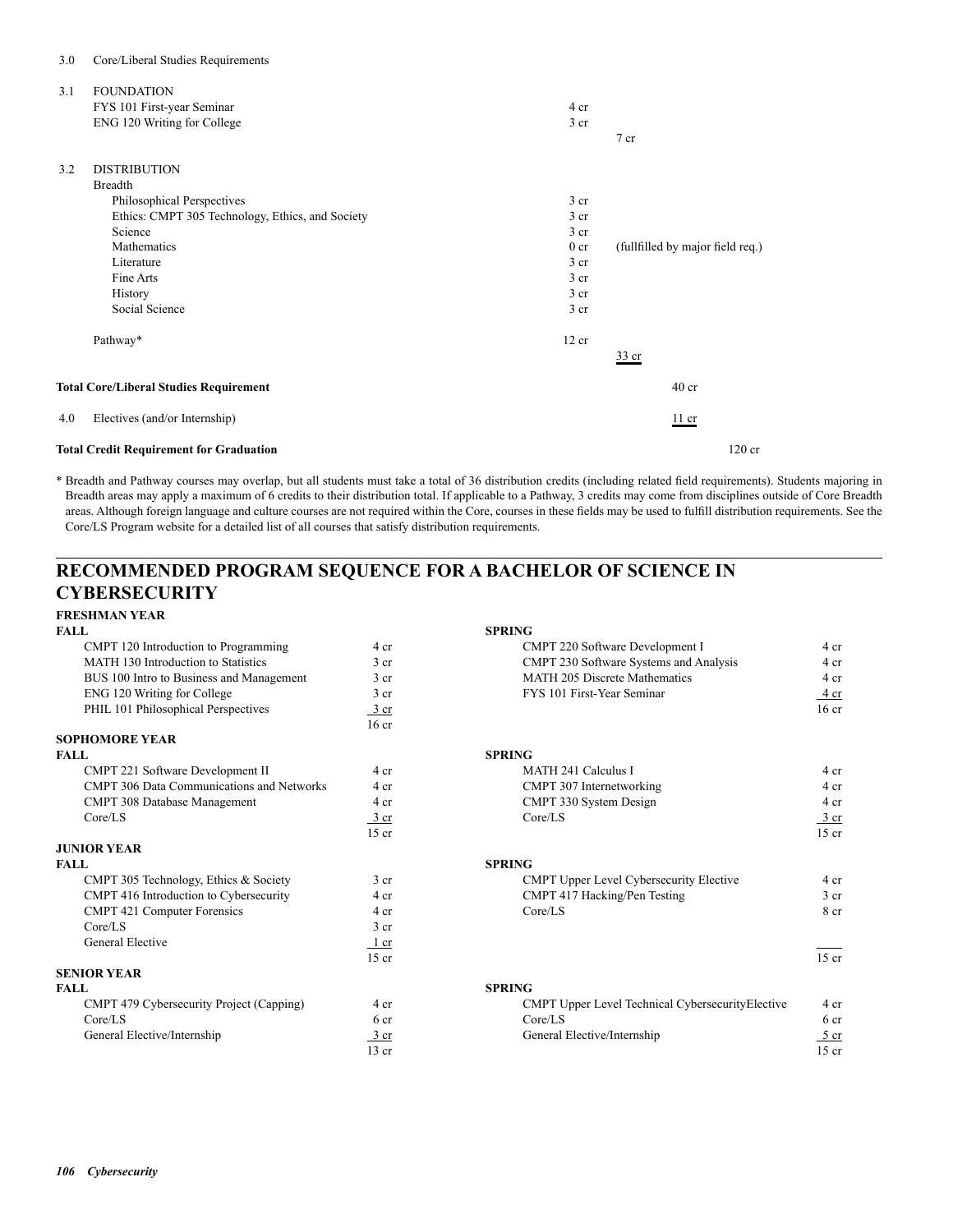## **REQUIREMENTS FOR A MINOR IN CYBERSECURITY**

The Minor in cybersecurity focuses on applying information technology to improve the security of data processing, storage, and communications within organizations. This program is especially appropriate for technical professionals who wish to assume leadership roles in cybersecurity innovation. Developing a core skill set in cybersecurity will help individuals looking to make themselves more marketable in an increasingly technology-dependent world. The typical audience for the Minor includes individuals earning their B.S. degree in computer science or information technology and systems who wish to expand their information security knowledge and get hands-on experience with modern hacking and penetration testing tools. The Minor also provides necessary cybersecurity skills to students in related disciplines, such as criminal justice and pre-law.

## **MINOR IN CYBERSECURITY AREAS OF EMPHASIS:**

Framework and key concepts based on established cybersecurity certifications Hands-on experience in cyber-defense tools and techniques Security governance and ethics Penetration testing of data center servers, storage, and networks Implementing data confidentiality, integrity, and authentication Managing mobile device and wireless security

### **REQUIREMENTS FOR A MINOR IN CYBERSECURITY**

| <b>Total Credit Requirement for a Minor in Cybersecurity</b> | $23$ cr        |
|--------------------------------------------------------------|----------------|
| <b>CMPT 418 Mobile Security</b>                              | 4 cr           |
| CMPT 417 Hacking and Penetration Testing                     | $rac{3}{2}$ cr |
| CMPT 416 Introduction to Cybersecurity                       | 4 cr           |
| CMPT 307 Internetworking                                     | 4 cr           |
| <b>CMPT 306 Data Communication and Networks</b>              | 4 cr           |
| CMPT 120 Introduction to Programming                         | 4 cr           |
|                                                              |                |

## **CYBERSECURITY CERTIFICATE**

The Cybersecurity Certificate program consists of three online courses, all of which offer hands-on experience in a cloud-based virtual lab environment. Students will be able to practice common hacks and defense strategies, and learn how to scan websites and cloud environments for security vulnerabilities. Practical examples of recent security breaches will be discussed to illustrate applications of the course materials. Course materials were designed to cover requirements from the NSA, Department of Homeland Security, Department of Defense, and CISSP, among others.

Admission Requirements: HS diploma or equivalency. Recommended prerequisites include familiarity with introductory programming principles and data networking; there are no specific computer language requirements.

Requirements and Sequencing:

| Students must pass each course with a "C" or better to attain certificates. |                |
|-----------------------------------------------------------------------------|----------------|
| CMPT 416 Introduction to Cybersecurity                                      | 4 cr           |
| CMPT 417 Hacking and Penetration Testing                                    | $rac{3}{2}$ cr |
| <b>CMPT 418 Mobile Security</b>                                             | 4 cr           |
|                                                                             | 11 cr          |

## **DATA SCIENCE AND ANALYTICS**

**MATTHEW A. JOHNSON,** M.S., *Chairperson, Dept. of Computing Technology*

### **MISSION:**

Data Science & Analytics builds on a core of computer science, information technology and systems, mathematics and statistics. Data Science is, in simple terms, the extraction of knowledge from data. Analytics is a sister term, used mostly in business settings to characterize the analysis of business data to describe, predict, and improve business performance. These disciplines include statistical analysis, machine learning, data mining, probabilistic modeling, computer programming, distributed and high performance computing, and database management. Graduates of the data science & analytics program develop a thorough understanding of the field, learn to manage data effectively, are prepared to apply statistical techniques for the analysis of data, and learn to explore data, communicate data analysis findings through visualizations and build models from data to describe phenomena and make predictions on future occurrences and events. Students in this program learn to develop large-scale data-mining applications, as well as implementing algorithms and designing, building and managing large, distributed data ("big data") systems.

### **REQUIREMENTS FOR A BACHELOR OF SCIENCE IN DATA SCIENCE AND ANALYTICS**

Note: A minimum of 60 credits in Liberal Arts is required.

| 1.0 | Course Requirements in Major Field   |      |
|-----|--------------------------------------|------|
|     | CMPT 120 Introduction to Programming | 4 cr |
|     | CMPT 220 Software Development I      | 4 cr |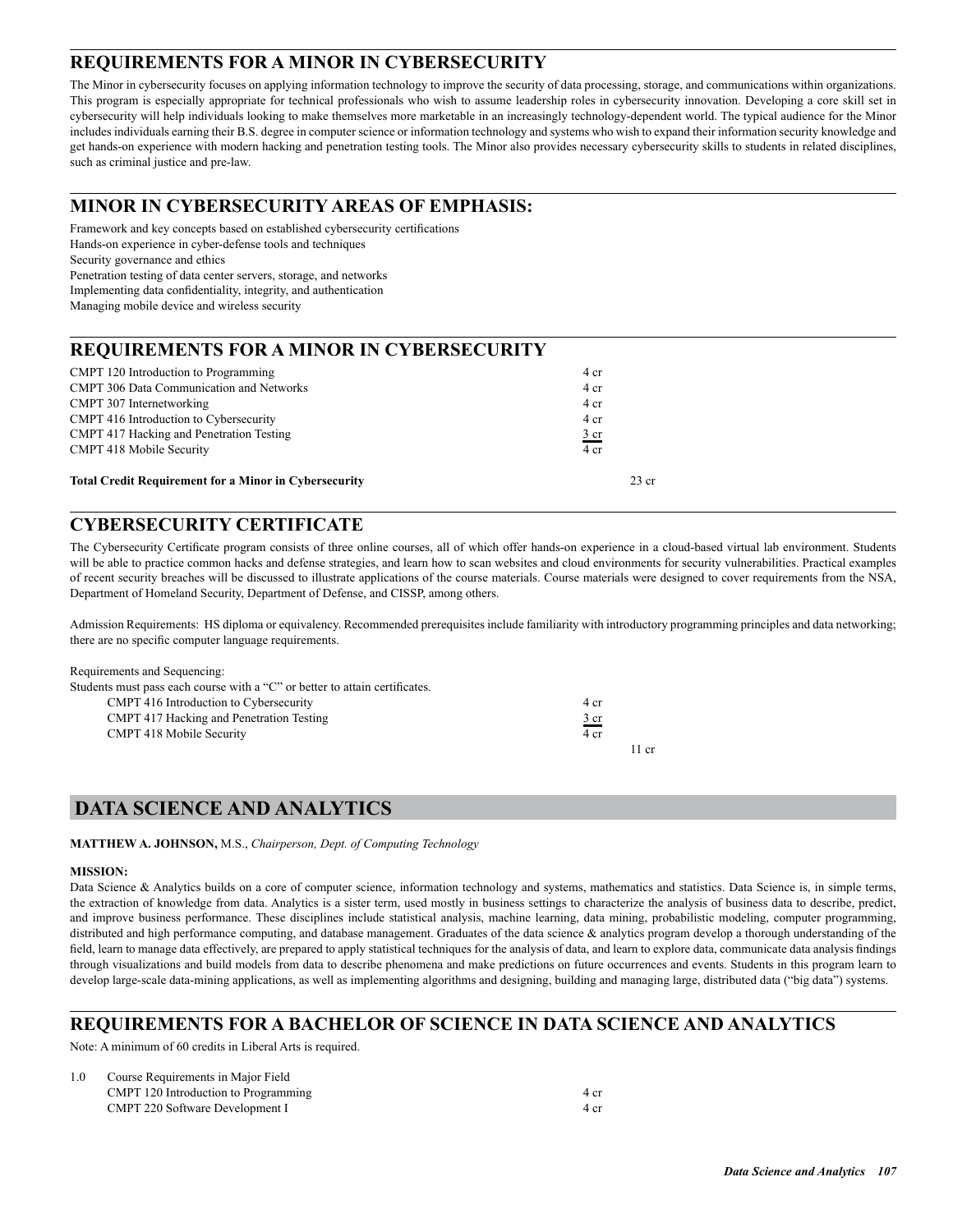|     | <b>Total Credit Requirement for Graduation</b>                        |                         | 120 cr                    |
|-----|-----------------------------------------------------------------------|-------------------------|---------------------------|
| 4.0 | General electives and/or Internships                                  | $11-10$ cr              |                           |
|     | <b>Total Credit Requirement for Core/Liberal Studies</b>              |                         | 40 <sub>cr</sub>          |
|     | Pathway**<br>Courses addressing an interdisciplinary topic            |                         | 12 cr                     |
|     | Credit Requirement in Distribution: Breadth                           |                         | $21$ cr                   |
|     | Social Science                                                        | 3 <sub>cr</sub>         |                           |
|     | Natural Science                                                       | 3 <sub>cr</sub>         |                           |
|     | Mathematics                                                           | 0 <sub>cr</sub>         | (fulfilled by major req.) |
|     | Literature                                                            | 3 <sub>cr</sub>         |                           |
|     | History                                                               | 3 <sub>cr</sub>         |                           |
|     | Fine Arts                                                             | 3 <sub>cr</sub>         |                           |
|     | Ethics, Applied Ethics, or Religious Studies                          | 3 <sub>cr</sub>         |                           |
|     | PHIL 101 Philosophical Perspectives                                   | 3 <sub>cr</sub>         |                           |
|     | <b>Breadth</b>                                                        |                         |                           |
| 3.2 | <b>DISTRIBUTION</b>                                                   |                         |                           |
|     | Credit Requirement in Foundation                                      |                         | 7 <sub>cr</sub>           |
|     | ENG 120 Writing for College                                           | 3 <sub>cr</sub>         |                           |
|     | FYS 101 First Year Seminar                                            | 4 cr                    |                           |
| 3.1 | <b>FOUNDATION</b>                                                     |                         |                           |
| 3.0 | Core/Liberal Studies Requirements                                     |                         |                           |
|     | Total Credit Requirement for a Major in Data Science & Analytics      |                         | 69-70 cr                  |
| 2.0 | Course Requirements in Related Fields                                 | $0$ cr                  |                           |
|     | Credit Requirement in Major Field                                     | 69-70 cr                |                           |
|     |                                                                       |                         |                           |
|     | MATH 412 Computational Linear Algebra<br>MATH 430 Operations Research | $3$ cr                  |                           |
|     | CMPT 460 Decision Support & Business Intelligence Systems             | 4 cr<br>3 <sub>cr</sub> |                           |
|     | CMPT 404 Artificial Intelligence                                      | 3 <sub>cr</sub>         |                           |
| 1.1 | Choose two electives from:                                            | $6-7$ cr                |                           |
|     |                                                                       |                         |                           |
|     | MATH 331 Applied Statistics                                           | 3 <sub>cr</sub>         |                           |
|     | MATH 330 Probability & Statistics                                     | 3 <sub>cr</sub>         |                           |
|     | <b>MATH 205 Discrete Mathematics</b><br>MATH 210 Linear Algebra       | 4 cr                    |                           |
|     | <b>MATH 343 Calculus III</b>                                          | 4 cr<br>4 cr            |                           |
|     | <b>MATH 242 Calculus II</b>                                           | 4 cr                    |                           |
|     | <b>MATH 241 Calculus I</b>                                            | 4 cr                    |                           |
|     | DATA 477 Data Science Project (capstone)                              | 3 <sub>cr</sub>         |                           |
|     | DATA 450 Data Mining & Predictive Analytics                           | 3 cr                    |                           |
|     | DATA 440 Machine Learning                                             | 4 cr                    |                           |
|     | DATA 300 Data Visualization                                           | 3 <sub>cr</sub>         |                           |
|     | DATA 220 Introduction to Data Analysis                                | 4 cr                    |                           |
|     | CMPT 428 Data & Information Mgmt                                      | 4 cr                    |                           |
|     | CMPT 308 Database Management                                          | 4 cr                    |                           |
|     | CMPT 435 Algorithm Analysis & Design                                  | 4 cr                    |                           |

\*\* Breadth and Pathway courses may overlap, but all students must take a total of 36 distribution credits (including related field requirements). Students majoring in Breadth areas may apply a maximum of 6 credits to their distribution total. If applicable to a Pathway, 3 credits may come from disciplines outside of Core Breadth areas. Although foreign language and culture courses are not required within the Core, some courses in these fields may be used to fulfill distribution requirements. See the Core/LS Program website for a detailed list of all courses that satisfy distribution requirements.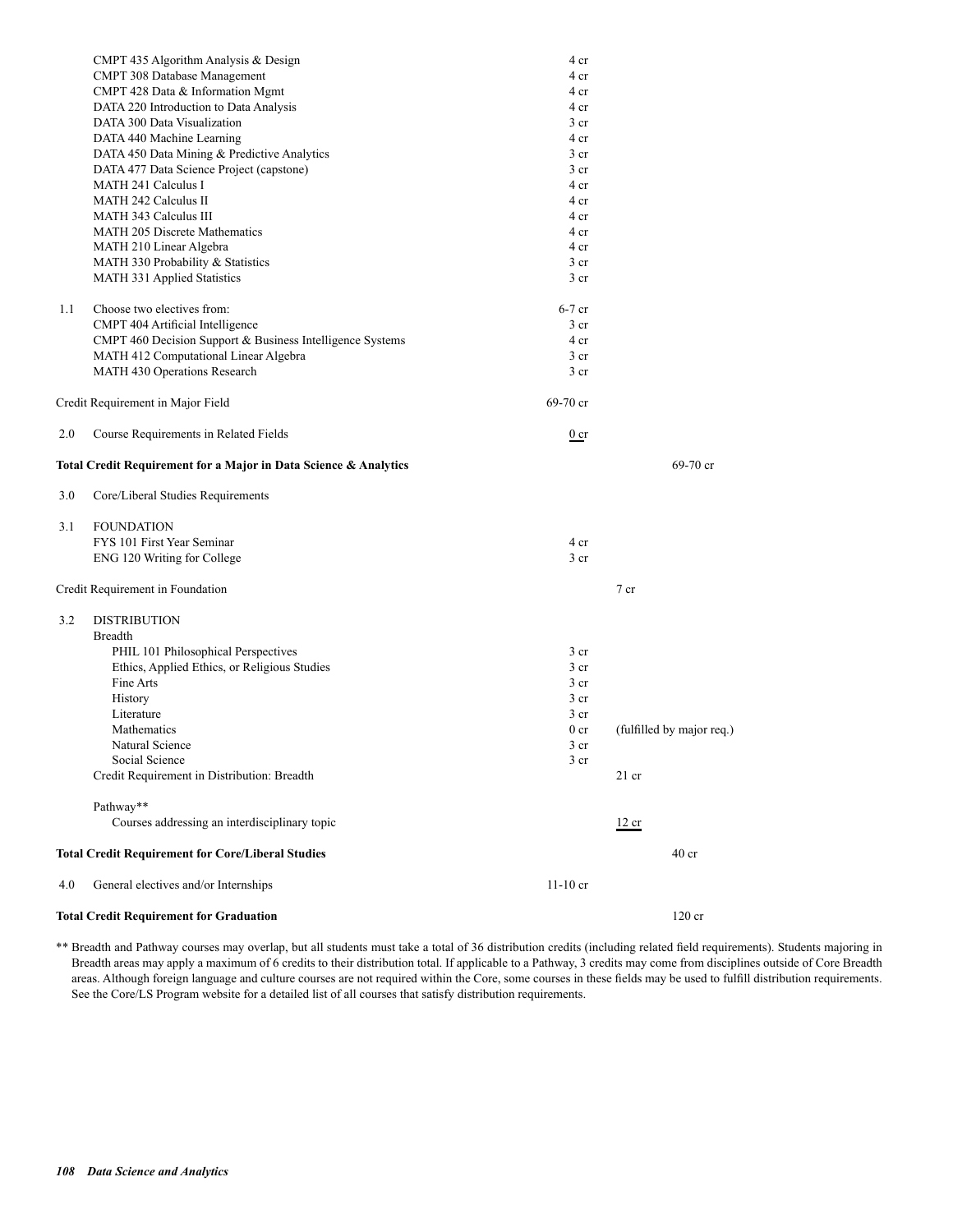## **RECOMMENDED PROGRAM SEQUENCE FOR A BACHELOR OF SCIENCE IN DATA SCIENCE AND ANALYTICS**

### **FRESHMAN YEAR**

| <b>FALL</b>                            |                  | <b>SPRING</b>                               |                  |
|----------------------------------------|------------------|---------------------------------------------|------------------|
| CMPT 120 Introduction to Programming   | 4 cr             | <b>MATH 242 Calculus II</b>                 | 4 cr             |
| <b>MATH 241 Calculus I</b>             | 4 cr             | CMPT 220 Software Development I             | 4 cr             |
| DATA 220 Introduction to Data Analysis | 4 cr             | PHIL 101 Philosophical Perspectives         | 3 <sub>cr</sub>  |
| FYS 101 First-Year Seminar             | 4 cr             | ENG 120 Writing for College                 | $\frac{3}{ }$ cr |
|                                        | 16 <sub>cr</sub> |                                             | $14$ cr          |
| <b>SOPHOMORE YEAR</b>                  |                  |                                             |                  |
| <b>FALL</b>                            |                  | <b>SPRING</b>                               |                  |
| MATH 243 Calculus III                  | 4 cr             | CMPT 435 Algorithm Analysis & Design        | 4 cr             |
| <b>MATH 205 Discrete Mathematics</b>   | 4 cr             | DATA 300 Data Visualization                 | 3 <sub>cr</sub>  |
| CMPT 308 Database Management           | 4 cr             | MATH 210 Linear Algebra                     | 4 cr             |
| Core/LS                                | $\frac{3}{ }$ cr | Core/LS                                     | $\frac{3}{ }$ cr |
|                                        | $15$ cr          |                                             | $14$ cr          |
| <b>JUNIOR YEAR</b>                     |                  |                                             |                  |
| <b>FALL</b>                            |                  | <b>SPRING</b>                               |                  |
| MATH 330 Probability & Statistics      | 3 <sub>cr</sub>  | DATA 450 Data Mining & Predictive Analytics | 3 <sub>cr</sub>  |
| Major elective                         | $3-4$ cr         | <b>MATH 331 Applied Statistics</b>          | 3 <sub>cr</sub>  |
| Core/LS                                | 3 <sub>cr</sub>  | Major Elective                              | 3 <sub>cr</sub>  |
| Core/LS                                | 3 <sub>cr</sub>  | Core/LS                                     | 3 <sub>cr</sub>  |
| Core/LS                                | $3$ cr           | Core/LS                                     | $\frac{3}{ }$ cr |
|                                        | $15-16$ cr       |                                             | $15$ cr          |
| <b>SENIOR YEAR</b>                     |                  |                                             |                  |
| <b>FALL</b>                            |                  | <b>SPRING</b>                               |                  |
| DATA 440 Machine Learning              | 4 cr             | DATA 477 Data Science Project (caps)        | $3$ cr           |
| CMPT 428 Data & Information Mgmt       | 4 cr             | Core/LS                                     | 3 <sub>cr</sub>  |
| Core/LS                                | 3 <sub>cr</sub>  | Core/LS                                     | 3 <sub>cr</sub>  |
| Elective/Internship                    | 4 cr             | Elective/Internship                         | $7-6$ cr         |
|                                        | $15$ cr          |                                             | $16-15$ cr       |

# **REQUIREMENTS FOR A MINOR IN SCIENCE IN DATA SCIENCE AND ANALYTICS**

| <b>Total Credit Requirement for a Minor in Data Science</b> | 18 cr          |
|-------------------------------------------------------------|----------------|
| DATA 450 Data Mining & Predictive Analytics                 | $rac{3}{2}$ cr |
| DATA 300 Data Visualization                                 | 3 cr           |
| DATA 220 Introduction to Data Analysis                      | 4 cr           |
| MATH 241 Calculus I                                         | 4 cr           |
| CMPT 120 Introduction to Programming                        | 4 cr           |

## **ECONOMICS**

#### **CAROL FRIEDMAN,** M.B.A., *Chairperson*

### **MISSION AND OBJECTIVES:**

The mission of the economics program is to complement students' liberal arts education with a thorough understanding of economics and its use in applied fields such as monetary, international, and environmental economics within a supportive, interactive, and personalized learning environment. This program prepares students for entry-level positions in business, nonprofit organizations, and government and for graduate study in economics, business, and law.

The objectives of the program of study in economics for the student are:

- (1) to understand the market economy and its behavior, growth, and stability in a broad conceptual framework for the identification of economic issues and the analysis of economic conditions as related to business and society to guide policy;
- (2) to develop analytical skills and comprehend quantitative techniques in order to apply them to the analysis of economic activities and their fluctuations to infer and foresee economic relationships and trends;
- (3) to develop a critical understanding of diverse perspectives in the rapidly changing global economy;
- (4) to develop an understanding of the ethical issues that arise in the formation of economic policy;
- (5) to develop communication skills through both written and oral presentation.

### *The Economics Major (30 credits)*

The major in Economics provides both a theoretical foundation and an exposure to the application of economic theory.

### *Theoretical Foundation (12 credits)*

| ECON 103 Principles of Microeconomics | 3 cr |
|---------------------------------------|------|
| ECON 104 Principles of Macroeconomics | 3 cr |
|                                       |      |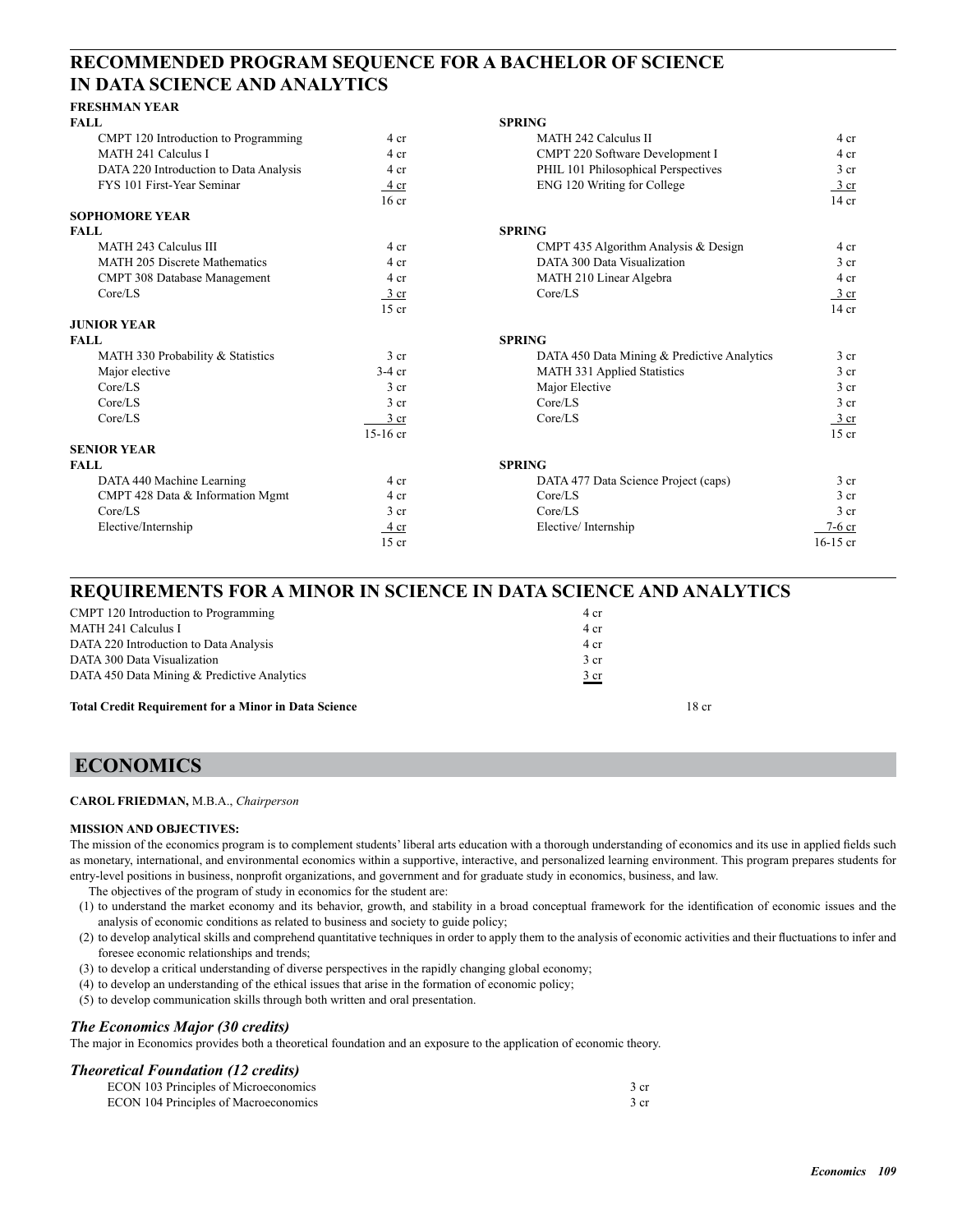| ECON 303 Intermediate Microeconomic Theory | 3 cr |
|--------------------------------------------|------|
| ECON 304 Intermediate Macroeconomic Theory | 3 cr |

### *Application of Theory (15 credits)*

The student selects five courses from the various applied courses in economics. These courses are in areas such as Environmental Economics, Labor Economics, Financial Markets and Institutions, Economic Development, Quantitative Methods in Economics and Business, Public Finance, Money and Banking, International Financial Policies and Issues, and International Economics.

## *The Integrative Capping Course (3 credits)*

This course requires significant research, scholarly writing, and oral presentation of a major topic in economics that integrates the students' study of economics with their study of the broader liberal arts. ECON 477 Contemporary Economic Issues 3 cr

| <b>The Technical and Analytical Foundation (12-13 credits)</b>                                 |                 |
|------------------------------------------------------------------------------------------------|-----------------|
| The following courses provide the economics major with the tools needed for economic analysis: |                 |
| CMPT 103 Technology for the 21st Century                                                       | 3 <sub>cr</sub> |
| <b>MATH 130 Introductory Statistics I</b>                                                      | 3 <sub>cr</sub> |
| MATH 115 Calculus with Management Applications OR                                              |                 |
| MATH 241 Calculus I                                                                            | $3-4$ cr        |

### **SUMMARY OF REQUIREMENTS FOR A BACHELOR OF ARTS IN ECONOMICS**

Note: A minimum of 90 credits in Liberal Arts is required.

| 1.0 | Course Requirements in Economics<br>Theoretical Foundation               | 12 cr                              |                                 |
|-----|--------------------------------------------------------------------------|------------------------------------|---------------------------------|
|     | Application of Theory                                                    | $15$ cr                            |                                 |
|     | <b>Integrative Capping Course</b>                                        | 3 cr                               |                                 |
|     | Credit Requirement in Economics                                          |                                    | 30 <sub>cr</sub>                |
| 2.0 | Course Requirements in Related Field                                     |                                    |                                 |
|     | CMPT 103 Technology for the 21st Century                                 | 3 <sub>cr</sub>                    |                                 |
|     | MATH 130 Introductory Statistics I                                       | 3 <sub>cr</sub>                    |                                 |
|     | MATH 115 Calculus with Management Applications OR<br>MATH 241 Calculus I |                                    |                                 |
|     |                                                                          | $3-4$ cr                           |                                 |
|     | Credit Requirement in Related Fields                                     |                                    | $9-10$ cr                       |
|     | <b>Total Credit Requirement for a Major in Economics</b>                 |                                    | 39-40 cr                        |
| 3.0 | Core/Liberal Studies Requirements                                        |                                    |                                 |
| 3.1 | <b>FOUNDATION</b>                                                        |                                    |                                 |
|     | FYS 101 First Year Seminar                                               | 4 cr                               |                                 |
|     | ENG 120 Writing for College                                              | $rac{3}{2}$ cr                     | 7 cr                            |
|     |                                                                          |                                    |                                 |
| 3.2 | <b>DISTRIBUTION</b>                                                      |                                    |                                 |
|     | <b>Breadth</b>                                                           |                                    |                                 |
|     | PHIL 101 Philosophical Perspectives                                      | 3 cr                               |                                 |
|     | Ethics, Applied Ethics, or Religious Studies                             | 3 cr                               |                                 |
|     | Fine Arts                                                                | 3 <sub>cr</sub>                    |                                 |
|     | History                                                                  | 3 <sub>cr</sub>                    |                                 |
|     | Literature<br>Mathematics                                                | 3 <sub>cr</sub><br>0 <sub>cr</sub> |                                 |
|     | Natural Science                                                          | 3 cr                               | (fulfilled by major field req.) |
|     | Social Science                                                           | $0$ cr                             | (fulfilled by major field req.) |
|     |                                                                          |                                    | 18 <sub>cr</sub>                |
|     | Pathway*                                                                 |                                    |                                 |
|     | Courses addressing an interdisciplinary topic.                           |                                    | 12 cr                           |
|     | <b>Total Core/Liberal Studies Requirement</b>                            |                                    | 37 cr                           |
| 4.0 | Electives                                                                |                                    |                                 |
|     |                                                                          |                                    | 43-44 cr                        |
|     | <b>Total Credit Requirement for Graduation</b>                           |                                    | $120$ cr                        |

\* Breadth and Pathway courses may overlap, but all students must take a total of 36 distribution credits (including related field requirements). Students majoring in Breadth areas may apply a maximum of 6 credits to their distribution total. If applicable to a Pathway, 3 credits may come from disciplines outside of Core Breadth areas. Although foreign language and culture courses are not required within the Core, some courses in these fields may be used to fulfill distribution requirements. See the Core/LS Program website for a detailed list of all courses that satisfy distribution requirements.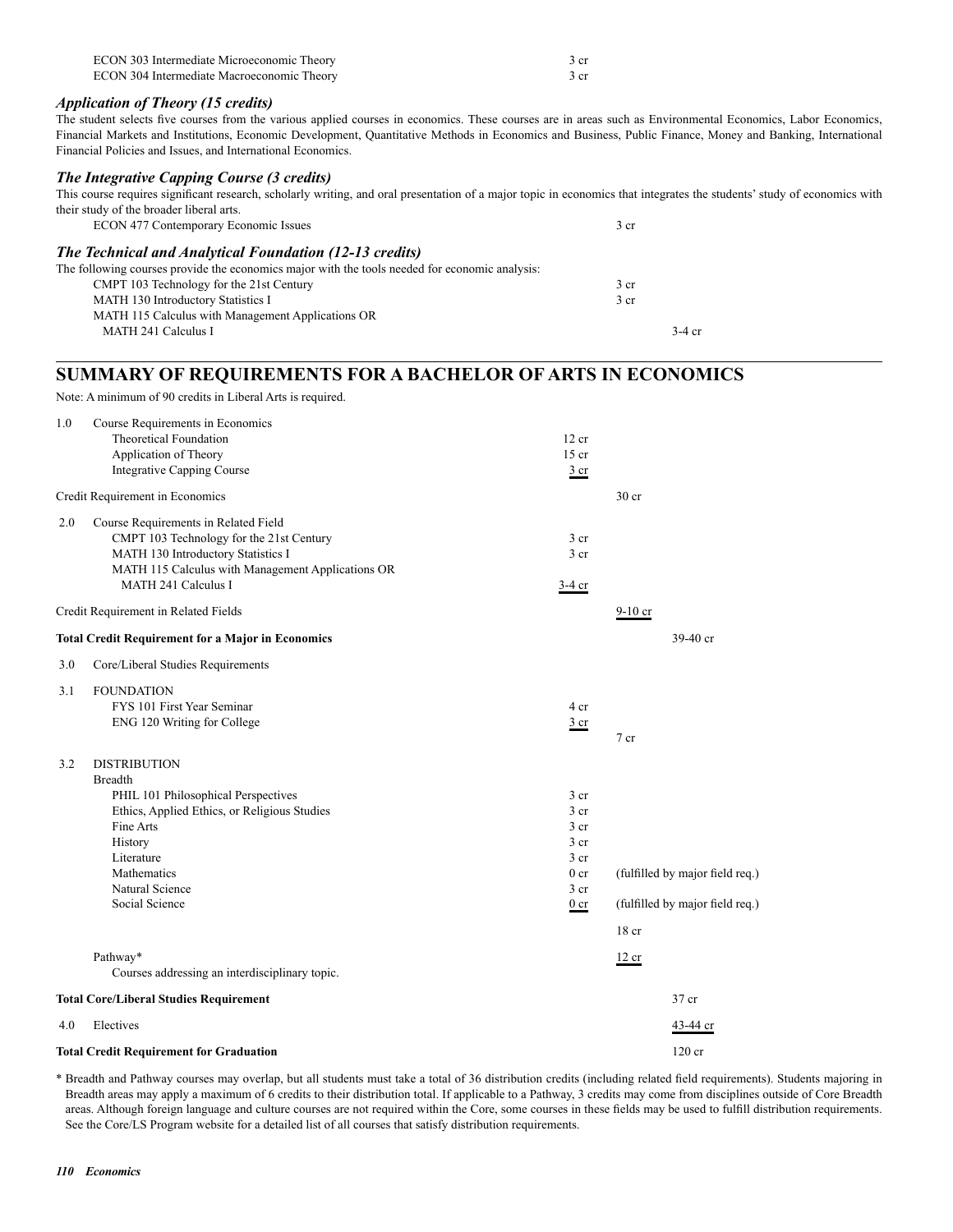## **REQUIREMENTS FOR A MINOR IN ECONOMICS**

| <b>Introductory-Level Courses</b>                        |                 |            |            |
|----------------------------------------------------------|-----------------|------------|------------|
| ECON 103 Principles of Microeconomics                    | 3 <sub>cr</sub> |            |            |
| ECON 104 Principles of Macroeconomics                    | 3 <sub>cr</sub> |            |            |
| MATH 130 Introductory Statistics I                       | 3 <sub>cr</sub> |            |            |
| MATH 115 Calculus with Management Applications OR        |                 |            |            |
| MATH 241 Calculus I                                      | $3-4$ cr        |            |            |
|                                                          |                 | $12-13$ cr |            |
| <b>Upper-Level Courses</b>                               |                 |            |            |
| ECON 303 Intermediate Microeconomic Theory               | 3 <sub>cr</sub> |            |            |
| ECON 304 Intermediate Macroeconomic Theory               | 3 <sub>cr</sub> |            |            |
| Two courses from the following:                          | 6 cr            |            |            |
| <b>ECON 305 Environmental Economics</b>                  |                 |            |            |
| <b>ECON 310 Labor Economics</b>                          |                 |            |            |
| ECON 315 Money and Banking                               |                 |            |            |
| ECON 320 Quantitative Methods in Economics and Business  |                 |            |            |
| ECON 321 Public Finance                                  |                 |            |            |
| ECON 340 Economic Development: Towards Global Equality   |                 |            |            |
| ECON 422 Financial Markets and Industries                |                 |            |            |
| ECON 432 International Financial Policies and Issues     |                 |            |            |
| <b>ECON 442 International Economics</b>                  |                 |            |            |
| ECON 443 History of Economic Thought                     |                 |            |            |
|                                                          |                 | 12 cr      |            |
| <b>Total Credit Requirement for a Minor in Economics</b> |                 |            | $24-25$ cr |

## **RECOMMENDED PROGRAM SEQUENCE FOR A BACHELOR OF ARTS IN ECONOMICS FRESHMAN YEAR**

| <b>FALL</b>                           |                  | <b>SPRING</b>                         |                  |
|---------------------------------------|------------------|---------------------------------------|------------------|
| FYS 101 First Year Seminar            | 4 cr             | PHIL 101 Philosophical Perspectives   | 3 <sub>cr</sub>  |
| ENG 120 Writing for College           | 3 <sub>cr</sub>  | ECON 104 Principles of Macroeconomics | 3 <sub>cr</sub>  |
| ECON 103 Principles of Microeconomics | 3 <sub>cr</sub>  | <b>MATH 241 Calculus I OR</b>         | $3-4$ cr         |
| CMPT 103 Technology for 21st Century  | 3 <sub>cr</sub>  | MATH 115 Calculus/Mgmt Applications   |                  |
| MATH 120 Precalculus OR Elective      | 3 <sub>cr</sub>  | Core/LS Distribution                  | 3 <sub>cr</sub>  |
|                                       |                  | Elective                              | $3$ cr           |
|                                       | 16 <sub>cr</sub> |                                       | 15-16 cr         |
| <b>SOPHOMORE YEAR</b>                 |                  |                                       |                  |
| <b>FALL</b>                           |                  | <b>SPRING</b>                         |                  |
| ECON 303 Intermediate Microeconomics  | 3 <sub>cr</sub>  | ECON 304 Intermediate Macroeconomics  | $3$ cr           |
| MATH 130 Introductory Statistics      | 3 <sub>cr</sub>  | Core/LS Distribution                  | 3 <sub>cr</sub>  |
| Core/LS Distribution                  | 3 <sub>cr</sub>  | Core/LS Distribution                  | 3 <sub>cr</sub>  |
| Core/LS Distribution                  | 3 <sub>cr</sub>  | Elective (liberal arts)               | 3 <sub>cr</sub>  |
| Elective                              | $\frac{3}{ }$ cr | Elective                              | $\frac{3}{ }$ cr |
|                                       | $15$ cr          |                                       | $15$ cr          |
| <b>JUNIOR YEAR</b>                    |                  |                                       |                  |
| <b>FALL</b>                           |                  | <b>SPRING</b>                         |                  |
| <b>Economics Elective</b>             | 3 <sub>cr</sub>  | <b>Economics Elective</b>             | 3 <sub>cr</sub>  |
| Core/LS Distribution                  | 3 <sub>cr</sub>  | <b>Economics Elective</b>             | 3 <sub>cr</sub>  |
| Core/LS Distribution                  | 3 cr             | Elective (liberal arts)               | 3 <sub>cr</sub>  |
| Elective (liberal arts)               | 3 <sub>cr</sub>  | Elective (liberal arts)               | 3 <sub>cr</sub>  |
| Elective                              | $\frac{3}{ }$ cr | Elective                              | $rac{3}{2}$ cr   |
|                                       | $15$ cr          |                                       | $15$ cr          |
| <b>SENIOR YEAR</b>                    |                  |                                       |                  |
| <b>FALL</b>                           |                  | <b>SPRING</b>                         |                  |
| <b>Economics Elective</b>             | 3 <sub>cr</sub>  | ECON 477 Contemporary Economic Issues | 3 <sub>cr</sub>  |
| Economics Elective                    | 3 <sub>cr</sub>  | Core/LS Distribution                  | 3 <sub>cr</sub>  |
| Core/LS Distribution                  | 3 <sub>cr</sub>  | Elective (liberal arts)               | 3 <sub>cr</sub>  |
| Elective (liberal arts)               | 3 <sub>cr</sub>  | Elective (liberal arts)               | 3 <sub>cr</sub>  |
| Elective                              | 3 cr             | Elective                              | $2$ cr           |
|                                       | $15$ cr          |                                       | $14$ cr          |

Some core/emphasis economics courses are only offered in the fall or spring. Students are responsible for determining the semester in which the course is available.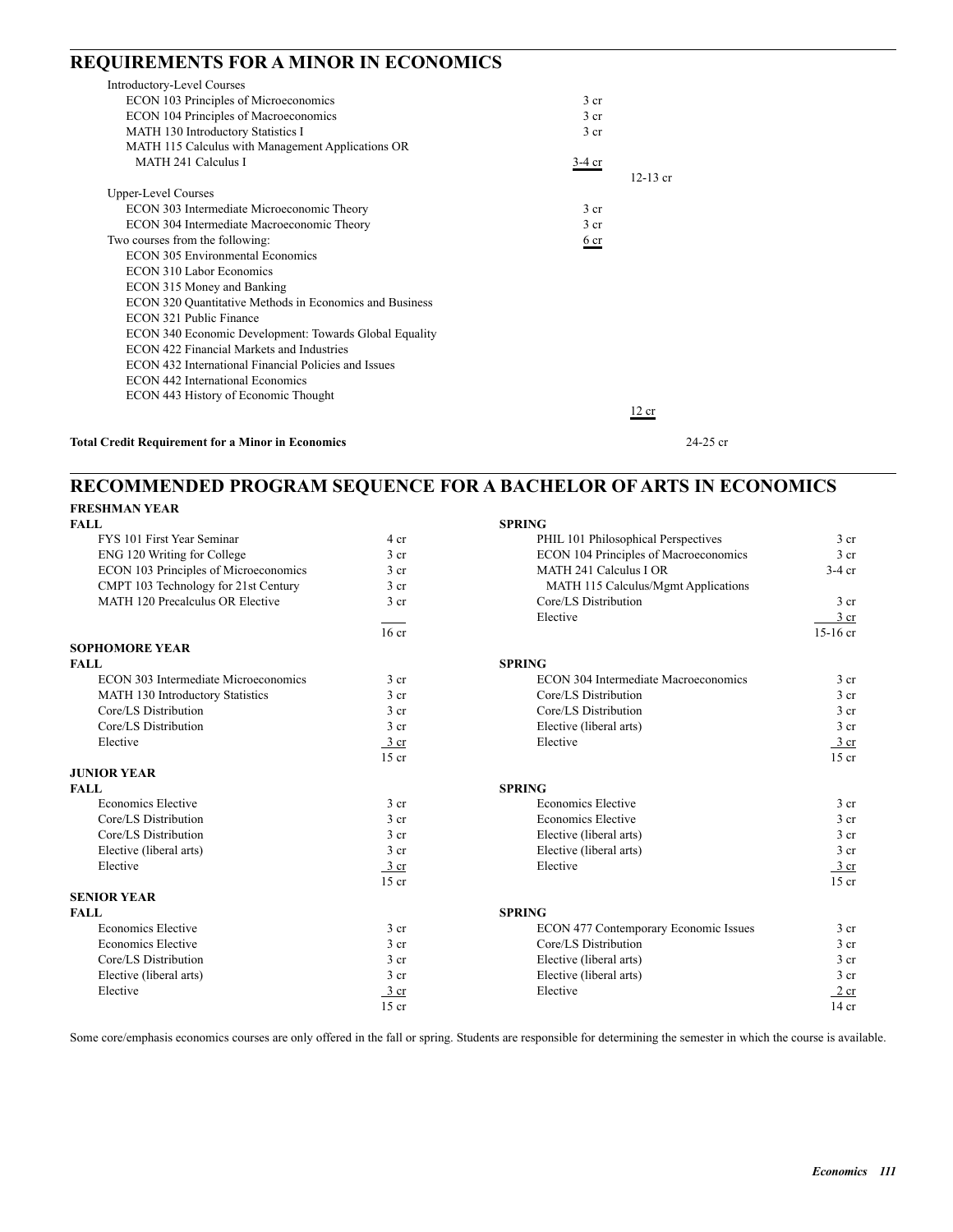### **EDUCATION**

#### **EDWARD J. SULLIVAN,** Ed.D., *Associate Dean for Teacher Education*

#### **MISSION:**

Preparing innovative, inclusive educators who promote success and the social good.

The teacher education programs are designed to develop professionals committed to help all students learn. The programs of study integrate a strong liberal arts foundation with research-validated pedagogical knowledge. As members of a community of learners, candidates are expected to master the personal and professional knowledge, skills, and dispositions needed to teach and assess students within the full range of individual abilities, to evaluate and improve teaching, to develop creative standards-based curricula, and to contribute as effective teachers and leaders in their schools and communities. The roles of research and technology and the importance of critical thinking, creative problem solving, and multicultural and global perspectives are emphasized.

### **GENERAL DESCRIPTION AND REQUIREMENTS**

Marist College offers New York State approved and registered undergraduate programs leading to initial certification in the following fields and continues to update programs to maintain compliance with New York State teacher education requirements. Marist College is accredited and registered in New York State as an approved provider of teacher preparation programs.

*Childhood Education, grades 1-6, with Special Education Certification (dual certification).* The program of study leading to dual certification in **Childhood Education/Students with Disabilities (1-6)** prepares graduates to teach in the general childhood education classrooms and in a variety of settings serving students with special educational needs. All dual certification candidates major in psychology. The psychology major provides a comprehensive understanding of human behavior and specifically emphasizes the physical, cognitive, social, and emotional development of children for successful learning in grades one through six.

*Birth through Grade 2 (B-2):* This is an elective program for Childhood Education/Students with Disabilities candidates. The B-2 program is three sequential courses that prepares candidates for eligibility for New York State B-2 certification as a teacher in pre-school, kindergarten, or the primary grades. The B-2 program also enhances the preparation of those seeking certification in Childhood Education/Students with Disabilities by focusing on early childhood education.

NOTE: The total number of credits may exceed the minimum of 120 undergraduate credits needed for graduation because it adds a complementary certification to the base program of Childhood/Students with Disabilities certification (both grades 1-6). The Birth through Grade 2 certification courses work well for the candidate who has room in their schedule that may be available through credits brought into Marist. The Birth through Grade 2 certification is for general education only and is not certification for Students with Disabilities, B-2.

Certain candidates may also choose to seek acceptance into the Five Year BS/MA Program, resulting in dual certification in Childhood Education, grades 1-6, with Special Education Certification and the MA in Educational Psychology. Contact the Director of Graduate Education Programs for information.

*Adolescence Education (grades 7-12)*: This is a Five Year program combining the Bachelor's degree and a Master of Arts in Teaching. This program leads to dual New York State Initial Teaching Certification in an Adolescence Education content field (Biology, Chemistry, English, French, Mathematics, Social Studies/History, or Spanish) along with Students with Disabilities, both grades 7-12. Candidates achieve their Bachelor's degree (BA or BS) in their content field. In addition, candidates complete required undergraduate education courses and 12 credits of graduate level education courses as part of the undergraduate program.

The remaining 24 credits of the Master's program are taken in the following sequence: 6 credits of graduate work through a hybrid delivery system in the summer following undergraduate graduation, 12 credits in an on-ground setting for the fall semester, and 6 credits of full-time student teaching the following spring. Candidates must achieve a 3.0 GPA in each of their education courses at both the undergraduate and graduate levels. Candidates are accepted into the Five Year program upon being admitted to Marist. There is a formal review of their standing for the MAT Program in spring of their junior year.

The MAT (Masters of Arts in Teaching) is a 36-credit program.

To meet the requirements for initial certification in New York State, all teaching candidates must pass New York State qualifying assessments, successfully complete required workshops, (Dignity for All Students Act, Violence Education, Child Abuse, Autism) and also meet a foreign-language requirement.

### **BACHELOR OF SCIENCE IN CHILDHOOD EDUCATION 1-6, WITH SPECIAL EDUCATION CERTIFICATION**

### **ADMISSION TO THE PROGRAM**

Those interested in this program register with the Education Department in the first semester of their first year to ensure timely completion of requirements necessary for admission to upper-level courses. Minimum requirements for the program are:

- 1) A grade-point average of 2.7 or higher
- 2) Grades of C+ or higher in required courses in the certification sequence

#### **PROGRAM REQUIREMENTS**

The following sections list the courses needed to satisfy: 1) the psychology major; 2) the course requirements in the certification sequence for Childhood Education, grades 1-6 with Special Education Certification; and 3) Core/Liberal Studies requirements. Upon completion of these courses and the certification requirements described previously, the candidate earns a BS degree in Psychology and is eligible for dual certification.

Candidates who fail to maintain a 2.7 or higher GPA, or do not demonstrate the disposition necessary to assume the responsibilities of a classroom teacher, are subject to dismissal from the program after review by the Education Department.

Candidates who satisfactorily complete the Bachelor's degree in the major and all education program requirements, including the achievement of qualifying scores on the New York State assessments, and completion of required workshops, will be recommended for New York State Initial Certification in Childhood Education, grades 1-6, with Sprecial Education Certification.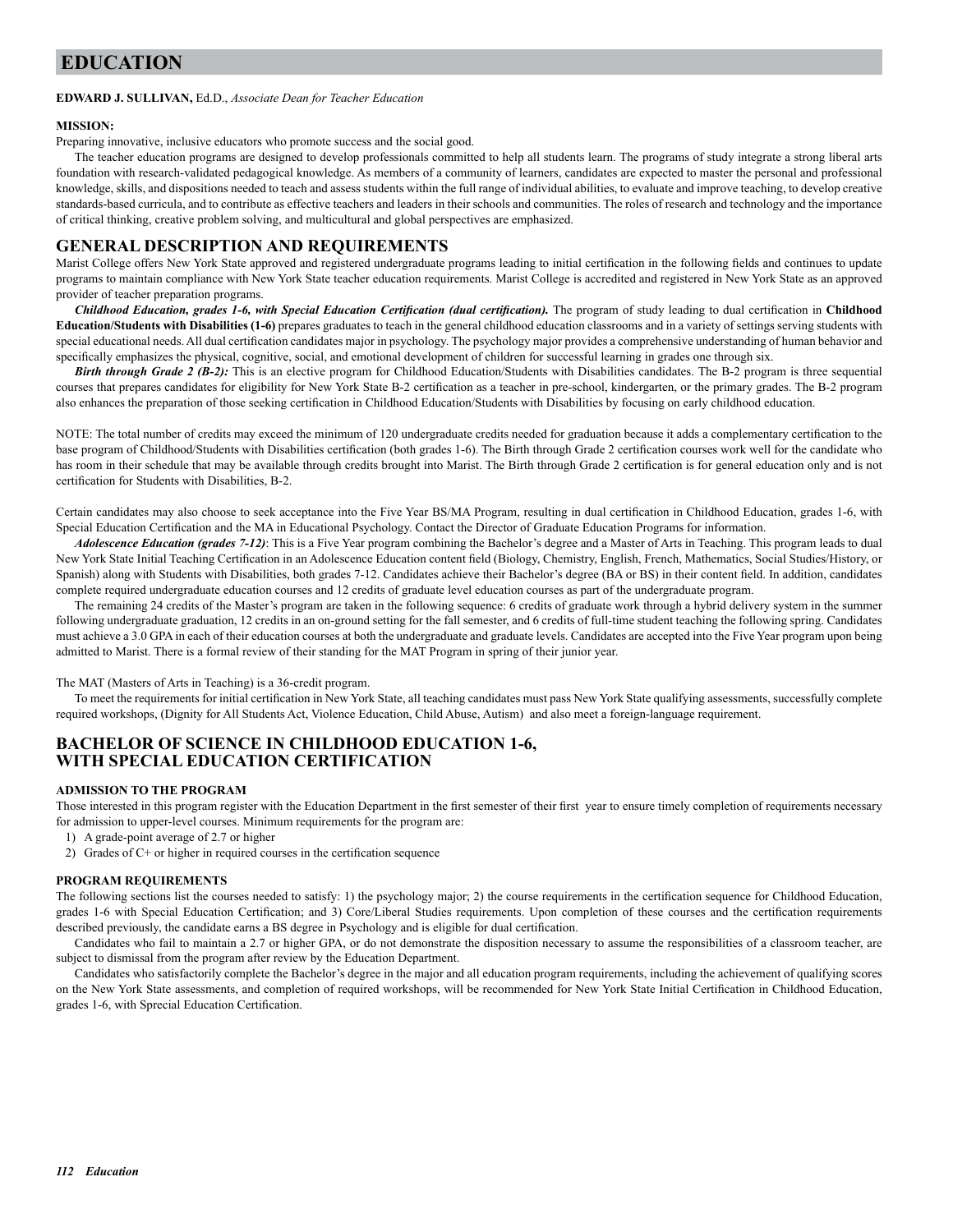## **REQUIREMENTS FOR A BACHELOR OF SCIENCE IN CHILDHOOD EDUCATION 1-6, WITH SPECIAL EDUCATION CERTIFICATION**

| 1.0 | Course Requirements in Content Core (or Major)*                           |                 |         |
|-----|---------------------------------------------------------------------------|-----------------|---------|
|     | PSYC 101 Introduction to Psychology*                                      | 3 <sub>cr</sub> |         |
|     | PSYC 207 The Exceptional Child*                                           | 3 <sub>cr</sub> |         |
|     | PSYC 317 Child Development*                                               | 3 <sub>cr</sub> |         |
|     | PSYC 362 Measurement and Evaluation*                                      | 3 <sub>cr</sub> |         |
|     | PSYC 372 Psychoeducational Assessment of Educational Disabilities*        | 3 <sub>cr</sub> |         |
|     | PSYC 350 Psychological Research Methodology and Lab I                     | 4 cr            |         |
|     | PSYC 478 Capping Course/Psychological Systems                             | 3 <sub>cr</sub> |         |
|     | EDUC 101 Foundations of Education*                                        | 3 <sub>cr</sub> |         |
|     | EDUC 377 Social & Emotional Learning Approach to Classroom Management     |                 |         |
|     | for all students                                                          | 3 <sub>cr</sub> |         |
|     | MATH 130 Introductory Statistics                                          | $rac{3}{2}$ cr  |         |
|     | Credit Requirement in Content Core (of Major)                             |                 | $31$ cr |
|     | * These courses require a grade of $C+$ or better.                        |                 |         |
| 2.0 | Required Courses in Certification Sequence:*                              |                 |         |
|     | EDUC 102 Introduction to Teaching (taken during first year)               | 1 cr            |         |
|     | EDUC 150 Technology for Educational Professionals Or                      |                 |         |
|     | EDUC 180 Mathematical Concepts & Understanding for Elementary Students OR |                 |         |
|     | MATH 180 Mathematical Concepts for Elementary School Teachers             | 3 cr            |         |
|     | EDUC 115 Teaching English Language Learners                               | 1 cr            |         |
|     | EDUC 323 STEM I for Elementary Teaching: Science, Technology,             |                 |         |
|     | Engineering, and Mathematics for General and Special Education            | 3 <sub>cr</sub> |         |
|     | EDUC 324 STEM II for Elementary Teaching: Science, Technology,            |                 |         |
|     | Engineering, and Mathematics for General and Special Education            | 3 <sub>cr</sub> |         |
|     | EDUC 350 The Teaching of Language Arts: Processes and                     |                 |         |
|     | Strategies for General and Special Education                              | 3 <sub>cr</sub> |         |
|     | EDUC 351 Literacy Learning & the Arts in the Social Studies Curriculum    | 3 <sub>cr</sub> |         |
|     | EDUC 352 Assessment and Remediation of Reading and Writing                | 3 <sub>cr</sub> |         |
|     | EDUC 373 Principles of Instruction for Students with Disabilities         | 3 <sub>cr</sub> |         |
|     | EDUC 374 Curriculum Strategies for Students with Disabilities             | 3 <sub>cr</sub> |         |
|     | EDUC 460 Educational Seminar                                              | $1$ cr          |         |
|     | EDUC 462 Student Teaching                                                 | 12 cr           |         |
|     | Other Field Requirements                                                  |                 |         |
|     | HIST 218 History and Culture of the Mid-Hudson Valley OR                  |                 |         |
|     | HIST 220 New York: The Empire State                                       | 3 <sub>cr</sub> |         |
|     | (Certification Requirement)                                               |                 |         |
|     | SOC 150 Culture, Power and Education OR                                   |                 |         |
|     | EDUC 379 Culturally Responsive Education OR equivalent                    | 3 <sub>cr</sub> |         |
|     | Foreign Language **                                                       | $3-6$ cr        |         |

 \* With the exception of EDUC 102, EDUC 460 and EDUC 462 (P/F grades), SOC 150/EDUC 379, and HIST 218 or HIST 220, a grade of C+ or better is required in all courses.

\*\* Six credits at the elementary level or three credits at the intermediate level satisfy the foreign-language requirement for teacher certification and can be fulfilled by AP courses.

| Credit Requirement in Certification Sequence |                                                                                                                                                                | $48-51$ cr |
|----------------------------------------------|----------------------------------------------------------------------------------------------------------------------------------------------------------------|------------|
|                                              | Total Credit Requirement for a Major in Psychology with Dual Education Certification                                                                           | 79-82 cr   |
| 3.0                                          | Core/Liberal Studies requirements                                                                                                                              |            |
|                                              | (NOTE: Students with AP courses are encouraged to take additional electives toward a minor or to deepen their knowledge of the content areas they will teach.) |            |
| 3.1                                          | <b>FOUNDATION</b><br>FYS 101 First Year Seminar                                                                                                                | 4 cr       |
|                                              | ENG 120 Writing for College                                                                                                                                    | 3 cr       |

7 cr

3.2 DISTRIBUTION Breadth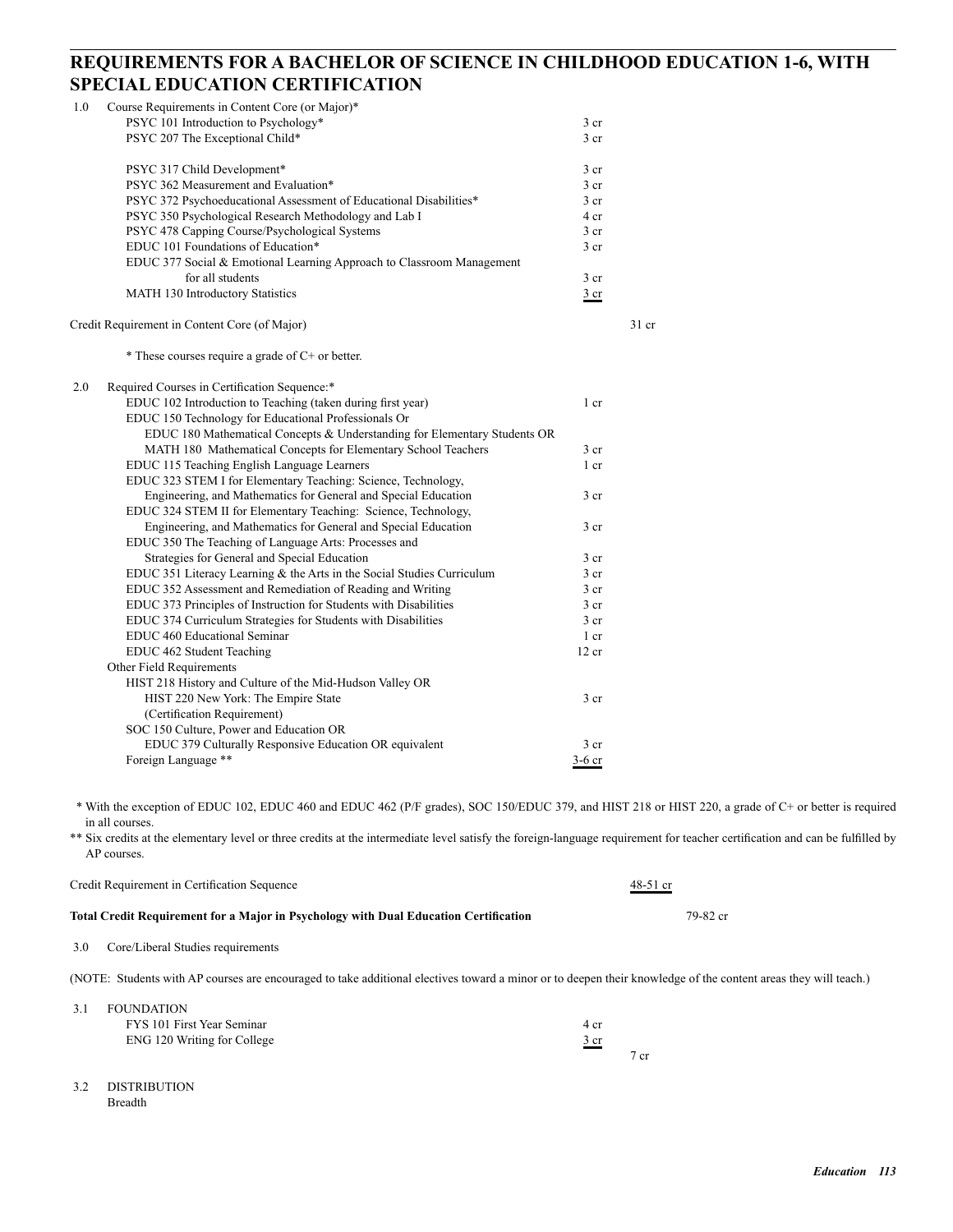| PHIL 101 Philosophical Perspectives            | 3 <sub>cr</sub> |                                 |
|------------------------------------------------|-----------------|---------------------------------|
| Ethics, Applied Ethics, or Religious Studies   | 3 <sub>cr</sub> |                                 |
| Fine Arts                                      | $3$ cr          |                                 |
| History                                        | 0 <sub>cr</sub> | (fulfilled by major field req.) |
| Literature                                     | 3 <sub>cr</sub> |                                 |
| Mathematics                                    | 0 <sub>cr</sub> | (fulfilled by major field req.) |
| Natural Science                                | 3 <sub>cr</sub> |                                 |
| Social Science                                 | $0$ cr          | (fulfilled by major field req.) |
|                                                |                 | $15$ cr                         |
| Pathway*                                       |                 | 12 cr                           |
| Courses addressing an interdisciplinary topic. |                 |                                 |
| <b>Total Core/Liberal Studies Requirement</b>  |                 | 34 cr                           |
| 4.0<br>Electives                               |                 | 4-7 cr                          |
| <b>Total Credit Requirement for Graduation</b> |                 | $120$ cr                        |

\* Breadth and Pathway courses may overlap, but all students must take a total of 36 distribution credits (including related field requirements). Students majoring in Breadth areas may apply a maximum of 6 credits to their distribution total. If applicable to a Pathway, 3 credits may come from disciplines outside of Core Breadth areas. Although foreign language and culture courses are not required within the Core, some courses in these fields may be used to fulfill distribution requirements. See the Core/LS Program website for a detailed list of all courses that satisfy distribution requirements.

## **RECOMMENDED PROGRAM SEQUENCE FOR PSYCHOLOGY MAJORS PURSUING DUAL CERTIFICATION (CHILDHOOD EDUCATION GRADES 1-6 AND STUDENTS WITH DISABILITIES)**

#### **OPTION I –NOT GOING ABROAD FIRST YEAR**

| <b>FALL</b>                                      |                  | <b>SPRING</b>                                   |                  |
|--------------------------------------------------|------------------|-------------------------------------------------|------------------|
| FYS 101 First Year Seminar                       | 4 cr             | HIST 218 Hist & Cult Hudson Valley OR           | 3 <sub>cr</sub>  |
| PHIL 101 Philosophical Perspectives              | 3 <sub>cr</sub>  | HIST 220 The Empire State (Core: History)       |                  |
| ENG 120 Writing for College                      | 3 cr             | Core/LS (Science)                               | 3 <sub>cr</sub>  |
| EDUC 101 Foundations of Ed                       | 3 <sub>cr</sub>  | EDUC 102 Intro to Teaching                      | $1$ cr           |
| PSYC 101 Intro to Psychology                     | 3 <sub>cr</sub>  | EDUC 180 Concepts in Elem. Math                 | 3 <sub>cr</sub>  |
|                                                  |                  | PSYC 207 Exceptional Child                      | 3 <sub>cr</sub>  |
|                                                  |                  | PSYC 317 Child Development                      | $\frac{3}{ }$ cr |
|                                                  | 16 <sub>cr</sub> |                                                 | 16 <sub>cr</sub> |
| <b>SOPHOMORE YEAR</b>                            |                  |                                                 |                  |
| <b>FALL</b>                                      |                  | <b>SPRING</b>                                   |                  |
| EDUC 150 Technology for Educational Profesionals | 3 <sub>cr</sub>  | EDUC 350 Teach of Lang Arts                     | 3 <sub>cr</sub>  |
| Core/LS/Pathway (Literature)                     | 3 <sub>cr</sub>  | PSYC 350 Research Methods                       | 4 cr             |
| Foreign Language #1                              | 3 <sub>cr</sub>  | PSYC 372 Psychoeducational Assessment           | 3 <sub>cr</sub>  |
| Core/LS/Pathway                                  | 3 <sub>cr</sub>  | EDUC 379 Culturally Responsive Ed OR equivalent | 3 <sub>cr</sub>  |
| MATH 130 Intro to Statistics                     | $\frac{3}{ }$ cr | Foreign Language #2                             | $rac{3}{2}$ cr   |
|                                                  | $15$ cr          |                                                 | 16 <sub>cr</sub> |
| <b>JUNIOR YEAR</b>                               |                  |                                                 |                  |
| <b>FALL</b>                                      |                  | <b>SPRING</b>                                   |                  |
| EDUC 351 Lit, Lrn & Art in Social Studies        | 3 <sub>cr</sub>  | EDUC 352 Assess & Rem of Reading & Writ         | 3 <sub>cr</sub>  |
| EDUC 323 STEM I                                  | 3 <sub>cr</sub>  | EDUC 374 Curric Srtat Stu. w/ Disabilities      | 3 <sub>cr</sub>  |
| EDUC 324 STEM II                                 | 3 <sub>cr</sub>  | EDUC 377 Social & Emotional Learning Approach   | 3 <sub>cr</sub>  |
| EDUC 373 Princ Inst Stu w/ Disabilities          | 3 <sub>cr</sub>  | Core/LS Pathway                                 | 3 <sub>cr</sub>  |
| EDUC XXX Teaching English Language Learners      | 1 cr             | PSYC 362 Measurement & Evaluation               | 3 cr             |
| Pathway                                          | $3$ cr           | EDUC 460 Educational Seminar                    | 1 cr             |
|                                                  | 16 <sub>cr</sub> |                                                 | 16 <sub>cr</sub> |
| <b>SENIOR YEAR</b>                               |                  |                                                 |                  |
| <b>FALL</b>                                      |                  | <b>SPRING</b>                                   |                  |
| EDUC 462 Student Teaching                        | 12 cr            | PSYC 478 Capping                                | 3 <sub>cr</sub>  |
|                                                  |                  | Core/LS (Ethics or Religious Studies)           | $3$ cr           |
|                                                  |                  | Core/LS (Fine Arts)                             | 3 <sub>cr</sub>  |
|                                                  |                  |                                                 |                  |

| FYS 101 First Year Seminar                       | 4 cr            | HIST 218 Hist & Cult Hudson Valley OR           | 3 cr             |
|--------------------------------------------------|-----------------|-------------------------------------------------|------------------|
| PHIL 101 Philosophical Perspectives              | 3 <sub>cr</sub> | HIST 220 The Empire State (Core: History)       |                  |
| ENG 120 Writing for College                      | 3 <sub>cr</sub> | Core/LS (Science)                               | 3 <sub>cr</sub>  |
| EDUC 101 Foundations of Ed                       | 3 <sub>cr</sub> | EDUC 102 Intro to Teaching                      | $1$ cr           |
| PSYC 101 Intro to Psychology                     | 3 <sub>cr</sub> | EDUC 180 Concepts in Elem. Math                 | 3 <sub>cr</sub>  |
|                                                  |                 | PSYC 207 Exceptional Child                      | 3 <sub>cr</sub>  |
|                                                  |                 | PSYC 317 Child Development                      | $\frac{3}{ }$ cr |
|                                                  | $16$ cr         |                                                 | 16 <sub>cr</sub> |
| <b>SOPHOMORE YEAR</b>                            |                 |                                                 |                  |
| FALL                                             |                 | <b>SPRING</b>                                   |                  |
| EDUC 150 Technology for Educational Profesionals | 3 <sub>cr</sub> | EDUC 350 Teach of Lang Arts                     | 3 <sub>cr</sub>  |
| Core/LS/Pathway (Literature)                     | 3 <sub>cr</sub> | PSYC 350 Research Methods                       | 4 cr             |
| Foreign Language #1                              | 3 <sub>cr</sub> | PSYC 372 Psychoeducational Assessment           | 3 <sub>cr</sub>  |
| Core/LS/Pathway                                  | 3 <sub>cr</sub> | EDUC 379 Culturally Responsive Ed OR equivalent | 3 <sub>cr</sub>  |
| MATH 130 Intro to Statistics                     | 3 cr            | Foreign Language #2                             | 3 <sub>cr</sub>  |
|                                                  | $15$ cr         |                                                 | 16 <sub>cr</sub> |
| <b>JUNIOR YEAR</b>                               |                 |                                                 |                  |
| FALL                                             |                 | <b>SPRING</b>                                   |                  |
| EDUC 351 Lit, Lrn & Art in Social Studies        | 3 <sub>cr</sub> | EDUC 352 Assess & Rem of Reading & Writ         | 3 <sub>cr</sub>  |
| EDUC 323 STEM I                                  | 3 <sub>cr</sub> | EDUC 374 Curric Srtat Stu. w/ Disabilities      | 3 <sub>cr</sub>  |
| EDUC 324 STEM II                                 | 3 <sub>cr</sub> | EDUC 377 Social & Emotional Learning Approach   | 3 <sub>cr</sub>  |
| EDUC 373 Princ Inst Stu w/ Disabilities          | 3 <sub>cr</sub> | Core/LS Pathway                                 | 3 <sub>cr</sub>  |
| EDUC XXX Teaching English Language Learners      | 1 cr            | PSYC 362 Measurement & Evaluation               | 3 <sub>cr</sub>  |
| Pathway                                          | 3 cr            | EDUC 460 Educational Seminar                    | 1 cr             |
|                                                  | $16$ cr         |                                                 | 16 <sub>cr</sub> |
| <b>SENIOR YEAR</b>                               |                 |                                                 |                  |
| FALL                                             |                 | <b>SPRING</b>                                   |                  |
| EDUC 462 Student Teaching                        | 12 cr           | PSYC 478 Capping                                | 3 <sub>cr</sub>  |
|                                                  |                 | Core/LS (Ethics or Religious Studies)           | 3 <sub>cr</sub>  |
|                                                  |                 | Core/LS (Fine Arts)                             | 3 <sub>cr</sub>  |
|                                                  |                 | Elective                                        | $1$ cr           |
|                                                  |                 | Core/LS/Pathway                                 | $3 \text{ cr}$   |
|                                                  | 12 cr           |                                                 | $13$ cr          |
|                                                  |                 |                                                 |                  |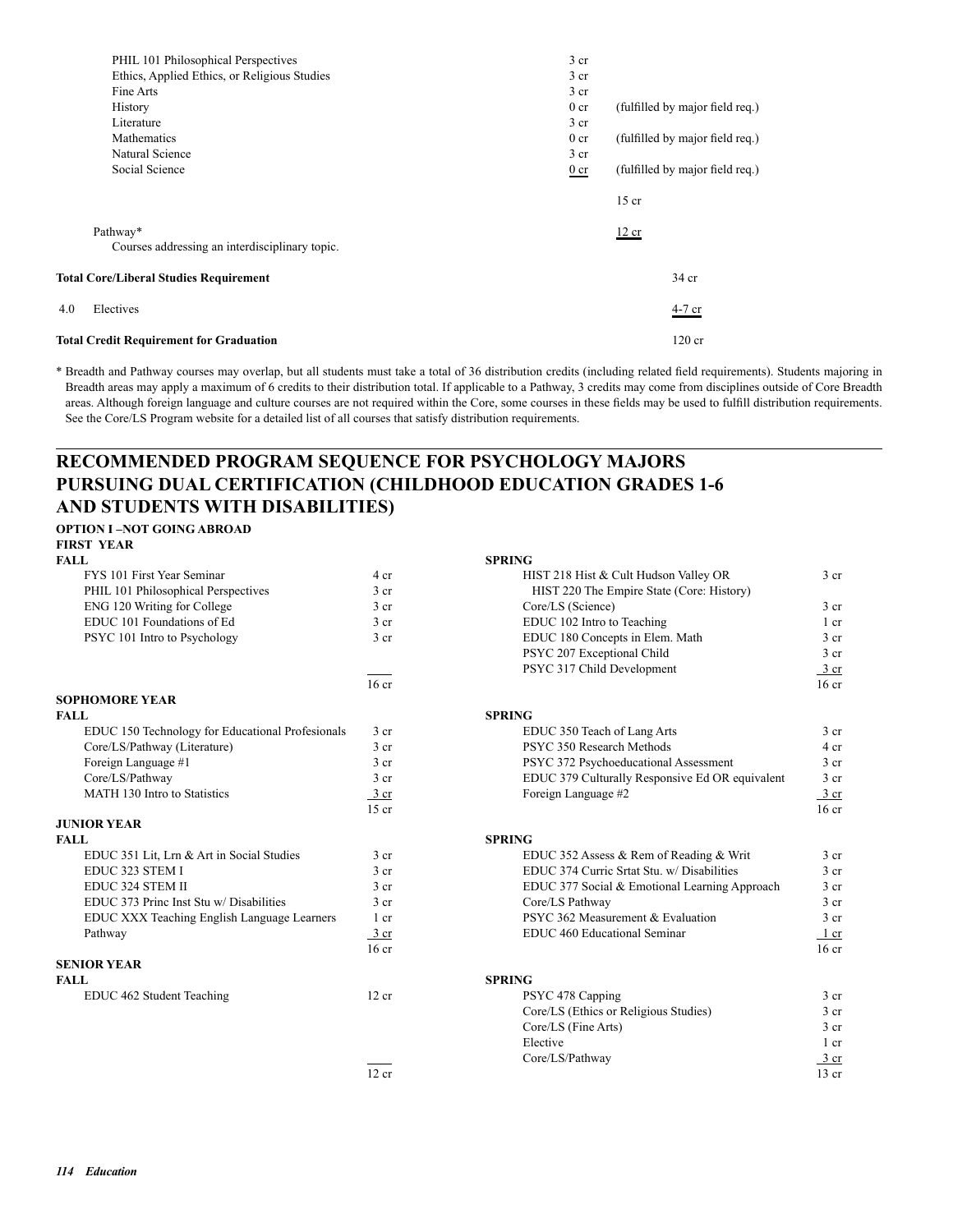| OP HON II –GOING ABROAD<br><b>FIRST YEAR</b>  |                  |                                                   |                  |
|-----------------------------------------------|------------------|---------------------------------------------------|------------------|
| FALL                                          |                  | <b>SPRING</b>                                     |                  |
| FYS 101 First Year Seminar                    | 4 cr             | EDUC 150 Technology for Educational Professionals | 3 <sub>cr</sub>  |
| PHIL 101 Philosophical Perspectives           | 3 <sub>cr</sub>  | HIST 218 Hist & Cult Hudson Valley OR             | 3 cr             |
| ENG 120L Writing for College                  | 3 <sub>cr</sub>  | HIST 220 The Empire State (Core: History)         |                  |
| EDUC 101 Foundations of Education             | 3 <sub>cr</sub>  | MATH 130 Intro to Statistics                      | 3 <sub>cr</sub>  |
| PSYC 101 Intro to Psychology                  | $3$ cr           | PSYC 207 Exceptional Child                        | 3 <sub>cr</sub>  |
|                                               | 16 <sub>cr</sub> | PSYC 317 Child Development                        | 3 <sub>cr</sub>  |
|                                               |                  | EDUC 102 Intro to Teaching                        | $1$ cr           |
| <b>SOPHOMORE YEAR</b>                         |                  |                                                   | 16 <sub>cr</sub> |
| FALL                                          |                  | <b>SPRING</b>                                     |                  |
| EDUC 180 Concepts in Elem Math OR             |                  | Foreign Language #2                               | 3 cr             |
| <b>MATH XXX Math Concepts</b>                 | 3 <sub>cr</sub>  | EDUC 379 Culturally Responsive                    | 3 <sub>cr</sub>  |
| PSYC 350 Research Methods                     | 4 cr             | Education OR equivalent                           |                  |
| Core/LS/Pathway                               | 3 <sub>cr</sub>  | Core/LS (Fine Arts)                               | 3 cr             |
| Foreign Language #1                           | 3 <sub>cr</sub>  | Core/LS (Ethics or Religious Studies)             | 3 <sub>cr</sub>  |
| Elective                                      | 1 cr             | Core/LS(/Pathway                                  | $rac{3}{2}$ cr   |
|                                               | $14$ cr          |                                                   | $15$ cr          |
| <b>JUNIOR YEAR</b>                            |                  |                                                   |                  |
| FALL                                          |                  | <b>SPRING</b>                                     |                  |
| EDUC 350 Teach of Lang Arts                   | 3 <sub>cr</sub>  | EDUC 323 STEM I                                   | 3 <sub>cr</sub>  |
| PSYC 362 Measurement & Evaluation             | 3 <sub>cr</sub>  | EDUC 324 STEM II                                  | 3 cr             |
| PSYC 372 Psychoeducational Assessment         | 3 <sub>cr</sub>  | EDUC 351 Lit, Lrn & Art in Social Studies         | $3$ cr           |
| Core/LS/Pathway (Science #2)                  | 3 <sub>cr</sub>  | EDUC 373 Princ Inst Stu w/ Disabilities           | 3 <sub>cr</sub>  |
| Core/LS/Pathway (Literature #2)               | 3 <sub>cr</sub>  | Core/Pathway                                      | 3 cr             |
|                                               |                  | EDUC XXX Teaching English Language Learners       | $1$ cr           |
|                                               | $15$ cr          |                                                   | 16 <sub>cr</sub> |
| <b>SENIOR YEAR</b>                            |                  |                                                   |                  |
| FALL                                          |                  | <b>SPRING</b>                                     |                  |
| EDUC 352 Assess & Remed of Read/Writing       | 3 cr             | EDUC 462 Student Teaching                         | 12 cr            |
| EDUC 374 Curric Strat Stu w/ Disabilities     | 3 cr             |                                                   |                  |
| EDUC 377 Social & Emotional Learning Approach | 3 <sub>cr</sub>  |                                                   |                  |
| PSYC 478 Capping Course                       | 3 <sub>cr</sub>  |                                                   |                  |
| EDUC 460 Educational Seminar                  | 1 cr             |                                                   |                  |
| Core/Pathway, as needed                       | $\frac{3}{ }$ cr |                                                   |                  |
|                                               | $16$ cr          |                                                   | 12 cr            |
|                                               |                  |                                                   |                  |

## **BIRTH THROUGH GRADE 2 ELECTIVE PROGRAM – INITIAL CERTIFICATION, B-2**

**Birth through Grade 2 (B-2):** This is an elective program for Childhood Education/Students with Disabilities candidates. The B-2 program is three sequential courses that prepares candidates for eligibility for New York State B-2 certification as a teacher in pre-school, kindergarten, or the primary grades. The B-2 program also enhances the preparation of those seeking certification in Childhood Education grades 1-6, with Special Education Certification focusing on early childhood education. This elective certification program consists of three sequential courses. Candidates usually begin to take these courses after their first year. The courses are:

- EDUC 340 Introduction to Early Childhood Education\*\*\* (course offered only in the fall semester)
- EDUC 341 Developmentally Appropriate Practice in Early Childhood Education\*\*\* (course offered only in the Spring semester)
- EDUC 440 Early Childhood Education (Birth through Grade 2) Student Teaching (course offered in the Spring semester and includes 20 days of student teaching that begins upon the completion of Final Exam Week)

\*\*\*With the exception of Student Teaching (P/F), a grade of C+ or higher is required in the other two courses.

**OPTION II –GOING ABROAD** 

Candidates seeking Birth through Grade 2 certification must successfully achieve a qualifying score on the New York State Content Specialty Test for Early Childhood.

Candidates pursuing the B-2 certification program must be registered in the Childhood Education grades 1-6, with Special Education Certification.

## **5 YEAR B.A. – B.S. /MAT (MASTER OF ARTS IN TEACHING) PROGRAM FOR DUAL CERTIFICATION IN ADOLESCENCE EDUCATION (GRADES 7-12)**

For highly motivated future teachers, this program leads to dual New York State Initial Teaching Certification in an Adolescence Education content field (Biology, Chemistry, English, French, Mathematics, Social Studies/History, or Spanish) along with Students with Disabilities, both grades 7-12. Candidates achieve their Bachelor's Degree (BA or BS) in their content field and become eligible for teaching certification by completing pedagogical coursework and student teaching at the Masters' level.

Candidates begin their 36 credit MAT (Masters of Arts in Teaching) program during their undergraduate senior year by taking 12 credits. The remaining 24 credits of the Master's program are taken in the following sequence: 6 credits of graduate work through a hybrid delivery system in the summer following undergraduate graduation, 12 credits in an on-ground setting for the fall semester, and 6 credits of full-time student teaching the following spring. A candidate's undergraduate performance is formally reviewed for the MAT program in spring of their junior year.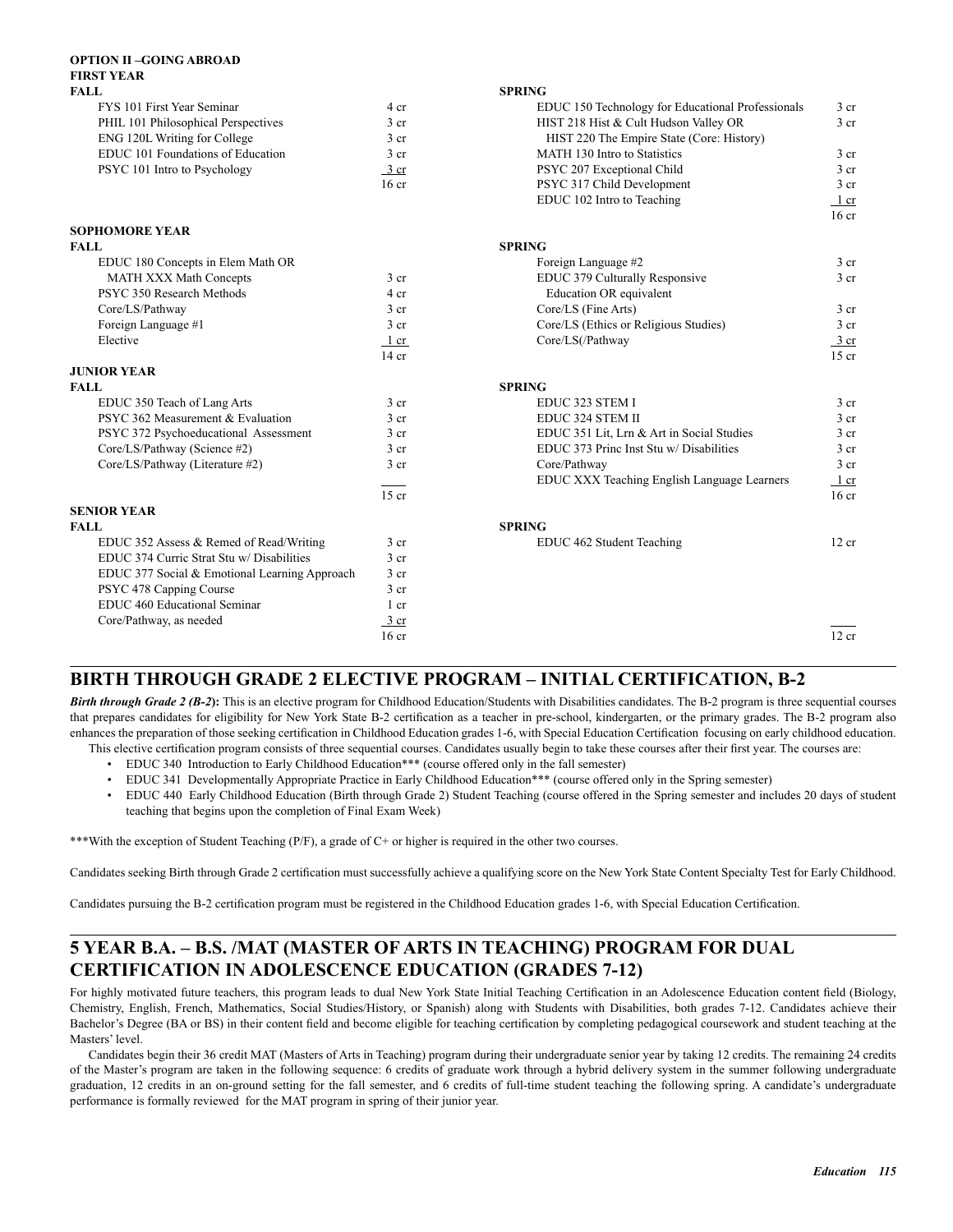The Five Year BA – BS/ MAT program is a cohort-based program and is structured for candidates who graduate with their B.A. or B. S. degree in spring. The Education Department at Marist College is accredited and registered in New York State as an approved teacher preparation program.

#### **ACCEPTANCE TO THE PROGRAM**

Those seeking Adolescence Education teaching certification in an academic major content field are assigned an education advisor as well as a content faculty advisor. The candidate is to meet with both advisors to design their program of study and ensure that they will meet the requirements for Formal Review of Progress in their junior year, based on the following minimum guidelines:

- Complete an application form
- Have a minimum overall 3.0 GPA for undergraduate studies prior to taking the MAT courses
- Submit two recommendations from faculty that are familiar with the academic performance and personality of applicant
- Submit Graduate Record Exam (GRE) score for review prior to full-time graduate studies, if New York requires.

#### **PROGRAM REQUIREMENTS**

A candidate must maintain a minimum overall GPA of 3.0 and no more than one grade of C+ in education courses. If at any time the candidate's GPA falls below 3.0, or has more than one grade in the range of C in graduate courses, the candidate will be notified of his/her being subject to academic review. Academic review will result in assignment of probationary status or dismissal.

A candidate on probation is expected to take immediate steps to raise his or her GPA. This can be done by (1) earning enough grades of B+ or A, or (2) retaking the course(s) in which a grade of C+ or below was earned and achieving a B or better in this course. NOTE: while a grade of B in any subsequent course may raise a GPA that is below 3.0, it may not by itself be sufficient to raise the GPA to 3.0 or above. Only one grade of C- or lower is allowed in the MT graduate part of the program.

A candidate is allowed up to 12 credit hours of work to raise his or her GPA above 3.0 after being placed on probation. If after attempting 12 credit hours the GPA has not been raised to 3.0, the candidate will be dismissed from the program. Graduate candidates are held accountable for the following professional dispositions stated in accordance with our Conceptual Framework and teaching standards:

- (1) The candidate values learning.
- (2) The candidate thinks critically and solves problems using evidence.
- (3) The candidate conducts himself/herself as a reflective professional.
- (4) The candidate collaborates and communicates respectfully.
- (5) The candidate deals with others fairly and equitably.
- (6) The candidate commits to individual development and learning for all.

Any dispositions that are in obvious deviation from the teacher candidate dispositions stated in accordance with our Conceptual Framework and teaching standards may result in assignment of probationary status or dismissal. Any candidate who does not demonstrate the dispositions necessary to assume the responsibilities of a classroom teacher will be subject to review by the Educator Preparation Provider Candidate Review Board (EPPCRB) and may be placed on probation or dismissed from the program. The candidate will be informed of any decision or recommendation by the EPPCRB.

#### **NEW YORK STATE CERTIFICATION**

A candidate must successfully complete the Five Year BA – BS/MAT program in order to be eligible for initial teaching certification in both their content field and in Students with Disabilities (both grades 7 - 12). In addition to successfully completing the BA – BS/MAT academic program, the candidate must also pass required New York State assessments and mandated workshops (Dignity for All Students Act, Violence Education, Child Abuse, Autism).

Required courses in the undergraduate program leading to initial teaching certification\*:

There are two sets of course requirements leading to dual certification in the student's content area (Biology, Chemistry, English, French, History, Mathematics, or Spanish) and Students with Disabilities.

#### *Set #1 are the following Education courses that are taken as an undergraduate:*

| PSYC 101L Introduction to Psychology                               | 3 cr (credits fulfill Core LS social science) |
|--------------------------------------------------------------------|-----------------------------------------------|
| PSYC 207L Exceptional Child                                        | 3 cr                                          |
| PSYC 318L Psychology of the Adolescent                             | 3 <sub>cr</sub>                               |
| PSYC 372L Psychoeducational Assessment of Educational Disabilities | 3 cr                                          |
| EDUC 101L Foundations of Education                                 | 3 <sub>cr</sub>                               |
| EDUC 102N Introduction to Teaching                                 | 1 cr                                          |
| EDUC 150N Technology for Education Professionals                   | 3 <sub>cr</sub>                               |
| EDUC 373N Principles of Instruction for Students with Disabilities | 3 <sub>cr</sub>                               |
| EDUC 379L Culturally Responsive Education                          |                                               |
| OR approved substitute                                             | 3 <sub>cr</sub>                               |
| EDUC 410N Participation and Observation                            | $1$ cr                                        |
| Foreign Language**                                                 | $3-6$ cr                                      |
| <b>Total Education</b>                                             | 29-32 cr                                      |

*Set #2 courses* are required by the New York State Education Department for a teacher of students with disabilities to provide a broader background of content in English Language Arts, Mathematics, Science, and Social Studies. The content of these courses should relate to the curriculum taught in secondary education (middle and high schools). Six credits are required in each of the following content areas: English, Mathematics, Science, and Social Studies. Many of these credits are fulfilled by the candidate's major field or careful planning of Core/Pathway courses.

\* with the exception of EDUC 102 Introduction to Teaching, EDUC 410 Observation and Participation, and foreign language a grade of C+ or better is required in all courses.

\*\*six credits of introductory foreign language or three credits of an intermediate foreign language.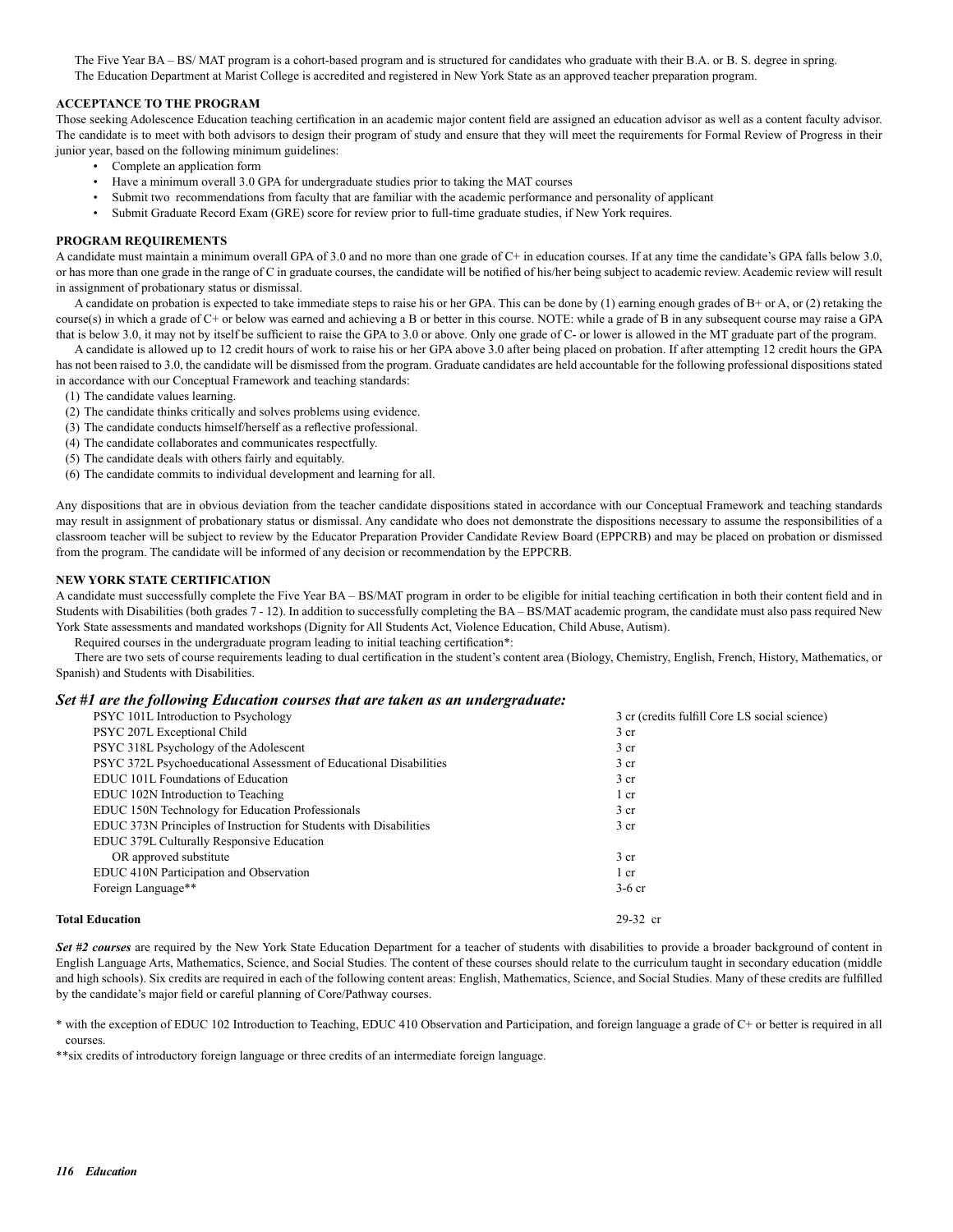## **RECOMMENDED PROGRAM SEQUENCE FOR CERTIFICATION REQUIREMENTS IN ADOLESCENCE EDUCATION (GRADES 7-12)**

| EDUC 101L Foundations of Education                                 | 3 <sub>cr</sub> |
|--------------------------------------------------------------------|-----------------|
| EDUC 102N Introduction to Teaching                                 | 1 cr            |
| EDUC 150N Techology for Education Professionals                    | 3 <sub>cr</sub> |
| EDUC 373N Principles of Instruction for Students w/Disabilities    | 3 <sub>cr</sub> |
| EDUC 379L Culturally Responsive Education OR                       |                 |
| approved substitute                                                | 3 <sub>cr</sub> |
| EDUC 410N Participation Observation                                | 3 cr            |
| PSYC 101L Intro to Psychology (for Social Sciences)                | 3 cr            |
| PSYC 207L The Exceptional Child                                    | 3 <sub>cr</sub> |
| PSYC 318L Psychology of Adolescent                                 | 3 <sub>cr</sub> |
| PSYC 372L Psychoeducational Assessment of Educational Disabilities | 3 <sub>cr</sub> |
| Foreign Language I                                                 | 3 <sub>cr</sub> |
| Foreign Language II                                                | 3 <sub>cr</sub> |
| NYSED content required course (2)                                  | 6 cr            |
|                                                                    |                 |

## **BIOLOGY EDUCATION**

In partnership with the Department of Teacher Education in the School of Social & Behavioral Sciences, the Department of Biology has established a curriculum that leads to initial New York State certification in Adolescence Education with a specialization in Biology. This curriculum, approved by the New York State Education Department, includes courses in biology and the other natural sciences, as well as courses designed to prepare students for a secondary school teaching career. A supervised student teaching experience, arranged by Marist faculty, is included in the Masters' year.

## **REQUIREMENTS FOR NEW YORK STATE TEACHER CERTIFICATION IN ADOLESCENCE EDUCATION: BIOLOGY (GRADES 7-12) AND STUDENTS WITH DISABILITIES (GRADES 7-12)**

Marist College offers a state-approved Five Year BA – BS/MAT (Bachelor and Masters degrees) program leading to initial teacher certification in Adolescence Education: Biology (Grades 7-12) and Students with Disabilities (Grades 7-12). Candidates seeking this certification are encouraged to consult with their academic advisor and the Coordinator of Adolescence Education in the Education Department. Because of the significant number of state certification requirements for this program, it is important that candidates seek such advisement early in their college careers, during their first year if possible. Education and related field requirements for Adolescence Education certification can be found on page 115 of the 2020-2021 catalog.

#### **PROGRAM REQUIREMENTS**

Formal Review of Progress into the Five Year BA – BS/MAT (Bachelor and Masters degrees) program is based on the following:

- A BIOL (major field) grade-point average of 2.7 or higher with no grade below a C (average calculated based only on BIOL courses that can be applied to the BIOL major). NOTE: transfer students must take 12 credits in upper-level BIOL classes at Marist
- An overall science GPA of 2.5 or higher with no grade below a C (BIOL major field and related field requirements this includes the required CHEM and MATH courses along with the BIOL courses required for the major)
- Grades of C+ or higher in all required courses for the education certificate (see Education Requirements)

Prior to Formal Review of Progress, the student must successfully complete at least 10 credits in upper-level BIOL courses (transfer students must successfully complete at least 8 credits in upper-level BIOL courses at Marist).

Prior to Review of Progress, the student must successfully complete all BIOL courses required by the major (transfer students must successfully complete at least 12 credits in upper-level BIOL courses at Marist).

Students interested in the Biology Education degree should contact Dr. Victoria Ingalls (845) 575-3000 ext. 2541, or Victoria.Ingalls@Marist.edu).

## **RECOMMENED SEQUENCE FOR BACHELOR OF SCIENCE/MAT IN BIOLOGY WITH ADOLESCENCE EDUCATION**

#### **FIRST YEAR**

| ENG 120L Writing for College                   | 3 <sub>cr</sub> |
|------------------------------------------------|-----------------|
| PSYC 101L Intro to Psych./Core: Social Science | 3 <sub>cr</sub> |
| PHIL101L Philosophical Perspectives            | 3 <sub>cr</sub> |
| BIOL 130L General Biology I                    | 4 cr            |
| CHEM 111L General Chemistry I                  | 4 cr            |
| CHEM 115L General Chemistry I Lab              | 4 cr            |
|                                                | 17.5            |

#### **FALL SPRING**

| ENG 120L Writing for College                   | 3 cr            | EDUC 101L Foundations of Education | 3 <sub>cr</sub>  |
|------------------------------------------------|-----------------|------------------------------------|------------------|
| PSYC 101L Intro to Psych./Core: Social Science | 3 <sub>cr</sub> | EDUC 102N Introduction to Teaching | 1 cr             |
| PHIL101L Philosophical Perspectives            | 3 cr            | FYS 101L First Year Seminar        | 4 cr             |
| BIOL 130L General Biology I                    | 4 cr            | BIOL 131L General Biology II       | 4 cr             |
| CHEM 111L General Chemistry I                  | 4 cr            | CHEM 112L General Chemistry II     | 4 cr             |
| CHEM 115L General Chemistry I Lab              | $4 \text{ cr}$  | CHEM 116L General Chemistry II Lab | <u>4 cr</u>      |
|                                                | $17$ cr         |                                    | 16 <sub>cr</sub> |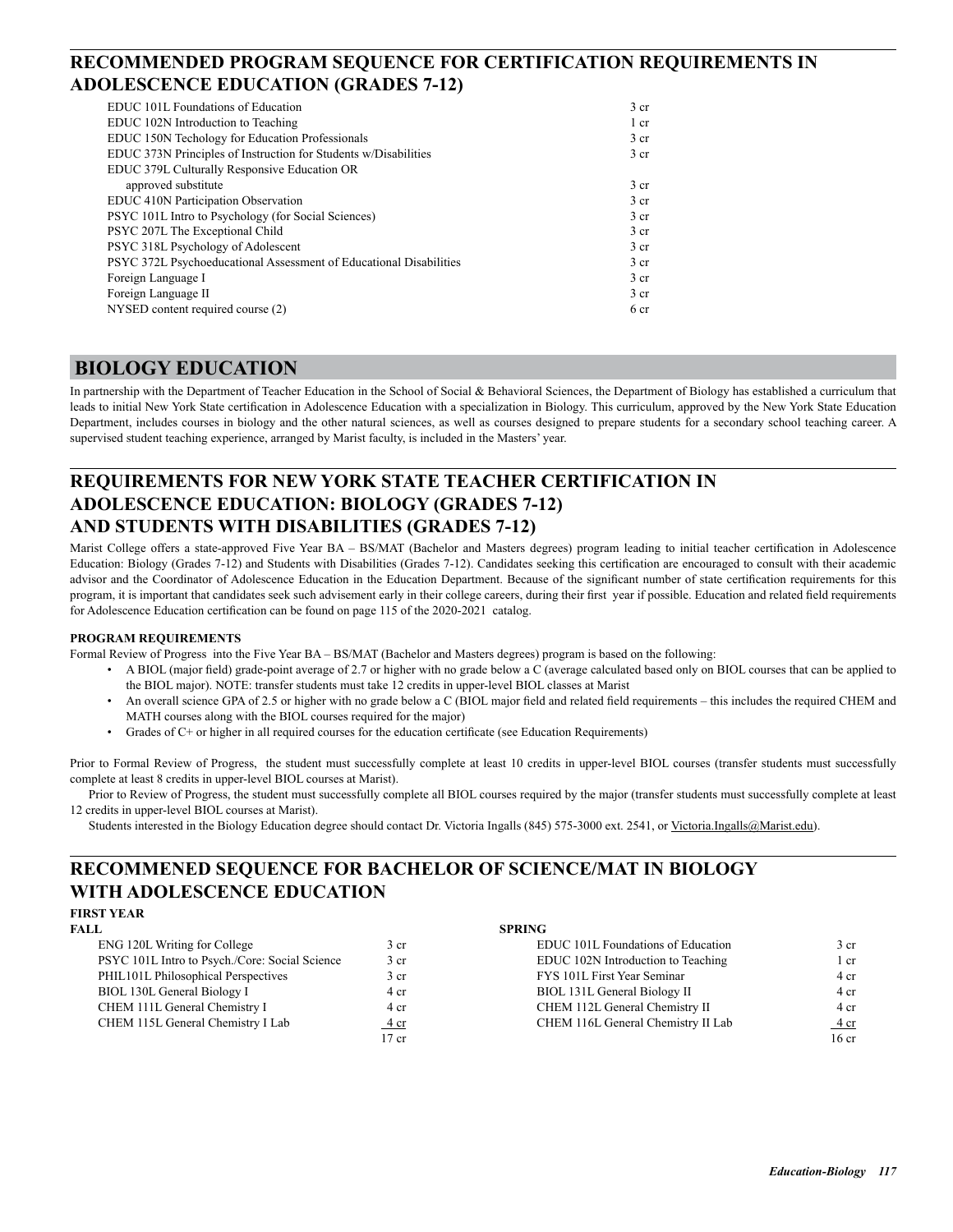| <b>SOPHOMORE YEAR</b>                              |                  |                                                     |                  |
|----------------------------------------------------|------------------|-----------------------------------------------------|------------------|
| <b>FALL</b>                                        |                  | <b>SPRING</b>                                       |                  |
| EDUC 150N Technology for Educational Professionals | 3 <sub>cr</sub>  | PSYC 318L Psychology of Adolescent                  | 3 <sub>cr</sub>  |
| PSYC 207L The Exceptional Child                    | 3 <sub>cr</sub>  | EDUC 410N Participation & Observation               | 1 cr             |
| Core: History                                      | 3 <sub>cr</sub>  | Core: Literature                                    | 3 <sub>cr</sub>  |
| <b>BIOL 211L Plant Biology</b>                     | 4 cr             | BIOL 320L Genetics                                  | 4 cr             |
| <b>MATH 241L Calculus</b>                          | 4 cr             | MATH 130L Introduction to Statistics                | 3 <sub>cr</sub>  |
|                                                    |                  | BIOL L course at 300 or 400 level                   | $3 \text{ cr}$   |
|                                                    | $17$ cr          |                                                     | $17$ cr          |
| <b>JUNIOR YEAR</b>                                 |                  |                                                     |                  |
| <b>FALL</b>                                        |                  | <b>SPRING</b>                                       |                  |
| PSYC 372L Psychoed. Assmnt of Ed. Disabilities     | 3 <sub>cr</sub>  | EDUC 373N Prin. of Instruc. for Stu. w/Disabilities | 3 <sub>cr</sub>  |
| Foreign Language I                                 | 3 <sub>cr</sub>  | EDUC 379N Culturally Responsive Education OR        |                  |
| Core: Fine Arts                                    | 3 <sub>cr</sub>  | approved substitute                                 | 3 <sub>cr</sub>  |
| <b>BIOL 321L Evolution</b>                         | 3 <sub>cr</sub>  | Core: Ethics - Bioethics                            | 3 <sub>cr</sub>  |
| CHEM 201L Intro to Organic Chemistry               | 3 <sub>cr</sub>  | Foreign Language II                                 | 3 <sub>cr</sub>  |
| CHEM 202L Organic Chemistry Lab                    | 1 cr             | <b>BIOL 312L Microbiology</b>                       | 4 cr             |
|                                                    | 16 <sub>cr</sub> |                                                     | 16 <sub>cr</sub> |
| <b>SENIOR YEAR</b>                                 |                  |                                                     |                  |
| <b>FALL</b>                                        |                  | <b>SPRING</b>                                       |                  |
| BIOL 201L Human Anatomy and Physiology I           | 4 cr             | BIOL 202L Human Anatomy and Physiology II           | 4 cr             |
| BIOL 477L Capping                                  | 3 <sub>cr</sub>  | Pathway                                             | 3 <sub>cr</sub>  |
| <b>BIOL 360L Ecology</b>                           | 4 cr             | NYSED content req. - History                        | 3 <sub>cr</sub>  |
| MATA 506N Methods for Inclusive Sec. Ed. I         | 2 <sub>cr</sub>  | MATA 565N Data-Based Decision                       |                  |
| MATA 507N Clin. Exp. for Incl. Sec. Ed. I          | 1 cr             | Making for Curr. and Instruc.                       | $3 \text{ cr}$   |
| MATA 510N Curric. Strat for Stu. w/Disabilities    | $3$ cr           | MATA 630N Literacy for Inclusive Sec. Ed.           | 3 <sub>cr</sub>  |
|                                                    | $17$ cr          |                                                     | 16 <sub>cr</sub> |
| <b>YEAR 5 - HYBRID</b>                             |                  |                                                     |                  |
| <b>SUMMER</b>                                      |                  |                                                     |                  |
| MATA 631N Literacy in Content Areas                | 3 <sub>cr</sub>  |                                                     |                  |
| MATA 640N Learning Environments to Support         |                  |                                                     |                  |
| Students' Social & Emotional Needs                 | $3$ cr           |                                                     |                  |

 $6<sub>cr</sub>$ 

MATA 610N Transitions  $&$  Community-Based Lrng. 3 cr MATA 660N Research: Theory & Application  $\frac{3 \text{ cr}}{12 \text{ cr}}$ 12 cr

## PSYC 318L Psychology of Adolescent 3 cr EDUC 410N Participation & Observation 1 cr Core: History 3 cr Core: Literature 3 cr Core: Literature 3 cr BIOL 320L Genetics 4 cr MATH 130L Introduction to Statistics 3 cr BIOL L course at 300 or 400 level 3 cr EDUC 373N Prin. of Instruc. for Stu. w/Disabilities 3 cr EDUC 379N Culturally Responsive Education OR approved substitute 3 cr Solution 3 cr Core: Ethics - Bioethics 3 cr 3 cr Foreign Language II 3 cr BIOL 312L Microbiology 4 cr **SPRING** BIOL 202L Human Anatomy and Physiology II 4 cr BIOL 477L Capping 3 cr Pathway 3 cr BIOL 3 cr  $3 \text{ cr}$ MATA 565N Data-Based Decision Making for Curr. and Instruc. 3 cr MATA 630N Literacy for Inclusive Sec. Ed.  $\frac{3 \text{ cr}}{2}$

#### **FALL SPRING**

| MATA 605N Educational Assessment & Evaluation                | MATA 680N Stu. Tchg. Practicum<br>6 cr |  |
|--------------------------------------------------------------|----------------------------------------|--|
| MATA 606N Methods for Inclusive Secondary Ed. II $\sim$ 3 cr | 6 cr                                   |  |

## **CHEMISTRY EDUCATION**

**YEAR 5**

Marist College offers a state-approved Five Year BA – BS/MAT (Bachelor and Masters degrees) program leading to initial teacher certification in Adolescence Education: Chemistry (Grades 7-12) and Students with Disabilities (Grades 7-12). Candidates seeking this certification are encouraged to consult with their academic advisor and the Coordinator of Adolescence Education in the Education Department. Because of the significant number of state certification requirements for this program, it is important that candidates seek such advisement early in their college careers, during their first year if possible. Education and related field requirements for Adolescence Education certification can be found on page 117 of the 2020-2021 catalog.

## **REQUIREMENTS FOR NEW YORK STATE TEACHER CERTIFICATION IN ADOLESCENCE EDUCATION: CHEMISTRY (GRADES 7-12) AND STUDENTS WITH DISABILITIES (GRADES 7-12)**

Marist College offers a state-approved Five Year BA – BS/MAT (Bachelor and Masters degrees) program leading to initial teacher certification in Adolescence Education: Chemistry (Grades 7-12) and Students with Disabilities (Grades 7-12). Candidates seeking this certification are encouraged to consult with their academic advisor and the Coordinator of Adolescence Education in the Education Department. Because of the significant number of state certification requirements for this program, it is important that candidates seek such advisement early in their college careers, during their first year if possible. Education and related field requirements for Adolescence Education certification can be found on page 117 of the 2020-2021 catalog.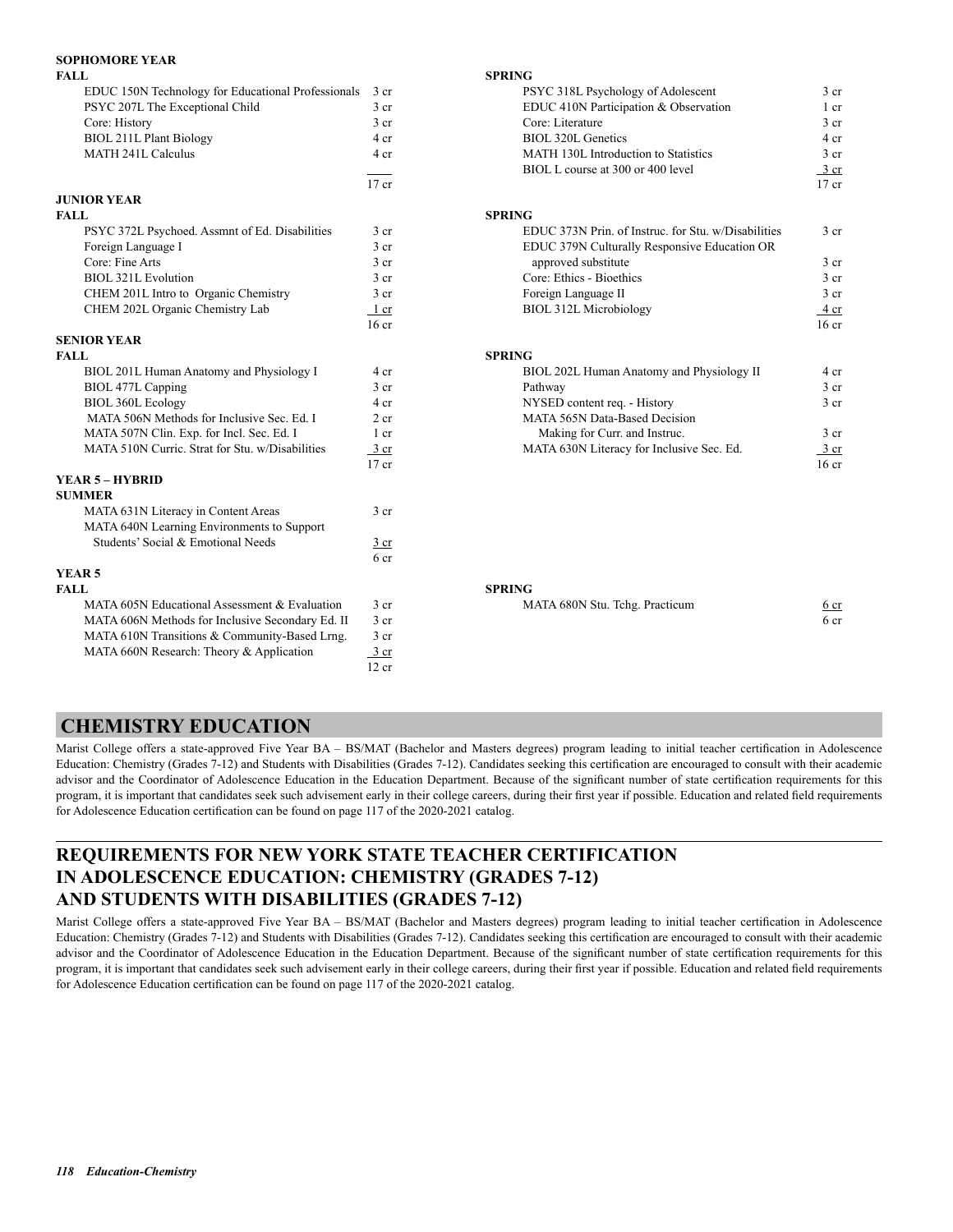## **RECOMMENDED SEQUENCE FOR BACHELOR OF ARTS/MAT IN CHEMISTRY WITH ADOLESCENCE EDUCATION**

# **FIRST YEAR**

| FALL                                           |                 | <b>SPRING</b> |
|------------------------------------------------|-----------------|---------------|
| EDUC 102N Introduction to Teaching             | 1 cr            | El            |
| FYS 101L First Year Seminar                    | 4 cr            | E             |
| PSYC 101L Intro to Psych./Core: Social Science | 3 <sub>cr</sub> | Pl            |
| CHEM 111L General Chemistry I                  | 3 <sub>cr</sub> | M             |
| CHEM 115L General Chemistry Lab                | 1 <sub>cr</sub> | C             |
| <b>MATH 241L Calculus</b>                      | 4 cr            | C             |
|                                                |                 |               |

# **SOPHOMORE YEAR**

|                 | <b>SPRING</b>                                      |
|-----------------|----------------------------------------------------|
| $3 \text{ cr}$  | P                                                  |
| 3 <sub>cr</sub> | El                                                 |
| 3 <sub>cr</sub> | C.                                                 |
| 3 <sub>cr</sub> | C                                                  |
| 1 cr            | C                                                  |
| 3 <sub>cr</sub> | Pl                                                 |
| 1 cr            | Pl                                                 |
|                 | EDUC 150N Technology for Educational Professionals |

# **JUNIOR YEAR**

| FALL.                                           |      | <b>SPRING</b>                                      |
|-------------------------------------------------|------|----------------------------------------------------|
| PSYC 372L Psychoed. Assmnt. of Ed. Disabilities | 3 cr | EDUC 373N Prin. of Instruc. for Stu. w/Disabilitie |
| Core: Fine Arts                                 | 3 cr | EDUC 379N Culturally Responsive Education OR       |
| Foreign Language I                              | 3 cr | approved substitute                                |
| <b>CHEM 355L Analytical Chemistry</b>           | 4 cr | Foreign Language II                                |
| Pathway #1                                      | 3 cr | CHEM 203 Computational Chemistry                   |
|                                                 |      |                                                    |

#### **SENIOR YEAR**

| SENIOR YEAR                                         |                  |                                                     |                  |
|-----------------------------------------------------|------------------|-----------------------------------------------------|------------------|
| FALL                                                |                  | <b>SPRING</b>                                       |                  |
| Core: Ethics                                        | 3 <sub>cr</sub>  | CHEM 361L Thermodynamics & Kinetics <sup>1</sup> OR |                  |
| CHEM 420L Biochemistry I                            | 3 <sub>cr</sub>  | Pathway #2                                          | 3 <sub>cr</sub>  |
| CHEM 420L Biochemistry I Lab                        | 1 <sub>cr</sub>  | Pathway #3                                          | 3 <sub>cr</sub>  |
| CHEM 362L Quantum & Stat Mechanics <sup>1</sup> OR  |                  | NYSED content req. - History                        | 3 <sub>cr</sub>  |
| Pathway #2                                          | 3 cr             | MATA 565N Data-Based Decision                       |                  |
| MATA 506N Meth. for Incl. Secondary Ed. I           | $2$ cr           | Making for Curr. and Instruc.                       | 3 <sub>cr</sub>  |
| MATA 507N Clin. Exp. for Meth. for Incl. Sec Ed. I  | 1 <sub>cr</sub>  | MATA 630N Literacy for Inclusive Sec. Ed.           | 3 <sub>cr</sub>  |
| MATA 510N Curric. Strat for Students w/Disabilities | 3 <sub>cr</sub>  | CHEM 365L Expt. Thermo & Kinetics OR                |                  |
|                                                     |                  | CHEM 366L Expt. Quantum                             | 1 cr             |
|                                                     | 16 <sub>cr</sub> |                                                     | 16 <sub>cr</sub> |
| <b>YEAR 5 – HYBRID</b>                              |                  |                                                     |                  |
| <b>SUMMER</b>                                       |                  |                                                     |                  |
| MATA 631N Literacy in the Content Areas             | 3 <sub>cr</sub>  |                                                     |                  |
| MATA 640N Learning Environments to Support          |                  |                                                     |                  |
| Students' Social & Environmental Needs              | $rac{3}{2}$ cr   |                                                     |                  |
|                                                     | 6 cr             |                                                     |                  |
| YEAR <sub>5</sub>                                   |                  |                                                     |                  |
| FALL                                                |                  | <b>SPRING</b>                                       |                  |
| MATA 605N Educational Assessment & Evaluation       | 3 <sub>cr</sub>  | MATA 680N Student Teaching Practicum                | 6 <sub>cr</sub>  |
| MATA 606N Methods for Inclusive Secondary Ed. II    | 3 <sub>cr</sub>  |                                                     | 6 cr             |
| MATA 610N Transitions & Community-Based Lrng.       | 3 <sub>cr</sub>  |                                                     |                  |
| MATA 660N Research: Theory & Application            | $\frac{3}{ }$ cr |                                                     |                  |
|                                                     | 12 cr            |                                                     |                  |
|                                                     |                  |                                                     |                  |

| FALL                                                |                  | <b>SPRING</b>                                       |                  |
|-----------------------------------------------------|------------------|-----------------------------------------------------|------------------|
| EDUC 102N Introduction to Teaching                  | 1 cr             | EDUC 101L Foundations of Education                  | 3 cr             |
| FYS 101L First Year Seminar                         | 4 cr             | ENG 120L Writing for College                        | 3 cr             |
| PSYC 101L Intro to Psych./Core: Social Science      | 3 <sub>cr</sub>  | PHIL 101L Philosophical Perspectives                | 3 cr             |
| CHEM 111L General Chemistry I                       | 3 <sub>cr</sub>  | <b>MATH 242L Calculus II</b>                        | 4 cr             |
| CHEM 115L General Chemistry Lab                     | 1 cr             | CHEM 112L General Chemistry II                      | 3 <sub>cr</sub>  |
| <b>MATH 241L Calculus</b>                           | 4 cr             | CHEM 116L General Chemistry Lab                     | 1 cr             |
|                                                     | 16 <sub>cr</sub> |                                                     | $17$ cr          |
| SOPHOMORE YEAR                                      |                  |                                                     |                  |
| FALL                                                |                  | <b>SPRING</b>                                       |                  |
| EDUC 150N Technology for Educational Professionals  | 3 <sub>cr</sub>  | PSYC 318L Psychology of Adolescent                  | 3 <sub>cr</sub>  |
| PSYC 207L The Exceptional Child                     | 3 <sub>cr</sub>  | EDUC 410N Participation & Observation               | 1 cr             |
| Core: History                                       | 3 <sub>cr</sub>  | Core: Literature                                    | 3 <sub>cr</sub>  |
| CHEM 211L Organic Chemistry                         | 3 <sub>cr</sub>  | CHEM 212L Organic Chemistry II                      | 3 <sub>cr</sub>  |
| CHEM 215L Organic Chemistry Lab                     | 1 cr             | CHEM 216L Organic Chemistry Lab II                  | 1 cr             |
| PHYS 211L General Physics I                         | 3 <sub>cr</sub>  | PHYS 212L General Physics II                        | 3 <sub>cr</sub>  |
| PHYS 213L Physics Lab I                             | 1 cr             | PHYS 214L General Physics Lab II                    | 1 cr             |
|                                                     | $17$ cr          |                                                     | $15$ cr          |
| JUNIOR YEAR                                         |                  |                                                     |                  |
| FALL                                                |                  | <b>SPRING</b>                                       |                  |
| PSYC 372L Psychoed. Assmnt. of Ed. Disabilities     | 3 <sub>cr</sub>  | EDUC 373N Prin. of Instruc. for Stu. w/Disabilities | 3 <sub>cr</sub>  |
| Core: Fine Arts                                     | 3 <sub>cr</sub>  | EDUC 379N Culturally Responsive Education OR        |                  |
| Foreign Language I                                  | 3 <sub>cr</sub>  | approved substitute                                 | 3 <sub>cr</sub>  |
| CHEM 355L Analytical Chemistry                      | 4 cr             | Foreign Language II                                 | 3 <sub>cr</sub>  |
| Pathway #1                                          | 3 <sub>cr</sub>  | CHEM 203 Computational Chemistry                    | 3 cr             |
|                                                     |                  | CHEM 474L Research Methods in Chem                  | $4$ cr           |
|                                                     | $16$ cr          |                                                     | 16 <sub>cr</sub> |
| <b>SENIOR YEAR</b>                                  |                  |                                                     |                  |
| FALL.                                               |                  | <b>SPRING</b>                                       |                  |
| Core: Ethics                                        | 3 <sub>cr</sub>  | CHEM 361L Thermodynamics & Kinetics <sup>1</sup> OR |                  |
| CHEM 420L Biochemistry I                            | $3$ cr           | Pathway #2                                          | 3 cr             |
| CHEM 420L Biochemistry I Lab                        | 1 cr             | Pathway #3                                          | 3 <sub>cr</sub>  |
| CHEM 362L Quantum & Stat Mechanics <sup>1</sup> OR  |                  | NYSED content req. - History                        | 3 <sub>cr</sub>  |
| Pathway #2                                          | 3 cr             | MATA 565N Data-Based Decision                       |                  |
| MATA 506N Meth. for Incl. Secondary Ed. I           | $2$ cr           | Making for Curr. and Instruc.                       | 3 <sub>cr</sub>  |
| MATA 507N Clin. Exp. for Meth. for Incl. Sec Ed. I  | 1 cr             | MATA 630N Literacy for Inclusive Sec. Ed.           | 3 <sub>cr</sub>  |
| MATA 510N Curric. Strat for Students w/Disabilities | 3 <sub>cr</sub>  | CHEM 365L Expt. Thermo & Kinetics OR                |                  |
|                                                     |                  | CHEM 366L Expt. Quantum                             | 1 cr             |
|                                                     | 16 <sub>cr</sub> |                                                     | 16 <sub>cr</sub> |
| YEAR 5 – HYBRID                                     |                  |                                                     |                  |
| <b>SUMMER</b>                                       |                  |                                                     |                  |
| MATA 631N Literacy in the Content Areas             | $3$ cr           |                                                     |                  |

| MATA 605N Educational Assessment & Evaluation | MATA 680N Student Teaching Practicum | 6 cr |
|-----------------------------------------------|--------------------------------------|------|
|                                               |                                      |      |

<sup>1</sup> To earn the BA in Chemistry, students must take either CHEM 361 and CHEM 365 OR CHEM 362 and CHEM 366.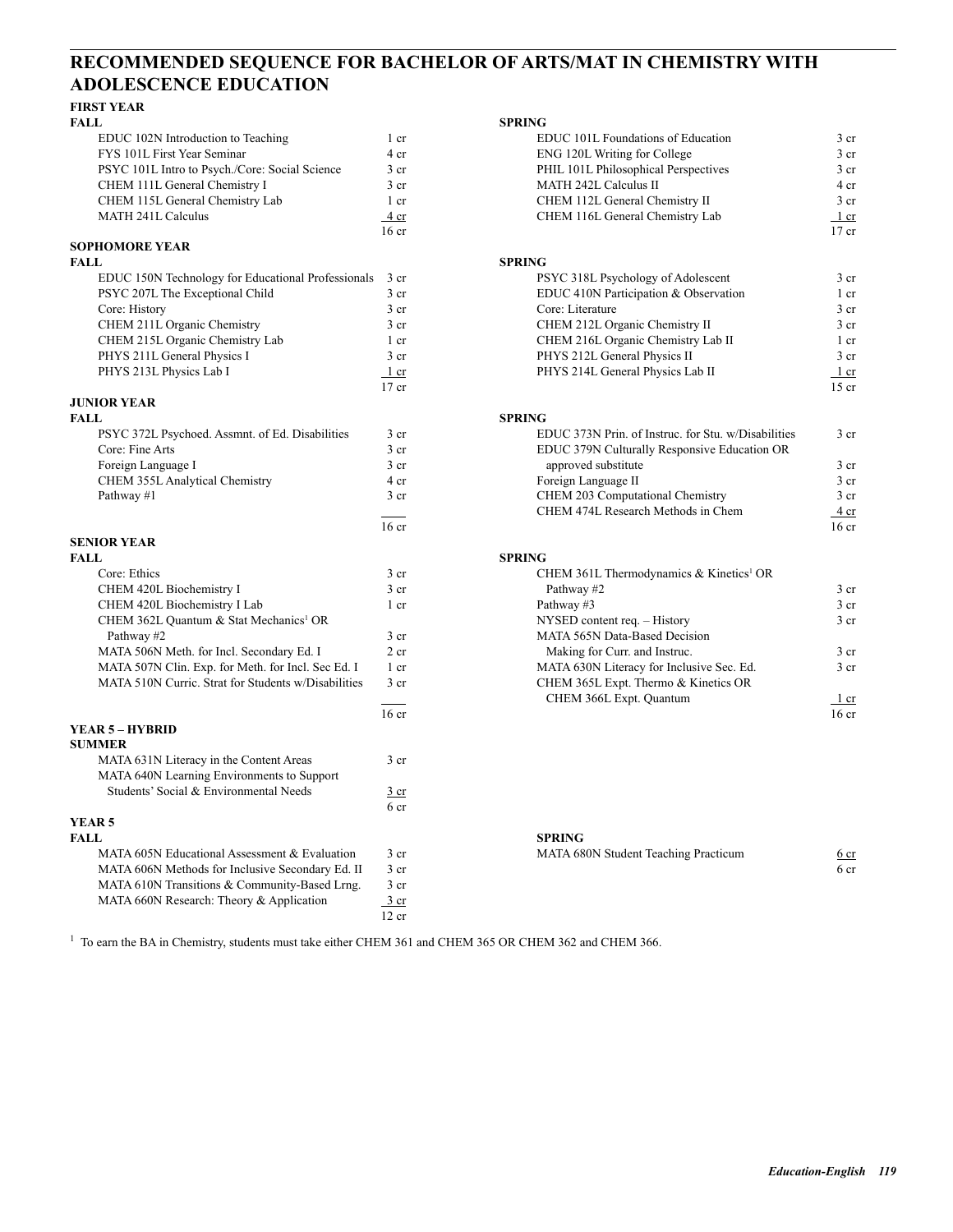## **ENGLISH EDUCATION**

## **REQUIREMENTS FOR NEW YORK STATE TEACHER CERTIFICATION IN ADOLESCENCE EDUCATION: ENGLISH (GRADES 7-12) AND STUDENTS WITH DISABILITIES (GRADES 7-12)**

Marist College offers a state-approved Five Year BA – BS/MAT (Bachelor and Masters degrees) program leading to initial teacher certification in Adolescence Education: English (Grades 7-12) and Students with Disabilities (Grades 7-12). Candidates seeking this certification are encouraged to consult with their academic advisor and the Coordinator of Adolescence Education in the Education Department. Because of the significant number of state certification requirements for this program, it is important that candidates seek such advisement early in their college careers, during their first year if possible. Education and related field requirements for Adolescence Education certification can be found on page 117 of the 2020-2021 catalog.

## **RECOMMENDED SEQUENCE FOR BACHELOR OF ARTS/MAT IN ENGLISH WITH ADOLESCENCE EDUCATION**

#### **FIRST YEAR**

| <b>FALL</b>                          |                  | <b>SPRING</b> |
|--------------------------------------|------------------|---------------|
| EDUC 101L Foundations of Education   | 3 <sub>cr</sub>  | El            |
| FYS 101L First Year Seminar          | 4 cr             | P             |
| PHIL 101L Philosophical Perspectives | 3 <sub>cr</sub>  | EI            |
| Foreign Language I                   | 3 <sub>cr</sub>  | G             |
| English Foundation course #1         | 3 <sub>cr</sub>  | Eı            |
|                                      |                  | Eı            |
|                                      | 16 <sub>cr</sub> |               |
| <b>SOPHOMORE YEAR</b>                |                  |               |

| FALL.                                                              |                 | <b>SPRING</b> |
|--------------------------------------------------------------------|-----------------|---------------|
| EDUC 150N Technology for Educational Professionals 3 cr            |                 | P             |
| PSYC 207L The Exceptional Child                                    | 3 cr            | El            |
| Core: Science                                                      | 3 <sub>cr</sub> | F             |
| English Foundation course #4                                       | 3 <sub>cr</sub> | G             |
| English 300 level (200 level for Writing Concentration) $L = 3$ cr |                 | Eı            |
|                                                                    | $15$ or         | г.            |

#### **JUNIOR YEAR**

| FALL.                                           |                 | <b>SPRING</b> |
|-------------------------------------------------|-----------------|---------------|
| PSYC 372L Psychoed. Assmnt. of Ed. Disabilities | 3 cr            | El            |
| Core: Math                                      | 3 <sub>cr</sub> | El            |
| NYSED content req. - History                    | 3 <sub>cr</sub> |               |
| English 300 level                               | 3 <sub>cr</sub> | E1            |
| English 300 level                               | 3 cr            | E1            |
|                                                 |                 |               |

#### **SENIOR YEAR**

| FALL                                                |                  | <b>SPRING</b>                             |                 |
|-----------------------------------------------------|------------------|-------------------------------------------|-----------------|
| Pathway                                             | 3 <sub>cr</sub>  | English 300 level                         | 3 <sub>cr</sub> |
| English 300 level                                   | 3 <sub>cr</sub>  | ENG 477L Capping                          | 3 <sub>cr</sub> |
| English 300 level                                   | 3 <sub>cr</sub>  | NYSED Content req. - Math                 | 3 <sub>cr</sub> |
| MATA 506N Methods for Inclusive Secondary Ed. I     | 2 <sub>cr</sub>  | MATA 565N Data-Based Decision Making      |                 |
| MATA 507N Clin. Exp. for Incl. Secondary Ed. I      | 1 cr             | for Curr. and Instruc.                    | 3 <sub>cr</sub> |
| MATA 510N Curric. Strat for Students w/Disabilities | 3 cr             | MATA 630N Literacy for Inclusive Sec. Ed. | <u>3 cr</u>     |
|                                                     | $15$ cr          |                                           | 15 cr           |
| <b>YEAR 5 – HYBRID</b>                              |                  |                                           |                 |
| <b>SUMMER</b>                                       |                  |                                           |                 |
| MATA 631N Literacy in the Content Areas             | 3 <sub>cr</sub>  |                                           |                 |
| MATA 640N Learning Environments to Support          |                  |                                           |                 |
| Students' Social & Environmental Needs              | $rac{3}{2}$ cr   |                                           |                 |
|                                                     | 6 cr             |                                           |                 |
| YEAR 5                                              |                  |                                           |                 |
| <b>FALL</b>                                         |                  | <b>SPRING</b>                             |                 |
| MATA 605N Educational Assessment & Evaluation       | 3 <sub>cr</sub>  | MATA 680N Student Teaching Practicum      | 6 cr            |
| MATA 606N Methods for Inclusive Secondary Ed. II    | 3 cr             |                                           |                 |
| MATA 610N Transitions & Community-Based Lrng.       | 3 <sub>cr</sub>  |                                           |                 |
| MATA 660N Research: Theory & Application            | $\frac{3}{ }$ cr |                                           |                 |
|                                                     | 12 cr            |                                           | 6 cr            |

## EDUC 102N Introduction to Teaching 1 cr PSYC 101L Intro. to Psych./Core: Social Science 3 cr Philosophical Philosophical Philosophical Perspectives 3 cr entries 3 cr entries 3 cr entries 3 cr entries 3 cr Foreign Language I 3 cr Core: History 3 cr English Foundation course #2 3 cr English Foundations course  $#3$  3 cr 16 cr 16 cr 16 cr 16 cr 16 cr 16 cr 16 cr 16 cr 16 cr 16 cr 16 cr 16 cr 16 cr 16 cr 16 cr 16 cr 16 cr 16 cr 16 cr 16 cr 16 cr 16 cr 16 cr 16 cr 16 cr 16 cr 16 cr 16 cr 16 cr 16 cr 16 cr 16 cr 16 cr 16 cr 16 cr 16 cr 16 cr PSYC 318L Psychology of Adolescent 3 cr EDUC 410N Participation & Observation 1 cr Foreign Language II 3 cr English Foundation course #4 3 cr Core: Fine Arts Core: Fine Arts 3 cr English 300 level (200 level for Writing Concentration) L  $\overline{3}$  cr  $15 \text{ cr}$  English 300 level  $\frac{3 \text{ cr}}{2}$  $16 \text{ cm}$ PSYC 373N Prin. of Instruc. for Stu w/Disabilities 3 cr EDUC 373N Prin. of Instruc. for Stu w/Disabilities 3 cr EDUC 379N Culturally Responsive Education OR Note that the substitute 3 cr approved substitute 3 cr approved substitute 3 cr 3 cr English 300 level 3 cr English 300 level 3 cr  $\frac{3 \text{ cr}}{2}$  English 300 level 3 cr 15 cr NYSED content req. – Science 3 cr  $15 \text{ cm}$ Pathway and the state of the state of the Second 3 cr and the English 300 level and the Second 3 cr and 3 cr and 3 cr ENG 477L Capping 3 cr NYSED Content req. - Math 3 cr MATA 565N Data-Based Decision Making for Curr. and Instruc. 3 cr **3** MATA 630N Literacy for Inclusive Sec. Ed. 3 cr 15 cr 15 cr 15 cr 15 cr 15 cr 15 cr 15 cr 15 cr 15 cr 15 cr 15 cr 15 cr 15 cr 15 cr 15 cr 15 cr 15 cr 15 cr 15 cr 15 cr 15 cr 15 cr 15 cr 15 cr 15 cr 15 cr 15 cr 15 cr 15 cr 15 cr 15 cr 15 cr 15 cr 15 cr 15 cr 15 cr 15 cr

| MATA 605N Educational Assessment & Evaluation | MATA 680N Student Teaching Practicum | 6 cr |
|-----------------------------------------------|--------------------------------------|------|
|                                               |                                      |      |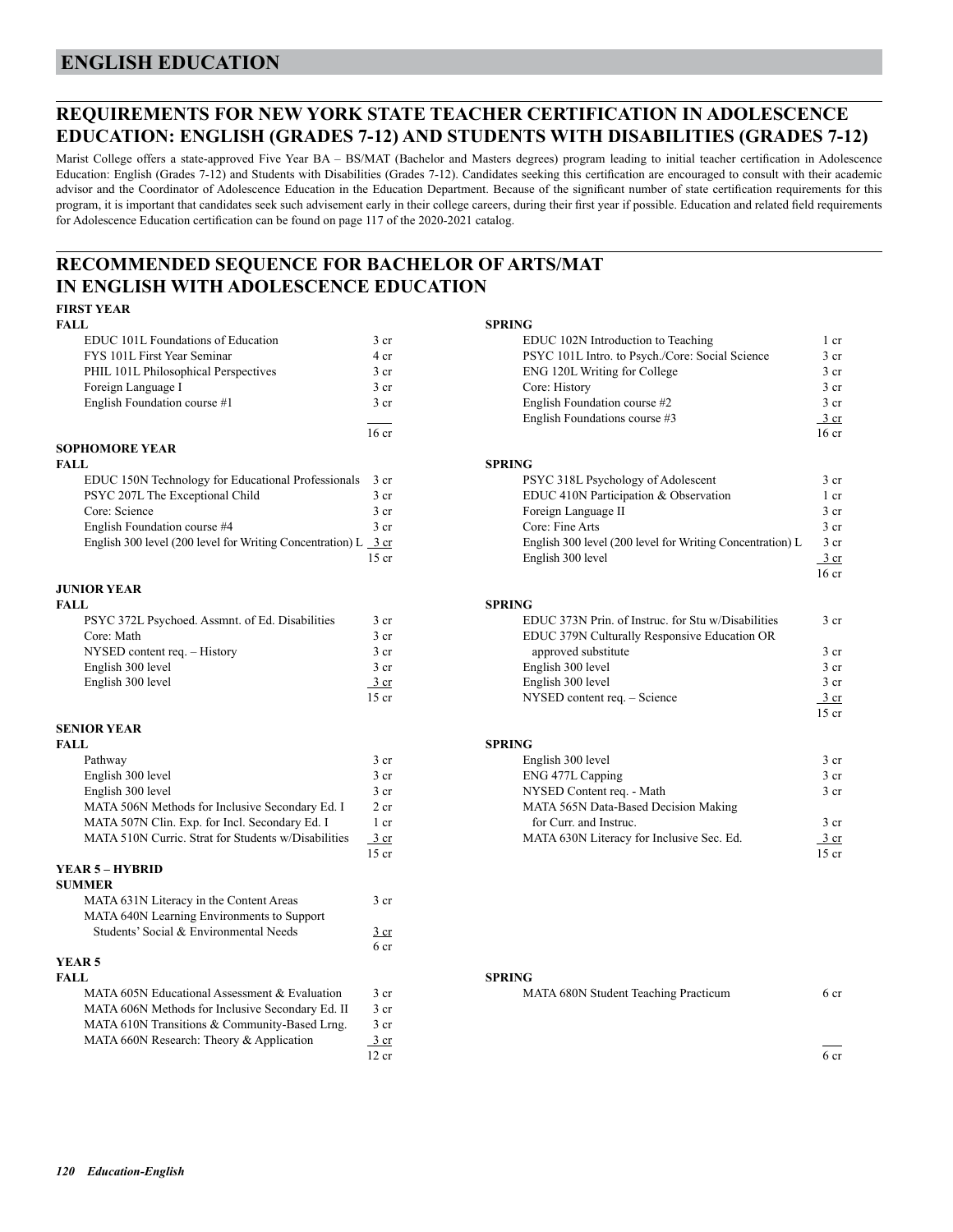## **FRENCH EDUCATION**

## **REQUIREMENTS FOR NEW YORK STATE TEACHER CERTIFICATION IN ADOLESCENCE EDUCATION: FRENCH (GRADES 7-12) AND STUDENTS WITH DISABILITIES (GRADES 7–12)**

Marist College offers a state-approved Five Year BA – BS/MAT (Bachelor and Masters degrees) program leading to initial teacher certification in Adolescence Education: French (Grades 7-12) and Students with Disabilities (Grades 7-12). Candidates seeking this certification are encouraged to consult with their academic advisor and the Coordinator of Adolescence Education in the Education Department. Because of the significant number of state certification requirements for this program, it is important that candidates seek such advisement early in their college careers, during their first year if possible. Education and related field requirements for Adolescence Education certification can be found on page 117 of the 2020-2021 catalog.

## **RECOMMENDED SEQUENCE FOR BACHELOR OF ARTS/MAT IN FRENCH WITH ADOLESCENCE EDUCATION**

### **FIRST YEAR**

| FALL.                                               |                 | <b>SPRING</b> |
|-----------------------------------------------------|-----------------|---------------|
| FYS 101L First Year Seminar                         | 4 cr            | El            |
| ENG 120L Writing for College                        | 3 <sub>cr</sub> | El            |
| PSYC 101L Intro. to Psychology/Core: Social Science | 3 <sub>cr</sub> | G             |
| PHIL 101L Philosophical Perspectives                | 3 <sub>cr</sub> | G             |
| FREN 201L Workshop in Writing                       | 3 <sub>cr</sub> | FI            |
|                                                     |                 | N             |
|                                                     | 16 cr           |               |

#### **SOPHOMORE YEAR**

| FALL.                                                   |                 | <b>SPRING</b>  |
|---------------------------------------------------------|-----------------|----------------|
| EDUC 150N Technology for Educational Professionals 3 cr |                 | P              |
| PSYC 207L The Exceptional Child                         | 3 <sub>cr</sub> | El             |
| Core: Math                                              | 3 <sub>cr</sub> | P <sub>2</sub> |
| FREN 250L French Culture & Thought: Prob./Per.          | 3 <sub>cr</sub> | P <sub>2</sub> |
| FREN 305L Studies in French Film & Literature           | 3 cr            | FI             |
|                                                         | 15 cr           | N              |

#### **JUNIOR YEAR**

| <b>FALL</b>     |                 | <b>SPRING</b> |
|-----------------|-----------------|---------------|
| Core: Fine Arts | 3 <sub>cr</sub> | El            |
| French courses  | 12 cr           |               |
|                 | 15 er           | Er            |

#### **SENIOR YEAR**

| EDUC 373N Prin. of Instruc. for Stu. w/Disabilities | 3 <sub>cr</sub>  | PSYC 372L Psychoed. Assmnt. of Ed. Disabilities | 3 <sub>cr</sub>  |
|-----------------------------------------------------|------------------|-------------------------------------------------|------------------|
| NYSED content req. - Science                        | 3 <sub>cr</sub>  | Pathway                                         | 3 <sub>cr</sub>  |
| FREN 477L Capping                                   | 3 <sub>cr</sub>  | French Elective                                 | 3 <sub>cr</sub>  |
| MATA 506N Methods for Inclusive Secondary Ed. I     | 2 <sub>cr</sub>  | <b>MATA 565N Data-Based Decision</b>            |                  |
| MATA 507N Clin. Exp., for Incl. Secondary Ed. I     | 1 cr             | Making for Curr. and Instruc.                   | 3 <sub>cr</sub>  |
| MATA 510N Curr. Strat for Stud. w/Disabilities      | $\frac{3}{ }$ cr | MATA 630N Literacy for Inclusive Sec. Ed.       | $\frac{3}{ }$ cr |
|                                                     | $15$ cr          |                                                 | $15$ cr          |
| YEAR 5 – HYBRID                                     |                  |                                                 |                  |
| <b>SUMMER</b>                                       |                  |                                                 |                  |
| MATA 631N Literacy in the Content Areas             | 3 <sub>cr</sub>  |                                                 |                  |
| MATA 640N Learning Environments to Support          |                  |                                                 |                  |
| Students' Social & Emotional Needs                  | $rac{3}{2}$ cr   |                                                 |                  |
|                                                     | 6 cr             |                                                 |                  |
| YEAR <sub>5</sub>                                   |                  |                                                 |                  |
| <b>FALL</b>                                         |                  | <b>SPRING</b>                                   |                  |
| MATA 605N Educational Assessment & Evaluation       | 3 <sub>cr</sub>  | MATA 680N Student Teaching Practicum            | 6 cr             |
| MATA 606N Methods for Inclusive Secondary Ed. II    | 3 <sub>cr</sub>  |                                                 |                  |
| MATA 610N Transitions & Community-Based Lrng.       | 3 <sub>cr</sub>  |                                                 |                  |
| MATA 660N Research: Theory & Application            | $\frac{3}{ }$ cr |                                                 |                  |
|                                                     | 12 cr            |                                                 | 6 <sub>cr</sub>  |

| FALL                                                |                  | SPRING                                             |                  |
|-----------------------------------------------------|------------------|----------------------------------------------------|------------------|
| FYS 101L First Year Seminar                         | 4 cr             | EDUC 101L Foundations of Education                 | 3 <sub>cr</sub>  |
| ENG 120L Writing for College                        | 3 <sub>cr</sub>  | EDUC 102N Introduction to Teaching                 | 1 cr             |
| PSYC 101L Intro. to Psychology/Core: Social Science | 3 <sub>cr</sub>  | Core: Science                                      | 3 <sub>cr</sub>  |
| PHIL 101L Philosophical Perspectives                | 3 <sub>cr</sub>  | Core: History                                      | 3 <sub>cr</sub>  |
| FREN 201L Workshop in Writing                       | 3 <sub>cr</sub>  | FREN 202L Workshop in Oral Expression              | 3 <sub>cr</sub>  |
|                                                     |                  | NYSED content req. - History                       | $\frac{3}{ }$ cr |
|                                                     | 16 <sub>cr</sub> |                                                    | 16 <sub>cr</sub> |
| <b>SOPHOMORE YEAR</b>                               |                  |                                                    |                  |
| FALL                                                |                  | <b>SPRING</b>                                      |                  |
| EDUC 150N Technology for Educational Professionals  | 3 cr             | PSYC 318L Psychology of Adolescent                 | 3 <sub>cr</sub>  |
| PSYC 207L The Exceptional Child                     | 3 <sub>cr</sub>  | EDUC 410N Participation & Observation              | 1 cr             |
| Core: Math                                          | 3 cr             | Pathway                                            | 3 <sub>cr</sub>  |
| FREN 250L French Culture & Thought: Prob./Per.      | 3 cr             | Pathway                                            | 3 <sub>cr</sub>  |
| FREN 305L Studies in French Film & Literature       | $3 \text{ cr}$   | FREN 251L Contemporary France                      | 3 <sub>cr</sub>  |
|                                                     | $15$ cr          | NYSED content req. - Math                          | $\frac{3}{ }$ cr |
| <b>JUNIOR YEAR</b>                                  |                  |                                                    | 16 <sub>cr</sub> |
| FALL.                                               |                  | <b>SPRING</b>                                      |                  |
| Core: Fine Arts                                     | $3$ cr           | EDUC 379L Culturally Responsive Ed. or French sub. | 3 <sub>cr</sub>  |
| French courses                                      | 12 cr            | Core: Ethics L                                     | 3 <sub>cr</sub>  |
|                                                     | $15$ cr          | French courses L                                   | 9 <sub>cr</sub>  |
|                                                     |                  |                                                    | $15$ cr          |
| <b>SENIOR YEAR</b>                                  |                  |                                                    |                  |
| FALL                                                |                  | <b>SPRING</b>                                      |                  |
| EDUC 373N Prin. of Instruc. for Stu. w/Disabilities | 3 <sub>cr</sub>  | PSYC 372L Psychoed. Assmnt. of Ed. Disabilities    | 3 <sub>cr</sub>  |
| NYSED content req. - Science                        | 3 <sub>cr</sub>  | Pathway                                            | 3 <sub>cr</sub>  |
| FREN 477L Capping                                   | 3 <sub>cr</sub>  | French Elective                                    | 3 cr             |
| MATA 506N Methods for Inclusive Secondary Ed. I     | $2$ cr           | <b>MATA 565N Data-Based Decision</b>               |                  |
| MATA 507N Clin. Exp., for Incl. Secondary Ed. I     | 1 cr             | Making for Curr. and Instruc.                      | 3 cr             |
| MATA 510N Curr. Strat for Stud. w/Disabilities      | $\frac{3}{ }$ cr | MATA 630N Literacy for Inclusive Sec. Ed.          | 3 cr             |
|                                                     | $15$ cr          |                                                    | $15$ cr          |
| VEADE HVDDID                                        |                  |                                                    |                  |

| MATA 605N Educational Assessment & Evaluation | MATA 680N Student Teaching Practicum | 6 cr |
|-----------------------------------------------|--------------------------------------|------|
|                                               |                                      |      |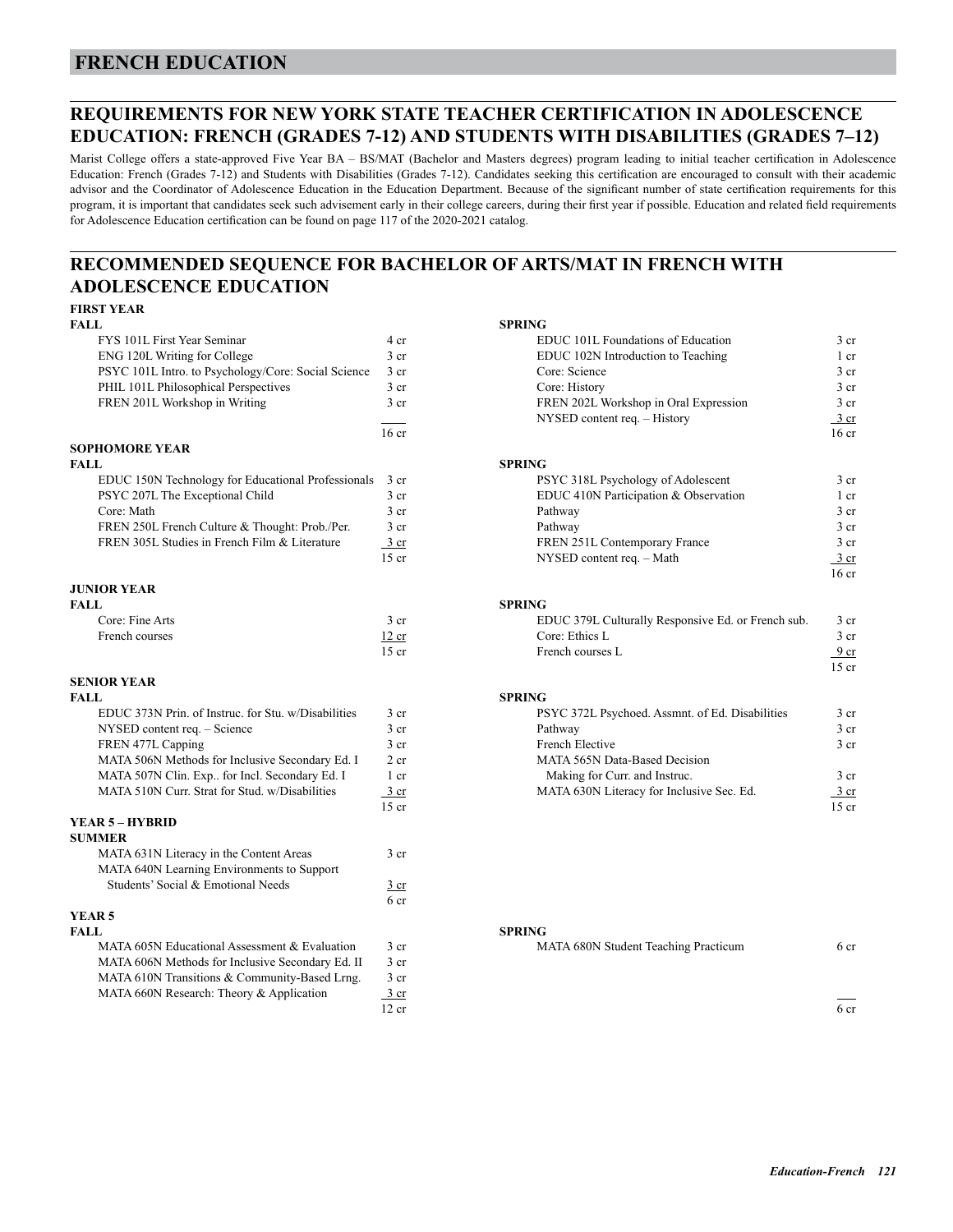## **HISTORY EDUCATION**

## **REQUIREMENTS FOR NEW YORK STATE TEACHER CERTIFICATION IN ADOLESCENCE EDUCATION: SOCIAL STUDIES/HISTORY (GRADES 7-12) AND STUDENTS WITH DISABILITIES (GRADES 7-12)**

Marist College offers a state-approved Five Year BA – BS/MAT (Bachelor and Masters degrees) program leading to initial teacher certification in Adolescence Education: Social Studies/History (Grades 7-12) and Students with Disabilities (Grades 7-12). Candidates seeking this certification are encouraged to consult with their academic advisor and the Coordinator of Adolescence Education in the Education Department. Because of the significant number of state certification requirements for this program, it is important that candidates seek such advisement early in their college careers, during their first year if possible. Education and related field requirements for Adolescence Education certification can be found on page 117 of the 2020-2021 catalog.

## **RECOMMENDED SEQUENCE FOR BACHELOR OF ARTS/MAT IN HISTORY WITH ADOLESCENCE EDUCATION**

# **FIRST YEAR**

|                  | <b>SPRING</b> |
|------------------|---------------|
| 4 cr             | El            |
| 3 <sub>cr</sub>  | El            |
| 3 cr             | Pl            |
| 3 <sub>cr</sub>  | G             |
| 3 cr             | H             |
| 16 <sub>cr</sub> | H             |
|                  |               |

# **SOPHOMORE YEAR**

| FALL.                                                   |                 | <b>SPRING</b> |
|---------------------------------------------------------|-----------------|---------------|
| EDUC 150N Technology for Educational Professionals 3 cr |                 | P             |
| PSYC 207L The Exceptional Child                         | 3 <sub>cr</sub> | E             |
| HIST Any 226L, 227L, 248L, 249L, 252L                   | 3 <sub>cr</sub> | G             |
| HIST 200L Latin America/Asia/Africa                     | 3 <sub>cr</sub> | F0            |
| ECON 103L OR ECON 105L                                  | 3 <sub>cr</sub> | H             |
|                                                         | 15 cr           | E             |

#### **JUNIOR YEAR**

| FALL.                                           |        | <b>SPRING</b>                                      |
|-------------------------------------------------|--------|----------------------------------------------------|
| PSYC 372L Psychoed. Assmnt. of Ed. Disabilities | 3 cr   | EDUC 373N Prin. of Instruc. for Stu. w/Disabilitie |
| Foreign Language II                             | 3 cr   | EDUC 379N Culturally Responsive Education OR       |
| Core: Science                                   | 3 cr   | approved substitute                                |
| Core: Math                                      | 3 cr   | Core: Ethics                                       |
| HIST Latin America/Asia/Africa                  | 3 cr   | HIST Elective (300 level)                          |
|                                                 | $\sim$ | IIIOTUTI J<br>$(200T - 1)$<br>IIIOT JOTI           |

#### **SENIOR YEAR**

| <b>FALL</b>                                         |                 | <b>SPRING</b>                            |
|-----------------------------------------------------|-----------------|------------------------------------------|
| History Elective (200 level) or HIST 413            | 3 cr            | Pathway                                  |
| NYSED content req. - Science                        | 3 cr            | HIST elective (300 level)                |
| HIST 477L Capping                                   | 3 cr            | NYSED content req. - Math                |
| MATA 506N Methods for Inclusive Secondary Ed. I     | 2 <sub>cr</sub> | MATA 565N Data-Based Decision Making     |
| MATA 507N Clin. Exp. for Incl. Secondary Ed. I      | 1 cr            | for Curr, and Instruc.                   |
| MATA 510N Curric. Strat for Students w/Disabilities | 3 cr            | MATA 630N Literacy for Inclusive Sec. Ed |
|                                                     | $15$ cr         |                                          |
| YEAR 5 - HYBRID                                     |                 |                                          |
| <b>SUMMER</b>                                       |                 |                                          |
| MATA 631N Literacy in the Content Areas             | 3 <sub>cr</sub> |                                          |
| MATA 640N Learning Environments to Support          |                 |                                          |
| Students' Social & Emotional Needs                  | 3 <sub>cr</sub> |                                          |
|                                                     | 6 cr            |                                          |
|                                                     |                 |                                          |

## **YEAR 5**

| FALL                                             |       | <b>SPRING</b>                        |      |
|--------------------------------------------------|-------|--------------------------------------|------|
| MATA 605N Educational Assessment & Evaluation    | 3 cr  | MATA 680N Student Teaching Practicum | 6 cr |
| MATA 606N Methods for Inclusive Secondary Ed. II | 3 cr  |                                      |      |
| MATA 610N Transitions & Community-Based Lrng.    | 3 cr  |                                      |      |
| MATA 660N Research: Theory & Application         | 3 cr  |                                      |      |
|                                                  | 12 cr |                                      | 6 cr |

| FIRST YEAR                                          |                  |                                                     |                  |
|-----------------------------------------------------|------------------|-----------------------------------------------------|------------------|
| <b>FALL</b>                                         |                  | <b>SPRING</b>                                       |                  |
| FYS 101L First Year Seminar L                       | 4 cr             | EDUC 101L Foundations of Education                  | 3 <sub>cr</sub>  |
| ENG 120L Writing for College                        | $3$ cr           | EDUC 102N Introduction to Teaching                  | 1 cr             |
| PSYC 101L Intro. to Psych./Core: Social Science     | 3 cr             | PHIL 101L Philosophical Perspectives                | 3 <sub>cr</sub>  |
| HIST Any 226L, 227L, 248L, 249L, 252L               | $3$ cr           | Core: Literature L                                  | 3 cr             |
| POSC <sub>110</sub> L                               | 3 cr             | HIST Any 226L, 227L, 248L, 249L, 252L               | $3$ cr           |
|                                                     | 16 <sub>cr</sub> | HIST Any 226L, 227L, 248L, 249L, 252L               | 3 cr             |
|                                                     |                  |                                                     | 16 <sub>cr</sub> |
| SOPHOMORE YEAR                                      |                  |                                                     |                  |
| FALL                                                |                  | <b>SPRING</b>                                       |                  |
| EDUC 150N Technology for Educational Professionals  | 3 cr             | PSYC 318L Psychology of Adolescent                  | $3$ cr           |
| PSYC 207L The Exceptional Child                     | 3 cr             | EDUC 410N Participation & Observation               | 1 cr             |
| HIST Any 226L, 227L, 248L, 249L, 252L               | 3 <sub>cr</sub>  | Core: Fine Arts                                     | $3$ cr           |
| HIST 200L Latin America/Asia/Africa                 | 3 cr             | Foreign Language I                                  | $3$ cr           |
| ECON 103L OR ECON 105L                              | 3 <sub>cr</sub>  | HIST 200L Latin America/Asia/Africa                 | 3 <sub>cr</sub>  |
|                                                     | $15$ cr          | Elective                                            | $\frac{3}{ }$ cr |
|                                                     |                  |                                                     | 16 <sub>cr</sub> |
| <b>JUNIOR YEAR</b>                                  |                  |                                                     |                  |
| FALL                                                |                  | <b>SPRING</b>                                       |                  |
| PSYC 372L Psychoed. Assmnt. of Ed. Disabilities     | 3 <sub>cr</sub>  | EDUC 373N Prin. of Instruc. for Stu. w/Disabilities | 3 <sub>cr</sub>  |
| Foreign Language II                                 | 3 cr             | EDUC 379N Culturally Responsive Education OR        |                  |
| Core: Science                                       | 3 cr             | approved substitute                                 | 3 <sub>cr</sub>  |
| Core: Math                                          | 3 <sub>cr</sub>  | Core: Ethics                                        | 3 <sub>cr</sub>  |
| HIST Latin America/Asia/Africa                      | $3$ cr           | HIST Elective (300 level)                           | 3 cr             |
|                                                     | $15$ cr          | HIST 497L or HIST Elective (300 Level)              | 3 cr             |
|                                                     |                  |                                                     | $15$ cr          |
| <b>SENIOR YEAR</b>                                  |                  |                                                     |                  |
| FALL                                                |                  | <b>SPRING</b>                                       |                  |
| History Elective (200 level) or HIST 413            | 3 <sub>cr</sub>  | Pathway                                             | $3$ cr           |
| NYSED content req. - Science                        | 3 <sub>cr</sub>  | HIST elective (300 level)                           | $3$ cr           |
| HIST 477L Capping                                   | 3 cr             | NYSED content req. - Math                           | 3 <sub>cr</sub>  |
| MATA 506N Methods for Inclusive Secondary Ed. I     | $2$ cr           | MATA 565N Data-Based Decision Making                |                  |
| MATA 507N Clin. Exp. for Incl. Secondary Ed. I      | 1 cr             | for Curr. and Instruc.                              | $3$ cr           |
| MATA 510N Curric. Strat for Students w/Disabilities | $3$ cr           | MATA 630N Literacy for Inclusive Sec. Ed.           | $3$ cr           |
|                                                     | $15$ cr          |                                                     | $15$ cr          |
| YEAR 5 – HYBRID                                     |                  |                                                     |                  |

| MATA 605N Educational Assessment & Evaluation | MATA 680N Student Teaching Practicum | 6 cr |
|-----------------------------------------------|--------------------------------------|------|
|                                               |                                      |      |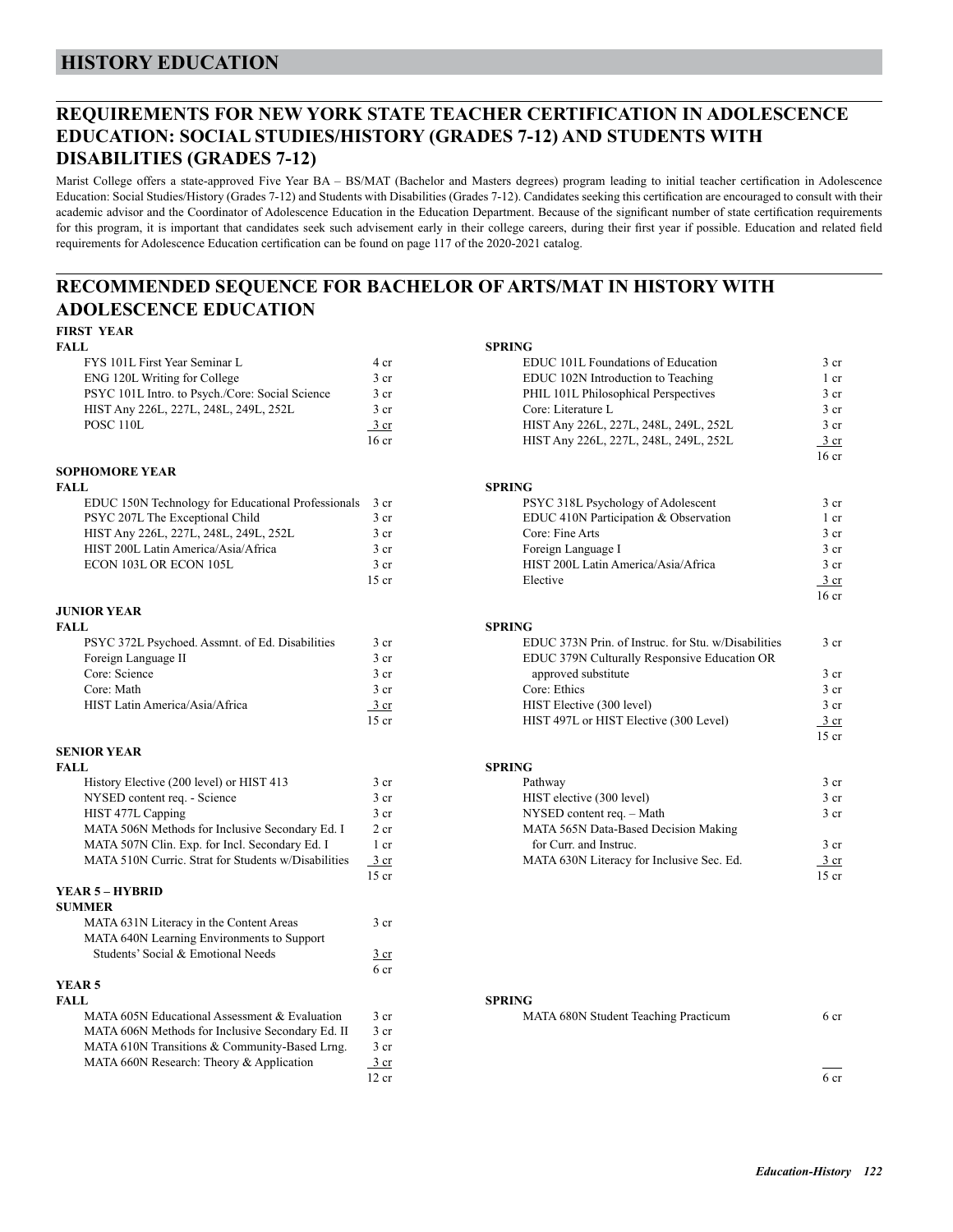## **MATHEMATICS EDUCATION**

MISSION: The mathematics major at Marist offers a solid grounding in the ideas and techniques of mathematics. During the junior and senior year, the student can use the upper- level elective mathematics courses to tailor the major to career goals. Applied Statistics, Operations Research, and Numerical Analysis emphasize the ideas and methods used in business and industry. Abstract Algebra II, Differential Equations, and Complex Variables emphasize the conceptual understanding of mathematics and the techniques useful in the sciences. In partnership with the Education Department in the School of Social & Behavioral Sciences, the Department of Mathematics has established a mathematics major curriculum that leads to provisional New York State certification in Adolescence Education with a specialization in Mathematics. This curriculum, approved by the New York State Education Department, includes courses in mathematics, as well as courses designed to prepare candidates for a secondary school teaching career. A supervised student teaching experience, arranged by the Education Department, is included in the program's fifth year.

## **REQUIREMENTS FOR NEW YORK STATE TEACHER CERTIFICATION IN ADOLESCENCE EDUCATION: MATHEMATICS (GRADES 7-12) AND STUDENTS WITH DISABILITIES (GRADES 7-12)**

Marist College offers a state-approved Five Year BA – BS/MAT (Bachelor and Masters degrees) program leading to initial teacher certification in Adolescence Education: Mathematics (Grades 7-12) and Students with Disabilities (Grades 7-12). Candidates seeking this certification are encouraged to consult with their academic advisor and the Coordinator of Adolescence Education in the Education Department. Because of the significant number of state certification requirements for this program, it is important that candidates seek such advisement early in their college careers, during their first year if possible. Education and related field requirements for Adolescence Education certification can be found on page 117 of the 2020-2021 catalog.

## **RECOMMENDED SEQUENCE FOR BACHELOR OF ARTS/MAT IN MATHEMATICS WITH ADOLESCENCE EDUCATION**

#### **FIRST YEAR**

| <b>FALL</b>                                                |                  | <b>SPRING</b>                                      |
|------------------------------------------------------------|------------------|----------------------------------------------------|
| EDUC 102N Introduction to Teaching                         | 1 cr             | EDUC 101L Foundations of Education                 |
| FYS 101L First Year Seminar                                | 4 cr             | ENG 120L Writing for College                       |
| PSYC 101L Intro to Psych./Core: Social Science             | 3 cr             | PHIL 101L Philosophical Perspectives               |
| MATH 241L Calculus I                                       | 4 cr             | Core: Literature                                   |
| CMPT 120L Intro to Programming or DATA 220L                | 4 cr             | <b>MATH 242L Calculus II</b>                       |
|                                                            | 16 <sub>cr</sub> |                                                    |
| <b>SOPHOMORE YEAR</b>                                      |                  |                                                    |
| <b>FALL</b>                                                |                  | <b>SPRING</b>                                      |
| EDUC 150N Technology for Educational Professionals         | 3 cr             | PSYC 318L Psychology of Adolescent                 |
| PSYC 207L The Exceptional Child                            | 3 cr             | EDUC 410N Participation & Observation              |
| Core: Science                                              | 3 cr             | Core: Ethics                                       |
| <b>MATH 343L Calculus III</b>                              | 4 cr             | Core: History                                      |
| MATH 210L Linear Algebra                                   | 3 cr             | Core: Fine Arts                                    |
|                                                            |                  | MATH 310L Intro. to Math Reasoning                 |
|                                                            | 16 <sub>cr</sub> |                                                    |
| <b>JUNIOR YEAR</b>                                         |                  |                                                    |
| FALL                                                       |                  | <b>SPRING</b>                                      |
| PSYC 372L Psychoed. Assmnt. of Ed. Disabilities            | 3 cr             | EDUC 373N Prin. of Instruc. for Stu. w/Disabilitie |
| Pathway                                                    | 3 cr             | EDUC 379N Culturally Responsive Education OR       |
| Foreign Language I                                         | 3 cr             | approved substitute                                |
| MATH 450L Fund. Concepts of Geometry                       | 3 cr             | Foreign Language II                                |
| (required for teacher certification: offered in odd years) |                  | MATH 300/400 requirement                           |
| MATH 300/400 requirement                                   | 3 cr             | MATH 300/400 requirement                           |
| MATH 300/400 requirement                                   | $\frac{3}{ }$ cr |                                                    |
|                                                            | $15$ cr          |                                                    |
| <b>SENIOR YEAR</b>                                         |                  |                                                    |
| <b>FALL</b>                                                |                  | <b>SPRING</b>                                      |
| NYSED content req. - Science                               | 3 cr             | Pathway                                            |
| MATH 450L Fund. Concepts of Geometry                       | 3 cr             | MATH 477L Capping                                  |
| (required for teacher certification: offered in odd years) |                  | NYSED content req. - History                       |
| MATH 300/400 requirement                                   | 3 cr             | MATA 565N Data-Based Decision Making               |
| MATA 506N Methods for Inclusive Secondary Ed. I            | $2$ cr           | or Curr, and Instruc.                              |
| MATA 507N Clin. Exp. for Incl. Secondary Ed. I             | 1 cr             | MATA 630N Literacy for Inclusive Sec. Ed.          |
| MATA 510N Curric. Strat for Stu. w/Disabilities            | $\frac{3}{ }$ cr |                                                    |
|                                                            | $15$ cr          |                                                    |
| YEAR 5 – HYBRID                                            |                  |                                                    |
| <b>SUMMER</b>                                              |                  |                                                    |
| MATA 631N Literacy in the Content Areas                    | 3 <sub>cr</sub>  |                                                    |
| MATA 640N Learning Environments to                         |                  |                                                    |
| Support Students' Social & Emotional Needs                 | 3 cr             |                                                    |

 $6<sub>cr</sub>$ 

| FIRST YEAR                                                 |                  |                                                     |                  |
|------------------------------------------------------------|------------------|-----------------------------------------------------|------------------|
| FALL                                                       |                  | <b>SPRING</b>                                       |                  |
| EDUC 102N Introduction to Teaching                         | $1$ cr           | EDUC 101L Foundations of Education                  | $3$ cr           |
| FYS 101L First Year Seminar                                | 4 cr             | ENG 120L Writing for College                        | 3 <sub>cr</sub>  |
| PSYC 101L Intro to Psych./Core: Social Science             | 3 <sub>cr</sub>  | PHIL 101L Philosophical Perspectives                | 3 <sub>cr</sub>  |
| MATH 241L Calculus I                                       | 4 cr             | Core: Literature                                    | 3 cr             |
| CMPT 120L Intro to Programming or DATA 220L                | 4 cr             | MATH 242L Calculus II                               | 4 cr             |
|                                                            | 16 <sub>cr</sub> |                                                     | 16 <sub>cr</sub> |
| <b>SOPHOMORE YEAR</b>                                      |                  |                                                     |                  |
| FALL                                                       |                  | <b>SPRING</b>                                       |                  |
| EDUC 150N Technology for Educational Professionals         | 3 cr             | PSYC 318L Psychology of Adolescent                  | 3 <sub>cr</sub>  |
| PSYC 207L The Exceptional Child                            | 3 <sub>cr</sub>  | EDUC 410N Participation & Observation               | 1 cr             |
| Core: Science                                              | 3 <sub>cr</sub>  | Core: Ethics                                        | 3 <sub>cr</sub>  |
| MATH 343L Calculus III                                     | 4 cr             | Core: History                                       | 3 <sub>cr</sub>  |
| MATH 210L Linear Algebra                                   | 3 <sub>cr</sub>  | Core: Fine Arts                                     | 3 cr             |
|                                                            |                  | MATH 310L Intro. to Math Reasoning                  | 3 cr             |
|                                                            | 16 <sub>cr</sub> |                                                     | $16$ cr          |
| <b>JUNIOR YEAR</b>                                         |                  |                                                     |                  |
| FALL                                                       |                  | <b>SPRING</b>                                       |                  |
| PSYC 372L Psychoed. Assmnt. of Ed. Disabilities            | 3 <sub>cr</sub>  | EDUC 373N Prin. of Instruc. for Stu. w/Disabilities | 3 cr             |
| Pathway                                                    | 3 <sub>cr</sub>  | EDUC 379N Culturally Responsive Education OR        |                  |
| Foreign Language I                                         | 3 <sub>cr</sub>  | approved substitute                                 | $3$ cr           |
| MATH 450L Fund. Concepts of Geometry                       | 3 cr             | Foreign Language II                                 | 3 <sub>cr</sub>  |
| (required for teacher certification: offered in odd years) |                  | MATH 300/400 requirement                            | 3 <sub>cr</sub>  |
| MATH 300/400 requirement                                   | $3$ cr           | MATH 300/400 requirement                            | 3 <sub>cr</sub>  |
| MATH 300/400 requirement                                   | $\frac{3}{ }$ cr |                                                     |                  |
|                                                            | $15$ cr          |                                                     | $15$ cr          |
| <b>SENIOR YEAR</b>                                         |                  |                                                     |                  |
| FALL                                                       |                  | <b>SPRING</b>                                       |                  |
| NYSED content req. - Science                               | 3 <sub>cr</sub>  | Pathway                                             | 3 <sub>cr</sub>  |
| MATH 450L Fund. Concepts of Geometry                       | 3 <sub>cr</sub>  | MATH 477L Capping                                   | 3 cr             |
| (required for teacher certification: offered in odd years) |                  | NYSED content req. - History                        | 3 <sub>cr</sub>  |
| MATH 300/400 requirement                                   | 3 <sub>cr</sub>  | MATA 565N Data-Based Decision Making                |                  |
| MATA 506N Methods for Inclusive Secondary Ed. I            | $2$ cr           | or Curr, and Instruc.                               | 3 <sub>cr</sub>  |
| MATA 507N Clin. Exp. for Incl. Secondary Ed. I             | 1 <sub>cr</sub>  | MATA 630N Literacy for Inclusive Sec. Ed.           | 3 <sub>cr</sub>  |
| MATA 510N Curric. Strat for Stu. w/Disabilities            | $\frac{3}{ }$ cr |                                                     |                  |
|                                                            | $15$ cr          |                                                     | $15$ cr          |
| VEAR 5 – HVRRID                                            |                  |                                                     |                  |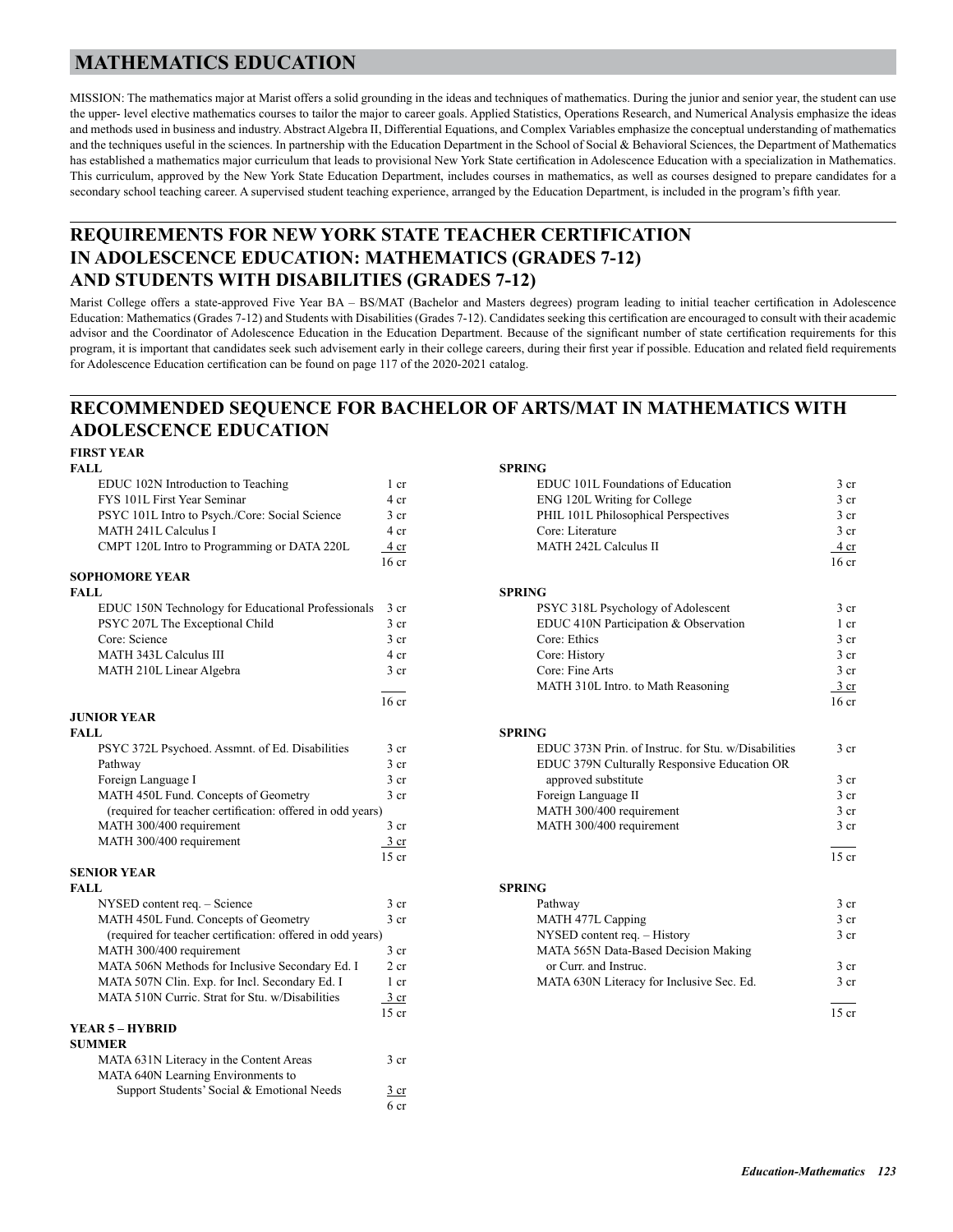| FALL                                             |       | <b>SPRING</b>                        |      |
|--------------------------------------------------|-------|--------------------------------------|------|
| MATA 605N Educational Assessment & Evaluation    | 3 cr  | MATA 680N Student Teaching Practicum | 6 cr |
| MATA 606N Methods for Inclusive Secondary Ed. II | 3 cr  |                                      |      |
| MATA 610N Transitions & Community-Based Lrng.    | 3 cr  |                                      |      |
| MATA 660N Research: Theory & Application         | 3 cr  |                                      |      |
|                                                  | 12 cr |                                      | 6 cr |

# **SPANISH EDUCATION**

## **REQUIREMENTS FOR NEW YORK STATE TEACHER CERTIFICATION IN ADOLESCENCE EDUCATION: SPANISH (GRADES 7-12) AND STUDENTS WITH DISABILITIES (GRADES 7-12)**

Marist College offers a state-approved Five Year BA – BS/MAT (Bachelor and Masters degrees) program leading to initial teacher certification in Adolescence Education: Spanish (Grades 7-12) and Students with Disabilities (Grades 7-12). Candidates seeking this certification are encouraged to consult with their academic advisor and the Coordinator of Adolescence Education in the Education Department. Because of the significant number of state certification requirements for this program, it is important that candidates seek such advisement early in their college careers, during their first year if possible. Education and related field requirements for Adolescence Education certification can be found on page 117 of the 2020-2021 catalog.

## **RECOMMENDED SEQUENCE FOR BACHELOR OF ARTS/MAT IN SPANISH WITH ADOLESCENCE EDUCATION**

# **FIRST YEAR**

| FALL                                                          |                  | <b>SPRING</b>                                      |                  |
|---------------------------------------------------------------|------------------|----------------------------------------------------|------------------|
| FYS 101L First Year Seminar                                   | 4 cr             | EDUC 101L Foundations of Education                 | 3 <sub>cr</sub>  |
| ENG 120L Writing for College                                  | $3$ cr           | EDUC 102N Introduction to Teaching                 | $1$ cr           |
| PSYC 101L Intro. to Psych./Core: Social Science               | 3 cr             | Core: Science                                      | 3 <sub>cr</sub>  |
| PHIL 101L Philosophical Perspectives                          | 3 cr             | Core: History                                      | 3 <sub>cr</sub>  |
| SPAN 201L or SPAN 106L Foundations in                         | 3 cr             | Core: Math                                         | 3 <sub>cr</sub>  |
| Stucture and Use of Spanish Language                          |                  | SPAN 202L Foundations is Spanish                   | 3 cr             |
|                                                               | 16 <sub>cr</sub> |                                                    | 16 <sub>cr</sub> |
| <b>SOPHOMORE YEAR</b>                                         |                  |                                                    |                  |
| <b>FALL</b>                                                   |                  | <b>SPRING</b>                                      |                  |
| EDUC 150N Technology for Educational Professionals            | 3 <sub>cr</sub>  | PSYC 318L Psychology of Adolescent                 | 3 <sub>cr</sub>  |
| PSYC 207L The Exceptional Child                               | 3 <sub>cr</sub>  | EDUC 410N Participation & Observation              | $1$ cr           |
| Core: Ethics                                                  | 3 cr             | Pathway                                            | 3 <sub>cr</sub>  |
| SPAN 250L Cultures of Spain                                   | 3 cr             | SPAN 260L Cultures of Latin America                | 3 <sub>cr</sub>  |
| SPAN 360L or SPAN 315L                                        | 3 cr             | SPAN 315L Exp. of Hispanic Literature              |                  |
|                                                               |                  | or SPAN 325L Spanish in a Digital Age              | 3 cr             |
|                                                               |                  | NYSED content req. - History                       | $\frac{3}{ }$ cr |
|                                                               | $15$ cr          |                                                    | 16 <sub>cr</sub> |
| <b>JUNIOR YEAR</b>                                            |                  |                                                    |                  |
| <b>FALL</b>                                                   |                  | <b>SPRING</b>                                      |                  |
| Field Experience/Internship related to location abroad L 1 cr |                  | NYSED content req.- Math                           | 3 <sub>cr</sub>  |
| Core: Fine Arts                                               | 3 <sub>cr</sub>  | Spanish courses                                    | 9 <sub>cr</sub>  |
| Spanish courses                                               | 12 cr            | EDUC 379L Culturally Responsive Ed. or Spanish sub | $\frac{3}{ }$ cr |
|                                                               | 16 <sub>cr</sub> |                                                    | $15$ cr          |
| <b>SENIOR YEAR</b>                                            |                  |                                                    |                  |
| <b>FALL</b>                                                   |                  | <b>SPRING</b>                                      |                  |
| EDUC 373N Prin. of Instruc. for Stu. w/Disabilities           | 3 <sub>cr</sub>  | PSYC 372L Psychoed. Assmnt. of Ed. Disabilities    | 3 <sub>cr</sub>  |
| Pathway                                                       | 3 cr             | SPAN 477L Capping                                  | 3 <sub>cr</sub>  |
| SPAN 270L or SPAN Upper Level Literature                      |                  | NYSED content req. - Science                       | 3 <sub>cr</sub>  |
| (core literature but no spec. ed. certify)                    | 3 <sub>cr</sub>  | MATA 565N Data-Based Decision                      |                  |
| MATA 506N Methods for Inclusive Secondary Ed. I               | 2 cr             | Making for Curr. and Instruc.                      | 3 <sub>cr</sub>  |
| MATA 507N Clin. Exp. for Incl. Secondary Ed. I                | 1 cr             | MATA 630N Literacy for Inclusive Sec. Ed.          | 3 cr             |
| MATA 510N Curric. Strat for Stu. w/Disabilities               | $3$ cr           |                                                    |                  |
|                                                               | $15$ cr          |                                                    | $15$ cr          |
| <b>YEAR 5 - HYBRID</b>                                        |                  |                                                    |                  |
| <b>SUMMER</b>                                                 |                  |                                                    |                  |
| MATA 631N Literacy in the Content Areas                       | 3 cr             |                                                    |                  |
| MATA 640N Learning Environments to                            |                  |                                                    |                  |
| Support Students' Social & Emotional Needs                    | 3 cr             |                                                    |                  |

 $6<sub>cr</sub>$ 

| FIKƏL YEAK                                                    |                  |                                                     |                  |
|---------------------------------------------------------------|------------------|-----------------------------------------------------|------------------|
| FALL.                                                         |                  | <b>SPRING</b>                                       |                  |
| FYS 101L First Year Seminar                                   | 4 cr             | EDUC 101L Foundations of Education                  | 3 <sub>cr</sub>  |
| ENG 120L Writing for College                                  | 3 <sub>cr</sub>  | EDUC 102N Introduction to Teaching                  | $1$ cr           |
| PSYC 101L Intro. to Psych./Core: Social Science               | 3 cr             | Core: Science                                       | 3 <sub>cr</sub>  |
| PHIL 101L Philosophical Perspectives                          | 3 <sub>cr</sub>  | Core: History                                       | 3 <sub>cr</sub>  |
| SPAN 201L or SPAN 106L Foundations in                         | 3 <sub>cr</sub>  | Core: Math                                          | 3 <sub>cr</sub>  |
| Stucture and Use of Spanish Language                          |                  | SPAN 202L Foundations is Spanish                    | $\frac{3}{2}$ cr |
|                                                               | 16 <sub>cr</sub> |                                                     | 16 <sub>cr</sub> |
| <b>SOPHOMORE YEAR</b>                                         |                  |                                                     |                  |
| FALL                                                          |                  | <b>SPRING</b>                                       |                  |
| EDUC 150N Technology for Educational Professionals            | 3 <sub>cr</sub>  | PSYC 318L Psychology of Adolescent                  | 3 <sub>cr</sub>  |
| PSYC 207L The Exceptional Child                               | 3 <sub>cr</sub>  | EDUC 410N Participation & Observation               | 1 cr             |
| Core: Ethics                                                  | 3 <sub>cr</sub>  | Pathway                                             | 3 <sub>cr</sub>  |
| SPAN 250L Cultures of Spain                                   | 3 cr             | SPAN 260L Cultures of Latin America                 | 3 <sub>cr</sub>  |
| SPAN 360L or SPAN 315L                                        | 3 <sub>cr</sub>  | SPAN 315L Exp. of Hispanic Literature               |                  |
|                                                               |                  | or SPAN 325L Spanish in a Digital Age               | 3 <sub>cr</sub>  |
|                                                               |                  | NYSED content req. - History                        | $\frac{3}{ }$ cr |
|                                                               | $15$ cr          |                                                     | 16 <sub>cr</sub> |
| <b>JUNIOR YEAR</b>                                            |                  |                                                     |                  |
| FALL                                                          |                  | <b>SPRING</b>                                       |                  |
| Field Experience/Internship related to location abroad L 1 cr |                  | NYSED content req.- Math                            | 3 <sub>cr</sub>  |
| Core: Fine Arts                                               | 3 cr             | Spanish courses                                     | 9 cr             |
| Spanish courses                                               | 12 cr            | EDUC 379L Culturally Responsive Ed. or Spanish sub- | 3 cr             |
|                                                               | $16$ cr          |                                                     | $15$ cr          |
| <b>SENIOR YEAR</b>                                            |                  |                                                     |                  |
| FALL                                                          |                  | <b>SPRING</b>                                       |                  |
| EDUC 373N Prin. of Instruc. for Stu. w/Disabilities           | 3 <sub>cr</sub>  | PSYC 372L Psychoed. Assmnt. of Ed. Disabilities     | 3 <sub>cr</sub>  |
| Pathway                                                       | 3 <sub>cr</sub>  | SPAN 477L Capping                                   | 3 <sub>cr</sub>  |
| SPAN 270L or SPAN Upper Level Literature                      |                  | NYSED content req. - Science                        | $3$ cr           |
| (core literature but no spec. ed. certify)                    | 3 <sub>cr</sub>  | MATA 565N Data-Based Decision                       |                  |
| MATA 506N Methods for Inclusive Secondary Ed. I               | 2 <sub>cr</sub>  | Making for Curr. and Instruc.                       | 3 cr             |
| MATA 507N Clin. Exp. for Incl. Secondary Ed. I                | 1 cr             | MATA 630N Literacy for Inclusive Sec. Ed.           | 3 <sub>cr</sub>  |
| MATA 510N Curric. Strat for Stu. w/Disabilities               | 3 cr             |                                                     |                  |
|                                                               | $15$ cr          |                                                     | $15$ cr          |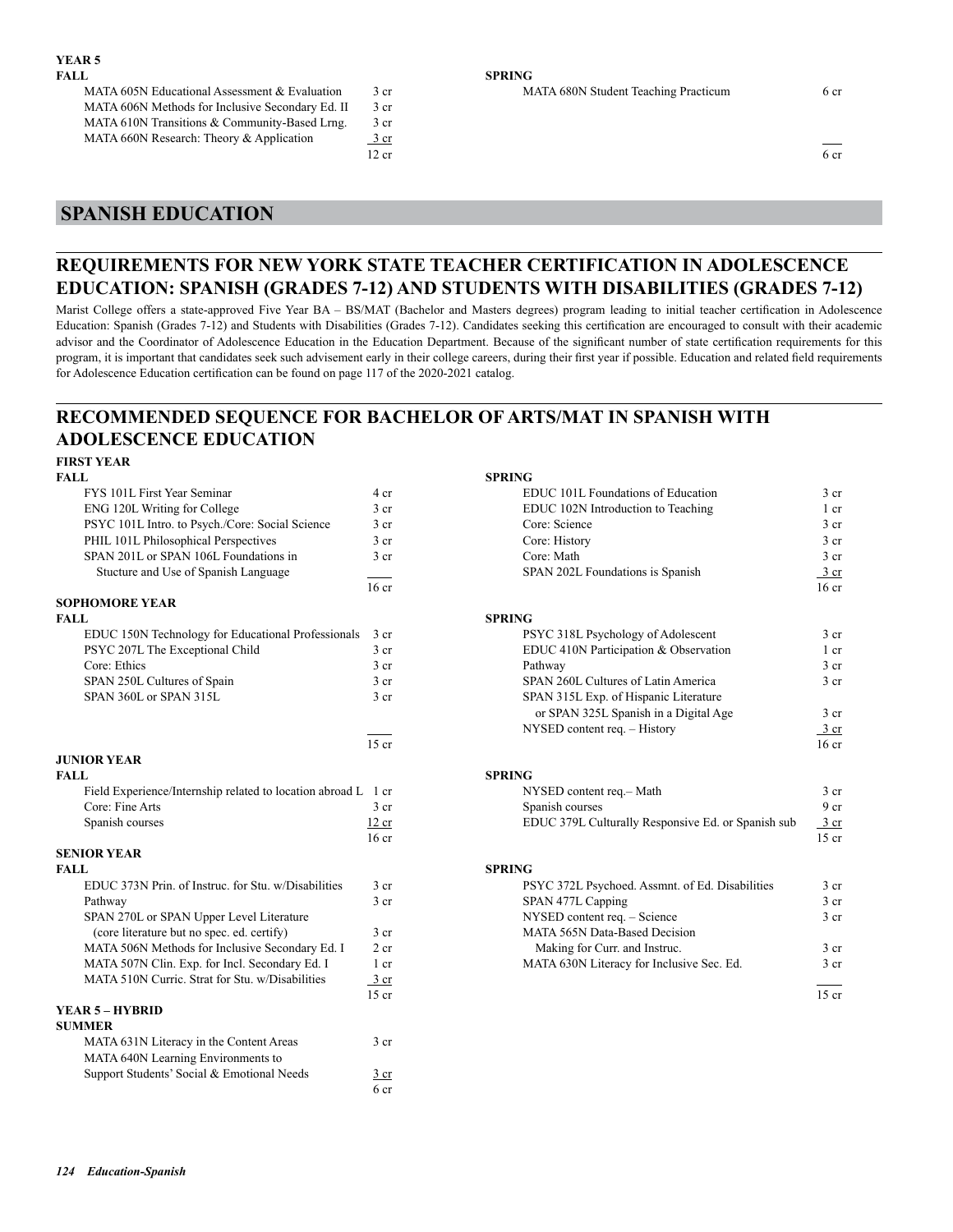| MATA 605N Educational Assessment & Evaluation    | 3 cr  | MATA 680N Student Teaching Practicum | 6 cr |
|--------------------------------------------------|-------|--------------------------------------|------|
| MATA 606N Methods for Inclusive Secondary Ed. II | 3 cr  |                                      | 6 cr |
| MATA 610N Transitions & Community-Based Lrng     | 3 cr  |                                      |      |
| MATA 660N Research: Theory $\&$ Application      | 3 cr  |                                      |      |
|                                                  | 12 cr |                                      |      |

### **5 YEAR B.S. PSYCHOLOGY/M.A. EDUCATIONAL PSYCHOLOGY PROGRAM**

This program is an extension of the Marist undergraduate Dual Certificate Program in Childhood Education, grades 1-6, with Special Education Certification. Outstanding, academically successful (minimum of 3.2 GPA), and highly motivated Marist undergraduate candidates in Psychology and the Dual-Certificate education program may consider applying to the five-year program which combines the Childhood Education, grades 1-6, with Special Education Certification program with the M.A. in Educational Psychology program. Marist candidates in the five-year program will receive a B.S. in Psychology, earn a New York State Initial Teaching Certificate in Childhood Education, grades 1-6, with Special Education Certification as well as an M.A. in Educational Psychology. The five-year program is a 36-credit graduate program. In this program candidates complete 12 credits of graduate courses starting in the spring semester of their junior year, prior to the completion of the B.S. degree program. Student teaching will be completed in the spring semester of their senior year as part of the B.S. degree requirement. The remaining 24 credits of graduate course work are completed in the fifth year, with graduate student status. Admission to this program is granted to qualified applicants in the fall semester of their junior year. The program is a cohort-based program and fits only for undergraduate candidates who graduate with their Bachelor's degree in spring. Inquiry about admission should be made to the Director of Graduate Education Programs Dr. Kathleen Vigil, (Kathleen.vigil@marist.edu). Application should be submitted in the fall semester of the junior year or as announced by the Education Department.

## **ENGLISH**

#### **EILEEN CURLEY,** Ph.D., *Chairperson*

#### **MISSION:**

The English program offers concentrations in literature, writing, and theatre; the goals and principles underlying these concentrations are the same:

- (1) To increase the student's appreciation and understanding of the literary, pragmatic, rhetorical, and dramatic uses of language.
- (2) To develop the student's ability to write effectively in a variety of situations.
- (3) To help the student become more receptive to the many-sided pleasures of reading, writing, and oral presentation.
- (4) To enable the student to see how literary and nonliterary texts illuminate the complexity of human experience.
- (5) To heighten the student's awareness of the moral and ethical implications of literary and nonliterary texts.
- (6) To foster the student's intellectual, aesthetic, and professional creativity.

The professional goals of the three concentrations are similar:

- (1) To prepare students for careers utilizing analytical writing skills and/or performance skills in such fields as business, industry, education, government, theatre, and media.
- (2) To prepare students for graduate studies in literature, theatre, and writing and in fields that require analytic, interpretive, and writing skills.
- (3) In conjunction with the Teacher Education Program, to prepare students for careers in secondary education.

#### *THEATRE PROGRAM*

The Theatre Program is the academic wing and production laboratory for the English Department's Concentration in Theatre and Theatre Minor. Open to students of all majors and minors, the Theatre Program produces two mainstage productions per year in conjunction with the student theatre club, MCCTA, and offers several Theatre Scholarships to incoming freshmen. In addition to a host of theatre courses each offered semester, students opportunities include professional workshops and lectures, the Alpha Psi Omega National Theatre Honor Society, the HuMarists improv troupe, and alumni networking through events such as the Marist Theatre Alumni Hall of Fame Induction. Additionally, the campus theatre club, MCCTA, produces several productions a year, including a musical, a comedy or drama, and an original play competition and festival. A Summer Pre-College Theatre Institute is available for high school students.

#### *WRITING PROGRAM*

The Writing Program includes not only the variety of courses offered by the English Department's Concentration in Writing and the Minors in Professional and Creative Writing, but also the diverse array of student events and activities of interest to writers outside the classroom. This includes regular visits to campus by established writers in all genres, student readings, excursions to places of literary interest, and popular campus-wide events like the Red Fox Poetry slam. The Program also offers writing assistance and tutoring opportunities through The Writing Center. All Marist students are welcome to participate in Writing Program events, regardless of major. Student organizations like the Literary Arts Society and Sigma Tau Delta (English Honors Society) are active in planning many of these annual events, and always welcome new members.

#### *CONCENTRATION IN LITERATURE*

The literature concentration provides students with a sense of the historical development of the Western literary tradition, especially that of English and American Literature. Students also examine how that tradition is continually re-formed and reshaped as writers from previously excluded cultural traditions and once-marginalized groups are added to the canon. Students in the concentration develop the analytical skills and the critical language to describe, analyze, and evaluate literary texts.

Internships within the English department offer students the opportunity to gain experience in research and teaching, while internships in the private and public sectors present students with the opportunity to gain work experience that utilizes the analytical, interpretive, and writing skills that the concentration fosters.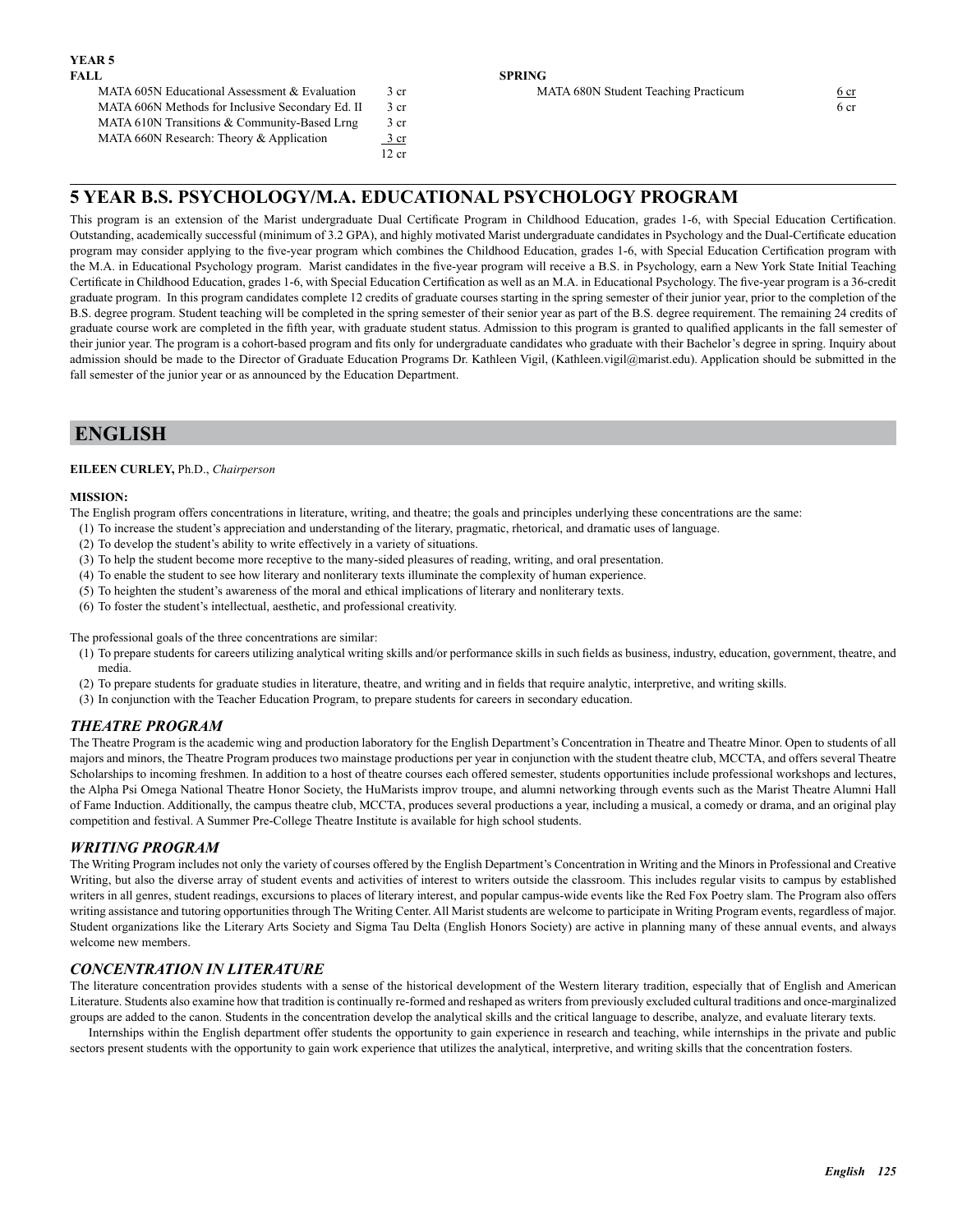#### *CONCENTRATION IN WRITING*

The writing concentration develops students' writing and analytical skills in a number of different forms (creative writing, technical and professional communication, rhetoric and composition, and multimodal and digital composition). Students in the writing concentration gain hands-on experience and apply course concepts in authentic writing situations by participating in community-based learning courses and by completing internships with business, media, and civic organizations.

#### *CONCENTRATION IN THEATRE*

The theatre concentration offers the student the opportunity to study theatre in classrooms and working studios. The play is studied for its literary qualities and also as a blueprint for production. Coursework covers a range of disciplinary subjects, including drama, acting, stagecraft, directing and special topics courses. Students may also take cognate courses offered across campus as part of their concentration electives, permitting them to draw upon specializations offered in The School of Communications.

Internships in the broad arena of theatre-related activities are possible during the summers and the academic year.

#### *HONORS IN ENGLISH*

Up to 10% of graduating seniors in English will be awarded honors in the major on the basis of demonstrated excellence and achievement. Departmental faculty will select recipients each spring from among seniors meeting the following criteria:

- (a) a minimum of 60 credits earned at Marist College; a minimum of 27 credits earned in English at Marist College;
- (b) a minimum cumulative G.P.A. of 3.25 overall;
- (c) a minimum G.P.A. of 3.5 in English courses;
- (d) distinguished achievement in a senior Capping Course project, which may take as its focus (1) research, (2) analysis, or (3) creative expression.

## **REQUIREMENTS FOR A BACHELOR OF ARTS IN ENGLISH**

#### *Concentration in Literature*

Note: A minimum of 60 credits in Liberal Arts is required.

| 1.0 | Major Foundation Courses:<br>ENG 150 Intro to Theatre<br>ENG 270 Classics of Western Literature I<br>ENG 271 Classics of Western Literature II<br>ENG 222 Introduction to Professional Writing or<br>ENG 280 Introduction to Creative Writing                                                                                       | 12 cr                  |                 |          |
|-----|-------------------------------------------------------------------------------------------------------------------------------------------------------------------------------------------------------------------------------------------------------------------------------------------------------------------------------------|------------------------|-----------------|----------|
| 1.2 | Upper-Level Distribution (all courses at 300 level or higher)<br>(Must be chosen in consultation with academic advisor)<br>Any six literature courses at the 300-level or above, including<br>at least one of each of the following:<br>1 ethnic, global, or foreign language literature course<br>1 junior/senior research seminar | 18 <sub>cr</sub>       |                 |          |
| 1.3 | Theory Course at the 300-level or higher                                                                                                                                                                                                                                                                                            | 3 <sub>cr</sub>        |                 |          |
| 1.4 | <b>Writing Electives</b><br>2 writing courses at the 300-level or higher, of which<br>one may be a three-credit internship or a 300-level Theatre course                                                                                                                                                                            | 6 cr                   |                 |          |
| 1.5 | Capping Course<br><b>ENG 477</b>                                                                                                                                                                                                                                                                                                    | 3 cr                   |                 |          |
|     | <b>Credit Requirement for the Concentration in Literature</b>                                                                                                                                                                                                                                                                       |                        | $42$ cr         |          |
|     | Notes: (a) A student may substitute a maximum of one 3-credit course in Independent Research for a required upper-level course.                                                                                                                                                                                                     |                        |                 |          |
| 2.0 | Course Requirements in Related Fields: Foreign Language:<br>Two courses at the elementary level or<br>one course at the intermediate level or above                                                                                                                                                                                 | $3-6$ cr               |                 |          |
|     | <b>Total Credit Requirement for a Major in English</b>                                                                                                                                                                                                                                                                              |                        |                 | 45-48 cr |
| 3.0 | Core/Liberal Studies Requirements                                                                                                                                                                                                                                                                                                   |                        |                 |          |
| 3.1 | <b>FOUNDATION</b><br>FYS 101 First Year Seminar<br>ENG 120 Writing for College                                                                                                                                                                                                                                                      | 4 cr<br>$rac{3}{2}$ cr | 7 <sub>cr</sub> |          |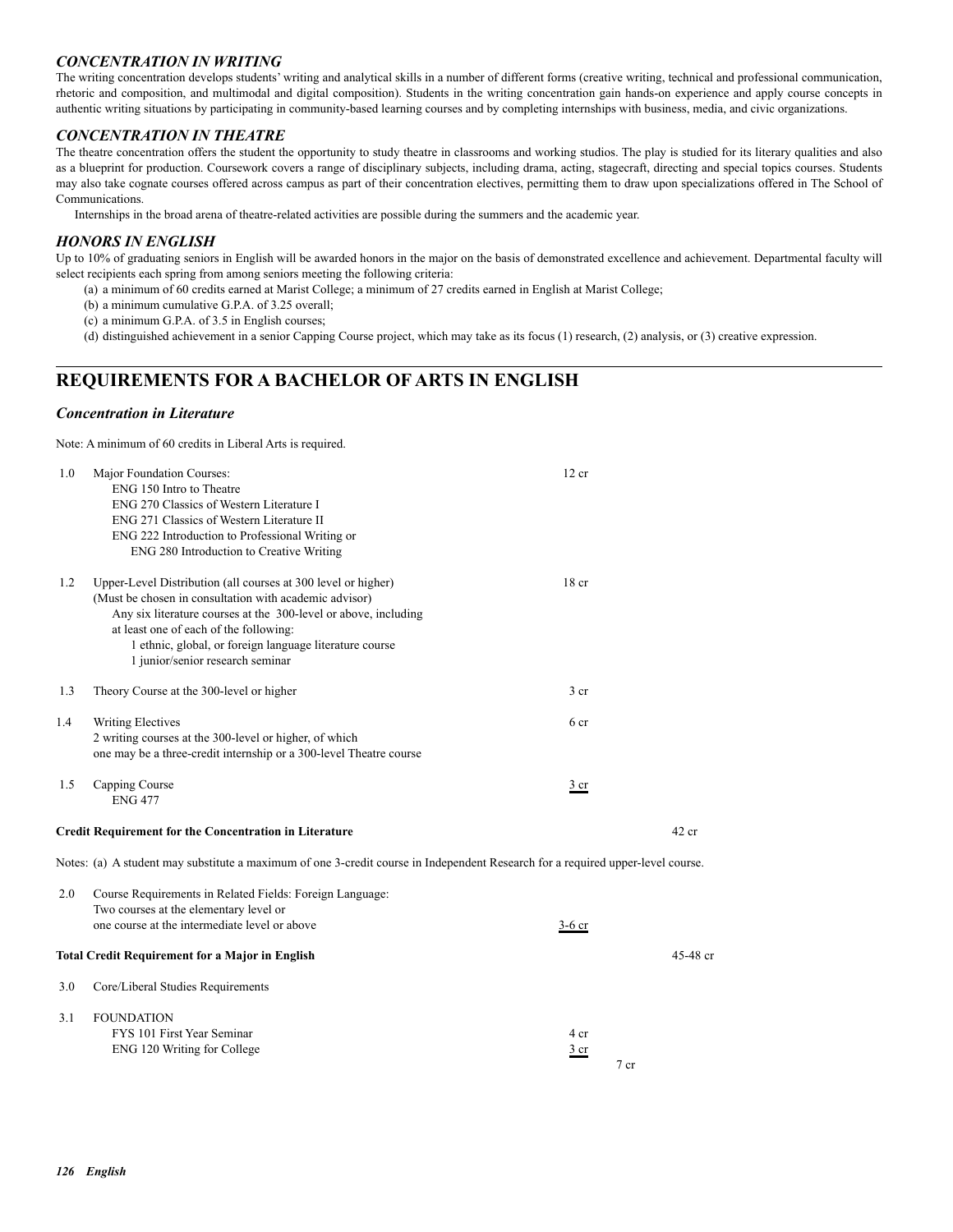| 3.2 | <b>DISTRIBUTION</b> |
|-----|---------------------|

| <b>Total Credit Requirement for Graduation</b> |                 | $120$ cr                        |
|------------------------------------------------|-----------------|---------------------------------|
| 4.0<br>Electives                               |                 | 35-38 cr                        |
| <b>Total Core/Liberal Studies Requirement</b>  |                 | 37 cr                           |
| Courses addressing an interdisciplinary topic. |                 |                                 |
| Pathway*                                       |                 | 12 cr                           |
|                                                |                 | 18 <sub>cr</sub>                |
| Social Science                                 | $rac{3}{2}$ cr  |                                 |
| Natural Science                                | 3 <sub>cr</sub> |                                 |
| Mathematics                                    | 3 <sub>cr</sub> |                                 |
| Literature                                     | 0 <sub>cr</sub> | (fulfilled by major field req.) |
| History                                        | 3 <sub>cr</sub> |                                 |
| Fine Arts                                      | 0 <sub>cr</sub> | (fulfilled by major field req.) |
| Ethics, Applied Ethics, or Religious Studies   | 3 <sub>cr</sub> |                                 |
| PHIL 101 Philosophical Perspectives            | 3 <sub>cr</sub> |                                 |
| <b>Breadth</b>                                 |                 |                                 |

5.0 Students are encouraged to pursue a minor in a different field to give structure and coherence to their programs.

\* Breadth and Pathway courses may overlap, but all students must take a total of 36 distribution credits (including related field requirements). Students majoring in Breadth areas may apply a maximum of 6 credits to their distribution total. If applicable to a Pathway, 3 credits may come from disciplines outside of Core Breadth areas. Although foreign language and culture courses are not required within the Core, some courses in these fields may be used to fulfill distribution requirements. See the Core/LS Program website for a detailed list of all courses that satisfy distribution requirements.

## **REQUIREMENTS FOR A BACHELOR OF ARTS IN ENGLISH**

#### *Concentration in Writing*

Note: A minimum of 60 credits in Liberal Arts is required.

| 1.0 | Major Foundation Courses:<br>ENG 150 Intro to Theatre<br>ENG 270 Classics of Western Literature I or<br>ENG 271 Classics of Western Literature II<br>ENG 185 Writing as a Discipline<br>ENG 222 Introduction to Professional Writing or<br>ENG 280 Introduction to Creative Writing | 12 cr           |         |
|-----|-------------------------------------------------------------------------------------------------------------------------------------------------------------------------------------------------------------------------------------------------------------------------------------|-----------------|---------|
| 1.1 | Writing Concentration Foundation Course:<br>ENG 218 Grammar, Style, and Editing                                                                                                                                                                                                     | 3 cr            |         |
| 1.2 | Upper-Level Writing Requirement<br>1 theory course at the 300-level or higher<br>4 writing courses at the 300-level or higher, one of which<br>may be a three-credit writing internship                                                                                             | $15$ cr         |         |
| 1.3 | Upper-Level Literature Requirement<br>Three literature courses at the 300-level or higher                                                                                                                                                                                           | 9 <sub>cr</sub> |         |
| 1.4 | Capping Course<br><b>ENG 477</b>                                                                                                                                                                                                                                                    | $rac{3}{2}$ cr  |         |
|     | <b>Credit Requirement for the Concentration in Writing</b>                                                                                                                                                                                                                          |                 | $42$ cr |

*Notes: A student may substitute a maximum of one 3-credit course in Independent Research for a required upper-level course.*

| 2.0 Course Requirements in Related Fields: Foreign Language: |                |
|--------------------------------------------------------------|----------------|
| Two courses at the elementary level or one course            |                |
| at the intermediate level or above                           | $3-6$ cr<br>__ |
| Total Credit Requirement for a Major in English              | 45-48 cr       |

3.0 Core/Liberal Studies Requirements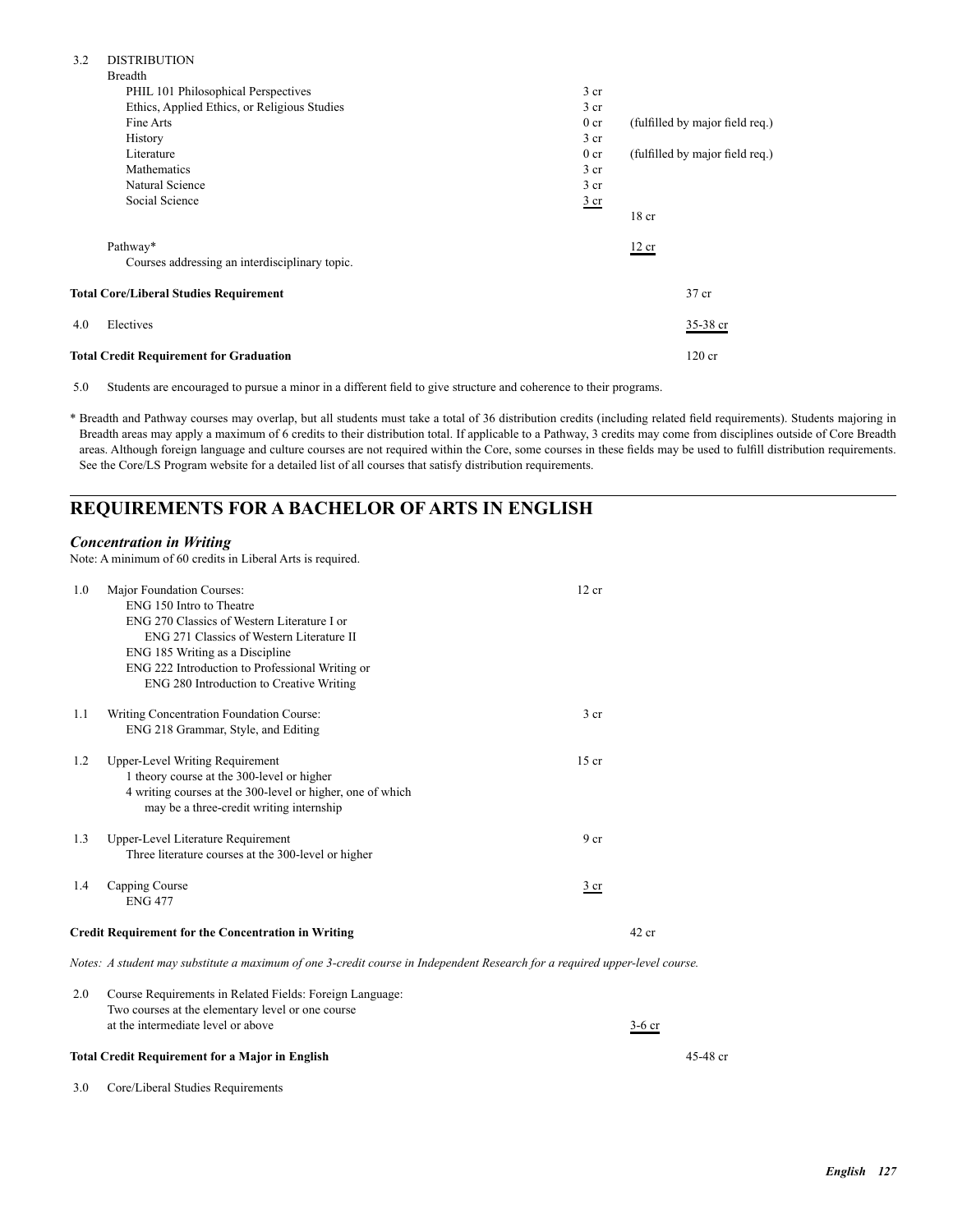| 3.1 | <b>FOUNDATION</b>                              |                 |                                 |
|-----|------------------------------------------------|-----------------|---------------------------------|
|     | FYS 101 First Year Seminar                     | 4 cr            |                                 |
|     | ENG 120 Writing for College                    | $rac{3}{2}$ cr  | 7 cr                            |
| 3.2 | <b>DISTRIBUTION</b>                            |                 |                                 |
|     | <b>Breadth</b>                                 |                 |                                 |
|     | PHIL 101 Philosophical Perspectives            | 3 <sub>cr</sub> |                                 |
|     | Ethics, Applied Ethics, or Religious Studies   | 3 <sub>cr</sub> |                                 |
|     | Fine Arts                                      | 0 <sub>cr</sub> | (fulfilled by major field req.) |
|     | History                                        | 3 <sub>cr</sub> |                                 |
|     | Literature                                     | 0 <sub>cr</sub> | (fulfilled by major field req.) |
|     | Mathematics                                    | 3 <sub>cr</sub> |                                 |
|     | Natural Science                                | 3 <sub>cr</sub> |                                 |
|     | Social Science                                 | $rac{3}{2}$ cr  |                                 |
|     |                                                |                 | $18$ cr                         |
|     | Pathway*                                       |                 | 12 cr                           |
|     | Courses addressing an interdisciplinary topic. |                 |                                 |
|     | <b>Total Core/Liberal Studies Requirement</b>  |                 | 37 cr                           |
| 4.0 | Electives                                      |                 | 35-38 cr                        |
|     | <b>Total Credit Requirement for Graduation</b> |                 | 120 cr                          |

5.0 Students are encouraged to pursue a minor in a different field to give structure and coherence to their programs.

\* Breadth and Pathway courses may overlap, but all students must take a total of 36 distribution credits (including related field requirements). Students majoring in Breadth areas may apply a maximum of 6 credits to their distribution total. If applicable to a Pathway, 3 credits may come from disciplines outside of Core Breadth areas. Although foreign language and culture courses are not required within the Core, some courses in these fields may be used to fulfill distribution requirements. See the Core/LS Program website for a detailed list of all courses that satisfy distribution requirements

## **REQUIREMENTS FOR A BACHELOR OF ARTS IN ENGLISH**

#### *Concentration in Theatre*

Note: A minimum of 60 credits in Liberal Arts is required.

| 1.0 | Major Foundation Courses:<br>ENG 150 Introduction to Theatre<br>ENG 222 Introduction to Professional Writing or<br>ENG 280 Introduction to Creative Writing<br>ENG 270 Classics of Western Literature                                                                                                   | 12 cr           |
|-----|---------------------------------------------------------------------------------------------------------------------------------------------------------------------------------------------------------------------------------------------------------------------------------------------------------|-----------------|
| 1.1 | Theatre Arts Requirement<br>Any five 200-400 level theatre arts courses:<br>ENG 227 Acting I<br>ENG 228 Stagecraft<br>ENG 229 Theatre Practicum (one credit, may be taken up to three times<br>for a total of three credits)<br>ENG 241 Acting II<br>ENG 310 Playwriting Workshop<br>ENG 349 Acting III | $15$ cr         |
|     | ENG 350 Directing<br>ENG 435 Theatre in the Round<br><b>ENG 451 Theatre Workshop</b><br>Appropriate Special-Topics Course                                                                                                                                                                               |                 |
| 1.2 | Dramatic Literature Requirement<br>Any three 300-400 level dramatic literature courses<br>ENG 325 Shakespeare<br>ENG 366 British Drama<br>ENG 367 US Drama<br>ENG 356 Global Drama<br>ENG 363 Modern Drama<br>Appropriate Special-Topics Course                                                         | 9 <sub>cr</sub> |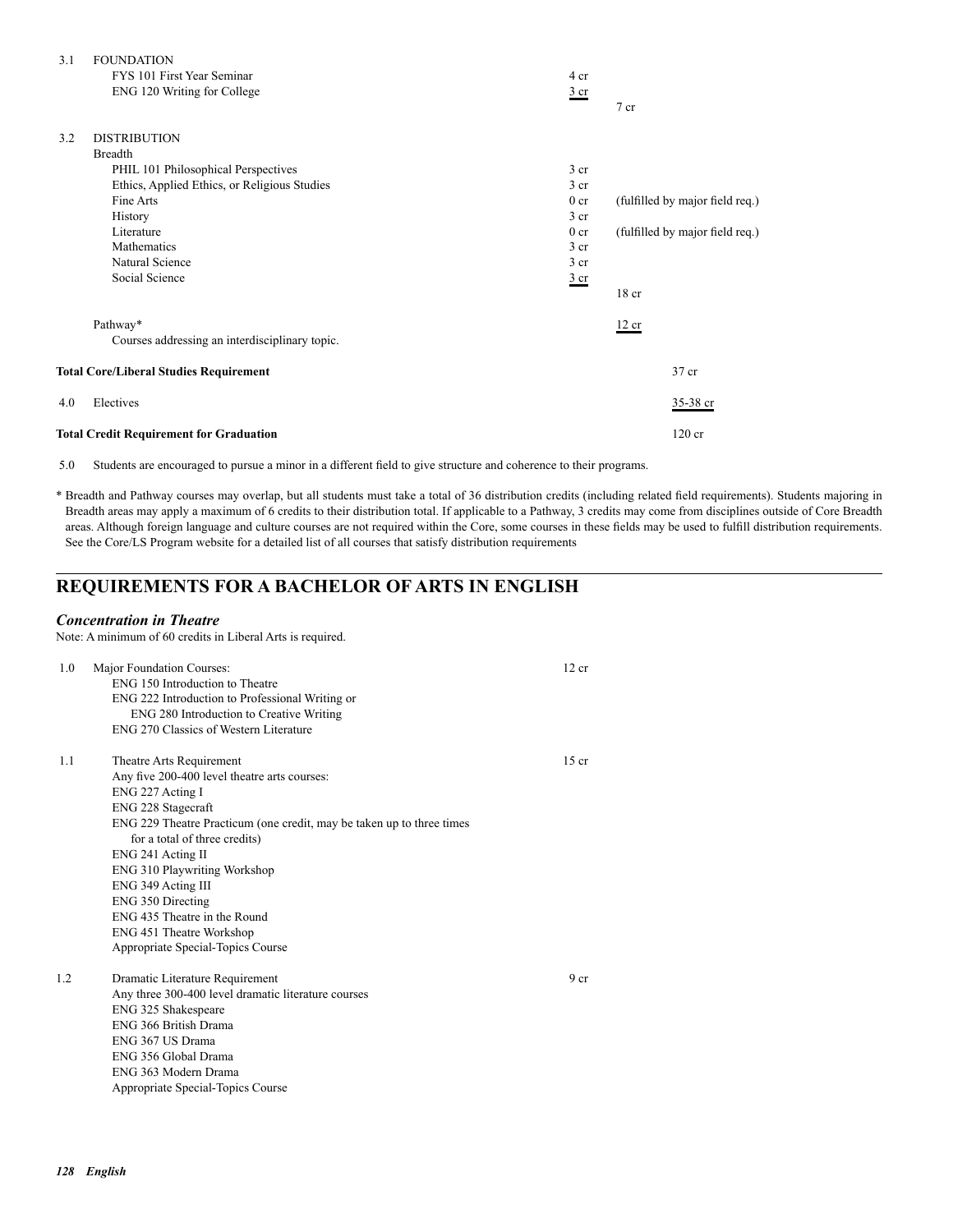| 1.3 | Electives                                                                                                                       | 6 cr                    |                                 |
|-----|---------------------------------------------------------------------------------------------------------------------------------|-------------------------|---------------------------------|
|     | Choose any two of the following:                                                                                                |                         |                                 |
|     | ENG 227 Acting I                                                                                                                |                         |                                 |
|     | ENG 228 Stagecraft                                                                                                              |                         |                                 |
|     | ENG 229 Theatre Practicum (one credit, may be taken up to three times                                                           |                         |                                 |
|     | for a total of three credits)                                                                                                   |                         |                                 |
|     | ENG 241 Acting II                                                                                                               |                         |                                 |
|     | ENG 310 Playwriting Workshop<br>ENG 325 Shakespeare                                                                             |                         |                                 |
|     | ENG 349 Acting III                                                                                                              |                         |                                 |
|     | ENG 350 Directing                                                                                                               |                         |                                 |
|     | ENG 356 Global Drama                                                                                                            |                         |                                 |
|     | ENG 363 Modern Drama                                                                                                            |                         |                                 |
|     | ENG 366 British Drama                                                                                                           |                         |                                 |
|     | ENG 367 U.S. Drama                                                                                                              |                         |                                 |
|     | ENG 435 Theatre in the Round                                                                                                    |                         |                                 |
|     | ENG 451 Theatre Workshop                                                                                                        |                         |                                 |
|     | COM 103/MDIA 103 Digital Toolbox                                                                                                |                         |                                 |
|     | COM 212 Public Relations Writing Tools                                                                                          |                         |                                 |
|     | MDIA 201 Writing for Media<br>MDIA 301 Screenwriting for Film and Television                                                    |                         |                                 |
|     | MDIA 304 Audio Production                                                                                                       |                         |                                 |
|     | MDIA 305 Lighting and Cinematography                                                                                            |                         |                                 |
|     | Appropriate Special-Topics Course                                                                                               |                         |                                 |
|     | Theatre Internship                                                                                                              |                         |                                 |
|     |                                                                                                                                 |                         |                                 |
| 1.4 | Capping Course                                                                                                                  | $\frac{3}{ }$ cr        |                                 |
|     | <b>ENG 477</b>                                                                                                                  |                         |                                 |
|     | <b>Credit Requirement for the Concentration in Theatre</b>                                                                      |                         | $42$ cr                         |
|     |                                                                                                                                 |                         |                                 |
|     | Notes: (a) A student may substitute a maximum of one 3-credit course in Independent Research for a required upper-level course. |                         |                                 |
| 2.0 | Courses Required in Related Fields: Foreign Language:                                                                           |                         |                                 |
|     | Two courses at the elementary level or one course                                                                               |                         |                                 |
|     | at the intermediate level or above                                                                                              |                         | $3-6$ cr                        |
|     |                                                                                                                                 |                         |                                 |
|     | <b>Total Credit Requirement for a Major in English</b>                                                                          |                         | 45-48 cr                        |
| 3.0 | Core/Liberal Studies Requirements                                                                                               |                         |                                 |
|     |                                                                                                                                 |                         |                                 |
| 3.1 | <b>FOUNDATION</b>                                                                                                               |                         |                                 |
|     | FYS 101 First Year Seminar                                                                                                      | 4 cr                    |                                 |
|     | ENG 120 Writing for College                                                                                                     | $rac{3}{2}$ cr          | 7 cr                            |
|     |                                                                                                                                 |                         |                                 |
| 3.2 | <b>DISTRIBUTION</b>                                                                                                             |                         |                                 |
|     | <b>Breadth</b>                                                                                                                  |                         |                                 |
|     | PHIL 101 Philosophical Perspectives                                                                                             | 3 <sub>cr</sub>         |                                 |
|     | Ethics, Applied Ethics, or Religious Studies                                                                                    | 3 <sub>cr</sub>         |                                 |
|     | Fine Arts                                                                                                                       | 0 <sub>cr</sub>         | (fulfilled by major field req.) |
|     | History                                                                                                                         | 3 cr                    |                                 |
|     | Literature<br>Mathematics                                                                                                       | 0 <sub>cr</sub><br>3 cr | (fulfilled by major field req.) |
|     | Natural Science                                                                                                                 | 3 cr                    |                                 |
|     | Social Science                                                                                                                  | $rac{3}{2}$ cr          |                                 |
|     |                                                                                                                                 |                         | 18 <sub>cr</sub>                |
|     | Pathway*                                                                                                                        |                         | $12$ cr                         |
|     | Courses addressing an interdisciplinary topic.                                                                                  |                         |                                 |
|     |                                                                                                                                 |                         |                                 |
|     | <b>Total Core/Liberal Studies Requirement</b>                                                                                   |                         | 37 cr                           |
| 4.0 | Electives                                                                                                                       |                         | 35-38 cr                        |
|     | <b>Total Credit Requirement for Graduation</b>                                                                                  |                         | 120 cr                          |

\* Breadth and Pathway courses may overlap, but all students must take a total of 36 distribution credits (including related field requirements). Students majoring in Breadth areas may apply a maximum of 6 credits to their distribution total. If applicable to a Pathway, 3 credits may come from disciplines outside of Core Breadth areas. Although foreign language and culture courses are not required within the Core, some courses in these fields may be used to fulfill distribution requirements. See the Core/LS Program website for a detailed list of all courses that satisfy distribution requirements.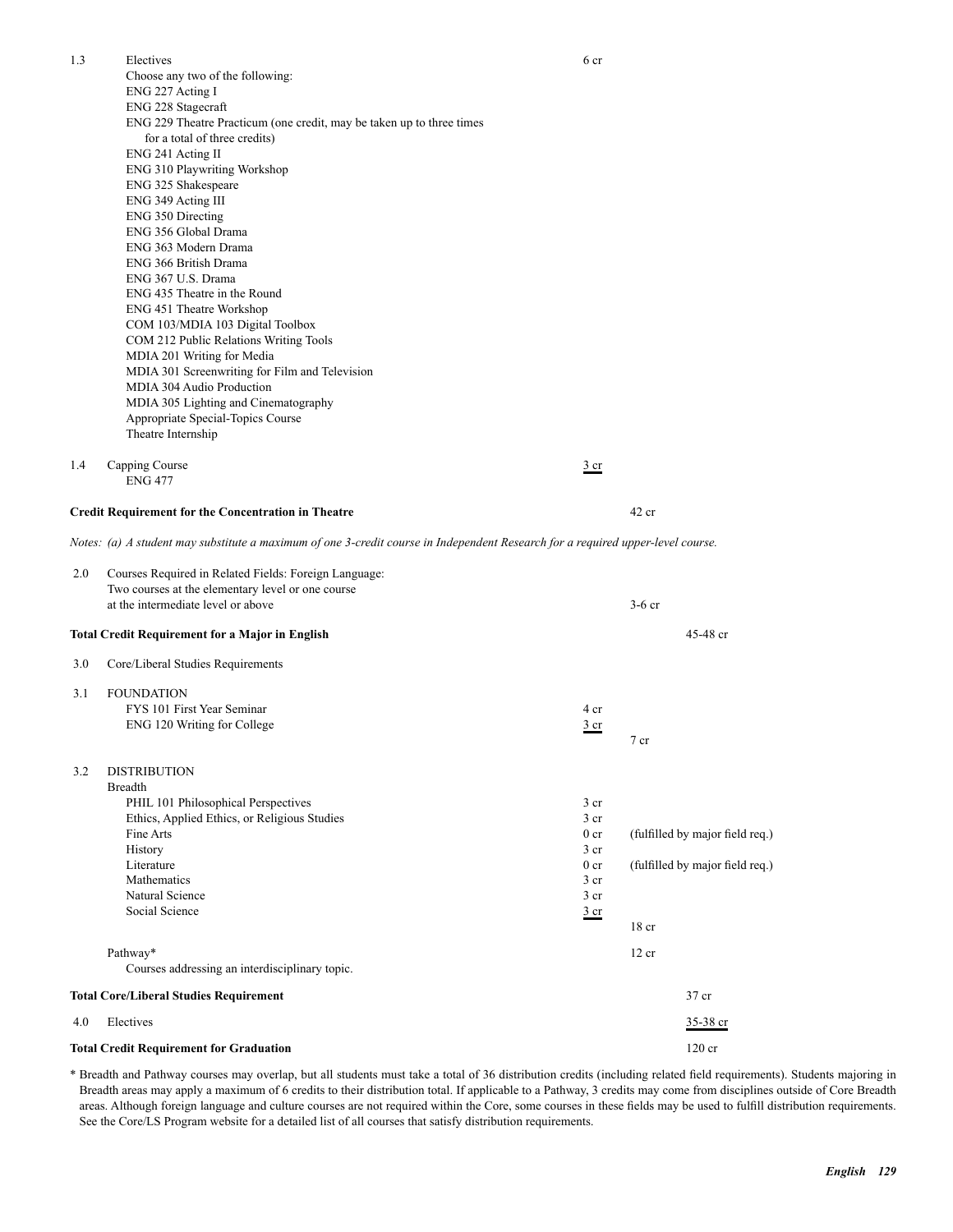## **REQUIREMENTS FOR NEW YORK STATE TEACHER CERTIFICATION IN ADOLESCENCE EDUCATION: ENGLISH (GRADES 7-12)**

Marist College offers a state-approved program leading to initial teacher certification in Adolescence Education: English (Grades 7-12). Students seeking this certification are encouraged to consult with their academic advisor and the Coordinator of Adolescence Education in the Teacher Education Department. Because of the significant number of state certification requirements for this program, it is important that students seek such advisement early in their college careers, during the freshman year if possible. Education and related field requirements for Adolescence Education certification can be found on page 117 of this catalog.

|     | REQUIREMENTS FOR A MINOR IN ENGLISH LITERATURE                                                                                                                                                                                                                                                                                |                  |  |
|-----|-------------------------------------------------------------------------------------------------------------------------------------------------------------------------------------------------------------------------------------------------------------------------------------------------------------------------------|------------------|--|
| 1.0 | <b>Foundation Courses</b><br>Any two 200-level literature courses<br>(not to include writing workshops or theatre arts courses)                                                                                                                                                                                               | 6 cr             |  |
| 2.0 | Any four 300-400 level literature courses<br>(not to include writing workshops or theatre arts courses)                                                                                                                                                                                                                       | 12 cr            |  |
|     | <b>Total Credit Requirement for a Minor In English Literature</b>                                                                                                                                                                                                                                                             | 18 <sub>cr</sub> |  |
|     | <b>REQUIREMENTS FOR A MINOR IN THEATRE</b>                                                                                                                                                                                                                                                                                    |                  |  |
| 1.0 | <b>Required Courses</b><br>ENG 150 Introduction to Theatre<br>ENG 227 Acting I<br>ENG 228 Stagecraft<br>ENG 350 Directing<br>ENG 356 Global Drama                                                                                                                                                                             | $15$ cr          |  |
|     | Any two Theatre electives:<br>ENG 241 Acting II<br>ENG 310 Workshop in Playwriting<br>ENG 325 Shakespeare<br>ENG 349 Acting III<br>ENG 363 Modern Drama<br>ENG 366 British Drama<br>ENG 367 U.S. Drama<br>ENG 435 Theatre in the Round<br>ENG 451 Theatre Workshop<br>Appropriate Special-Topics course<br>Theatre Internship | $6$ cr           |  |
|     | <b>Total Credit Requirement for a Minor in Theatre</b>                                                                                                                                                                                                                                                                        | $21$ cr          |  |
|     | REQUIREMENTS FOR A MINOR IN PROFESSIONAL WRITING                                                                                                                                                                                                                                                                              |                  |  |
| 1.0 | <b>Foundation Courses</b><br>ENG 218 Grammar, Style, and Editing<br>ENG 222 Intro to Professional Writing                                                                                                                                                                                                                     | 6 cr             |  |
| 2.0 | <b>Upper-Level Writing Requirements</b><br>Four (4) of the following courses:<br><b>ENG 312 Business Writing</b><br>ENG 313 Writing in the Digital Age<br>ENG 352 Technical Writing<br><b>ENG 380 Nonfiction Workshop</b><br>Special Topics (in Writing)<br>Independent Study in Writing<br>Professional Writing Internship   | 12 cr            |  |
|     | <b>Total Credit Requirement for a Minor in Professional Writing</b>                                                                                                                                                                                                                                                           | 18 <sub>cr</sub> |  |
|     | REQUIREMENTS FOR A MINOR IN CREATIVE WRITING                                                                                                                                                                                                                                                                                  |                  |  |
| 1.0 | <b>Foundation Course</b><br>ENG 280 Introduction to Creative Writing                                                                                                                                                                                                                                                          | 3 <sub>cr</sub>  |  |
| 2.0 | Required Course<br>ENG 218 Grammar, Style and Editing                                                                                                                                                                                                                                                                         | 3 <sub>cr</sub>  |  |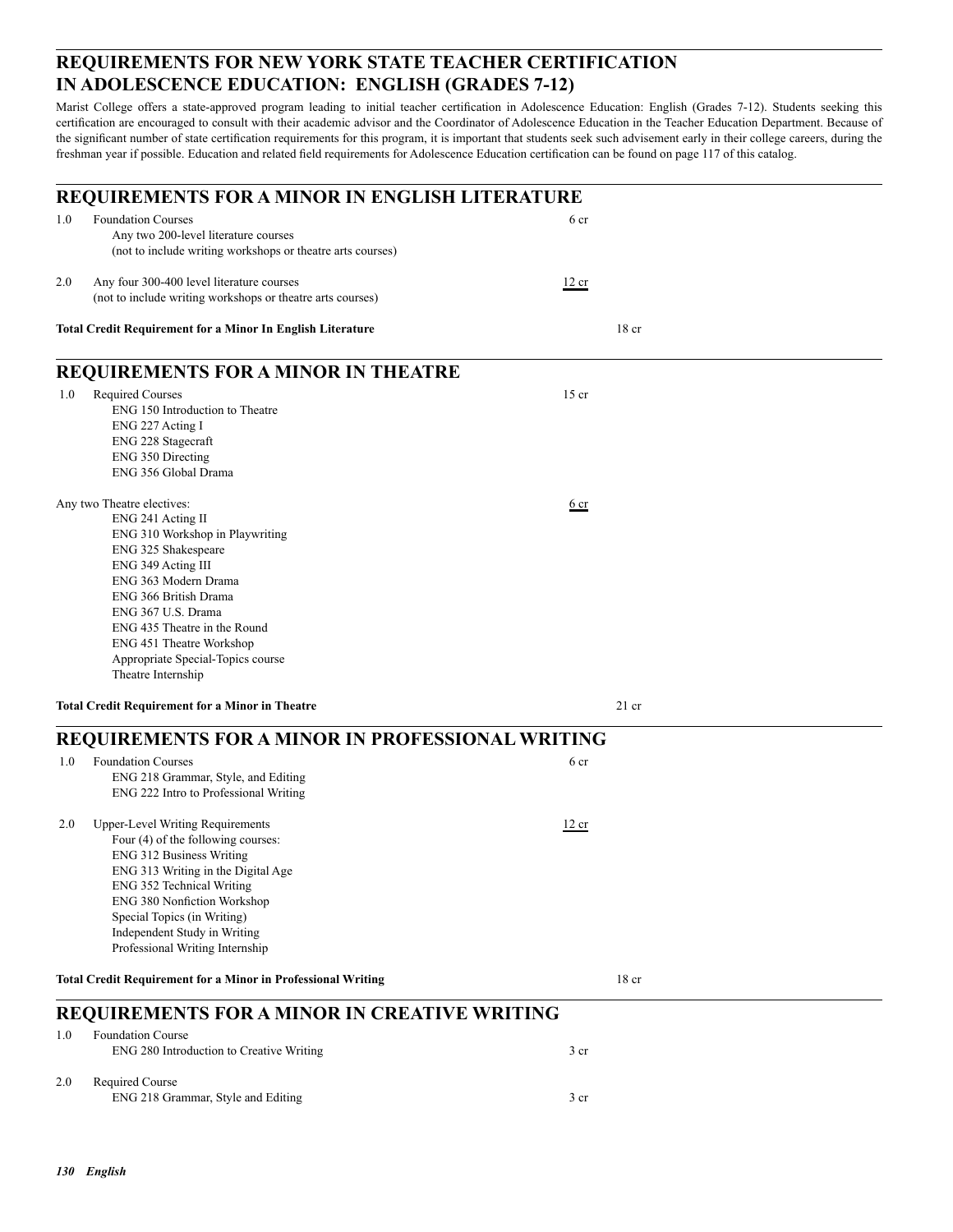| 3.0 | Four (4) of the following courses:                              |                  |  |
|-----|-----------------------------------------------------------------|------------------|--|
|     | <b>ENG 310 Playwriting Workshop</b>                             |                  |  |
|     | ENG 311 Poetry Workshop                                         |                  |  |
|     | <b>ENG 380 Nonfiction Workshop</b>                              |                  |  |
|     | <b>ENG 382 Fiction Workshop</b>                                 |                  |  |
|     | ENG 392 Special Topics (in Writing)                             |                  |  |
|     | ENG 490 Independent Writing Project                             | 12 cr            |  |
| 4.0 | Any one (1) Forms (ENG 318) class in Playwriting, Poetry,       |                  |  |
|     | <b>Fiction or Nonfiction</b>                                    | 1 cr             |  |
|     | <b>Total Credit Requirement for a Minor in Creative Writing</b> | 19 <sub>cr</sub> |  |

## **RECOMMENDED PROGRAM SEQUENCE FOR A BACHELOR OF ARTS IN ENGLISH (LITERATURE) FRESHMAN YEAR**

| <b>FALL</b>                         |                  | <b>SPRING</b>                    |                  |
|-------------------------------------|------------------|----------------------------------|------------------|
| FYS 101 First Year Seminar          | 4 cr             | Core/LS                          | 3 <sub>cr</sub>  |
| PHIL 101 Philosophical Perspectives | 3 <sub>cr</sub>  | Core/LS                          | 3 <sub>cr</sub>  |
| ENG 120 Writing for College         | 3 <sub>cr</sub>  | Core/LS                          | 3 cr             |
| <b>English Foundation Course</b>    | 3 <sub>cr</sub>  | <b>English Foundation Course</b> | 3 cr             |
| <b>English Foundation Course</b>    | 3 cr             | <b>English Foundation Course</b> | $\frac{3}{2}$ cr |
|                                     | 16 <sub>cr</sub> |                                  | $15$ cr          |
| <b>SOPHOMORE YEAR</b>               |                  |                                  |                  |
| <b>FALL</b>                         |                  | <b>SPRING</b>                    |                  |
| Core/LS                             | 3 <sub>cr</sub>  | Core/LS                          | 3 cr             |
| Core/LS                             | 3 <sub>cr</sub>  | Core/LS                          | 3 <sub>cr</sub>  |
| Foreign Language                    | 3 <sub>cr</sub>  | Foreign Language                 | $3$ cr           |
| <b>Upper Level Literature</b>       | 3 <sub>cr</sub>  | Upper Level Literature           | 3 cr             |
| Elective or minor                   | $\frac{3}{ }$ cr | <b>Upper Level Workshop</b>      | $\frac{3}{ }$ cr |
|                                     | $15$ cr          |                                  | $15$ cr          |
| <b>JUNIOR YEAR</b>                  |                  |                                  |                  |
| <b>FALL</b>                         |                  | <b>SPRING</b>                    |                  |
| Core/LS                             | 3 <sub>cr</sub>  | Core/LS                          | 3 <sub>cr</sub>  |
| Core/LS                             | 3 <sub>cr</sub>  | Elective                         | 3 cr             |
| <b>Upper Level Theory</b>           | 3 <sub>cr</sub>  | Upper Level Literature           | 3 cr             |
| <b>Upper Level Literature</b>       | 3 <sub>cr</sub>  | Elective                         | 3 cr             |
| Elective                            | $\frac{3}{ }$ cr | Elective                         | $rac{3}{2}$ cr   |
|                                     | $15$ cr          |                                  | $15$ cr          |
| <b>SENIOR YEAR</b>                  |                  |                                  |                  |
| <b>FALL</b>                         |                  | <b>SPRING</b>                    |                  |
| Core/LS                             | 3 <sub>cr</sub>  | ENG 477 English Capping          | 3 <sub>cr</sub>  |
| Elective                            | 3 <sub>cr</sub>  | <b>Upper Level Literature</b>    | 3 <sub>cr</sub>  |
| Elective                            | 3 <sub>cr</sub>  | Elective                         | 3 cr             |
| <b>Upper Level Workshop</b>         | 3 <sub>cr</sub>  | Elective                         | 3 cr             |
| <b>Upper Level Seminar</b>          | 3 cr             | Elective                         | $2$ cr           |
|                                     | $15$ cr          |                                  | $14$ cr          |

## **RECOMMENDED PROGRAM SEQUENCE FOR A BACHELOR OF ARTS IN ENGLISH (THEATRE)**

#### **FRESHMAN YEAR**

| <b>FALL</b>                         |                  | <b>SPRING</b>                    |                 |
|-------------------------------------|------------------|----------------------------------|-----------------|
| FYS 101 First Year Seminar          | 4 cr             | Core/LS                          | 3 <sub>cr</sub> |
| PHIL 101 Philosophical Perspectives | 3 <sub>cr</sub>  | Core/LS                          | 3 <sub>cr</sub> |
| ENG 120 Writing for College         | 3 <sub>cr</sub>  | Core/LS                          | 3 <sub>cr</sub> |
| <b>English Foundation Course</b>    | 3 <sub>cr</sub>  | <b>English Foundation Course</b> | 3 <sub>cr</sub> |
| Theatre Arts Course                 | $\frac{3}{ }$ cr | Theatre Arts Course              | <u>3 cr</u>     |
|                                     | $16$ cr          |                                  | $15$ cr         |
| <b>SOPHOMORE YEAR</b>               |                  |                                  |                 |
| <b>FALL</b>                         |                  | <b>SPRING</b>                    |                 |
| Core/LS                             | 3 <sub>cr</sub>  | Core/LS                          | 3 <sub>cr</sub> |
| Core/LS                             | 3 <sub>cr</sub>  | Core/LS                          | 3 <sub>cr</sub> |
| Foreign Language                    | 3 <sub>cr</sub>  | Foreign Language                 | 3 <sub>cr</sub> |
| Upper Level Dramatic Literature     | 3 <sub>cr</sub>  | Theatre Elective                 | 3 <sub>cr</sub> |
| <b>English Foundation Course</b>    | 3 cr             | <b>Theatre Arts Course</b>       | <u>3 cr</u>     |
|                                     | $15$ cr          |                                  | $15$ cr         |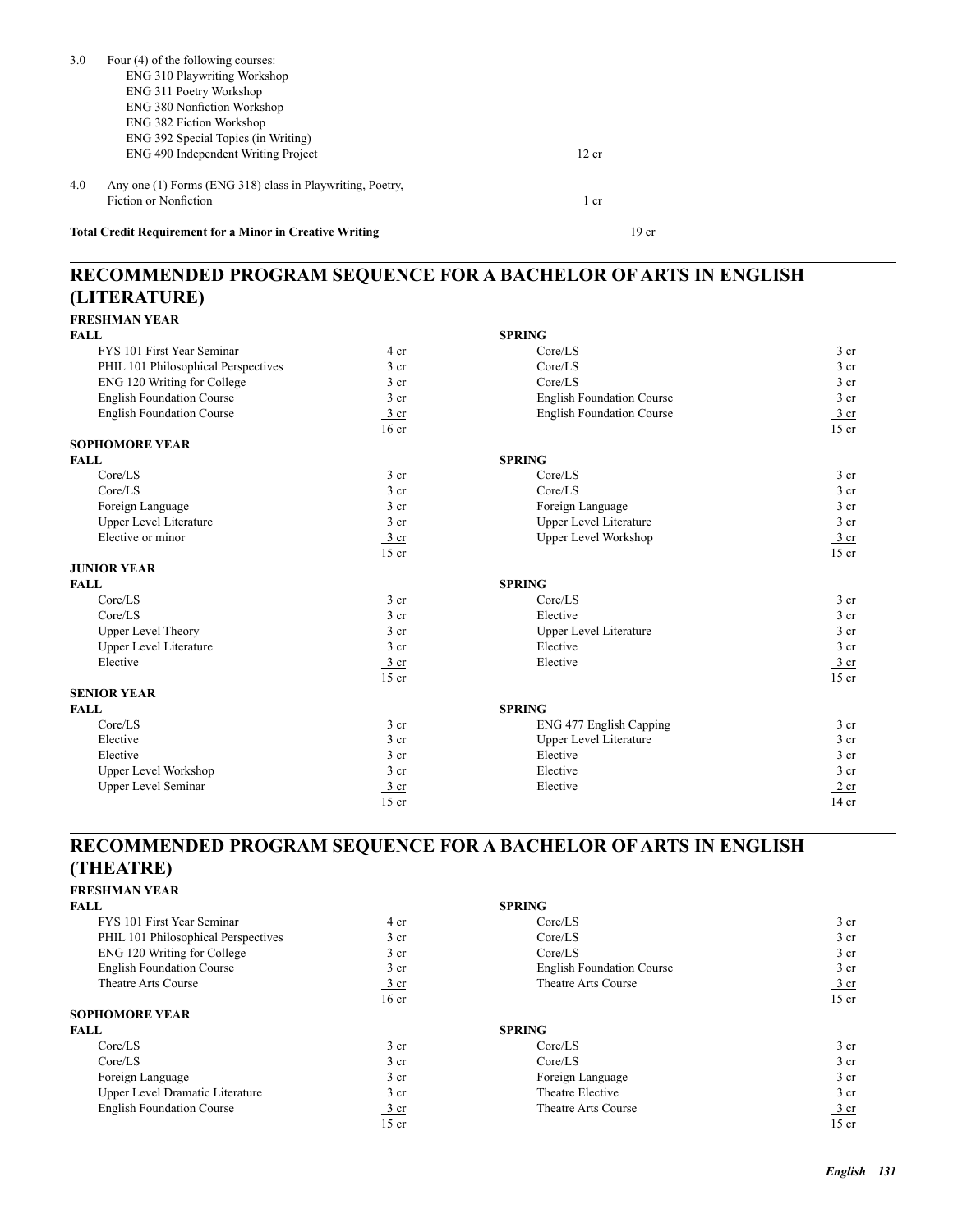#### **JUNIOR YEAR**

| <b>FALL</b>                     |                  | <b>SPRING</b>                   |                 |
|---------------------------------|------------------|---------------------------------|-----------------|
| Core/LS                         | 3 <sub>cr</sub>  | Core/LS                         | 3 <sub>cr</sub> |
| Core/LS                         | 3 <sub>cr</sub>  | Elective                        | 3 <sub>cr</sub> |
| Upper Level Dramatic Literature | 3 <sub>cr</sub>  | Upper Level Dramatic Literature | 3 <sub>cr</sub> |
| Theatre Elective                | 3 <sub>cr</sub>  | Theatre Arts Course             | 3 <sub>cr</sub> |
| Elective                        | $rac{3}{2}$ cr   | Elective                        | $rac{3}{2}$ cr  |
|                                 | $15$ cr          |                                 | $15$ cr         |
| <b>SENIOR YEAR</b>              |                  |                                 |                 |
| <b>FALL</b>                     |                  | <b>SPRING</b>                   |                 |
| Theatre Arts Course             | 3 <sub>cr</sub>  | ENG 477 English Capping         | 3 <sub>cr</sub> |
| Core/LS                         | 3 <sub>cr</sub>  | Elective                        | 3 <sub>cr</sub> |
| Elective                        | 3 <sub>cr</sub>  | Elective                        | 3 <sub>cr</sub> |
| Elective                        | 3 <sub>cr</sub>  | Elective                        | 3 <sub>cr</sub> |
| Elective                        | $\frac{3}{ }$ cr | Elective                        | 2 cr            |
|                                 | $15$ cr          |                                 | 14 cr           |

## **RECOMMENDED PROGRAM SEQUENCE FOR A BACHELOR OF ARTS IN ENGLISH (WRITING)**

**FRESHMAN YEAR**

| <b>FALL</b>                         |                  | <b>SPRING</b>                    |                  |
|-------------------------------------|------------------|----------------------------------|------------------|
| FYS 101 First Year Seminar          | 4 cr             | Core/LS                          | 3 <sub>cr</sub>  |
| PHIL 101 Philosophical Perspectives | 3 <sub>cr</sub>  | Core/LS                          | 3 cr             |
| ENG 120 Writing for College         | 3 <sub>cr</sub>  | Core/LS                          | 3 cr             |
| <b>English Foundation Course</b>    | 3 <sub>cr</sub>  | <b>English Foundation Course</b> | 3 cr             |
| <b>English Foundation Course</b>    | $3$ cr           | <b>English Foundation Course</b> | $\frac{3}{2}$ cr |
|                                     | 16 <sub>cr</sub> |                                  | $15$ cr          |
| <b>SOPHOMORE YEAR</b>               |                  |                                  |                  |
| <b>FALL</b>                         |                  | <b>SPRING</b>                    |                  |
| Core/LS                             | 3 <sub>cr</sub>  | Core/LS                          | 3 cr             |
| Core/LS                             | 3 <sub>cr</sub>  | Core/LS                          | 3 <sub>cr</sub>  |
| Foreign Language                    | 3 <sub>cr</sub>  | Foreign Language                 | 3 <sub>cr</sub>  |
| <b>Upper Level Literature</b>       | 3 <sub>cr</sub>  | <b>Upper Level Workshop</b>      | $3$ cr           |
| Writing Foundation                  | $3$ cr           | <b>Upper Level Literature</b>    | $\frac{3}{2}$ cr |
|                                     | $15$ cr          |                                  | $15$ cr          |
| <b>JUNIOR YEAR</b>                  |                  |                                  |                  |
| <b>FALL</b>                         |                  | <b>SPRING</b>                    |                  |
| Core/LS                             | 3 <sub>cr</sub>  | Elective                         | 3 <sub>cr</sub>  |
| Core/LS                             | 3 <sub>cr</sub>  | Elective                         | 3 cr             |
| <b>Upper Level Workshop</b>         | 3 <sub>cr</sub>  | <b>Upper Level Workshop</b>      | $3$ cr           |
| <b>Upper Level Theory</b>           | 3 <sub>cr</sub>  | Elective                         | 3 <sub>cr</sub>  |
| Elective or minor                   | $3$ cr           | Elective                         | $\frac{3}{2}$ cr |
|                                     | $15$ cr          |                                  | $15$ cr          |
| <b>SENIOR YEAR</b>                  |                  |                                  |                  |
| <b>FALL</b>                         |                  | <b>SPRING</b>                    |                  |
| Core/LS                             | 3 <sub>cr</sub>  | ENG 477 English Capping          | 3 <sub>cr</sub>  |
| Elective                            | 3 <sub>cr</sub>  | Elective                         | 3 <sub>cr</sub>  |
| Elective                            | 3 <sub>cr</sub>  | Elective                         | 3 <sub>cr</sub>  |
| <b>Upper Level Literature</b>       | 3 <sub>cr</sub>  | Elective                         | 3 <sub>cr</sub>  |
| <b>Upper Level Workshop</b>         | $3$ cr           | Elective                         | 2 cr             |
|                                     | $15$ cr          |                                  | $14$ cr          |

## **ENVIRONMENTAL SCIENCE & POLICY**

#### **RICHARD S. FELDMAN,** Ph.D., *Chair*

#### **MISSION:**

The Department of Environmental Science & Policy educates students to become professionals ready to understand and solve society's challenging environmental issues. Concentrations — Science, and Policy — allow for different areas of emphasis. Within each concentration, students can choose from a wide range of courses to build a strong foundation in both the applied and theoretical aspects of their area of expertise. The program allows students the flexibility to pursue their individual related passion, whether that interest is in the scientific, political, economic, legal, social, or natural resource realm of environmental issues.

Located in the scenic and historic Hudson Valley, our curriculum offers numerous opportunities for hands-on study at nearby field sites. Some courses include labs taught on the Hudson River aboard our recently acquired 28' research vessel.

The curriculum extends beyond coursework through internship and research opportunities included in our major requirements. These opportunities expose students to different environmentally-focused career paths and prepare them to be competitive candidates either in the professional sector or in graduate school.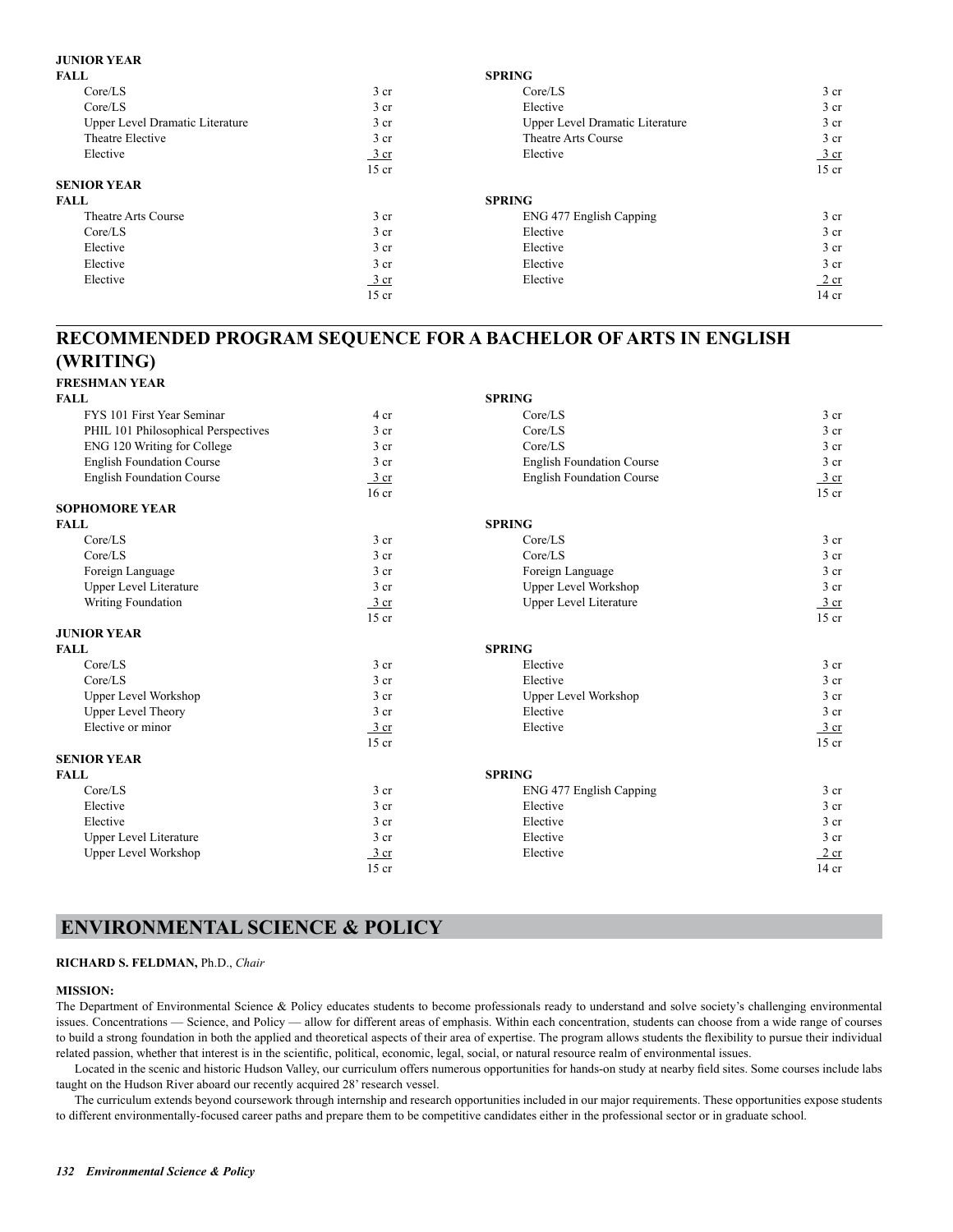As a result of combining our curriculum with extensive individual guidance and attention from faculty, the Department has gained a reputation among employers in both government and private sectors for molding students into citizens with a high-level of environmental consciousness and scientific talent who are well-prepared for challenging environmental careers; and employers extol the level of knowledge and skills our students can and have demonstrated fresh out of college.

The curriculum's flexibility also allows students who wish to pursue graduate studies to schedule a comprehensive undergraduate research experience, which has a very successful record of placing students in excellent graduate programs. Some features of the program are: extensive hands-on field or laboratory experience utilizing the most up-to-date laboratory equipment, regional and national conference presentation opportunities, and placement guidance into graduate school.

The interdisciplinary nature of our curriculum is also well-suited to accommodate dual majors and minors, and is particularly beneficial to students interested in: biology, zoology, ecology, geology, hydrology, climatology, botany, social sciences, health sciences, liberal arts, business, international affairs, and many other areas of studies.

NOTE: Please refer to *http://www.marist.edu/science/environmental/* for current information about the program.

#### **CURRICULUM:**

The Environmental Science and Policy **Environmental Assessment Concentration** prepare students for a career investigating the short-term and long-term effects of proposed plans, policies, and programs prior to their implementation. Students also learn ways to minimize, mitigate, or eliminate the potential hazards that existing and proposed actions may incur. Highlights of the concentration include extensive field and laboratory experience, learning to produce environmental impact statements, and earning an OSHA certification. A focus on incorporating up-to-date equipment as well as relevant certification leaves students highly competitive in both the government and private sectors.

Students enrolled in the Environmental Science and Policy **Science Concentration** can expect a rigorous and stimulating curriculum ideally suited for students interested in further graduate study in the sciences. Our program provides the academic preparation for in-depth understanding of environmental considerations pertaining to the effects of human activity on the dynamics and interrelationships of complex ecosystems, physical earth systems, and the health and well-being of humans and other organisms. Whether a student's personal career interest lies in field-work, conducting laboratory research, being actively involved in environmental concerns, or continuing his/her education with graduate studies, our program's coursework, combined with internships or faculty-mentored scholarly undergraduate research, provides the diversity necessary to thoroughly prepare our students to pursue their desired goals.

The Environmental Science and Policy's **Policy Concentration** is designed for students interested in a policy-oriented approach to environmental problems, but who wish to be well-versed in the science behind the policies. This concentration requires an in-depth exploration of an additional area of interest such as: economics, environmental law, social science, politics, or resource management, to name a few. Career preparation is enhanced through the requirement of completing either a professional internship or scholarly research mentored by a faculty member.

NOTE: Please refer to *http://www.marist.edu/science/environmental/* for current information about the program.

#### **REQUIREMENTS FOR A BACHELOR OF SCIENCE IN ENVIRONMENTAL SCIENCE & POLICY, SCIENCE CONCENTRATION**

Note: A minimum of 60 credits in Liberal Arts is required.

| 1.0 | Course Requirements in Environmental Science      |                 |         |
|-----|---------------------------------------------------|-----------------|---------|
|     | ENSC 101 Intro to Environmental Issues            | 3 <sub>cr</sub> |         |
|     | ENSC 125 Field and Lab Experience                 | $1$ cr          |         |
|     | ENSC 202 Environmental Politics and Policy        | 3 <sub>cr</sub> |         |
|     | <b>ENSC 210 Intro to Geology</b>                  | 3 <sub>cr</sub> |         |
|     | ENSC 212 Intro to Geology Lab                     | 1 cr            |         |
|     | ENSC 230 Intro to GIS                             | 3 <sub>cr</sub> |         |
|     | <b>ENSC 310 Environmental Chemistry</b>           | 3 <sub>cr</sub> |         |
|     | ENSC 309 Environmental Chemistry Laboratory       | 1 cr            |         |
|     | ENSC 315 Natural History of the Hudson Valley     | 3 <sub>cr</sub> |         |
|     | <b>ENSC 330 Advanced GIS</b>                      | 3 <sub>cr</sub> |         |
|     | ENSC 360 Ecology: Principles & Practice           | 4 cr            |         |
|     | ENSC 380 Principles of Environmental Assessment   | 3 <sub>cr</sub> |         |
|     | <b>ENSC 404 Environmental Toxicology</b>          | 4 cr            |         |
|     | ENSC 318 Climate Change Seminar                   | 1 cr            |         |
|     | ENSC 440 Research LAND                            |                 |         |
|     | ENSC 441 Research II OR                           |                 |         |
|     | ENSC 398 Internship AND                           | 6 <sub>cr</sub> |         |
|     | ENSC 399 Internship                               |                 |         |
|     | ENSC 477 Environmental Science and Policy Capping | $rac{3}{2}$ cr  |         |
|     | Credit Requirement in Environmental Science       |                 | $45$ cr |
| 2.0 | Course Requirements in Related Fields             |                 |         |
|     | <b>BIOL 130 General Biology I</b>                 | 4 cr            |         |
|     | BIOL 131 General Biology II                       | 4 cr            |         |
|     | <b>BIOL 211 Plant Biology</b>                     | 4 cr            |         |
|     | CHEM 111 General Chemistry I                      | 3 <sub>cr</sub> |         |
|     | CHEM 115 General Chemistry Laboratory I           | 1 cr            |         |
|     | CHEM 112 General Chemistry II                     | 3 <sub>cr</sub> |         |
|     | CHEM 116 General Chemistry Laboratory II          | 1 cr            |         |
|     | CHEM 201 Intro to Organic Chemistry†              | 3 <sub>cr</sub> |         |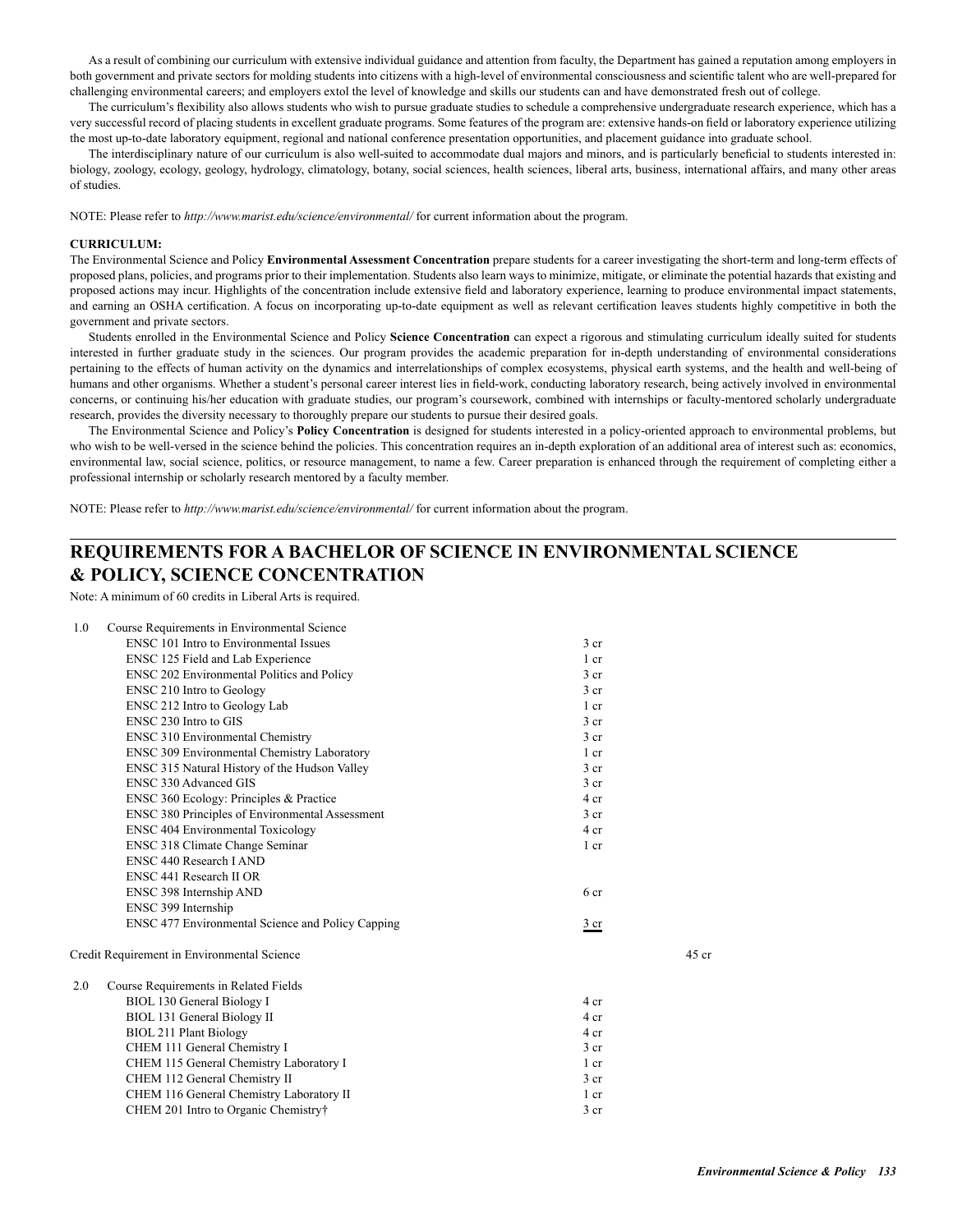|     | <b>Total Credit Requirement for Graduation</b>                                                                                                                                                                                                        |                                                                                                                                                               | $120$ cr                                                                                                        |
|-----|-------------------------------------------------------------------------------------------------------------------------------------------------------------------------------------------------------------------------------------------------------|---------------------------------------------------------------------------------------------------------------------------------------------------------------|-----------------------------------------------------------------------------------------------------------------|
|     | <b>Total Core/Liberal Studies Requirement</b>                                                                                                                                                                                                         |                                                                                                                                                               | $rac{34}{2}$ cr                                                                                                 |
|     | Pathway*<br>Courses addressing an interdisciplinary topic.                                                                                                                                                                                            |                                                                                                                                                               | 12 cr                                                                                                           |
|     |                                                                                                                                                                                                                                                       |                                                                                                                                                               | $15$ cr                                                                                                         |
| 3.2 | ENG 120 Writing for College<br><b>DISTRIBUTION</b><br><b>Breadth</b><br>PHIL 101 Philosophical Perspectives<br>Ethics, Applied Ethics, or Religious Studies<br>Fine Arts<br>History<br>Literature<br>Mathematics<br>Natural Science<br>Social Science | $rac{3}{2}$ cr<br>3 <sub>cr</sub><br>3 <sub>cr</sub><br>3 <sub>cr</sub><br>$3$ cr<br>3 <sub>cr</sub><br>0 <sub>cr</sub><br>0 <sub>cr</sub><br>0 <sub>cr</sub> | $7$ cr<br>(fulfilled by major field req.)<br>(fulfilled by major field req.)<br>(fulfilled by major field req.) |
| 3.1 | <b>FOUNDATION</b><br>FYS 101 First Year Seminar                                                                                                                                                                                                       | 4 cr                                                                                                                                                          |                                                                                                                 |
| 3.0 | Core/Liberal Studies Requirements                                                                                                                                                                                                                     |                                                                                                                                                               |                                                                                                                 |
|     | Total Credit Requirement for a Major in Environmental Science & Policy, Science Concentration                                                                                                                                                         |                                                                                                                                                               | 86 cr                                                                                                           |
|     | Credit Requirement in Related Fields                                                                                                                                                                                                                  |                                                                                                                                                               | $\frac{7}{ }$ cr<br>$41$ cr                                                                                     |
|     | PHYS 201 College Physics I                                                                                                                                                                                                                            | 3 <sub>cr</sub>                                                                                                                                               |                                                                                                                 |
|     | ENSC 425 Environmental Law<br>ENSC 426 Environmental Investigation and Remediation                                                                                                                                                                    | $3$ cr<br>3 <sub>cr</sub>                                                                                                                                     |                                                                                                                 |
|     | <b>ENSC 404 Toxicology</b><br><b>ENSC 420 Environmental Planning</b>                                                                                                                                                                                  | 4 cr<br>3 <sub>cr</sub>                                                                                                                                       |                                                                                                                 |
|     | ENSC 308 Intro to Occupational Safety and Health                                                                                                                                                                                                      | $3$ cr                                                                                                                                                        |                                                                                                                 |
|     | ENSC 306 Environmental Health<br><b>ENSC 327 Freshwater Ecology</b>                                                                                                                                                                                   | 3 <sub>cr</sub><br>3 <sub>cr</sub>                                                                                                                            |                                                                                                                 |
|     | Related Field Elective Credits (at least 7 credits from the courses below)<br>BIOL 312 Microbiology<br>BIOL/ENSC 435 Plant Physiology                                                                                                                 | 4 cr<br>4 cr                                                                                                                                                  |                                                                                                                 |
|     |                                                                                                                                                                                                                                                       |                                                                                                                                                               | 34 cr                                                                                                           |
|     | POSC 110 American National Government                                                                                                                                                                                                                 | 3 <sub>cr</sub>                                                                                                                                               |                                                                                                                 |
|     | MATH 130 Intro to Statistics I<br>MATH 241 Calculus I                                                                                                                                                                                                 | 3 cr<br>4 cr                                                                                                                                                  |                                                                                                                 |
|     | CHEM 202 Intro to Organic Chemistry Lab†                                                                                                                                                                                                              | 1 cr                                                                                                                                                          |                                                                                                                 |

\* Breadth and Pathway courses may overlap, but all students must take a total of 36 distribution credits (including related field requirements). Students majoring in Breadth areas may apply a maximum of 6 credits to their distribution total. If applicable to a Pathway, 3 credits may come from disciplines outside of Core Breadth areas. Although foreign language and culture courses are not required within the Core, some courses in these fields may be used to fulfill distribution requirements. See the Core/LS Program website for a detailed list of all courses that satisfy distribution requirements.

† May replace with CHEM 211-212 Organic Chemistry I-II and CHEM 215-216 Laboratory I-II

\* Not all 200-level BIOL courses qualify; consult with advisor.

The Environmental Science and Policy Concentration is designed for environmentally-conscious students interested in a science-oriented approach to environmental problems, who wish to enhance that knowledge with an in-depth exploration of an additional area of interest such as: economics, environmental law, social science, or politics, to name a few. The concentration provides a strong foundation while accommodating each student with much flexibility to create a program well-suited to his/her individual interests. Career preparation is enhanced with the requirement of internships, providing real-world experience, and scholarly research mentored by a faculty member.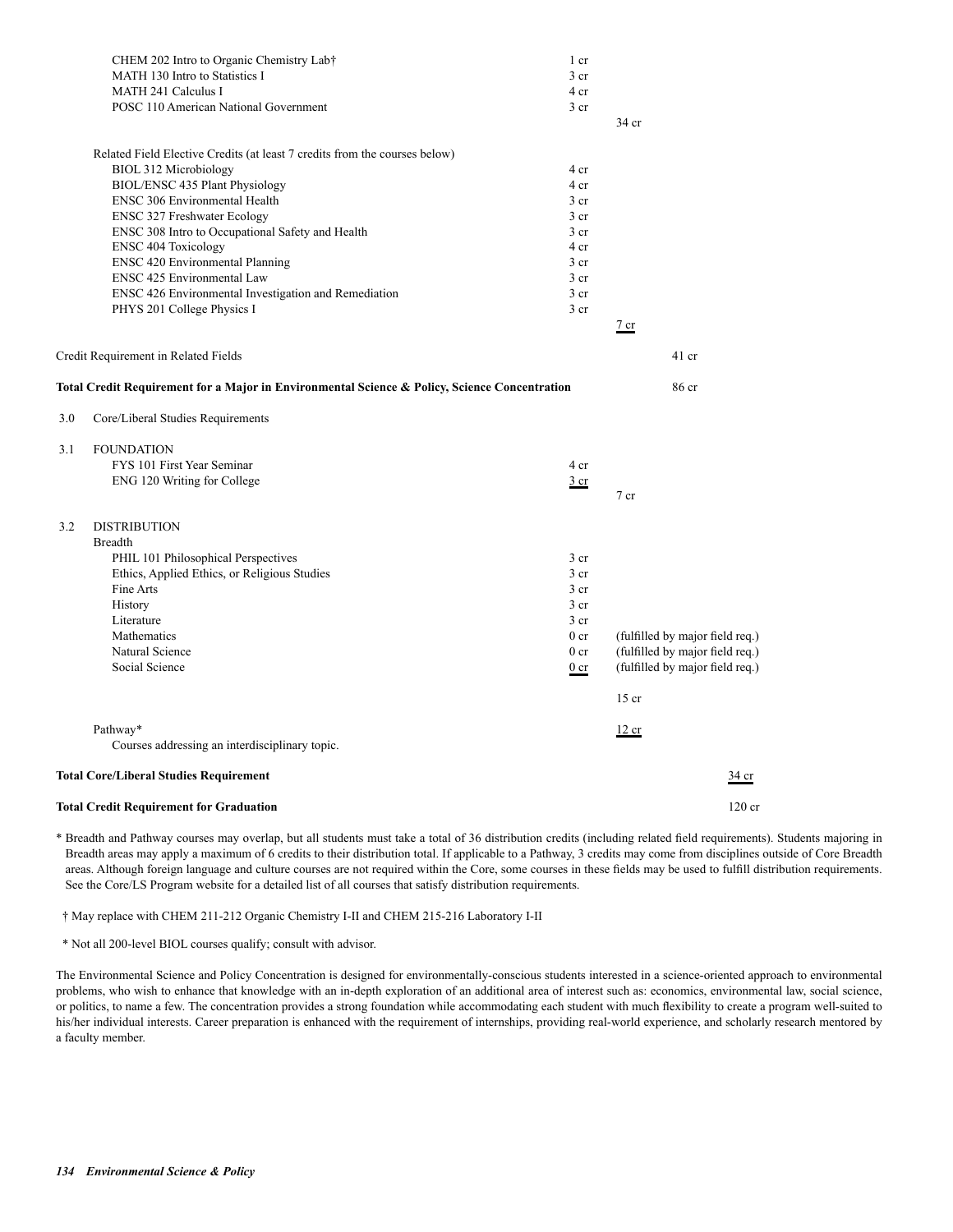## **REQUIREMENTS FOR A BACHELOR OF SCIENCE IN ENVIRONMENTAL SCIENCE & POLICY, POLICY CONCENTRATION**

Note: A minimum of 60 credits in Liberal Arts is required.

| 1.0 | Course Requirements in Environmental Science                                                 |                                    |                                 |
|-----|----------------------------------------------------------------------------------------------|------------------------------------|---------------------------------|
|     | ENSC 101 Intro to Environmental Issues                                                       | 3 <sub>cr</sub>                    |                                 |
|     | ENSC 125 Field and Lab Experience                                                            | 1 cr                               |                                 |
|     | ENSC 202 Environmental Politics and Policy                                                   | 3 <sub>cr</sub>                    |                                 |
|     | ENSC 230 Intro to GIS                                                                        | 3 cr                               |                                 |
|     | <b>ENSC 305 Environmental Economics</b>                                                      | 3 <sub>cr</sub>                    |                                 |
|     | <b>ENSC 306 Environmental Health</b>                                                         | 3 cr                               |                                 |
|     | <b>ENSC 330 Advanced GIS</b>                                                                 | 3 cr                               |                                 |
|     | ENSC 360 Ecology: Principles & Practice                                                      | 4 cr                               |                                 |
|     | ENSC 380 Principles of Environmental Assessment                                              | 3 cr                               |                                 |
|     | ENSC 318 Climate Change Seminar                                                              | 1 cr                               |                                 |
|     | <b>ENSC 420 Environmental Planning</b><br>ENSC 425 Environmental Law                         | 3 <sub>cr</sub><br>3 <sub>cr</sub> |                                 |
|     | <b>ENSC 440 Research I AND</b>                                                               |                                    |                                 |
|     | ENSC 441 Research II OR                                                                      |                                    |                                 |
|     | ENSC 398 Internship AND                                                                      | 6 cr                               |                                 |
|     | ENSC 399 Internship                                                                          |                                    |                                 |
|     | ENSC 477 Environmental Science and Policy Capping                                            | $rac{3}{2}$ cr                     |                                 |
|     | Credit Requirement in Environmental Science                                                  |                                    | $42$ cr                         |
| 2.0 | Course Requirements in Related Fields                                                        |                                    |                                 |
|     | BIOL 130 General Biology I                                                                   | 4 cr                               |                                 |
|     | BIOL 131 General Biology II                                                                  | 4 cr                               |                                 |
|     | CHEM 101 Intro to Chemistry                                                                  | 3 <sub>cr</sub>                    |                                 |
|     | CHEM 102 Intro to Chemistry Lab                                                              | 1 cr                               |                                 |
|     | MATH 130 Intro to Statistics I                                                               | 3 cr                               |                                 |
|     | MATH 115 Calculus with Management Applications†                                              | 3 <sub>cr</sub>                    |                                 |
|     | ECON 103 Principles of Microeconomics                                                        | 3 <sub>cr</sub>                    |                                 |
|     | POSC 110 American National Government                                                        | 3 <sub>cr</sub>                    |                                 |
|     | POSC 240 Intro to Public Policy                                                              | 3 <sub>cr</sub>                    | $27$ cr                         |
|     | Approved Related Field Elective Credits (200 level or above)**                               |                                    |                                 |
|     | <b>BIOL 211 Plant Biology</b>                                                                | 4 cr                               |                                 |
|     | ENSC 315 Natural History of Hudson Valley                                                    | 3 cr                               |                                 |
|     | ENSC/BIOL 327 Freshwater Ecology                                                             | 3 cr                               |                                 |
|     | ENSC 308 Intro to Occupational Safety and Health                                             | 3 <sub>cr</sub>                    |                                 |
|     | One additional 100 level POSC course may be taken,                                           |                                    | $\frac{13}{ }$ cr               |
|     | and is required for a Minor in Political Science.                                            |                                    |                                 |
|     | Credit Requirement in Related Fields                                                         |                                    | $\frac{40}{ }$ cr               |
|     | Total Credit Requirement for a Major in Environmental Science & Policy, Policy Concentration |                                    | 82 cr                           |
|     | 3.0 Core/Liberal Studies Requirements                                                        |                                    |                                 |
|     |                                                                                              |                                    |                                 |
| 3.1 | <b>FOUNDATION</b><br>FYS 101 First Year Seminar                                              | 4 cr                               |                                 |
|     |                                                                                              |                                    |                                 |
|     | ENG 120 Writing for College                                                                  | $rac{3}{2}$ cr                     | 7 cr                            |
| 3.2 | <b>DISTRIBUTION</b>                                                                          |                                    |                                 |
|     | Breadth*                                                                                     |                                    |                                 |
|     | PHIL 101 Philosophical Perspectives                                                          | 3 cr                               |                                 |
|     | Ethics, Applied Ethics, or Religious Studies                                                 | 3 cr                               |                                 |
|     | Fine Arts                                                                                    | 3 cr                               |                                 |
|     | History                                                                                      | 3 cr                               |                                 |
|     | Literature                                                                                   | 3 cr                               |                                 |
|     | Mathematics                                                                                  | 0 <sub>cr</sub>                    | (fulfilled by major field req.) |
|     | Natural Science                                                                              | 0 <sub>cr</sub>                    | (fulfilled by major field req.) |
|     | Social Science                                                                               | 0 <sub>cr</sub>                    | (fulfilled by major field req.) |
|     |                                                                                              |                                    | $15$ cr                         |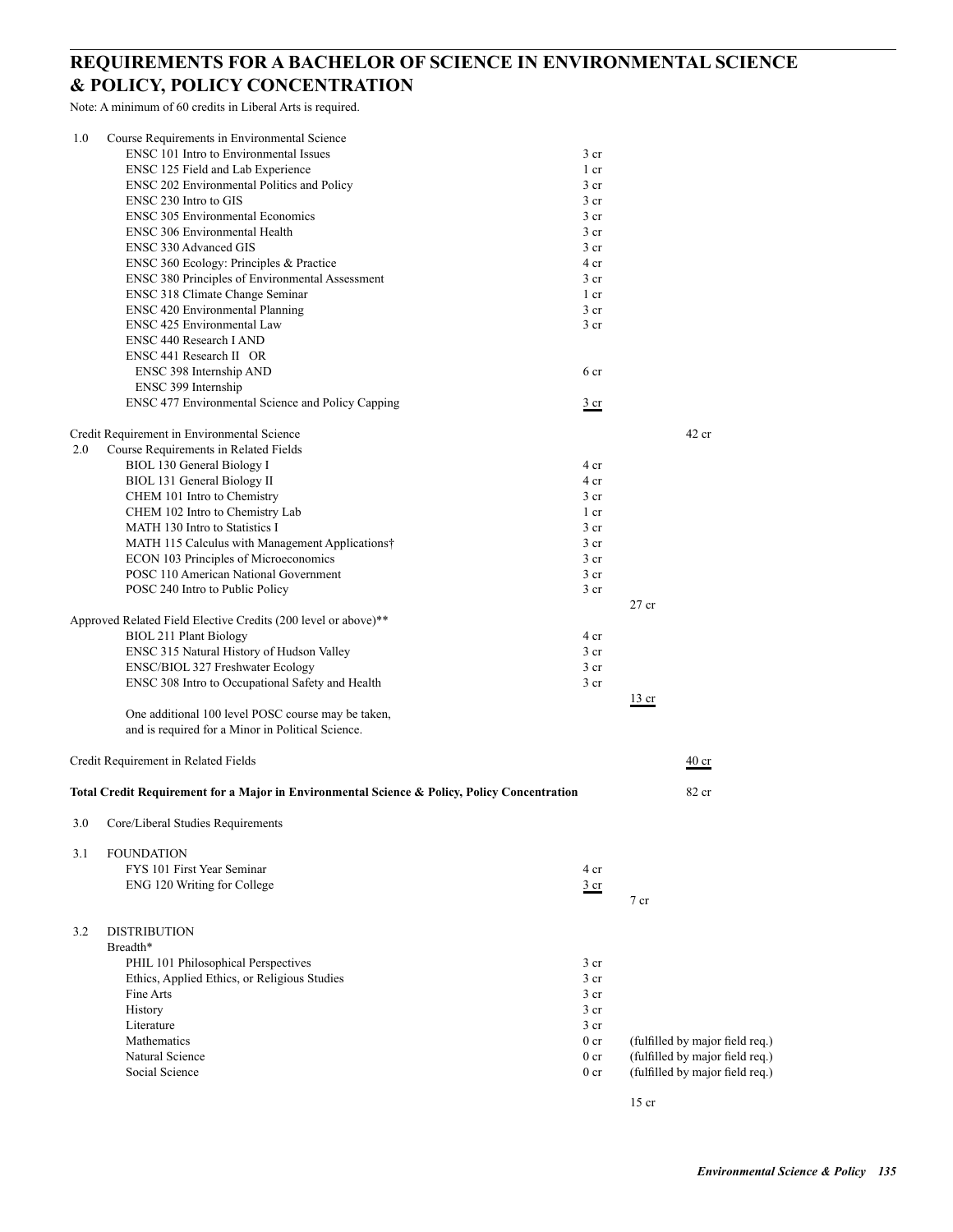|     | Pathway*<br>Courses addressing an interdisciplinary topic. | 12 cr |                        |
|-----|------------------------------------------------------------|-------|------------------------|
|     | <b>Total Core/Liberal Studies Requirement</b>              |       | $34$ cr                |
| 4.0 | Electives                                                  |       | $rac{4 \text{ cr}}{2}$ |
|     | <b>Total Credit Requirement for Graduation</b>             |       | $120$ cr               |

† May replace with MATH 241 Calculus I or MATH 131 Introduction to Statistics II

\*Breadth and Pathway courses may overlap, but all students must take a total of 36 distribution credits (including related field requirements). Students majoring in Breadth areas may apply a maximum of 6 credits to their distribution total. If applicable to a Pathway, 3 credits may come from disciplines outside of Core Breadth areas. Although foreign language and culture courses are not required within the Core, some courses in these fields may be used to fulfill distribution requirements. See the Core/LS Program website for a detailed list of all courses that satisfy distribution requirements.

\*\* Not all 200-level courses qualify; consult with advisor.

#### **THREE MINORS:**

### **1) REQUIREMENTS FOR A MINOR IN ENVIRONMENTAL SCIENCE**

| <b>Total Credit Requirement for a Minor in Environmental Science</b>   |                 | $25-29$ cr |
|------------------------------------------------------------------------|-----------------|------------|
|                                                                        |                 | 6 cr       |
| BIOL/ENSC 435 Plant Physiology                                         | 4 cr            |            |
| BIOL 420 Invertebrate Zoology                                          | 4 cr            |            |
| <b>BIOL 211 Plant Biology</b>                                          | 4 cr            |            |
| <b>ENSC 404 Environmental Toxicology</b>                               | 4 cr            |            |
| <b>ENSC 340 Epidemiology</b>                                           | 3 <sub>cr</sub> |            |
| ENSC 380 Principles of Environmental Assessment                        | 3 <sub>cr</sub> |            |
| ENSC/BIOL 327 Freshwater Ecology                                       | 3 <sub>cr</sub> |            |
| ENSC 310 Environmental Chemistry <sup>1</sup>                          | 3 <sub>cr</sub> |            |
| ENSC 309 Environmental Chemistry Lab1                                  | $1$ cr          |            |
| <b>ENSC 306 Environmental Health</b>                                   | 3 <sub>cr</sub> |            |
| ENSC 305 Natural History of the Hudson Valley                          | 3 <sub>cr</sub> |            |
| ENSC 230 Intro to Geographic Info Systems                              | 3 <sub>cr</sub> |            |
| ENSC 212 Intro to Geology Lab                                          | $1$ cr          |            |
| <b>ENSC 210 Intro to Geology</b>                                       | 3 <sub>cr</sub> |            |
| Elective Courses (at least six credits from the courses listed below): |                 |            |
|                                                                        |                 | $19-23$ cr |
| ENSC/BIOL 360 Ecology: Principles & Practice                           | 4 cr            |            |
| <b>ENSC 101 Intro to Environmental Issues</b>                          | 3 <sub>cr</sub> |            |
| CHEM 116 General Chemistry Laboratory II                               | $1$ cr          |            |
| CHEM 112 General Chemistry II                                          | 3 <sub>cr</sub> |            |
| CHEM 115 General Chemistry Laboratory I                                | $1$ cr          |            |
| CHEM 111 General Chemistry I                                           | 3 <sub>cr</sub> |            |
| OR.                                                                    |                 |            |
| CHEM 102 Intro to Chemistry Lab                                        | 1 cr            |            |
| CHEM 101 Intro to Chemistry AND                                        | 3 cr            |            |
| BIOL 131 General Biology II                                            | 4 cr            |            |
| BIOL 130 General Biology I                                             | 4 cr            |            |
| Required Courses:                                                      |                 |            |

<sup>1</sup> Prerequisite courses required beyond those listed under Required Courses

## **2) REQUIREMENTS FOR A MINOR IN ENVIRONMENTAL POLICY**

| $ENSC 101$ Intro to Environmental Issues <sup>2</sup>      | 3 cr            |
|------------------------------------------------------------|-----------------|
| ENSC/POSC 202 Environmental Politics & Policy <sup>3</sup> | 3 <sub>cr</sub> |
| ENSC 230 Intro to Geographic Info Systems                  | 3 <sub>cr</sub> |
| ENSC/ECON 305 Environmental Economics <sup>1,3</sup>       | 3 cr            |
| ENSC/POSC 420 Environmental Planning <sup>1,3</sup>        | 3 <sub>cr</sub> |
| <b>ENSC 425 Environmental Law</b>                          | $rac{3}{2}$ cr  |
|                                                            |                 |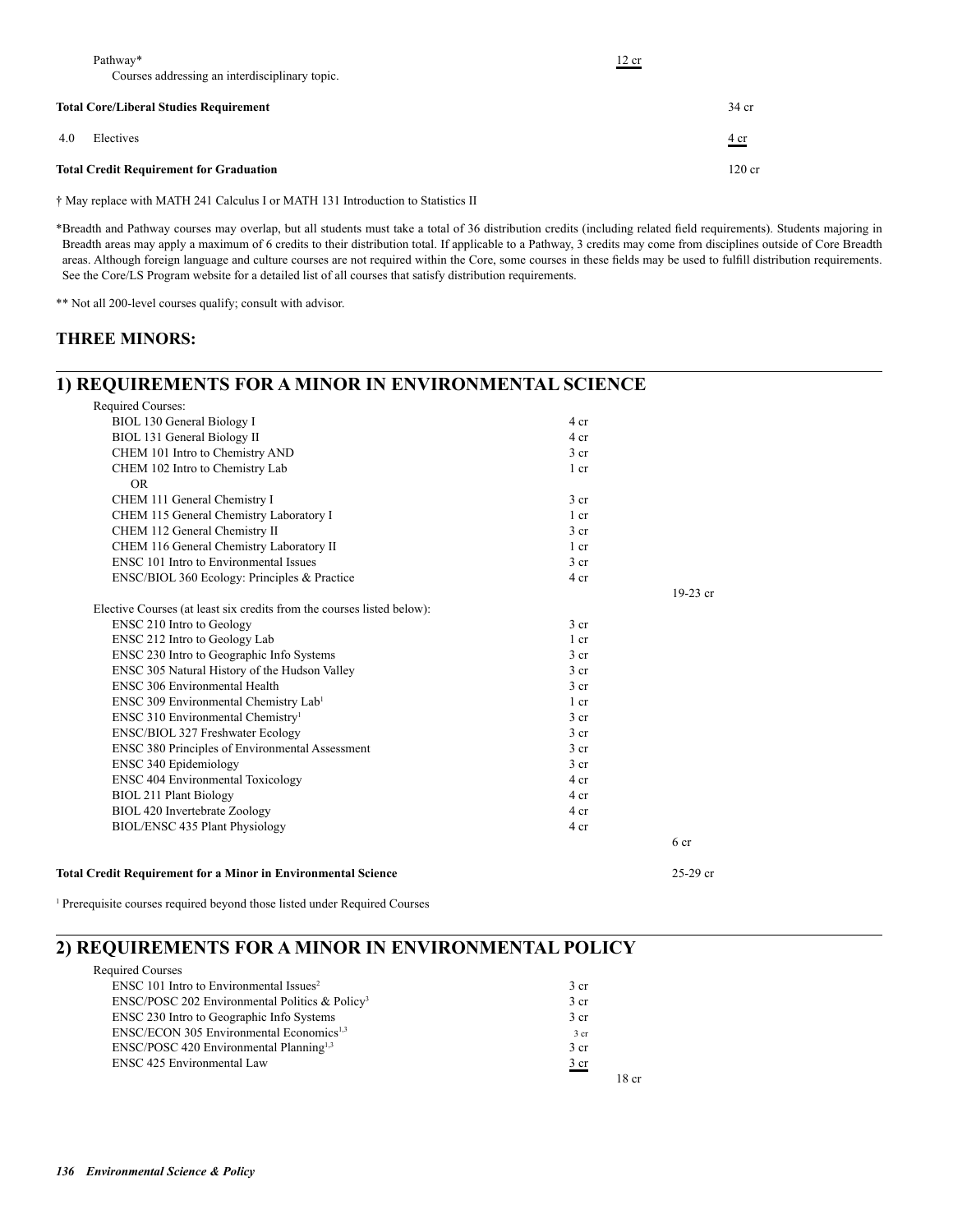Options: a. Choose three elective credits related to the Minor with approval of Chair of Environmental Science & Policy

| . .                                                      |                 |
|----------------------------------------------------------|-----------------|
| ENSC 210 Intro to Geology                                | 3 <sub>cr</sub> |
| <b>ENSC 212 Intro to Geology Lab</b>                     | 3 <sub>cr</sub> |
| ENSC 230 Intro to GIS                                    | 3 <sub>cr</sub> |
| <b>ENSC 306 Environmental Health</b>                     | 3 <sub>cr</sub> |
| ENSC 309 Environmental Chemistry <sup>1</sup>            | 3 <sub>cr</sub> |
| ENSC 310 Environmental Chemistry Laboratory <sup>1</sup> | 3 <sub>cr</sub> |
| ENSC 315 Natural History of Hudson Valley                | 3 <sub>cr</sub> |
| <b>ENSC 327 Freshwater Ecology</b>                       | 3 <sub>cr</sub> |
| ENSC 308 Intro to Occupational Safety and Health         | 3 <sub>cr</sub> |
| <b>ENSC 404 Environmental Toxicology</b>                 | 3 <sub>cr</sub> |
| BIOL 211 Plant Biology                                   | 3 <sub>cr</sub> |
|                                                          |                 |

b. Complete a three-credit internship with approval of Internship Coordinator of Environmental Science & Policy

#### **Total Credit Requirement for a Minor in Environmental Policy** 21 cr

- 1 Prerequisite courses required beyond those listed under Required Courses
- 2 Counts for Core/LS Natural Science
- 3 Counts for Core/LS Social Science

## **3) REQUIREMENTS FOR A MINOR IN ENVIRONMENTAL STUDIES**

| Course distribution:                                                 |                  |
|----------------------------------------------------------------------|------------------|
| ENSC 101 Intro to Environmental Issues                               | 3 <sub>cr</sub>  |
| Environmental sciences (courses listed below)                        | 6 cr             |
| Social sciences and humanities (courses listed below)                | 9 <sub>cr</sub>  |
| <b>Total Credit Requirement for a Minor in Environmental Studies</b> | 18 <sub>cr</sub> |
| <b>Environmental Sciences</b>                                        |                  |
| <b>ENSC 210 Intro to Geology</b>                                     | 3 <sub>cr</sub>  |
| ENSC 212 Intro to Geology Lab                                        | 1 <sub>cr</sub>  |
| ENSC 306 Environmental Health                                        | 3 <sub>cr</sub>  |
| ENSC 313 Environmental Microbiology <sup>1</sup>                     | 3 <sub>cr</sub>  |
| ENSC 315 Natural History of Hudson Valley                            | 3 <sub>cr</sub>  |
| ENSC/BIOL 327 Freshwater Ecology <sup>1</sup>                        | 3 <sub>cr</sub>  |
| $ENSC/CHEM$ 310 Environmental Chemistry <sup>1</sup>                 | 3 <sub>cr</sub>  |
| ENSC/BIOL 360 Ecology: Principles and Practice <sup>1</sup>          | 4 cr             |
| ENSC 308 Intro to Occupational Safety and Health                     | 3 <sub>cr</sub>  |
| ENSC 404 Environmental Toxicology <sup>1</sup>                       | 4 cr             |
| BIOL 211 Plant Biology <sup>1</sup>                                  | 4 cr             |
| Social Sciences and Humanities                                       |                  |
| ENSC/POSC 202 Environmental Politics & Policy                        | 3 <sub>cr</sub>  |
| ENSC/ECON 305 Environmental Economics <sup>1</sup>                   | 3 <sub>cr</sub>  |
| ENSC/POSC 420 Environmental Planning <sup>1</sup>                    | 3 <sub>cr</sub>  |
| ENSC 425 Environmental Law                                           | 3 <sub>cr</sub>  |
| ENSC 230 Intro to Geographic Info Systems (GIS)                      | 3 <sub>cr</sub>  |
| <b>ECON 150 Economics of Social Issues</b>                           | 3 <sub>cr</sub>  |
| ECON 340 Economic Development: Toward Global Equality <sup>1</sup>   | 3 <sub>cr</sub>  |
| POSC/GBST 103 Intro to Global Studies                                | 3 cr             |

1 Prerequisite courses required beyond ENSC 101

Some Special Topics courses may be substituted with prior approval of the Chair of Environmental Science & Policy. Recent examples of such relevant courses include PHIL 394 Environmental Ethics and ENG 293 Literature and Nature.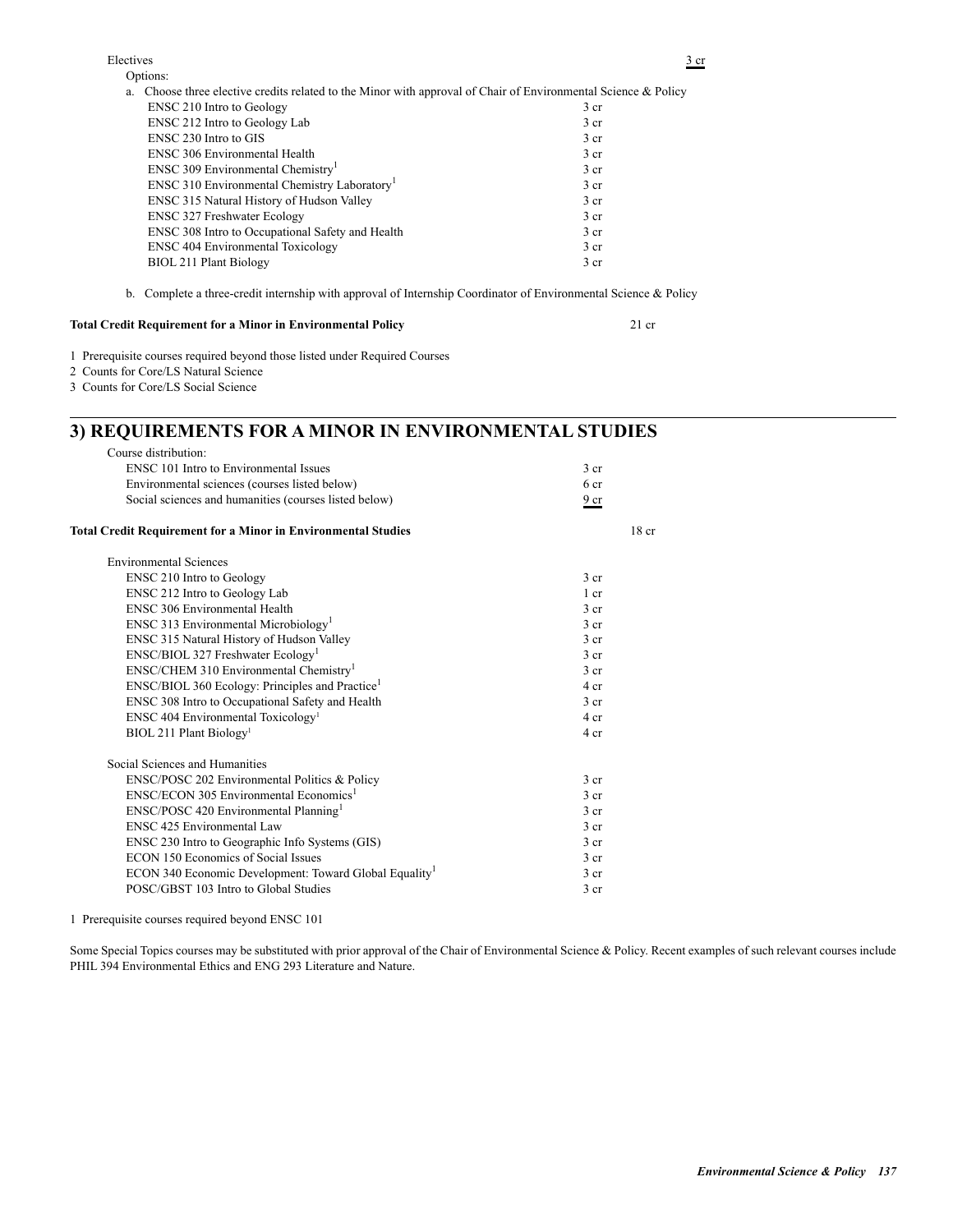## **RECOMMENDED PROGRAM SEQUENCE FOR ENVIRONMENTAL SCIENCE & POLICY, SCIENCE CONCENTRATION**

### **FRESHMAN YEAR**

| <b>FALL</b>                                   |                  | <b>SPRING</b>                                |                 |
|-----------------------------------------------|------------------|----------------------------------------------|-----------------|
| FYS 101 Freshman Year Seminar                 | 4 cr             | PHIL 101 Philosophical Perspectives          | 3 <sub>cr</sub> |
| BIOL 130 General Biology I                    | 4 cr             | BIOL 131 General Biology II                  | 4 cr            |
| CHEM 111 General Chemistry I                  | 3 <sub>cr</sub>  | CHEM 112 General Chemistry II                | 3 <sub>cr</sub> |
| CHEM 115 General Chemistry Laboratory I       | 1 cr             | CHEM 116 General Chemistry Laboratory II     | $1$ cr          |
| <b>ENSC 101 Intro to Environmental Issues</b> | 3 <sub>cr</sub>  | ENG 120 Writing for College                  | 3 <sub>cr</sub> |
| ENSC 125 Field & Laboratory Experience        | $3$ cr           |                                              |                 |
|                                               | 16 <sub>cr</sub> |                                              | $14$ cr         |
| <b>SOPHOMORE YEAR</b>                         |                  |                                              |                 |
| <b>FALL</b>                                   |                  | <b>SPRING</b>                                |                 |
| <b>BIOL 211 Plant Biology</b>                 | 4 cr             | ENSC 202 Environmental Politics & Policy     | 3 <sub>cr</sub> |
| ENSC 230 Introduction to GIS                  | 3 <sub>cr</sub>  | ENSC 210 Intro to Geology                    | 3 <sub>cr</sub> |
| CHEM 201 Intro to Organic Chemistry I         | 3 <sub>cr</sub>  | ENSC 212 Intro to Geology Lab                | $1$ cr          |
| CHEM 202 Intro to Organic Chemistry I Lab     | 1 <sub>cr</sub>  | <b>ENSC 310 Environmental Chemistry</b>      | 3 <sub>cr</sub> |
| POSC 110 American National Government         | 3 <sub>cr</sub>  | ENSC 309 Environmental Chemistry Lab         | $1$ cr          |
| <b>Breadth</b>                                | 3 <sub>cr</sub>  | MATH 130 Intro to Statistics I               | 3 <sub>cr</sub> |
|                                               |                  | Elective                                     | 1 cr            |
|                                               | $17$ cr          |                                              | $14$ cr         |
| <b>JUNIOR YEAR</b>                            |                  |                                              |                 |
| <b>FALL</b>                                   |                  | <b>SPRING</b>                                |                 |
| ENSC 315 Natural History of the Hudson Valley | 3 cr             | <b>ENSC 380 Principles of Env Assessment</b> | 3 <sub>cr</sub> |
| ENSC 360 Ecology: Principles & Practice       | 4 cr             | ENSC 318 Climate Change Seminar              | $1$ cr          |
| MATH 241 Calculus I                           | 4 cr             | Related Field Elective                       | $3-4$ cr        |
| <b>Related Field Elective</b>                 | 3 <sub>cr</sub>  | <b>Breadth</b>                               | 6 <sub>cr</sub> |
|                                               |                  | Pathway                                      | 3 <sub>cr</sub> |
|                                               | $14$ cr          |                                              | $16-17$ cr      |
| <b>SENIOR YEAR</b>                            |                  |                                              |                 |
| FALL                                          |                  | <b>SPRING</b>                                |                 |
| ENSC 440 Research I or                        | 3 <sub>cr</sub>  | ENSC 441 Research II OR                      | 3 cr            |
| ENSC 398 Internship I                         |                  | ENSC 399 Internship II                       |                 |
| <b>Related Field Elective</b>                 | $3-4$ cr         | <b>ENSC 404 Environmental Toxicology</b>     | 4 cr            |
| <b>Breadth</b>                                | 3 <sub>cr</sub>  | ENSC 477 Env Sci & Policy Capping            | 3 <sub>cr</sub> |
| Pathway                                       | 6 cr             | Pathway                                      | 3 <sub>cr</sub> |
|                                               | $15-16$ cr       |                                              | $13$ cr         |

## **RECOMMENDED PROGRAM SEQUENCE FOR ENVIRONMENTAL SCIENCE & POLICY, POLICY CONCENTRATION**

#### **FRESHMAN YEAR**

| <b>FALL</b>                                   |                  | <b>SPRING</b>                            |                  |
|-----------------------------------------------|------------------|------------------------------------------|------------------|
| FYS 101 Freshman Year Seminar                 | 4 cr             | PHIL 101 Philosophical Perspectives      | 3 <sub>cr</sub>  |
| BIOL 130 General Biology I                    | 4 cr             | BIOL 131 General Biology II              | 4 cr             |
| CHEM 101 Intro to Chemistry                   | 3 <sub>cr</sub>  | ENG 120 Writing for College              | 3 <sub>cr</sub>  |
| CHEM 102 Intro to Chemistry Lab               | $1$ cr           | MATH 115 Calculus with Management        | 3 <sub>cr</sub>  |
| <b>ENSC 101 Intro to Environmental Issues</b> | 3 <sub>cr</sub>  | <b>Breadth</b>                           | 3 <sub>cr</sub>  |
| ENSC 125 Field & Lab Exp                      | $1$ cr           |                                          |                  |
|                                               | 16 <sub>cr</sub> |                                          | 16 <sub>cr</sub> |
| <b>SOPHOMORE YEAR</b>                         |                  |                                          |                  |
| <b>FALL</b>                                   |                  | <b>SPRING</b>                            |                  |
| ENSC 230 Introduction to GIS                  | 3 <sub>cr</sub>  | ENSC 202 Environmental Politics & Policy | 3 <sub>cr</sub>  |
| MATH 130 Intro to Statistics I                | 3 <sub>cr</sub>  | <b>ENSC 306 Environmental Health</b>     | 3 <sub>cr</sub>  |
| POSC 110 American National Government         | 3 <sub>cr</sub>  | <b>ECON 103 Microeconomics</b>           | 3 <sub>cr</sub>  |
| <b>Breadth</b>                                | 3 <sub>cr</sub>  | <b>Related Field Elective</b>            | $3-4$ cr         |
| Free Elective                                 | $\frac{3}{ }$ cr | <b>Advanced GIS</b>                      | 3 <sub>cr</sub>  |
|                                               | $15$ cr          |                                          | $15-16$ cr       |
| <b>JUNIOR YEAR</b>                            |                  |                                          |                  |
| <b>FALL</b>                                   |                  | <b>SPRING</b>                            |                  |
| ENSC 360 Ecology: Principles & Practice       | 4 cr             | <b>ENSC 380 Prin of Env Assessment</b>   | 3 <sub>cr</sub>  |
| <b>ENSC 305 Environmental Economics</b>       | 3 <sub>cr</sub>  | ENSC 420 Environmental Planning          | 3 <sub>cr</sub>  |
| POSC 240 Intro to Public Policy               | 3 <sub>cr</sub>  | ENSC 318 Climate Change Seminar          | 1 cr             |
| Related Field Elective                        | $3-4$ cr         | <b>Breadth</b>                           | 3 <sub>cr</sub>  |
| Pathway                                       | 3 cr             | Pathway                                  | 3 cr             |
|                                               | $16-17$ cr       |                                          | $13$ cr          |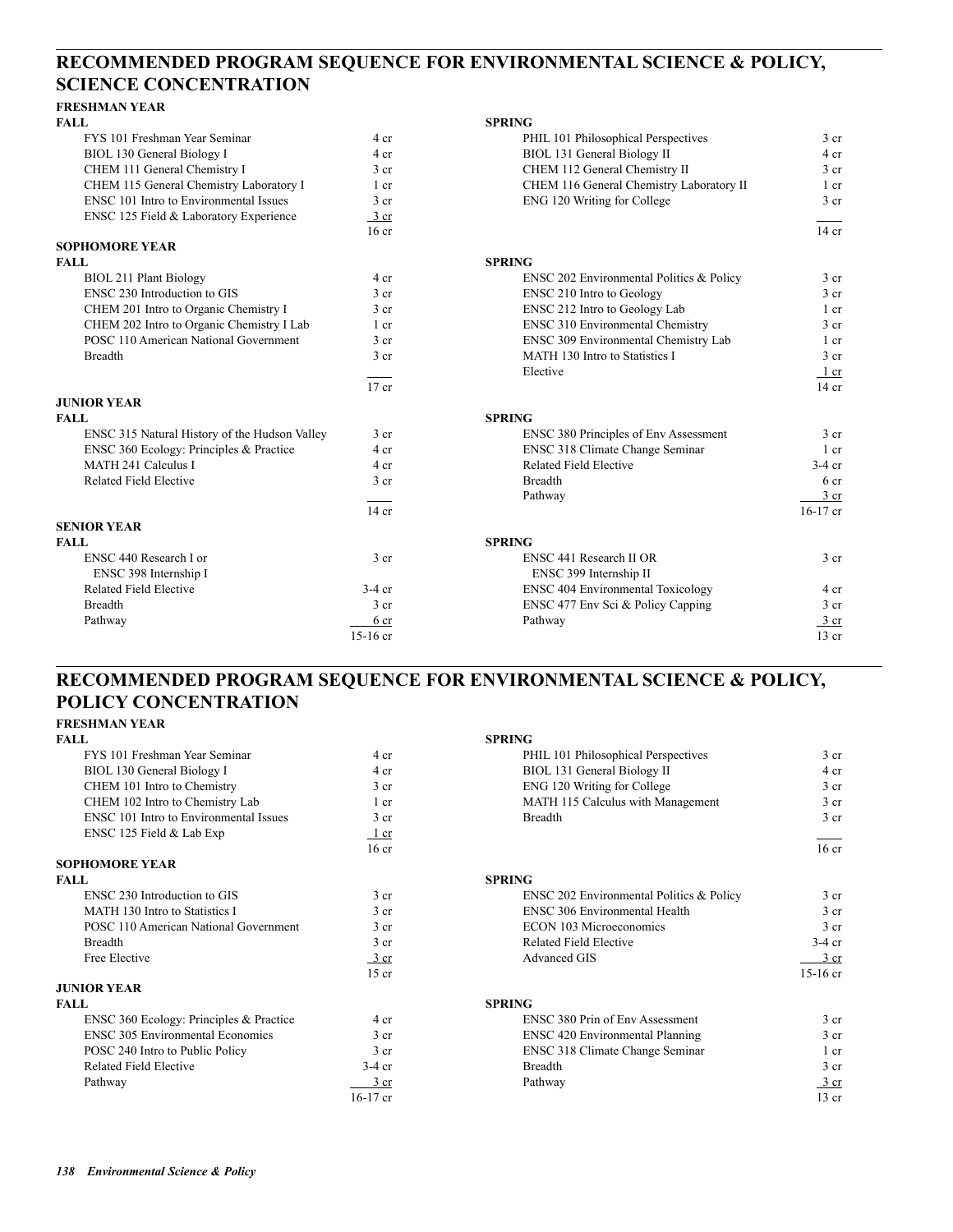#### **SENIOR YEAR**

| 3 <sub>cr</sub> | ENSC 441 Research II OR           | 3 <sub>cr</sub> |
|-----------------|-----------------------------------|-----------------|
|                 | ENSC 399 Internship II            |                 |
| $3-4$ cr        | <b>ENSC 425 Environmental Law</b> | 3 <sub>cr</sub> |
| 3 <sub>cr</sub> | ENSC 477 Env Sci & Policy Capping | 3 <sub>cr</sub> |
| 3 <sub>cr</sub> | Free Elective                     | 3 cr            |
|                 | Pathway                           | 3 cr            |
| $12-13$ cr      |                                   | $15$ cr         |
|                 |                                   | <b>SPRING</b>   |

### **FASHION DESIGN**

#### **JENNIFER FINN,** B.S., *Department Chair*

#### **MISSION:**

The Fashion Program builds on the College's strong liberal arts tradition with a curriculum designed to keep pace with the changing needs of the fashion industry. Students develop creative, technical, and business skills that position them for successful employment in design. Internships are an integral part of the learning experience in the Fashion Program, as is the effective use of technology, including computer-aided design and industry-specific software.

The Fashion Program for Fashion Design features a comprehensive curriculum leading to the Bachelor of Fine Arts degree. The Fashion Design major trains students to create apparel for various markets considering creative, technical, and costing factors. Students develop skills in design, textiles, draping and flat pattern making, garment construction, and computer-aided design. In their senior year, they design and execute an apparel collection under the guidance of a professional designer to be shown at the school's annual Silver Needle Runway Show. Fashion Design Majors may pursue a Minor in Fashion Merchandising or Product Development.

#### **REQUIREMENTS FOR A BACHELOR OF FINE ARTS IN FASHION DESIGN**

Portfolio Requirement: Students wishing to enter the Fashion Design concentration must submit a portfolio of original work. Note: A minimum of 30 credits in Liberal Arts is required.

| 1.0 | Course Requirements in Fashion Design                     |                 |       |
|-----|-----------------------------------------------------------|-----------------|-------|
|     | FASH 100 Fashion in Culture & Commerce                    | 3 <sub>cr</sub> |       |
|     | FASH 130 Fashion Figure Drawing                           | 1 cr            |       |
|     | FASH 140 Fashion Design I: Drawing & Color*               | 3 <sub>cr</sub> |       |
|     | FASH 126 Creative Process                                 | 3 <sub>cr</sub> |       |
|     | FASH 200 Textiles: Studies & Applications                 | 3 <sub>cr</sub> |       |
|     | FASH 210 Design Studio Techniques*                        | 3 <sub>cr</sub> |       |
|     | FASH 230 Apparel Development I*                           | 3 <sub>cr</sub> |       |
|     | FASH 231 Apparel Development II*                          | 3 <sub>cr</sub> |       |
|     | FASH 235 Fashion Trend Forecasting & Analysis             | 3 <sub>cr</sub> |       |
|     | FASH 240 Fashion Design II: Presentation*                 | 3 <sub>cr</sub> |       |
|     | FASH 245 Digital Fashion Design I                         | 3 <sub>cr</sub> |       |
|     | FASH 268 Digital Fashion Design II                        | 3 <sub>cr</sub> |       |
|     | FASH 300 Product Development                              | 3 <sub>cr</sub> |       |
|     | FASH 310 Apparel Development III*                         | 3 cr            |       |
|     | FASH 345 Fashion Design III: Design Workshop*             | 3 <sub>cr</sub> |       |
|     | FASH 381 History of Modern Fashion                        | 3 <sub>cr</sub> |       |
|     | FASH 400 Employment Seminar                               | 1 cr            |       |
|     | FASH 478 Fashion Design Capping I: Portfolio Development* | 3 <sub>cr</sub> |       |
|     | FASH 479 Fashion Design Capping II: Collections I*        | 3 <sub>cr</sub> |       |
|     | FASH 480 Fashion Design Capping III: Collection II*       | 3 cr            |       |
|     | Credit Requirement in Fashion Design                      |                 | 56 cr |
| 2.0 | Course Requirements in Related Fields                     |                 |       |
|     | ART 160 History of Western Art I OR                       |                 |       |
|     | ART 180 History of Western Art II*                        | 3 <sub>cr</sub> |       |
|     | ART 281 History of Costume                                | 3 <sub>cr</sub> |       |
|     | Credit Requirement in Related Fields                      |                 | 6 cr  |

Fashion Design students are strongly encouraged to take additional courses in Art History, particularly ART 366 History of 20th Century Art.

\* Minimum grade of C required for: FASH 140, 210, 230, 231, 240, 310, 345, 478, 479, 480

#### **Total Credit Requirement for a Major in Fashion Design 62 credit and Service 2 credit Requirement for a Major in Fashion Design 62 credit Requirement for a Major in Fashion Design 62 credit Requirement for a Major in Fash**

3.0 Core/Liberal Studies Requirements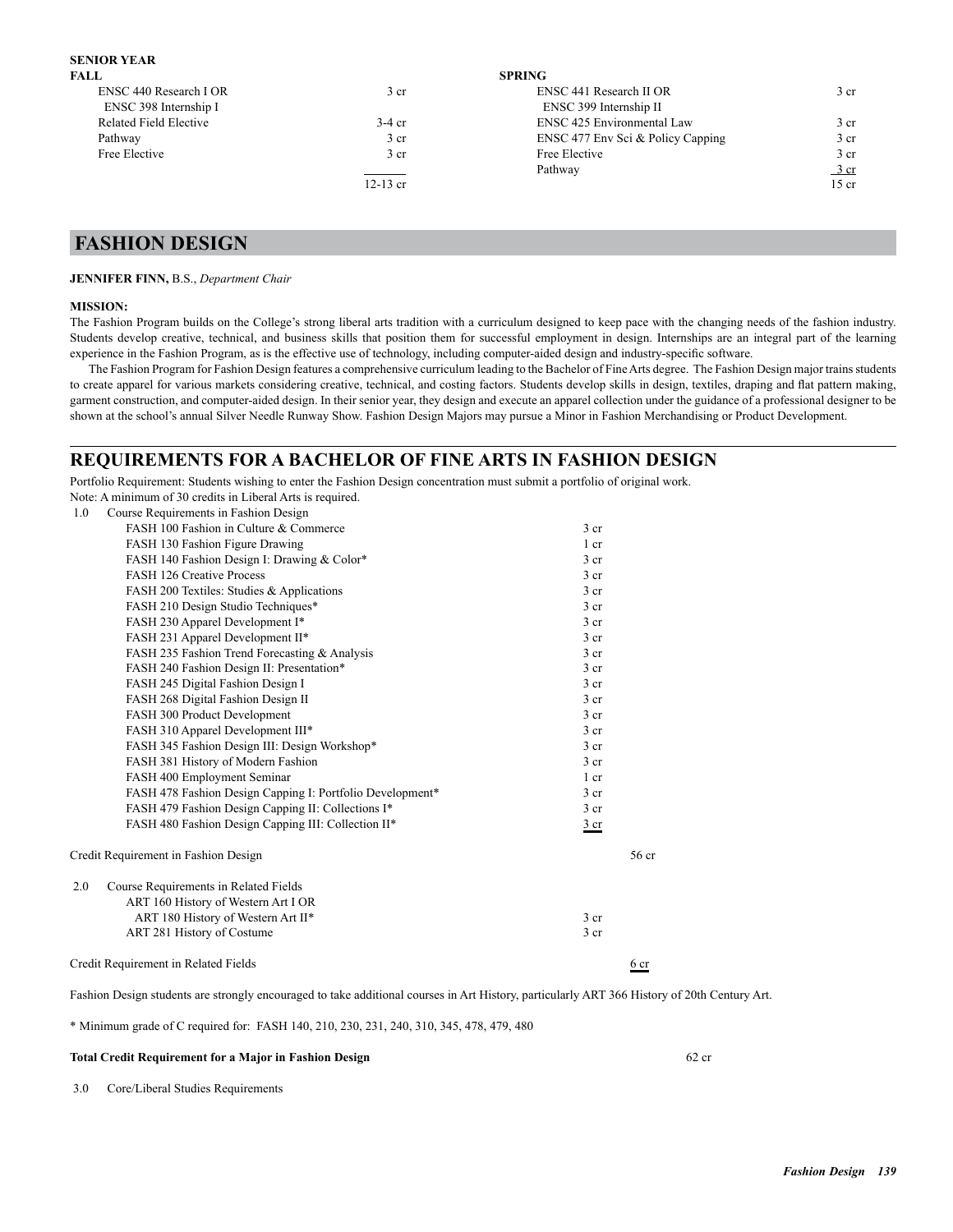| 3.1 | <b>FOUNDATION</b>                              |                 |                                 |
|-----|------------------------------------------------|-----------------|---------------------------------|
|     | FYS 101 First Year Seminar                     | 4 cr            |                                 |
|     | ENG 120 Writing for College                    | $rac{3}{2}$ cr  | 7 cr                            |
| 3.2 | <b>DISTRIBUTION</b>                            |                 |                                 |
|     | <b>Breadth</b>                                 |                 |                                 |
|     | PHIL 101 Philosophical Perspectives            | 3 <sub>cr</sub> |                                 |
|     | Ethics, Applied Ethics, or Religious Studies   | 3 <sub>cr</sub> |                                 |
|     | Fine Arts                                      | 0 <sub>cr</sub> | (fulfilled by major field req.) |
|     | History                                        | 3 <sub>cr</sub> |                                 |
|     | Literature                                     | 3 <sub>cr</sub> |                                 |
|     | Mathematics                                    | 3 <sub>cr</sub> |                                 |
|     | Natural Science                                | 3 <sub>cr</sub> |                                 |
|     | Social Science                                 | $rac{3}{2}$ cr  |                                 |
|     |                                                |                 | $21$ cr                         |
|     | Pathway*                                       |                 | 12 cr                           |
|     | Courses addressing an interdisciplinary topic. |                 |                                 |
|     | <b>Total Core/Liberal Studies Requirement</b>  |                 | 40 <sub>cr</sub>                |
| 4.0 | Electives                                      |                 | 18 <sub>cr</sub>                |
|     | <b>Total Credit Requirement for Graduation</b> |                 | $120$ cr                        |

\* Breadth and Pathway courses may overlap, but all students must take a total of 36 distribution credits (including related field requirements). Students majoring in Breadth areas may apply a maximum of 6 credits to their distribution total. If applicable to a Pathway, 3 credits may come from disciplines outside of Core Breadth areas. Although foreign language and culture courses are not required within the Core, some courses in these fields may be used to fulfill distribution requirements. See the Core/LS Program website for a detailed list of all courses that satisfy distribution requirements.

#### **RECOMMENDED PROGRAM SEQUENCE FOR A BACHELOR OF FINE ARTS IN FASHION DESIGN**

**FRESHMAN YEAR**

| <b>FALL</b>                                   |                  | <b>SPRING</b>                              |                  |
|-----------------------------------------------|------------------|--------------------------------------------|------------------|
| FASH 100 Fashion in Culture & Commerce        | 3 cr             | FASH 200 Textiles: Studies & Appl          | 3 <sub>cr</sub>  |
| <b>FASH 126 Creative Process</b>              | 3 <sub>cr</sub>  | FASH 210 Design Studio Techniques          | 3 <sub>cr</sub>  |
| FYS 101 First Year Seminar                    | 4 cr             | ART 281 History of Costume                 | 3 <sub>cr</sub>  |
| ENG 120 Writing for College                   | 3 <sub>cr</sub>  | Core Distribution                          | 3 <sub>cr</sub>  |
| Core Distribution                             | $3$ cr           | PHIL 101 Philosophical Perspectives        | 3 <sub>cr</sub>  |
|                                               |                  | FASH 130 Fashion Figure Drawing            | 1 cr             |
|                                               | 16 <sub>cr</sub> |                                            | 16 <sub>cr</sub> |
| <b>SOPHOMORE YEAR</b>                         |                  |                                            |                  |
| <b>FALL</b>                                   |                  | <b>SPRING</b>                              |                  |
| FASH 140 Fash Design I: Draw & Color          | 3 <sub>cr</sub>  | FASH 240 Fashion Design II: Presentation I | 3 <sub>cr</sub>  |
| FASH 230 Apparel Development I                | 3 <sub>cr</sub>  | FASH 231 Apparel Development II            | 3 <sub>cr</sub>  |
| FASH245 Digital Fashion Design                | 3 <sub>cr</sub>  | FASH 268 Digital Fashion Design II         | 3 <sub>cr</sub>  |
| FASH 235 Fashion Trend Forecasting & Analysis | 3 <sub>cr</sub>  | FASH 300 Product Development               | 3 <sub>cr</sub>  |
| Elective                                      | $3$ cr           | FASH 381 History of Modern Fashion         | 3 <sub>cr</sub>  |
|                                               |                  | FASH 400 Fashion Employment Seminar        | 1 cr             |
|                                               | $15$ cr          |                                            | 16 <sub>cr</sub> |
| <b>JUNIOR YEAR</b>                            |                  |                                            |                  |
| <b>FALL</b>                                   |                  | <b>SPRING</b>                              |                  |
| Core Distribution                             | 3 <sub>cr</sub>  | FASH 310 Apparel Development III           | 3 <sub>cr</sub>  |
| Core Distribution                             | 3 <sub>cr</sub>  | FASH 345 Fash Design III: Design Workshop  | 3 <sub>cr</sub>  |
| Elective                                      | $3$ cr           | Core Distribution                          | 3 <sub>cr</sub>  |
| Elective                                      | $3$ cr           | Core Distribution                          | 3 <sub>cr</sub>  |
| Elective                                      | $\frac{3}{ }$ cr | Elective                                   | $\frac{3}{ }$ cr |
|                                               | $15$ cr          |                                            | $15$ cr          |
| <b>SENIOR YEAR</b>                            |                  |                                            |                  |
| <b>FALL</b>                                   |                  | <b>SPRING</b>                              |                  |
| FASH 478 Fashion Design Capping I: Port. Dev. | 3 <sub>cr</sub>  |                                            |                  |
| FASH 479 Fashion Design Capping II:           |                  | FASH 480 Fashion Design Capping III:       |                  |
| Collections I                                 | $3$ cr           | Collections II                             | 3 <sub>cr</sub>  |
| Core Distribution                             | 3 <sub>cr</sub>  | Core Distribution                          | 3 <sub>cr</sub>  |
| Core Distribution                             | 3 <sub>cr</sub>  | Core Distribution (if needed)              | 3 <sub>cr</sub>  |
| ART160/180 History of Art                     | 3 cr             | Elective                                   | 3 <sub>cr</sub>  |
|                                               | $15$ cr          |                                            | $12$ cr          |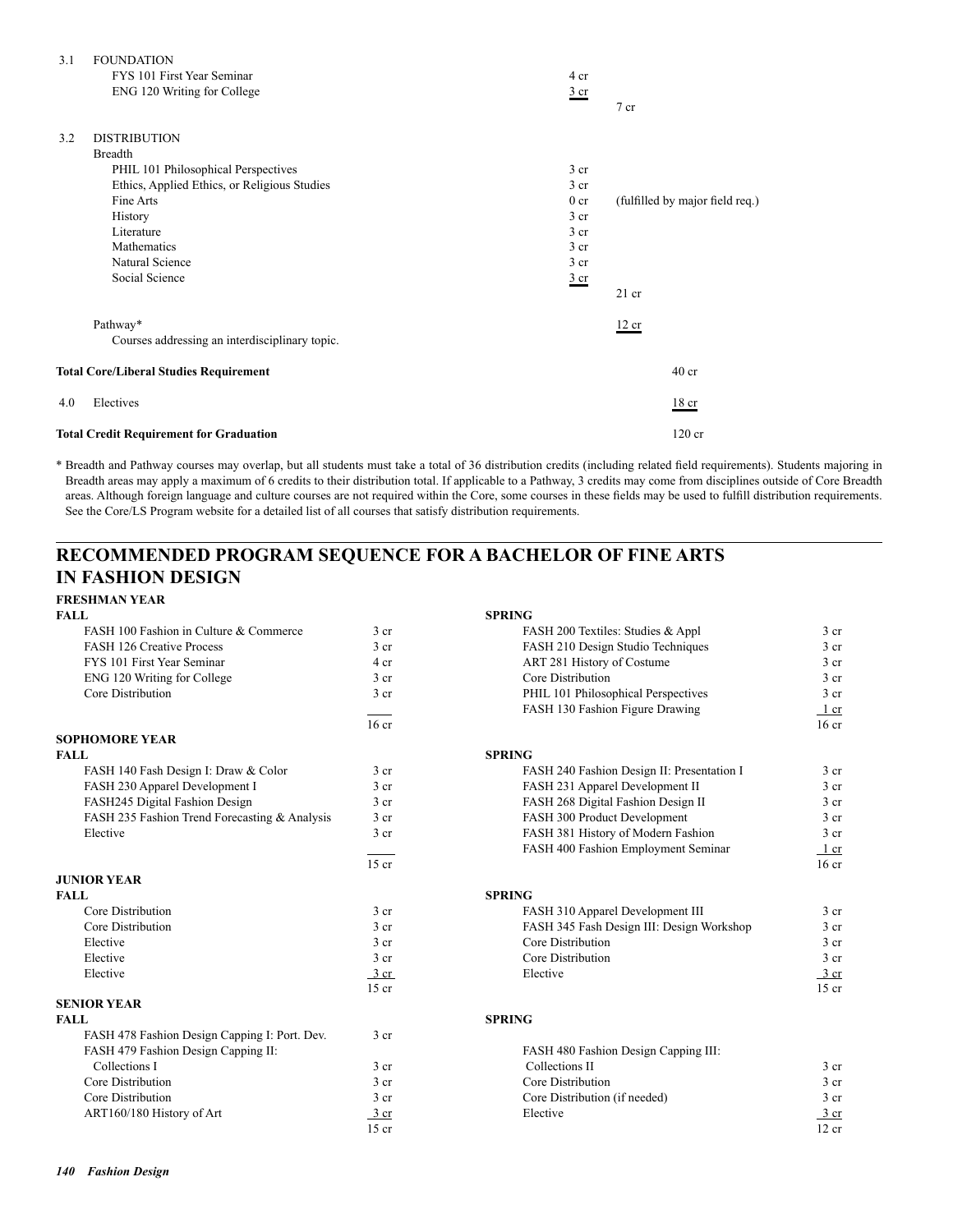#### **REQUIREMENTS FOR A MINOR IN FASHION MERCHANDISING**

The Merchandising Minor provides a foundation in retailing, buying, or marketing.

| Required Courses (3 credits each):                                   | 9 <sub>cr</sub>  |
|----------------------------------------------------------------------|------------------|
| FASH 100 Fashion in Culture & Commerce                               |                  |
| FASH 265 Principles of Retailing                                     |                  |
| FASH 304 Merchandise Planning & Control                              |                  |
| Select three courses (3 credits each) from the following menu:       | 9 cr             |
| FASH 200 Textiles: Studies & Applications                            |                  |
| FASH 245 Fashion Digital Design I                                    |                  |
| FASH 266 Writing for Fashion                                         |                  |
| FASH 235 Trend Forecasting                                           |                  |
| <b>FASH 295 Fashion Show Production</b>                              |                  |
| FASH 306 Sustainability                                              |                  |
| FASH 315 Retail Entrepreneurship                                     |                  |
| FASH 355 Buying, Planning & Allocation                               |                  |
| FASH 455 Global Merchandising Strategies                             |                  |
| <b>Total Credit Requirement for a Minor in Fashion Merchandising</b> | 18 <sub>cr</sub> |

#### **REQUIREMENTS FOR A MINOR IN PRODUCT DEVELOPMENT**

*Prerequisite:* Permission of the Fashion Department Chair

The Product Development Minor is available to Fashion Design or Merchandising Majors and provides a foundation in contemporary concepts of apparel industry product development, production, sourcing, branding, licensing, and product data management.

| Required courses: (3 credits each)                                 | 9 <sub>cr</sub> |       |
|--------------------------------------------------------------------|-----------------|-------|
| FASH 200 Textiles: Studies & Applications                          |                 |       |
| FASH 318 Apparel Supply Chain Management                           |                 |       |
| FASH 300 Product Development                                       |                 |       |
| Select three courses (3 credits each) from the following list:     | 9 <sub>cr</sub> |       |
| FASH 267 Textile Design                                            |                 |       |
| FASH 325 Private Label Development                                 |                 |       |
| FASH 341 Fashion Branding & Licensing                              |                 |       |
| FASH 370 Knitwear Design                                           |                 |       |
| FASH 415 Advanced Fashion PDM Software                             |                 |       |
| <b>FASH 455 Global Merchandising Strategies</b>                    |                 |       |
| <b>Total Credit Requirement for a Minor in Product Development</b> |                 | 18 cr |

## **FASHION MERCHANDISING**

#### **RADLEY CRAMER,** B.S., *Program Director*

#### **MISSION:**

The Fashion Program builds on the College's strong liberal arts tradition with a curriculum designed to keep pace with the changing needs of the fashion industry. Students develop creative, technical, and business skills that position them for successful employment. Internships are an integral part of the learning experience in the Fashion Program, as is the effective use of technology, including computer-aided design and industry-specific software.

The Fashion Program for Fashion Merchandising features a comprehensive curriculum leading to the Bachelor of Science Degree. Students may choose from three concentrations — the Business concentration, Product Development concentration, or Fashion Promotion concentration.

The Business concentration focuses on the planning, procurement, and marketing aspects of the fashion business. Students learn to research target markets, analyze business results, manage the supply chain, and develop strategies that effectively meet the needs of consumers. The Product Development concentration explores the development of private label or branded merchandise, supply chain management, and the use of product data management techniques. The Fashion Promotion concentration is geared toward the student seeking a career in fashion public relations or advertising, event production or on-line promotion. A capping course is required for all senior Merchandising students. The capstone project requires that the student relate his/her knowledge of fashion merchandising and program concentration, related courses and the core, often in collaboration with major fashion companies. Fashion Merchandising students may also pursue a Product Development Minor.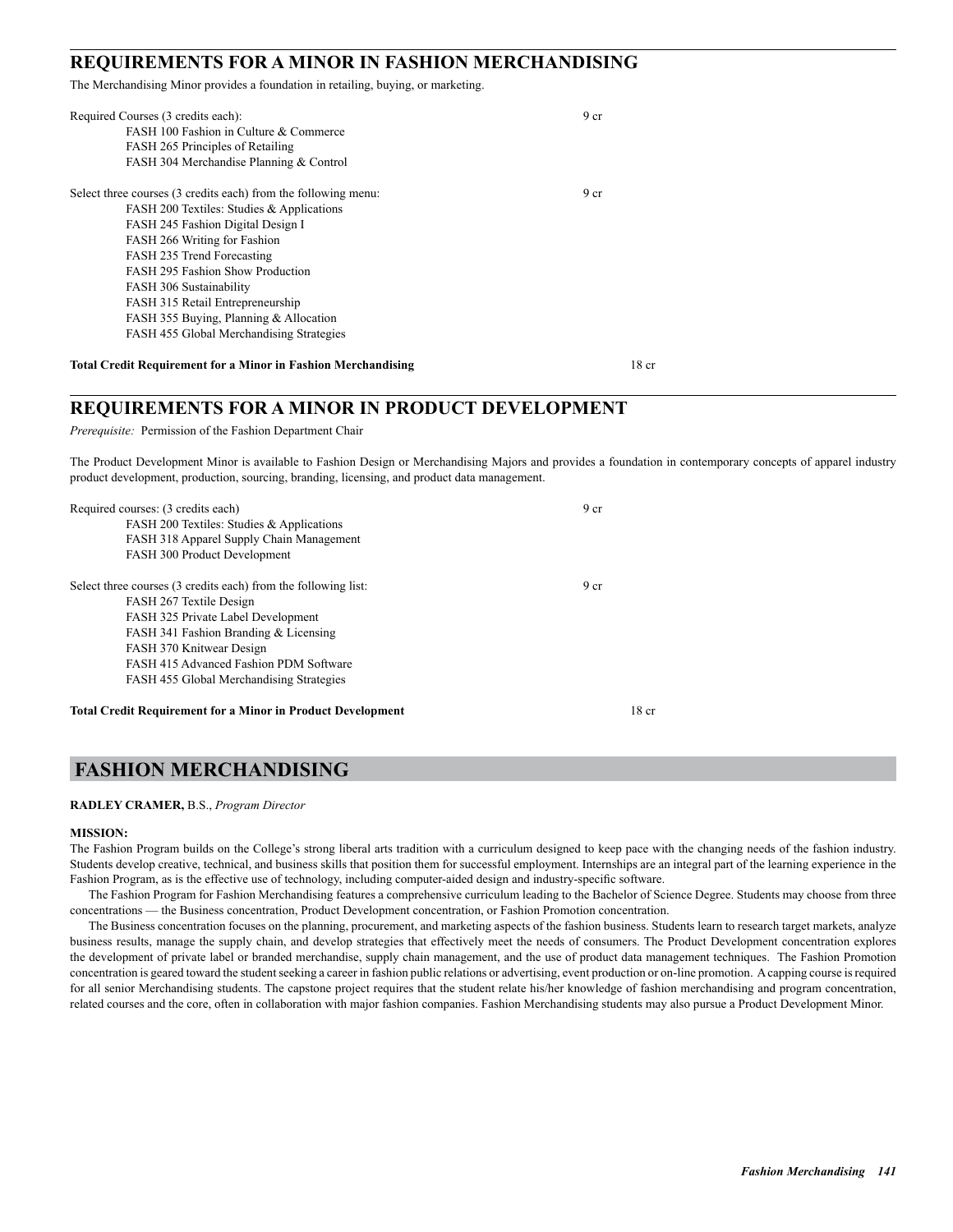## **REQUIREMENTS FOR A BACHELOR OF SCIENCE IN FASHION MERCHANDISING WITH A BUSINESS CONCENTRATION**

Note: A minimum of 60 credits in Liberal Arts is required. This may require utilizing some elective credits.

|     | <b>Total Credit Requirement for Graduation</b>                                              |                                    | 120 cr                            |
|-----|---------------------------------------------------------------------------------------------|------------------------------------|-----------------------------------|
| 4.0 | Electives                                                                                   |                                    | $22$ cr                           |
|     | <b>Total Core/Liberal Studies Requirements</b>                                              |                                    | 37 cr                             |
|     | Pathway*<br>Courses addressing an interdisciplinary topic                                   | 12 cr                              |                                   |
|     |                                                                                             |                                    |                                   |
|     | Social Science                                                                              | 0 <sub>cr</sub>                    | (fulfilled by related field req.) |
|     | Natural Science                                                                             | 3 cr                               |                                   |
|     | Mathematics (MATH 130 Intro to Statistics**)                                                | 3 cr                               |                                   |
|     | Literature                                                                                  | 3 cr                               |                                   |
|     | History                                                                                     | 3 <sub>cr</sub>                    | (fulfilled by related field req.) |
|     | Ethics, Applied Ethics, or Religious Studies<br>Fine Arts                                   | 3 <sub>cr</sub><br>0 <sub>cr</sub> |                                   |
|     | PHIL 101 Philosophical Perspectives                                                         | 3 <sub>cr</sub>                    |                                   |
|     | <b>Breadth</b>                                                                              |                                    |                                   |
| 3.2 | <b>DISTRIBUTION</b>                                                                         |                                    |                                   |
|     |                                                                                             |                                    |                                   |
|     | Writing for College                                                                         | 3 <sub>cr</sub>                    |                                   |
|     | First Year Seminar                                                                          | 4 cr                               |                                   |
| 3.1 | <b>FOUNDATION</b>                                                                           |                                    |                                   |
| 3.0 | Core/Liberal Studies Requirements                                                           |                                    |                                   |
|     | Total Credit Requirement for a Major in Fashion Merchandising with a Business Concentration |                                    | $61$ cr                           |
|     | Credit Requirement in Related Fields                                                        |                                    | $27$ cr                           |
|     | ECON 104 Principles of Macroeconomics                                                       | $rac{3}{2}$ cr                     |                                   |
|     | ECON 103 Principles of Microeconomics                                                       | 3 <sub>cr</sub>                    |                                   |
|     | ACCT 204 Managerial Accounting                                                              | 3 <sub>cr</sub>                    |                                   |
|     | <b>ACCT 203 Financial Accounting</b>                                                        | 3 <sub>cr</sub>                    |                                   |
|     | BUS 340 Principles of Marketing                                                             | 3 cr                               |                                   |
|     | BUS 320 Financial Management                                                                | 3 <sub>cr</sub>                    |                                   |
|     | COM 220 Introduction to Strategic Advertising                                               | 3 <sub>cr</sub>                    |                                   |
|     | COM 102 Introduction to Communication                                                       | 3 <sub>cr</sub>                    |                                   |
|     | ART 281 History of Costume                                                                  | 3 cr                               |                                   |
| 2.0 | Course Requirement in Related Fields                                                        |                                    |                                   |
|     | Credit Requirement in Fashion Merchandising with a Business Concentration                   |                                    | 34 cr                             |
|     | FASH 477 Merchandise Capping                                                                | $rac{3}{2}$ cr                     |                                   |
|     | FASH 455 Global Merchandising Strategies                                                    | 3 <sub>cr</sub>                    |                                   |
|     | FASH 400 Employment Seminar                                                                 | 1 cr                               |                                   |
|     | FASH 381 History of Modern Fashion                                                          | 3 cr                               |                                   |
|     | FASH 355 Buying, Planning & Allocation                                                      | 3 <sub>cr</sub>                    |                                   |
|     | FASH 304 Merchandise. Planning & Control                                                    | 3 <sub>cr</sub>                    |                                   |
|     | FASH 300 Product Development                                                                | 3 cr                               |                                   |
|     | FASH 265 Retailing Principles & Practices                                                   | 3 cr                               |                                   |
|     | FASH 245 Digital Fashion Design I                                                           | 3 cr                               |                                   |
|     | FASH 235 Trend Forecasting & Analysis                                                       | 3 cr                               |                                   |
|     | <b>FASH 200 Textiles</b>                                                                    | 3 <sub>cr</sub>                    |                                   |
|     |                                                                                             |                                    |                                   |
|     | FASH 100 Fashion in Culture & Commerce                                                      | 3 cr                               |                                   |

 \* Breadth and Pathway courses may overlap, but all students must take a total of 36 distribution credits (including related field requirements). Students majoring in Breadth areas may apply a maximum of 6 credits to their distribution total. If applicable to a Pathway, 3 credits may come from disciplines outside of Core Breadth areas. Although foreign language and culture courses are not required within the Core, courses in these fields may be used to fulfill distribution requirements. See the Core/LS Program website for a detailed list of all courses that satisfy distribution requirements.

\*\* Prerequisite for BUS 320 Financial Management.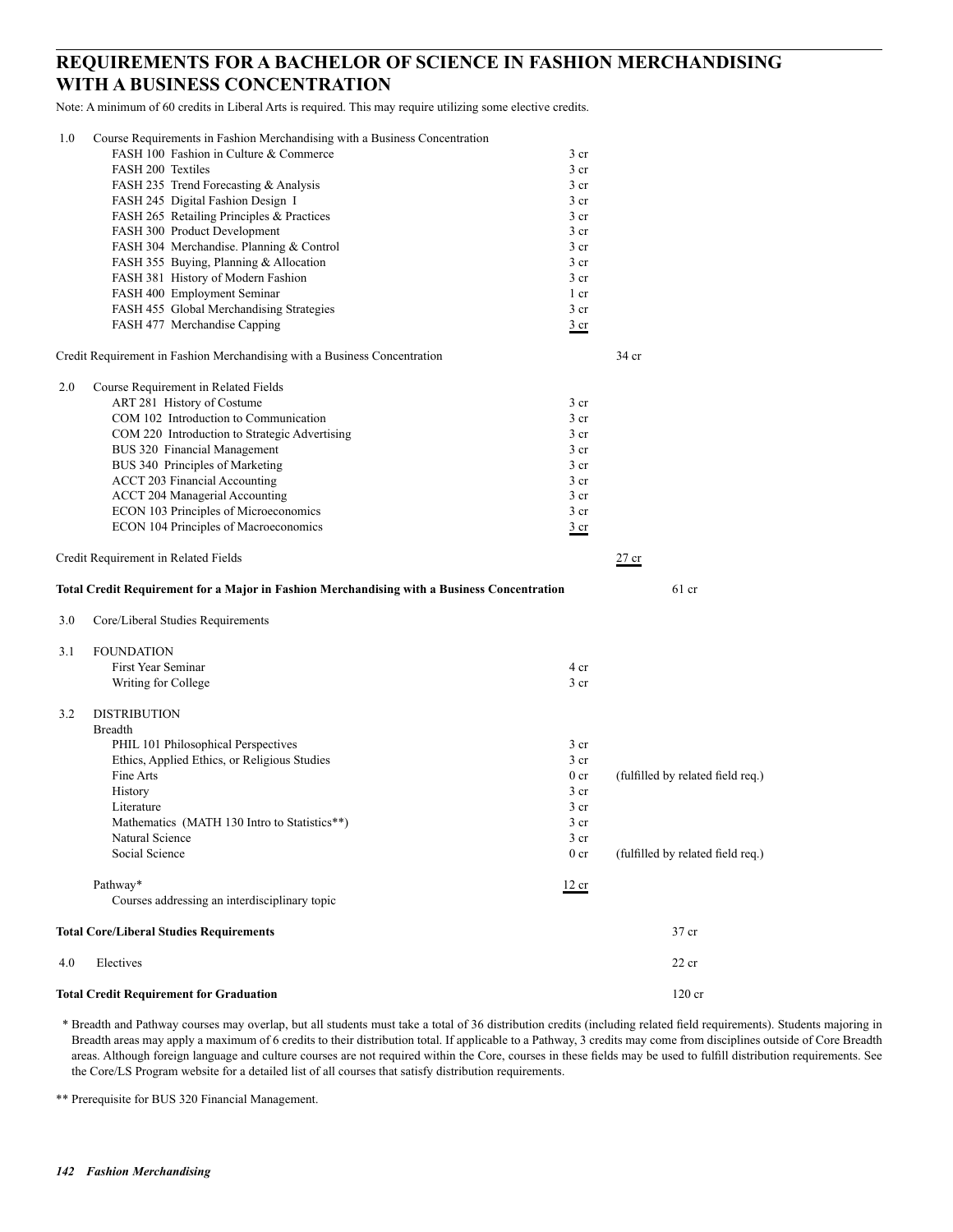## **RECOMMENDED PROGRAM SEQUENCE BACHELOR OF SCIENCE IN FASHION MERCHANDISING WITH A BUSINESS CONCENTRATION**

#### **FRESHMAN YEAR**

| <b>FALL</b>                              |                  | <b>SPRING</b>                          |                  |
|------------------------------------------|------------------|----------------------------------------|------------------|
| FASH 100 Fashion Culture & Commerce      | 3 <sub>cr</sub>  | <b>FASH 200 Textiles</b>               | $3$ cr           |
| FYS 101 First Year Seminar               | 4 cr             | COM 102 Intro to Communications        | 3 <sub>cr</sub>  |
| ENG 120 College Writing                  | 3 <sub>cr</sub>  | ECON 104 Principles of Macroeconomics  | 3 <sub>cr</sub>  |
| PHIL 101 Philosophical Perspectives      | 3 cr             | Core Distribution                      | 3 <sub>cr</sub>  |
| ECON 103 Principles of Microeconomics    | $3 \text{ cr}$   | Core Distribution                      | $\frac{3}{ }$ cr |
|                                          | 16 <sub>cr</sub> |                                        | $15$ cr          |
| <b>SOPHOMORE YEAR</b>                    |                  |                                        |                  |
| <b>FALL</b>                              |                  | <b>SPRING</b>                          |                  |
| FASH 265 Principles of Retailing         | 3 <sub>cr</sub>  | COM 220 Intro to Strategic Advertising | 3 <sub>cr</sub>  |
| FASH 245 Digital Fashion Design I        | 3 cr             | FASH 235 Trend Forecasting             | 3 <sub>cr</sub>  |
| Core Distribution                        | 3 <sub>cr</sub>  | FASH 304 Merch Planning & Control      | 3 <sub>cr</sub>  |
| Core Distribution                        | 3 <sub>cr</sub>  | Elective                               | 3 <sub>cr</sub>  |
| Elective                                 | 3 cr             | Core Distribution                      | 3 <sub>cr</sub>  |
| FASH 400 Employment Seminar              | 1 cr             |                                        |                  |
|                                          | 16 <sub>cr</sub> |                                        | $15$ cr          |
| <b>JUNIOR YEAR</b>                       |                  |                                        |                  |
| <b>FALL</b>                              |                  | <b>SPRING</b>                          |                  |
| FASH 300 Product Development             | 3 <sub>cr</sub>  | FASH 381 History of Modern Fashion     | 3 cr             |
| FASH 355 Buying, Planning Allocation     | 3 <sub>cr</sub>  | <b>ACCT 204 Managerial Accounting</b>  | 3 <sub>cr</sub>  |
| Core Distribution                        | 3 <sub>cr</sub>  | Core Distribution                      | 3 <sub>cr</sub>  |
| ART 281 History of Costume               | 3 <sub>cr</sub>  | Core Distribution                      | 3 <sub>cr</sub>  |
| <b>ACCT 203 Financial Accounting</b>     | $3 \text{ cr}$   | Elective                               | $\frac{3}{2}$ cr |
|                                          | $15$ cr          |                                        | $15$ cr          |
| <b>SENIOR YEAR</b>                       |                  |                                        |                  |
| <b>FALL</b>                              |                  | <b>SPRING</b>                          |                  |
| <b>BUS 320 Financial Management</b>      | 3 cr             | FASH 477 Fashion Capping               | 3 cr             |
| FASH 455 Global Merchandising Strategies | 3 <sub>cr</sub>  | BUS 340 Marketing Principles           | 3 <sub>cr</sub>  |
| Core Distribution (if needed)            | 3 cr             | Core Distribution (if needed)          | 3 <sub>cr</sub>  |
| Elective                                 | 3 <sub>cr</sub>  | Electives                              | 3 <sub>cr</sub>  |
| Elective                                 | $3 \text{ cr}$   | Electives                              | 3 cr             |
|                                          | $15$ cr          |                                        | $15$ cr          |

## **REQUIREMENTS FOR A BACHELOR OF SCIENCE IN FASHION MERCHANDISING WITH PRODUCT DEVELOPMENT CONCENTRATION**

Note: A minimum of 60 credits in Liberal Arts is required. This may require utilizing some elective credits.

| 1.0 | Course Requirements in Fashion Merchandising with a Product Development Concentration |                 |                  |
|-----|---------------------------------------------------------------------------------------|-----------------|------------------|
|     | FASH 100 Fashion in Culture & Commerce                                                | 3 <sub>cr</sub> |                  |
|     | <b>FASH 200 Textiles</b>                                                              | 3 <sub>cr</sub> |                  |
|     | FASH 235 Fashion Trend Forecasting & Analysis                                         | 3 <sub>cr</sub> |                  |
|     | FASH 245 Digital Fashion Design I                                                     | 3 <sub>cr</sub> |                  |
|     | FASH 268 Digital Fashion Design II                                                    | 3 <sub>cr</sub> |                  |
|     | FASH 265 Retailing Principles & Practices                                             | 3 <sub>cr</sub> |                  |
|     | FASH 300 Product Development                                                          | 3 <sub>cr</sub> |                  |
|     | FASH 304 Merchandise Planning & Control                                               | 3 <sub>cr</sub> |                  |
|     | FASH 306 Sustainability in Fashion                                                    | 3 <sub>cr</sub> |                  |
|     | FASH 318 Apparel Supply Chain Management                                              | 3 <sub>cr</sub> |                  |
|     | FASH 325 Private Label Development                                                    | 3 <sub>cr</sub> |                  |
|     | FASH 341 Branding & Licensing                                                         | 3 <sub>cr</sub> |                  |
|     | FASH 381 History of Modern Fashion                                                    | 3 <sub>cr</sub> |                  |
|     | FASH 400 Employment Seminar                                                           | 1 <sub>cr</sub> |                  |
|     | FASH 415 Advanced PDM Software                                                        | 3 <sub>cr</sub> |                  |
|     | FASH 455 Global Merchandising Strategies                                              | 3 <sub>cr</sub> |                  |
|     | FASH 477 Fashion Product Development Capping                                          | $rac{3}{2}$ cr  |                  |
|     | Credit Requirement in Fashion Merchandising with a Product Development Concentration  |                 | 49 <sub>cr</sub> |
|     | ווידונות נייה ממ                                                                      |                 |                  |

2.0 Course Requirement in Related Fields ART 281 History of Costume 3 cr COM 102 Introduction to Communication 3 cr COM 220 Intro to Strategic Advertising 3 cr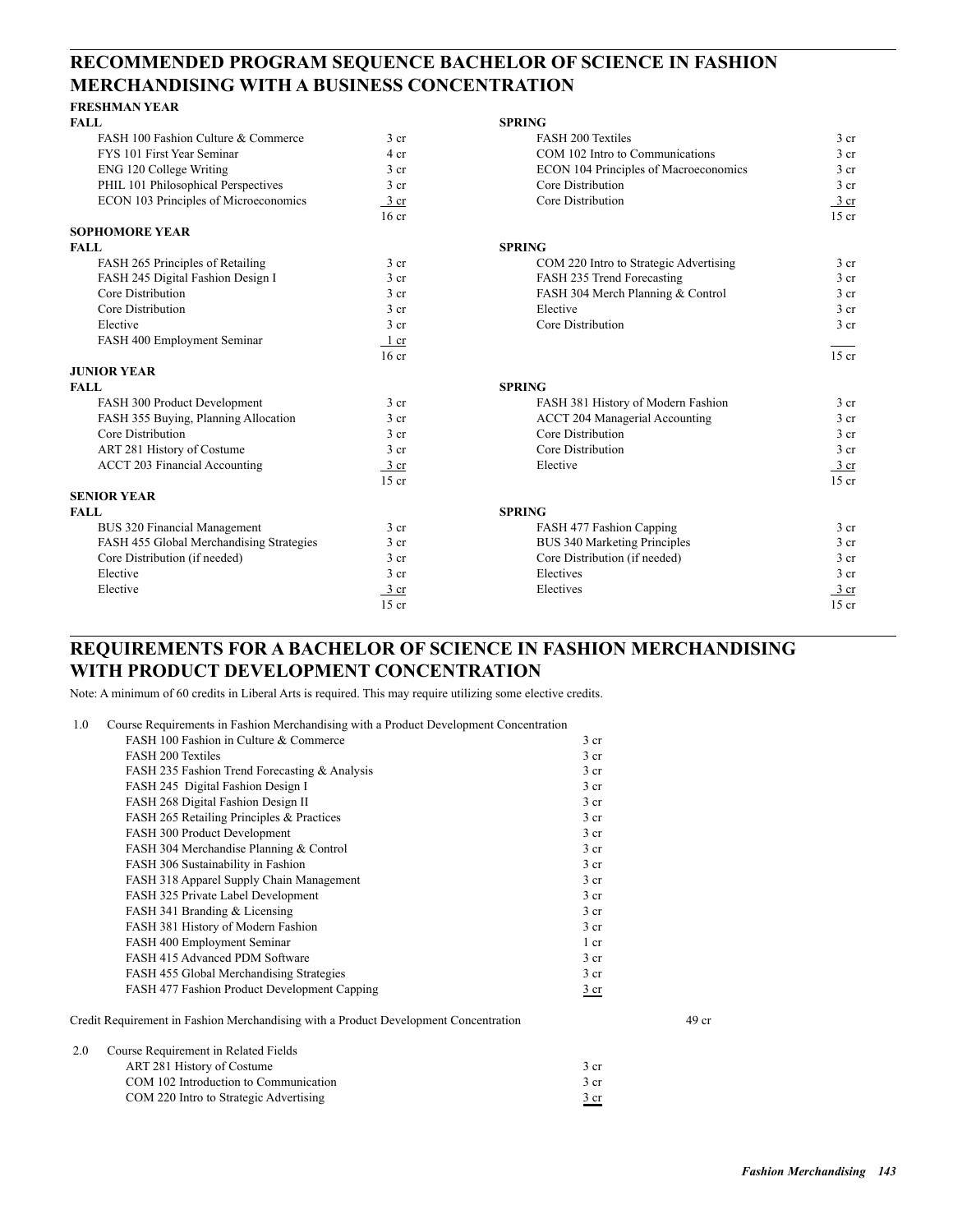#### **Total Credit Requirement for a Major in Fashion Merchandising with a Product Development Concentration** 58 cr

3.0 Core/Liberal Studies Requirements

| 3.1 | <b>FOUNDATION</b>                              |                 |                                   |
|-----|------------------------------------------------|-----------------|-----------------------------------|
|     | First Year Seminar                             | 4 cr            |                                   |
|     | Writing for College                            | 3 cr            |                                   |
| 3.2 | <b>DISTRIBUTION</b>                            |                 |                                   |
|     | <b>Breadth</b>                                 |                 |                                   |
|     | PHIL 101 Philosophical Perspectives            | 3 <sub>cr</sub> |                                   |
|     | Ethics, Applied Ethics, or Religious Studies   | 3 <sub>cr</sub> |                                   |
|     | Fine Arts                                      | 0 <sub>cr</sub> | (fulfilled by related field req.) |
|     | History                                        | $3$ cr          |                                   |
|     | Literature                                     | 3 <sub>cr</sub> |                                   |
|     | Mathematics                                    | 3 <sub>cr</sub> |                                   |
|     | Natural Science                                | 3 <sub>cr</sub> |                                   |
|     | Social Science                                 | $3$ cr          |                                   |
|     | Pathway*                                       | 12 cr           |                                   |
|     | Courses addressing an interdisciplinary topic  |                 |                                   |
|     | <b>Total Core/Liberal Studies Requirements</b> |                 | $40$ cr                           |
| 4.0 | Electives                                      |                 | $22$ cr                           |
|     | <b>Total Credit Requirement for Graduation</b> |                 | $120$ cr                          |

\* Breadth and Pathway courses may overlap, but all students must take a total of 36 distribution credits (including related field requirements). Students majoring in Breadth areas may apply a maximum of 6 credits to their distribution total. If applicable to a Pathway, 3 credits may come from disciplines outside of Core Breadth areas. Although foreign language and culture courses are not required within the Core, courses in these fields may be used to fulfill distribution requirements. See the Core/LS Program website for a detailed list of all courses that satisfy distribution requirements.

### **RECOMMENDED SEQUENCE FOR A BACHELOR OF SCIENCE IN FASHION MERCHANDISING WITH A PRODUCT DEVELOPMENT CONCENTRATION FRESHMAN YEAR**

| <b>FALL</b>                            |                  | <b>SPRING</b>                             |                 |
|----------------------------------------|------------------|-------------------------------------------|-----------------|
|                                        |                  |                                           |                 |
| FASH 100 Fashion Culture & Commerce    | 3 <sub>cr</sub>  | <b>FASH 200 Textiles</b>                  | 3 <sub>cr</sub> |
| FYS 101 First Year Seminar             | 4 cr             | FASH 245 Digital Fashion Design           | 3 <sub>cr</sub> |
| ENG 120 College Writing                | 3 <sub>cr</sub>  | FASH 265 Retailing Principles & Practices | 3 <sub>cr</sub> |
| PHIL 101 Philosophical Perspectives    | 3 <sub>cr</sub>  | Core Distribution                         | 3 <sub>cr</sub> |
| COM 102 Intro to Communications        | $\frac{3}{ }$ cr | Core Distribution                         | 3 cr            |
|                                        | 16 <sub>cr</sub> |                                           | $15$ cr         |
| <b>SOPHOMORE YEAR</b>                  |                  |                                           |                 |
| <b>FALL</b>                            |                  | <b>SPRING</b>                             |                 |
| FASH 268 Digital Fashion Design II     | 3 <sub>cr</sub>  | FASH 300 Product Development              | 3 <sub>cr</sub> |
| FASH 235 Trend Forecasting             | 3 <sub>cr</sub>  | FASH 304 Merchandise Planning & Control   | 3 <sub>cr</sub> |
| Core Distribution                      | 3 <sub>cr</sub>  | Core Distribution                         | 3 <sub>cr</sub> |
| Core Distribution                      | 3 <sub>cr</sub>  | Core Distribution                         | 3 <sub>cr</sub> |
| Elective                               | 3 <sub>cr</sub>  | Elective                                  | 3 <sub>cr</sub> |
| FASH 400 Employment Seminar            | $1$ cr           |                                           |                 |
|                                        | 16 <sub>cr</sub> |                                           | $15$ cr         |
| <b>JUNIOR YEAR</b>                     |                  |                                           |                 |
| <b>FALL</b>                            |                  | <b>SPRING</b>                             |                 |
| FASH 341 Branding & Licensing          | 3 <sub>cr</sub>  | FASH 318 Apparel Supply Chain Management  | 3 <sub>cr</sub> |
| COM 220 Intro to Strategic Advertising | 3 <sub>cr</sub>  | FASH 325 Private Label                    | 3 <sub>cr</sub> |
| Core Distribution                      | 3 <sub>cr</sub>  | ART 281 History of Costume                | 3 <sub>cr</sub> |
| Core Distribution                      | 3 <sub>cr</sub>  | Core Distribution                         | 3 <sub>cr</sub> |
| Elective                               | $\frac{3}{2}$ cr | Elective                                  | $rac{3}{2}$ cr  |
|                                        | $15$ cr          |                                           | $15$ cr         |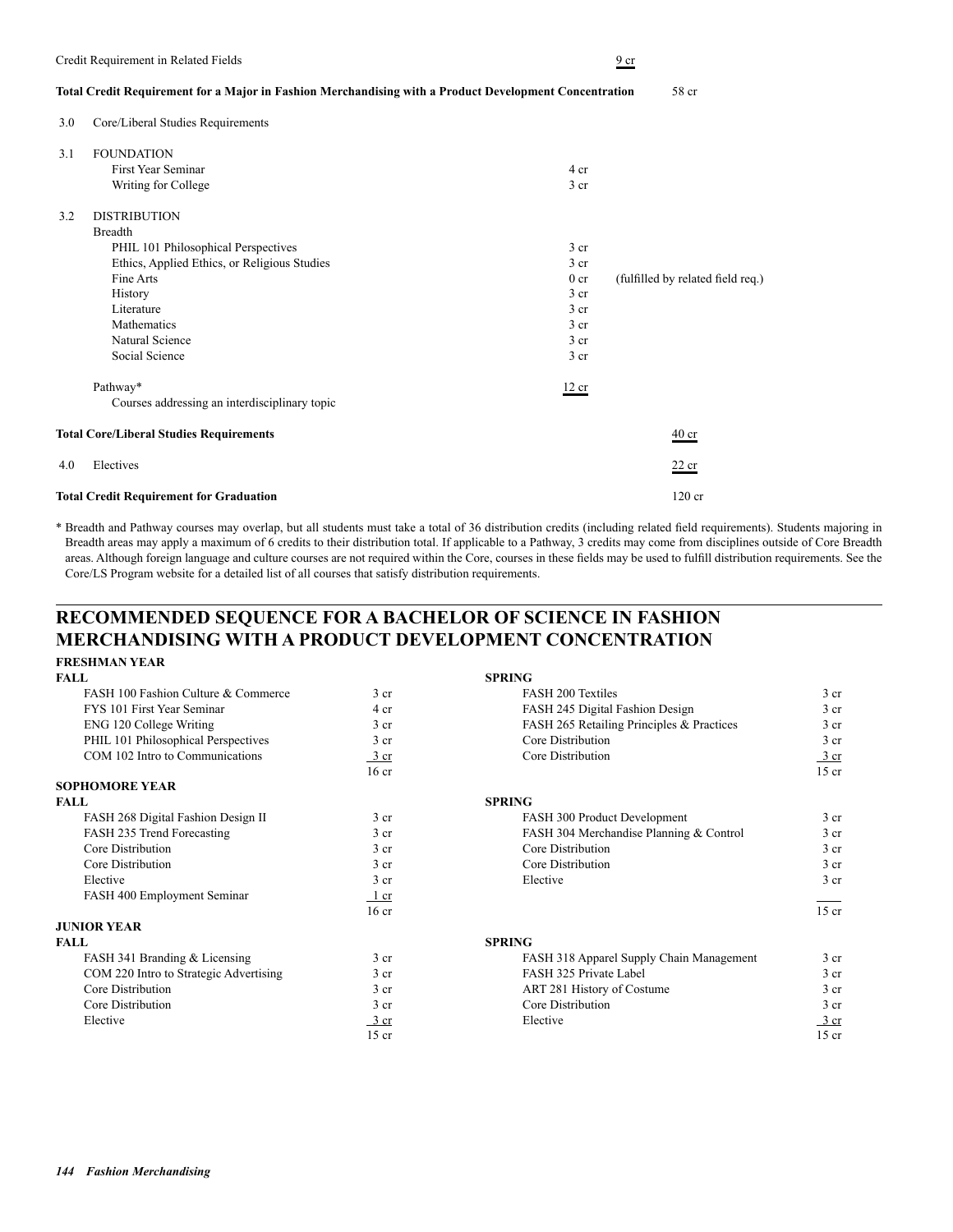# **SENIOR YEAR**

| FALL                               |                 | <b>SPRING</b>                            |                  |
|------------------------------------|-----------------|------------------------------------------|------------------|
| FASH 305 Sustainability            | 3 <sub>cr</sub> | FASH 455 Global Merchandising Strategies | 3 cr             |
| FASH 381 History of Modern Fashion | 3 <sub>cr</sub> | FASH 477 Fashion Capping                 | 3 cr             |
| FASH 415 Web PDM                   | 3 <sub>cr</sub> | Core Distribution (if needed)            | 3 cr             |
| Core Distribution (if needed)      | 3 cr            | Electives                                | 3 cr             |
| Elective                           | 3 <sub>cr</sub> | Electives                                | 3 cr             |
|                                    | $\sim$          | Electives                                | $\frac{3}{ }$ cr |
|                                    | $15$ cr         |                                          | $15$ cr          |

## **REQUIREMENTS FOR A BACHELOR OF SCIENCE IN FASHION MERCHANDISING WITH A FASHION PROMOTION CONCENTRATION**

Note: A minimum of 60 credits in Liberal Arts is required. This may require utilizing some elective credits. Project Requirement: Students wishing to enter the Fashion Merchandising major must submit the required project.

| 1.0 | Course Requirements in Fashion Merchandising with a Fashion Promotion Concentration                  |                 |                                   |
|-----|------------------------------------------------------------------------------------------------------|-----------------|-----------------------------------|
|     | FASH 100 Fashion in Culture & Commerce                                                               | 3 cr            |                                   |
|     | <b>FASH 200 Textiles</b>                                                                             | 3 cr            |                                   |
|     | FASH 245 Digital Fashion Design I                                                                    | $3$ cr          |                                   |
|     | FASH 265 Retailing Principles & Practices                                                            | 3 <sub>cr</sub> |                                   |
|     | FASH 235 Fashion Trend Forecasting & Analysis                                                        | 3 <sub>cr</sub> |                                   |
|     | FASH 300 Product Development                                                                         | $3$ cr          |                                   |
|     | FASH 341 Branding & Licensing                                                                        | 3 <sub>cr</sub> |                                   |
|     | FASH 381 History of Modern Fashion                                                                   | 3 <sub>cr</sub> |                                   |
|     | FASH 400 Employment Seminar                                                                          | 1 cr            |                                   |
|     | FASH 455 Global Merchandising Strategies                                                             | 3 <sub>cr</sub> |                                   |
|     | FASH 477 Fashion Merchandising Capstone                                                              | 3 <sub>cr</sub> |                                   |
|     | Student will choose 3 courses from the following (3 crs each):                                       | 9 cr            |                                   |
|     | FASH 261 Event Planning                                                                              |                 |                                   |
|     | FASH 269 Visual Merchandising                                                                        |                 |                                   |
|     | FASH 266 Writing for Fashion                                                                         |                 |                                   |
|     | FASH 295 Fashion Show Production                                                                     |                 |                                   |
|     | FASH 306 Sustainability in Fashion                                                                   |                 |                                   |
|     | FASH 315 Retail Entrepreneurship                                                                     |                 |                                   |
|     | FASH 367 Advanced Fashion Show Production                                                            |                 |                                   |
|     | Credit Requirement in Fashion Merchandising with a Fashion Promotion Concentration                   |                 | 40 <sub>cr</sub>                  |
| 2.0 | Course Requirement in Related Fields                                                                 |                 |                                   |
|     | ART 281 History of Costume                                                                           | 3 <sub>cr</sub> |                                   |
|     | COM 102 Introduction to Communication                                                                | $3$ cr          |                                   |
|     | COM 103 Digital Toolbox                                                                              | 3 <sub>cr</sub> |                                   |
|     | COM 211 Fundamentals of PR Theory & Practice                                                         | 3 <sub>cr</sub> |                                   |
|     | COM 220 Intro to Strategic Advertising                                                               | 3 <sub>cr</sub> |                                   |
|     | Students will choose 2 courses from the following: (3 crs each):                                     | 6 cr            |                                   |
|     | COM 333 Applied Research Analytics                                                                   |                 |                                   |
|     | COM Special Topics                                                                                   |                 |                                   |
|     | COM 348 Integrated Strategies, Tactics and Shareholders                                              |                 |                                   |
|     | Credit Requirement in Related Fields                                                                 |                 | $21$ cr                           |
|     | Total Credit Requirement for a Major in Fashion Merchandising with a Fashion Promotion Concentration |                 | $61$ cr                           |
| 3.1 | <b>FOUNDATION</b>                                                                                    |                 |                                   |
|     | First Year Seminar                                                                                   | 4 cr            |                                   |
|     | Writing for College                                                                                  | $3$ cr          |                                   |
| 3.2 | <b>DISTRIBUTION</b>                                                                                  |                 |                                   |
|     | <b>Breadth</b>                                                                                       |                 |                                   |
|     | PHIL 101 Philosophical Perspectives                                                                  | $3$ cr          |                                   |
|     | Ethics, Applied Ethics, or Religious Studies                                                         | 3 <sub>cr</sub> |                                   |
|     | Fine Arts                                                                                            | 0 <sub>cr</sub> | (fulfilled by related field req.) |
|     | History                                                                                              | 3 <sub>cr</sub> |                                   |
|     | Literature                                                                                           | 3 cr            |                                   |
|     | Mathematics                                                                                          | 3 cr            |                                   |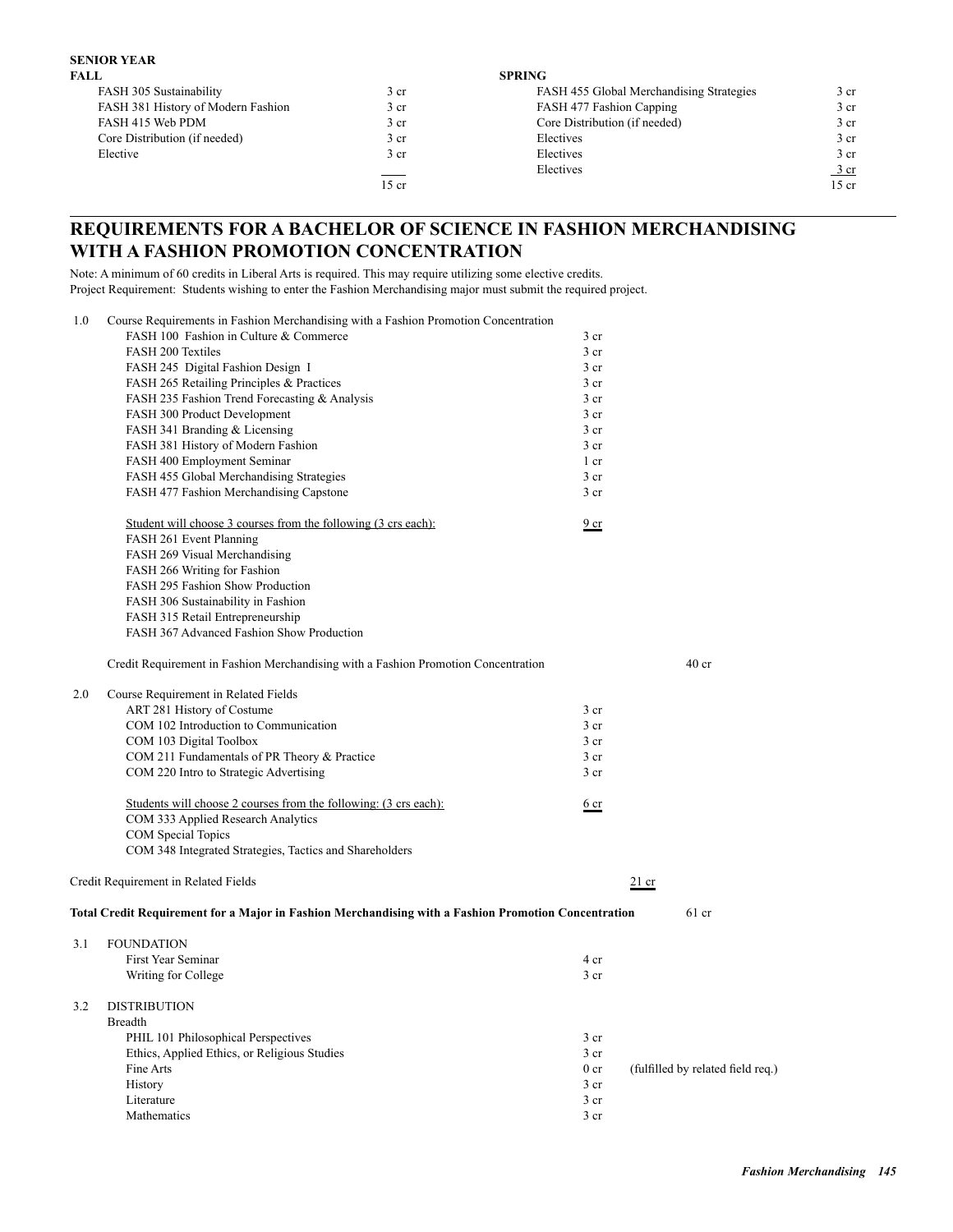| Natural Science                                           | 3 <sub>cr</sub> |                 |
|-----------------------------------------------------------|-----------------|-----------------|
| Social Science                                            | 3 <sub>cr</sub> |                 |
| Pathway*<br>Courses addressing an interdisciplinary topic | 12 cr           |                 |
| <b>Total Core/Liberal Studies Requirements</b>            |                 |                 |
| 4.0<br>Electives                                          |                 | $19 \text{ cr}$ |
| <b>Total Credit Requirement for Graduation</b>            |                 | $120$ cr        |

\* Breadth and Pathway courses may overlap, but all students must take a total of 36 distribution credits (including related field requirements). Students majoring in Breadth areas may apply a maximum of 6 credits to their distribution total. If applicable to a Pathway, 3 credits may come from disciplines outside of Core Breadth areas. Although foreign language and culture courses are not required within the Core, courses in these fields may be used to fulfill distribution requirements. See the Core/LS Program website for a detailed list of all courses that satisfy distribution requirements.

## **RECOMMENDED SEQUENCE FOR A BACHELOR OF SCIENCE IN FASHION MERCHANDISING WITH A FASHION PROMOTION CONCENTRATION**

| FINESHIVIAN TEAN                          |                  |                                        |                  |
|-------------------------------------------|------------------|----------------------------------------|------------------|
| FALL                                      |                  | <b>SPRING</b>                          |                  |
| FASH 100 Fashion Culture & Commerce       | 3 cr             | <b>FASH 200 Textiles</b>               | 3 <sub>cr</sub>  |
| FYS 101 First Year Seminar                | 4 cr             | COM 103 Digital Toolbox                | 3 <sub>cr</sub>  |
| ENG 120 College Writing                   | $3$ cr           | Core Distribution                      | 3 <sub>cr</sub>  |
| PHIL 101 Philosophical Perspectives       | $3$ cr           | Core Distribution                      | 3 <sub>cr</sub>  |
| COM 102 Intro to Communications           | $\frac{3}{2}$ cr | Core Distribution                      | $\frac{3}{ }$ cr |
|                                           | 16 <sub>cr</sub> |                                        | $15$ cr          |
| <b>SOPHOMORE YEAR</b>                     |                  |                                        |                  |
| FALL                                      |                  | <b>SPRING</b>                          |                  |
| FASH 245 Digital Fashion Design           | $3$ cr           | FASH 281 Trend                         | 3 <sub>cr</sub>  |
| FASH 265 Retailing Principles & Practices | 3 <sub>cr</sub>  | FASH 400 Employment Seminar            | $1$ cr           |
| COM 211 Fundamentals of PR                | 3 cr             | COM 220 Intro to Strategic Advertising | 3 <sub>cr</sub>  |
| Core Distribution                         | $3$ cr           | Core Distribution                      | 3 <sub>cr</sub>  |
| Core Distribution                         | 3 <sub>cr</sub>  | Core Distribution                      | 3 <sub>cr</sub>  |
|                                           |                  | Elective                               | $\frac{3}{ }$ cr |
|                                           | $15$ cr          |                                        | 16 <sub>cr</sub> |
| <b>JUNIOR YEAR</b>                        |                  |                                        |                  |
| <b>FALL</b>                               |                  | <b>SPRING</b>                          |                  |
| FASH 300 Product Development              | $3$ cr           | FASH 341 Branding & Licensing          | 3 <sub>cr</sub>  |
| ART 281 History of Costume                | 3 cr             | FASH 381 History of Modern Fashion     | 3 <sub>cr</sub>  |
| Fashion Menu Choice 1                     | 3 cr             | COM 333 Applied Research Analytics     | 3 <sub>cr</sub>  |
| Elective                                  | 4 cr             | Core Distribution                      | 3 <sub>cr</sub>  |
|                                           |                  | Elective                               | $\frac{3}{ }$ cr |
|                                           | $13$ cr          |                                        | $15$ cr          |
| <b>SENIOR YEAR</b>                        |                  |                                        |                  |
| FALL                                      |                  | <b>SPRING</b>                          |                  |
| FASH 455 Global Merchandising Strategies  | 3 <sub>cr</sub>  | Fashion Menu Choice 3                  | 3 <sub>cr</sub>  |
| Fashion Menu Choice 2                     | 3 <sub>cr</sub>  | FASH 477 Fashion Capping               | 3 <sub>cr</sub>  |
| COM Menu Choice 1                         | 3 cr             | Core Distribution                      | 3 <sub>cr</sub>  |
| COM Menu Choice 2                         | $3$ cr           | Electives                              | 6 cr             |
| Core Distribution                         | 3 <sub>cr</sub>  |                                        |                  |
| Core Distribution                         | $\frac{3}{ }$ cr |                                        |                  |
|                                           | $15$ cr          |                                        | $15$ cr          |
|                                           |                  |                                        |                  |

## **REQUIREMENTS FOR A MINOR IN PRODUCT DEVELOPMENT**

The Product Development Minor is available to Fashion Design or Merchandising Majors and provides a foundation in contemporary concepts of apparel industry product development, production, sourcing, branding, licensing, and product data management.

| Required courses: (3 credits each)                             | 9 cr            |
|----------------------------------------------------------------|-----------------|
| FASH 200 Textiles: Studies & Applications                      |                 |
| FASH 318 Production & Sourcing in the Apparel Industry         |                 |
| FASH 300 Product Development                                   |                 |
| Select three courses (3 credits each) from the following list: | 9 <sub>cr</sub> |
| FASH 267 Textile Design                                        |                 |

**FRESHMAN YEAR**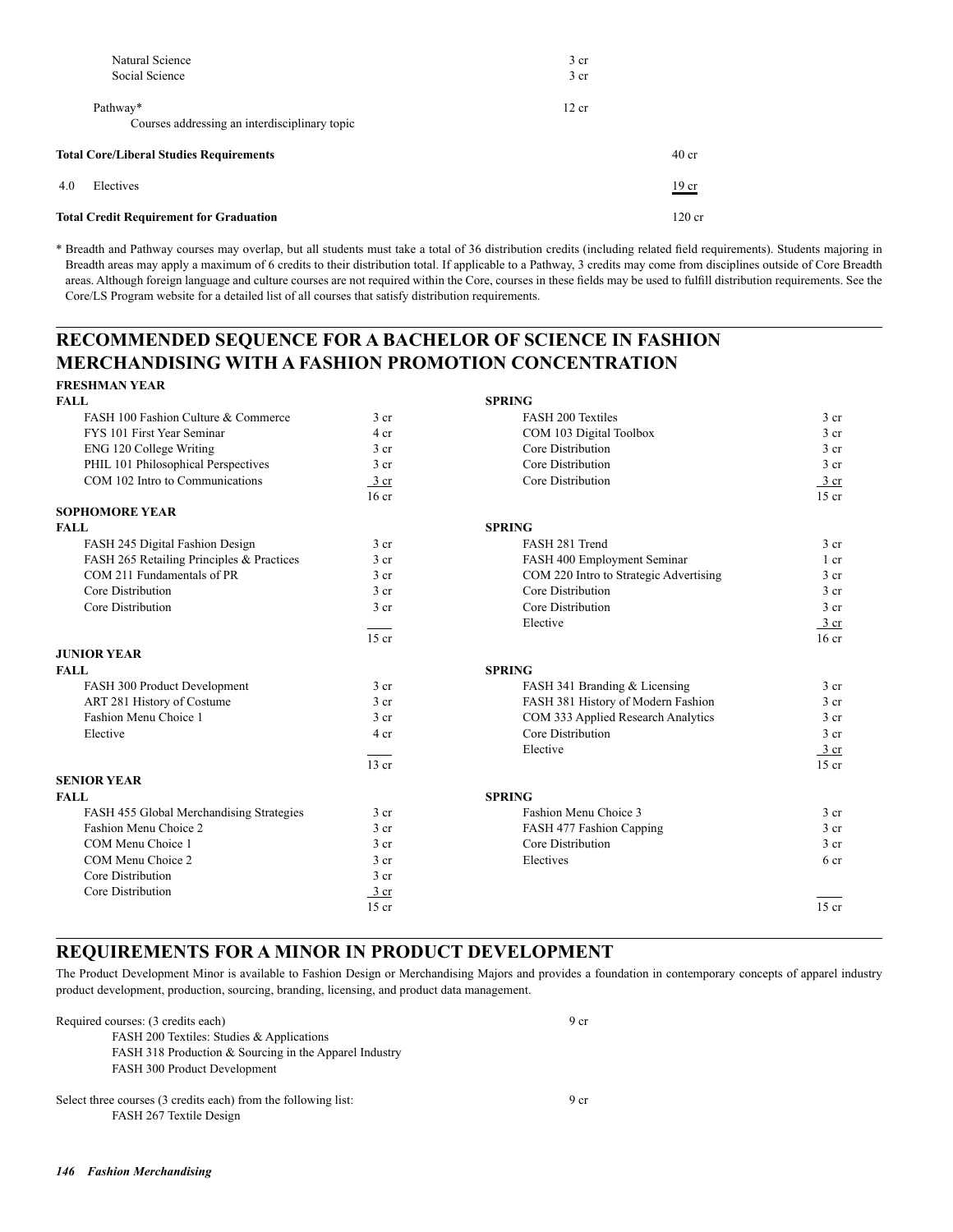#### **Total Credit Requirement for a Minor in Product Development** 18 cr

#### **FRENCH**

**CLAIRE KEITH,** Ph.D., *Chairperson and French Coordinator*

#### **MISSION:**

In a global and interdependent world, no education can be considered adequate without the skill of a second language and the ability to consider the perspective of other cultures. Used by over 200 million people in more than 50 countries around the world, French is a key language for international communication. It is an official working language at the UN, NATO, UNESCO, the International Olympic Committee, the European Union, the International Red Cross, and numerous NGOs. A double fluency in French and English is a competitive asset in the national and international job market for work in international business, the humanitarian and nonprofit sectors, the diplomatic world, the teaching professions, the fields of art history and fashion design, and to meet the requirements of various programs of graduate study.

Students majoring in French should be aware that at least one semester of study in a French Immersive environment is necessary to be able to meet the ACTFL proficiency guidelines used by the department in the final assessment of the Capping course and final Capping Oral Presentation.

The French Program affords the committed student the following special academic options:

- (1) An interdisciplinary track for double majors designed to customize the language knowledge to the student's second field of study, for maximum professional marketability.
- (2) The Marist Abroad Program in Paris, Aix-en-Provence or Grenoble, featuring multiple housing options and opportunity for community service involvement. Programs in Senegal and Morocco are also available.
- (3) Secondary school teacher certification.
- (4) The option to substitute several French courses to fulfill distributive Core/LS requirements in Mathematics, Science, History, or Literature, an arrangement which facilitates a double major or Minor in French.

### **REQUIREMENTS FOR A BACHELOR OF ARTS IN FRENCH**

Note: A minimum of 90 credits in Liberal Arts is required.

| 1.0 | Course Requirements for all French Majors                       |                 |         |
|-----|-----------------------------------------------------------------|-----------------|---------|
|     | FREN 201 Workshop in Writing                                    | 3 <sub>cr</sub> |         |
|     | FREN 202 Workshop in Oral Expression*                           | 3 <sub>cr</sub> |         |
|     | FREN 251 Contemporary France                                    | 3 <sub>cr</sub> |         |
|     | FREN 305 Studies In French Film and Literature                  | 3 <sub>cr</sub> |         |
|     | FREN 310 French Grammar and Composition I OR                    |                 |         |
|     | FREN 311 French Grammar and Composition II                      | 3 cr            |         |
|     |                                                                 |                 | $15$ cr |
| 2.0 | Approved courses in tracks                                      |                 |         |
|     | Single Major track                                              |                 |         |
|     | FREN 250 French Culture & Thought OR                            |                 |         |
|     | FREN 325 French in a Digital Age                                | 3 <sub>cr</sub> |         |
|     | FREN 310 French Grammar and Composition I OR                    |                 |         |
|     | FREN 311 French Grammar and Composition II                      | 3 <sub>cr</sub> |         |
|     | FREN 315 French Literature of Africa and the Caribbean OR       |                 |         |
|     | FREN 322 Seminar In Francophone Studies OR                      |                 |         |
|     | FREN 330 Modern Literary Perspective: the 20th and 21st Century | 3 <sub>cr</sub> |         |
|     | FREN 345 Interdisciplinary Unit                                 | 3 <sub>cr</sub> |         |
|     | FREN 440 French for Current Affairs                             | 3 <sub>cr</sub> |         |
|     | One upper-level course in French Literature or Culture OR       | 3 <sub>cr</sub> |         |
|     | FREN 394 Internship in French**                                 |                 |         |
|     | FREN 477 Capping                                                | 3 <sub>cr</sub> |         |
|     | Double Major Track                                              |                 | $21$ cr |
|     | FREN 250 French Culture & Thought OR                            |                 |         |
|     | FREN 310 French Grammar and Composition I OR                    |                 |         |
|     | FREN 325 French in Digital Age                                  | 3 <sub>cr</sub> |         |
|     | FREN 315 French Literature of Africa and the Caribbean OR       |                 |         |
|     | FREN 322 Seminar In Francophone Studies OR                      |                 |         |
|     | FREN 330 Modern Literary Perspective: the 20th and 21st Century | 3 <sub>cr</sub> |         |
|     | FREN 311 French Grammar and Composition II OR                   |                 |         |
|     |                                                                 |                 |         |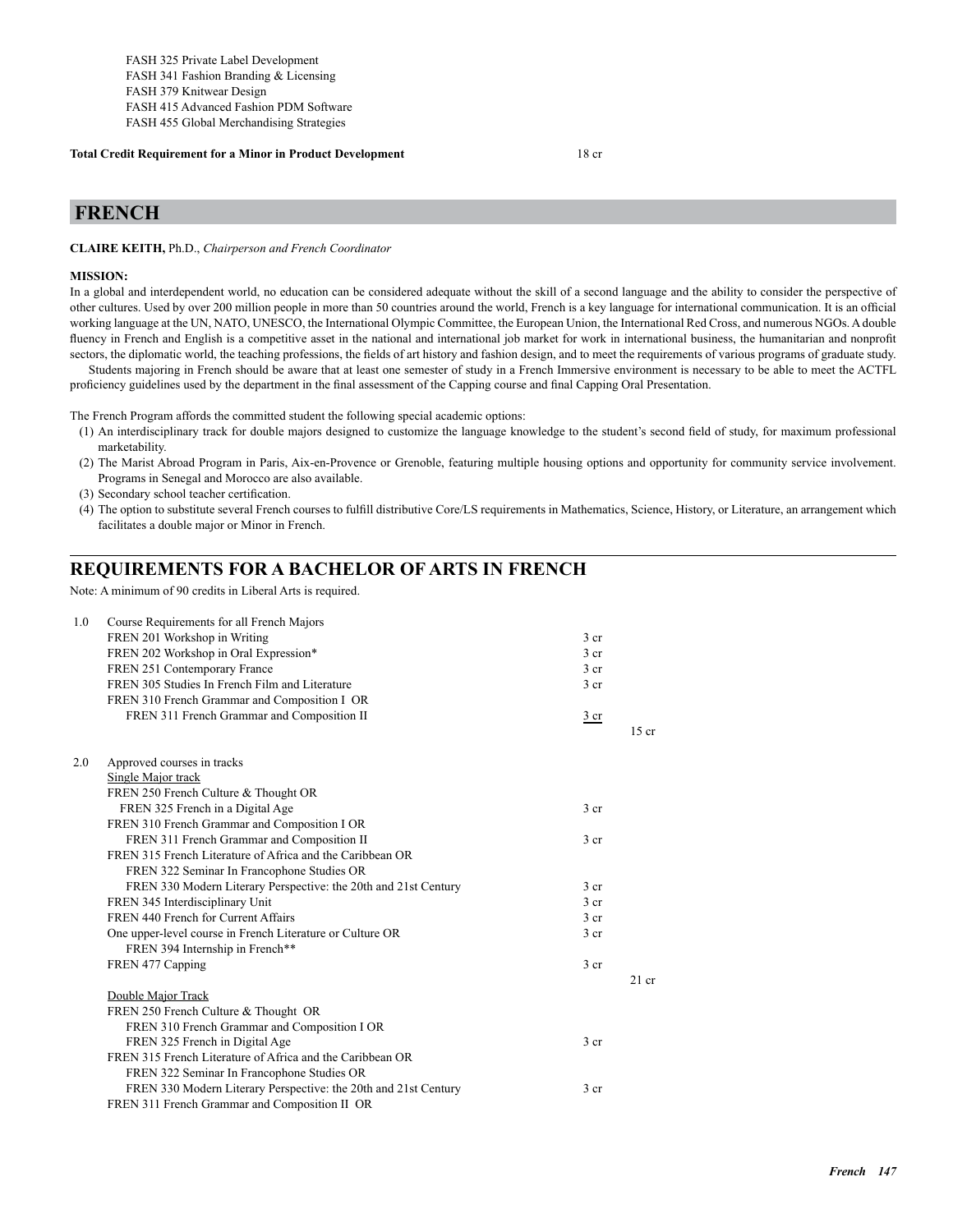|     | FREN 345 Interdisciplinary Unit                       | 3 <sub>cr</sub> |                                 |
|-----|-------------------------------------------------------|-----------------|---------------------------------|
|     | FREN 440 French for Current Affairs OR                |                 |                                 |
|     | FREN 397 Internship in French**                       | 3 cr            |                                 |
|     | FREN 477 Capping                                      | $rac{3}{2}$ cr  |                                 |
|     |                                                       |                 | $15$ cr                         |
|     |                                                       |                 | 15-21 cr                        |
|     | <b>Total Credit Requirement for a Major in French</b> |                 | 30-36 cr                        |
| 3.0 | Core/Liberal Studies Requirements                     |                 |                                 |
| 3.1 | <b>FOUNDATION</b>                                     |                 |                                 |
|     | FYS 101 First Year Seminar                            | 4 cr            |                                 |
|     | ENG 120 Writing for College                           | 3 <sub>cr</sub> |                                 |
|     |                                                       |                 | 7 <sub>cr</sub>                 |
| 3.2 | <b>DISTRIBUTION</b>                                   |                 |                                 |
|     | Breadth*                                              |                 |                                 |
|     | PHIL 101 Philosophical Perspectives                   | $3$ cr          |                                 |
|     | Ethics, Applied Ethics, or Religious Studies          | 3 <sub>cr</sub> |                                 |
|     | Fine Arts                                             | 3 <sub>cr</sub> |                                 |
|     | History                                               | 3 cr            |                                 |
|     | Literature                                            | 0 <sub>cr</sub> | (fulfilled by major field req.) |
|     | Mathematics                                           | 3 cr            |                                 |
|     | Natural Science                                       | 3 cr            |                                 |
|     | Social Science                                        | $rac{3}{2}$ cr  |                                 |
|     |                                                       |                 | $21$ cr                         |
|     | Pathway*                                              |                 | 12 cr                           |
|     | Courses addressing an interdisciplinary topic.        |                 |                                 |
|     | <b>Total Core/Liberal Studies Requirement</b>         |                 | 40 <sub>cr</sub>                |
| 4.0 | Electives                                             |                 | 44-50 cr                        |
|     | <b>Total Credit Requirement for Graduation</b>        |                 | $120$ cr                        |

 \* Breadth and Pathway courses may overlap, but all students must take a total of 36 distribution credits (including related field requirements). Students majoring in Breadth areas may apply a maximum of 6 credits to their distribution total. If applicable to a Pathway, 3 credits may come from disciplines outside of Core Breadth areas. Although foreign language and culture courses are not required within the Core, some courses in these fields may be used to fulfill distribution requirements. See the Core/LS Program website for a detailed list of all courses that satisfy distribution requirements.

\*\* Replacing upper level course with FREN 394 requires prior departmental approval for qualifying students.

| <b>REQUIREMENTS FOR A MINOR IN FRENCH LANGUAGE STUDIES</b> |                  |  |
|------------------------------------------------------------|------------------|--|
| FREN 201 Workshop in Writing                               | 3 <sub>cr</sub>  |  |
| FREN 202 Workshop in Oral Expression                       | 3 <sub>cr</sub>  |  |
| FREN 250 French Culture and Thought OR                     |                  |  |
| FREN 310 French Grammar and Composition I OR               |                  |  |
| FREN 325 French in a Digital Age                           | 3 <sub>cr</sub>  |  |
| FREN 251 Contemporary France                               | 3 <sub>cr</sub>  |  |
| FREN 305 Studies in French Film and Literature OR          |                  |  |
| FREN 315 French Literature of Africa and the Caribbean     | 3 <sub>cr</sub>  |  |
| FREN 310 French Grammar & Composition I OR                 |                  |  |
| FREN 311 French Grammar & Composition II OR                |                  |  |
| FREN 322 Seminar in Francophone Studies OR                 |                  |  |
| FREN 397 Internship In French OR                           |                  |  |
| FREN 440 French for Current Affairs                        | 3 cr             |  |
| <b>Total Credit Requirement for a Minor in French</b>      | 18 <sub>cr</sub> |  |

## **REQUIREMENTS FOR NEW YORK STATE TEACHER CERTIFICATION IN ADOLESCENCE EDUCATION: FRENCH (GRADES 7-12)**

Marist College offers a state-approved program leading to initial teacher certification in Adolescence Education: French (Grades 7-12). Students seeking this certification are encouraged to consult with their academic advisor and the Coordinator of Adolescence Education in the Education Department. Because of the significant number of state certification requirements for this program, it is important that students seek such advisement early in their college careers, during the freshman year if possible. Education and related field requirements for Adolescence Education certification can be found on page 117 of this catalog.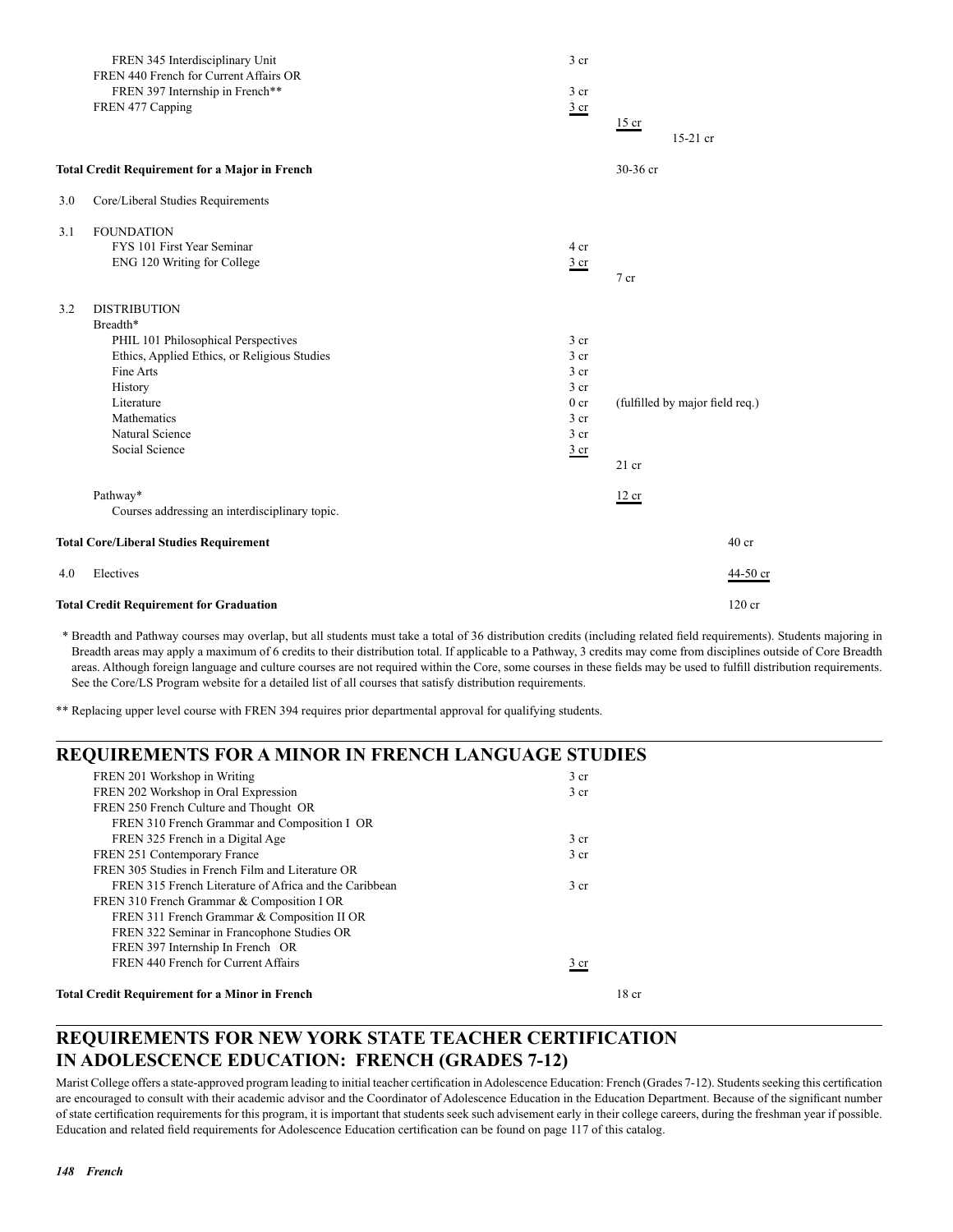#### **RECOMMENDED PROGRAM SEQUENCE FOR A BACHELOR OF ARTS IN FRENCH**

Single & Double Track (additional Single Track courses marked with \*)

| <b>FRESHMAN YEAR</b>                      |                  |                             |                 |
|-------------------------------------------|------------------|-----------------------------|-----------------|
| <b>FALL</b>                               |                  | <b>SPRING</b>               |                 |
| <b>FREN 201</b>                           | 3 <sub>cr</sub>  | <b>FREN 202</b>             | 3 <sub>cr</sub> |
| FYS 101 First Year Seminar                | 4 cr             | Core/LS                     | $3$ cr          |
| ENG 120 Writing for College               | 3 <sub>cr</sub>  | Core/LS                     | 3 cr            |
| PHIL 101 Philosophical Perspectives       | $3$ cr           | Core/LS                     | 3 cr            |
| Elective                                  | 3 cr             | Elective                    | $rac{3}{2}$ cr  |
|                                           | 16 <sub>cr</sub> |                             | $15$ cr         |
| <b>SOPHOMORE YEAR</b>                     |                  |                             |                 |
| <b>FALL</b>                               |                  | <b>SPRING</b>               |                 |
| <b>FREN 250</b>                           | 3 <sub>cr</sub>  | <b>FREN 251</b>             | 3 <sub>cr</sub> |
| FREN 305 (Core Lit)                       | 3 <sub>cr</sub>  | Core/LS                     | 3 <sub>cr</sub> |
| Core/LS                                   | 3 <sub>cr</sub>  | Core/LS                     | 3 <sub>cr</sub> |
| Elective                                  | 3 <sub>cr</sub>  | Ethics                      | 3 cr            |
| Elective                                  | $3$ cr           | Elective                    | $rac{3}{2}$ cr  |
|                                           | $15$ cr          |                             | $15$ cr         |
| <b>JUNIOR YEAR</b> (Marist Abroad France) |                  |                             |                 |
| <b>FALL</b>                               |                  | <b>SPRING</b>               |                 |
| <b>FREN 310</b>                           | 3 <sub>cr</sub>  | <b>FREN 440 OR FREN 394</b> | 3 <sub>cr</sub> |
| FREN 311 <sup>*</sup> or elective         | 3 <sub>cr</sub>  | Core/LS                     | 3 cr            |
| <b>FREN 315</b>                           | 3 <sub>cr</sub>  | Core/LS                     | 3 cr            |
| <b>FREN 345</b>                           | 3 cr             | Elective                    | 3 cr            |
| FREN upper level *                        | $3$ cr           | Elective                    | $rac{3}{2}$ cr  |
|                                           | $15$ cr          |                             | $15$ cr         |
| <b>SENIOR YEAR</b>                        |                  |                             |                 |
| <b>FALL</b>                               |                  | <b>SPRING</b>               |                 |
| Elective or FREN 477 Capping course       | 3 cr             | FREN 477 Capping Course     | $3$ cr          |
| Core/LS                                   | $3$ cr           | Electives                   | 12 cr           |
| Electives                                 | 9 <sub>cr</sub>  |                             |                 |
|                                           | $15$ cr          |                             | $15$ cr         |

## **GAMES AND EMERGING MEDIA**

#### **KAREN SCHRIER,** Ed.D., *Director*

#### **MISSION:**

The Games and Emerging Media major provides a strong practical and theoretical understanding of game design, development, and writing, as well as an understanding of the history, culture, and business of games. In addition, we research, develop, and design other emerging forms of media—including virtual reality, 3-D environments, and mobile applications—as well as media that have yet to be imagined. Depending on their interests, students develop a wide variety of skills, such as in design, programming, writing, production, art, animation, prototyping, public speaking, and research. Our interdisciplinary approach to games encourages creativity, innovation, exploration, and empathy.

Students choose between two concentration areas: (1) Technical Development & Programming and (2) Design, Writing, & Culture. All students begin the program with a shared interdisciplinary foundation in game design, production, and development, and then concentrate in their respective specializations. Within each concentration there is additional flexibility. Students spend their final year working in teams to develop a portfolio of games and other media. Students also have the opportunity to join the Play Innovation Lab, where they can develop and research games and other media, and participate in game-related events, workshops, and career preparation activities.

## **REQUIREMENTS FOR A BACHELOR OF SCIENCE IN GAMES AND EMERGING MEDIA: CONCENTRATION IN TECHNICAL DEVELOPMENT AND PROGRAMMING**

Note: A minimum of 60 credits in Liberal Arts is required.

| 1.0 | Course Requirements in Games & Emerging Media |                 |
|-----|-----------------------------------------------|-----------------|
|     | CMPT 120 Introduction to Programming          | 4 cr            |
|     | CMPT 220 Software Development I               | 4 cr            |
|     | <b>CMPT 221 Software Development II</b>       | 4 cr            |
|     | CMPT 230 Software System & Analysis           | 4 cr            |
|     | CMPT 414 Game Design & Programming I          | 4 cr            |
|     | GAME 101 Introduction to Games                | 3 <sub>cr</sub> |
|     | GAME 301 Business of Games                    | 3 <sub>cr</sub> |
|     | GAME 480 Game Studio                          | 3 <sub>cr</sub> |
|     |                                               |                 |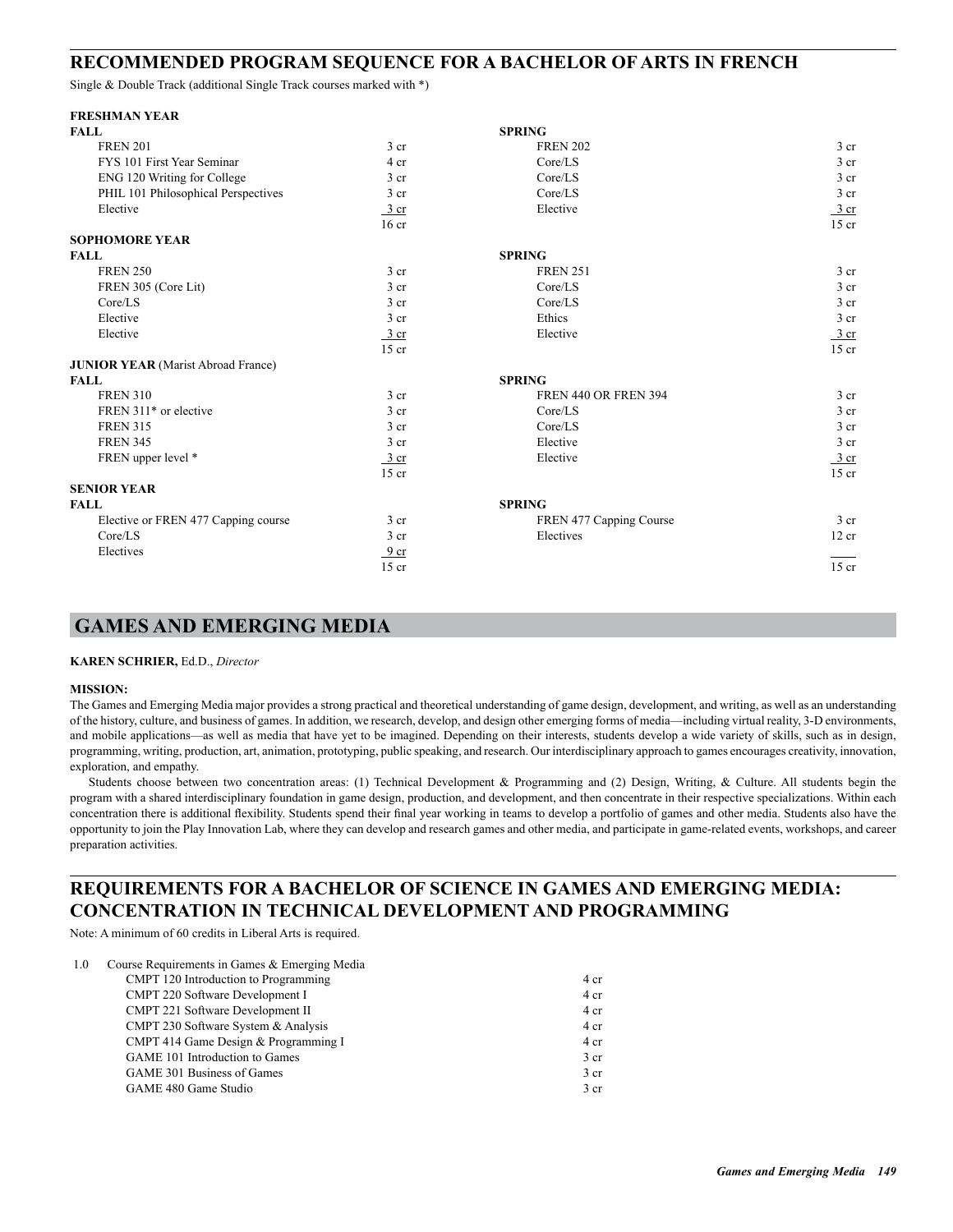|     | GAME 481 Capping                                               | 3 cr                               |                                   |
|-----|----------------------------------------------------------------|------------------------------------|-----------------------------------|
|     | MDIA 103 Digital Toolbox                                       | 3 <sub>cr</sub>                    |                                   |
|     |                                                                |                                    | 35 cr                             |
|     | Select any three, in any combination                           |                                    |                                   |
|     | GAME 201 Colloquium in Games (can be taken 3 times)            |                                    |                                   |
|     | GAME 202 Lab Practicum in Games (can be taken 3 times)         |                                    |                                   |
|     | CRDV 100 Employment Practicum                                  |                                    |                                   |
|     |                                                                |                                    | 3 <sub>cr</sub>                   |
|     |                                                                |                                    |                                   |
|     | Select one from the following:                                 |                                    | 4 cr                              |
|     | CMPT 306 Data Comm & Networks<br>CMPT 308 Data Management      |                                    |                                   |
|     |                                                                |                                    |                                   |
|     | Select three from the following:                               |                                    | $10-12$ cr                        |
|     | CMPT 330 System Design                                         |                                    |                                   |
|     | CMPT 404 Artificial Intelligence                               |                                    |                                   |
|     | CMPT 415 Game Design & Programming II                          |                                    |                                   |
|     | CMPT 435 Algorithms Analysis and Design                        |                                    |                                   |
|     | CMPT 446 Computer Graphics                                     |                                    |                                   |
|     | GAME 401 Human Computer Interaction                            |                                    |                                   |
|     | Select 7-9 credits from the following:                         |                                    | $7-9$ cr                          |
|     | MDIA 101 Introduction to Media Studies                         |                                    |                                   |
|     | MDIA 110 Intro to Design                                       |                                    |                                   |
|     | MDIA 201 Writing for Media                                     |                                    |                                   |
|     | MDIA 203 Video Production                                      |                                    |                                   |
|     | MDIA 210 Interactive Media I                                   |                                    |                                   |
|     | MDIA 302 Editing                                               |                                    |                                   |
|     | MDIA 304 Audio Production                                      |                                    |                                   |
|     | MDIA 310 Interactive II                                        |                                    |                                   |
|     | MDIA 311 Media Theory and Methods                              |                                    |                                   |
|     | MDIA 312 Online Culture                                        |                                    |                                   |
|     | MDIA 313 Storytelling Across Media                             |                                    |                                   |
|     | MDIA 314 Game Design I                                         |                                    |                                   |
|     | MDIA 316 Ethics and Gaming                                     |                                    |                                   |
|     | MDIA 320 History of Electronic Media                           |                                    |                                   |
|     | MDIA 410 Game Design II                                        |                                    |                                   |
|     | MDIA 411 Topics in Interactive Media                           |                                    |                                   |
|     | MDIA 431 3D Modeling and Visualization<br>MDIA 432 Animation   |                                    |                                   |
|     | GAME 401 Human Computer Interaction                            |                                    |                                   |
|     |                                                                |                                    |                                   |
|     | Credit Requirements in Games & Emerging Media                  |                                    | $61$ cr                           |
| 2.0 | Course Requirements in Related Fields                          |                                    |                                   |
|     | MATH 205 Discrete Mathematics                                  | 4 cr                               |                                   |
|     | PHYS 211 General Physics I                                     | $rac{3}{2}$ cr                     |                                   |
|     |                                                                |                                    |                                   |
|     | Credit Requirement in Related Fields                           |                                    | $\frac{7}{ }$ cr                  |
|     |                                                                |                                    |                                   |
|     | Total Credit Requirement for a Major in Games & Emerging Media |                                    | 68 cr                             |
| 3.0 | Core/Liberal Studies Requirements                              |                                    |                                   |
| 3.1 | <b>FOUNDATION</b>                                              |                                    |                                   |
|     | FYS 101 First Year Seminar                                     | 4 cr                               |                                   |
|     | ENG 120 Writing for College                                    | $rac{3}{2}$ cr                     |                                   |
|     |                                                                |                                    | 7 cr                              |
|     |                                                                |                                    |                                   |
| 3.2 | <b>DISTRIBUTION</b>                                            |                                    |                                   |
|     | <b>Breadth</b>                                                 |                                    |                                   |
|     | PHIL 101 Philosophical Perspectives                            | 3 cr                               |                                   |
|     | Ethics, Applied Ethics, or Religious Studies                   | 3 <sub>cr</sub>                    |                                   |
|     | Fine Arts                                                      | 3 <sub>cr</sub>                    |                                   |
|     | History                                                        | 3 <sub>cr</sub>                    |                                   |
|     | Literature<br>Mathematics                                      | 3 <sub>cr</sub><br>0 <sub>cr</sub> | (fulfilled by related field req.) |
|     | Natural Science                                                | 0 <sub>cr</sub>                    | (fulfilled by related field req.) |
|     | Social Science                                                 | $rac{3}{2}$ cr                     |                                   |
|     |                                                                |                                    | $18$ cr                           |
|     |                                                                |                                    |                                   |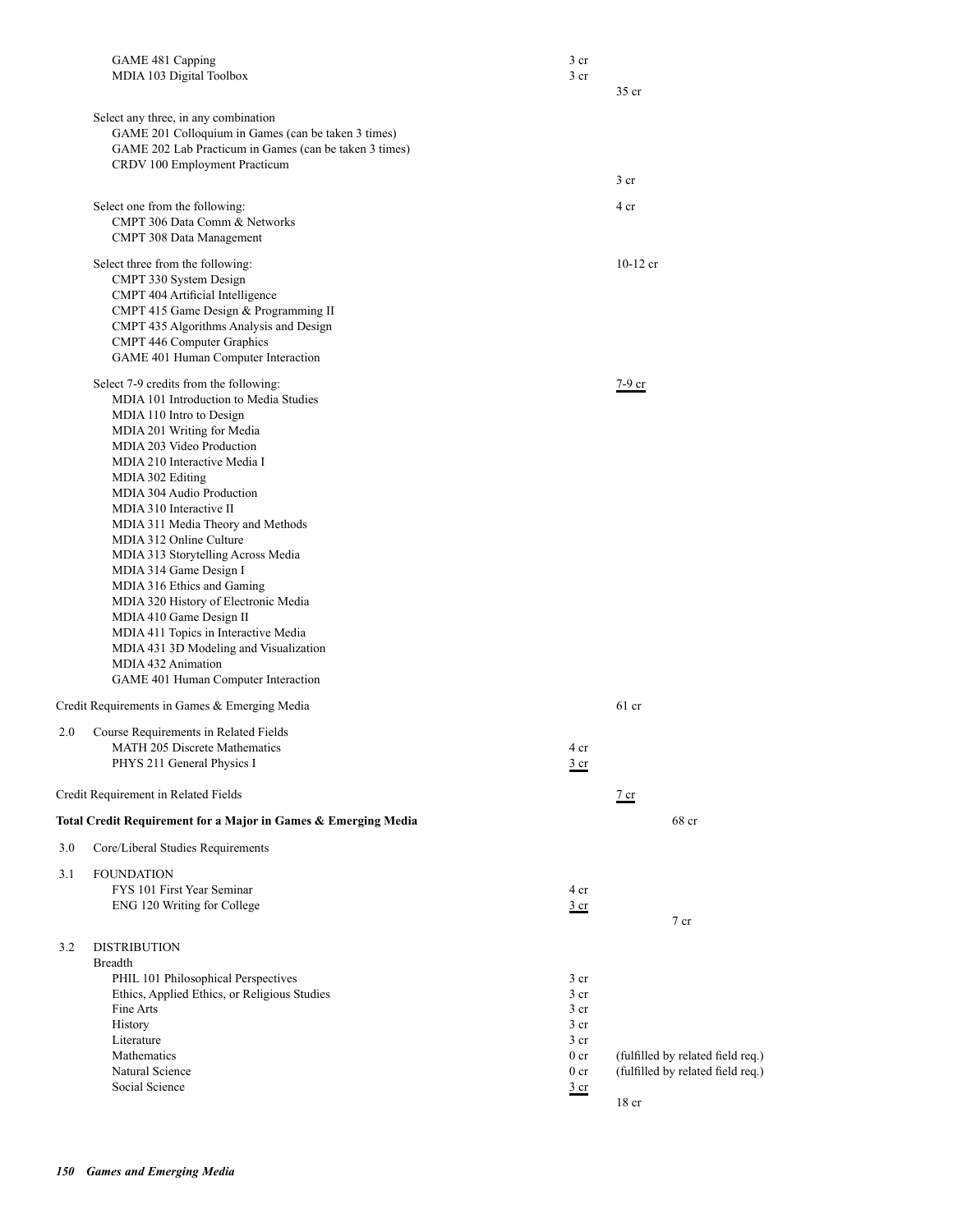|     | Pathway*<br>Courses addressing an interdisciplinary topic | 12 cr    |
|-----|-----------------------------------------------------------|----------|
|     | <b>Total Core/Liberal Studies Requirement</b>             | $37$ cr  |
| 4.0 | Electives<br>Includes 6 credits of Internship             | $15$ cr  |
|     | <b>Total Credit Requirement for Graduation</b>            | $120$ cr |

## **SUMMARY OF REQUIREMENTS FOR A BACHELOR OF SCIENCE IN GAMES & EMERGING MEDIA: CONCENTRATION IN DESIGN, WRITING AND CULTURE**

Note: A minimum of 60 credits in Liberal Arts is required.

| 1.0 | Course Requirements in Games & Emerging Media          |                 |                 |
|-----|--------------------------------------------------------|-----------------|-----------------|
|     | CMPT 120 Introduction to Programming                   | 4 cr            |                 |
|     | GAME 101 Introduction to Games                         | 3 <sub>cr</sub> |                 |
|     | GAME 301 Business of Games                             | 3 <sub>cr</sub> |                 |
|     | GAME 480 Game Studio                                   | 3 <sub>cr</sub> |                 |
|     | GAME 481L Capping                                      | 3 <sub>cr</sub> |                 |
|     | MDIA 103 Digital Toolbox                               | 3 <sub>cr</sub> |                 |
|     | MDIA 201 Writing for Media                             | 3 <sub>cr</sub> |                 |
|     | MDIA 210 Interactive Media I                           | 3 <sub>cr</sub> |                 |
|     | MDIA 314 Game Design I                                 | 3 <sub>cr</sub> |                 |
|     | MDIA 316 Ethics and Gaming                             | 3 <sub>cr</sub> |                 |
|     |                                                        |                 | $31$ cr         |
|     | Select any three, in any combination:                  |                 | 3 <sub>cr</sub> |
|     | GAME 201 Colloquium in Games (can be taken 3 times)    | 1 cr            |                 |
|     | GAME 202 Lab Practicum in Games (can be taken 3 times) | 1 cr            |                 |
|     | CRDV 100 Employment Practicum                          | 1 cr            |                 |
|     | Select six from the following:                         |                 | 18-19 cr        |
|     | MDIA 101 Introduction to Media Studies                 |                 |                 |
|     | MDIA 110 Intro to Design                               |                 |                 |
|     | MDIA 203 Video Production                              |                 |                 |
|     | MDIA 302 Editing                                       |                 |                 |
|     | MDIA 304 Audio Production                              |                 |                 |
|     | MDIA 310 Interactive II                                |                 |                 |
|     | MDIA 311 Media Theory and Methods                      |                 |                 |
|     | MDIA 312 Online Culture                                |                 |                 |
|     | MDIA 313 Storytelling Across Media                     |                 |                 |
|     | MDIA 320 History of Electronic Media                   |                 |                 |
|     | MDIA 410 Game Design II                                |                 |                 |
|     | MDIA 411 Topics in Interactive Media                   |                 |                 |
|     | MDIA 431 3D Modeling and Visualization                 |                 |                 |
|     | MDIA 432 Animation                                     |                 |                 |
|     | GAME 401 Human Computer Interaction                    |                 |                 |
|     | Select 15-16 credits from the following:               |                 | $15-16$ cr      |
|     | CMPT 220 Software Development I                        |                 |                 |
|     | CMPT 221 Software Development II                       |                 |                 |
|     | CMPT 230 Software System & Analysis                    |                 |                 |
|     | CMPT 414 Game Design & Programming I                   |                 |                 |
|     | CMPT 306 Data Comm & Networks                          |                 |                 |
|     | CMPT 308 Data Management                               |                 |                 |
|     | CMPT 330 System Design                                 |                 |                 |
|     | CMPT 404 Artificial Intelligence                       |                 |                 |
|     | CMPT 415 Game Design & Programming II                  |                 |                 |
|     | CMPT 435 Algorithms                                    |                 |                 |
|     | CMPT 446 Computer Graphics                             |                 |                 |
|     | GAME 401 Human Computer Interaction                    |                 |                 |
|     | <b>MATH 205 Discrete Mathematics</b>                   |                 |                 |
|     | PHYS 211 General Physics                               |                 |                 |

**Total Credit Requirement for a Major in Games & Emerging Media** 68 cr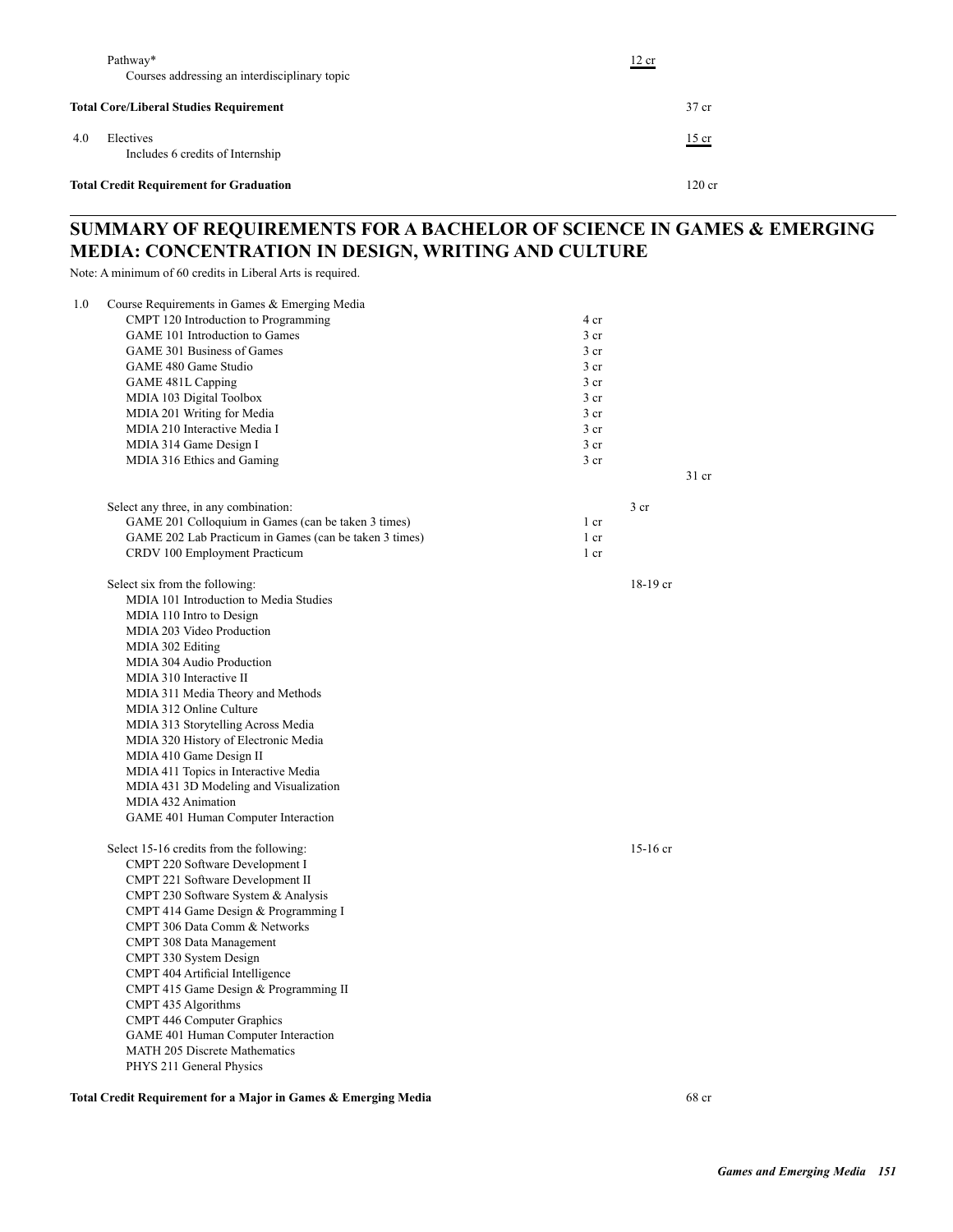### 3.0 Core/Liberal Studies Requirements

| 3.1 | <b>FOUNDATION</b><br>FYS 101 First Year Seminar | 4 cr            |                                 |
|-----|-------------------------------------------------|-----------------|---------------------------------|
|     | ENG 120 Writing for College                     | $rac{3}{2}$ cr  | 7 <sub>cr</sub>                 |
| 3.2 | <b>DISTRIBUTION</b>                             |                 |                                 |
|     | <b>Breadth</b>                                  |                 |                                 |
|     | PHIL 101 Philosophical Perspectives             | 3 <sub>cr</sub> |                                 |
|     | Ethics, Applied Ethics, or Religious Studies    | 0 <sub>cr</sub> | (fulfilled by major field req.) |
|     | Fine Arts                                       | 3 <sub>cr</sub> |                                 |
|     | History                                         | 3 <sub>cr</sub> |                                 |
|     | Literature                                      | 3 cr            |                                 |
|     | Mathematics                                     | 3 <sub>cr</sub> |                                 |
|     | Natural Science                                 | 3 cr            |                                 |
|     | Social Science                                  | $rac{3}{2}$ cr  | $21$ cr                         |
|     | Pathway*                                        |                 | 12 cr                           |
|     | Courses addressing an interdisciplinary topic.  |                 |                                 |
|     | <b>Total Core/Liberal Studies Requirement</b>   |                 | 40 <sub>cr</sub>                |
| 4.0 | Electives                                       |                 | 12 cr                           |
|     | Includes 6 credits of Internship                |                 |                                 |
|     | <b>Total Credit Requirement for Graduation</b>  |                 | $120$ cr                        |

\* Breadth and Pathway courses may overlap, but all students must take a total of 36 distribution credits (including related field requirements). Students majoring in Breadth areas may apply a maximum of 6 credits to their distribution total. If applicable to a Pathway, 3 credits may come from disciplines outside of Core Breadth areas. Although foreign language and culture courses are not required within the Core, some courses in these fields may be used to fulfill distribution requirements. See the Core/LS Program website for a detailed list of all courses that satisfy distribution requirements.

### **REQUIREMENTS FOR A MINOR IN GAMES AND EMERGING MEDIA**

| GAME 101 Introduction to Games | 3 cr             |
|--------------------------------|------------------|
| MDIA 103 Digital Toolbox       | 3 <sub>cr</sub>  |
|                                | 10 <sub>cr</sub> |

| CMPT 220 Software Development I        |
|----------------------------------------|
| CMPT 414 Game Design & Programming I   |
| CMPT 415 Game Design & Programming II  |
| GAME 401 Human Computer Interaction    |
| MDIA 210 Interactive Media I           |
| MDIA 314 Game Design I                 |
| MDIA 316 Ethics and Gaming             |
| MDIA 431 3D Modeling and Visualization |
| MDIA 410 Game Design II                |
|                                        |

**Total Credit Requirement for a Minor in Games and Emerging Media** 22 cr

### **RECOMMENDED PROGRAM SEQUENCE FOR A BACHELOR OF SCIENCE IN GAMES AND EMERGING MEDIA: TECHNICAL DEVELOPMENT AND PROGRAMMING FRESHMAN YEAR**

| FALL                                 |                                                                                                                                                                                                                                                                                                                                                                                                                                               | <b>SPRING</b>                       |                  |
|--------------------------------------|-----------------------------------------------------------------------------------------------------------------------------------------------------------------------------------------------------------------------------------------------------------------------------------------------------------------------------------------------------------------------------------------------------------------------------------------------|-------------------------------------|------------------|
| GAME 101 Introduction to Games       | 3 cr                                                                                                                                                                                                                                                                                                                                                                                                                                          | CMPT 220 Software Development I     | 4 cr             |
| FYS 101 First Year Seminar           | 4 cr                                                                                                                                                                                                                                                                                                                                                                                                                                          | ENG 120 Writing for College         | 3 cr             |
| CMPT 120 Introduction to Programming | 4 cr                                                                                                                                                                                                                                                                                                                                                                                                                                          | PHIL 101 Philosophical Perspectives | 3 cr             |
| Core/LS: Math 205                    | 4 cr                                                                                                                                                                                                                                                                                                                                                                                                                                          | MDIA 103 Digital Toolbox            | 3 cr             |
|                                      | $\frac{1}{1} \left( \frac{1}{1} \right)^{2} \left( \frac{1}{1} \right)^{2} \left( \frac{1}{1} \right)^{2} \left( \frac{1}{1} \right)^{2} \left( \frac{1}{1} \right)^{2} \left( \frac{1}{1} \right)^{2} \left( \frac{1}{1} \right)^{2} \left( \frac{1}{1} \right)^{2} \left( \frac{1}{1} \right)^{2} \left( \frac{1}{1} \right)^{2} \left( \frac{1}{1} \right)^{2} \left( \frac{1}{1} \right)^{2} \left( \frac{1}{1} \right)^{2} \left( \frac$ | Core/LS: Physics                    | $\frac{3}{ }$ cr |
|                                      | 15 cr                                                                                                                                                                                                                                                                                                                                                                                                                                         |                                     | $16 \text{ cr}$  |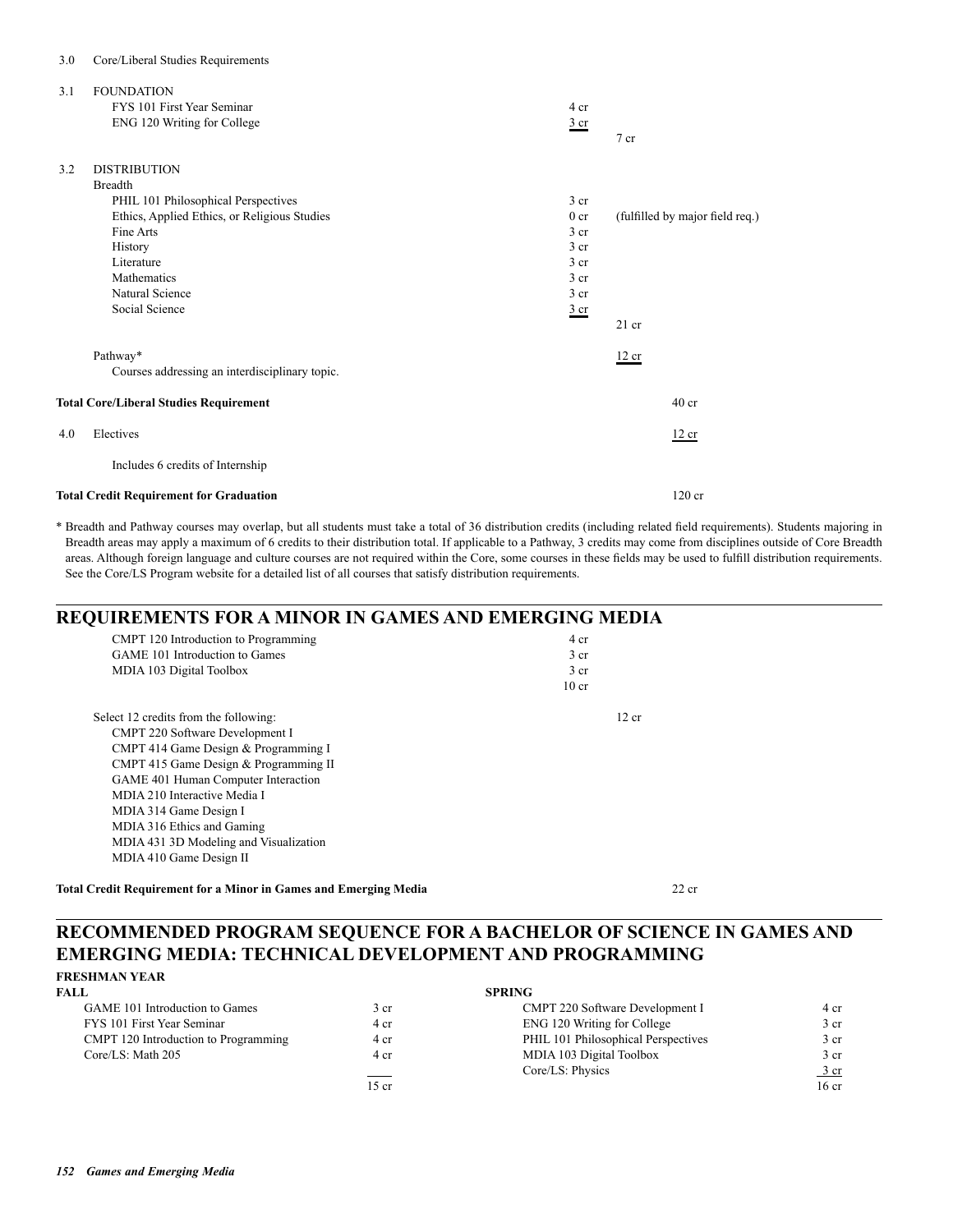### **SOPHOMORE YEAR**

| <b>FALL</b>                        |                 | <b>SPRING</b>                 |                 |
|------------------------------------|-----------------|-------------------------------|-----------------|
| CMPT 221 Software Development II   | 4 cr            | MDIA 314 Game Design I        | 3 <sub>cr</sub> |
| CMPT 230 Software Sys and Analysis | 4 cr            | Core/LS                       | 3 <sub>cr</sub> |
| Core/LS                            | 3 <sub>cr</sub> | Pathway Elective              | 3 cr            |
| GAME 201 Colloquium in Games       | 1 cr            | <b>Concentration Elective</b> | 4 cr            |
| Pathway Elective                   | 3 cr            | GAME 201 Colloquium in Games  | $1$ cr          |
|                                    | $15$ cr         |                               | $14$ cr         |
| <b>JUNIOR YEAR</b>                 |                 |                               |                 |
| <b>FALL</b>                        |                 | <b>SPRING</b>                 |                 |
| Core/LS                            | 3 <sub>cr</sub> | Core/LS: Ethics and Gaming    | 3 <sub>cr</sub> |
| MDIA 301 Business of Games         | 3 <sub>cr</sub> | <b>Concentration Elective</b> | 4 cr            |
| Pathway Elective                   | 3 <sub>cr</sub> | Pathway Elective              | 3 <sub>cr</sub> |
| GAME 201 Colloquium in Games       | 1 cr            | Elective                      | 3 <sub>cr</sub> |
| Core/LS                            | 3 <sub>cr</sub> | <b>Employment Practicum</b>   | 1 cr            |
| Elective                           | 2 cr            |                               |                 |
|                                    | $15$ cr         |                               | $14$ cr         |
| <b>SENIOR YEAR</b>                 |                 |                               |                 |
| <b>FALL</b>                        |                 | <b>SPRING</b>                 |                 |
| GAME 481 Capping                   | 3 <sub>cr</sub> |                               |                 |
| CMPT 414 Game Programming I        | 4 cr            | Elective                      | 3 <sub>cr</sub> |
| GAME 480 Game Studio               | 3 <sub>cr</sub> | <b>Concentration Elective</b> | 4 cr            |
| CMPT 306 Data Comm & Networking OR |                 | <b>Concentration Elective</b> | 4 cr            |
| CMPT 308L Data Management          | $4 \text{ cr}$  | Elective/Internship           | 6 <sub>cr</sub> |
|                                    | $14$ cr         |                               | $17$ cr         |
|                                    |                 |                               |                 |

## **RECOMMENDED PROGRAM SEQUENCE FOR A BACHELOR OF SCIENCE IN GAMES AND EMERGING MEDIA: DESIGN, WRITING & CULTURE**

### **FRESHMAN YEAR**

| <b>FALL</b>                         |                  | <b>SPRING</b>                        |                  |
|-------------------------------------|------------------|--------------------------------------|------------------|
| GAME 101 Introduction to Games      | 3 <sub>cr</sub>  | Core/LS                              | 3 <sub>cr</sub>  |
| FYS 101 First Year Seminar          | 4 cr             | CMPT 120 Introduction to Programming | 4 cr             |
| MDIA 103 Digital Toolbox            | 3 <sub>cr</sub>  | MDIA 110 Introduction to Design      | 3 <sub>cr</sub>  |
| PHIL 101 Philosophical Perspectives | 3 <sub>cr</sub>  | Core/LS                              | 3 <sub>cr</sub>  |
| ENG 120 Writing for College         | $3$ cr           | Core/LS                              | 3 cr             |
|                                     | 16 <sub>cr</sub> |                                      | 16 <sub>cr</sub> |
| <b>SOPHOMORE YEAR</b>               |                  |                                      |                  |
| <b>FALL</b>                         |                  | <b>SPRING</b>                        |                  |
| CMPT 220 Software Development I     | 3 <sub>cr</sub>  | MDIA 314 Game Design I               | 3 <sub>cr</sub>  |
| MDIA 210 Interactive Media I        | 4 cr             | Core/LS                              | 3 <sub>cr</sub>  |
| Core/LS: Math 205                   | 4 cr             | Pathway Elective                     | 3 <sub>cr</sub>  |
| MDIA 201 Writing for Media          | 1 cr             | <b>Concentration Elective</b>        | 3 <sub>cr</sub>  |
| Pathway Elective                    | 3 cr             | CMPT 221 Software Development II     | 4 cr             |
| GAME 201 Colloquium in Games        | 1 cr             |                                      |                  |
|                                     | 16 <sub>cr</sub> |                                      | 16 <sub>cr</sub> |
| <b>JUNIOR YEAR</b>                  |                  |                                      |                  |
| <b>FALL</b>                         |                  | <b>SPRING</b>                        |                  |
| Core/LS                             | 3 <sub>cr</sub>  | MDIA 316 Ethics and Gaming           | $3$ cr           |
| MDIA 301 Business of Games          | 3 <sub>cr</sub>  | <b>Concentration Elective</b>        | 3 <sub>cr</sub>  |
| Pathway Elective                    | 3 <sub>cr</sub>  | Pathway Elective                     | 3 <sub>cr</sub>  |
| GAME 201 Colloquium in Games        | $1 \text{ cr}$   | <b>Concentration Elective</b>        | 3 <sub>cr</sub>  |
| <b>Concentration Elective</b>       | 3 <sub>cr</sub>  | <b>Employment Practicum</b>          | $1$ cr           |
|                                     | $13$ cr          |                                      | $13$ cr          |
| <b>SENIOR YEAR</b>                  |                  |                                      |                  |
| <b>FALL</b>                         |                  | <b>SPRING</b>                        |                  |
| GAME 481 Capping                    | 3 <sub>cr</sub>  | Elective                             | 3 <sub>cr</sub>  |
| GAME 480 Game Studio                | 3 <sub>cr</sub>  | <b>Concentration Elective</b>        | 3 <sub>cr</sub>  |
| Elective                            | 3 <sub>cr</sub>  | MDIA 410 Game Design II              | 3 <sub>cr</sub>  |
| <b>Concentration Elective</b>       | 3 <sub>cr</sub>  | Internship                           | 6 <sub>cr</sub>  |
| <b>Concentration Elective</b>       | 3 cr             |                                      |                  |
|                                     | $15$ cr          |                                      | $15$ cr          |
|                                     |                  |                                      |                  |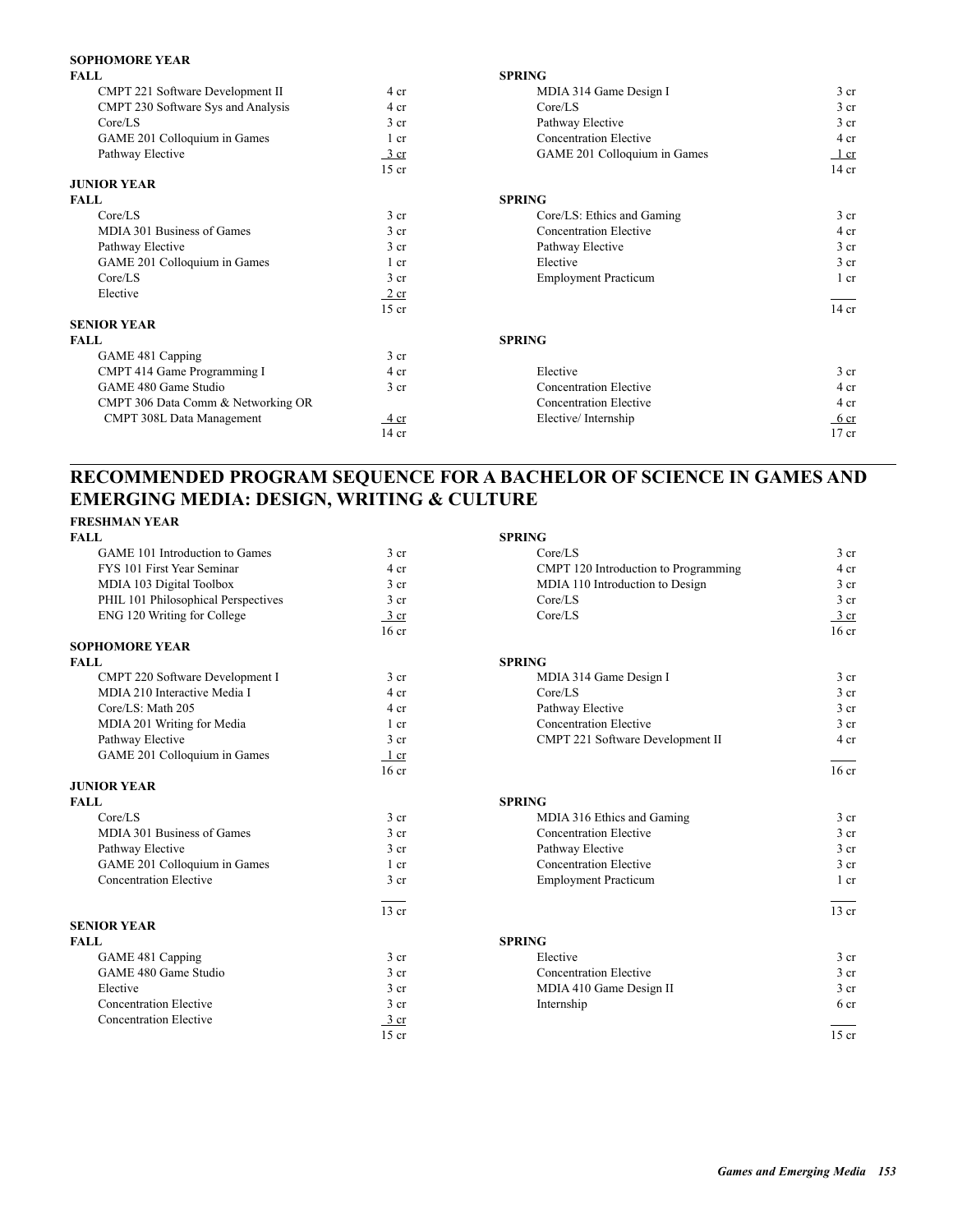## **GLOBAL STUDIES MINOR**

### **CLAIRE KEITH,** Ph.D., *Coordinator*

Global Studies is an interdisciplinary program intended to prepare students to live and work in, and make sense of, an increasingly interdependent and multicultural world. Students with an interest in international studies, as well as in careers in business, communications, education, environmental science, history, and politics, are encouraged to consider the Minor as a supplement to their major. Courses in the Minor focus on the critical study of cultures and systems outside of the United States, as well as on the political, economic, social, and cultural interrelationships within the contemporary global system.

In addition to the required academic coursework and experience in world languages and cultures, the program actively encourages students to expand their global interests with a regional specialization in their Core and Major courses, and with participation in the Marist International Club, the Marist Foreign Film program, and in community or international organizations. Advanced students have the opportunity to give formal lectures on campus about their global projects or commitments and to link non-classroom international experiences with their chosen field of study. The Global Studies program also works closely with the Department of Modern Languages and Cultures to offer customized support for language study; with the Study Abroad Program to integrate new destinations; and with the Graduate School and Fellowship Advisor to prepare for post-graduation work in international fields.

### **REQUIREMENTS FOR A MINOR IN GLOBAL STUDIES**

Students will be held to the requirements of the catalog of the year in which they declare their major. Following are the requirements for the 2020-2021 catalog.

#### Coursework:

| <b>Total Credits</b>                                                       | 18 cr           |
|----------------------------------------------------------------------------|-----------------|
| (e.g., Business, Foreign Language, Political Science)                      |                 |
| Five qualifying electives chosen from at least three different disciplines | $15$ cr         |
| GBST/POSC/CSCU 103 Introduction to Global Issues                           | 3 <sub>cr</sub> |

#### **Other Requirements:**

Foreign Language requirement. Students must demonstrate the equivalent of one year of successful college-level study in a foreign language. They can do this by either (i) taking two college-level foreign-language courses at the elementary level, or one intermediate-level course, which would count as electives for the Minor, or (ii) getting approval by the Department of Modern Languages and Cultures to waive the requirement by demonstrating the equivalent of one year of college-level study in a foreign language.

An approved "international experience." In this component of the Minor, students must take part in an experiential project which is international in scope and will normally include foreign travel. The Marist Abroad program experience is strongly recommended, but not required. Other options for the international experience requirement must be approved by the Program Coordinator in consultation with the Global Studies Committee members. These may include independent work abroad with a humanitarian organization; study abroad during a leave of absence; or fluency in a culture other than North-American from extended living abroad. Participation in the experience must be certified by appropriate documentation.

Regular Offerings Acceptable for the Global Studies Minor

#### **Internships**

INTERNSHIPS in any discipline may be eligible for GBST approval as an elective if a component of significant global relevance can be documented. Please contact the GBST coordinator to obtain approval.

#### **Anthropology**

 ANTH 102 Introduction to Cultural Anthropology ANTH 232 Religion and Culture **Art** ART 255 Pre-Columbian Art ART 256 Chinese Art

#### **Business**

 BUS 202 Global Business and Society BUS 430 International Trade Management (prerequisite: BUS 100 or ACCT 204) BUS 442 International Marketing (prerequisite: BUS 100 or ACCT 204, BUS 340, BUS 382)

### **Computer Technology**

CMPT 305 Technology, Ethics and Society

#### **Communication**

 COM 325 Intercultural Communication (prerequisite: Junior standing) COM 400 Gender, Culture and Communication (prerequisite: Junior standing) COM 488 Comparative Communication Systems (prerequisite: Junior standing)

#### **Criminal Justice**

 CRJU 350 Organized Crime CRJU 377 Politics of Crime and Terrorism (prerequisite: CRJU 101 or POSC 101) CRJU 440 Cross Cultural Criminal Justice Systems (prerequisites: CRJU 370; Criminal Justice majors with senior standing)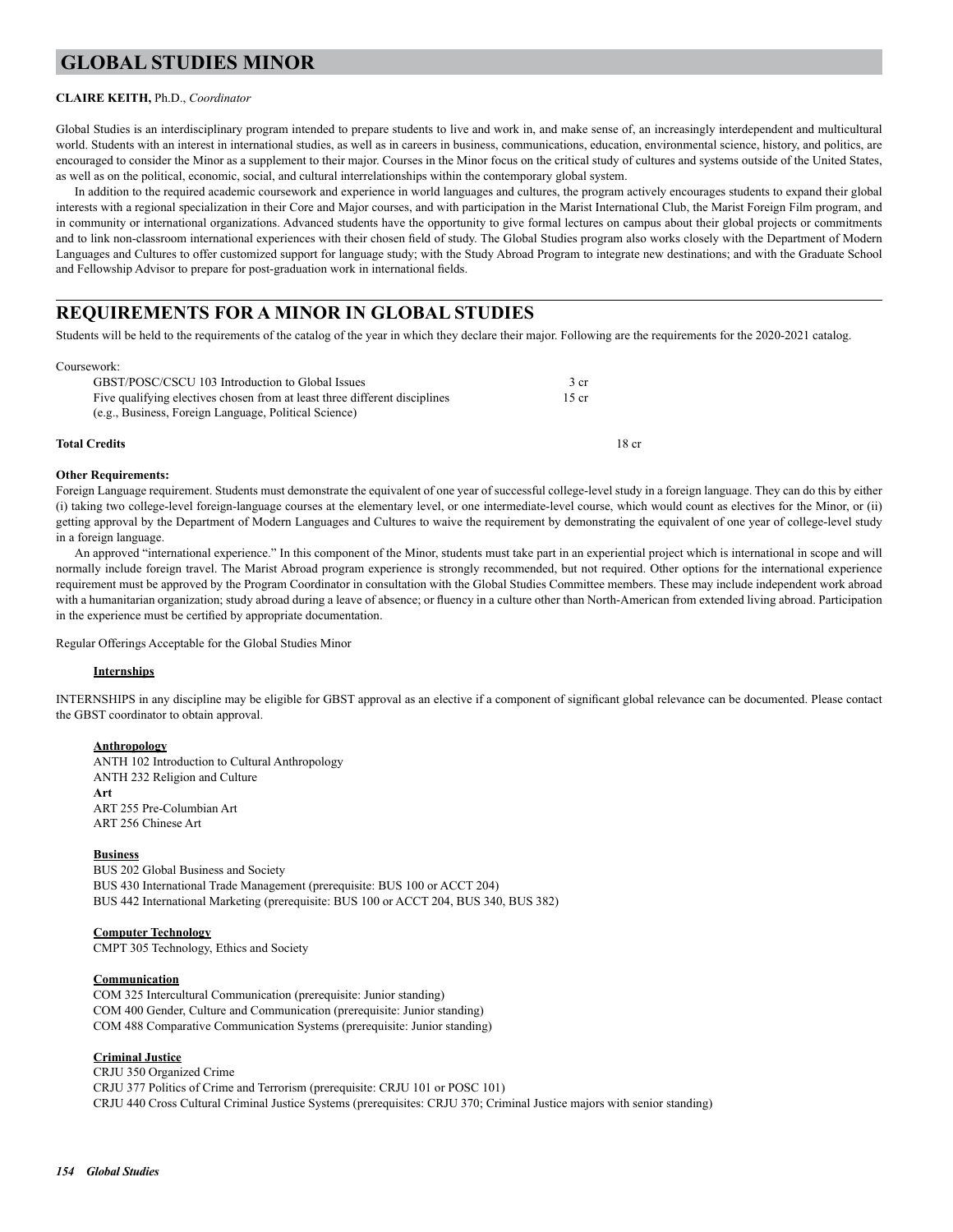### **Economics**

 ECON 150 Economics of Social Issues ECON 305 Environmental Economics (prerequisite: ECON 103) ECON 340 Economic Development: Towards Global Equality (prerequisite: ECON 103, 104, or 150) ECON 432 International Financial Policies and Issues (prerequisites: ECON 103 and 104) ECON 442 International Economics (prerequisites: ECON 103 and 104)

### **Education**

EDUC 379 Culturally Responsive Education

#### **Environmental Science**

 ENSC 101 Introduction to Environmental Issues ENSC 202 Environmental Politics and Policy ENSC 230 Introduction to Geographic Information (prerequisite: ENSC 101) ENSC 340 Epidemiology

### **English**

 ENG 201 Introduction to Linguistics ENG 302 Structure of English/World Englishes ENG 353 Ethnic American Literature ENG 370 Modern Jewish Literature ENG 373 Literature of the Holocaust

### **Fashion Merchandising**

 FASH 306 Sustainability in Fashion FASH 455 Global Merchandising Strategies (prerequisite: FASH 265)

#### **Foreign Language and Culture**

All foreign language, culture, and civilization courses, including foreign literature in translation courses.

#### **Global Studies**

GBST 392, 393 Special Topics GBST 394-398 Internships in Global Studies (one to three credits)

#### **History**

 HIST 206 Afghanistan and its Wars HIST 242 Introduction to the African Diaspora HIST 252 Modern Europe HIST 255 Catholic Church in Modern Times HIST 262 History of Russia: The Russian Revolution HIST 263 Eastern Europe and Russia from 1928 to the Present HIST 267 Women in Asia HIST 269 Modern Asia HIST 271 Modern China HIST 274 Modern Latin America HIST 280 Modern Africa HIST 285 The History and Political Culture of Ireland HIST 313 The Vietnam War (prerequisite: six credits in history) HIST 318 Drug Trade in Asia (prerequisite: six credits in history) HIST 320 American Diplomatic History (prerequisite: six credits in history) HIST 349 Modern Germany: Between Dictatorship and Democracy HIST 355 History and Politics of the Modern Middle East (prerequisite: six credits in history) HIST 375 Race Relations in Latin American History (prerequisite: six credits in history)

#### **Honors**

HONR 340-343 Honors Seminar in Global Engagement

### **Media Arts**

 MDIA 326 Race & Ethnicity in Film MDIA 422 Topics in Global Cinema (topic must be pre-approved by GBST coordinator)

### **Music**

Music 226 Music Cultures of the World

### **Philosophy**

 PHIL 301 Environmental Ethics PHIL 325 Contemporary Continental Philosophy PHIL 340 Marx and Marxism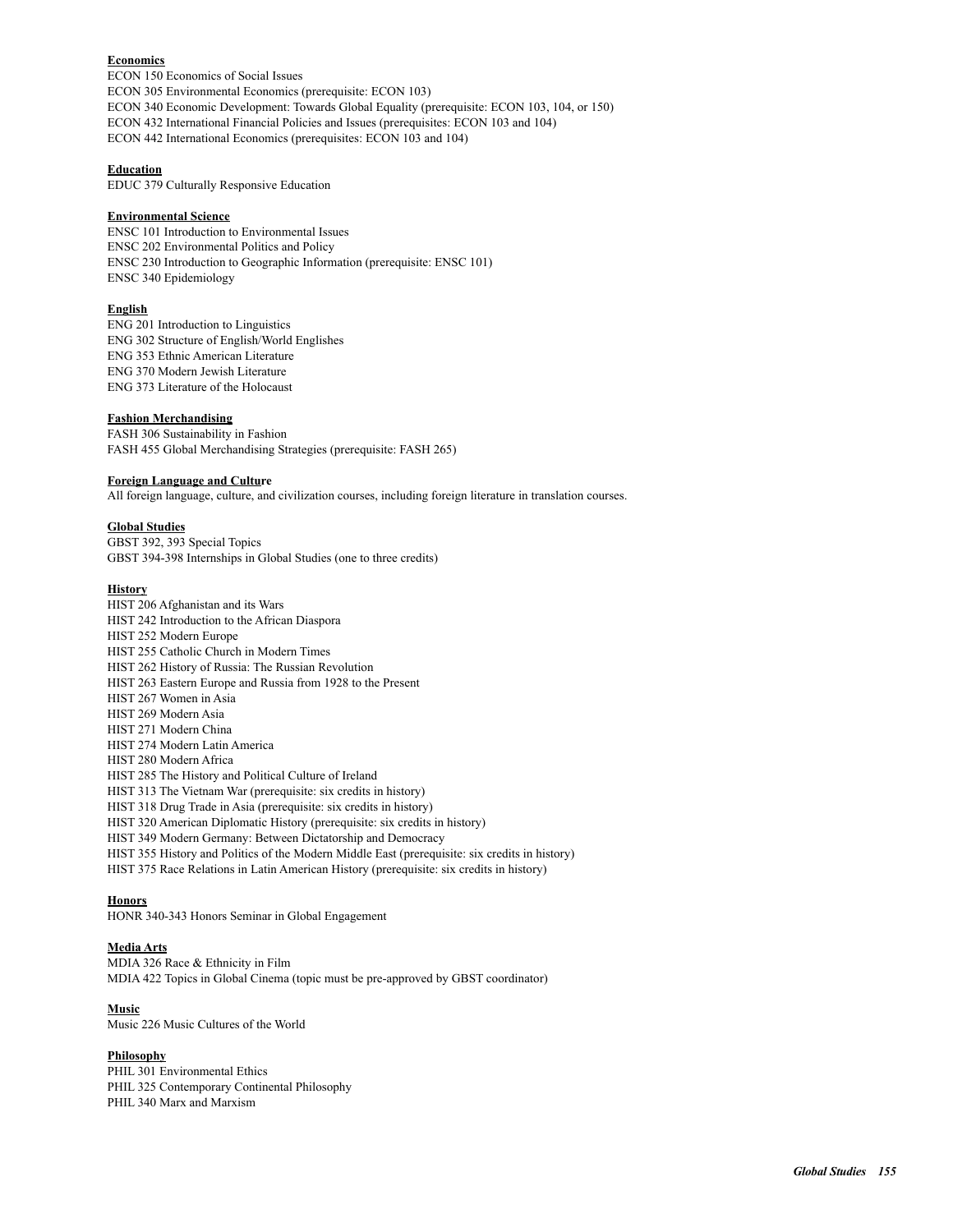#### **Political Science**

 POSC 111 Introduction to Comparative Politics POSC 113 International Relations POSC 202 Environmental Politics and Policy (prerequisites: POSC 110 and ENSC 101) POSC 213 Politics of Human Rights (prerequisite: POSC 112 or 113) POSC 236 Politics of Developing Areas (prerequisite: POSC 111) POSC 251 European Politics (prerequisite: POSC 111 or 113) POSC 271 Nationalism and Communism in China and Taiwan POSC 280 Model United Nations (prerequisite: POSC 111 or 113) POSC 285 The History and Political Culture of Ireland (Dual listed as HIST 325) (prerequisite: POSC 111) POSC 290 International Law and Organization POSC 321 Contemporary Political Theory POSC 325 Political Economy: The Rise of the Asia-Pacific POSC 350 Latin American Politics POSC 351 African Politics POSC 355 History and Politics of the Modern Middle East

#### **Psychology**

 PSYC 222 Community Psychology PSYC 330 Culture and Psychology (prerequisite: PSYC 101)

#### **Religious Studies**

REST 209 World Religions REST 215 Religions of India: Hinduism, Buddhism, Islam REST 219 Sociology of Religion REST 230 Religion and Politics REST 231 Social Ethics and Economics REST 232 Religion and Culture REST 315 Global Liberation Theology REST 320 Public Praxis I

#### **Sociology**

SOC 219 Sociology of Religion

Other courses to be approved in advance by the Global Studies Steering Committee.

### **HISTORY**

**NICHOLAS MARSHALL,** Ph.D., *Chairperson*

#### **MISSION:**

The History Major enables students to make sense of the world that they are inheriting. In order to accomplish this task, students must be grounded in their own historical experience, which should be placed within an emerging international context. In addition, they should recognize the ongoing tensions over the nature of identity: ethnicity, sexuality, class, gender, race, and nationality. To this end, we train students to analyze issues that engage them as citizens of communities, nations, and the world. Our students should expect to confront issues of social responsibility, human rights and dignity, and their role in supporting and encouraging social justice.

The History Department systematically exposes students to a variety of areas: the United States, Europe, and those of the non-Western world. Within that framework, students have ample opportunity to pursue, in consultation with their advisors, specialized interests as career, life, or further educational goals may require. While we do not require study of a modern foreign language, we strongly recommend that path.

A study of history provides students with a wide variety of skills both for living and for work. A comprehension of the past and the dynamics of change illuminate the present and enable students not only to exercise responsible citizenship, but to enjoy autonomy in an increasingly complex world. Additionally, the study and understanding of history instills or enhances a capacity for analysis and synthesis, and these transferable skills have applicability to a wide range of careers. History opens the door to careers in adolescent and secondary education as well as graduate studies, professional schools, doctoral programs, or law school. The history curriculum also makes a particular effort to advance a central mission of Marist College, to enhance our students' awareness of enduring values-related issues.

The discipline also offers a concentration in public history, a growing profession. This concentration introduces students to the various applications of historical research and interpretation that occur outside the classroom. Museums, libraries, archives, corporations, and cultural institutions employ public historians to manage resources. Students interested in such a concentration should contact Dr. Steven Garabedian.

### **REQUIREMENTS FOR A BACHELOR OF ARTS IN HISTORY**

Note: A minimum of 90 credits in Liberal Arts is required.

| 1.0 | Course Requirements in History           |      |
|-----|------------------------------------------|------|
|     | HIST 226 American History to 1877        | 3 cr |
|     | HIST 227 American History since 1877     | 3 cr |
|     | HIST 477 Capping Course                  | 3 cr |
|     | CMPT 103 Technology for the 21st Century | 3 cr |
|     |                                          |      |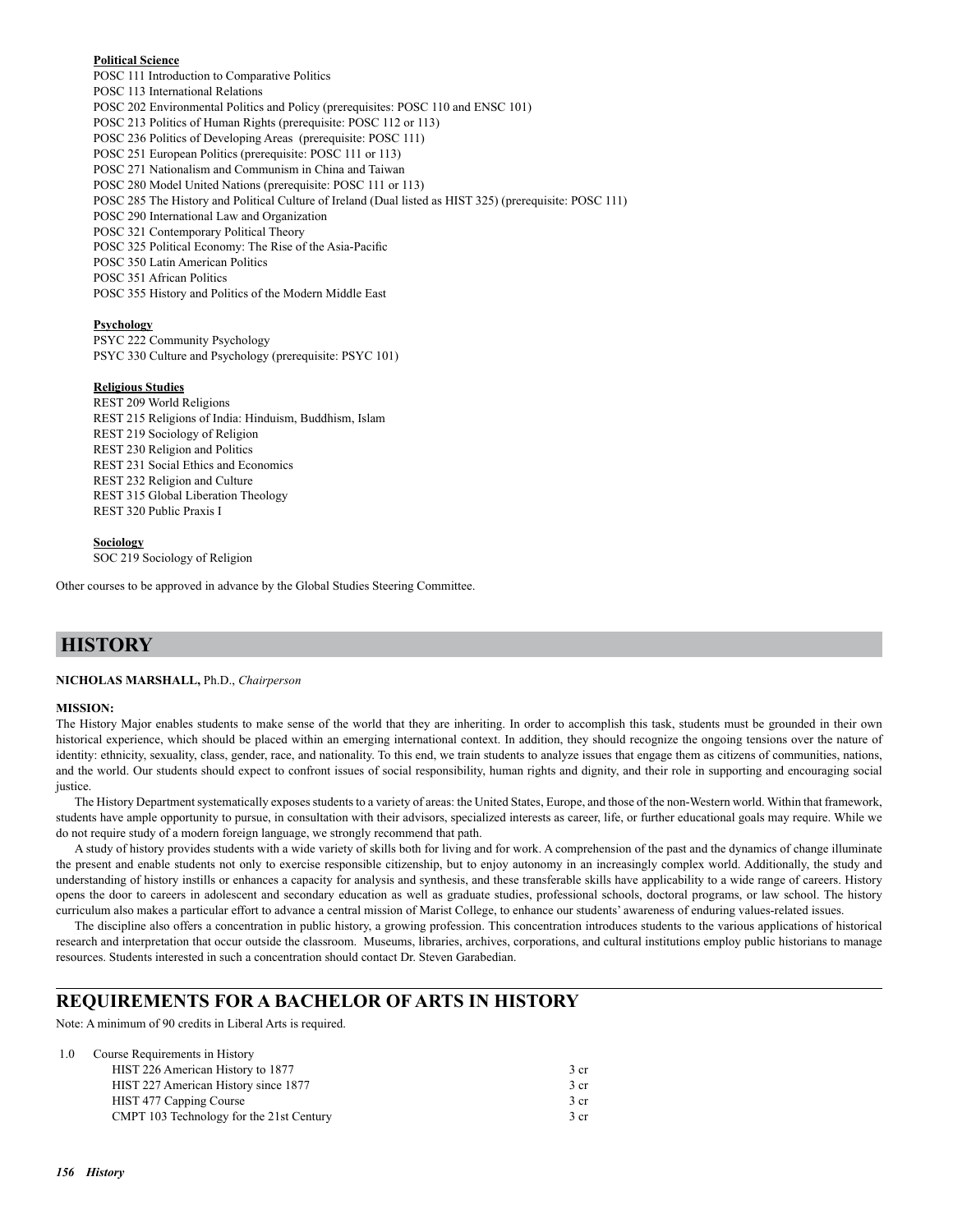|     | Two courses from:<br>HIST 248 Medieval Europe                                   | 6 cr            |                                 |
|-----|---------------------------------------------------------------------------------|-----------------|---------------------------------|
|     |                                                                                 |                 |                                 |
|     | HIST 249 Early Modern Europe<br>HIST 252 Modern Europe                          |                 |                                 |
|     |                                                                                 |                 |                                 |
|     | Three courses from:                                                             | 9 cr            |                                 |
|     | HIST 206 Afghanistan and its Wars                                               |                 |                                 |
|     | HIST 242 Introduction to African Diaspora Studies                               |                 |                                 |
|     | HIST 267 Women In Asia                                                          |                 |                                 |
|     | HIST 268 Traditional Asia                                                       |                 |                                 |
|     | HIST 269 Modern Asia                                                            |                 |                                 |
|     | HIST 270 Traditional China                                                      |                 |                                 |
|     | HIST 271 Modern China                                                           |                 |                                 |
|     | HIST 273 Colonial Latin America                                                 |                 |                                 |
|     | HIST 274 Modern Latin America                                                   |                 |                                 |
|     | HIST 280 Modern Africa                                                          |                 |                                 |
|     | HIST 313 The Vietnam War                                                        |                 |                                 |
|     | HIST 318 Drug Trade in Asia                                                     |                 |                                 |
|     | HIST 355 History and Politics of the Modern Middle East                         |                 |                                 |
|     | HIST 375 Race and Ethnicity in Latin America                                    |                 |                                 |
|     | (Or another non-U.S., non-European history class to be approved by Chairperson) |                 |                                 |
|     |                                                                                 |                 |                                 |
|     | One course from:                                                                | 3 <sub>cr</sub> |                                 |
|     | HIST 413 FDR Research Seminar                                                   |                 |                                 |
|     | HIST 497 Public History Internship (requred for Public History Concentration)   |                 |                                 |
|     |                                                                                 |                 |                                 |
|     | History Electives taken at the 300-level seminar courses                        | 9 cr            |                                 |
|     | Choose one of the following:                                                    | 6 <sub>cr</sub> |                                 |
|     | Standard History Major:                                                         |                 |                                 |
|     | <b>History Electives</b>                                                        | 6 cr            |                                 |
|     | Public History Concentration:                                                   |                 |                                 |
|     | HIST 205 Introduction to Public History                                         | 3 <sub>cr</sub> |                                 |
|     | HIST 496 Public History Internship II                                           | $3$ cr          |                                 |
|     |                                                                                 |                 |                                 |
|     | <b>Credit Requirement in History</b>                                            |                 | $45$ cr                         |
| 3.0 | Core/Liberal Studies Requirements                                               |                 |                                 |
| 3.1 | <b>FOUNDATION</b>                                                               |                 |                                 |
|     | FYS 101 First Year Seminar                                                      | 4 cr            |                                 |
|     | ENG 120 Writing for College                                                     | 3 cr            |                                 |
|     |                                                                                 |                 | 7 cr                            |
|     |                                                                                 |                 |                                 |
|     | 3.2 DISTRIBUTION                                                                |                 |                                 |
|     | <b>Breadth</b>                                                                  |                 |                                 |
|     | PHIL 101 Philosophical Perspectives                                             | 3 cr            |                                 |
|     | Ethics, Applied Ethics, or Religious Studies                                    | 3 <sub>cr</sub> |                                 |
|     | Fine Arts                                                                       | $3$ cr          |                                 |
|     | History                                                                         | 0 <sub>cr</sub> | (fulfilled by major field req.) |
|     | Literature                                                                      | 3 <sub>cr</sub> |                                 |
|     | Mathematics                                                                     | $3$ cr          |                                 |
|     | Natural Science                                                                 | 3 <sub>cr</sub> |                                 |
|     | Social Science                                                                  | $rac{3}{2}$ cr  |                                 |
|     |                                                                                 |                 | $21$ cr                         |
|     |                                                                                 |                 |                                 |
|     | Pathway*<br>Courses addressing an interdisciplinary topic.                      |                 | 12 cr                           |
|     | <b>Total Core/Liberal Studies Requirement</b>                                   |                 | 40 <sub>cr</sub>                |
|     | Electives                                                                       |                 |                                 |
| 4.0 |                                                                                 |                 | $35$ cr                         |
|     | <b>Total Credit Requirement for Graduation</b>                                  |                 | 120 cr                          |

\* Breadth and Pathway courses may overlap, but all students must take a total of 36 distribution credits (including related field requirements). Students majoring in Breadth areas may apply a maximum of 6 credits to their distribution total. If applicable to a Pathway, 3 credits may come from disciplines outside of Core Breadth areas. Although foreign language and culture courses are not required within the Core, some courses in these fields may be used to fulfill distribution requirements. See the Core/LS Program website for a detailed list of all courses that satisfy distribution requirements.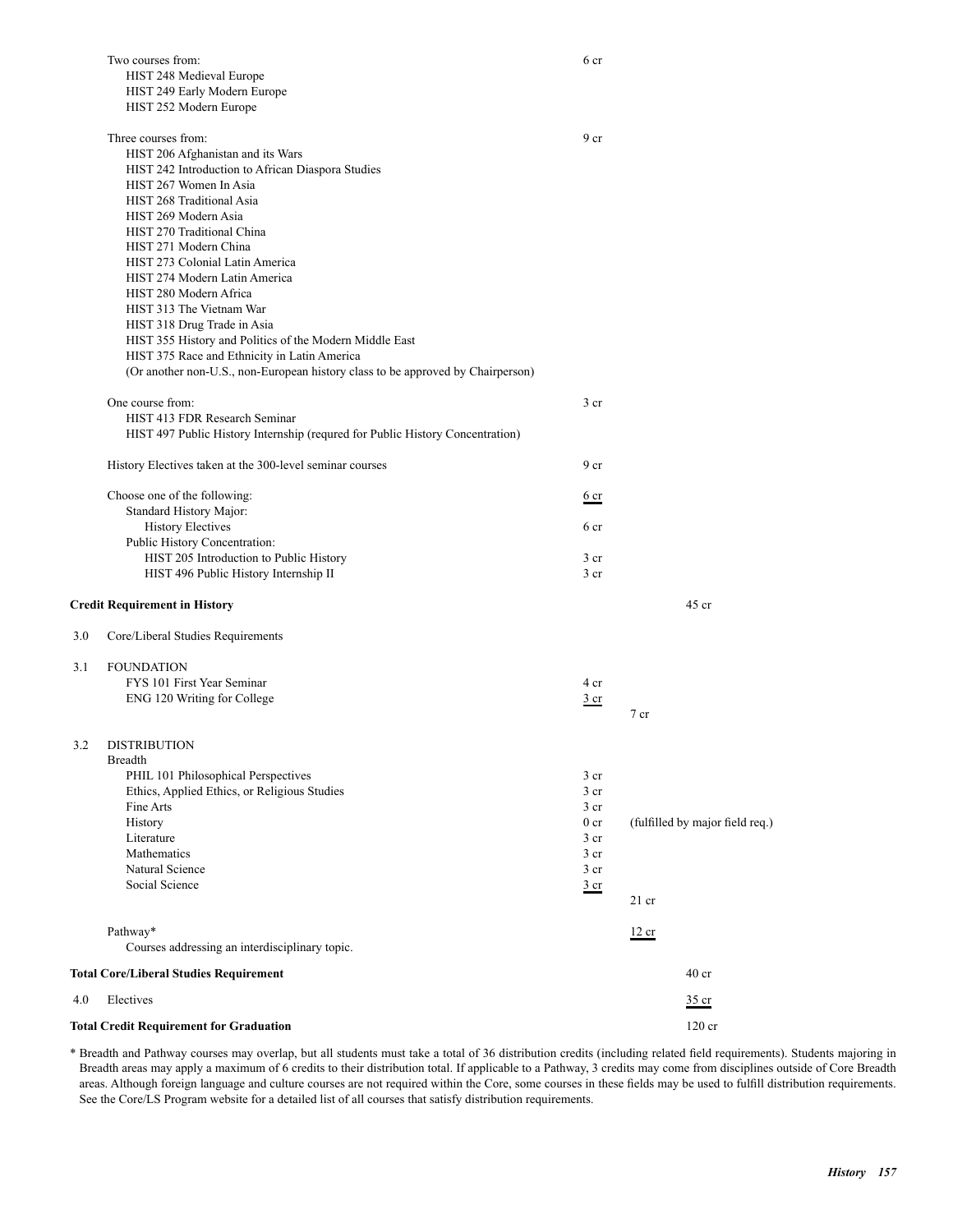### **REQUIREMENTS FOR NEW YORK STATE TEACHER CERTIFICATION IN ADOLESCENCE EDUCATION: HISTORY (GRADES 7-12)**

Marist College offers a state-approved program leading to initial teacher certification in History/Adolescence Education: Social Studies (Grades 7-12). Students seeking this certification are encouraged to consult with their academic advisor and the Coordinator of Adolescence Education in the Education Department. Because of the significant number of state certification requirements for this program, it is important that students seek such advisement early in their college careers, during the freshman year if possible. Education and related field requirements for Adolescence Education certification can be found on page 117 of this catalog.

### **REQUIREMENTS FOR A BACHELOR OF ARTS IN HISTORY/SECONDARY EDUCATION**

Note: A minimum of 90 credits in Liberal Arts is required.

| 1.0 | Course Requirements in History                                                  |                 |                  |
|-----|---------------------------------------------------------------------------------|-----------------|------------------|
|     | HIST 226 American History to 1877                                               | 3 cr            |                  |
|     | HIST 227 American History since 1877                                            | $3$ cr          |                  |
|     | HIST 477 Capping Course                                                         | 3 cr            |                  |
|     |                                                                                 |                 |                  |
|     | Two courses from:                                                               | 6 cr            |                  |
|     | HIST 248 Medieval Europe                                                        |                 |                  |
|     | HIST 249 Early Modern Europe                                                    |                 |                  |
|     | HIST 252 Modern Europe                                                          |                 |                  |
|     |                                                                                 |                 |                  |
|     | Three courses from:                                                             | 9 <sub>cr</sub> |                  |
|     | HIST 206 Afghanistan and its Wars                                               |                 |                  |
|     | HIST 242 Introduction to African Diaspora Studies                               |                 |                  |
|     | HIST 267 Women In Asia                                                          |                 |                  |
|     | HIST 268 Traditional Asia                                                       |                 |                  |
|     | HIST 269 Modern Asia                                                            |                 |                  |
|     | HIST 270 Traditional China                                                      |                 |                  |
|     | HIST 271 Modern China                                                           |                 |                  |
|     | HIST 273 Colonial Latin America                                                 |                 |                  |
|     | HIST 274 Modern Latin America                                                   |                 |                  |
|     | HIST 280 Modern Africa                                                          |                 |                  |
|     | HIST 313 The Vietnam War                                                        |                 |                  |
|     | HIST 318 Drug Trade in Asia                                                     |                 |                  |
|     | HIST 355 History and Politics of the Modern Middle East                         |                 |                  |
|     | HIST 375 Race and Ethnicity In Latin America                                    |                 |                  |
|     | (Or another non-U.S., non-European history class to be approved by Chairperson) |                 |                  |
|     |                                                                                 |                 |                  |
|     | One course from:                                                                | 3 <sub>cr</sub> |                  |
|     | HIST 413 FDR Research Seminar                                                   |                 |                  |
|     | HIST 497 Public History Internship                                              |                 |                  |
|     |                                                                                 |                 |                  |
|     | <b>History Electives</b>                                                        | 9 cr            |                  |
|     | (Six credits must be taken at the 300 level-seminar course)                     |                 |                  |
|     |                                                                                 |                 |                  |
|     | <b>Credit Requirement in History</b>                                            |                 | 36 <sub>cr</sub> |
|     |                                                                                 |                 |                  |
| 2.0 | Course Requirements in Related Fields                                           |                 |                  |
|     | ECON 103 Prin Microeconomics, ECON 104 Prin of Macroeconomics                   |                 |                  |
|     | OR ECON 105 Economics of Social Issues                                          | 3 <sub>cr</sub> |                  |
|     | POSC 110 American National Government                                           | 3 cr            |                  |
|     | Credit Requirement in Related Fields                                            |                 | 6 cr             |
|     |                                                                                 |                 |                  |
|     | 3.0 Required Courses in the Certification Sequence*                             |                 |                  |
|     | PSYC 101 Introduction to Psychology                                             | 3 cr            |                  |
|     | (prerequisite for upper-level psychology courses)                               |                 |                  |
|     | PSYC 207 Exceptional Child (or EDUC 372 Inclusive Adolescence Ed)               | 3 cr            |                  |
|     | PSYC 318 Psychology of the Adolescent                                           | 3 cr            |                  |
|     | EDUC 101 Foundations of Education                                               | 3 cr            |                  |
|     | EDUC 150 Technology for Educational Professionals                               | 3 cr            |                  |
|     | EDUC 354 Teaching of the Language Arts                                          | 3 cr            |                  |
|     | EDUC 355 Teaching Language Arts in the Content Areas                            | 3 cr            |                  |
|     | EDUC 410 Participation/Observation in Secondary Schools                         | 1 cr            |                  |
|     | (taken concurrently with Content Methods)                                       |                 |                  |
|     | EDUC 420 Methods of Teaching in Secondary Schools                               | 3 cr            |                  |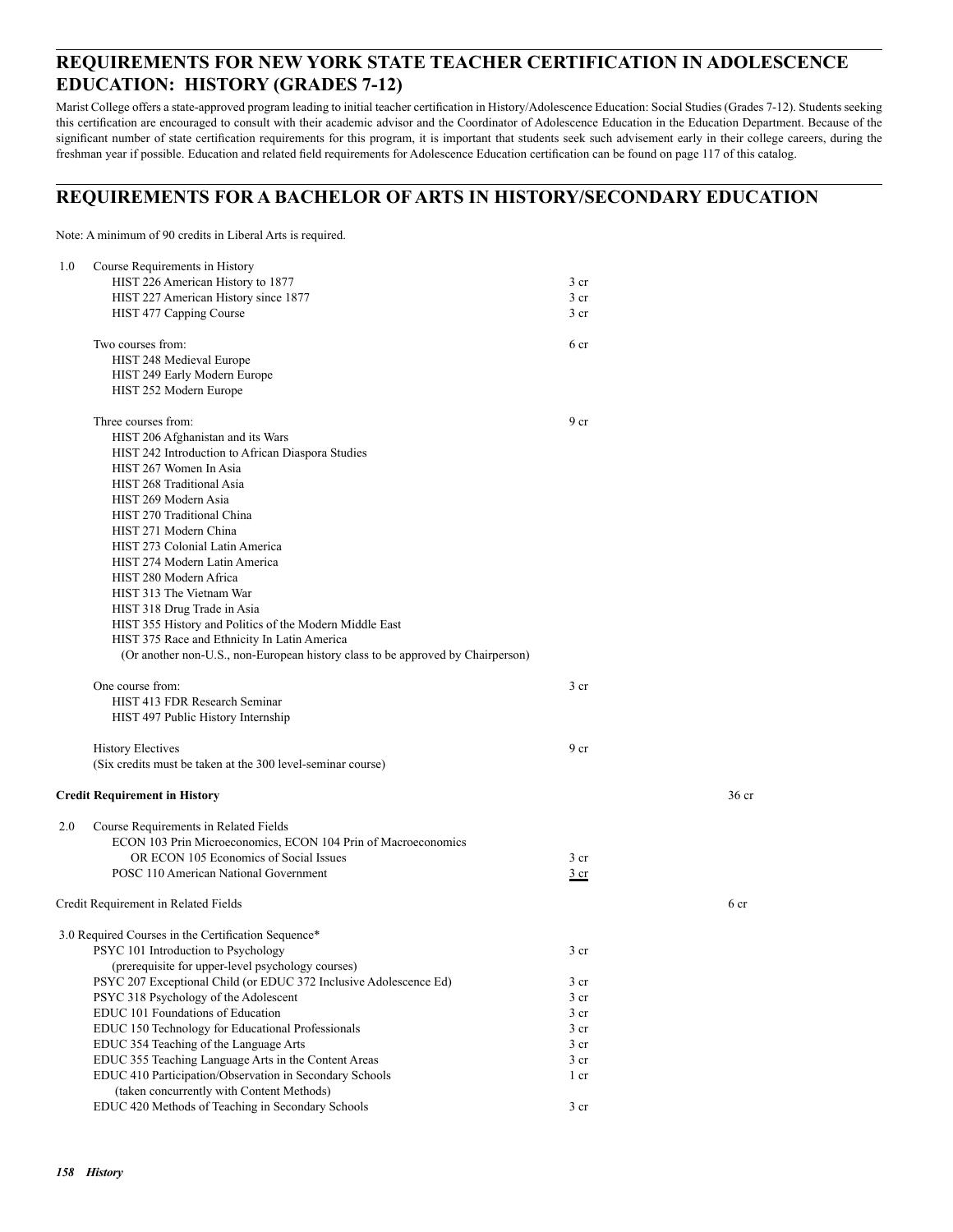| EDUC 464 Student Teaching in the Secondary Schools | 12 cr    |
|----------------------------------------------------|----------|
| Foreign Language***                                | $3-6$ cr |

\* With the exception of Student Teaching (P/F), a grade of C+ or better is required in all courses in this certification sequence.

\*\*\* Six credits at the elementary level or three credits at the intermediate level satisfy the state foreign-language requirement for teacher certification and may be fulfilled by AP courses.

| <b>Credit Requirement in Certification Sequence</b> |                                                                                                                                                                                                                                                                                      |                                                                                                                                             | $40-43$ cr                                                                                      |
|-----------------------------------------------------|--------------------------------------------------------------------------------------------------------------------------------------------------------------------------------------------------------------------------------------------------------------------------------------|---------------------------------------------------------------------------------------------------------------------------------------------|-------------------------------------------------------------------------------------------------|
| 3.0                                                 | Core/Liberal Studies Requirements                                                                                                                                                                                                                                                    |                                                                                                                                             |                                                                                                 |
| 3.1                                                 | <b>FOUNDATION</b><br>FYS 101 First Year Seminar<br>ENG 120 Writing for College                                                                                                                                                                                                       | 4 cr<br>3 cr                                                                                                                                | 7 cr                                                                                            |
| 3.2                                                 | <b>DISTRIBUTION</b><br><b>Breadth</b><br>PHIL 101 Philosophical Perspectives<br>Ethics, Applied Ethics, or Religious Studies<br>Fine Arts<br>History<br>Literature<br>Mathematics<br>Natural Science<br>Social Science<br>Pathway*<br>Courses addressing an interdisciplinary topic. | 3 <sub>cr</sub><br>3 <sub>cr</sub><br>3 <sub>cr</sub><br>0 <sub>cr</sub><br>3 <sub>cr</sub><br>3 <sub>cr</sub><br>3 <sub>cr</sub><br>$0$ cr | (fulfilled by major field req.)<br>(fulfilled by major field req.)<br>18 <sub>cr</sub><br>12 cr |
|                                                     | <b>Total Core/Liberal Studies Requirement</b>                                                                                                                                                                                                                                        |                                                                                                                                             | 37 cr                                                                                           |
| 4.0                                                 | Electives                                                                                                                                                                                                                                                                            |                                                                                                                                             | $2-5$ cr                                                                                        |
|                                                     | <b>Total Credit Requirement for Graduation</b>                                                                                                                                                                                                                                       |                                                                                                                                             | $124$ cr                                                                                        |

\* Breadth and Pathway courses may overlap, but all students must take a total of 36 distribution credits (including related field requirements). Students majoring in Breadth areas may apply a maximum of 6 credits to their distribution total. If applicable to a Pathway, 3 credits may come from disciplines outside of Core Breadth areas. Although foreign language and culture courses are not required within the Core, some courses in these fields may be used to fulfill distribution requirements. See the Core/LS Program website for a detailed list of all courses that satisfy distribution requirements.

### **RECOMMENDED PROGRAM SEQUENCE FOR A BACHELOR OF ARTS IN HISTORY FRESHMAN YEAR**

| <b>FALL</b>                         |                  | <b>SPRING</b>                      |                  |
|-------------------------------------|------------------|------------------------------------|------------------|
| FYS 101 First Year Seminar          | 4 cr             | <b>CMPT 103</b>                    | 3 <sub>cr</sub>  |
| ENG 120 Writing for College         | 3 <sub>cr</sub>  | HIST 226, 227, 248, 249, or 252    | 3 <sub>cr</sub>  |
| PHIL 101 Philosophical Perspectives | 3 <sub>cr</sub>  | HIST 226, 227, 248, 249 or 252     | 3 <sub>cr</sub>  |
| HIST 226, 227, 248, 249, or 252     | 3 <sub>cr</sub>  | Core/LS                            | 3 <sub>cr</sub>  |
| Core/LS                             | $\frac{3}{ }$ cr | Core/LS                            | $\frac{3}{ }$ cr |
|                                     | $16$ cr          |                                    | $15$ cr          |
| <b>SOPHOMORE YEAR</b>               |                  |                                    |                  |
| <b>FALL</b>                         |                  | <b>SPRING</b>                      |                  |
| HIST 226, 227, 248, 249, or 252     | 3 <sub>cr</sub>  | HIST 200 Latin America/Asia/Africa | 3 <sub>cr</sub>  |
| HIST 200 Latin America/Asia/Africa  | 3 <sub>cr</sub>  | HIST 200 Latin America/Asia/Africa | 3 <sub>cr</sub>  |
| Core/LS                             | 3 <sub>cr</sub>  | Core/LS                            | 3 <sub>cr</sub>  |
| Elective                            | 3 <sub>cr</sub>  | Elective                           | 3 <sub>cr</sub>  |
| Elective                            | $\frac{3}{ }$ cr | Elective                           | $\frac{3}{ }$ cr |
|                                     | $15$ cr          |                                    | $15$ cr          |
| <b>JUNIOR YEAR</b>                  |                  |                                    |                  |
| <b>FALL</b>                         |                  | <b>SPRING</b>                      |                  |
| HIST Elective (200 level)           | 3 <sub>cr</sub>  | HIST Elective (300 level)          | 3 <sub>cr</sub>  |
| HIST Elective (200 level)           | 3 <sub>cr</sub>  | HIST Elective (300 level)          | 3 cr             |
| Core/LS                             | 3 <sub>cr</sub>  | Core/LS                            | 3 cr             |
| Core/LS                             | 3 <sub>cr</sub>  | Core/LS                            | 3 cr             |
| Elective                            | $\frac{3}{ }$ cr | Elective                           | 3 cr             |
|                                     | $15$ cr          |                                    | $15$ cr          |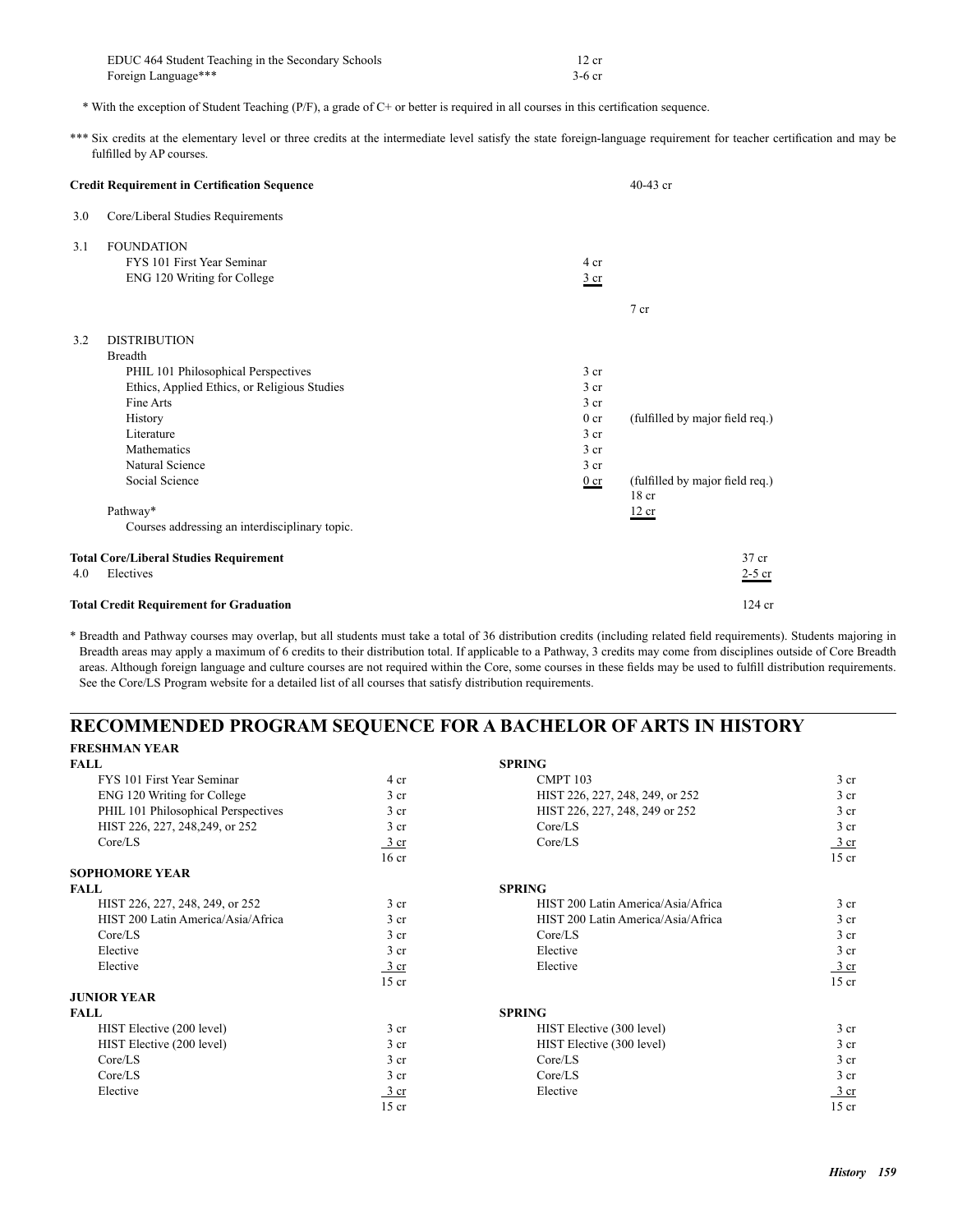### **SENIOR YEAR**

| FALL                                  |                          | <b>SPRING</b>                         |                |
|---------------------------------------|--------------------------|---------------------------------------|----------------|
| <b>HIST 477</b>                       | 3 cr                     | HIST 497 or HIST Elective (300 level) | 3 cr           |
| HIST Elective (300 level) or HIST 413 | 3 cr                     | Core/LS                               | 3 cr           |
| Core/LS                               | 3 cr                     | Elective                              | 3 cr           |
| Elective                              | 3 cr                     | Elective                              | 3 cr           |
| Elective                              | $\frac{3 \text{ cr}}{2}$ | Elective                              | $2 \text{ cr}$ |
|                                       | 15 cr                    |                                       | $14$ cr        |

### **REQUIREMENTS FOR A MINOR IN HISTORY**

| HIST 248, HIST 249, HIST 252, or HIST 263 (or another European course<br>approved by the Chairperson) | 3 <sub>cr</sub> |
|-------------------------------------------------------------------------------------------------------|-----------------|
| HIST 218, HIST 220, HIST 226, HIST 227, or HIST 228 (or another American                              |                 |
| course approved by the Chairperson)                                                                   | 3 <sub>cr</sub> |
| HIST 242, HIST 267, HIST 268, HIST 269, HIST 270, HIST 271, HIST 273, HIST 274,                       |                 |
| HIST 280, HIST 318, HIST 355, HIST 375 (or another non-US, non-European history                       |                 |
| course to be approved by Chairperson)                                                                 | $rac{3}{2}$ cr  |
| Any three HIST courses                                                                                | 9 <sub>cr</sub> |

### **HONORS IN CORE/LIBERAL STUDIES**

### **MARY STONE,** Ph.D., *Director*

The Marist Honors Program has as its mission developing scholars, leaders and global citizens. In keeping with the overall mission of the College, which espouses an ideal dedicated to helping students develop the intellect, character, and skills required for enlightened, ethical, and productive lives in the global community of the 21st century, Marist's Honors Program will provide opportunities for academic excellence, leadership, cultural enrichment, and global engagement. The Program offers outstanding students in all majors a variety of learning experiences in and outside the academic setting. Honors seminars and co-curricular activities, such as field trips and lectures, bring together talented students who seek a more intensive and extensive educational experience. Promoting the adventure of intellectual pursuits, the Program challenges students to achieve their academic potential while they develop as responsible citizens and leaders in an increasingly culturally complex world. A participating student who successfully completes all of the requirements will receive an Honors certificate, a medallion to be worn at Commencement, and special recognition on his or her college transcript. Students interested in admission should contact the Program Director.

### **REQUIREMENTS FOR HONORS IN CORE/LIBERAL STUDIES**

All students must take a minimum of 18 credit hours of Honors coursework to successfully complete this program of study.

| 1.0 | Foundation Year courses:                                               |                  | 7 cr            |
|-----|------------------------------------------------------------------------|------------------|-----------------|
|     | FYSH 101 Honors First-Year Seminar                                     | 4 cr             |                 |
|     | ENGH 120 Honors Writing for College                                    | 3 <sub>cr</sub>  |                 |
| 1.1 | Selection of one of the four Honors Seminars:                          |                  | 3 <sub>cr</sub> |
|     | HONR 360/361 Honors Seminar in Philosophical & Moral Foundations       | 3 <sub>cr</sub>  |                 |
|     | HONR 370/371 Honors Seminar in Scientific & Quantitative Analysis      | 3 <sub>cr</sub>  |                 |
|     | HONR 380/381 Honors Seminar in Expression & Creativity                 | 3 <sub>cr</sub>  |                 |
|     | HONR 390/391 Honors Seminar in Individual & Society                    | 3 <sub>cr</sub>  |                 |
| 1.2 | Selection of one of the four Honors Civic & Service Learning Seminars: |                  | 3 <sub>cr</sub> |
|     | HONR 365/366 Honors Seminar in Philosophical & Moral Foundations       | 3 <sub>cr</sub>  |                 |
|     | HONR 375/376 Honors Seminar in Scientific & Quantitative Analysis      | 3 <sub>cr</sub>  |                 |
|     | HONR 385/386 Honors Seminar in Expression & Creativity                 | 3 <sub>cr</sub>  |                 |
|     | HONR 395/396 Honors Seminar in Individual & Society                    | 3 <sub>cr</sub>  |                 |
| 1.3 | Honors-by-contract requirement:                                        |                  | 4 cr            |
|     | HONR 401 Honors-by-Contract                                            | $1 \text{ cr}^*$ |                 |
| 1.4 | Research requirements:                                                 |                  | 4 cr            |
|     | HONR 420 Honors Thesis Project                                         | 3 <sub>cr</sub>  |                 |
|     | HONR 495 Honors Senior Seminar                                         | $1$ cr           |                 |

#### **Total Credit Requirements for Honors in Core/Liberal Studies** 21 cr

\*The credit hour will be linked to an existing non-honors course.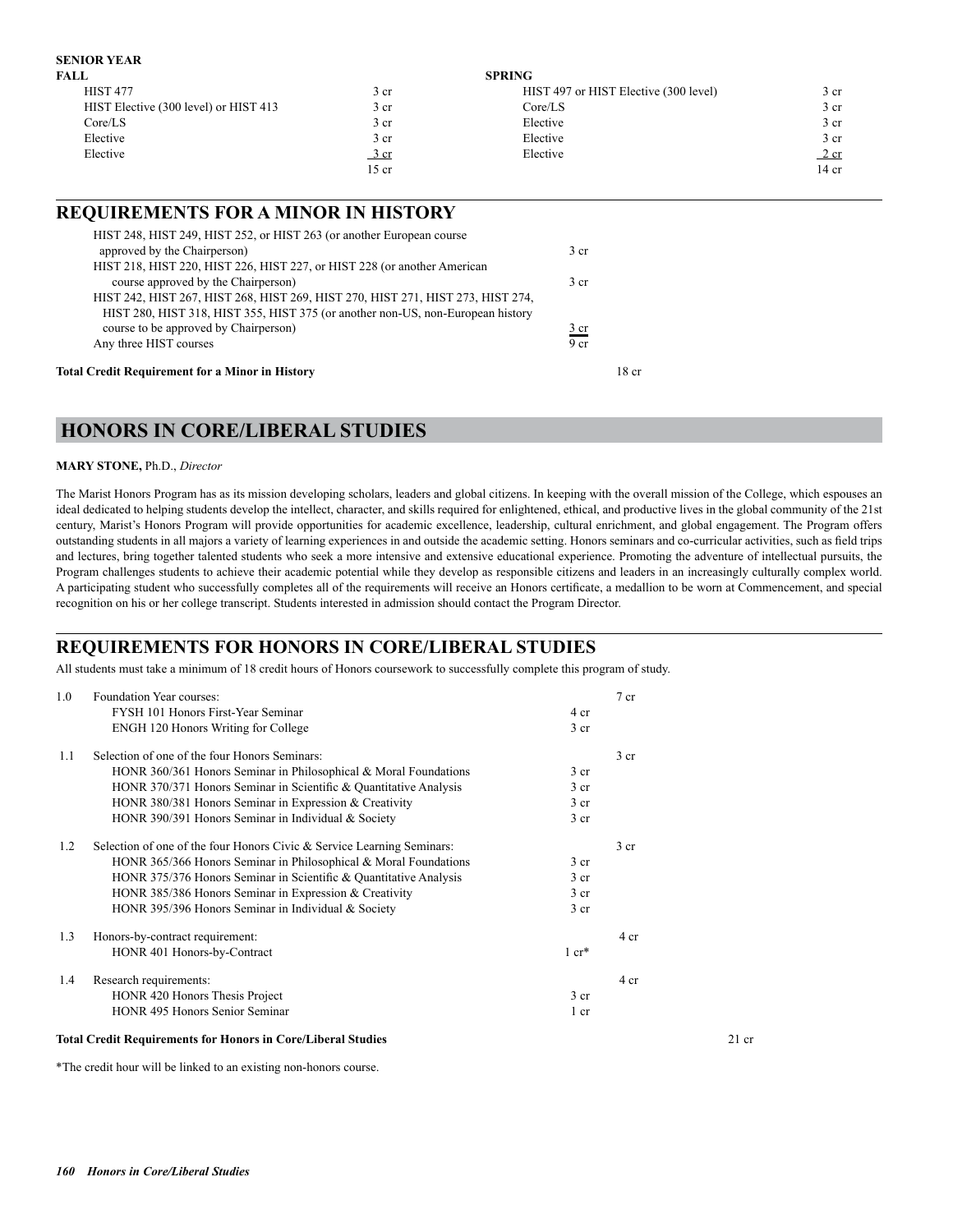### **HUDSON RIVER VALLEY REGIONAL STUDIES MINOR**

### **JAMES JOHNSON,** Ph.D., *Coordinator*

The Hudson River Valley Regional Studies Minor develops and fosters an understanding of the history, culture, and environment of this region and the place of regionalism more generally. This interdisciplinary minor assists students in understanding their community, the region, and connections of each to the larger world. It employs the ideas and methods of the liberal arts, natural and social sciences, and the fine arts. While the minor focuses on the Hudson River Valley, the knowledge, skills, and approaches to understanding developed can be applied to all regions. The minor is recommended for any student who plans to have a career that depends on ties to surrounding communities such as education, business, politics, or research in the natural or social sciences. Upon completion of the minor, students will understand how the regions where they have chosen to live and to work connect to the larger global community.

### **REQUIREMENTS FOR A MINOR IN HUDSON RIVER VALLEY REGIONAL STUDIES**

All students must take History and Culture of the Hudson River Valley or Hudson River Valley Studies: History (Honors) and Introduction to Environmental Issues or Science, Technology, and Society: Environmental Science and Politics (Honors). A minimum of 12 credits in the minor must be taken at Marist College. In addition, all students are encouraged to complete an internship with an organization in the Hudson River Valley.

| A.           | <b>Required Courses</b>                                           |                 |
|--------------|-------------------------------------------------------------------|-----------------|
|              | HIST 218 History and Culture of the Hudson River Valley OR        |                 |
|              | HONR 330 Hudson River Valley Studies: History                     | 3 cr            |
|              | ENSC 101 Introduction to Environmental Issues OR                  |                 |
|              | HONR 351 Science Technology, and Society:                         |                 |
|              | Environmental Science and Policy                                  | 3 <sub>cr</sub> |
| $\mathbf{B}$ | Elective Courses                                                  | 12 cr           |
|              | Students must take four electives from the following course       |                 |
|              | offerings, and students will be strongly encouraged to distribute |                 |
|              | their electives across three or more disciplines:                 |                 |
|              | <b>ANTH 233 Native Americans</b>                                  |                 |
|              | <b>ART 290 Museum Studies</b>                                     |                 |
|              | ENG 231 Literature of the Hudson River Valley                     |                 |
|              | ENSC 315 Natural History of the Hudson Valley                     |                 |
|              | HONR 331 Hudson River Valley Studies:                             |                 |
|              | Contemporary Poetry in the Hudson Valley                          |                 |
|              | HIST 220 The Empire State: A History of New York                  |                 |
|              | ECON 210 Innovation in the Hudson River Valley                    |                 |
|              | POSC 202/ENSC 202 Environmental Politics & Policy                 |                 |
|              | POSC 211 American State & Local Politics                          |                 |
|              |                                                                   |                 |

**Total Credit Requirement for a Minor in Hudson River Valley Regional Studies** 18 cr

### **INFORMATION TECHNOLOGY AND SYSTEMS**

### **MATTHEW A. JOHNSON,** M.S., *Chairperson*

### **MISSION:**

Information Technology and Systems (ITS) provides a common foundation in computing and networking technologies, databases, information systems and business before branching into two concentrations: Information Technology (IT) and Information Systems (IS). An ITS major with a concentration in IS provides students with a broad background in the rapidly changing discipline of Information Systems that serves as a bridge between Computer Science and Business. The program's courses offer a balance of technical and business skills that are pertinent to the development, implementation, and maintenance of information systems in a variety of organizational settings.

An ITS major with a concentration in IT prepares students in the areas of networking technologies, web technologies, and multimedia. In the area of networking technologies, the hardware and software components of networks and issues related to the design, implementation, administration, and security of networks will be studied. Web technology courses will deal with the latest technologies in web development including client-side and server-side technologies and e-commerce systems. Students will also study multimedia and the design of graphical interfaces.

### **REQUIREMENTS FOR A BACHELOR OF SCIENCE IN INFORMATION TECHNOLOGY AND SYSTEMS**

### *Concentration in Information Technology*

Note: A minimum of 60 credits in Liberal Arts is required.

| 1.0 | Course requirements in Major Field   |      |
|-----|--------------------------------------|------|
|     | CMPT 120 Introduction to Programming | 4 cr |
|     | CMPT 220 Software Development I      | 4 cr |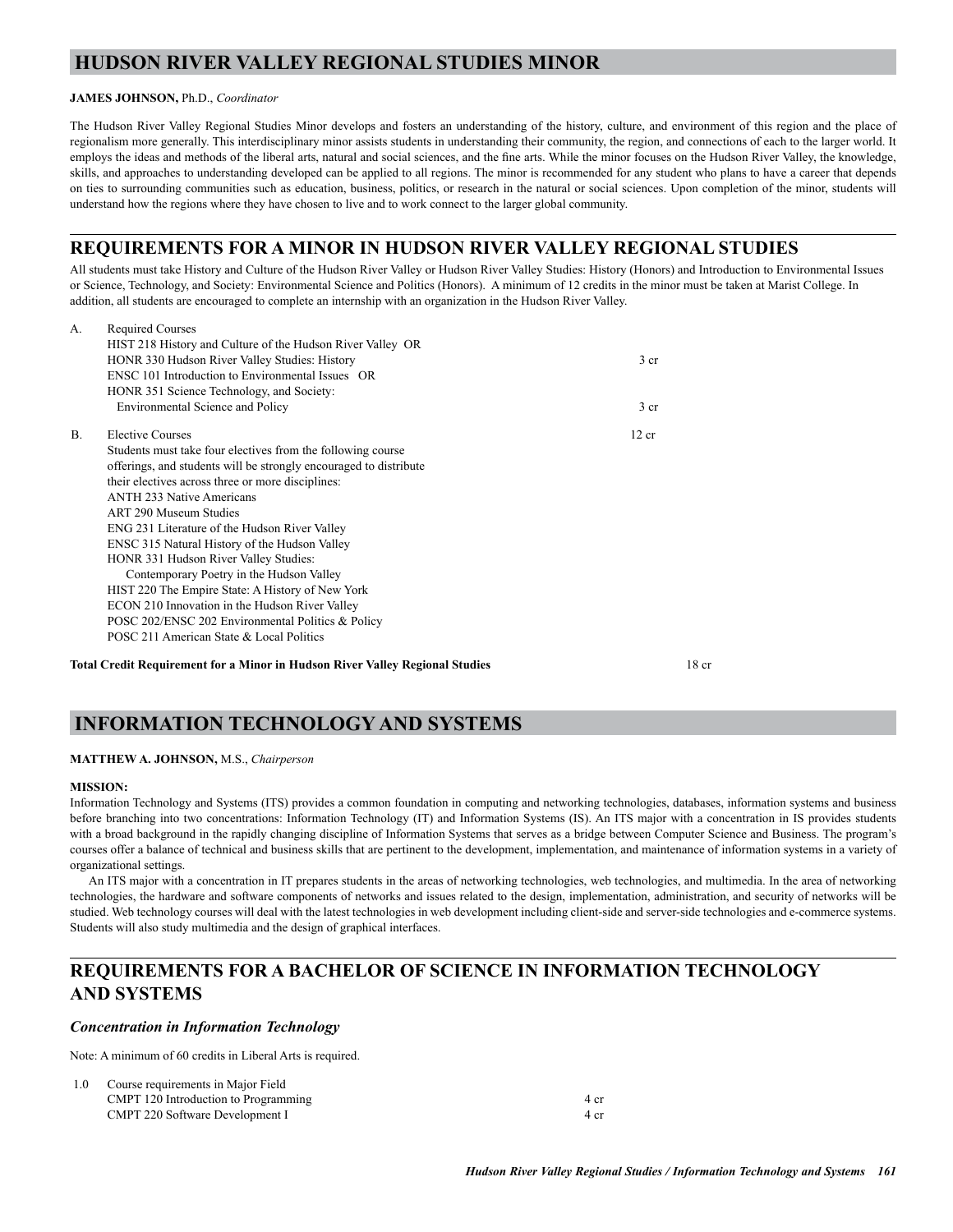|     | CMPT 221 Software Development II                                | 4 cr            |                                      |
|-----|-----------------------------------------------------------------|-----------------|--------------------------------------|
|     | CMPT 230 Software Systems and Analysis                          | 4 cr            |                                      |
|     | <b>CMPT 306 Data Communications and Networks</b>                | 4 cr            |                                      |
|     | CMPT 308 Database Management                                    | 4 cr            |                                      |
|     | CMPT 307 Internetworking                                        | 4 cr            |                                      |
|     | CMPT 321 Architecture of Hardware and System Software           | 3 <sub>cr</sub> |                                      |
|     | CMPT 330 System Design                                          | 4 cr            |                                      |
|     | CMPT 410 Systems Administration                                 | 4 cr            |                                      |
|     | CMPT 420 Internet Security                                      | 4 cr            |                                      |
|     | CMPT 430 Technology Entrepreneurship                            | 3 <sub>cr</sub> |                                      |
|     | CMPT 477 ITS Project I                                          | 3 <sub>cr</sub> |                                      |
|     | CMPT 478 ITS Project II                                         | $1$ cr          |                                      |
|     | Platform technology elective*                                   | $3-4$ cr        |                                      |
|     | ITS Upper-level electives **                                    | $6-8$ cr        |                                      |
| 2.0 | Course Requirements in Related Fields                           |                 |                                      |
|     | BUS 100 Introduction to Business and Management                 | 3 <sub>cr</sub> |                                      |
|     | MATH 130 Introduction to Statistics                             | 3 <sub>cr</sub> |                                      |
|     | <b>MATH 205 Discrete Mathematics</b>                            | 4 cr            |                                      |
|     | <b>MATH 241 Calculus I</b>                                      | 4 cr            |                                      |
|     | Total Credit Requirement for a Major in ITS/Information Systems |                 | 73-76 cr                             |
| 3.0 | Core/Liberal Studies Requirements                               |                 |                                      |
| 3.1 | <b>FOUNDATION</b>                                               |                 |                                      |
|     | FYS 101 First Year Seminar                                      | 4 cr            |                                      |
|     | ENG 120 Writing for College                                     | $rac{3}{2}$ cr  |                                      |
|     |                                                                 |                 | $7$ cr                               |
| 3.2 | <b>DISTRIBUTION</b>                                             |                 |                                      |
|     | <b>Breadth</b>                                                  |                 |                                      |
|     | PHIL 101 Philosophical Perspectives                             | 3 <sub>cr</sub> |                                      |
|     | Ethics (CMPT 305 Technology, Ethics, and Society recommended)   | 3 <sub>cr</sub> |                                      |
|     | Fine Arts                                                       | 3 cr            |                                      |
|     | History                                                         | 3 <sub>cr</sub> |                                      |
|     | Literature                                                      | 3 cr            |                                      |
|     | Mathematics                                                     |                 | 0 cr (fulfilled by major field req.) |
|     | Natural Science                                                 | 3 <sub>cr</sub> |                                      |
|     | Social Science                                                  | 3 cr            |                                      |
|     |                                                                 |                 | $21$ cr                              |
|     | Pathway***                                                      |                 | 12 cr                                |
|     | Courses addressing an interdisciplinary topic.                  |                 |                                      |
|     | <b>Total Core/Liberal Studies Requirement</b>                   |                 | 40 <sub>cr</sub>                     |
| 4.0 | Electives and/or internship                                     | 4-7 cr          |                                      |
|     | <b>Total Credit Requirement for Graduation</b>                  |                 | $120$ cr                             |
|     |                                                                 |                 |                                      |

This is a CMPT course selected from those that teach a specific hardware and/or software platform. Such courses include those covering UNIX and z/OS.

\*\* Elective Courses (6-8 credits) Information Technology majors extend their study of Information Technology by selecting two additional Computing

Technology (CMPT) courses, both 300 level or above, in consultation with their faculty advisor. By selecting various combinations of courses, students can • broaden their exposure to include the technologies in Enterprise Computing, E-commerce or Data Centers,

• focus on a particular Technology area that reflects their interests and career aspirations, or

• emphasize further study of Information Technology topics.

NOTE: For elective credits, the following exclusions apply - CMPT 300, CMPT 305, and internship credits.

\*\*\*Breadth and Pathway courses may overlap, but all students must take a total of 36 distribution credits (including related field requirements). Students majoring in Breadth areas may apply a maximum of 6 credits to their distribution total. If applicable to a Pathway, 3 credits may come from disciplines outside of Core Breadth areas. Although foreign language and culture courses are not required within the Core, some courses in these fields may be used to fulfill distribution requirements. See the Core/LS Program website for a detailed list of all courses that satisfy distribution requirements.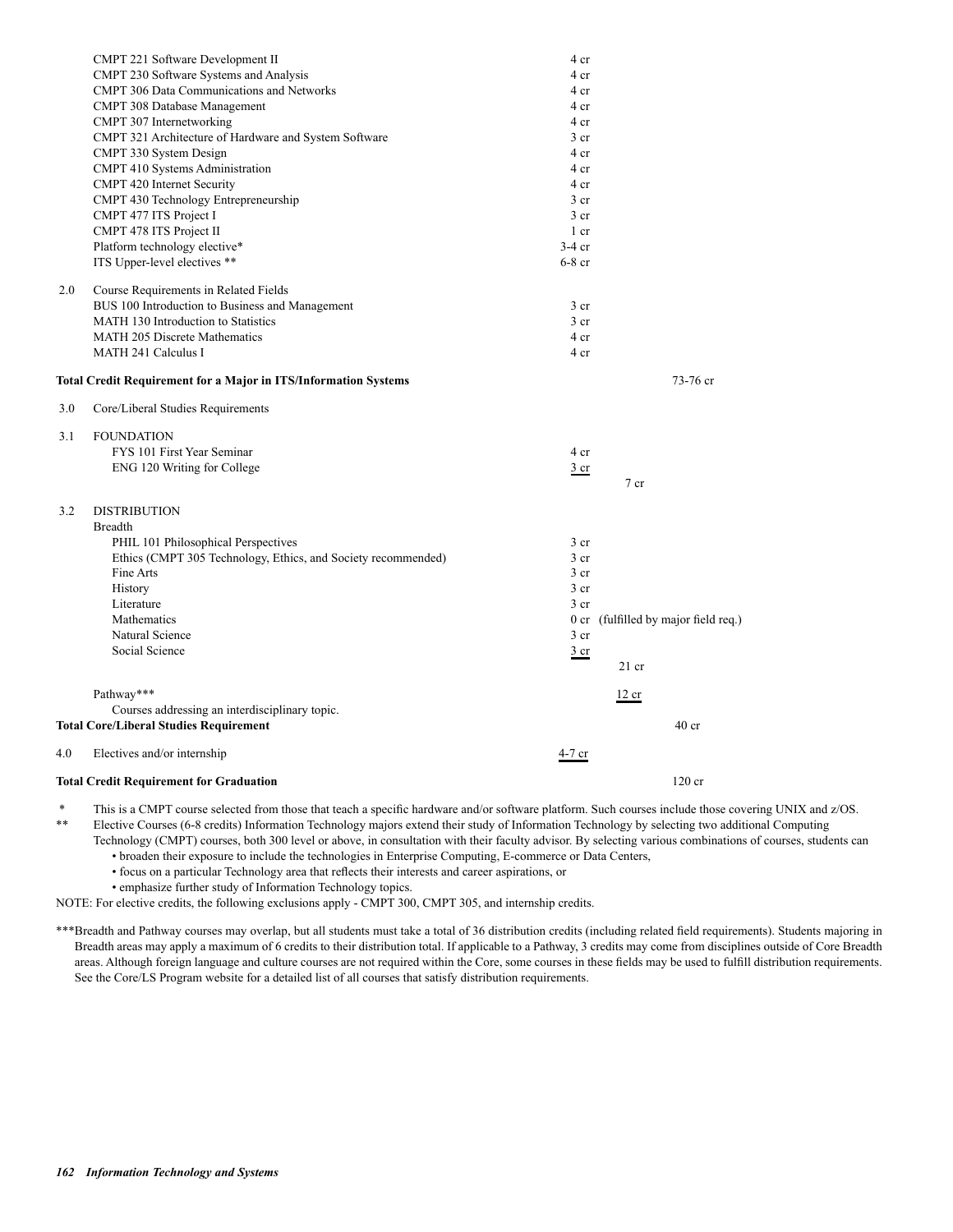### **REQUIREMENTS FOR A BACHELOR OF SCIENCE IN INFORMATION TECHNOLOGY AND SYSTEMS**

### *Concentration in Information Systems*

Note: A minimum of 60 credits in Liberal Arts is required.

| 1.0 | Course requirements in Major Field<br>CMPT 120 Introduction to Programming                              | 4 cr                                                     |  |
|-----|---------------------------------------------------------------------------------------------------------|----------------------------------------------------------|--|
|     | CMPT 220 Software Development I                                                                         | 4 cr                                                     |  |
|     | CMPT 221 Software Development II                                                                        | 4 cr                                                     |  |
|     | CMPT 230 Software Systems and Analysis                                                                  | 4 cr                                                     |  |
|     | CMPT 306 Data Communications and Networks                                                               | 4 cr                                                     |  |
|     | CMPT 308 Database Management                                                                            | 4 cr                                                     |  |
|     | CMPT 307 Internetworking                                                                                | 4 cr                                                     |  |
|     | CMPT 321 Architecture of Hardware and System Software                                                   | 3 <sub>cr</sub>                                          |  |
|     | CMPT 330 System Design                                                                                  | 4 cr                                                     |  |
|     | CMPT 428 Data and Information Management<br>CMPT 460 Decision Support and Business Intelligence Systems | 4 cr<br>4 cr                                             |  |
|     | CMPT 477 ITS Project I                                                                                  | 3 <sub>cr</sub>                                          |  |
|     | CMPT 478 ITS Project II                                                                                 | 1 cr                                                     |  |
|     | CMPT Upper-level electives *                                                                            | $3-4$ cr                                                 |  |
| 2.0 | Course Requirements in Related Fields                                                                   |                                                          |  |
|     | ACCT 203 Financial Accounting                                                                           | 3 <sub>cr</sub>                                          |  |
|     | BUS 100 Introduction to Business and Management                                                         | 3 <sub>cr</sub>                                          |  |
|     | BUS 340 Marketing Management                                                                            | 3 <sub>cr</sub>                                          |  |
|     | ECON 103 Principles of Microeconomics OR                                                                |                                                          |  |
|     | ECON 104 Principles of Macroeconomics                                                                   | 3 <sub>cr</sub>                                          |  |
|     | MATH 130 Introduction to Statistics                                                                     | 3 cr                                                     |  |
|     | <b>MATH 205 Discrete Mathematics</b>                                                                    | 4 cr                                                     |  |
|     | <b>MATH 241 Calculus I</b>                                                                              | $\frac{4}{ }$ cr                                         |  |
|     | <b>Total Credit Requirement for a Major in ITS/Information Systems</b>                                  | 73-74                                                    |  |
| 3.0 | Core/Liberal Studies Requirements                                                                       |                                                          |  |
| 3.1 | <b>FOUNDATION</b>                                                                                       |                                                          |  |
|     | FYS 101 First Year Seminar                                                                              | 4 cr                                                     |  |
|     | ENG 120 Writing for College                                                                             | $rac{3}{2}$ cr                                           |  |
|     |                                                                                                         | 7 cr                                                     |  |
| 3.2 | <b>DISTRIBUTION</b>                                                                                     |                                                          |  |
|     | <b>Breadth</b>                                                                                          |                                                          |  |
|     | PHIL 101 Philosophical Perspectives                                                                     | 3 <sub>cr</sub>                                          |  |
|     | Ethics (CMPT 305 Technology, Ethics, and Society recommended)                                           | 3 cr                                                     |  |
|     | Fine Arts                                                                                               | 3 <sub>cr</sub>                                          |  |
|     | History                                                                                                 | 3 <sub>cr</sub>                                          |  |
|     | Literature                                                                                              | 3 <sub>cr</sub>                                          |  |
|     | Mathematics                                                                                             | 0 cr (fulfilled by major field req.)                     |  |
|     | Natural Science                                                                                         | 3 <sub>cr</sub>                                          |  |
|     | Social Science                                                                                          | 0 cr (fulfilled by major field req.)<br>18 <sub>cr</sub> |  |
|     | Pathway**                                                                                               | 12 cr                                                    |  |
|     | Courses addressing an interdisciplinary topic.                                                          |                                                          |  |
|     | <b>Total Core/Liberal Studies Requirement</b>                                                           | 37 cr                                                    |  |
| 4.0 | Electives and/or internship                                                                             | $9-10$ cr                                                |  |
|     | <b>Total Credit Requirement for Graduation</b>                                                          | $120$ cr                                                 |  |

\* Elective Courses (3-4 credits) Information Systems majors extend their study of Information Systems by selecting two additional Computing Technology (CMPT) courses, 300 level or above, in consultation with their faculty advisor. By selecting various combinations of courses, students can

• broaden their exposure to include the technologies in Enterprise Computing, E-commerce or Data Centers,

• focus on a particular Systems area that reflects their interests and career aspirations, or

• emphasize further study of Information Systems topics.

NOTE: For elective credits, the following exclusions apply – CMPT 300, CMPT 305, and internship credits.

\*\* Breadth and Pathway courses may overlap, but all students must take a total of 36 distribution credits (including related field requirements). Students majoring in Breadth areas may apply a maximum of 6 credits to their distribution total. If applicable to a Pathway, 3 credits may come from disciplines outside of Core Breadth areas. Although foreign language and culture courses are not required within the Core, some courses in these fields may be used to fulfill distribution requirements. See the Core/LS Program website for a detailed list of all courses that satisfy distribution requirements.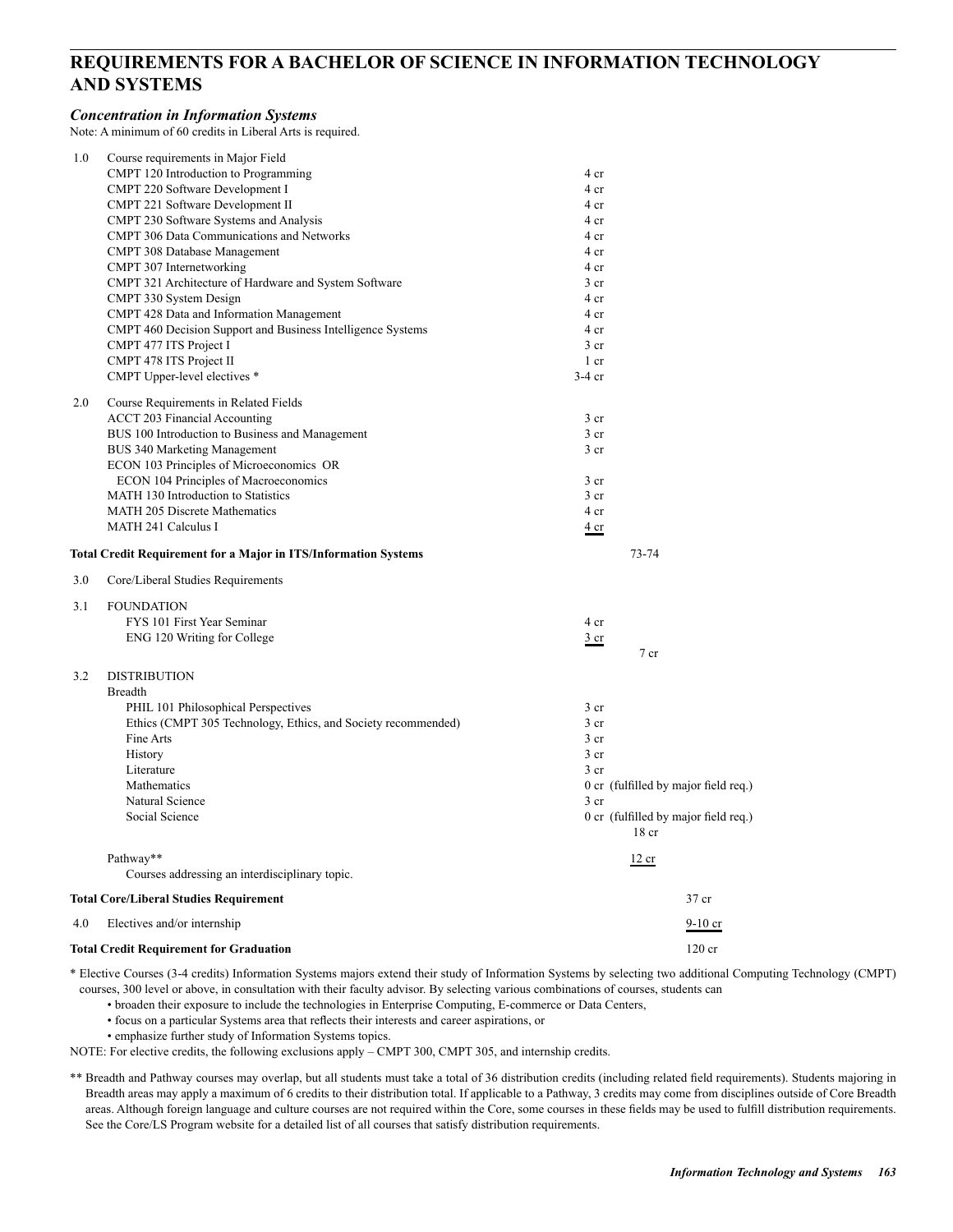### **RECOMMENDED PROGRAM SEQUENCE FOR A BACHELOR OF SCIENCE IN INFORMATION TECHNOLOGY AND SYSTEMS (INFORMATION TECHNOLOGY)**

### **FRESHMAN YEAR**

| <b>FALL</b>                              |                  | <b>SPRING</b>                          |                  |
|------------------------------------------|------------------|----------------------------------------|------------------|
| CMPT 120 Introduction to Programming     | 4 cr             | CMPT 220 Software Development I        | 4 cr             |
| MATH 130 Introduction to Statistics      | 3 <sub>cr</sub>  | CMPT 230 Software Systems and Analysis | 4 cr             |
| BUS 100 Intro to Business & Management   | 3 <sub>cr</sub>  | <b>MATH 205 Discrete Mathematics</b>   | 4 cr             |
| ENG 120 Writing for College              | 3 <sub>cr</sub>  | FYS 101 First-Year Seminar             | 4 cr             |
| PHIL 101 Philosophical Perspectives      | 3 cr             |                                        |                  |
|                                          | 16 <sub>cr</sub> |                                        | 16 <sub>cr</sub> |
| <b>SOPHOMORE YEAR</b>                    |                  |                                        |                  |
| <b>FALL</b>                              |                  | <b>SPRING</b>                          |                  |
| CMPT 306 Data Communications & Networks  | 4 cr             | <b>MATH 241 Calculus I</b>             | 4 cr             |
| CMPT 221 Software Development II         | 4 cr             | CMPT 307 Internetworking               | 4 cr             |
| CMPT 308 Database Management             | 4 cr             | CMPT 330 System Design                 | 4 cr             |
| Core/LS                                  | 3 cr             | Core/LS                                | $\frac{3}{ }$ cr |
|                                          | $15$ cr          |                                        | $15$ cr          |
| <b>JUNIOR YEAR</b>                       |                  |                                        |                  |
| <b>FALL</b>                              |                  | <b>SPRING</b>                          |                  |
| CMPT 305 Technology, Ethics, and Society | 3 <sub>cr</sub>  | <b>CMPT 420 Internet Security</b>      | 4 cr             |
| CMPT ITS Upper-level elective            | $3-4$ cr         | Platform technology elective           | $3-4$ cr         |
| CMPT 321 Arch of Hardware & Sys Software | 3 <sub>cr</sub>  | Core/electives                         | $7-8$ cr         |
| Core/electives                           | $5-6$ cr         |                                        |                  |
|                                          | $15$ cr          |                                        | $15$ cr          |
| <b>SENIOR YEAR</b>                       |                  |                                        |                  |
| <b>FALL</b>                              |                  | <b>SPRING</b>                          |                  |
| CMPT 410 Systems administration          | 4 cr             | ITS Upper-level elective               | $3-4$ cr         |
| CMPT 430 Technology Entrepreneurship     | 3 <sub>cr</sub>  | Core/electives                         | $9-10$ cr        |
| CMPT 477 ITS Project I                   | 3 <sub>cr</sub>  |                                        |                  |
| CMPT 478 ITS Project II                  | $1$ cr           |                                        |                  |
| Core/electives                           | 3 cr             |                                        |                  |
|                                          | $15$ cr          |                                        | $13$ cr          |

## **RECOMMENDED PROGRAM SEQUENCE FOR A BACHELOR OF SCIENCE IN INFORMATION TECHNOLOGY AND SYSTEMS (INFORMATION SYSTEMS)**

### **FRESHMAN YEAR**

| <b>FALL</b>                         |                  | <b>SPRING</b>                                  |                  |
|-------------------------------------|------------------|------------------------------------------------|------------------|
| CMPT 120 Intro to Programming       | 4 cr             | CMPT 220 Software Development I                | 4 cr             |
| MATH 130 Intro to Statistics        | 3 <sub>cr</sub>  | CMPT 230 Software Sys & Analysis               | 4 cr             |
| BUS 100 Intro to Business & Mgmt    | 3 <sub>cr</sub>  | <b>MATH 205 Discrete Mathematics</b>           | 4 cr             |
| ENG 120 Writing for College         | 3 <sub>cr</sub>  | FYS 101 First-Year Seminar                     | 4 cr             |
| PHIL 101 Philosophical Perspectives | $3$ cr           |                                                |                  |
|                                     | 16 <sub>cr</sub> |                                                | $16$ cr          |
| <b>SOPHOMORE YEAR</b>               |                  |                                                |                  |
| <b>FALL</b>                         |                  | <b>SPRING</b>                                  |                  |
| CMPT 306 Data Comm & Networks       | 4 cr             | <b>MATH 241 Calculus I</b>                     | 4 cr             |
| CMPT 221 Software Development II    | 4 cr             | CMPT 307 Internetworking                       | 4 cr             |
| CMPT 308 Database Management        | 4 cr             | CMPT 330 System Design                         | 4 cr             |
| Core $L/S$                          | $\frac{3}{ }$ cr | Core $L/S$                                     | 3 cr             |
|                                     | $15$ cr          |                                                | $15$ cr          |
| <b>JUNIOR YEAR</b>                  |                  |                                                |                  |
| <b>FALL</b>                         |                  | <b>SPRING</b>                                  |                  |
| <b>CMPT Upper Level Elective</b>    | $3-4$ cr         | <b>ACCT 203 Financial Accounting</b>           | 3 <sub>cr</sub>  |
| CMPT 321 Arc Hardware & Software    | 3 <sub>cr</sub>  | CMPT 460 Decision Support & Business Intel Sys | 4 cr             |
| ECON 103/104 Micro/Macro-economics  | 3 <sub>cr</sub>  | CMPT 305 Technology, Ethics and Society        | 3 <sub>cr</sub>  |
| Core $L/S$                          | 3 <sub>cr</sub>  | Core $L/S$                                     | 3 <sub>cr</sub>  |
| Core $L/S$                          | 3 <sub>cr</sub>  | General Elective                               | 3 cr             |
|                                     | $15-16$ cr       |                                                | 16 <sub>cr</sub> |
| <b>SENIOR YEAR</b>                  |                  |                                                |                  |
| <b>FALL</b>                         |                  | <b>SPRING</b>                                  |                  |
| CMPT 477 ITS Project I              | 3 <sub>cr</sub>  |                                                |                  |
| CMPT 478 ITS Project II             | $1 \text{ cr}$   | <b>BUS 340 Marketing Management</b>            | 3 <sub>cr</sub>  |
| CMPT 428 Data & Infor Management    | 4 cr             | Core $L/S$                                     | 3 <sub>cr</sub>  |
| Core $L/S$                          | 3 <sub>cr</sub>  | <b>General Elective</b>                        | 3 <sub>cr</sub>  |
| Core $L/S$                          | 3 cr             | General Elective                               | $3-4$ cr         |
|                                     | $14$ cr          |                                                | 12-13 cr         |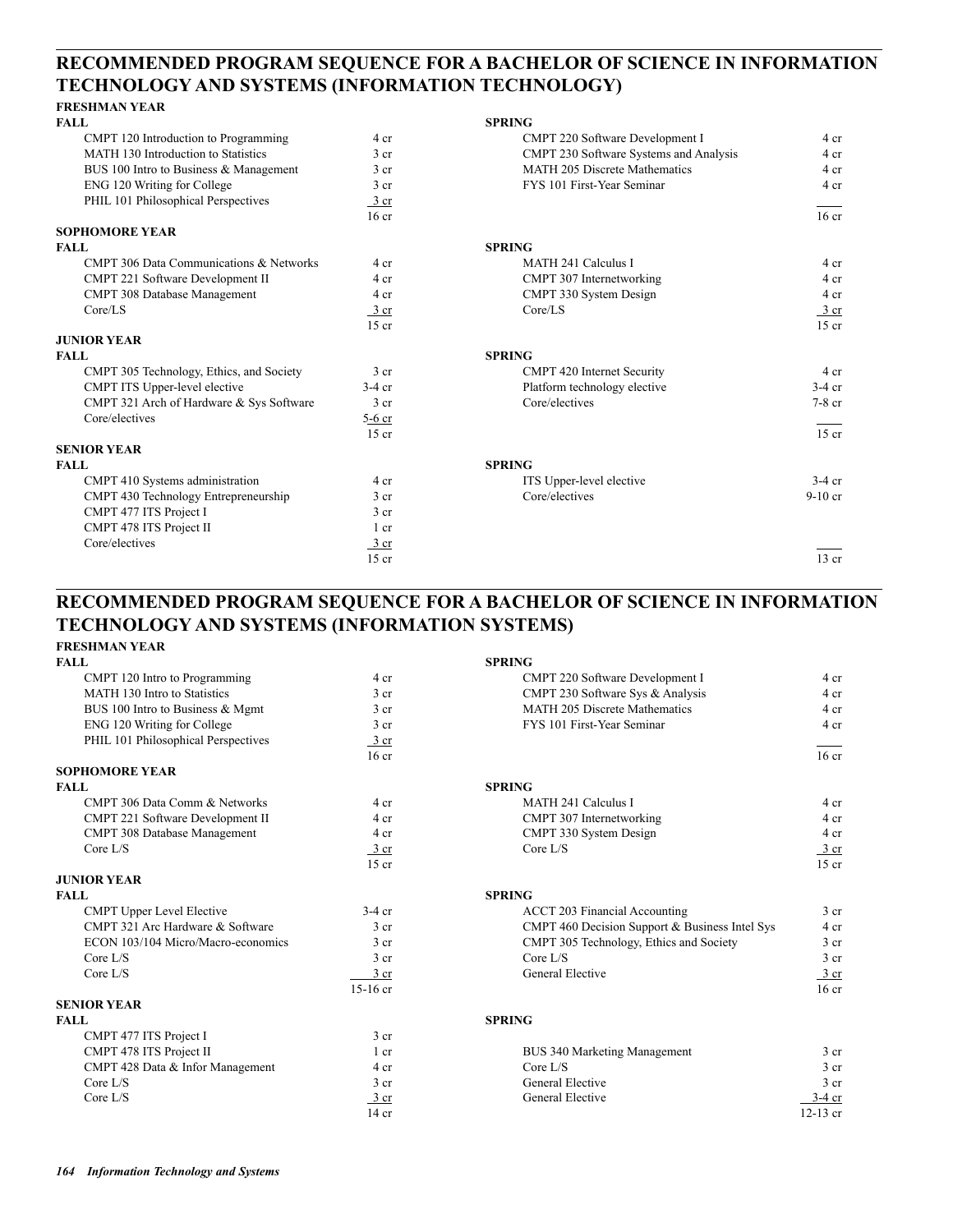### **B.S./M.S. PROGRAM IN INFORMATION SYSTEMS**

#### **EITEL LAURIA,** Ph.D., *Graduate Director, Department of Computing Technology*

In addition to its undergraduate major in Information Technology and Systems, the Department of Computing Technology also offers a Master of Science in Information Systems (MSIS) Degree which currently includes three concentrations: Information Systems Management, Business Analytics, and Computer Networks & Security.

The Department recognizes that for some outstanding undergraduate ITS students, certain of their undergraduate work might well be reflective of both the content and quality of that typically expected at the graduate level. The Department further recognizes that certain outstanding undergraduate students could participate successfully in graduate classes. For these reasons the Department offers a five-year program in Information Systems at the end of which the student will earn both B.S. and M.S. degrees.

Selected undergraduate ITS Students pursuing the concentration in Information Systems can join the Five-Year Program with a concentration in Information Systems Management and Business Analytics.

Selected undergraduate ITS Students pursuing the concentration in Information Technology can join the Five-Year Program with a concentration in Computer Networks & Security.

This program offers an accelerated way of obtaining a master's degree. Instead of remaining three additional semesters at the minimum to gain the MS at 156 credits (120 + 36), those undergraduate ITS Students pursuing the concentration in Information Systems who are admitted to this program will be required to take only 144 credits to complete the concentration in Information Systems Management and Business Analytics, or 24 additional credits that can be completed in two semesters, normally the fall and spring following their undergraduate studies. Likewise, those undergraduate ITS Students pursuing the concentration in Information Technology who are admitted to this program will be required to take only 144-145 credits, to complete the dual concentration in Computer Networks & or 24-25 additional credits that can be completed in two semesters, normally the fall and spring following their undergraduate studies.

The five-year program is not appropriate for all students. Qualification occurs in the sixth semester. A cumulative GPA of 3.0 is required for acceptance into the program; a GPA of 3.0 is required for continuation in the program. Students interested in entering the five-year program should speak to any ITS faculty member early in their studies at Marist, but no later than the beginning of their fourth semester.

### **REQUIREMENTS FOR A 5-YEAR B.S./M.S. PROGRAM IN INFORMATION TECHNOLOGY & SYSTEMS**

### *Concentration in Information Systems Management and Business Analytics*

| 1.0 | Course Requirements in Major Field                               |                 |      |       |
|-----|------------------------------------------------------------------|-----------------|------|-------|
|     | CMPT 120 Introduction to Programming                             | 4 cr            |      |       |
|     | CMPT 220 Software Development I                                  | 4 cr            |      |       |
|     | CMPT 221 Software Development II                                 | 4 cr            |      |       |
|     | CMPT 230 Software Systems and Analysis                           | 4 cr            |      |       |
|     | CMPT 306 Data Communications & Networks                          | 4 cr            |      |       |
|     | CMPT 308 Database Management                                     | 4 cr            |      |       |
|     | CMPT 307 Internetworking                                         | 4 cr            |      |       |
|     | CMPT 321 Architecture of Hardware and System Software            | 3 cr            |      |       |
|     | CMPT 330 System Design                                           | 4 cr            |      |       |
|     | CMPT 428 Data and Information Management                         | 4 cr            |      |       |
|     | Four credit ITS Upper-Level elective                             | 4 cr            |      |       |
|     | CMPT 477 ITS Project I                                           | 3 <sub>cr</sub> |      |       |
|     | CMPT 478 ITS Project II                                          | 1 cr            |      |       |
| 2.0 | Course Requirements in Related Fields                            |                 |      |       |
|     | <b>ACCT 203 Financial Accounting</b>                             | 3 cr            |      |       |
|     | BUS 100 Introduction to Business and Management                  | 3 cr            |      |       |
|     | BUS 340 Marketing Management                                     | 3 <sub>cr</sub> |      |       |
|     | ECON 103 Principles of Microeconomics OR                         |                 |      |       |
|     | ECON 104 Principles of Macroeconomics                            | 3 cr            |      |       |
|     | MATH 130 Introduction to Statistics                              | 3 <sub>cr</sub> |      |       |
|     | <b>MATH 205 Discrete Mathematics</b>                             | 4 cr            |      |       |
|     | MATH 241 Calculus I                                              | 4 cr            |      |       |
|     | Total Credit Requirement for a Major in Data Science & Analytics |                 |      | 70 cr |
| 3.0 | Core/Liberal Studies Requirements                                |                 |      |       |
| 3.1 | <b>FOUNDATION</b>                                                |                 |      |       |
|     | FYS 101 First Year Seminar                                       | 4 cr            |      |       |
|     | ENG 120 Writing for College                                      | $rac{3}{2}$ cr  |      |       |
|     |                                                                  |                 | 7 cr |       |
| 3.2 | <b>DISTRIBUTION</b>                                              |                 |      |       |
|     | <b>Breadth</b>                                                   |                 |      |       |
|     | PHIL 101 Philosophical Perspectives                              | 3 cr            |      |       |
|     | Ethics (CMPT 305 Technology, Ethics, and Society recommended)    | 3 cr            |      |       |
|     | Fine Arts                                                        | 3 <sub>cr</sub> |      |       |
|     | History                                                          | 3 cr            |      |       |
|     | Literature                                                       | 3 cr            |      |       |
|     |                                                                  |                 |      |       |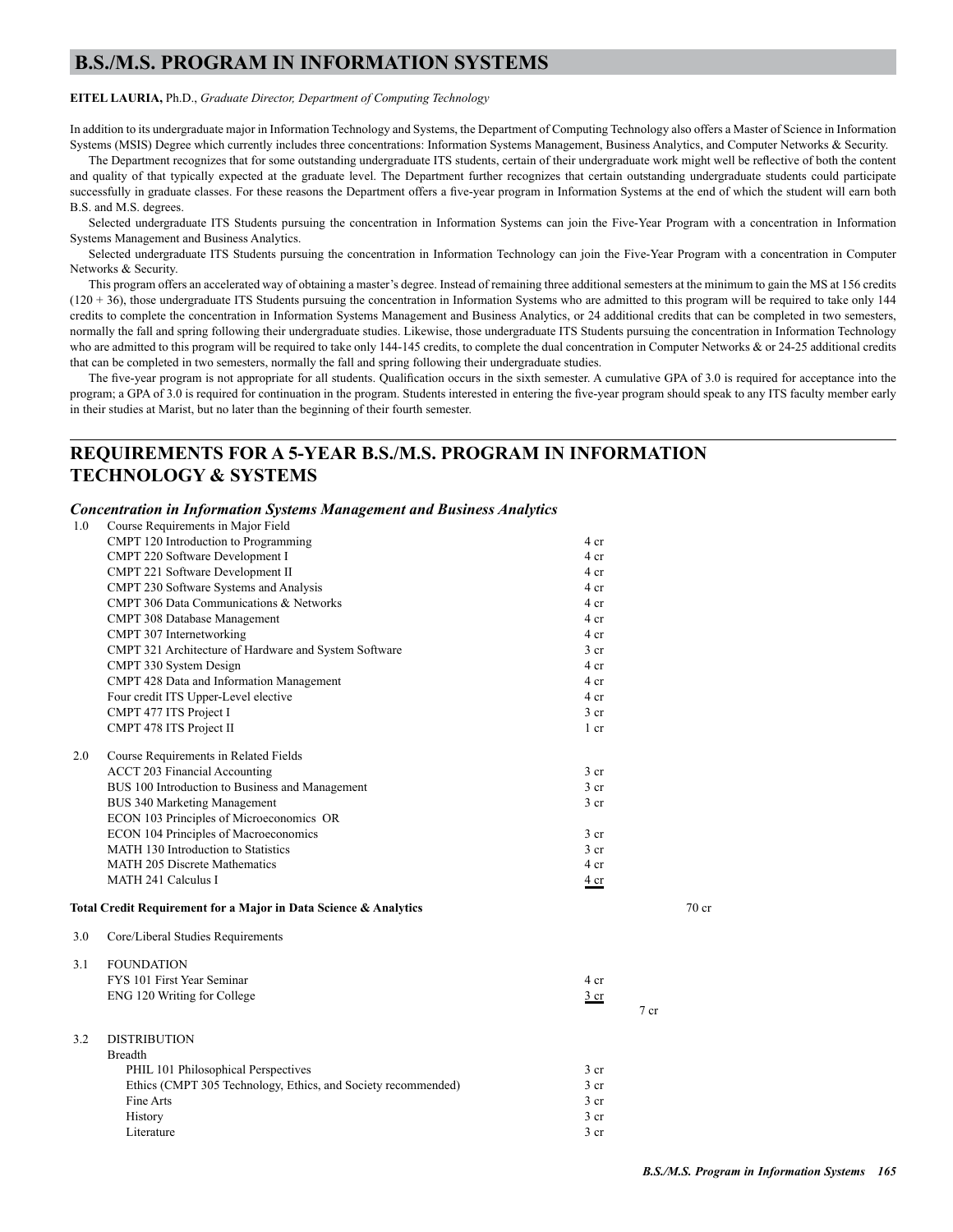|     | Mathematics                                                          |                 | 0 cr (fulfilled by major req.)   |
|-----|----------------------------------------------------------------------|-----------------|----------------------------------|
|     | Natural Science                                                      | 3 <sub>cr</sub> |                                  |
|     | Social Science                                                       |                 | $0$ cr (fulfilled by major req.) |
|     |                                                                      |                 | 18 <sub>cr</sub>                 |
|     | Pathway*                                                             |                 |                                  |
|     | Courses addressing an interdisciplinary topic                        |                 | 12 cr                            |
|     | <b>Total Credit Requirement for Core/Liberal Studies</b>             |                 | 37 cr                            |
| 4.0 | Undergraduate General electives and/or Internships                   |                 | 4 cr                             |
| 5.0 | Graduate Courses taken at Undergraduate Level                        |                 |                                  |
|     | MSIS 527 Systems & Inf. Concepts in Organizations                    | 3 cr            |                                  |
|     | MSIS 545 Into to Data Analysis & Comp. Stats                         | 3 <sub>cr</sub> |                                  |
|     | MSIS 645 Data Mining & Pred. Analytics                               | $rac{3}{2}$ cr  |                                  |
|     |                                                                      |                 | 9 cr                             |
|     | <b>Total Four-Year Credit Requirement **</b>                         |                 | $120$ cr                         |
| 6.0 | Fifth-Year Graduate Courses                                          |                 |                                  |
|     | MSIS 620 Emerging Technologies                                       | 3 <sub>cr</sub> |                                  |
|     | MSIS 730 Information Systems Policy                                  | 3 <sub>cr</sub> |                                  |
|     | MSIS 637 Decision Support Systems                                    | 3 <sub>cr</sub> |                                  |
|     | MSIS 621 Enterprise Architectures                                    | 3 cr            |                                  |
|     | MSIS 720 Capstone Project                                            | 3 <sub>cr</sub> |                                  |
|     | MSIS/MSCS/MBA approved electives                                     | 9 <sub>cr</sub> |                                  |
|     | <b>Total Graduate Credits, Fifth Year</b>                            |                 | 24 cr                            |
|     | Total Credit Requirement for Completing Five-Year B.S/M.S Program ** |                 | 144 cr                           |

\* Breadth and Pathway courses may overlap, but all students must take a total of 36 distribution credits (including related field requirements). Students majoring in Breadth areas may apply a maximum of 6 credits to their distribution total. If applicable to a Pathway, 3 credits may come from disciplines outside of Core Breadth areas. Although foreign language and culture courses are not required within the Core, some courses in these fields may be used to fulfill distribution requirements. See the Core/LS Program website for a detailed list of all courses that satisfy distribution requirements.

\*\* Students would normally receive both the B.S. and M.S. degrees in the Spring of the fifth year at the conclusion of their studies.

### **REQUIREMENTS FOR A 5-YEAR B.S./M.S. PROGRAM IN INFORMATION TECHNOLOGY & SYSTEMS**

### *Concentration in Computer Networks and Security*

| 1.0 | Course Requirements in Major Field                               |                  |          |
|-----|------------------------------------------------------------------|------------------|----------|
|     | CMPT 120 Introduction to Programming                             | 4 cr             |          |
|     | CMPT 220 Software Development I                                  | 4 cr             |          |
|     | CMPT 221 Software Development II                                 | 4 cr             |          |
|     | CMPT 230 Software Systems and Analysis                           | 4 cr             |          |
|     | <b>CMPT 306 Data Communications &amp; Networks</b>               | 4 cr             |          |
|     | CMPT 308 Database Management                                     | 4 cr             |          |
|     | CMPT 307 Internetworking                                         | 4 cr             |          |
|     | CMPT 321 Architecture of Hardware and System Software            | 3 <sub>cr</sub>  |          |
|     | CMPT 330 System Design                                           | 4 cr             |          |
|     | CMPT 410 Systems Administration                                  | 4 cr             |          |
|     | CMPT 420 Internet Security                                       | 4 cr             |          |
|     | CMPT 430 Technology Entrepreneurship                             | 3 <sub>cr</sub>  |          |
|     | CMPT 477 ITS Project I                                           | 3 <sub>cr</sub>  |          |
|     | CMPT 478 ITS Project II                                          | 1 <sub>cr</sub>  |          |
|     | Platform technology elective                                     | $3-4$ cr         |          |
|     | CMPT Upper-level elective                                        | 4 cr             |          |
| 2.0 | Course Requirements in Related Fields                            |                  |          |
|     | BUS 100 Introduction to Business and Management                  | $3$ cr           |          |
|     | MATH 130 Introduction to Statistics                              | 3 <sub>cr</sub>  |          |
|     | <b>MATH 205 Discrete Mathematics</b>                             | 4 cr             |          |
|     | <b>MATH 241 Calculus I</b>                                       | $\frac{4}{ }$ cr |          |
|     | Total Credit Requirement for a Major in Data Science & Analytics |                  | 71-72 cr |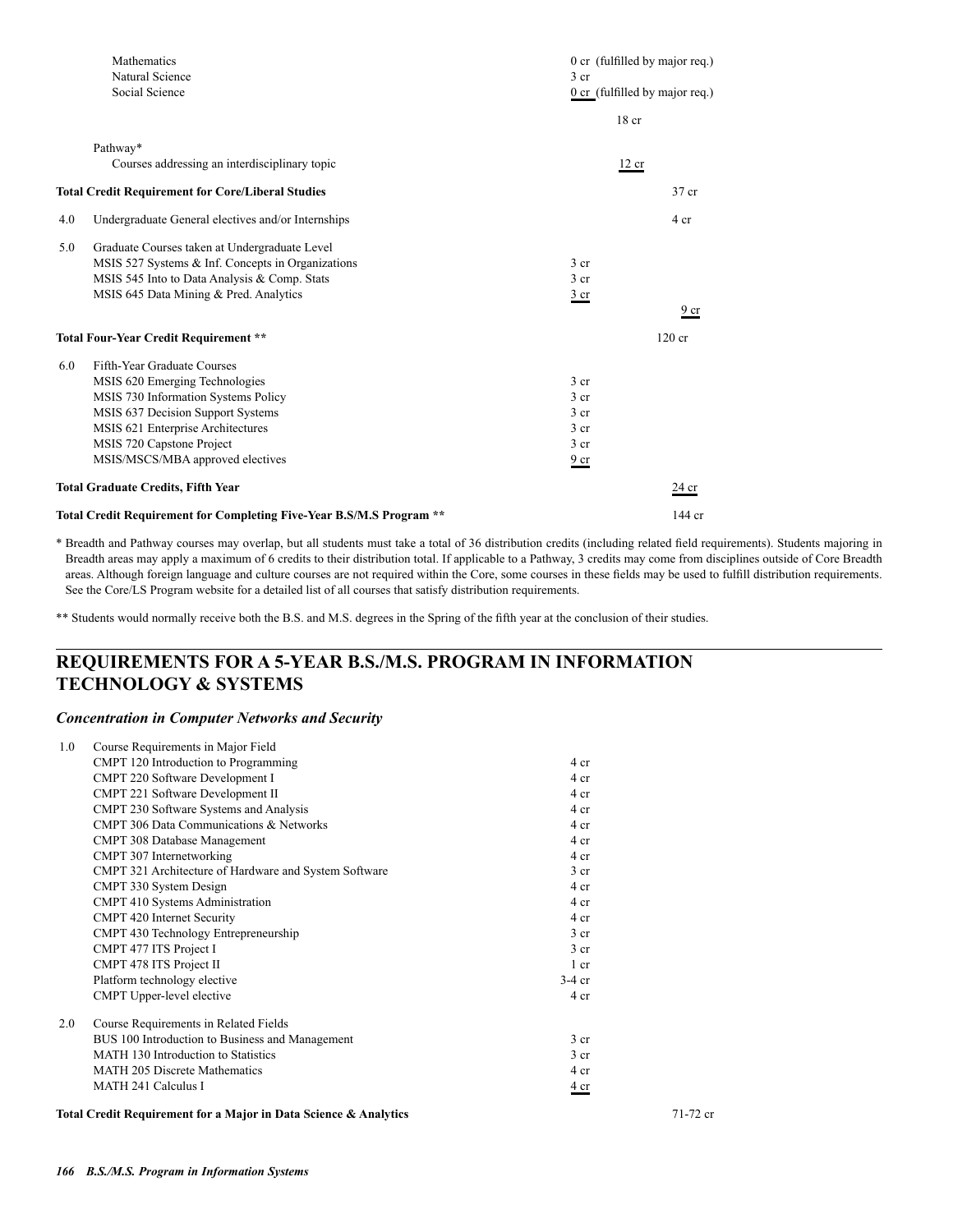| 3.1 | <b>FOUNDATION</b><br>FYS 101 First Year Seminar<br>ENG 120 Writing for College                                                                                                                                                                                         | 4 cr<br>$rac{3}{2}$ cr                                                                                                                   | 7 <sub>cr</sub>                      |
|-----|------------------------------------------------------------------------------------------------------------------------------------------------------------------------------------------------------------------------------------------------------------------------|------------------------------------------------------------------------------------------------------------------------------------------|--------------------------------------|
| 3.2 | <b>DISTRIBUTION</b><br><b>Breadth</b><br>PHIL 101 Philosophical Perspectives<br>Ethics (CMPT 305 Technology, Ethics, and Society recommended)<br>Fine Arts<br>History<br>Literature<br>Mathematics<br>Natural Science<br>Social Science                                | 3 <sub>cr</sub><br>3 <sub>cr</sub><br>3 <sub>cr</sub><br>3 <sub>cr</sub><br>3 <sub>cr</sub><br>0 <sub>cr</sub><br>3 cr<br>$rac{3}{2}$ cr | (fulfilled by major req.)<br>$21$ cr |
|     | Pathway*<br>Courses addressing an interdisciplinary topic<br><b>Total Credit Requirement for Core/Liberal Studies</b>                                                                                                                                                  |                                                                                                                                          | 12 cr<br>40 <sub>cr</sub>            |
| 4.0 | Undergraduate General electives and/or Internships                                                                                                                                                                                                                     |                                                                                                                                          | 0 <sub>cr</sub>                      |
| 5.0 | Graduate Courses taken at Undergraduate Level<br>MSIS 527 Systems & Inf. Concepts in Organizations<br>MSIS 601 Network Design & Implement<br>MSIS/MSCS/MBA approved electives                                                                                          | 3 <sub>cr</sub><br>3 <sub>cr</sub><br>3 cr                                                                                               | 9 cr                                 |
|     | Total Four-Year Credit Requirement **                                                                                                                                                                                                                                  |                                                                                                                                          | $120 - 121$ cr                       |
| 6.0 | Fifth-Year Graduate Courses<br>MSIS 602 Network Security<br>MSIS 730 Information Systems Policy<br>MBA 667 Accounting<br>MSIS 603 Network Virtualization<br>MSIS 720 Capstone Project<br>MSIS/MSCS/MBA approved electives<br><b>Total Graduate Credits, Fifth Year</b> | 3 <sub>cr</sub><br>3 <sub>cr</sub><br>3 <sub>cr</sub><br>3 <sub>cr</sub><br>3 <sub>cr</sub><br>9 cr                                      | $24$ cr                              |
|     |                                                                                                                                                                                                                                                                        |                                                                                                                                          |                                      |

### **Total Credit Requirement for Completing Five-Year B.S/M.S Program \*\*** 144-145 cr

3.0 Core/Liberal Studies Requirements

\* Breadth and Pathway courses may overlap, but all students must take a total of 36 distribution credits (including related field requirements). Students majoring in Breadth areas may apply a maximum of 6 credits to their distribution total. If applicable to a Pathway, 3 credits may come from disciplines outside of Core Breadth areas. Although foreign language and culture courses are not required within the Core, some courses in these fields may be used to fulfill distribution requirements. See the Core/LS Program website for a detailed list of all courses that satisfy distribution requirements.

\*\* Students would normally receive both the B.S. and M.S. degrees in the Spring of the fifth year at the conclusion of their studies.

### **RECOMMENDED PROGRAM SEQUENCE FOR A 5-YEAR B.S./M.S. PROGRAM IN INFORMATION TECHNOLOGY & SYSTEMS (INFORMATION SYSTEMS MANAGEMENT AND BUSINESS ANALYTICS)**

### **FRESHMAN YEAR**

| <b>FALL</b>                              |                  | <b>SPRING</b>                        |                 |
|------------------------------------------|------------------|--------------------------------------|-----------------|
| CMPT 120 Introduction to Programming     | 4 cr             | CMPT 220 Software Development I      | 4 cr            |
| MATH 130 Introduction to Statistics      | 3 <sub>cr</sub>  | CMPT 230 Software Systems & Analysis | 4 cr            |
| BUS 100 Introduction to Business & Mgmt. | 3 <sub>cr</sub>  | <b>MATH 205 Discrete Mathematics</b> | 4 cr            |
| ENG 120 Writing for College              | 3 <sub>cr</sub>  | FYS 101 First-Year Seminar           | 4 cr            |
| PHIL 101 Philosophical Perspectives      | $\frac{3}{ }$ cr |                                      |                 |
|                                          | 16 cr            |                                      | $16 \text{ cr}$ |
| <b>SOPHOMORE YEAR</b>                    |                  |                                      |                 |
| <b>FALL</b>                              |                  | <b>SPRING</b>                        |                 |
| CMPT 306 Data Communication & Networks   | 4 cr             | MATH 241 Calculus I                  | 4 cr            |
| <b>CMPT 221 Software Development II</b>  | 4 cr             | CMPT 307 Internetworking             | 4 cr            |
| CMPT 308 Database Management             | 4 cr             | CMPT 330 System Design               | 4 cr            |
| Core/LS                                  | $rac{3}{2}$ cr   | Core/LS                              | 3 cr            |
|                                          | $15$ cr          |                                      | $15$ cr         |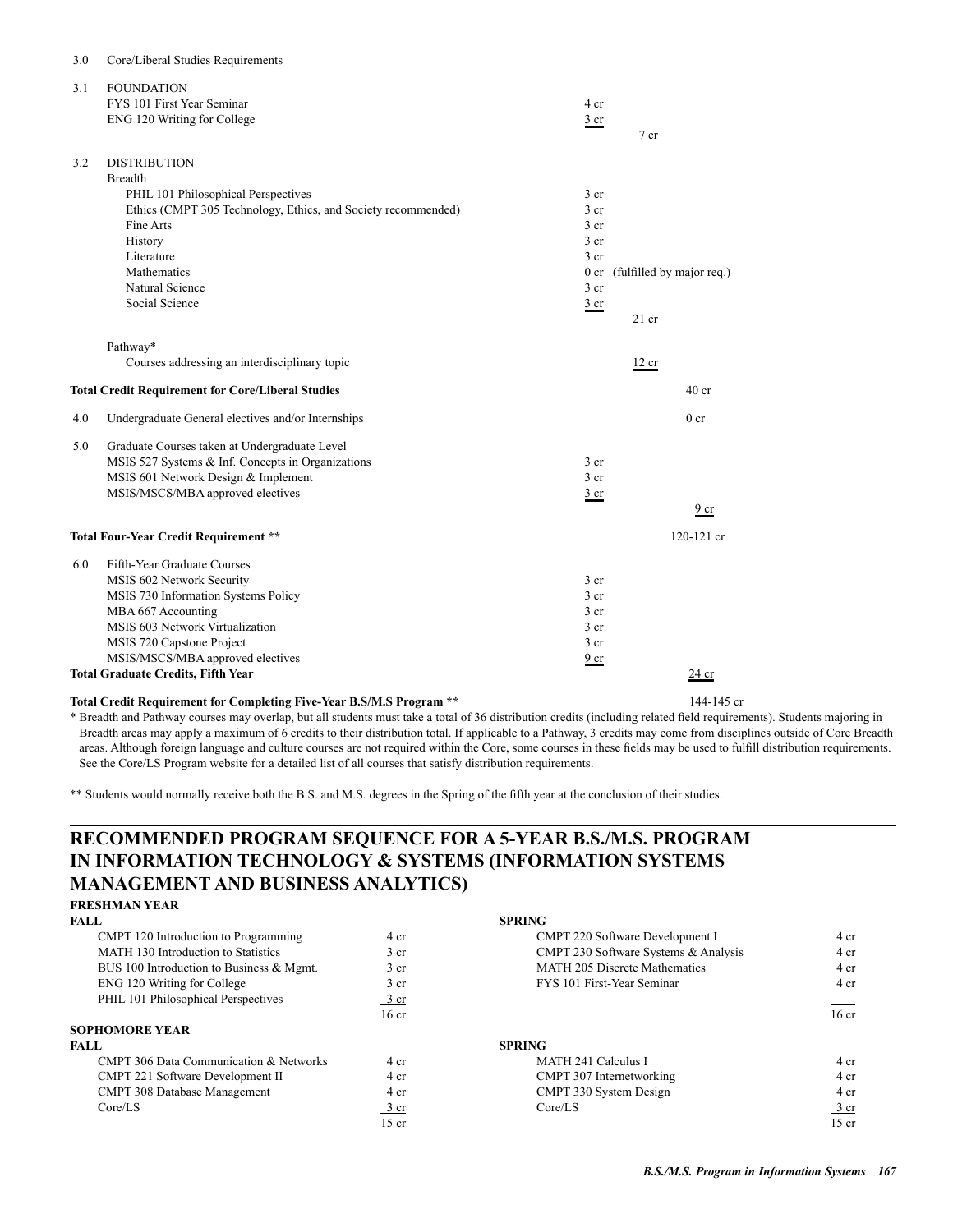### **JUNIOR YEAR**

| <b>FALL</b>                                   |                 | <b>SPRING</b>                          |                  |
|-----------------------------------------------|-----------------|----------------------------------------|------------------|
| CMPT 321 Arch. of Hardware & Software         | 3 <sub>cr</sub> | <b>ACCT 203 Financial Accounting</b>   | $3$ cr           |
| ECON 303/304 Micro/Macro Economics            | 3 <sub>cr</sub> | CMPT 428 Data & Information Mgmt       | 4 cr             |
| CMPT 305 Technology, Ethics, & Society        | 3 <sub>cr</sub> | BUS 340 Marketing Mgmt                 | 3 <sub>cr</sub>  |
| <b>Upper level Elective</b>                   | 4 cr            | Core/LS                                | 3 <sub>cr</sub>  |
| Core/LS                                       | 3 cr            | Core/LS                                | $\frac{3}{ }$ cr |
|                                               | $16$ cr         |                                        | 16 <sub>cr</sub> |
| <b>SENIOR YEAR</b>                            |                 |                                        |                  |
| <b>FALL</b>                                   |                 | <b>SPRING</b>                          |                  |
| CMPT 477 ITS Project I                        | 3 <sub>cr</sub> | MSIS 645 Data Mining & Pred. Analytics | $3$ cr           |
| CMPT 478 ITS Project II                       | 1 cr            | Core/LS                                | $3$ cr           |
| MSIS527 Systems & Inf. Concepts in Org.       | 3 <sub>cr</sub> | Core/LS                                | 3 <sub>cr</sub>  |
| MSIS 545 Into to Data Analysis & Comp. Stats. | 3 <sub>cr</sub> | General Elective or Internship         | 4 cr             |
| Core/LS                                       | 3 cr            |                                        |                  |
|                                               | $13$ cr         |                                        | 13 cr            |
| <b>FIFTH YEAR (Graduate)</b>                  |                 |                                        |                  |
| <b>FALL</b>                                   |                 | <b>SPRING</b>                          |                  |
| MSIS 620 Emerging Technologies                | 3 <sub>cr</sub> | MSIS 720 Capstone Project              | $3$ cr           |
| MSIS 730 Information Systems Policy           | 3 <sub>cr</sub> | MSIS 621 Enterprise Architectures      | 3 <sub>cr</sub>  |
| MSIS 637 Decision Support Systems             | 3 <sub>cr</sub> | MSIS/MSCS/MBA approved elective        | 3 <sub>cr</sub>  |
| MSIS/MSCS/MBA approved elective               | 3 cr            | MSIS/MSCS/MBA approved elective        | 3 cr             |
|                                               | 12 cr           |                                        | 12 cr            |
|                                               |                 |                                        |                  |

### **REQUIREMENTS FOR A 5-YEAR B.S./M.S. PROGRAM IN INFORMATION TECHNOLOGY & SYSTEMS (COMPUTER NETWORKS AND SECURITY)**

# **FRESHMAN YEAR**

| <b>FALL</b>                              |                  | <b>SPRING</b>                        |                  |
|------------------------------------------|------------------|--------------------------------------|------------------|
| CMPT 120 Introduction to Programming     | 4 cr             | CMPT 220 Software Development I      | 4 cr             |
| MATH 130 Introduction to Statistics      | 3 <sub>cr</sub>  | CMPT 230 Software Systems & Analysis | 4 cr             |
| BUS 100 Introduction to Business & Mgmt. | 3 <sub>cr</sub>  | MATH 205 Discrete Mathematics        | 4 cr             |
| ENG 120 Writing for College              | 3 <sub>cr</sub>  | FYS 101 First-Year Seminar           | 4 <sub>cr</sub>  |
| PHIL 101 Philosophical Perspectives      | 3 cr             |                                      |                  |
|                                          | 16 <sub>cr</sub> |                                      | 16 <sub>cr</sub> |
| <b>SOPHOMORE YEAR</b>                    |                  |                                      |                  |
| <b>FALL</b>                              |                  | <b>SPRING</b>                        |                  |
| CMPT 306 Data Communication & Networks   | 4 cr             | MATH 241 Calculus I                  | 4 cr             |
| CMPT 221 Software Development II         | 4 cr             | CMPT 307 Internetworking             | 4 cr             |
| CMPT 308 Database Management             | 4 cr             | CMPT 330 System Design               | 4 cr             |
| Core/LS                                  | $3$ cr           | Core/LS                              | $3 \text{ cr}$   |
|                                          | $15$ cr          |                                      | $15$ cr          |
| <b>JUNIOR YEAR</b>                       |                  |                                      |                  |
| <b>FALL</b>                              |                  | <b>SPRING</b>                        |                  |
| CMPT 321 Arch. of Hardware & Software    | 3 <sub>cr</sub>  | <b>CMPT 420 Internet Security</b>    | 4 cr             |
| <b>CMPT Platform Elective</b>            | $3-4$ cr         | Core/LS                              | 3 <sub>cr</sub>  |
| CMPT 305 Technology, Ethics, & Society   | 3 <sub>cr</sub>  | Core/LS                              | 3 <sub>cr</sub>  |
| Core/LS                                  | 3 <sub>cr</sub>  | Core/LS                              | 3 <sub>cr</sub>  |
| Core/LS                                  | 3 <sub>cr</sub>  | Core/LS                              | $\frac{3}{ }$ cr |
|                                          | $15-16$ cr       |                                      | 16 <sub>cr</sub> |
| <b>SENIOR YEAR</b>                       |                  |                                      |                  |
| <b>FALL</b>                              |                  | <b>SPRING</b>                        |                  |
| CMPT 477 ITS Project I                   | 3 <sub>cr</sub>  | <b>CMPT Upper Level Elective</b>     | 4 cr             |
| CMPT 478 ITS Project II                  | $1$ cr           | MSIS 601 Network Design & Implement. | 3 <sub>cr</sub>  |
| CMPT 410 Systems Administration.         | 4 cr             | MSIS/MSCS/MBA approved elective      | $3$ cr           |
| MSIS527 Systems & Inf. Concepts in Org.  | 3 <sub>cr</sub>  | Core/LS                              | 3 <sub>cr</sub>  |
| CMPT 430 Technology Entrepreneurship     | 3 cr             |                                      |                  |
|                                          | $14$ cr          |                                      | $13$ cr          |
| <b>FIFTH YEAR (Graduate)</b>             |                  |                                      |                  |
| <b>FALL</b>                              |                  | <b>SPRING</b>                        |                  |
| MSIS 602 Network Security                | 3 <sub>cr</sub>  | MSIS 720 Capstone Project            | 3 <sub>cr</sub>  |
| MSIS 730 Information Systems Policy      | 3 <sub>cr</sub>  | MSIS 603 Network Virtualization      | 3 <sub>cr</sub>  |
| MBA 667 Accounting                       | 3 <sub>cr</sub>  | MSIS/MSCS/MBA approved elective      | 3 <sub>cr</sub>  |
| MSIS/MSCS/MBA approved elective          | 3 cr             | MSIS/MSCS/MBA approved elective      | 3 <sub>cr</sub>  |
|                                          | 12 cr            |                                      | $12$ cr          |

| FALL                                              |                  | <b>SPRING</b>                        |                  |
|---------------------------------------------------|------------------|--------------------------------------|------------------|
| CMPT 120 Introduction to Programming              | 4 cr             | CMPT 220 Software Development I      | 4 cr             |
| MATH 130 Introduction to Statistics               | 3 <sub>cr</sub>  | CMPT 230 Software Systems & Analysis | 4 cr             |
| BUS 100 Introduction to Business & Mgmt.          | 3 <sub>cr</sub>  | MATH 205 Discrete Mathematics        | 4 cr             |
| ENG 120 Writing for College                       | 3 <sub>cr</sub>  | FYS 101 First-Year Seminar           | 4 cr             |
| PHIL 101 Philosophical Perspectives               | $3$ cr           |                                      |                  |
|                                                   | 16 <sub>cr</sub> |                                      | 16 <sub>cr</sub> |
| <b>SOPHOMORE YEAR</b>                             |                  |                                      |                  |
| FALL                                              |                  | <b>SPRING</b>                        |                  |
| <b>CMPT 306 Data Communication &amp; Networks</b> | 4 cr             | <b>MATH 241 Calculus I</b>           | 4 cr             |
| CMPT 221 Software Development II                  | 4 cr             | CMPT 307 Internetworking             | 4 cr             |
| CMPT 308 Database Management                      | 4 cr             | CMPT 330 System Design               | 4 cr             |
| Core/LS                                           | $3$ cr           | Core/LS                              | 3 cr             |
|                                                   | $15$ cr          |                                      | $15$ cr          |
| <b>JUNIOR YEAR</b>                                |                  |                                      |                  |
| <b>FALL</b>                                       |                  | <b>SPRING</b>                        |                  |
| CMPT 321 Arch. of Hardware & Software             | 3 <sub>cr</sub>  | <b>CMPT 420 Internet Security</b>    | 4 cr             |
| <b>CMPT Platform Elective</b>                     | $3-4$ cr         | Core/LS                              | 3 <sub>cr</sub>  |
| CMPT 305 Technology, Ethics, & Society            | 3 <sub>cr</sub>  | Core/LS                              | 3 cr             |
| Core/LS                                           | 3 cr             | Core/LS                              | 3 cr             |
| Core/LS                                           | 3 cr             | Core/LS                              | $\frac{3}{2}$ cr |
|                                                   | $15-16$ cr       |                                      | 16 <sub>cr</sub> |
| <b>SENIOR YEAR</b>                                |                  |                                      |                  |
| FALL                                              |                  | <b>SPRING</b>                        |                  |
| CMPT 477 ITS Project I                            | 3 <sub>cr</sub>  | <b>CMPT Upper Level Elective</b>     | 4 cr             |
| CMPT 478 ITS Project II                           | 1 cr             | MSIS 601 Network Design & Implement. | $3$ cr           |
| CMPT 410 Systems Administration.                  | 4 cr             | MSIS/MSCS/MBA approved elective      | $3$ cr           |
| MSIS527 Systems & Inf. Concepts in Org.           | 3 <sub>cr</sub>  | Core/LS                              | 3 cr             |
| CMPT 430 Technology Entrepreneurship              | $3$ cr           |                                      |                  |
|                                                   | $14$ cr          |                                      | $13$ cr          |
| <b>FIFTH YEAR (Graduate)</b>                      |                  |                                      |                  |
| FALL                                              |                  | <b>SPRING</b>                        |                  |
| MSIS 602 Network Security                         | 3 <sub>cr</sub>  | MSIS 720 Capstone Project            | 3 <sub>cr</sub>  |
| MSIS 730 Information Systems Policy               | 3 <sub>cr</sub>  | MSIS 603 Network Virtualization      | 3 <sub>cr</sub>  |
| MBA 667 Accounting                                | 3 <sub>cr</sub>  | MSIS/MSCS/MBA approved elective      | 3 <sub>cr</sub>  |
| MSIS/MSCS/MBA approved elective                   | 3 cr             | MSIS/MSCS/MBA approved elective      | 3 <sub>cr</sub>  |
|                                                   | $12$ cr          |                                      | $12$ cr          |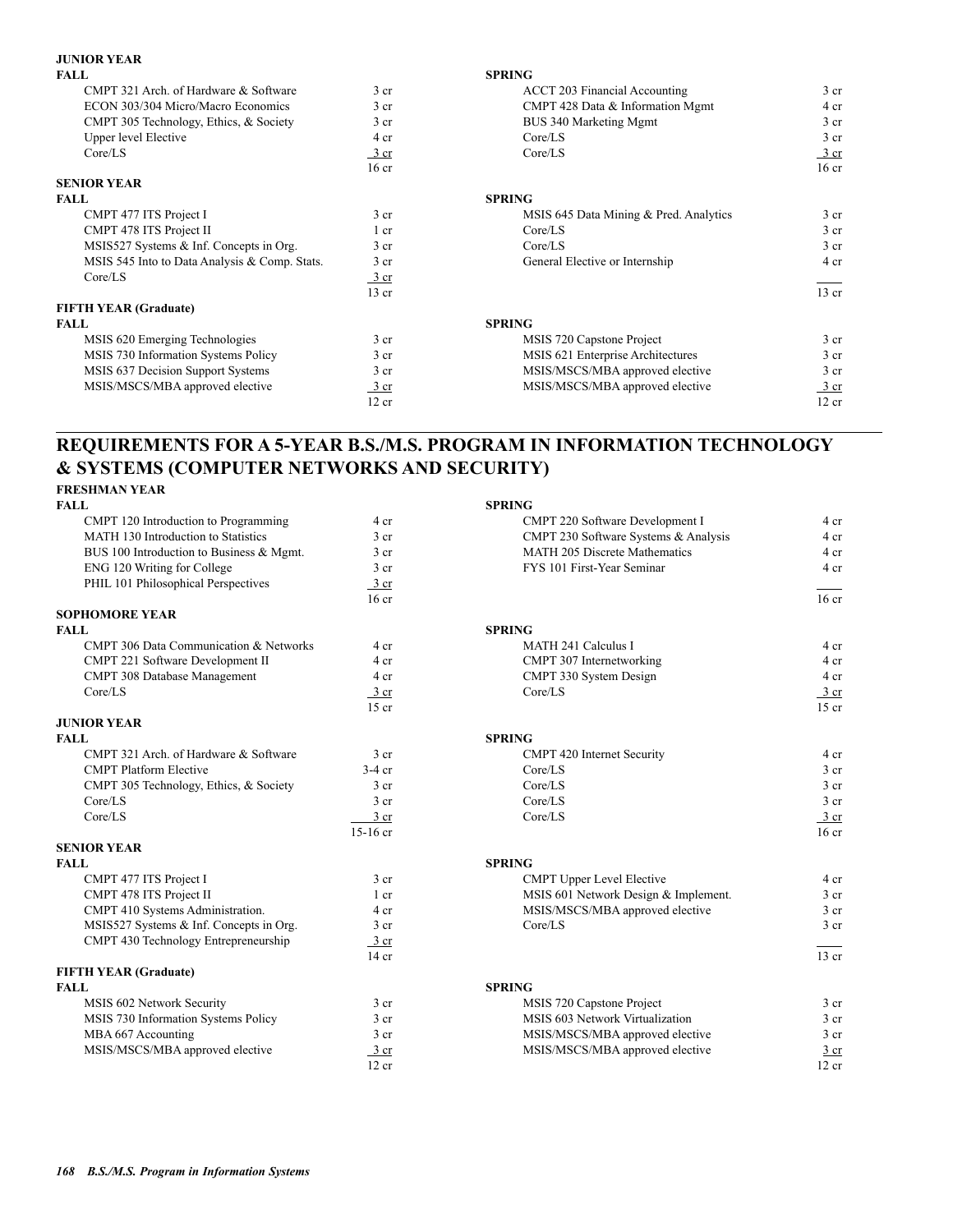| REQUIREMENTS FOR A MINOR IN INFORMATION TECHNOLOGY                    |                 |  |
|-----------------------------------------------------------------------|-----------------|--|
| CMPT 120 Introduction to Programming                                  | 4 cr            |  |
| CMPT 220 Software Development I                                       | 4 cr            |  |
| CMPT 221 Software Development II                                      | 4 cr            |  |
| <b>CMPT 306 Data Communications and Networks</b>                      | 4 cr            |  |
| CMPT 307 Internetworking                                              | 4 cr            |  |
| <b>MATH 205 Discrete Mathematics</b>                                  | 4 cr            |  |
| <b>Total Credit Requirement for a Minor in Information Technology</b> | $24$ cr         |  |
| <b>REQUIREMENTS FOR A MINOR IN ENTERPRISE COMPUTING</b>               |                 |  |
| CMPT 120L Introduction to Programming                                 | 4 cr            |  |
| CMPT 220 Software Development I                                       | 4 cr            |  |
| CMPT 315 Introduction to z/OS and Major Subsystems                    | 4 cr            |  |
| Select 3 electives from the following:                                |                 |  |
| CMPT 316N z/OS Networking                                             | 3 <sub>cr</sub> |  |
| CMPT 317N z/OS Security                                               | 3 <sub>cr</sub> |  |
| CMPT 451N z/OS Advanced Topics                                        | 3 cr            |  |
| CMPT 452N z/OS RAS and PD                                             | 3 cr            |  |
| CMPT 455N DB2 Fundamentals                                            | 3 cr            |  |
| CMPT 456N z/OS Performance Fundamentals                               | 3 cr            |  |
| CMPT 453N z/OS Emerging Technologies                                  | 3 <sub>cr</sub> |  |
| CMPT 454N z/OS Installation                                           | 3 cr            |  |
| <b>Total Credit Requirement for a Minor in Enterprise Computing</b>   | $21$ cr         |  |
| <b>REQUIREMENTS FOR A MINOR IN INFORMATION SYSTEMS</b>                |                 |  |
| CMPT 120L Introduction to Programming                                 | 4 cr            |  |
| BUS 100N Introduction to Business and Management                      | 3 <sub>cr</sub> |  |
| CMPT 230L Software Systems and Analysis                               | 4 cr            |  |
| <b>CMPT 306 Data Communications</b>                                   | 4 cr            |  |
| CMPT 330L System Design                                               | 4 cr            |  |

### **Total Credit Requirement for a Minor in Information Systems** 23 cr

### **CYBERSECURITY CERTIFICATE**

The Cybersecurity Certificate program consists of three online courses, all of which offer hands-on experience in a cloud-based virtual lab environment. Students will be able to practice common hacks and defense strategies, and learn how to scan websites and cloud environments for security vulnerabilities. Practical examples of recent security breaches will be discussed to illustrate applications of the course materials. Course materials were designed to cover requirements from the NSA, Department of Homeland Security, Department of Defense, and CISSP, among others.

Admission Requirements: HS diploma or equivalency. Recommended prerequisites include familiarity with introductory programming principles and data networking; there are no specific computer language requirements.

| Requirements and Sequencing:                                                |       |
|-----------------------------------------------------------------------------|-------|
| Students must pass each course with a "C" or better to attain certificates. |       |
| CMPT 416 Introduction to Cybersecurity                                      | 4 cr  |
| CMPT 417 Hacking and Penetration Testing                                    | 3 cr  |
| <b>CMPT 418 Mobile Security</b>                                             | 4 cr  |
|                                                                             | 11 cr |

CMPT 308L Database Management 4 cr

### **DATA CENTER FACILITIES MANAGEMENT ASSOCIATE AND PROFESSIONAL CERTIFICATES**

The Data Center Facilities Management Associate and Professional Certificate programs provide training in critical infrastructure design, management, and problemsolving acumen. While learning relevant, job-related skills, participants earn undergraduate credits that can be applied toward a fully online bachelor's degree at Marist College. The program provides participants with essential knowledge and skills in facilities management, infrastructure, power, cooling, data communication, project management and cloud computing.

Admission Requirements: HS diploma or equivalency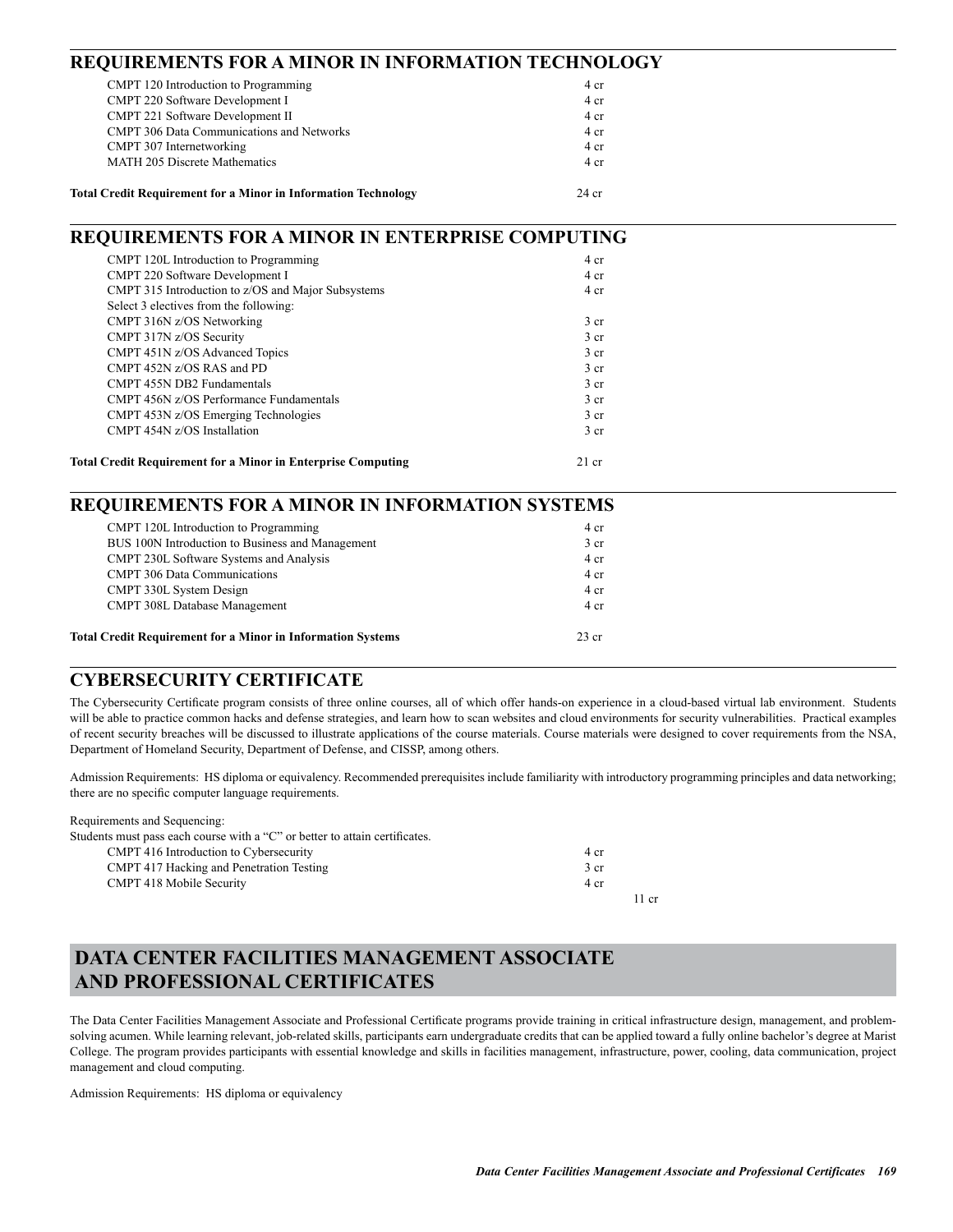#### **Associate Certificate in Data Center Facilities Management**

| Requirements:                                                               |      |
|-----------------------------------------------------------------------------|------|
| Students must pass each course with a "C" or better to attain certificates. |      |
| <b>CMPT130</b> Information Technology and Systems Concepts                  | 3 cr |
| <b>CMPT 482 Introduction to Facilities Management</b>                       | 3 cr |
| <b>CMPT 487 Advanced Facilities Management</b>                              | 3 cr |
|                                                                             | 9 cr |

#### **Professional Certificate in Data Center Facilities Management**

Requirements:

Successful completion of the Associate Certificate in Data Center Facilities Management (above) plus: Students must pass each course with a "C" or better to attain certificates.

| <b>CMPT 306 Data Communication and Networks</b> | 4 cr |
|-------------------------------------------------|------|
| <b>CMPT 309 Project Management</b>              | 3 cr |
| CMPT 483 Cloud Infrastructure and Services      | 4 cr |
|                                                 |      |

### **INFORMATION TECHNOLOGY MANAGEMENT MINOR**

### **DANIEL SZPIRO,** Ph.D., *Dean*

The minor in Information Technology (IT) Management addresses critical skills for any manager to contribute to the success of an organization. The courses within the minor offer a comprehensive foundation in key management skills as well as courses focused on the specific managerial issues and challenges with respect to information technology. Students enrolled in an undergraduate degree program offered through the School of Professional Programs (i.e., the Management Studies major and the Professional Studies major) may find the inclusion of this minor in their degree studies as an important means to distinguish themselves when seeking new employment or working to advance their careers.

### **REQUIREMENTS FOR A MINOR IN INFORMATION TECHNOLOGY MANAGEMENT**

| ORG 100 Exploring Business and Management OR                                     |                  |
|----------------------------------------------------------------------------------|------------------|
| ORG 101 Managing and Leading in Organizations                                    | 3 <sub>cr</sub>  |
| ORG 202 Global Issues in Business and Society OR                                 |                  |
| ORG 301 Managing Human Resources                                                 | 3 <sub>cr</sub>  |
| ORG 302 Behaviors in Organizations                                               | 3 <sub>cr</sub>  |
| CMPT 130 Information Technology and Systems Concepts                             | 3 <sub>cr</sub>  |
| CMPT 300 Management and Information Systems                                      | 3 <sub>cr</sub>  |
| <b>CMPT 309 Project Management</b>                                               | $rac{3}{2}$ cr   |
| <b>Total Credit Requirement for a Minor in Information Technology Management</b> | 18 <sub>cr</sub> |

### **ITALIAN**

#### **CLAIRE KEITH,** Ph.D., *Chairperson*  **MAUREEN MELITA***,* Ph.D., *Coordinator of Italian*

#### **MISSION:**

The B.A. in Italian provides the foundational skills for spoken and written proficiency as well as essential knowledge of Italian culture through the study of a broad range of topics such as Italian literature, history, and contemporary ideas. The minor provides students with a solid base for the many professions linked with international endeavors and helps to prepare students to work in Italian and Italian American communities and institutions here and abroad.

With the growing interest in Italian and Italian American studies at a national level, students of the Italian program will have the opportunity to expand their knowledge and language skills by integrating the major or minor into other fields, such as business, communications, economics, education, fashion, history, and political science, through interdisciplinary coursework that explores various theoretical and methodological approaches. The program strongly encourages students to fulfill their immersion experience through study abroad at Marist's branch campuses in Italy or other venues available through the Marist International Programs (MIP).

Students majoring in Italian should be aware that at least one semester of study in an Italian immersive environment is necessary to be able to meet the ACTFL proficiency guidelines used by the department in the final assessment of the Capping course and final Capping Oral Presentation.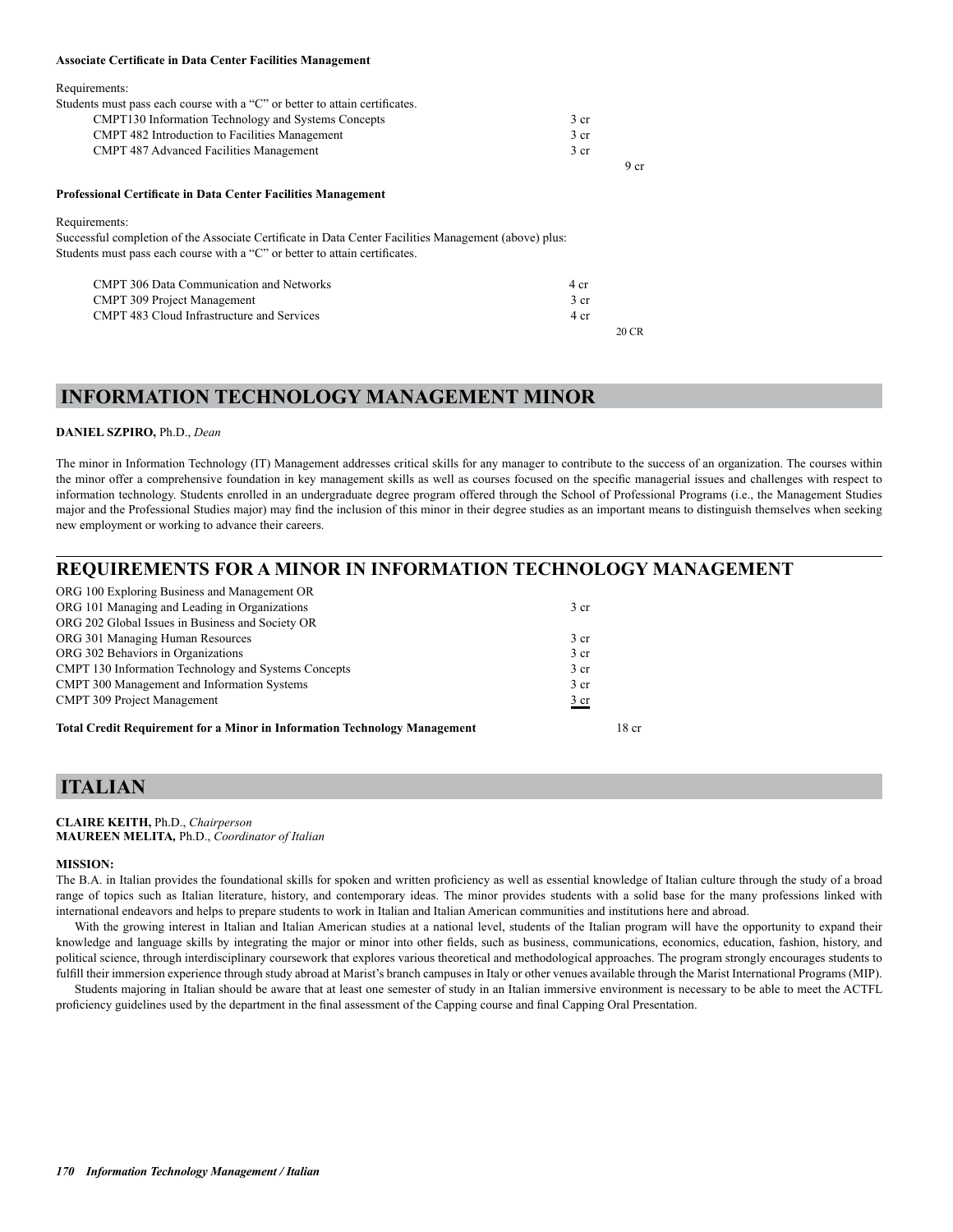### **REQUIREMENTS FOR A BACHELOR OF ARTS IN ITALIAN**

Note: A minimum of 90 credits in Liberal Arts is required.

STUDY ABROAD REQUIREMENT: Students must complete a minimum of 15 credits of course work in the major at an Italy branch campus. Additional semester(s) of study are strongly encouraged. Other study abroad programs in Italian-speaking environments will be considered with advisor approval.

Approved courses in tracks:

|     | <b>Single Major Track</b>                                                             |                 |                                     |
|-----|---------------------------------------------------------------------------------------|-----------------|-------------------------------------|
|     | ITAL 201 Advanced Italian I                                                           | 3 <sub>cr</sub> |                                     |
|     | ITAL 250 Civilizations of Italy                                                       | 3 cr            |                                     |
|     | ITAL 281 Italian for Conversation                                                     | 3 cr            |                                     |
|     | ITAL 282 Advanced Reading and Composition                                             | 3 <sub>cr</sub> |                                     |
|     | ITAL 477 Capping Course                                                               | 3 <sub>cr</sub> |                                     |
|     | Additional upper-level Italian courses at the 300 level                               | $21$ cr         |                                     |
|     | or higher, as approved by advisor. At least one elective                              |                 |                                     |
|     | course must be in literature.                                                         |                 | 36 cr                               |
|     | <b>Double Major Track</b>                                                             |                 |                                     |
|     | ITAL 201 Advanced Italian I                                                           | 3 <sub>cr</sub> |                                     |
|     | ITAL 250 Civilizations of Italy                                                       | 3 <sub>cr</sub> |                                     |
|     | ITAL 281 Italian for Conversation                                                     | 3 <sub>cr</sub> |                                     |
|     | ITAL 282 Advanced Reading and Composition                                             | 3 <sub>cr</sub> |                                     |
|     | ITAL 477 Capping Course                                                               | 3 <sub>cr</sub> |                                     |
|     | Additional upper-level Italian courses at the 300 level                               | $15$ cr         |                                     |
|     | or higher, as approved by advisor. At least one elective                              |                 |                                     |
|     | course must be in literature.                                                         |                 | 30 <sub>cr</sub>                    |
|     | NOTE: Internships carry elective credits and will not fulfill the above requirements. |                 |                                     |
|     | Total Credit Requirement for a Major in Italian                                       |                 | $30-36$ cr                          |
| 2.0 | Core/Liberal Studies Requirements                                                     |                 |                                     |
| 2.1 | <b>FOUNDATION</b>                                                                     |                 |                                     |
|     | FYS 101 First Year Seminar                                                            | 4 cr            |                                     |
|     | ENG 120 Writing for College                                                           | 3 cr            |                                     |
|     |                                                                                       |                 | $7$ cr                              |
| 2.2 | <b>DISTRIBUTION</b>                                                                   |                 |                                     |
|     | <b>Breadth</b>                                                                        |                 |                                     |
|     | PHIL 101 Philosophical Perspectives                                                   | 3 <sub>cr</sub> |                                     |
|     | Ethics, Applied Ethics, or Religious Studies                                          | 3 <sub>cr</sub> |                                     |
|     | Fine Arts                                                                             | 3 <sub>cr</sub> |                                     |
|     | History                                                                               | 3 <sub>cr</sub> |                                     |
|     | Literature                                                                            |                 | 0 cr(fulfilled by major field req.) |
|     | <b>Mathematics</b>                                                                    | 3 cr            |                                     |
|     | Natural Science                                                                       | 3 <sub>cr</sub> |                                     |
|     | Social Science                                                                        | $rac{3}{2}$ cr  |                                     |
|     |                                                                                       |                 | $21$ cr                             |
|     | Pathway*                                                                              |                 | 12 cr                               |
|     | Courses addressing an interdisciplinary topic.                                        |                 |                                     |
|     | <b>Total Core/Liberal Studies Requirement</b>                                         |                 | 40 <sub>cr</sub>                    |
| 3.0 | Electives                                                                             |                 | <u>44-50 cr</u>                     |
|     | <b>Total Credit Requirement for Graduation</b>                                        |                 | $120$ cr                            |

\* Breadth and Pathway courses may overlap, but all students must take a total of 36 distribution credits (including related field requirements). Students majoring in Breadth areas may apply a maximum of 6 credits to their distribution total. If applicable to a Pathway, 3 credits may come from disciplines outside of Core Breadth areas. Although foreign language and culture courses are not required within the Core, some courses in these fields may be used to fulfill distribution requirements. See the Core/LS Program website for a detailed list of all courses that satisfy distribution requirements.

### **REQUIREMENTS FOR A MINOR IN ITALIAN** 1.0 ITAL 201 Advanced Italian I 3 cr ITAL 250 Civilizations of Italy 3 cr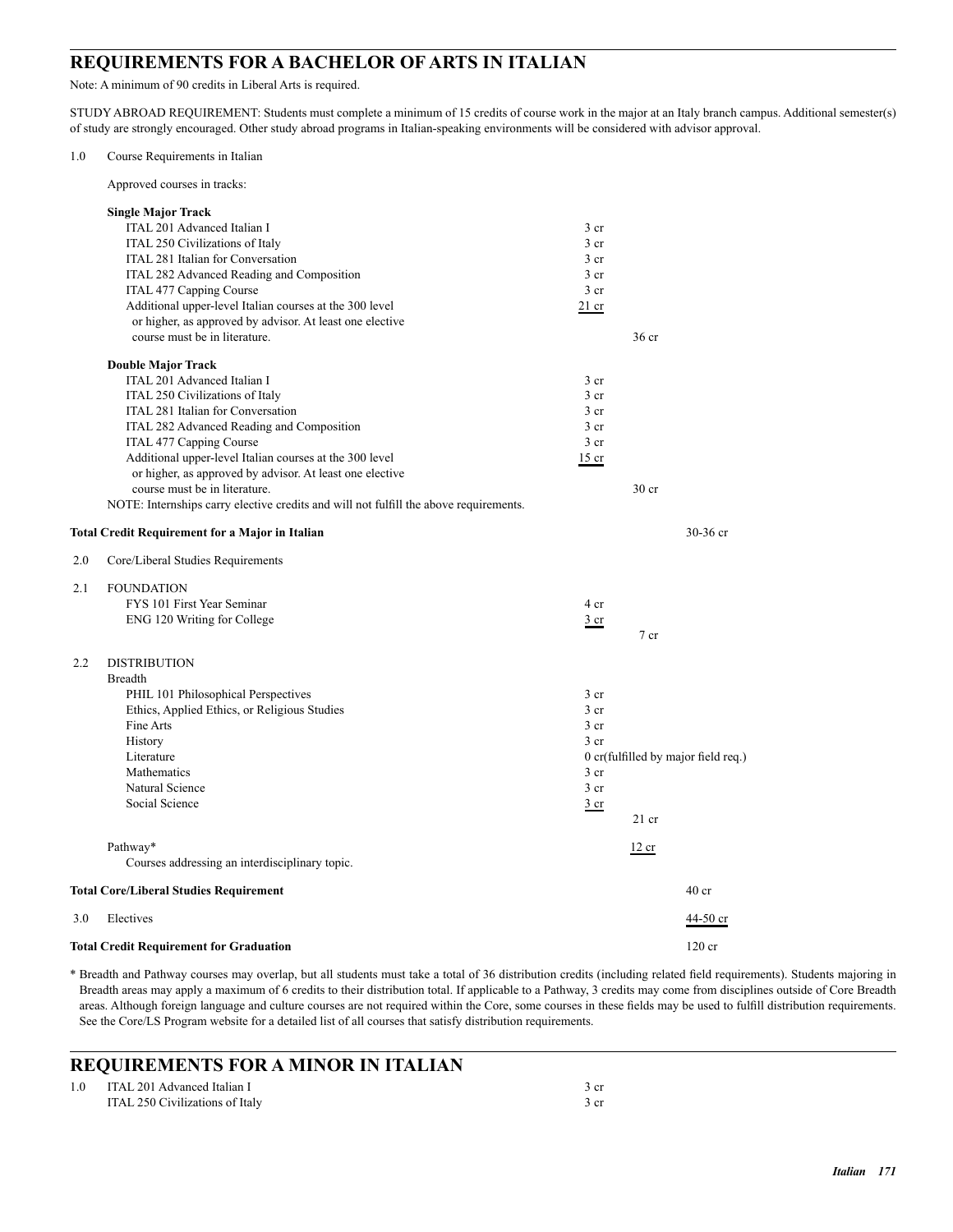| ITAL 281 Italian for Conversation                                    | 3 cr |
|----------------------------------------------------------------------|------|
| ITAL 282 Advanced Reading and Composition                            | 3 cr |
| <b>Italian Electives:</b>                                            | 6 cr |
| Two Italian courses selected with advisement at 300 level or higher. |      |
| At least one elective course must be in literature.                  |      |

### **Total Credit Requirement for a Minor in Italian** 18 cr

### **RECOMMENDED PROGRAM SEQUENCE FOR A BACHELOR OF ARTS IN ITALIAN FRESHMAN YEAR**

| FRESHMAN YEAR                             |                  |                                 |                 |
|-------------------------------------------|------------------|---------------------------------|-----------------|
| <b>FALL</b>                               |                  | <b>SPRING</b>                   |                 |
| ITAL 201 Advanced Italian I               | 3 <sub>cr</sub>  | ITAL 281 Italian Conversation I | 3 <sub>cr</sub> |
| FYS 101 First Year Seminar                | 4 cr             | Core/LS                         | 3 <sub>cr</sub> |
| ENG 120 Writing for College               | 3 <sub>cr</sub>  | Core/LS                         | 3 <sub>cr</sub> |
| PHIL 101 Philosophical Perspectives       | 3 <sub>cr</sub>  | Core/LS                         | 3 <sub>cr</sub> |
| Elective                                  | $\frac{3}{ }$ cr | Elective                        | $3 \text{ cr}$  |
|                                           | 16 <sub>cr</sub> |                                 | $15$ cr         |
| <b>SOPHOMORE YEAR</b>                     |                  |                                 |                 |
| <b>FALL</b>                               |                  | <b>SPRING</b>                   |                 |
| ITAL 282 Advanced Reading and Composition | 3 <sub>cr</sub>  | ITAL 250 Civilizations of Italy | 3 <sub>cr</sub> |
| ITAL 300 or 400 Language/Literature       | 3 <sub>cr</sub>  | Core/LS                         | 3 <sub>cr</sub> |
| Core/LS                                   | 3 <sub>cr</sub>  | Core/LS                         | 3 <sub>cr</sub> |
| Elective                                  | 3 <sub>cr</sub>  | Core/LS                         | 3 <sub>cr</sub> |
| Elective                                  | 3 cr             | Elective                        | 3 cr            |
|                                           | $15$ cr          |                                 | $15$ cr         |
| <b>JUNIOR YEAR</b>                        |                  |                                 |                 |
| <b>FALL</b>                               |                  | <b>SPRING</b>                   |                 |
| ITAL 300 or 400 Level Elective            | 3 <sub>cr</sub>  | ITAL 300 or 400 Level Elective  | 3 <sub>cr</sub> |
| ITAL 300 or 400 Level Elective            | 3 <sub>cr</sub>  | ITAL 300 or 400 Level Elective  | 3 <sub>cr</sub> |
| ITAL 300 or 400 Level Literature          | 3 <sub>cr</sub>  | ITAL 300 or 400 Level Elective  | 3 <sub>cr</sub> |
| ITAL 300 or 400 Level Language            | 3 <sub>cr</sub>  | Core/LS                         | 3 <sub>cr</sub> |
| Core/LS                                   | $\frac{3}{ }$ cr | Core/LS                         | 3 cr            |
|                                           | $15$ cr          |                                 | $15$ cr         |
| <b>SENIOR YEAR</b>                        |                  |                                 |                 |
| <b>FALL</b>                               |                  | <b>SPRING</b>                   |                 |
| ITAL 300 or 400 Level Elective            | 3 <sub>cr</sub>  | ITAL 477 Capping Course         | 3 <sub>cr</sub> |
| Electives                                 | 12 cr            | Electives                       | $11$ cr         |
|                                           | $15$ cr          |                                 | $14$ cr         |

### **JEWISH STUDIES MINOR**

### **JOSHUA BOAZ KOTZIN,** Ph.D., *Coordinator*

The minor in Jewish Studies is an interdepartmental program which involves faculty from the departments of English, Religious Studies, History, and Political Science. A planned program of courses drawn from current and future offerings, the minor has been developed for students who wish to deepen their knowledge of Judaism and Jewish culture. Participation in the program can help students to perceive the relationship of Judaism to other world religions and to understand Judaism's impact on Western culture. It can stimulate reflection on fundamental human values.

A minimum of 18 credits constitutes the minor. In addition to the designated curriculum, independent study courses are available. Students can satisfy up to nine credits of the minor through summer study at the Hebrew University in Jerusalem. Arrangements should be made with the coordinator of the program.

| <b>REQUIREMENTS FOR A MINOR IN JEWISH STUDIES</b>                                               |       |  |  |
|-------------------------------------------------------------------------------------------------|-------|--|--|
| Two courses selected from the following:<br>1.0                                                 | 6 cr  |  |  |
| REST 201 Religion in America                                                                    |       |  |  |
| REST 204 Judaism                                                                                |       |  |  |
| REST 208 Judeo-Christian Scriptures                                                             |       |  |  |
| Four courses selected from the following:                                                       | 12 cr |  |  |
| HIST 272 The Ancient East                                                                       |       |  |  |
| HIST 349 Modern Germany: Bismarck to Hitler                                                     |       |  |  |
| ENG 370 Modern Jewish Literature                                                                |       |  |  |
| ENG 371 The Hebrew Bible as Literary Classic                                                    |       |  |  |
| ENG 373 Literature of the Holocaust                                                             |       |  |  |
| POSC 303 Politics of Prejudice                                                                  |       |  |  |
| Students may fulfill requirements in other ways upon consultation with the Program Coordinator. |       |  |  |

### **Total Credit Requirement for a Minor in Jewish Studies** 18 cr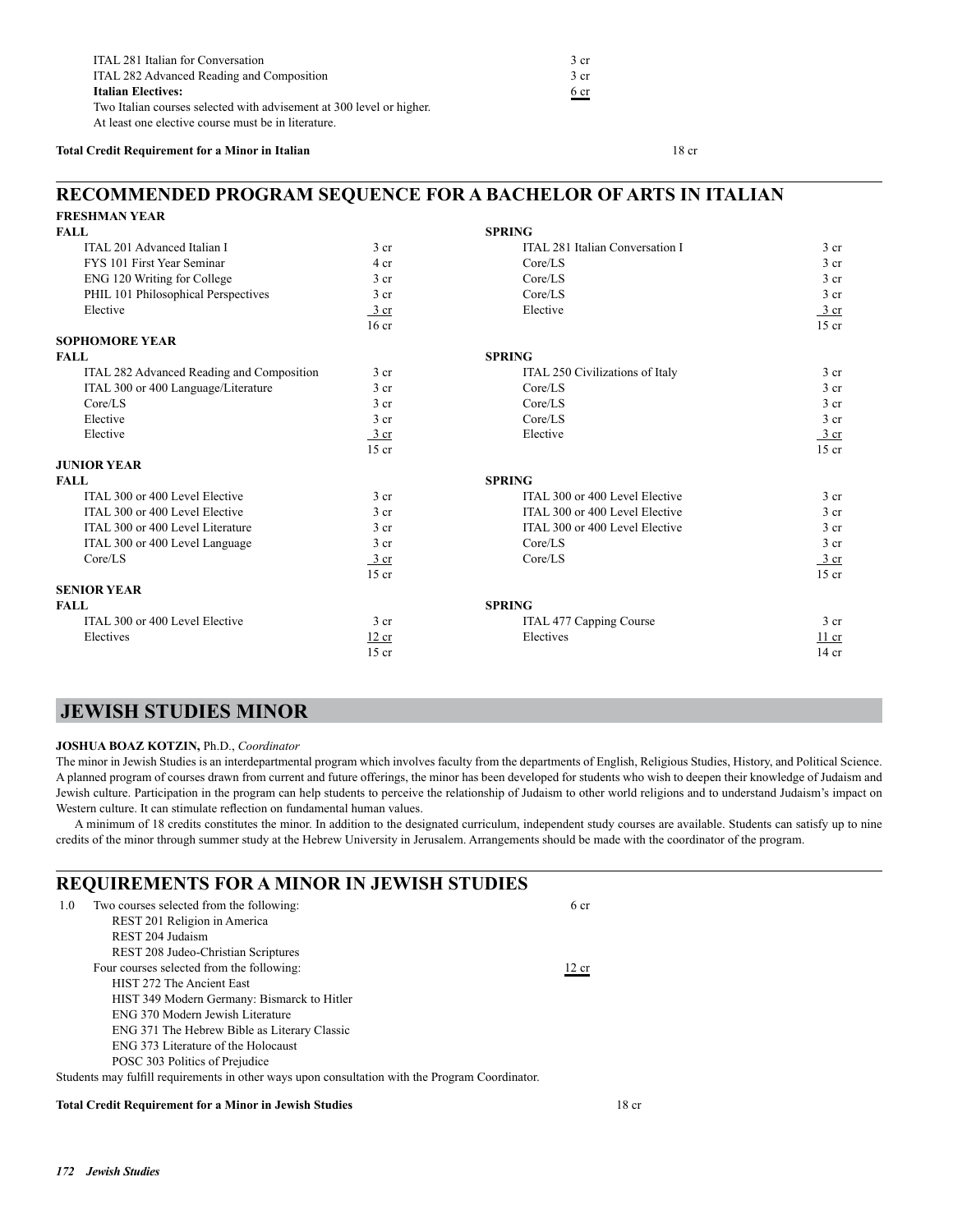### **LATIN AMERICAN/CARIBBEAN STUDIES MINOR**

### **IVETTE ROMERO,** Ph.D., *Coordinator*

### **DESCRIPTION:**

The Latin American/Caribbean Studies Minor offers a broad foundation in the humanities and social sciences and helps prepare students interested in working with Latin American/Caribbean communities in the United States and abroad. With the growing Latino/Hispanic/Caribbean populations in New York and the United States, students of Latin American/Caribbean descent have the opportunity to expand their knowledge and language skills (especially English, French and Spanish) by integrating work in the fields of Business, Communications, Economics, Education, Environmental Science, History, Political Science, and Sociology with interdisciplinary coursework that explores various theoretical and methodological approaches.

### **REQUIREMENTS FOR A MINOR IN LATIN AMERICAN/CARIBBEAN STUDIES**

| 1.0              | Course Requirements in Latin American/Caribbean Studies<br>One SPAN language course at the 200 level or higher<br>Three of the following courses:<br>HIST 273 History of Latin America to 1830<br>HIST 274 History of Latin America since 1830<br>POSC 350 Latin American Politics<br>SOC 336 Social Inequality<br>SPAN 260 Cultures of Latin America<br>SPAN 154 Civilization of Hispanics in the United States OR<br>SPAN 270 Cultures of Hispanics in the U.S. | 3 <sub>cr</sub><br>9 cr     |            |
|------------------|-------------------------------------------------------------------------------------------------------------------------------------------------------------------------------------------------------------------------------------------------------------------------------------------------------------------------------------------------------------------------------------------------------------------------------------------------------------------|-----------------------------|------------|
|                  | Credit Requirement in Latin American/Caribbean Studies                                                                                                                                                                                                                                                                                                                                                                                                            |                             | 12 cr      |
| 2.0              | Course Requirements in Related Fields<br>Three courses approved by the Coordinator of<br>Latin American/Caribbean Studies<br>One immersion experience which could include study abroad<br>in Latin America or the Caribbean, community service, or an<br>internship approved by the Coordinator.                                                                                                                                                                  | 9 <sub>cr</sub><br>$0-6$ cr |            |
|                  | Credit Requirement in Related Fields                                                                                                                                                                                                                                                                                                                                                                                                                              |                             | $9-15$ cr  |
|                  | NOTE: All courses taken at the University of Havana (Cuba) count towards this minor.                                                                                                                                                                                                                                                                                                                                                                              |                             |            |
|                  | <b>Total Credit Requirement in Latin American/Caribbean Studies</b>                                                                                                                                                                                                                                                                                                                                                                                               |                             | $21-27$ cr |
|                  | Current course offerings acceptable for the Latin American/Caribbean Studies Minor:                                                                                                                                                                                                                                                                                                                                                                               |                             |            |
|                  | Anthropology:<br><b>ANTH 233 Native Americans</b>                                                                                                                                                                                                                                                                                                                                                                                                                 |                             |            |
| Art:             | ART 255 Pre-Columbian Art                                                                                                                                                                                                                                                                                                                                                                                                                                         |                             |            |
| <b>Business:</b> | BUS 202 Global Business and Society<br>BUS 430 International Trade Management (prerequisite BUS 100 or ACCT 204)<br>BUS 442 International Marketing (prerequisite BUS 340)                                                                                                                                                                                                                                                                                        |                             |            |
|                  | <b>Communications:</b><br>COM 325 Intercultural Communications<br>COM 488 Comparative Communications Systems<br>(Also see SPAN 335 Themes in Latin American Cinema)                                                                                                                                                                                                                                                                                               |                             |            |
|                  | <b>Economics:</b><br>ECON 442 International Economics (prerequisite ECON 104 and 102)                                                                                                                                                                                                                                                                                                                                                                             |                             |            |
|                  | <b>Honors Program:</b><br>HONR 302 Seminar in Art of Culture: contingent on appropriate course topic                                                                                                                                                                                                                                                                                                                                                              |                             |            |
|                  | <b>Media Arts:</b><br>MDIA 442 Topics in Global Cinema (Brazilian Cinema)                                                                                                                                                                                                                                                                                                                                                                                         |                             |            |
|                  | <b>Modern Languages and Cultures:</b><br>SPAN 152 The Civilization of Latin America<br>SPAN 153 The Civilization of Puerto Rico<br>SPAN 154 Civilization: Hispanics in the United States<br>SPAN 220 Latin American Literature in Translation                                                                                                                                                                                                                     |                             |            |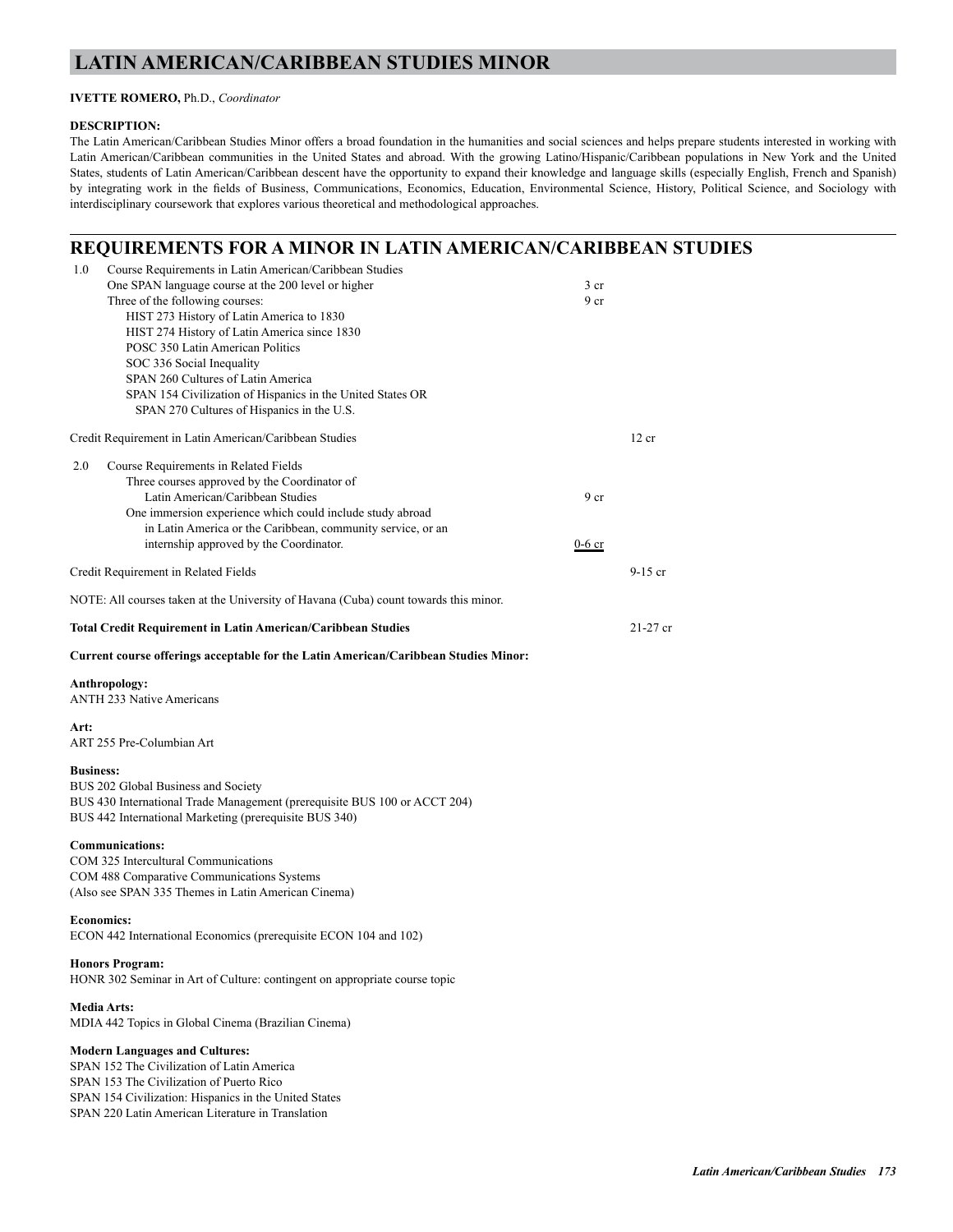SPAN 260 Cultures of Latin America (in Spanish) SPAN 315 The Experience of Hispanic Literature (in Spanish) SPAN 335 Themes in Latin American Cinema (also fulfills requirements for Cinema Studies Minor) SPAN 270 Cultures of Hispanics in the U.S. (in Spanish) SPAN 370 Latin American Women Writers (in Spanish) SPAN 392, 393 Special Topics (focus on Latin America or the Caribbean) SPAN 394, 395, 396 Internship in Spanish (focus on Latin American/Caribbean Diaspora) SPAN 415 ICONS: Spanish Translation Techniques SPAN 430-431 Spanish American Literature I-II (in Spanish) SPAN 433 Literature of the Hispanic Caribbean (in Spanish) SPAN 477 Capping (only when the focus is Latin American Literature) SPAN 480 Seminar: Latin American Texts and the Disclosure of Continental History FREN 315 French Africa and the Caribbean

#### **History:**

HIST 273 History of Latin America to 1830 HIST 274 History of Latin America since 1830 HIST 375 Race and Ethnicity in Latin America

### **Political Science:**

POSC 213 Politics of Human Rights POSC 113 International Relations POSC 236 Politics of Developing Areas POSC 350 Latin American Politics

**Philosophy and Religion:** REST 219 Sociology of Religion REST 225 Global Liberation Theology

**Social Work:** SOCW 395 Social Work with Diverse Populations

**Sociology**: SOC 336 Social Inequality

Other courses may fulfill the 3 elective requirements if approved by the Latin American/Caribbean Studies Coordinator.

### **MANAGEMENT STUDIES**

### **DANIEL A. SZPIRO,** Ph.D., *Dean*

#### **MISSION:**

The Management Studies major is a program designed for adult learners (i.e., students who are typically working full-time and managing family responsibilities while studying) interested in earning a business-related degree in order to help achieve their career goals. The program allows adult learners to complete a compact yet comprehensive set of courses that cover the critical suite of general management skills. At the same time, the Management Studies major, which leads to the award of a Bachelor of Science degree, is still accessible for students who also bring transfer credits with them into the program. Students applying to and enrolled in undergraduate programs offered by the School of Professional Programs may be eligible to have academic credit awarded for work successfully completed in courses recommended for credit by the American Council on Education (ACE). Please contact the School of Professional Programs for further information.

### **REQUIREMENTS FOR A BACHELOR OF SCIENCE IN MANAGEMENT STUDIES**

| 1.0 | Course Requirements in Management Studies          |                 |
|-----|----------------------------------------------------|-----------------|
|     | ORG 100 Exploring Business and Management          | 3 <sub>cr</sub> |
|     | ORG 202 Global Issues in Business and Society      | 3 <sub>cr</sub> |
|     | MGMT 205 Topics in Accounting                      | 3 <sub>cr</sub> |
|     | MGMT 206 Topics in Economics *                     | 3 <sub>cr</sub> |
|     | ORG 301 Managing Human Resources                   | 3 <sub>cr</sub> |
|     | ORG 302 Behaviors in Organizations                 | 3 <sub>cr</sub> |
|     | MGMT 320 Introduction to Financial Management      | 3 <sub>cr</sub> |
|     | ORG 321 Issues in Leadership                       | 3 <sub>cr</sub> |
|     | ORG 340 Foundations of Marketing                   | 3 <sub>cr</sub> |
|     | MGMT 388 Topics in Operations Management           | 3 <sub>cr</sub> |
|     | MGMT 477 Strategic Management and Policy (Capping) | 3 <sub>cr</sub> |
|     | <b>Credit Requirements in Management Studies</b>   | 33 cr           |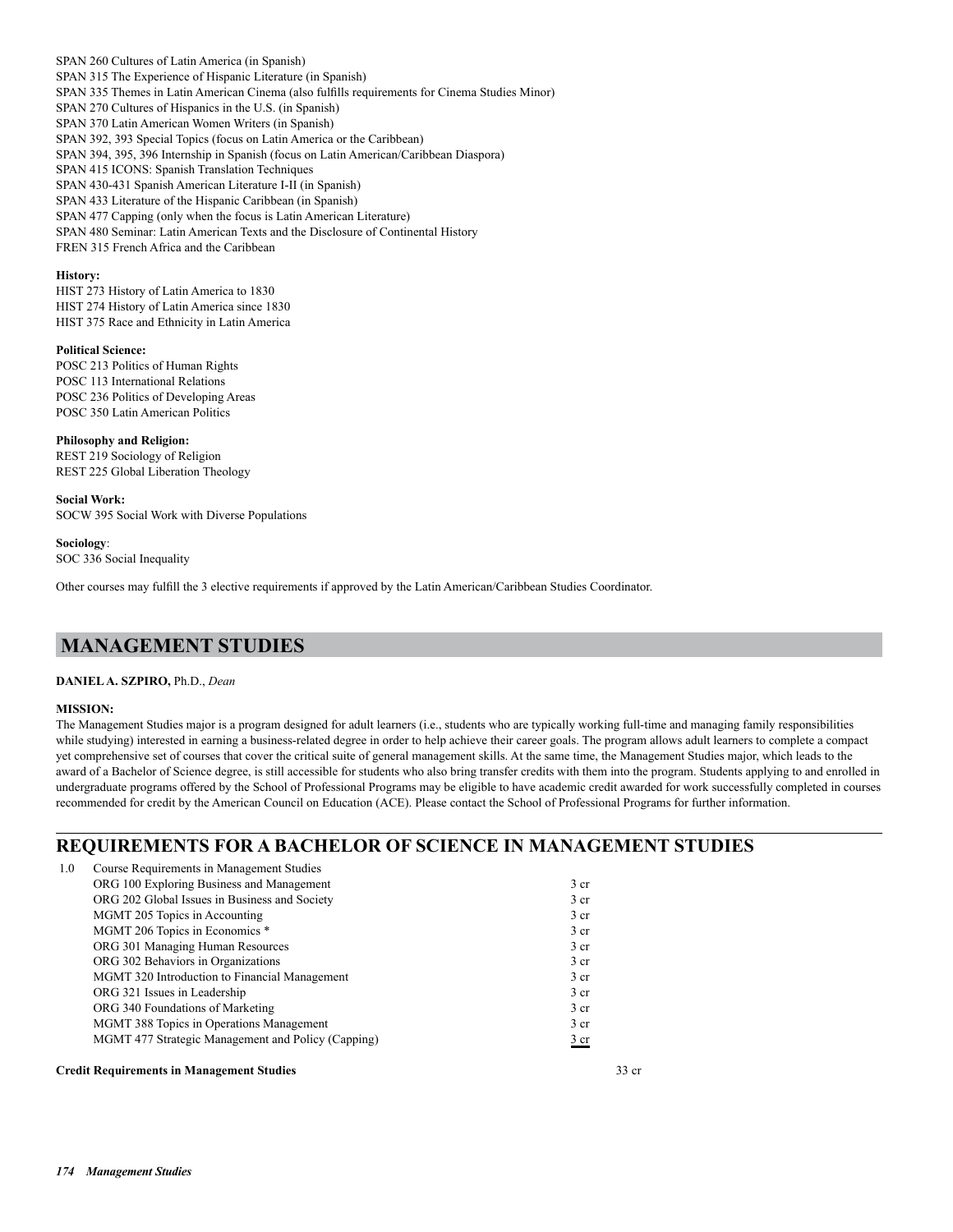| 2.0 | Course Requirements in Related Fields<br>MATH 130 Introductory Statistics I**                  | 3 <sub>cr</sub>                    |                 |                  |
|-----|------------------------------------------------------------------------------------------------|------------------------------------|-----------------|------------------|
|     | <b>Credit Requirements in Related Fields</b>                                                   |                                    | 3 cr            |                  |
|     | * Fulfills one Core/LS Social Science requirement                                              |                                    |                 |                  |
|     | ** Fulfills one Core/LS Math requirement                                                       |                                    |                 |                  |
|     | <b>Total Credit requirement in Management Studies</b>                                          |                                    |                 | 36 <sub>cr</sub> |
| 3.0 | Core/Liberal Studies Requirements                                                              |                                    |                 |                  |
| 3.1 | <b>FOUNDATION</b>                                                                              |                                    |                 |                  |
|     | FYS 101 First Year Seminar**                                                                   | 4 cr                               |                 |                  |
|     | ENG 120 Writing for College                                                                    | 3 cr                               | 7 <sub>cr</sub> |                  |
|     | ** Students who transfer in 24 or more earned credits are exempt from the First Year Seminar   |                                    |                 |                  |
| 3.2 | <b>DISTRIBUTION</b>                                                                            |                                    |                 |                  |
|     | <b>Breadth</b>                                                                                 |                                    |                 |                  |
|     | PHIL 101 Philosophical Perspectives                                                            | 3 <sub>cr</sub>                    |                 |                  |
|     | Ethics, Applied Ethics, or Religious Studies                                                   | 3 <sub>cr</sub>                    |                 |                  |
|     | Fine Arts<br>History                                                                           | 3 <sub>cr</sub><br>3 <sub>cr</sub> |                 |                  |
|     | Literature                                                                                     | 3 <sub>cr</sub>                    |                 |                  |
|     | Mathematics (fulfilled by major field requirement)                                             | 0 <sub>cr</sub>                    |                 |                  |
|     | Natural Science                                                                                | 3 <sub>cr</sub>                    |                 |                  |
|     | Social Science                                                                                 | 3 cr                               |                 |                  |
|     | Credit Requirements in Distribution: Breadth<br>Pathway***                                     |                                    | $21$ cr         |                  |
|     | Courses addressing an interdisciplinary topic                                                  |                                    | 12 cr           |                  |
|     | *** Students who transfer in 36 or more earned credits are exempt from the Pathway requirement |                                    |                 |                  |
|     | <b>Total Credit Requirements for Core/Liberal Studies</b>                                      |                                    |                 | 40 <sub>cr</sub> |
| 4.0 | General electives and/or internships                                                           |                                    |                 | 44 cr            |
|     | <b>Total Credit Requirement for Graduation</b>                                                 |                                    |                 | $120$ cr         |

## **MATHEMATICS**

### **JOSEPH KIRTLAND,** Ph.D., *Chairperson*

### **MISSION:**

The mathematics major at Marist offers a solid grounding in the ideas and techniques of mathematics. During the junior and senior year, the student can use the upperlevel elective mathematics courses to tailor the major to career goals. Applied Statistics, Operating Research, and Numerical Analysis emphasize the ideas and methods used in business and industry. Abstract Algebra II, Differential Equations, and Complex Variables emphasize the conceptual understanding of mathematics and the techniques useful in the sciences.

Mathematics majors pursuing certification for Adolescence Education should refer to the Mathematics Education section of the catalog.

## **REQUIREMENTS FOR A BACHELOR OF ARTS IN MATHEMATICS**

Note: A minimum of 90 credits in Liberal Arts is required.

| 1.0 | Course Requirements in Mathematics*             |                 |
|-----|-------------------------------------------------|-----------------|
|     | MATH 241, 242, 343, Calculus I-III              | 12 cr           |
|     | MATH 210 Linear Algebra                         | 3 <sub>cr</sub> |
|     | MATH 310 Introduction to Mathematical Reasoning | 3 <sub>cr</sub> |
|     | MATH 330 Probability and Statistics             | 3 <sub>cr</sub> |
|     | MATH 410 Abstract Algebra I                     | 3 <sub>cr</sub> |
|     | MATH 420 Mathematical Analysis I                | 3 <sub>cr</sub> |
|     | MATH 477 Capping Course                         | 3 <sub>cr</sub> |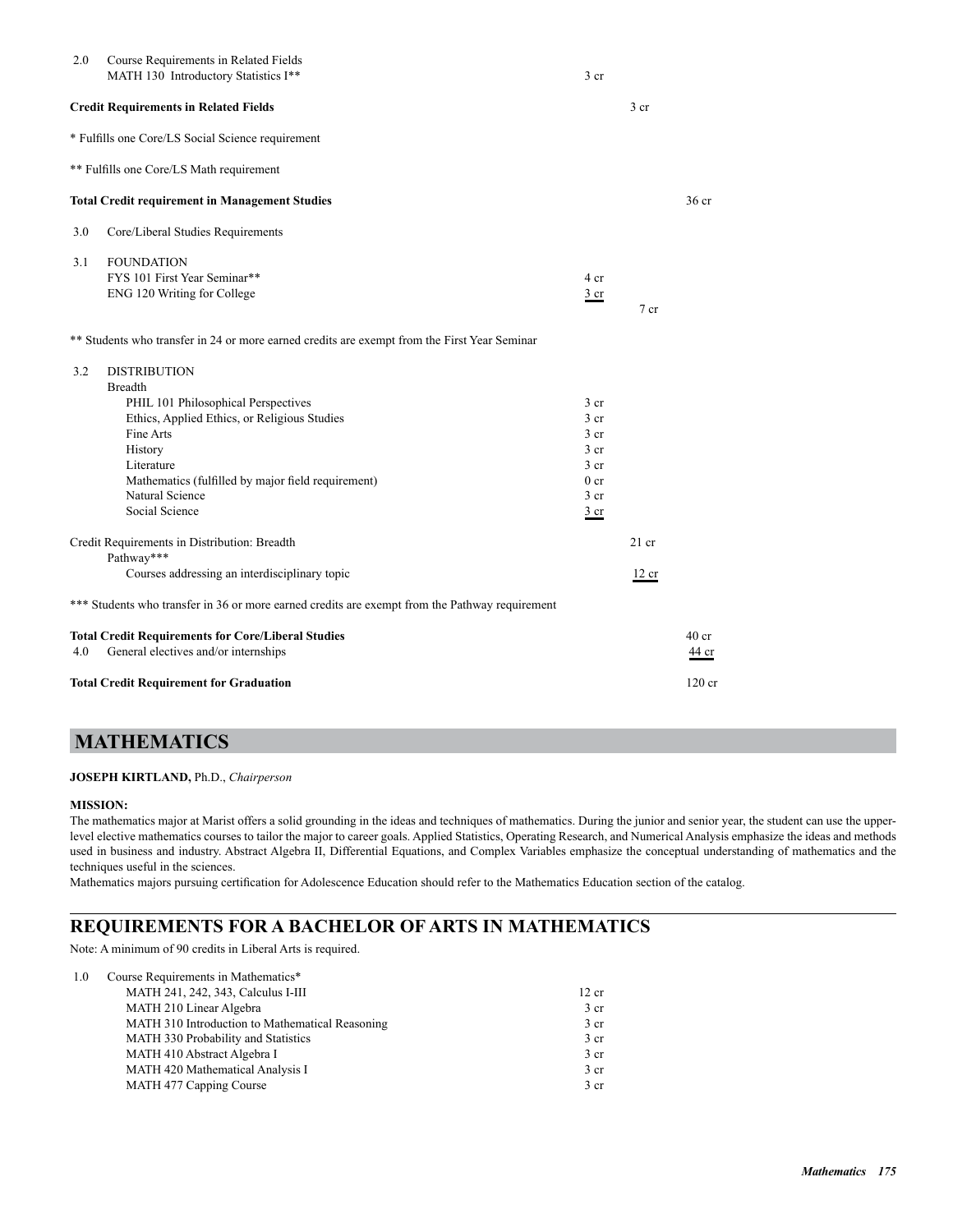| 1.1 | Additional Upper-Level Mathematics Courses                            | 9 cr                               |                                 |
|-----|-----------------------------------------------------------------------|------------------------------------|---------------------------------|
|     | MATH 321 Differential Equations<br><b>MATH 331 Applied Statistics</b> |                                    |                                 |
|     | MATH 393 Special Topics in Mathematics I                              |                                    |                                 |
|     | MATH 394 Special Topics in Mathematics II                             |                                    |                                 |
|     | MATH 411 Abstract Algebra II                                          |                                    |                                 |
|     | MATH 412 Computational Linear Algebra                                 |                                    |                                 |
|     | MATH 421 Mathematical Analysis II                                     |                                    |                                 |
|     | MATH 422 Applied Mathematics                                          |                                    |                                 |
|     | MATH 423 Partial Differential Equations                               |                                    |                                 |
|     | MATH 424 Complex Analysis                                             |                                    |                                 |
|     | MATH 430 Operations Research                                          |                                    |                                 |
|     | MATH 440 Numerical Analysis                                           |                                    |                                 |
|     | <b>MATH 441 Combinatorics</b>                                         |                                    |                                 |
|     | MATH 450 Fundamental Concepts of Geometry                             |                                    |                                 |
|     | MATH 451 Elementary Topology                                          |                                    |                                 |
|     | MATH 452 Foundations of Mathematics                                   |                                    |                                 |
|     |                                                                       |                                    |                                 |
|     | Credit Requirement in Mathematics                                     |                                    | 39 cr                           |
| 2.0 | Course Requirements in Related Fields                                 |                                    |                                 |
|     | DATA 220 Introduction to Data Analysis OR                             |                                    | 4 cr                            |
|     | CMPT 120 Introduction to Programming                                  |                                    |                                 |
|     |                                                                       |                                    |                                 |
|     | <b>Total Credit Requirement for a Major in Mathematics</b>            |                                    | $43$ cr                         |
| 3.0 | Core/Liberal Studies Requirements                                     |                                    |                                 |
| 3.1 | <b>FOUNDATION</b>                                                     |                                    |                                 |
|     | FYS 101 First Year Seminar                                            | 4 cr                               |                                 |
|     | ENG 120 Writing for College                                           | <u>3 cr</u>                        |                                 |
|     |                                                                       |                                    | 7 cr                            |
|     |                                                                       |                                    |                                 |
| 3.2 | <b>DISTRIBUTION</b>                                                   |                                    |                                 |
|     | <b>Breadth</b>                                                        |                                    |                                 |
|     | PHIL 101 Philosophical Perspectives                                   | 3 <sub>cr</sub>                    |                                 |
|     | Ethics, Applied Ethics, or Religious Studies                          | 3 <sub>cr</sub>                    |                                 |
|     | Fine Arts                                                             | 3 <sub>cr</sub><br>3 <sub>cr</sub> |                                 |
|     | History<br>Literature                                                 | 3 <sub>cr</sub>                    |                                 |
|     | Mathematics                                                           | 0 <sub>cr</sub>                    | (fulfilled by major field req.) |
|     | Natural Science                                                       | 3 <sub>cr</sub>                    |                                 |
|     | Social Science                                                        |                                    |                                 |
|     |                                                                       | <u>3 cr</u>                        | $21$ cr                         |
|     | Pathway**                                                             |                                    |                                 |
|     | Courses addressing an interdisciplinary topic.                        |                                    | 12 cr                           |
|     |                                                                       |                                    |                                 |
|     | <b>Total Core/Liberal Studies Requirement</b>                         |                                    | 40 <sub>cr</sub>                |
| 4.0 | Electives                                                             |                                    | 37 cr                           |

Students are encouraged to take courses in business, computer and information sciences, foreign languages, the natural sciences, and social sciences.

#### **Total Credit Requirement for Graduation** 120 cr

 \* While several of the 300-400 level mathematics courses are offered each semester, many of these courses are offered only annually or biennially. Please visit the Department of Mathematics page at the Marist College web site for the current schedule of course offerings.

\*\* Breadth and Pathway courses may overlap, but all students must take a total of 36 distribution credits (including related field requirements). Students majoring in Breadth areas may apply a maximum of 6 credits to their distribution total. If applicable to a Pathway, 3 credits may come from disciplines outside of Core Breadth areas. Although foreign language and culture courses are not required within the Core, some courses in these fields may be used to fulfill distribution requirements. See the Core/LS Program website for a detailed list of all courses that satisfy distribution requirements.

#### **HONORS IN MATHEMATICS**

Up to approximately 10% of the graduating seniors in Mathematics or Applied Mathematics will be awarded Honors in Mathematics on the basis of 1) demonstrated achievement in the mathematics or applied mathematics major and 2) demonstrated ability to work independently on a project of greater depth than that normally required of majors. Students who wish to be considered for Honors in Mathematics should begin planning during the junior year, and then complete the items below under the guidance of a faculty project advisor during the senior year.

• Have the advisor present a project proposal to the Mathematics Department for formal approval (ideally at the start of the senior year).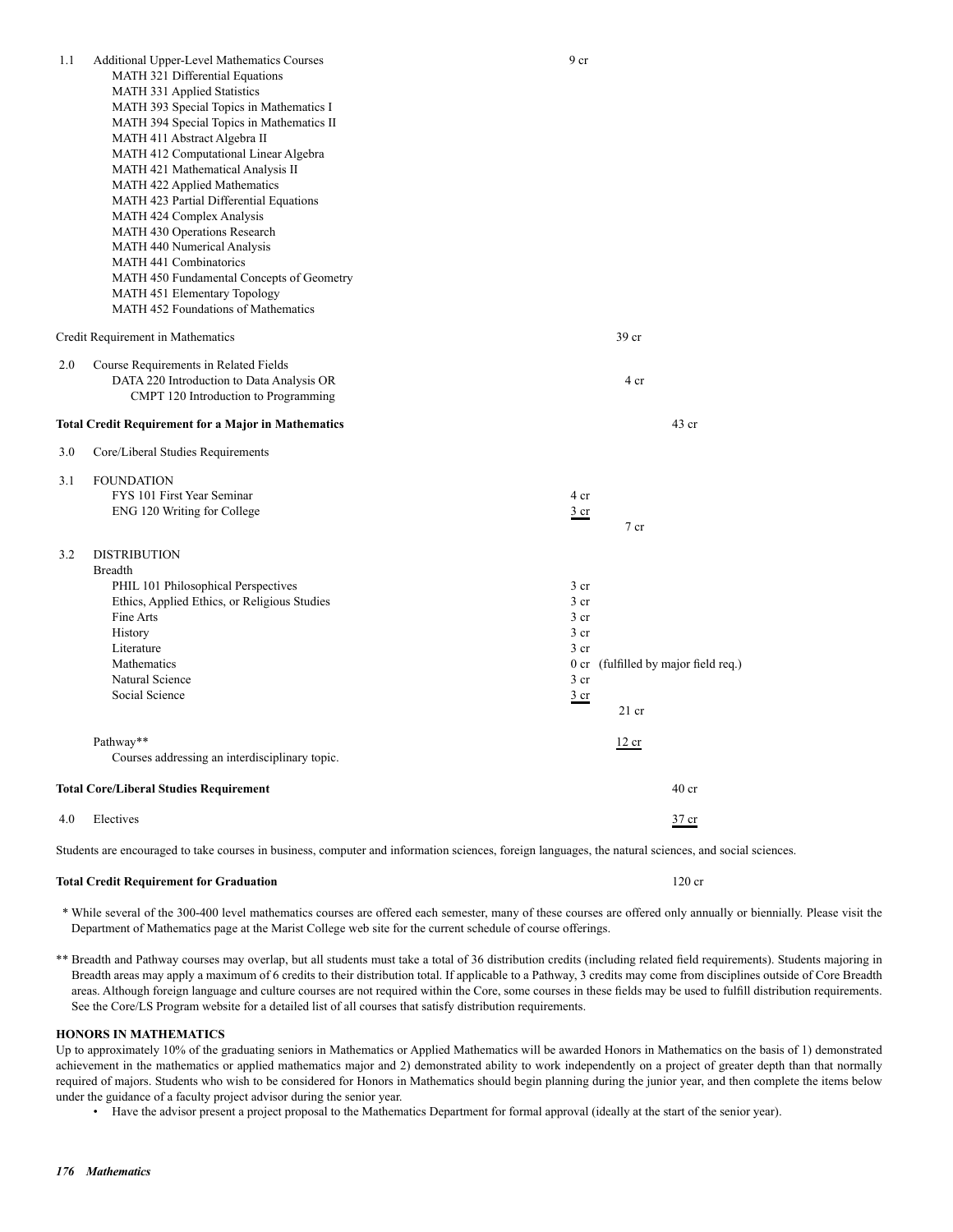- Conduct the research project as part of a 3- to 6-credit independent study.
- Present the results of the project in at least one approved public forum.
- Present the results of the project in written form (i.e., an Honors thesis) by the last day of final exams in the spring semester.

For more details please contact the Department Chair or visit the Department of Mathematics page at the Marist College web site.

### **RECOMMENDED PROGRAM SEQUENCE FOR A BACHELOR OF ARTS IN MATHEMATICS FRESHMAN YEAR**

| <b>FALL</b>                                 |                  | <b>SPRING</b>                       |                  |
|---------------------------------------------|------------------|-------------------------------------|------------------|
| MATH 241 Calculus I                         | 4 cr             | <b>MATH 242 Calculus II</b>         | 4 cr             |
| DATA 220 Intro Data OR CMPT 120 Into. Prog. | 4 cr             | PHIL 101 Philosophical Perspectives | 3 <sub>cr</sub>  |
| FYS 101 First Year Seminar                  | 4 cr             | Core/LS                             | 3 <sub>cr</sub>  |
| ENG 120 Writing for College                 | 3 cr             | Core/LS                             | 3 <sub>cr</sub>  |
|                                             |                  | Core/LS                             | 3 cr             |
|                                             | $15$ cr          |                                     | 16 <sub>cr</sub> |
| <b>SOPHOMORE YEAR</b>                       |                  |                                     |                  |
| <b>FALL</b>                                 |                  | <b>SPRING</b>                       |                  |
| MATH 343 Calculus III                       | 4 cr             | MATH 310 Intro Math Reasoning       | 3 <sub>cr</sub>  |
| MATH 210 Linear Algebra                     | 3 <sub>cr</sub>  | Core/LS                             | 3 <sub>cr</sub>  |
| Core/LS                                     | 3 <sub>cr</sub>  | Core/LS                             | 3 <sub>cr</sub>  |
| Core/LS                                     | 3 <sub>cr</sub>  | General Elective                    | 3 <sub>cr</sub>  |
| General Elective                            | $\frac{3}{ }$ cr | General Elective                    | 3 cr             |
|                                             | 16 <sub>cr</sub> |                                     | $15$ cr          |
| <b>JUNIOR YEAR</b>                          |                  |                                     |                  |
| <b>FALL</b>                                 |                  | <b>SPRING</b>                       |                  |
| MATH 300/400-level Requirement              | 3 <sub>cr</sub>  | MATH 300/400-level Elective         | 3 <sub>cr</sub>  |
| MATH 300/400-level Requirement              | 3 <sub>cr</sub>  | MATH 300/400-level Elective         | 3 <sub>cr</sub>  |
| Core/LS                                     | 3 <sub>cr</sub>  | Core/LS                             | 3 <sub>cr</sub>  |
| General Elective                            | 3 <sub>cr</sub>  | <b>General Elective</b>             | 3 <sub>cr</sub>  |
| General Elective                            | $3$ cr           | General Elective                    | $rac{3}{2}$ cr   |
|                                             | $15$ cr          |                                     | $15$ cr          |
| <b>SENIOR YEAR</b>                          |                  |                                     |                  |
| <b>FALL</b>                                 |                  | <b>SPRING</b>                       |                  |
| MATH 300/400-level Requirement              | 3 <sub>cr</sub>  | MATH 477 Capping Course             | 3 <sub>cr</sub>  |
| MATH 300/400-level Elective                 | 3 <sub>cr</sub>  | General Elective                    | 3 <sub>cr</sub>  |
| Core/LS                                     | 3 <sub>cr</sub>  | <b>General Elective</b>             | 3 <sub>cr</sub>  |
| General Elective                            | 3 <sub>cr</sub>  | General Elective                    | 4 cr             |
| General Elective                            | $\frac{3}{ }$ cr |                                     |                  |
|                                             | $15$ cr          |                                     | $13$ cr          |

| MATH 241, 242, 343, Calculus I-III                         | 12 cr           |
|------------------------------------------------------------|-----------------|
| <b>Select Any Two:</b>                                     |                 |
| MATH 210 Linear Algebra                                    | 3 <sub>cr</sub> |
| <b>MATH 205 Discrete Mathematics</b>                       | 4 cr            |
| MATH 310 Introduction to Mathematical Reasoning            | 3 <sub>cr</sub> |
| <b>MATH 321 Differential Equations</b>                     | 3 <sub>cr</sub> |
| <b>Total Credit Requirement for a Minor in Mathematics</b> | $18-19$ cr      |

### **MEDIA STUDIES AND PRODUCTION**

**SUE LAWRENCE,** Ph.D., *Chairperson, Film, TV, Games, and Interactive Media Department*

#### **MISSION:**

The B.A in Media Studies and Production fosters critical thinking, strong hands-on skills, and creativity in the study and production of media. Drawing from a strong liberal arts foundation, Media Studies and Production integrates the history, theory, and analysis of visual culture with production experience and internship opportunities in the areas of television, film, interactive media, and game design. It prepares students for fulfilling careers in a wide-range of media industries.

The program offers concentrations in Film & Television and Interactive Media & Game Design, as well as three minors in Digital Video Production, Interactive Media, and Cinema Studies.

Opportunities for internships are readily available. The strong alumni network of the School of Communication and the Arts ensures that students intern in some of the top media organizations in the Northeast, including the major television networks, film studios, public relations firms, radio stations, game studios, design firms, technology companies, nonprofit and human-service agencies, and Fortune 500 companies. This on-the-job training prepares graduates to enter this exciting and everchanging profession.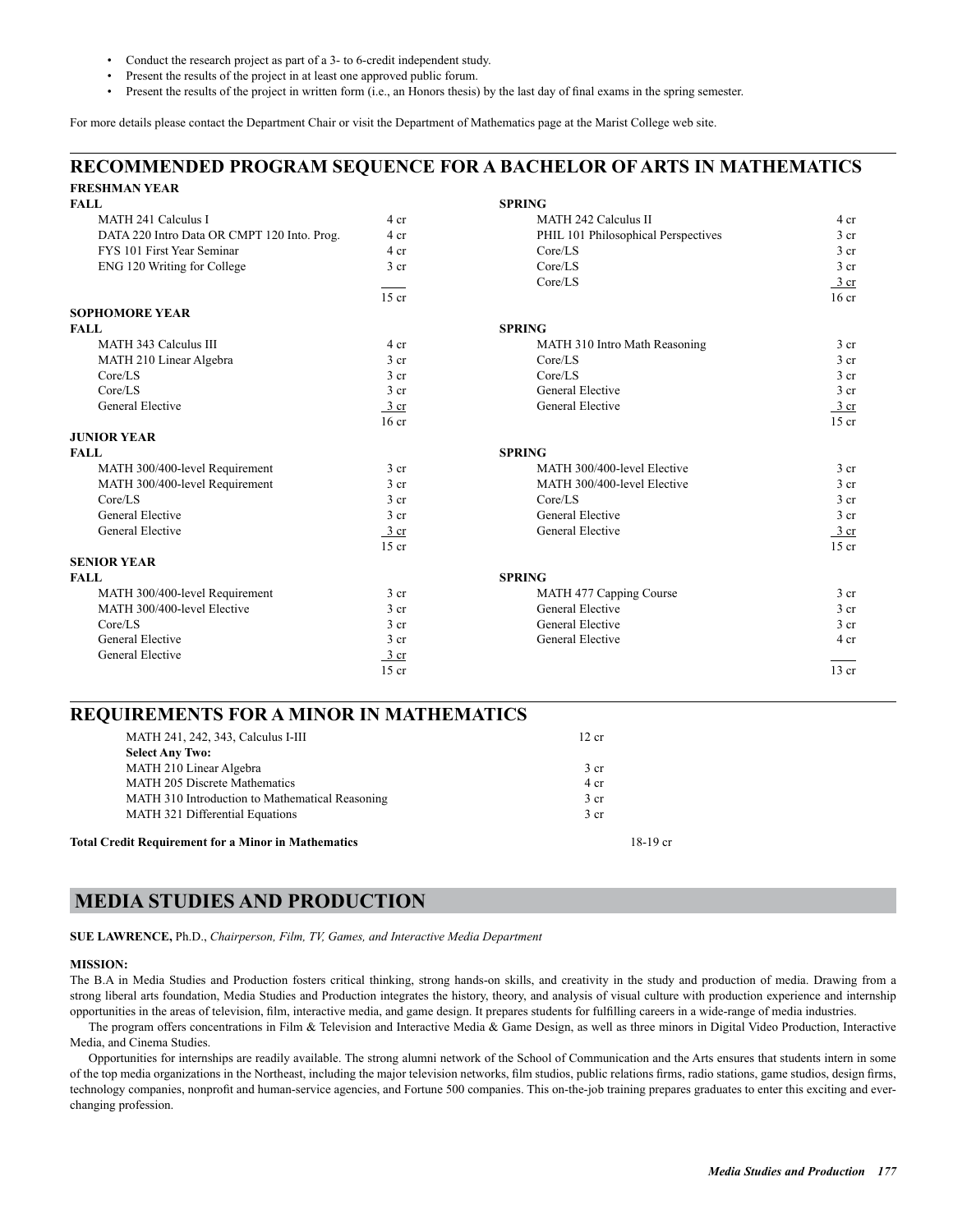### **OBJECTIVES:**

The goals and objectives of the B.A. in Media Studies and Production are:

- 1. To develop students' understanding of media theory and the ability to translate this knowledge successfully into practice through the gathering, evaluating, and synthesizing of information from various sources.
- 2. To develop students' ability to communicate effectively in writing and through various forms of media technologies.
- 3. To develop students' creative, innovative, aesthetic, and critical skills in producing visual, audio, and/or written works of excellence.

#### **MINORS**

The program also includes minors in Digital Video Production, Interactive Media, and Cinema Studies for students outside Media Studies and Production who are interested in combining the study or the production of media with other disciplines. Students in Media Studies and Production cannot complete these minors. Students can, however, declare a double concentration in Film & Television and Interactive Media & Game Design.

### *Foundation Courses (6 credits)*

Students majoring in Media Studies and Production are required to take two foundation courses. These courses will be taken during the freshman year. MDIA 101 Introduction to Media Studies 3 cr MDIA 103 Digital Toolbox 3 cr

### *Concentrations (33 credits)*

Media Studies and Production majors are required to select one of two concentrations: Film & Television or Interactive Media & Game Design. The courses that make up the concentration requirements provide both focus and depth of study.

### *Interactive Media & Game Design Concentration*

 MDIA 110 Intro to Design MDIA 201 Writing for Media MDIA 210 Interactive Media I MDIA 310 Interactive Media II MDIA 311 Media Theory and Methods

### **Select two:**

 MDIA 312 Online Culture MDIA 313 Storytelling Across Media MDIA 316 Ethics and Gaming

MDIA 320 History of Electronic Media

MDIA 411 Topics in Interactive Media (can be taken up to three times under different topics)

### **Select four:**

 MDIA 203 Video Production MDIA 302 Editing MDIA 304 Audio Production MDIA 314 Game Design I MDIA 410 Game Design II MDIA 432/Art 432 3D Animation Any approved Digital Media courses offered through the Art department

#### *Film & Television Concentration*

 MDIA 120 Art of Film MDIA 201 Writing for Media MDIA 203 Video Production

#### **Select one:**

 MDIA 321 Television Theory and Criticism MDIA 322 Film Theory and Criticism

#### **Select three:**

 MDIA 320 History of Electronic Media MDIA 323 Film and History MDIA 324 Experimental Film and Video MDIA 325 Documentary MDIA 326 Race and Ethnicity in Film MDIA 331 Current Issues in Television (can be taken up to three times under different topics) MDIA 332 Current Issues in Film (can be taken up to three times under different topics) MDIA 335 Gender and Media MDIA 339 Film and Literature MDIA 421 Topics in Television (can be taken up to three times under different topics) MDIA 422 Topics in Global Cinema (can be taken up to three times under different topics) **Select four.** One must be at the 400 level: MDIA 301 Screenwriting for Film and Television MDIA 302 Editing MDIA 304 Audio Production MDIA 305 Lighting and Cinematography MDIA 306 Media Performance MDIA 401 Advanced Screenwriting MDIA 402 Advanced Post Production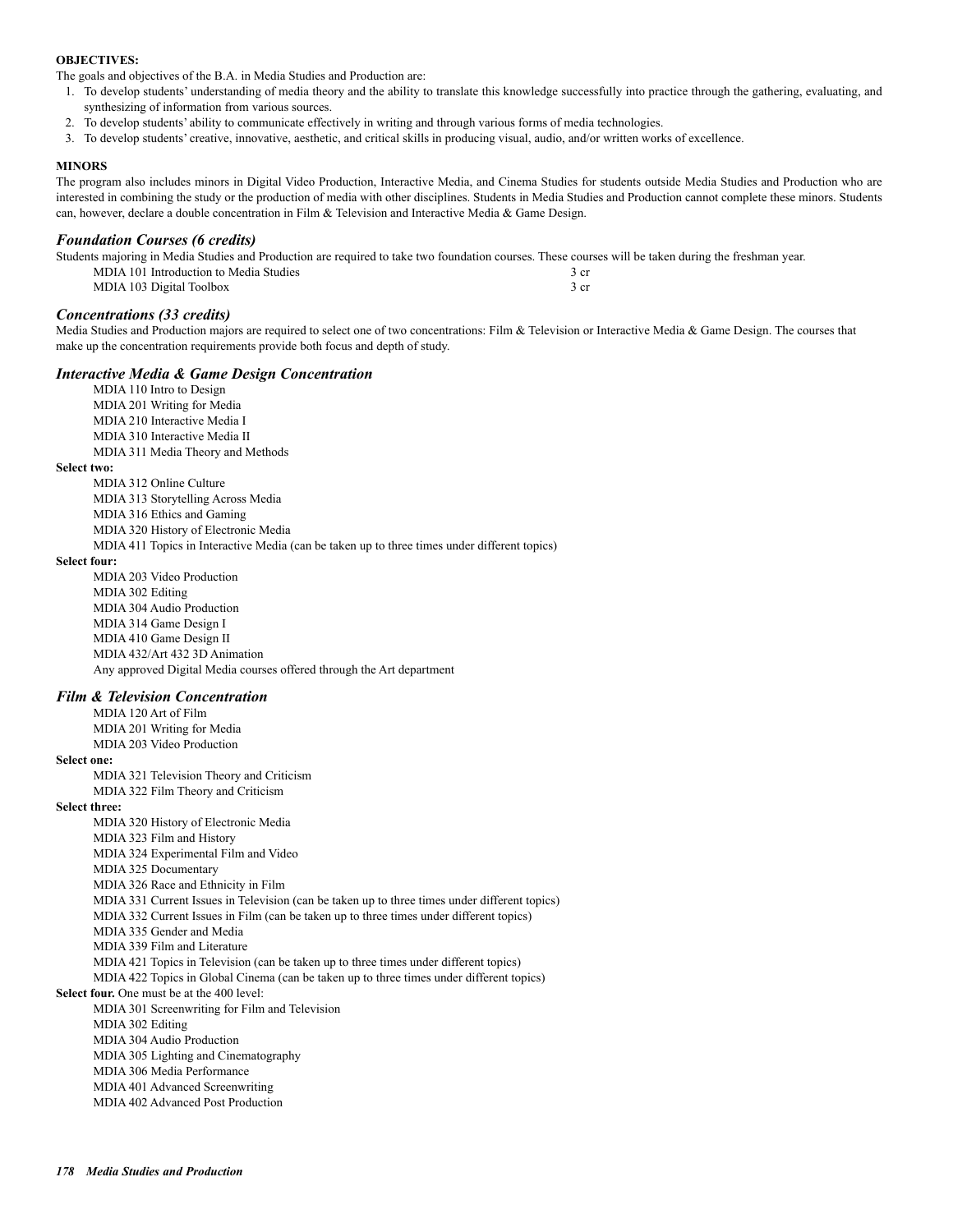MDIA 403 Multi-Camera Production MDIA 405 Digital Filmmaking

### *Electives (6 credits)*

Each student is required to take two additional elective courses at any level drawn from Media Arts or Communication. These courses could be selected to allow a greater depth in investigating subjects encountered in the foundation or concentration requirements. Alternatively, these courses could be designed to broaden a student's understanding of subjects beyond the student's specialized concentration.

Note: Internships carry non-liberal-arts elective credits and will not fulfill the above requirements.

### *Capping Course (3 credits)*

MDIA 480 Capping

### **REQUIREMENTS FOR A BACHELOR OF ARTS IN MEDIA STUDIES AND PRODUCTION**

Note: A minimum of 90 credits in Liberal Arts is required.

| 1.0 | Course Requirements in Media Studies and Production             |                 |                  |
|-----|-----------------------------------------------------------------|-----------------|------------------|
|     | <b>Foundation Courses</b>                                       | 6 cr            |                  |
|     | <b>Concentration Courses</b>                                    | 33 cr           |                  |
|     | Electives                                                       | 6 cr            |                  |
|     | Capping Course                                                  | 3 <sub>cr</sub> |                  |
|     | <b>Total Credit Requirement in Media Studies and Production</b> |                 | 48 cr            |
| 3.0 | Core/Liberal Studies Requirements                               |                 |                  |
| 3.1 | <b>FOUNDATION</b>                                               |                 |                  |
|     | FYS 101 First Year Seminar                                      | 4 cr            |                  |
|     | ENG 120 Writing for College                                     | $rac{3}{2}$ cr  |                  |
|     |                                                                 | 7 cr            |                  |
| 3.2 | <b>DISTRIBUTION</b>                                             |                 |                  |
|     | <b>Breadth</b>                                                  |                 |                  |
|     | PHIL 101 Philosophical Perspectives                             | 3 <sub>cr</sub> |                  |
|     | Ethics, Applied Ethics, or Religious Studies                    | 3 <sub>cr</sub> |                  |
|     | Fine Arts                                                       | 3 <sub>cr</sub> |                  |
|     | History                                                         | 3 <sub>cr</sub> |                  |
|     | Literature                                                      | 3 <sub>cr</sub> |                  |
|     | Mathematics                                                     | 3 <sub>cr</sub> |                  |
|     | Natural Science                                                 | 3 <sub>cr</sub> |                  |
|     | Social Science                                                  | $rac{3}{2}$ cr  |                  |
|     |                                                                 | 24 cr           |                  |
|     | Pathway*                                                        | 12 cr           |                  |
|     | Courses addressing an interdisciplinary topic.                  |                 |                  |
|     | <b>Total Core/Liberal Studies Requirement</b>                   |                 | $43$ cr          |
| 3.0 | General Electives and Internship                                |                 | 29 cr            |
|     | <b>Total Credit Requirement for Graduation</b>                  |                 | $120 \text{ cr}$ |

\* Breadth and Pathway courses may overlap, but all students must take a total of 36 distribution credits (including related field requirements). Students majoring in Breadth areas may apply a maximum of 6 credits to their distribution total. If applicable to a Pathway, 3 credits may come from disciplines outside of Core Breadth areas. Although foreign language and culture courses are not required within the Core, some courses in these fields may be used to fulfill distribution requirements. See the Core/LS Program website for a detailed list of all courses that satisfy distribution requirements.

**Internships** 0-14 credits Students may take up to 14 general elective non-liberal arts credits in internships during fall, spring, and summer semesters only. Students may enroll in more than one internship. International internships are available through application to the Marist International Program (MIP). Student must have Junior standing and permission of the Internship Director.

*Prerequisite:* CRDV 100N Employment Practicum (1 credit) must be completed prior to the semester in which the student plans to do an internship.

### **ACADEMIC REQUIREMENTS:**

- Completion of 60 credits
- 2.5 G.P.A.

• Meet in person with Internship Director prior to start of the semester of the internship.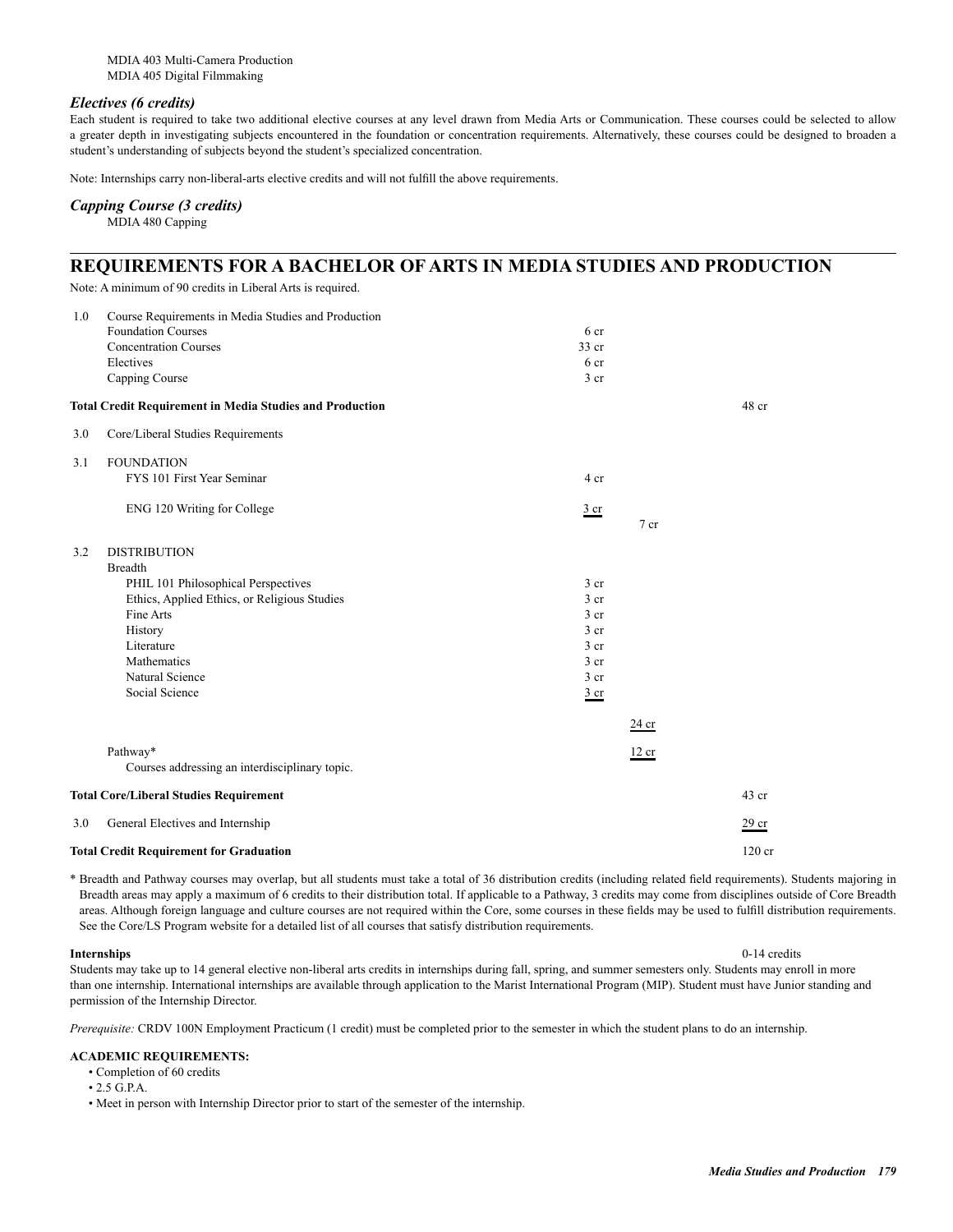#### **Requirements for a Minor in Digital Video Production (15 credits)**

#### **Two required courses:**

 MDIA 103 Digital Toolbox MDIA 203 Video Production

### **Select three:**

 MDIA 201 Writing for Media MDIA 301 Screenwriting for Film and Television MDIA 302 Editing MDIA 304 Audio Production MDIA 305 Lighting and Cinematography MDIA 306 Media Performance MDIA 402 Advanced Post Production MDIA 403 Multi-Camera Production MDIA 405 Digital Filmmaking

#### **Requirement for a Minor in Interactive Media (15 credits)**

### **Two required courses:**

 MDIA 103 Digital Toolbox MDIA 210 Interactive Media I

#### **Select three:**

 MDIA 201 Writing for Media MDIA 310 Interactive Media II MDIA 311 Media Theory and Methods MDIA 312 Online Culture MDIA 313 Storytelling Across Media MDIA 314 Game Design I

### **Requirements for a Minor in Cinema Studies (15 credits)**

**Two required courses:** MDIA 120 Art of Film MDIA 322 Film Theory and Criticism

#### **Select three:**

 MDIA 323 Film and History MDIA 324 Experimental Film and Video MDIA 325 Documentary MDIA 326 Race and Ethnicity in Film MDIA 332 Current Issues in Film (can be taken up to three times under different topics) MDIA 335 Gender and Media MDIA 339 Film and Literature MDIA 422 Topics in Global Cinema (can be taken up to three times with new topics) FREN 305 Studies in French Film and Literature SPAN 330 Themes in Spanish Cinema SPAN 335 Themes in Latin American Cinema PHIL 333 Philosophy and Film

### **RECOMMENDED PROGRAM SEQUENCE FOR A BACHELOR OF ARTS IN MEDIA STUDIES AND PRODUCTION: FILM AND TELEVISION CONCENTRATION**

### **FRESHMAN YEAR**

| FALL                                |                          | <b>SPRING</b>                          |                  |
|-------------------------------------|--------------------------|----------------------------------------|------------------|
| FYS 101 First Year Seminar          | 4 cr                     | MDIA 102 Introduction to Media Studies | 3 <sub>cr</sub>  |
| PHIL 101 Philosophical Perspectives | 3 <sub>cr</sub>          | Core/LS                                | 3 <sub>cr</sub>  |
| ENG 120 Writing for College         | 3 <sub>cr</sub>          | Core/LS                                | 3 <sub>cr</sub>  |
| MDIA 103 Digital Toolbox            | 3 <sub>cr</sub>          | Core/LS                                | 3 <sub>cr</sub>  |
| MDIA 120 Art of Film                | 3 cr                     | Core/LS                                | 3 cr             |
|                                     | 16 <sub>cr</sub>         |                                        | $15$ cr          |
| <b>SOPHOMORE YEAR</b>               |                          |                                        |                  |
| FALL.                               |                          | <b>SPRING</b>                          |                  |
| MDIA 201 Writing for Media          | 3 <sub>cr</sub>          | MDIA Theory/History/Analysis           | 3 <sub>cr</sub>  |
| MDIA 203 Video Production           | 3 <sub>cr</sub>          | <b>MDIA</b> Elective                   | 3 <sub>cr</sub>  |
| Core/LS                             | 3 <sub>cr</sub>          | Core/LS                                | 3 <sub>cr</sub>  |
| Core/LS                             | 3 <sub>cr</sub>          | Core/LS                                | 3 <sub>cr</sub>  |
| Core/LS                             | $\frac{3 \text{ cr}}{2}$ | Elective                               | $\frac{3}{ }$ cr |
|                                     | $15$ cr                  |                                        | $15$ cr          |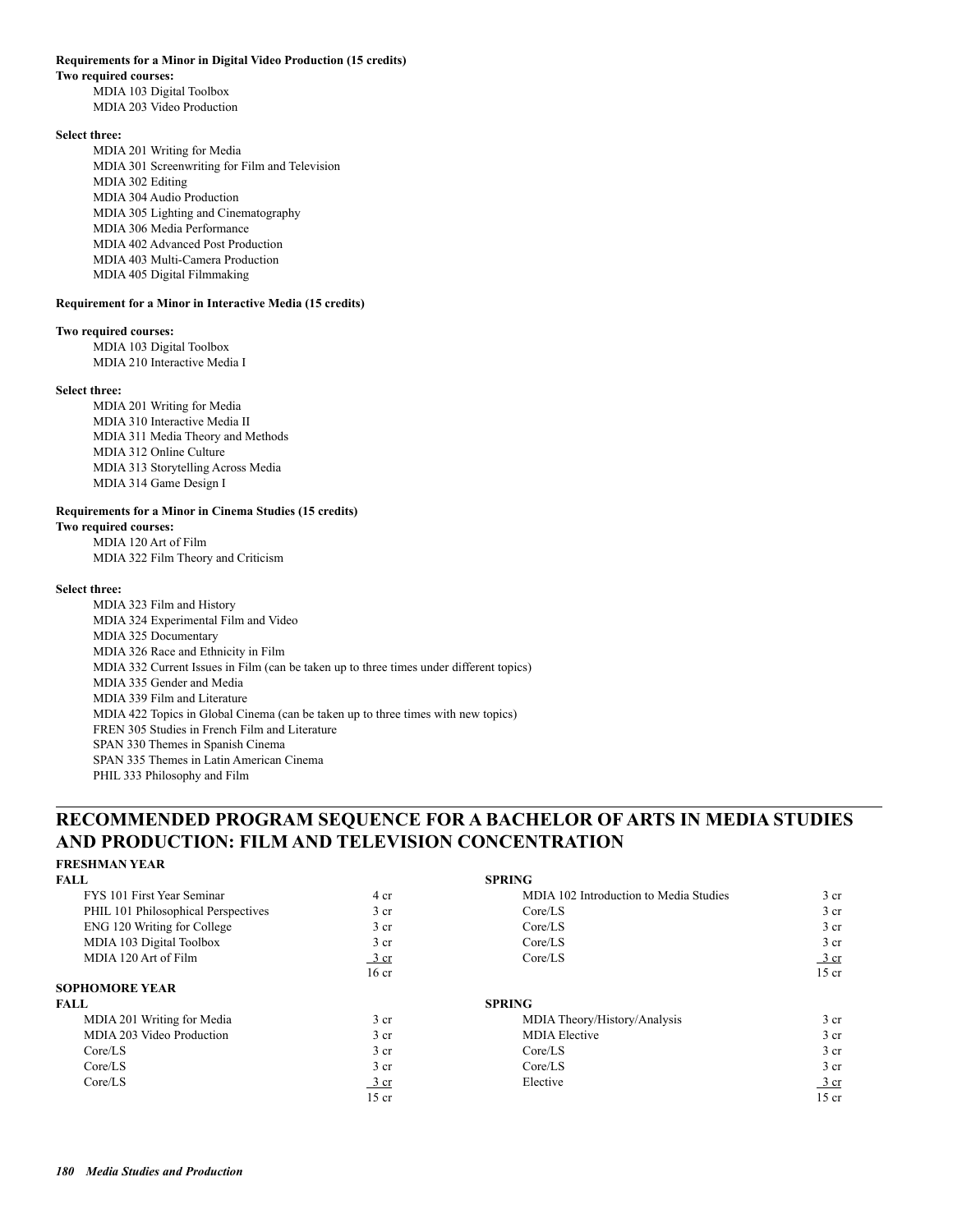### **JUNIOR YEAR**

| FALL                               |                  | <b>SPRING</b>                |                 |
|------------------------------------|------------------|------------------------------|-----------------|
| MDIA 321 Film Theory and Criticism | 3 <sub>cr</sub>  | MDIA Theory/History/Analysis | 3 <sub>cr</sub> |
| <b>MDIA</b> Production             | 3 cr             | <b>MDIA</b> Elective         | 3 <sub>cr</sub> |
| <b>MDIA</b> Production             | 3 cr             | Elective                     | 3 <sub>cr</sub> |
| Core/LS                            | 3 <sub>cr</sub>  | Elective                     | 3 <sub>cr</sub> |
| Elective                           | $rac{3}{2}$ cr   | Elective                     | 3 cr            |
|                                    | $15$ cr          |                              | $15$ cr         |
| <b>SENIOR YEAR</b>                 |                  |                              |                 |
| <b>FALL</b>                        |                  | <b>SPRING</b>                |                 |
| <b>MDIA</b> Production             | 3 <sub>cr</sub>  | MDIA 480 Capping             | 3 <sub>cr</sub> |
| MDIA Theory/History/Analysis       | 3 cr             | <b>MDIA</b> Production       | 3 <sub>cr</sub> |
| Elective or Internship             | 3 cr             | Elective or Internship       | 3 <sub>cr</sub> |
| Elective or Internship             | 3 cr             | Elective or Internship       | 3 <sub>cr</sub> |
| Elective or Internship             | $\frac{3}{ }$ cr | Elective or Internship       | 2 cr            |
|                                    | $15$ cr          |                              | 14 cr           |

### **RECOMMENDED PROGRAM SEQUENCE FOR A BACHELOR OF ARTS IN MEDIA STUDIES AND PRODUCTION: INTERACTIVE MEDIA AND GAME DESIGN CONCENTRATION FRESHMAN YEAR**

| ГКРЭПШАЛ І РАК                      |                  |                                        |                 |
|-------------------------------------|------------------|----------------------------------------|-----------------|
| <b>FALL</b>                         |                  | <b>SPRING</b>                          |                 |
| FYS 101 First Year Seminar          | 4 cr             | MDIA 102 Introduction to Media Studies | 3 <sub>cr</sub> |
| PHIL 101 Philosophical Perspectives | 3 <sub>cr</sub>  | MDIA 110 Introduction to Design        | 3 <sub>cr</sub> |
| ENG 120 Writing for College         | 3 <sub>cr</sub>  | Core/LS                                | 3 <sub>cr</sub> |
| MDIA 103 Digital Toolbox            | 3 <sub>cr</sub>  | Core/LS                                | 3 <sub>cr</sub> |
| MDIA 120 Art of Film                | $3$ cr           | Core/LS                                | 3 cr            |
|                                     | 16 <sub>cr</sub> |                                        | $15$ cr         |
| <b>SOPHOMORE YEAR</b>               |                  |                                        |                 |
| <b>FALL</b>                         |                  | <b>SPRING</b>                          |                 |
| MDIA 201 Writing for Media          | 3 <sub>cr</sub>  | MDIA 310 Interactive Media II          | 3 <sub>cr</sub> |
| MDIA 210 Interactive Media I        | 3 <sub>cr</sub>  | <b>MDIA</b> Production                 | 3 <sub>cr</sub> |
| Core/LS                             | 3 <sub>cr</sub>  | Core/LS                                | 3 <sub>cr</sub> |
| Core/LS                             | 3 <sub>cr</sub>  | Core/LS                                | 3 <sub>cr</sub> |
| Core/LS                             | $\frac{3}{ }$ cr | Core/LS                                | $3$ cr          |
|                                     | $15$ cr          |                                        | $15$ cr         |
| <b>JUNIOR YEAR</b>                  |                  |                                        |                 |
| <b>FALL</b>                         |                  | <b>SPRING</b>                          |                 |
| MDIA 311 Media Theory and Methods   | 3 <sub>cr</sub>  | MDIA Theory/History/Analysis           | 3 <sub>cr</sub> |
| <b>MDIA</b> Production              | 3 <sub>cr</sub>  | <b>MDIA</b> Elective                   | 3 <sub>cr</sub> |
| <b>MDIA</b> Production              | 3 <sub>cr</sub>  | Elective                               | 3 <sub>cr</sub> |
| Core/LS                             | 3 <sub>cr</sub>  | Elective                               | 3 <sub>cr</sub> |
| Elective                            | $\frac{3}{ }$ cr | Elective                               | $3 \text{ cr}$  |
|                                     | $15$ cr          |                                        | $15$ cr         |
| <b>SENIOR YEAR</b>                  |                  |                                        |                 |
| <b>FALL</b>                         |                  | <b>SPRING</b>                          |                 |
| <b>MDIA</b> Production              | 3 <sub>cr</sub>  | MDIA 480 Capping                       | 3 <sub>cr</sub> |
| MDIA Theory/History/Analysis        | 3 <sub>cr</sub>  | <b>MDIA</b> Elective                   | 3 <sub>cr</sub> |
| Elective or Internship              | 3 <sub>cr</sub>  | Elective or Internship                 | 3 <sub>cr</sub> |
| Elective or Internship              | 3 <sub>cr</sub>  | Elective or Internship                 | 3 <sub>cr</sub> |
| Elective or Internship              | $3$ cr           | Elective or Internship                 | $2$ cr          |
|                                     | $15$ cr          |                                        | $14$ cr         |

### **RECOMMENDED PROGRAM SEQUENCE FOR A BACHELOR OF ARTS IN MEDIA STUDIES AND PRODUCTION: DOUBLE CONCENTRATION IN FILM & TELEVISION AND INTERACTIVE MEDIA & GAME DESIGN**

| <b>FRESHMAN YEAR</b>                |                 |                                        |                  |
|-------------------------------------|-----------------|----------------------------------------|------------------|
| <b>FALL</b>                         |                 | <b>SPRING</b>                          |                  |
| FYS 101 First Year Seminar          | 4 cr            | MDIA 102 Introduction to Media Studies | 3 cr             |
| PHIL 101 Philosophical Perspectives | 3 <sub>cr</sub> | MDIA 110 Introduction to Design        | 3 cr             |
| ENG 120 Writing for College         | 3 <sub>cr</sub> | Core/LS                                | 3 cr             |
| MDIA 103 Digital Toolbox            | 3 <sub>cr</sub> | Core/LS                                | 3 cr             |
| MDIA 120 Art of Film (Core/LS)      | $rac{3}{2}$ cr  | Core/LS                                | $\frac{3}{ }$ cr |
|                                     | 16 cr           |                                        | $15$ cr          |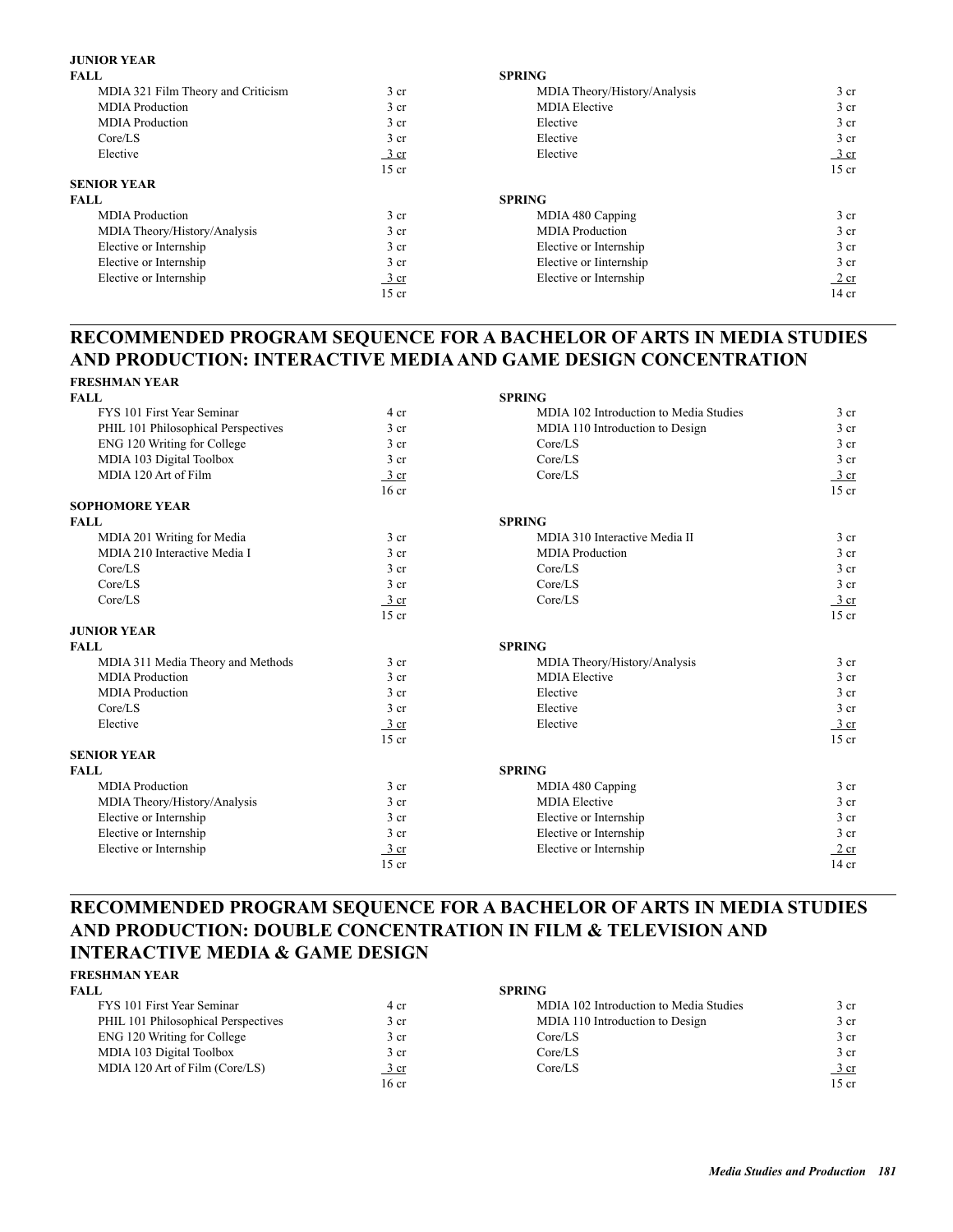### **SOPHOMORE YEAR**

| MDIA 201 Writing for Media<br>3 <sub>cr</sub><br>MDIA 321 Film Theory and Criticism<br>MDIA 203 Video Production<br>MDIA 310 Interactive Media II<br>3 <sub>cr</sub><br>MDIA 210 Interactive Media I<br>3 <sub>cr</sub><br>MDIA Theory/History/Analysis*<br>3 <sub>cr</sub><br>Core/LS<br>Core/LS<br>Core/LS<br>Core/LS<br>3 cr<br>$15$ cr<br><b>JUNIOR YEAR</b><br><b>SPRING</b><br><b>FALL</b><br>3 <sub>cr</sub><br>MDIA 311 Media Theory and Methods<br>MDIA Theory/History/Analysis*<br>MDIA Theory/History/Analysis*<br>MDIA 302 Editing<br>3 <sub>cr</sub><br>MDIA 304 Audio Production<br>3 <sub>cr</sub><br>Elective<br>3 <sub>cr</sub><br>Core/LS<br>MDIA Theory/History/Analysis*<br>Core/LS<br>Core/LS<br>$\frac{3}{ }$ cr<br>$15$ cr<br><b>SENIOR YEAR</b><br><b>SPRING</b><br><b>FALL</b><br>3 <sub>cr</sub><br>MDIA Production**<br>MDIA 480 Capping<br>MDIA Production**<br>MDIA Theory/History/Analysis*<br>3 <sub>cr</sub><br>MDIA Production**<br>Elective or Internship<br>3 <sub>cr</sub><br>Elective or Internship<br>3 <sub>cr</sub><br>Elective or Internship<br>Elective or Internship<br>Elective or Internship<br>3 cr | <b>FALL</b> |         | <b>SPRING</b> |                  |
|---------------------------------------------------------------------------------------------------------------------------------------------------------------------------------------------------------------------------------------------------------------------------------------------------------------------------------------------------------------------------------------------------------------------------------------------------------------------------------------------------------------------------------------------------------------------------------------------------------------------------------------------------------------------------------------------------------------------------------------------------------------------------------------------------------------------------------------------------------------------------------------------------------------------------------------------------------------------------------------------------------------------------------------------------------------------------------------------------------------------------------------------------|-------------|---------|---------------|------------------|
|                                                                                                                                                                                                                                                                                                                                                                                                                                                                                                                                                                                                                                                                                                                                                                                                                                                                                                                                                                                                                                                                                                                                                   |             |         |               | 3 <sub>cr</sub>  |
|                                                                                                                                                                                                                                                                                                                                                                                                                                                                                                                                                                                                                                                                                                                                                                                                                                                                                                                                                                                                                                                                                                                                                   |             |         |               | 3 <sub>cr</sub>  |
|                                                                                                                                                                                                                                                                                                                                                                                                                                                                                                                                                                                                                                                                                                                                                                                                                                                                                                                                                                                                                                                                                                                                                   |             |         |               | 3 <sub>cr</sub>  |
|                                                                                                                                                                                                                                                                                                                                                                                                                                                                                                                                                                                                                                                                                                                                                                                                                                                                                                                                                                                                                                                                                                                                                   |             |         |               | $3$ cr           |
|                                                                                                                                                                                                                                                                                                                                                                                                                                                                                                                                                                                                                                                                                                                                                                                                                                                                                                                                                                                                                                                                                                                                                   |             |         |               | $\frac{3}{ }$ cr |
|                                                                                                                                                                                                                                                                                                                                                                                                                                                                                                                                                                                                                                                                                                                                                                                                                                                                                                                                                                                                                                                                                                                                                   |             |         |               | $15$ cr          |
|                                                                                                                                                                                                                                                                                                                                                                                                                                                                                                                                                                                                                                                                                                                                                                                                                                                                                                                                                                                                                                                                                                                                                   |             |         |               |                  |
|                                                                                                                                                                                                                                                                                                                                                                                                                                                                                                                                                                                                                                                                                                                                                                                                                                                                                                                                                                                                                                                                                                                                                   |             |         |               |                  |
|                                                                                                                                                                                                                                                                                                                                                                                                                                                                                                                                                                                                                                                                                                                                                                                                                                                                                                                                                                                                                                                                                                                                                   |             |         |               | 3 <sub>cr</sub>  |
|                                                                                                                                                                                                                                                                                                                                                                                                                                                                                                                                                                                                                                                                                                                                                                                                                                                                                                                                                                                                                                                                                                                                                   |             |         |               | 3 <sub>cr</sub>  |
|                                                                                                                                                                                                                                                                                                                                                                                                                                                                                                                                                                                                                                                                                                                                                                                                                                                                                                                                                                                                                                                                                                                                                   |             |         |               | $3$ cr           |
|                                                                                                                                                                                                                                                                                                                                                                                                                                                                                                                                                                                                                                                                                                                                                                                                                                                                                                                                                                                                                                                                                                                                                   |             |         |               | 3 <sub>cr</sub>  |
|                                                                                                                                                                                                                                                                                                                                                                                                                                                                                                                                                                                                                                                                                                                                                                                                                                                                                                                                                                                                                                                                                                                                                   |             |         |               | 3 cr             |
|                                                                                                                                                                                                                                                                                                                                                                                                                                                                                                                                                                                                                                                                                                                                                                                                                                                                                                                                                                                                                                                                                                                                                   |             |         |               | $15$ cr          |
|                                                                                                                                                                                                                                                                                                                                                                                                                                                                                                                                                                                                                                                                                                                                                                                                                                                                                                                                                                                                                                                                                                                                                   |             |         |               |                  |
|                                                                                                                                                                                                                                                                                                                                                                                                                                                                                                                                                                                                                                                                                                                                                                                                                                                                                                                                                                                                                                                                                                                                                   |             |         |               |                  |
|                                                                                                                                                                                                                                                                                                                                                                                                                                                                                                                                                                                                                                                                                                                                                                                                                                                                                                                                                                                                                                                                                                                                                   |             |         |               | $3$ cr           |
|                                                                                                                                                                                                                                                                                                                                                                                                                                                                                                                                                                                                                                                                                                                                                                                                                                                                                                                                                                                                                                                                                                                                                   |             |         |               | 3 <sub>cr</sub>  |
|                                                                                                                                                                                                                                                                                                                                                                                                                                                                                                                                                                                                                                                                                                                                                                                                                                                                                                                                                                                                                                                                                                                                                   |             |         |               | $3$ cr           |
|                                                                                                                                                                                                                                                                                                                                                                                                                                                                                                                                                                                                                                                                                                                                                                                                                                                                                                                                                                                                                                                                                                                                                   |             |         |               | 3 <sub>cr</sub>  |
|                                                                                                                                                                                                                                                                                                                                                                                                                                                                                                                                                                                                                                                                                                                                                                                                                                                                                                                                                                                                                                                                                                                                                   |             |         |               | 2 cr             |
|                                                                                                                                                                                                                                                                                                                                                                                                                                                                                                                                                                                                                                                                                                                                                                                                                                                                                                                                                                                                                                                                                                                                                   |             | $15$ cr |               | $14$ cr          |

\* Three courses from Film & Television and two from Interactive Media & Game Design

\*\* Two courses from Film & Television and one from Interactive Media & Game Design

### **MEDICAL TECHNOLOGY**

#### **TERRANCE PASKELL,** M.A., M.L.S., (ASCP) CM, *Chairperson*

#### **MISSION:**

The mission of the Department of Medical Laboratory Sciences is to provide students with a thorough understanding of the body of knowledge in the field of medical technology and its application in the medical laboratory setting.

Medicial techonolgists assist physicians in the diagnosis and treatment of diseases by performing tests on tissue, blood and other body fluids. Medical lab technicians most commonly work in hospitals or doctors' offices.

### OBJECTIVES:

THE PROGRAM OF STUDY IN MEDICAL TECHNOLOGY IS DESIGNED TO ACHIEVE THE FOLLOWING OBJECTIVES:

- To educate students to perform competently as entry-level medical technologists.
- To develop students' problem-solving skills and leadership qualities in preparation for educational and supervisory positions in medical technology.
- To cultivate students' appreciation for continuing education and the need for lifelong learning in the field of laboratory medicine.
- To provide students with the foundation for further study and advancement in many academic and professional areas.

Although not a requirement for graduation, students are prepared and eligible to take national certification examinations. On completion of the degree requirements at Marist College and national certification, graduates are qualified to apply for a New York State Department of Education license to practice in clinical laboratories in the State of New York.

Medical Technology offers exciting educational and career opportunities for students wishing to combine an interest in the sciences with laboratory medicine and diagnostic health care. As vital members of the health care team, medical technologists work closely with pathologists and other physicians to provide information needed for the diagnosis and therapeutic management of disease. Technologists may pursue diverse career opportunities. They may work in hospital, university, government, or industrial laboratories. They represent the upper division of medical laboratory personnel and can establish challenging careers in laboratory administration, specialized research, technical services, marketing, or in medical technology education. Graduates are qualified to enter graduate programs leading to masters and doctoral degrees. Medical Technology, with carefully chosen elective coursework, is an excellent major for students wishing to pursue professional degrees in human medicine, dentistry, veterinary medicine, physician/pathologist assistant programs, podiatry, physical therapy, and other health areas.

The Medical Technology Program at Marist College is accredited by the National Accrediting Agency for Clinical Laboratory Sciences (NAACLS).\* The program represents a cooperative effort between the College and regional clinical laboratories to provide a four-year curriculum leading to a Bachelor of Science degree with a major in Medical Technology. Students have a strong foundation in liberal arts and take courses in biology, chemistry, math, and computer science in preparation for advanced clinical courses. Students in clinical courses on campus gain experience in a simulated medical laboratory. Clinical courses include Hematology, Clinical Microscopy, Clinical Immunology/Immunohematology, Clinical Microbiology, and Clinical Chemistry. The curriculum emphasizes an understanding of the pathogenesis and manifestation of disease analyzed by laboratory testing and the theoretical principles supporting laboratory tests. Students spend six months in affiliated medical laboratories studying diagnostic evaluation and therapeutic monitoring of actual patient cases. They study side by side with professional medical technologists, utilizing state-of-the-art analytical instrumentation, while under the direction and supervision of Marist College faculty.

The Marist program is formally affiliated with ten medical centers: MidHudson Regional Hospital of Westchester Medical Center, Poughkeepsie, NY; Vassar Brothers Medical Center, Poughkeepsie, NY; Putnam Hospital Center, Carmel, NY, Orange Regional Medical Center, Middletown, NY, the Veterans Affairs Hudson Valley Health Care System, Castle Point, NY, Health Alliance of Westchester Medical Center Health Network, Mary's Ave. and Broadway campuses in Kingston, NY; St. Luke's Cornwall Hospital, Newburgh, NY; Columbia Memorial Hospital, Hudson, NY; Sharon Hospital, Sharon, CT; and Memorial Sloan Kettering Cancer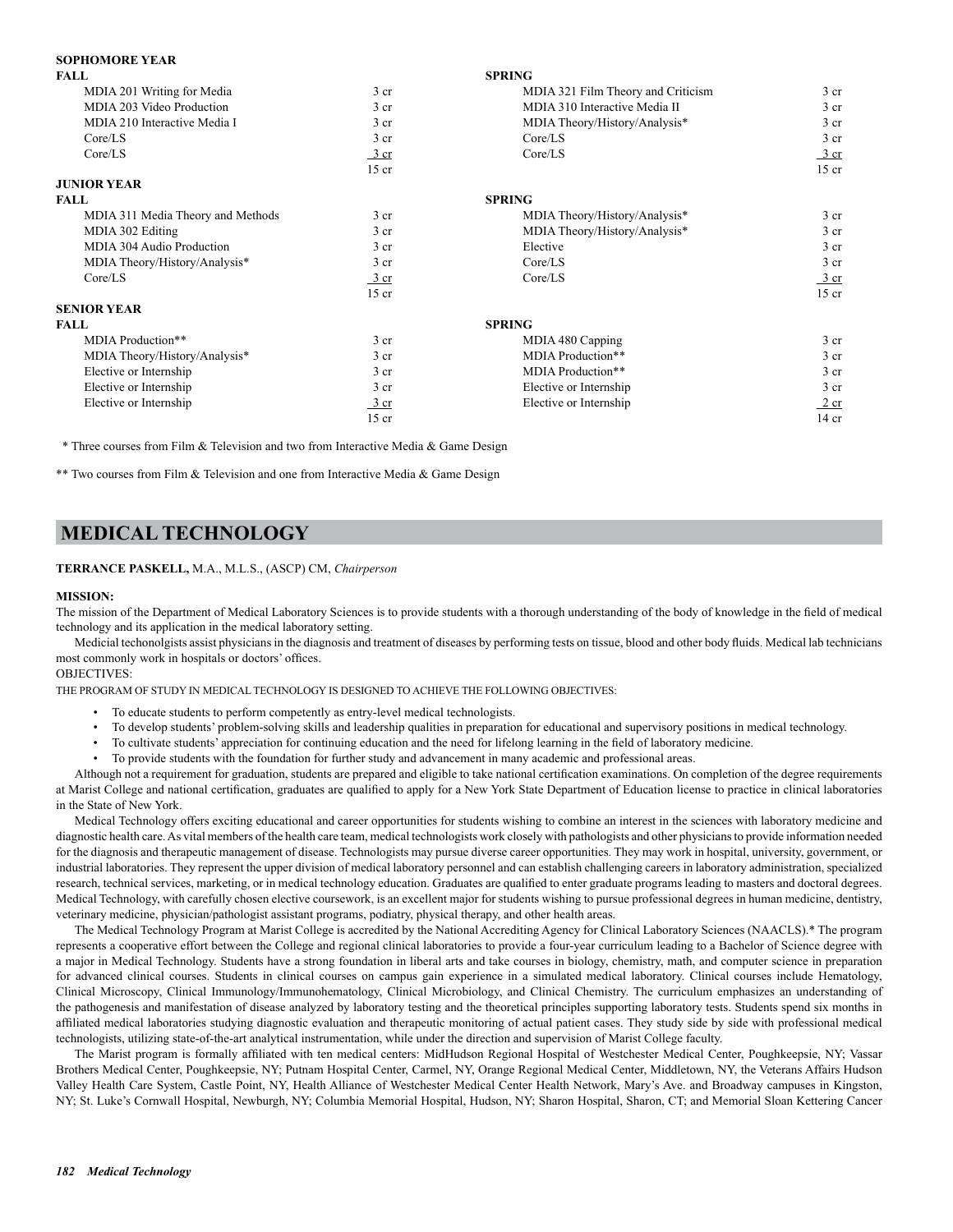Center (MSKCC), New York, NY. All of these facilities are located within commuting distance of the College (except MSKCC, a voluntary rotation site) so students can continue to reside on campus. Students must achieve a minimum grade-point average of 2.5 in all required science and math courses with no grade below a C to participate in the clinical portion of the program. A grade of C or better is required in each clinical course (I and advanced). All clinical I courses must be completed with a minimum grade of C prior to starting the internship phase of the program.

The program provides an opportunity for students with an Associate degree in Medical Laboratory Technology or the Natural Sciences to complete a Bachelor of Science degree with a major in Medical Technology at Marist College. These transfer students receive a maximum of 70 credits for courses taken at other accredited institutions of higher education and can usually complete the Marist College program in two years with full-time study.

\* National Accrediting Agency for Clinical Laboratory Sciences, 5600 N. River Rd., Suite 720, Rosemont, Illinois 60018-5119, Phone: (847) 939-3597 or (773) 714‑8880, web page: *http://www.naacls.org*

### **REQUIREMENTS FOR A BACHELOR OF SCIENCE IN MEDICAL TECHNOLOGY**

Note: A minimum of 60 credits in Liberal Arts is required.

| 1.0 | Course Requirements in Medical Technology                         |                 |                                      |
|-----|-------------------------------------------------------------------|-----------------|--------------------------------------|
|     | MEDT 260 Methods in Medical Technology                            | 4 cr            |                                      |
|     | MEDT 301 Clinical Microbiology I                                  | 4 cr            |                                      |
|     | MEDT 305 Clinical Chemistry I                                     | 4 cr            |                                      |
|     | MEDT 315 Hematology I                                             | 4 cr            |                                      |
|     | MEDT 340 Clinical Immunology/Immunohematology I                   | 4 cr            |                                      |
|     | MEDT 345 Clinical Microscopy I                                    | 1 cr            |                                      |
|     | MEDT 350 Clinical Foundations in Medical Laboratory Sciences      | 1 cr            |                                      |
|     | MEDT 402 Advanced Clinical Microbiology                           | 3 <sub>cr</sub> |                                      |
|     | MEDT 403 Advanced Clinical Microbiology Lab                       | 2 <sub>cr</sub> |                                      |
|     | MEDT 406 Advanced Clinical Chemistry                              | 3 <sub>cr</sub> |                                      |
|     | MEDT 407 Advanced Clinical Chemistry Lab                          | 2 cr            |                                      |
|     | MEDT 411 Advanced Hematology                                      | 3 <sub>cr</sub> |                                      |
|     | MEDT 412 Advanced Hematology Lab                                  | 2 <sub>cr</sub> |                                      |
|     | MEDT 441 Advanced Clinical Immunology/Immunohematology            | 3 <sub>cr</sub> |                                      |
|     | MEDT 442 Advanced Clinical Immunology/Immunohematology Lab        | 2 <sub>cr</sub> |                                      |
|     | MEDT 445 Clinical Microscopy II                                   | 1 cr            |                                      |
|     | MEDT 477 Topics in Medical Technology (Capping Course)            | $rac{3}{2}$ cr  |                                      |
|     | Credit Requirement in Medical Technology                          |                 | 46 <sub>cr</sub>                     |
| 2.0 | Course Requirements in Related Fields                             |                 |                                      |
|     | BIOL 130 General Biology I                                        | 4 cr            |                                      |
|     | BIOL 131 General Biology II                                       | 4 cr            |                                      |
|     | BIOL 312 Microbiology                                             | 4 cr            |                                      |
|     | BIOL 315 Immunology                                               | 3 <sub>cr</sub> |                                      |
|     | <b>BIOL 421 Parasitology</b>                                      | 4 cr            |                                      |
|     | CHEM 111 & 115 General Chemistry I and Lab                        | 4 cr            |                                      |
|     | CHEM 112 & 116 General Chemistry II and Lab                       | 4 cr            |                                      |
|     | CHEM 201 Principles of Organic Chemistry OR                       |                 |                                      |
|     | CHEM 211 Organic Chemistry I AND                                  |                 |                                      |
|     | CHEM 212 Organic Chemistry II                                     | $3-6$ cr        |                                      |
|     | MATH 130 Introductory Statistics I                                | 3 <sub>cr</sub> |                                      |
|     | CMPT 103 Technology for the 21st Century                          | 3 <sub>cr</sub> |                                      |
|     | PHIL 200 Ethics or Bioethics                                      | 3 <sub>cr</sub> |                                      |
|     | Credit Requirement in Related Fields                              |                 | 39-42 cr                             |
|     | <b>Total Credit Requirement for a Major in Medical Technology</b> |                 | 85-88 cr                             |
| 3.0 | Core/Liberal Studies Requirements                                 |                 |                                      |
|     |                                                                   |                 |                                      |
| 3.1 | <b>FOUNDATION</b><br>FYS 101 First Year Seminar                   |                 |                                      |
|     |                                                                   | 4 cr            |                                      |
|     | ENG 120 Writing for College                                       | $rac{3}{2}$ cr  | 7 CR                                 |
|     |                                                                   |                 |                                      |
| 3.2 | <b>DISTRIBUTION</b>                                               |                 |                                      |
|     | <b>Breadth</b>                                                    |                 |                                      |
|     | PHIL 101 Philosophical Perspectives                               | 3 <sub>cr</sub> |                                      |
|     | Ethics, Applied Ethics, or Religious Studies*                     | 0 <sub>cr</sub> | (fulfilled by related field req.)    |
|     | Fine Arts                                                         | 3 <sub>cr</sub> |                                      |
|     | History                                                           | 3 <sub>cr</sub> |                                      |
|     | Literature                                                        | 3 <sub>cr</sub> |                                      |
|     | Mathematics                                                       |                 | 0 cr (fulfilled by major field req.) |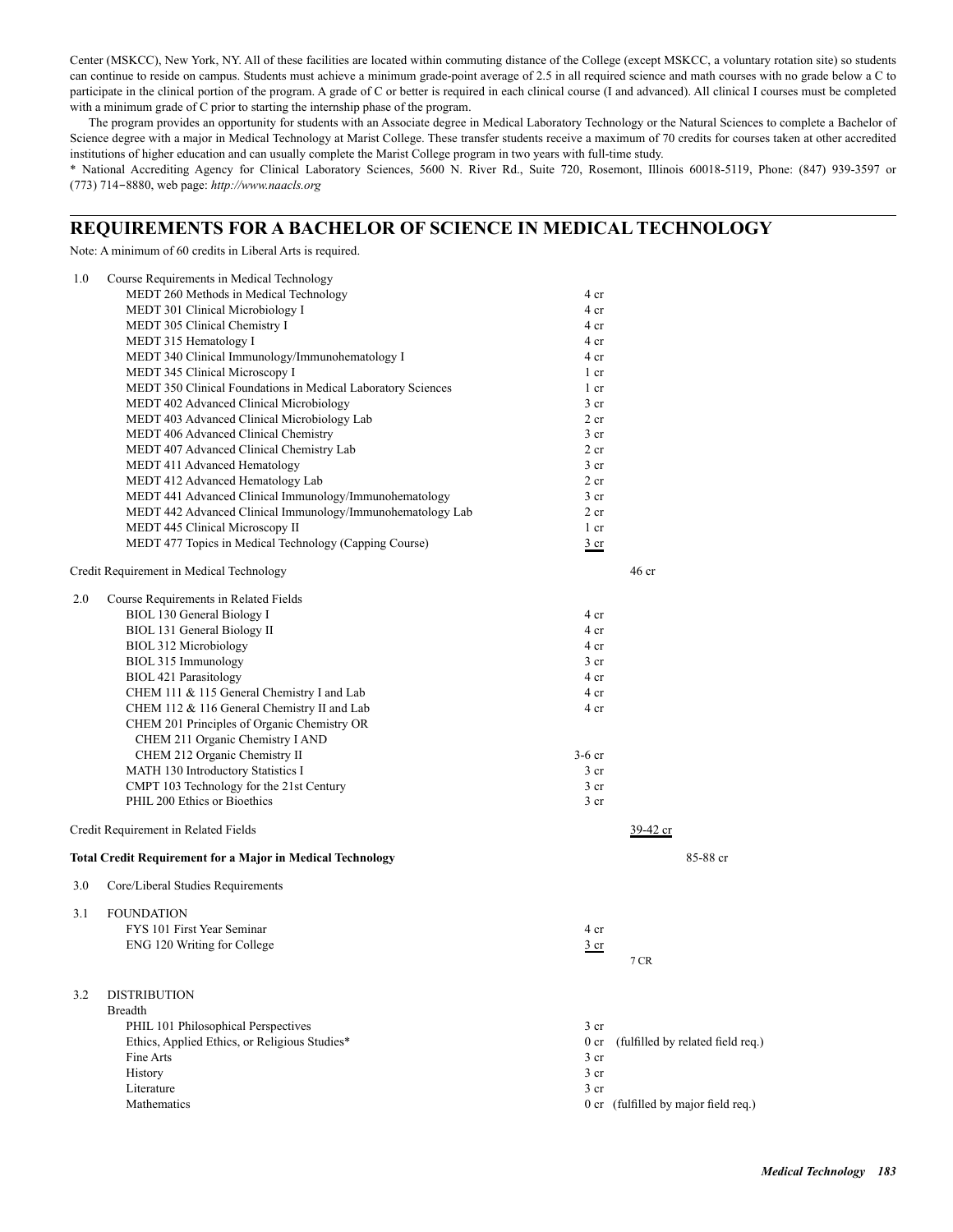|     | Natural Science                                |                           | 0 cr (fulfilled by major field req.) |
|-----|------------------------------------------------|---------------------------|--------------------------------------|
|     | Social Science                                 | $rac{3}{2}$ cr<br>$15$ cr |                                      |
|     | Pathway*                                       | 12 cr                     |                                      |
|     | Courses addressing an interdisciplinary topic. |                           |                                      |
|     | <b>Total Core/Liberal Studies Requirement</b>  |                           | 37 cr                                |
| 4.0 | Electives                                      |                           | $0-1$ cr                             |
|     | Recommended Elective Courses:                  |                           |                                      |
|     | BIOL 450 Biotechnology                         | 4 cr                      |                                      |
|     | BIOL 320 Genetics                              | 4 cr                      |                                      |
|     | <b>MATH 241 Calculus I</b>                     | 4 cr                      |                                      |
|     | PHYS 201 College Physics I                     | 3 cr                      |                                      |
|     | PHYS 213 Physics I Lab                         | 1 cr                      |                                      |
|     | <b>Total Credit Requirement for Graduation</b> |                           | $120$ cr                             |

\* Breadth and Pathway courses may overlap, but all students must take a total of 36 distribution credits (including related field requirements). Students majoring in Breadth areas may apply a maximum of 6 credits to their distribution total. If applicable to a Pathway, 3 credits may come from disciplines outside of Core Breadth areas. Although foreign language and culture courses are not required within the Core, some courses in these fields may be used to fulfill distribution requirements. See the Core/LS Program website for a detailed list of all courses that satisfy distribution requirements.

### **RECOMMENDED PROGRAM SEQUENCE FOR A MEDICAL TECHNOLOGY MAJOR FRESHMAN YEAR**

| <b>FALL</b>                              |                  | <b>SPRING</b>                           |                  |
|------------------------------------------|------------------|-----------------------------------------|------------------|
| BIOL 130 General Biology I               | 4 cr             | BIOL 131 General Biology II             | 4 cr             |
| CHEM 111 General Chemistry I             | 3 <sub>cr</sub>  | CHEM 112 General Chemistry II           | 3 <sub>cr</sub>  |
| CHEM 115 General Chemisry I Lab          | $1$ cr           | CHEM 116 General Chemistry II Lab       | 1 cr             |
| CMPT 103 Technology for 21st Century     | $3$ cr           | FYS 101 First Year Seminar              | 4 cr             |
| ENG 120 Writing for College              | 3 <sub>cr</sub>  | PHIL 101 Philosophical Perspectives     | 3 <sub>cr</sub>  |
|                                          |                  | Elective                                | 1 cr             |
|                                          | $14$ cr          |                                         | $16$ cr          |
| <b>SOPHOMORE YEAR</b>                    |                  |                                         |                  |
| <b>FALL</b>                              |                  | <b>SPRING</b>                           |                  |
| MEDT 260 Methods in Med Tech             | 4 cr             | MEDT 301 Clinical Microbiology I        | 4 cr             |
| CHEM 201 Principles of Organic Chemistry | $3$ cr           | MEDT 315 Hematology                     | 4 cr             |
| BIOL 312 Microbiology                    | 4 cr             | BIOL 315 Immunology                     | 3 <sub>cr</sub>  |
| MATH 130 Intro to Statistics             | 3 <sub>cr</sub>  | Core/LS                                 | 3 <sub>cr</sub>  |
|                                          |                  | MEDT 350 Clinical Found, Med. Lab. Sci. | $1$ cr           |
|                                          | $14$ cr          |                                         | $15$ cr          |
| <b>JUNIOR YEAR</b>                       |                  |                                         |                  |
| <b>FALL</b>                              |                  | <b>SPRING</b>                           |                  |
| Core/LS                                  | 4 cr             | MEDT 305 Clinical Chemistry I           | 4 cr             |
| MEDT 402 Adv Clinical Microbiology       | 3 <sub>cr</sub>  | MEDT 340 Clinical Immunology/           |                  |
| MEDT 403 Adv Clinical Microbiology Lab   | 2 <sub>cr</sub>  | Immunohematology I                      | 4 cr             |
| PHIL 200 Ethics or                       |                  | MEDT 345 Clinical Microscopy I          | $1$ cr           |
| <b>Bioethics</b>                         | 3 <sub>cr</sub>  | Core/LS                                 | 3 <sub>cr</sub>  |
| MEDT 411 Advanced Hematology             | 3 <sub>cr</sub>  | Core/LS                                 | 3 <sub>cr</sub>  |
| MEDT 412 Advanced Hematology Lab         | 2 cr             |                                         |                  |
|                                          | 16 <sub>cr</sub> |                                         | $15$ cr          |
| <b>SENIOR YEAR</b>                       |                  |                                         |                  |
| <b>FALL</b>                              |                  | <b>SPRING</b>                           |                  |
| MEDT 445 Clinical Microscopy II          | 1 <sub>cr</sub>  | <b>BIOL 421 Parasitology</b>            | 4 cr             |
| MEDT 406 Advanced Clinical Chemistry     | $3$ cr           | MEDT 477 Topics in Medical              |                  |
| MEDT 407 Advanced Clinical Chemistry Lab | 2 <sub>cr</sub>  | Technology (Capping)                    | 3 <sub>cr</sub>  |
| MEDT 441 Adv Clinical Immunology/        |                  | Core/LS                                 | 3 <sub>cr</sub>  |
| Immunohematology                         | 3 <sub>cr</sub>  | Core/LS                                 | 3 <sub>cr</sub>  |
| MEDT 442 Adv Clinical Immunology/        |                  | Core/LS                                 | 3 <sub>cr</sub>  |
| Immunohematology Lab                     | $2$ cr           |                                         |                  |
| Core/LS                                  | 3 cr             |                                         |                  |
|                                          | $14$ cr          |                                         | 16 <sub>cr</sub> |

\*\*Affiliate Medical Laboratory-Based Course Includes Outpatient and Inpatient Phlebotomy (1 week)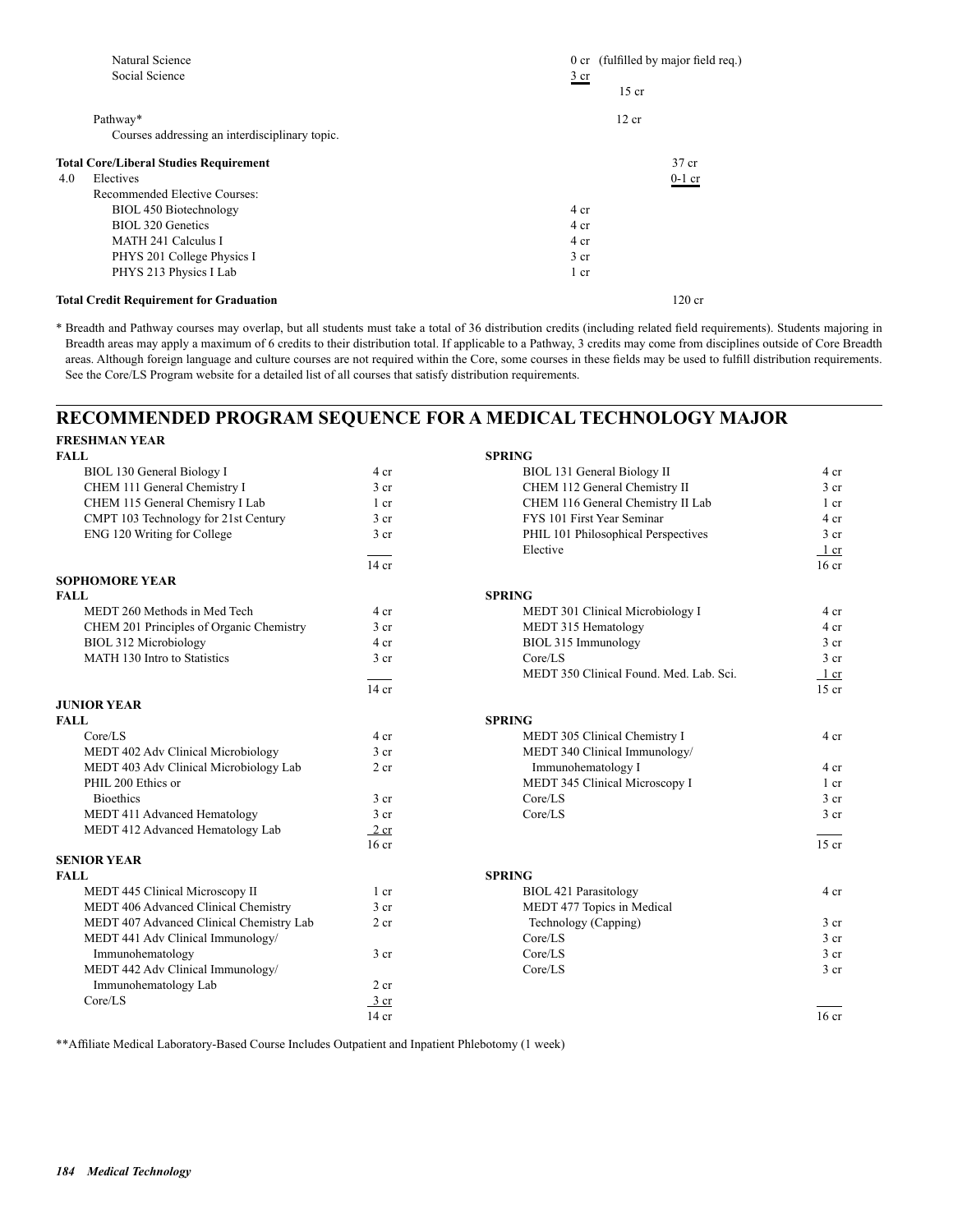### **STRUCTURED PROGRAMS IN MEDICAL LABORATORY SCIENCE**

The Medical Technology Program offers structured programs in four specialty areas of medical laboratory science: Immunohematology, Clinical Microbiology, Hematology and Clinical Chemistry. Students opting for one of these structured programs must have the same educational experiences as a medical technology major and are therefore eligible for ASCP Board examination and certification in that discipline. Students who achieve certification hold the title of Blood Bank Technologist, Microbiology Technologist, Hematology Technologist or Chemistry Technologist, depending on the chosen area of study. The New York State Department of Education does not recognize certification in only one area for licensure.

#### **Medical Technology Discipline Course Requirements for the Structured Programs**

### **Immunohematology**

 BIOL 315 Immunology MEDT 340 Clinical Immonochematology I MEDT 441 AdvancedClinical Immunology/Immunohematology MEDT 442 Advanced Clinical Immunology/Immunohematology Lab MEDT 315 Hematology I

### **Clinical Microbiology**

 BIOL 312 Microbiology BIOL 421 Parasitology MEDT 301 Clinical Microbiology I MEDT 402 Advanced Clinical Microbiology MEDT 403 Advanced Clinial Microbiology Lab

#### **Hematology**

 MEDT 260 Methods in Med Tech MEDT 315 Hematology I MEDT 411 Advanced Hematolgoy MEDT 412 Advanced Hematoloy Lab MEDT 345 Clinical Microscopy I MEDT 445 Clinical Microscopy II

#### **Clinical Chemistry**

 MEDT 305 Clinical Chemistry I MEDT 406 Advanced Clinical Chemistry MEDT 407 Advanced Clinical Chemistry Lab MEDT 345 Clinical Microscopy I MEDT 445 Clinical Microscopy II

Methods in Medical Technology (MEDT 260) is highly recommended for all but only required for the Hematology structured program. Students in structured programs must maintain a minimum grade-point average of 2.5 in all required science and math courses in order to be eligible for an internship. They also will be required to fulfill the same phlebotomy requirements as the medical technology majors during clinical training. Internships, are complemented by an advanced lecture series on campus. Medical technology majors will be given first priority for internship placement if there is an insufficient number of internship slots due to increased class sizes.

### **MEDIEVAL AND RENAISSANCE STUDIES MINOR**

### **JANINE LARMON PETERSON**, PH.D., *COORDINATOR*

Medieval and Renaissance Studies is an interdisciplinary program that offers students the ability to study the culture, history, literature, music, philosophy, politics, and religious traditions of the late antique through the early modern period. Students choose five electives from at least three different fields: English, Fine Arts (Art History and Music), History, Modern Languages and Cultures, Philosophy, Political Science, and Religious Studies. Many of these courses also fulfill Core curriculum requirements. In addition, students must fulfill a language requirement.

The minor is appropriate for students interested in investigating the antecedents of modernity; in identifying enduring cultural and philosophical issues, themes, and problems; in considering "medievalim," or how the period is portayed in current media and why; and in comparing and contrasting past and contemporary society. The minor takes an inclusive and global approach ot the tiem period and so complements courses in a varity of disciplines by exmamining the basis for current concepts of race, gender, class, disability, fashion, politics, and globaliaiton, amoung other topics. The integration of study abroad into coursework is strongly encouraged. Courses that may be applied to the minor includee the following regular offering, as well as designated special topics and study abroad courses.

### **REQUIREMENTS FOR A MINOR IN MEDIEVAL AND RENAISSANCE STUDIES**

All students must take a minimum of five courses distributed throughout at least three of the following fields: English, Fine Arts (Art History and Music), History, Modern Languages and Cultures, and Philosophy & Religious Studies. The minor also requires students to take one foreign language course at any level. All courses in the minor must be completed with a C or better. Study abroad is strongly encouraged.

1.0. Required Courses 3 cr Students must take one course in any foreign language at any level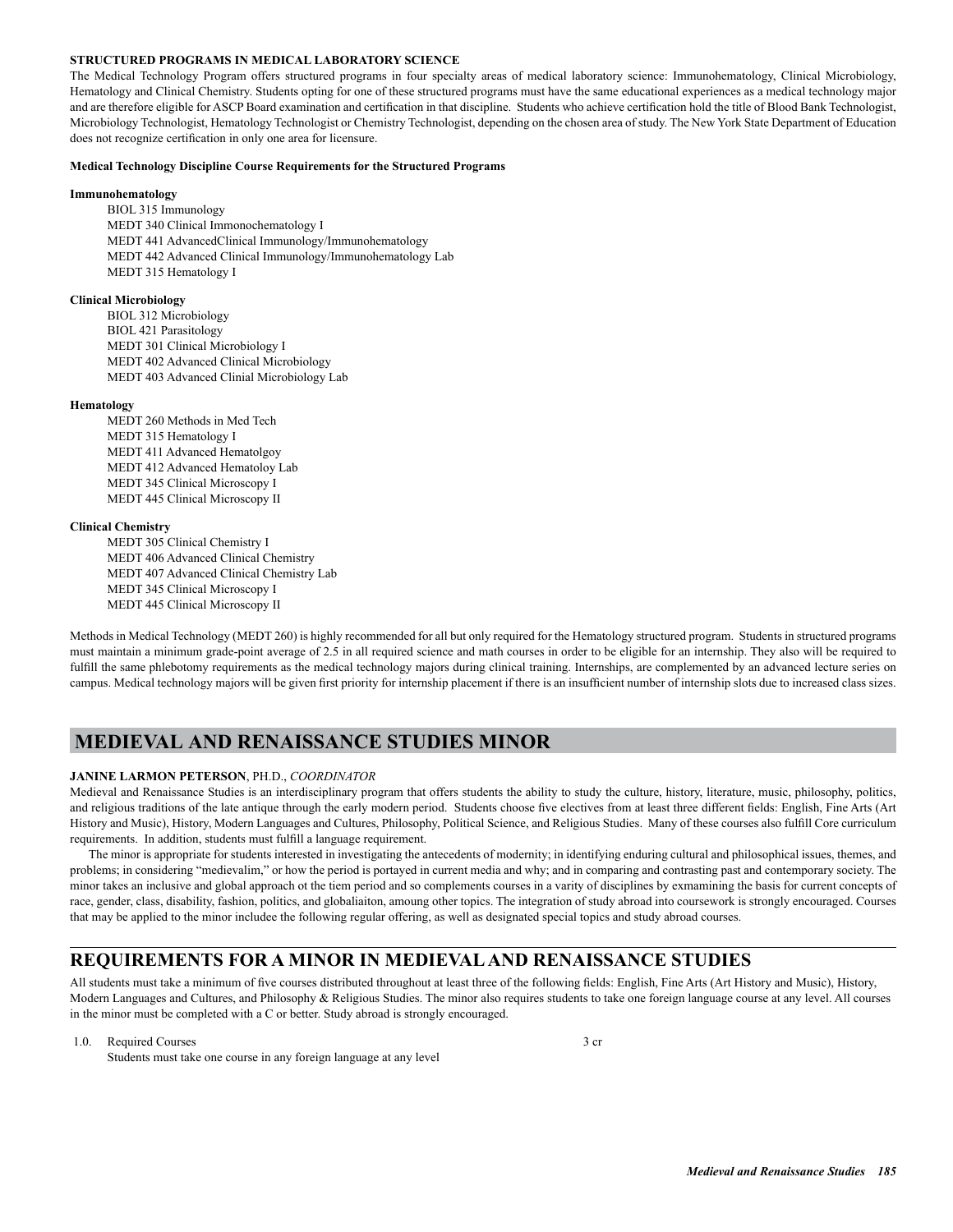2.0 Elective Courses 15 cr Students must take five electives from the following courses or other language courses distributed throughout at least three fields: ART 160 History of Western Art I ART 180 History of Western Art II ART 224 17th Century Art ART 230 Greek & Roman Art ART 245 Medieval Art ART 281 History of Costume ART 380 Renaissance Art ENG 150 Intro to Theatre ENG 212 English Literature I ENG 221 Themes in Shakespeare ENG 270 Classics of Western Literature ENG 301 History of the English Language ENG 320 English Drama I ENG 324 Chaucer ENG 325 Shakespeare ENG 329 17th Century Literature ENG 330 Medieval Literature ENG 331 Renaissance Literature ENG 361 Ancient Roman and Early Christian Literature FREN 250 French Culture & Thought HIST 242 Introduction to the African Diaspora HIST 247 Ancient Rome HIST 248 Medieval Europe HIST 249 Early Modern Europe HIST 255 Catholic Church in Modern Times HIST 268 Traditional Asia HIST 273 Colonial Latin America HIST 314 History of Witchcraft and Sorcery HIST 348 French Revolution ITAL 250 Civilization of Italy SPAN 150 Civilization of Spain SPAN 250 Cultures of Spain SPAN 420 Medieval Spanish Literature SPAN 424 Cervantes SPAN 425 Literature of the Golden Age MUS 340 Baroque Masters MUS 344 Medieval and Renaissance Music PHIL 210 Ancient Philosophy PHIL 211 Modern Philosophy PHIL 321 Medieval Philosophy POSC 112 Introduction to Political Theory POSC 232 Classical Political Thought REST 203 Christianity REST 204 Judaism REST 243 Catholic Thought and Spirituality REST 245 Jesus and Discipleship REST 300 Judeo-Christian Scriptures REST 361 Ancient Roman and Early Christian Literature

### **Total Credit Requirement for a Minor in Medieval and Renaissance Studies** 18 cr

## **MUSIC**

### **ARTHUR B. HIMMELBERGER,** B.M., M.Ed., Ed. Admin. Cert., *Director*

### **MISSION:**

The Marist College Music Department offers a minor in Music with both vocal and instrumental tracks. Primarily a performance-based program, the Music Minor offers students the opportunity to pursue their musical endeavors on the college level. The Department is home to over 600 students who participate in any of 21 performing ensembles and take a variety of courses offered in music theory, music industry, music history, and applied music. From applied study in voice, piano, brass, woodwinds, percussion, or strings to researching the lives and works of various composers, the Marist student finds an atmosphere of individual care and attention to personal musical growth. These skills can be used and enjoyed for a lifetime.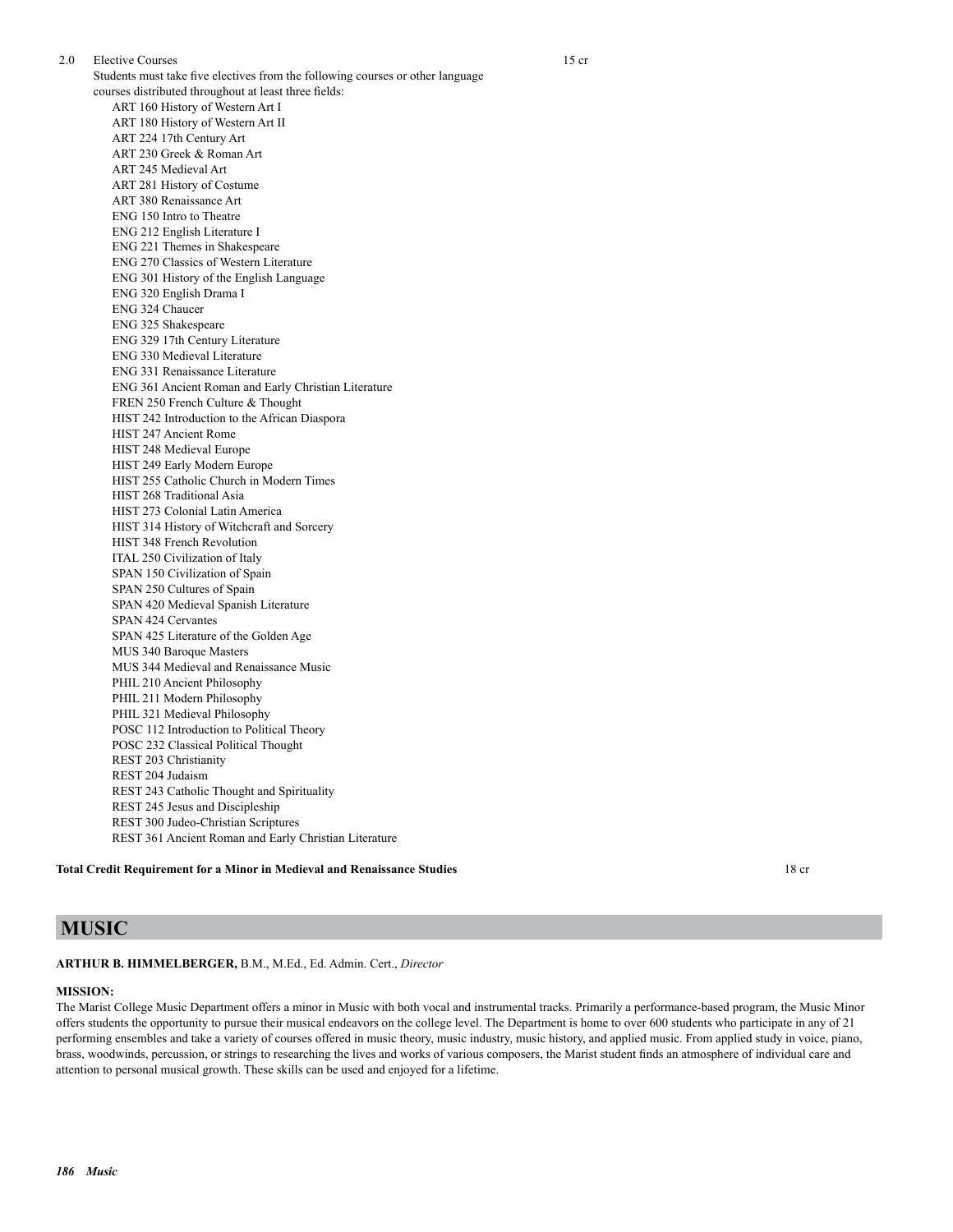### **OBJECTIVES:**

- (1) To educate students in the applied, theoretical, historical, performance, and business aspects of music.
- (2) To expose students to all genres of music, and enable them to understand and perform each in a correct stylistic manner.
- (3) To act as public relations ambassadors for Marist College, including Advancement and Admissions.
- (4) To provide performance opportunities to students locally, nationally, and around the globe.

### **PERFORMING ENSEMBLES:**

| Marist College Band (Symphonic and Athletic Bands)  | Marist College Chamber Singers ( <i>auditioned concert choir</i> )            |
|-----------------------------------------------------|-------------------------------------------------------------------------------|
| Marist College Brass Ensemble                       | Marist College Chapel Choir                                                   |
| Marist College Flute Ensemble                       | Marist College Freshmen Women's Choir                                         |
| Marist College Guitar Ensemble                      | Marist College Gospel Choir                                                   |
| Marist College Handbell Choir                       | Marist College Singers ( <i>mixed concert choir</i> )                         |
| Marist College Jazz Ensemble ("The Jazz Foxes")     | Marist College Singers Men (male concert choir)                               |
| Marist College Jazz Quartet                         | Marist College Singers Women (female concert choir)                           |
| Marist College Percussion Ensemble                  | Marist College Sirens (female a cappella ensemble)                            |
| Marist College String Orchestra                     | Marist College Time-Check (male a cappella ensemble)                          |
| Marist College Wind Symphony (Select Wind Ensemble) | Marist College Women's Select Choir <i>(auditioned women's concert choir)</i> |
| Marist College Woodwind Ensemble                    |                                                                               |

## **REQUIREMENTS FOR A MINOR IN MUSIC**

Students may select either the vocal track or the instrumental track.

| <b>Vocal Track:</b>                                                  |                 |      |         |
|----------------------------------------------------------------------|-----------------|------|---------|
| One 3-credit Vocal course selected from the following:               | 3 cr            |      |         |
| MUS 112 Beginning Vocal Skills I                                     |                 |      |         |
| MUS 113 Beginning Vocal Skills II                                    |                 |      |         |
| MUS 212 Intermediate Vocal Skills I                                  |                 |      |         |
| MUS 213 Intermediate Vocal Skills II                                 |                 |      |         |
| MUS 351 Independent Vocal Study                                      |                 |      |         |
| Three 1-credit Choral Ensemble Courses                               | 3 <sub>cr</sub> |      |         |
| MUS 251 Marist College Singers Women                                 |                 |      |         |
| MUS 250 Marist College Singers Men                                   |                 |      |         |
| MUS 252 Marist College Freshmen Women's Choir                        |                 |      |         |
| MUS 253 Marist College Chapel Choir                                  |                 |      |         |
| MUS 254 Marist College Gospel Choir                                  |                 |      |         |
| MUS 255 Marist College Women's Select Choir                          |                 |      |         |
| MUS 256 Marist College Chamber Singers                               |                 |      |         |
| One 3-credit Theory course selected from the following:              | 3 <sub>cr</sub> |      |         |
| MUS 103 Sight Reading                                                |                 |      |         |
| MUS 120 Theory of Music I                                            |                 |      |         |
| MUS 220 Theory of Music II                                           |                 |      |         |
| Two 3-credit History courses selected from the following:            | 6 cr            |      |         |
| MUS 105 Intro to Music                                               |                 |      |         |
| MUS 106 Jazz and Sound                                               |                 |      |         |
| MUS 226 Music Cultures of the World                                  |                 |      |         |
| MUS 242 Popular Music in America                                     |                 |      |         |
| MUS 247 History of the Music Industry                                |                 |      |         |
| MUS 248 History of Motion Picture Music                              |                 |      |         |
| MUS 330 Beethoven and Schubert                                       |                 |      |         |
| MUS 335 Opera                                                        |                 |      |         |
| MUS 340 Baroque Masters                                              |                 |      |         |
| MUS 344 Medieval and Renaissance Music                               |                 |      |         |
| MUS 341 Romantic Music of the 19th Century                           |                 |      |         |
| MUS 342 Music of the 20th Century                                    |                 |      |         |
| MUS 343 Music in America                                             |                 |      |         |
| MUS 346 Amadeus Mozart and 18th-Century Vienna                       |                 |      |         |
| MUS 378 Special Topic in Music                                       |                 |      |         |
| The remaining six credits are selected from any other music courses. |                 | 6 cr |         |
| Total Credit Requirement for a Minor in Music (Vocal Track)          |                 |      | $21$ cr |
| <b>Instrumental Track:</b>                                           |                 |      |         |
| One 3-credit Instrumental Skills course selected from the following: | 3 cr            |      |         |
| MUS 140 Beginning Instrumental Skills I                              |                 |      |         |
| MUS 141 Beginning Instrumental Skills II                             |                 |      |         |
| MUS 240 Intermediate Instrumental Skills I                           |                 |      |         |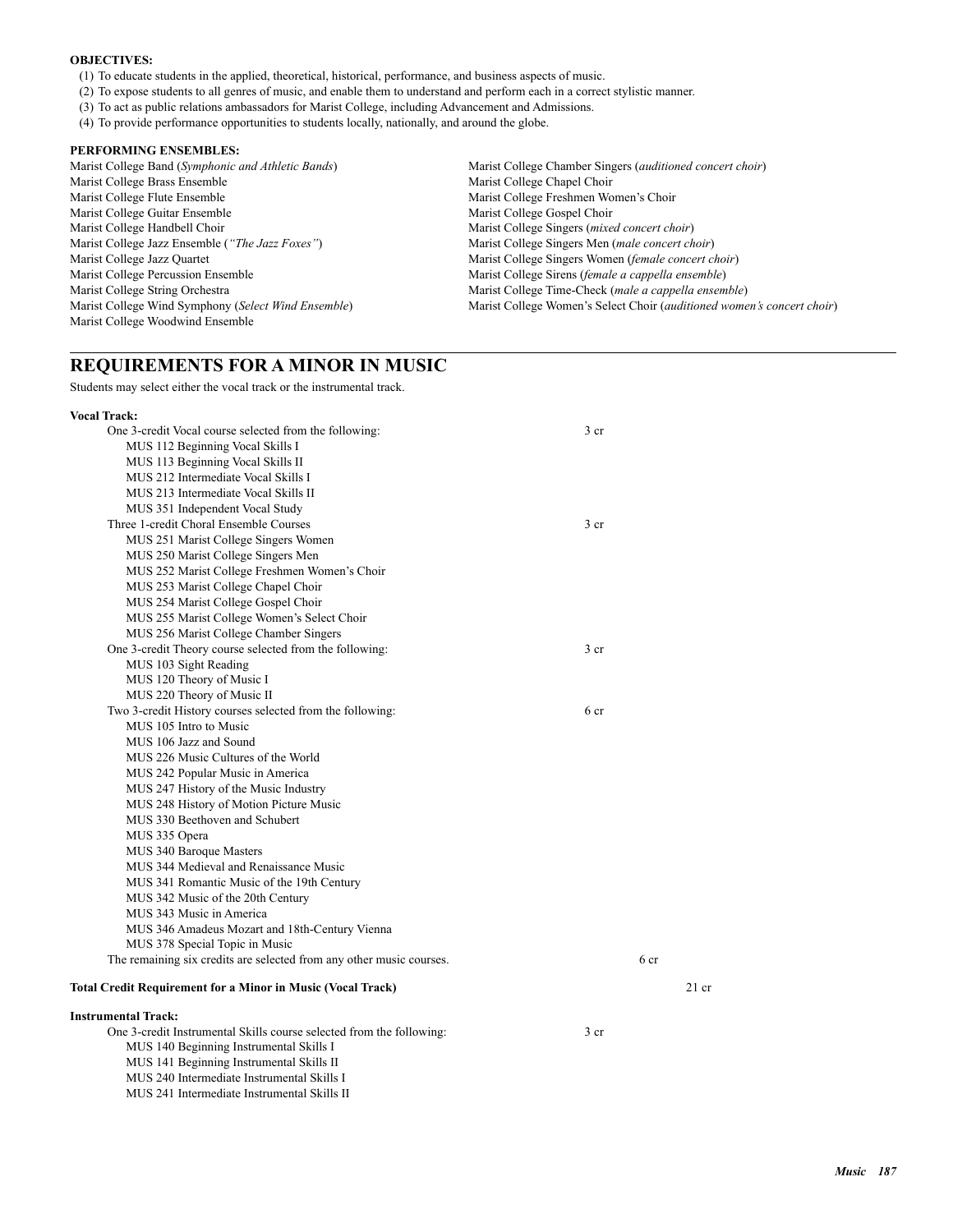| Three 1-credit Instrumental Ensemble Courses selected from the following: | 3 cr            |                 |         |
|---------------------------------------------------------------------------|-----------------|-----------------|---------|
| MUS 107 Beginning Piano I                                                 |                 |                 |         |
| MUS 108 Beginning Piano II                                                |                 |                 |         |
| MUS 230 Jazz Foxes                                                        |                 |                 |         |
| MUS 231 Brass Ensemble                                                    |                 |                 |         |
| MUS 232 Flute Choir                                                       |                 |                 |         |
| MUS 233 Woodwind Ensemble                                                 |                 |                 |         |
| MUS 234 Orchestra                                                         |                 |                 |         |
| MUS 235 Handbell Choir                                                    |                 |                 |         |
| MUS 236 Symphonic Band                                                    |                 |                 |         |
| MUS 237 Wind Symphony                                                     |                 |                 |         |
| MUS 245 Percussion Ensemble                                               |                 |                 |         |
| MUS 410 Advanced Piano                                                    |                 |                 |         |
| One 3-credit Theory course selected from the following:                   | 3 <sub>cr</sub> |                 |         |
| MUS 103 Sight Reading                                                     |                 |                 |         |
| MUS 120 Theory of Music I                                                 |                 |                 |         |
| MUS 220 Theory of Music II                                                |                 |                 |         |
| Two 3-credit History courses selected from the following:                 | 6 cr            |                 |         |
| MUS 105 Intro to Music                                                    |                 |                 |         |
| MUS 106 Jazz and Sound                                                    |                 |                 |         |
| MUS 226 Music Cultures of the World                                       |                 |                 |         |
| MUS 242 Popular Music in America                                          |                 |                 |         |
| MUS 247 History of the Music Industry                                     |                 |                 |         |
| MUS 248 History of Motion Picture Music                                   |                 |                 |         |
| MUS 330 Beethoven and Schubert                                            |                 |                 |         |
| MUS 335 Opera                                                             |                 |                 |         |
| MUS 340 Baroque Music                                                     |                 |                 |         |
| MUS 341 Romantic Music of the 19th Century                                |                 |                 |         |
| MUS 342 Music of the 20th Century                                         |                 |                 |         |
| MUS 344 Medieval and Renaissance Music                                    |                 |                 |         |
| MUS 343 Music in America                                                  |                 |                 |         |
| MUS 346 Amadeus Mozart and 18th-Century Vienna                            |                 |                 |         |
| MUS 378 Special Topic in Music                                            |                 |                 |         |
| The remaining six credits are selected from any other music courses.      |                 | 6 <sub>cr</sub> |         |
|                                                                           |                 |                 |         |
| <b>Total Credit Requirement for a Minor in Music (Instrumental Track)</b> |                 |                 | $21$ cr |

## **ORGANIZATIONAL COMMUNICATION MINOR**

### **DANIEL SZPIRO,** Ph.D., *Dean*

The minor in Organizational Communication addresses critical skills for any manager to contribute to the success of an organization. The courses within the minor offer a comprehensive foundation and examination of the nature and application of communication in organizations. Students enrolled in an undergraduate degree program offered through the School of Professional Programs (i.e., the Management Studies major and the Professional Studies major) may find the inclusion of this minor in their degree studies as an important means to distinguish themselves when seeking new employment or working to advance their careers.

## **REQUIREMENTS FOR A MINOR IN ORGANIZATIONAL COMMUNICATION**

| COM 102 Introduction to Communication                                       | 3 <sub>cr</sub> |
|-----------------------------------------------------------------------------|-----------------|
| COM 203 Interpersonal Communication                                         | 3 <sub>cr</sub> |
| COM 211 Fundamentals of Public Relations Theory and Practice                | 3 <sub>cr</sub> |
| COM 270 Organizational Communication                                        | 3 <sub>cr</sub> |
| COM 302 Persuasion                                                          | 3 <sub>cr</sub> |
| COM 325 Intercultural Communication                                         | $rac{3}{ }$ cr  |
| <b>Total Credit Requirement for a Minor in Organizational Communication</b> | 18 cr           |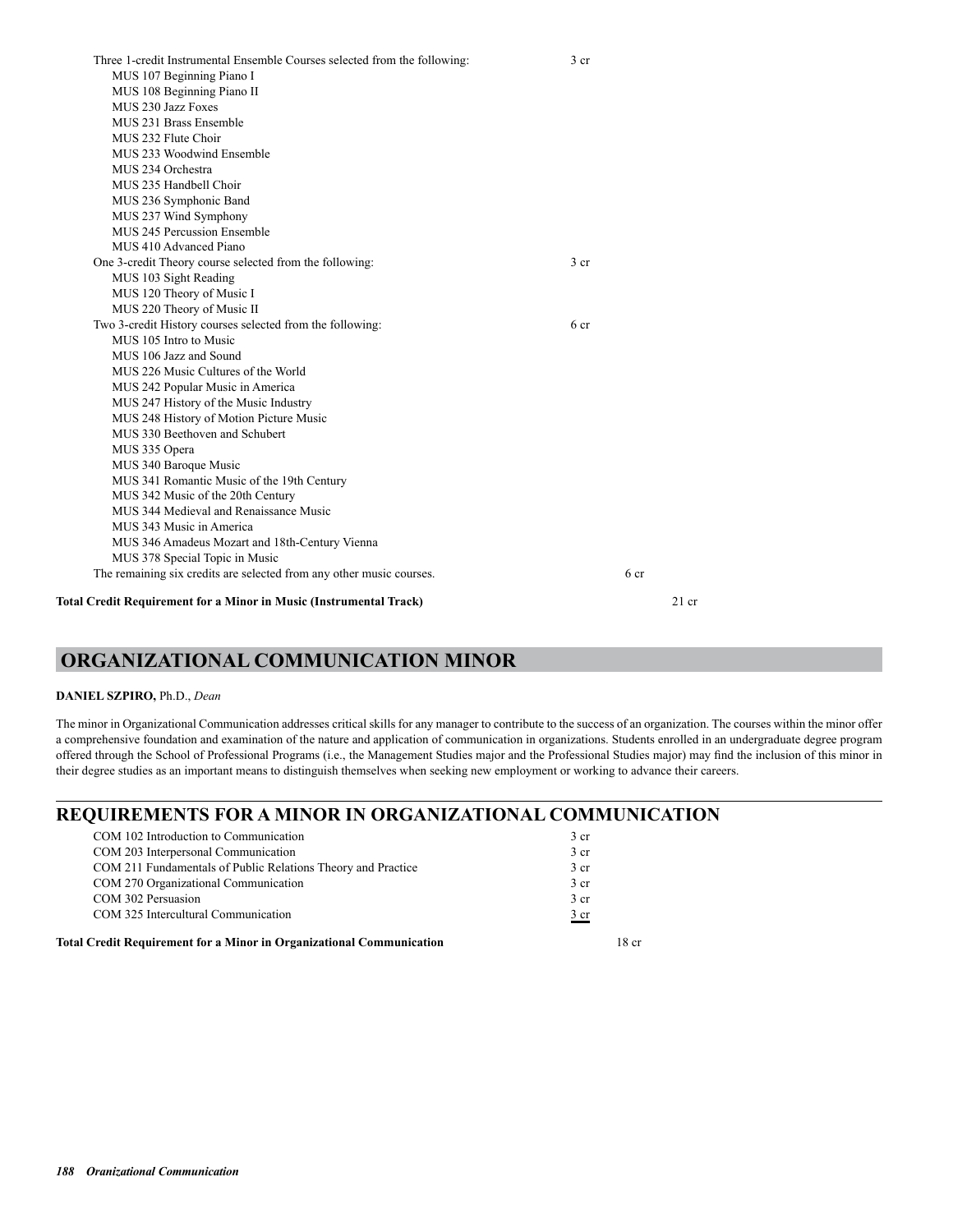## **ORGANIZATIONAL LEADERSHIP MINOR**

### **DANIEL SZPIRO,** Ph.D., *Dean*

The minor in Organizational Leadership addresses critical skills for any manager to contribute to the success of an organization. The courses within the minor offer a comprehensive foundation and examination of the nature and application of leadership in organizations. Students enrolled in an undergraduate degree program offered through the School of Professional Programs (i.e., the Management Studies major and the Professional Studies major) may find the inclusion of this minor in their degree studies as an important means to distinguish themselves when seeking new employment or working to advance their careers.

## **REQUIREMENTS FOR A MINOR IN ORGANIZATIONAL LEADERSHIP**

## **PARALEGAL PROGRAM CERTIFICATE**

### **ANNAMARIA MACIOCIA,** J.D., *Director*

### **MISSION:**

The objective of the Marist Paralegal Program is to offer organized and comprehensive training in the theory, information, and skills required to qualify as a legal assistant, in accordance with the guidelines established by the American Bar Association. The program is offered within the context of the educational purpose of the College and its commitment to a liberal arts, humanist, value-oriented curriculum. Our program meets its objective in a number of ways. Faculty in the program are drawn from Marist faculty and from practicing lawyers and law office administrators in the Mid-Hudson area. The program encourages a generalist orientation among its students, while stressing specific competency in paralegal studies. Program matriculates may satisfy the generalist requirements by having a baccalaureate degree, by being enrolled in the College's baccalaureate program contemporaneously with enrollment in the Paralegal Program, or by having at least 36 general education college credits. Students acquire competency in paralegal studies by being required to complete successfully the following courses: Introduction to Law; Introduction to Legal Research And Writing; Family Law; Criminal Law; Real Property and Title Search; Business Law I; Wills, Trusts, Estates; and Civil Litigation and Practice. Upon graduation, students will be capable of functioning in all the required areas of study. As examples, a real estate closing, a simple will, a divorce proceeding, a memorandum of law utilizing research tools, and civil trial pleading are but some of the tasks our graduates understand and can complete. Additionally, grasping sufficient legal theory to be able to grow in the profession is required of our students. Successful completion of the program therefore qualifies graduates to serve the many legal needs of the Mid-Hudson area, while contributing to the advancement of the legal profession.

The program combines required paralegal courses with general education courses. In order to receive the Paralegal Certificate, undergraduates accepted into the Paralegal Program are required to matriculate and pursue a major field of study leading to the baccalaureate degree. The certificate will be awarded after a student has completed all of the course requirements in paralegal studies (24 credits) and at least 36 additional credit hours toward the Marist baccalaureate degree. Students already holding baccalaureate degrees are eligible to receive the Paralegal Certificate upon completion of the paralegal course requirements (24 credits).

The Paralegal Certificate Program is approved by the American Bar Association.

## **REQUIREMENTS IN THE PARALEGAL PROGRAM**

| 1.0 | Course Requirements in Paralegal Studies                                  | $24$ cr          |
|-----|---------------------------------------------------------------------------|------------------|
|     | PRLG 101 Intro to Law                                                     |                  |
|     | PRLG 210 Intro to Legal Research and Writing                              |                  |
|     | PRLG 311 Family Law                                                       |                  |
|     | PRLG 312 Criminal Law                                                     |                  |
|     | PRLG 313 Real Property and Title Search                                   |                  |
|     | PRLG 380 Business Law I                                                   |                  |
|     | PRLG 420 Wills, Trusts, Estates                                           |                  |
|     | PRLG 422 Civil Litigation and Practice                                    |                  |
|     | <b>Total Paralegal Course Credits</b>                                     | $24$ cr          |
|     | Additional course credits                                                 | 36 <sub>cr</sub> |
|     | (Non-degree holders admitted to the program)                              |                  |
|     | Total Credit Requirement for Paralegal Certificate for Non-Degree Holders | 60 <sub>cr</sub> |

2.0 Marist undergraduates must also fulfill their major field requirements for their degrees. All 36 non-paralegal course credits, including transfer credits, must be acceptable toward a Marist degree.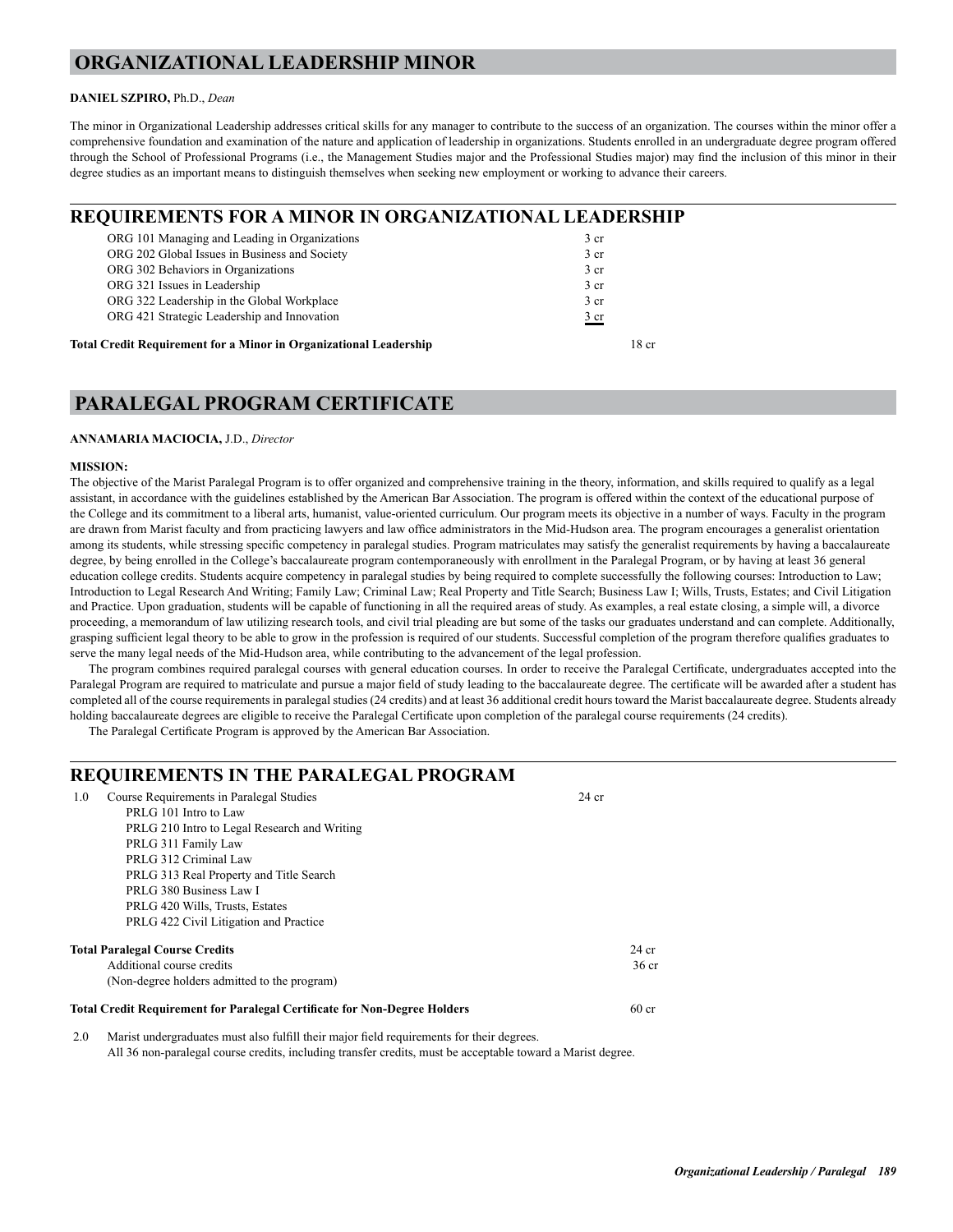## **PHILOSOPHY**

### **JOSEPH CAMPISI**, PH.D., *CHAIRPERSON*

### **MISSION:**

The mission of the Philosophy Major is to cultivate in students a habit of critical reflection on the nature of reality, the methods of acquiring knowledge and understanding the world, the nature of moral values, and other issues of fundamental human concern. This will be accomplished through the study of Core courses (Philosophical Perspectives, and Ethics) and electives in philosophy or in philosophy and religious studies.

## **REQUIREMENTS FOR A BACHELOR OF ARTS IN PHILOSOPHY**

A Philosophy Major must take thirty-three credits in Philosophy or in Philosophy & related fields (in the case of one particular concentration). At least three courses must be taken at the 300 level or higher. Substitutions for the following requirements can only be made with the approval of the Chair of the Department of Philosophy and Religious Studies.

Note: A minimum of 90 credits in Liberal Arts is required.

| 1.0 | Required Courses in Philosophy                                                                                                                                                                                                                                                                                                                                                                                                                                                                                                                                                      |                  |
|-----|-------------------------------------------------------------------------------------------------------------------------------------------------------------------------------------------------------------------------------------------------------------------------------------------------------------------------------------------------------------------------------------------------------------------------------------------------------------------------------------------------------------------------------------------------------------------------------------|------------------|
| 1.1 | Foundation courses: six (6) courses<br>PHIL 101 Philosophical Perspectives<br>PHIL 203 or PHIL 310 Logic requirement<br>PHIL 200 Ethics<br>PHIL 210 Ancient Philosophy<br>PHIL 211 Modern Philosophy<br>PHIL 243 Knowledge & Reality                                                                                                                                                                                                                                                                                                                                                | 18 <sub>cr</sub> |
| 1.2 | Choose one of the following Concentrations:                                                                                                                                                                                                                                                                                                                                                                                                                                                                                                                                         | 12 cr            |
|     | 1.2.1 General Philosophy (12 credits):<br>Choose any additional 4 PHIL courses                                                                                                                                                                                                                                                                                                                                                                                                                                                                                                      |                  |
|     | 1.2.2 Religious Studies (12 credits):<br>REST 107 Intro. To Religion<br>REST 331 Philosophy of Religion.<br>Choose any additional 2 REST courses                                                                                                                                                                                                                                                                                                                                                                                                                                    |                  |
|     | 1.2.3 Ethics $\&$ Society (12 credits):<br>Choose any 4 of the following courses<br>PHIL 213 Foundations of American Social Thought<br>PHIL 233 Philosophy of Education<br>PHIL 234 Social & Political Philosophy<br>PHIL 235 Philosophy & Technology<br>PHIL 237 Aesthetics<br>PHIL 301 Environmental Ethics<br>PHIL 302 Moral Cognition<br>PHIL 332 Philosophy of History<br>PHIL 333 Philosophy & Film<br>PHIL 334 Free Will<br>PHIL 340 Marx & Marxism<br>PHIL346 Bioethics<br>PHIL 347 Contemporary Moral Problems<br>PHIL 348 Ethics of Food<br>PHIL 349 Philosophy of Gender |                  |
|     | 1.2.4 Philosophy, Politics & Law (12 credits): :<br>PRLG 101 or POSC 110<br>PHIL 234 or POSC 112                                                                                                                                                                                                                                                                                                                                                                                                                                                                                    |                  |
|     | Choose any 2 of the following courses:<br>PHIL 213 Foundations of American Social Thought<br>PHIL 233 Philosophy of Education<br>PHIL 301 Environmental Ethics<br>PHIL 302 Moral Cognition<br>PHIL 334 Free Will<br>PHIL 340 Marx & Marxism (cross-listed with POSC 340*)<br>PHIL 346 Bioethics<br>PHIL 349 Phil. of Gender<br>PHIL 340 Marx & Marxism (cross-listed with POSC 340*)<br>REST 230 Religion & Politics                                                                                                                                                                |                  |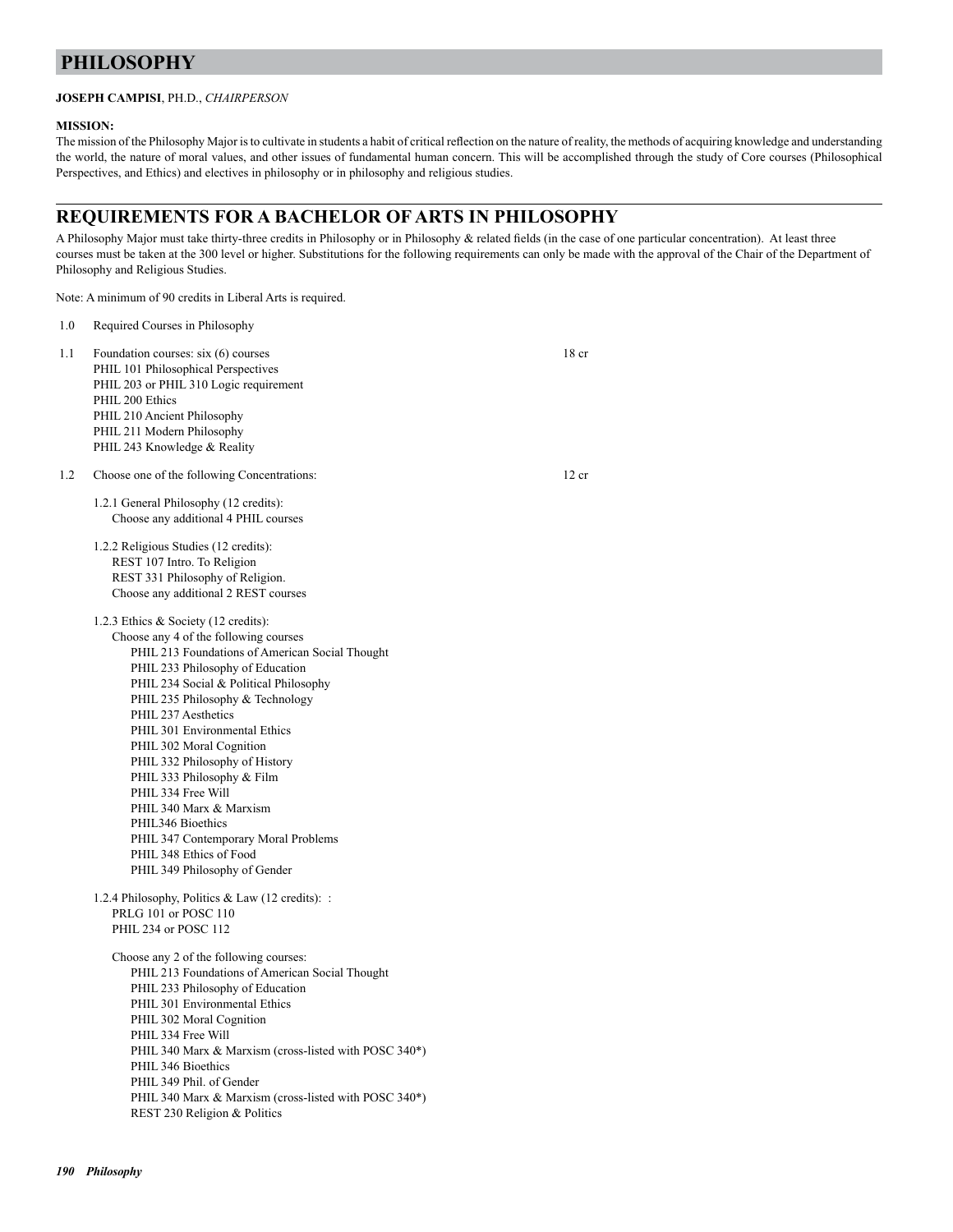| REST 333 Religion & the Constitution<br>POSC 202 Environmental Politics & Policy*               |                                                                              |
|-------------------------------------------------------------------------------------------------|------------------------------------------------------------------------------|
| POSC 210 Constitutional Law*                                                                    |                                                                              |
| POSC 213 Politics & Human Rights*<br>POSC 214 Gender & the Law*                                 |                                                                              |
| POSC 218 American Political Thought*                                                            |                                                                              |
| POSC 232 Classical Political Thought*                                                           |                                                                              |
| POSC 233 Modern Political Thought*                                                              |                                                                              |
| POSC 240 Intro to Public Policy*                                                                |                                                                              |
| POSC 300 US Constitutional Law: Civil Rights & Liberties*<br>POSC 310 Race & Political Thought* |                                                                              |
| POSC 320 Feminist Political Thought*                                                            |                                                                              |
| POSC 321 Contemporary Political Theory*                                                         |                                                                              |
| POSC 360 Congress Today*                                                                        |                                                                              |
| PRLG 210 Intro to Legal Research & Writing*                                                     |                                                                              |
| *Course with prerequisite                                                                       |                                                                              |
| 1.3 Philosophy Capping course                                                                   | 3 cr                                                                         |
| PHIL477                                                                                         |                                                                              |
| <b>Total Credit Requirement in Philosophy</b>                                                   | 33 cr                                                                        |
|                                                                                                 |                                                                              |
| 2.0 Course Requirements in Related Fields<br>CMPT 103 Technology for the 21st Century           | 3 <sub>cr</sub>                                                              |
|                                                                                                 |                                                                              |
| <b>Total Credit Requirement in Related Fields</b>                                               | 3 <sub>cr</sub>                                                              |
| <b>Total Credit Requirement for a major in Philosophy</b>                                       | 36 <sub>cr</sub>                                                             |
| 3.0 Core/Liberal Studies Requirements (for undergraduate programs)                              |                                                                              |
| 3.1<br><b>FOUNDATION</b>                                                                        |                                                                              |
| FYS 101 First Year Seminar                                                                      | 4 cr                                                                         |
| ENG 120 Writing for College                                                                     | $rac{3}{2}$ cr                                                               |
|                                                                                                 | 7 cr                                                                         |
| <b>DISTRIBUTION</b><br>3.2                                                                      |                                                                              |
| <b>Breadth</b>                                                                                  |                                                                              |
| PHIL 101 Philosophical Perspectives<br>Ethics, Applied Ethics, or Religious Studies             | 0 cr (fulfilled by major field req.)<br>0 cr (fulfilled by major field req.) |
| Fine Arts                                                                                       | 3 <sub>cr</sub>                                                              |
| History                                                                                         | 3 cr                                                                         |
| Literature                                                                                      | 3 <sub>cr</sub>                                                              |
| Mathematics                                                                                     | 3 <sub>cr</sub>                                                              |
| Natural Science                                                                                 | 3 <sub>cr</sub>                                                              |
| Social Science                                                                                  | $rac{3}{2}$ cr<br>18 <sub>cr</sub>                                           |
|                                                                                                 |                                                                              |
| Pathway*<br>Courses addressing an interdisciplinary topic.                                      | 12 cr                                                                        |
|                                                                                                 |                                                                              |
| <b>Total Core/Liberal Studies Requirement</b>                                                   | 37 cr                                                                        |
| Electives<br>4.0                                                                                | $47$ cr                                                                      |
| <b>Total Credit Requirements for Graduation</b>                                                 | 120 cr                                                                       |

\* Breadth and Pathway courses may overlap, but all students must take a total of 36 distribution credits (including related field requirements). Students majoring in Breadth areas may apply a maximum of 6 credits to their distribution total. If applicable to a Pathway, 3 credits may come from disciplines outside of Core Breadth areas. Although foreign language and culture courses are not required within the Core, some courses in these fields may be used to fulfill distribution requirements. See the Core/LS Program website for a detailed list of all courses that satisfy distribution requirements.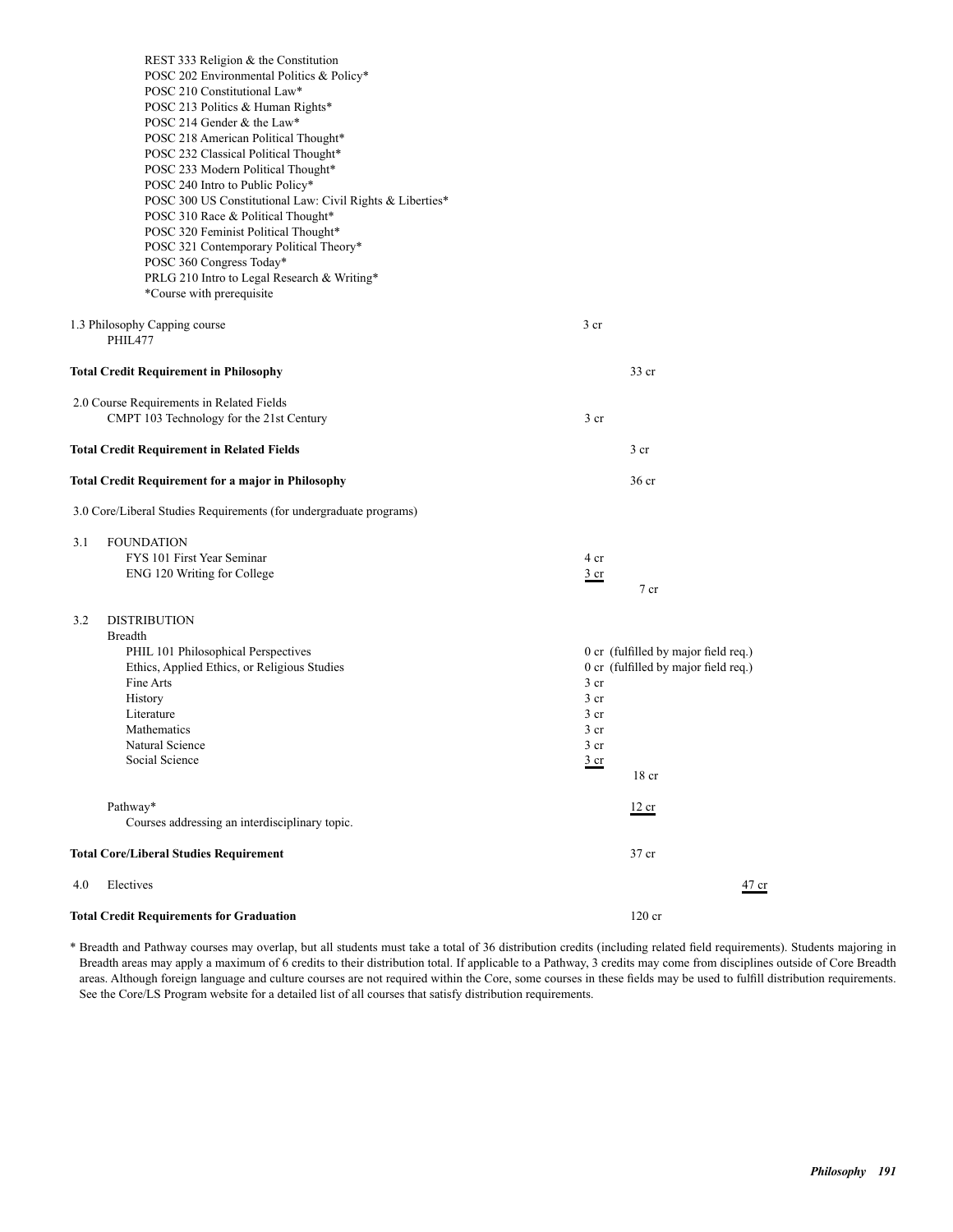## **RECOMMENDED PROGRAM SEQUENCE FOR A BACHELOR OF ARTS IN PHILOSOPHY**

## **FRESHMAN YEAR**

| <b>FALL</b>                         |                  | <b>SPRING</b>                        |                  |
|-------------------------------------|------------------|--------------------------------------|------------------|
| PHIL 101 Philosophical Perspectives | 3 <sub>cr</sub>  | Philosophy Foundation Course         | $3$ cr           |
| FYS 101 First Year Seminar          | 4 cr             | CMPT 103 Technology for 21st Century | 3 <sub>cr</sub>  |
| ENG 120 Writing for College         | 3 <sub>cr</sub>  | Core Literature                      | 3 <sub>cr</sub>  |
| Core History                        | 3 <sub>cr</sub>  | Core Natural Science                 | 3 <sub>cr</sub>  |
| Core Mathematics                    | 3 cr             | Core Fine Arts                       | 3 cr             |
|                                     | 16 <sub>cr</sub> |                                      | $15$ cr          |
| <b>SOPHOMORE YEAR</b>               |                  |                                      |                  |
| <b>FALL</b>                         |                  | <b>SPRING</b>                        |                  |
| Philosophy Foundation Course        | 3 <sub>cr</sub>  | Philosophy Foundation Course         | 3 <sub>cr</sub>  |
| Philosophy Foundation Course        | 3 <sub>cr</sub>  | Philosophy Foundation Course         | 3 <sub>cr</sub>  |
| Core Social Science                 | 3 <sub>cr</sub>  | Core/LS Pathway Course #2            | 3 <sub>cr</sub>  |
| Core/LS Pathway Course #1           | 3 <sub>cr</sub>  | Core/LS Pathway Course #3            | 3 <sub>cr</sub>  |
| <b>General Elective</b>             | $3$ cr           | General Elective                     | $\frac{3}{ }$ cr |
|                                     | $15$ cr          |                                      | $15$ cr          |
| <b>JUNIOR YEAR</b>                  |                  |                                      |                  |
| <b>FALL</b>                         |                  | <b>SPRING</b>                        |                  |
| Philosophy Concentration Course     | 3 <sub>cr</sub>  | Philosophy Concentration Course      | 3 <sub>cr</sub>  |
| Core/LS Pathway Course #4           | 3 <sub>cr</sub>  | Elective LAS Course                  | 3 <sub>cr</sub>  |
| Elective LAS Course                 | 3 <sub>cr</sub>  | Elective LAS Course                  | 3 cr             |
| Elective LAS Course                 | 3 <sub>cr</sub>  | General Elective                     | 3 cr             |
| General Elective                    | 3 cr             | General Elective                     | $\frac{3}{ }$ cr |
|                                     | $15$ cr          |                                      | $15$ cr          |
| <b>SENIOR YEAR</b>                  |                  |                                      |                  |
| <b>FALL</b>                         |                  | <b>SPRING</b>                        |                  |
| PHIL 477 Capping                    | 3 <sub>cr</sub>  | Philosophy Concentration Course      | 3 <sub>cr</sub>  |
| Philosophy Concentration Course     | 3 <sub>cr</sub>  | Elective LAS Course                  | 3 <sub>cr</sub>  |
| Elective LAS Course                 | 3 <sub>cr</sub>  | Elective LAS Course                  | 3 <sub>cr</sub>  |
| <b>General Elective</b>             | 3 <sub>cr</sub>  | General Elective                     | 3 <sub>cr</sub>  |
| General Elective                    | $\frac{3}{ }$ cr | General Elective                     | 3 cr             |
|                                     | $15$ cr          |                                      | $15$ cr          |

## **REQUIREMENTS FOR A MINOR IN PHILOSOPHY**

| 1.0                                                                           | <b>Foundation Course</b>                    | 3 cr            |
|-------------------------------------------------------------------------------|---------------------------------------------|-----------------|
|                                                                               | PHIL101 Philosophical Perspectives          | 3 <sub>cr</sub> |
|                                                                               | Choose any one $(1)$ of the following       |                 |
|                                                                               | PHIL200 Ethics                              |                 |
|                                                                               | PHIL301 Environmental Ethics                |                 |
|                                                                               | PHIL302 Moral Cognition                     |                 |
|                                                                               | PHIL <sub>346</sub> Bioethics               |                 |
|                                                                               | PHIL347 Contemporary Moral Problems         |                 |
|                                                                               | PHIL348 Ethics of Food                      |                 |
| 3.0                                                                           | Electives                                   | 12 cr           |
|                                                                               | Choose any four (4) additional PHIL courses |                 |
| <b>Total Credit Requirement for a Minor in Philosophy</b><br>18 <sub>cr</sub> |                                             |                 |
|                                                                               |                                             |                 |

Note: six (6) credits must be taken at the 300 level

## **PHYSICAL EDUCATION**

**TIMOTHY MURRAY,** M.A., *Director of Physical Education*

### **PROGRAM IN COACHING CERTIFICATION FOR NEW YORK STATE**

A ruling by the New York State Board of Regents requires that all public school coaches must be licensed by an approved program of licensing or be a certified teacher of Physical Education. Marist has been approved as a certifying institution and is providing the courses leading to an intitial temporary coaching license in New York State. The course areas offered are mandated by the state and fall into three basic areas:

1. Philosophy, principles, and organizations; students must take PHED 410, Principles and Problems of Coaching.

2. Health Sciences applied to coaching: students must take either PHED 401 (Movement in Sports) or HLTH 300 (Kinesiology); students must take HLTH 202 (First Aid/CPR)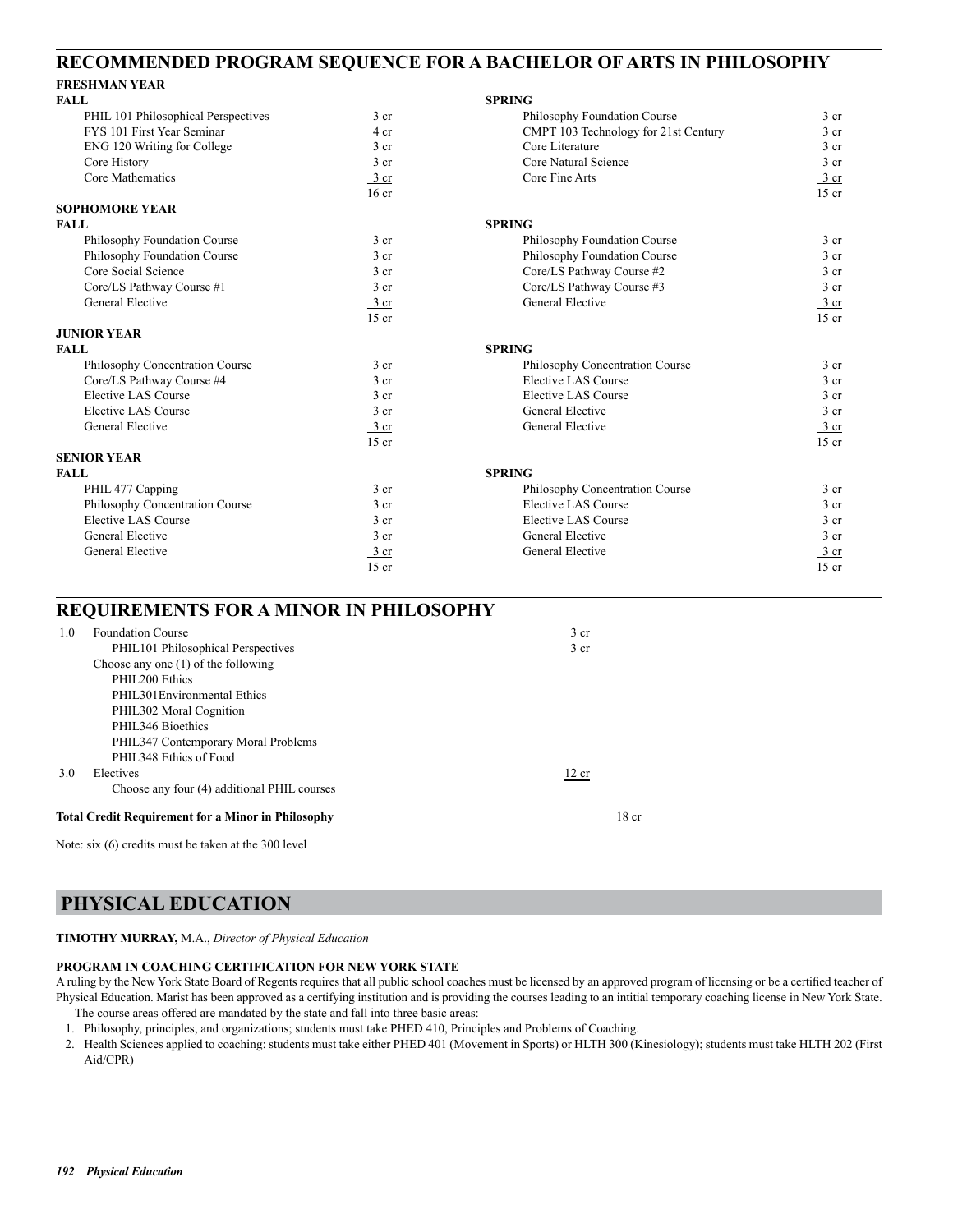3. Theory and techniques courses in coaching: students must take one two-credit course chosen from the following, not all of which are offered every year: PHED 310 Soccer Coaching PHED 311 Basketball Coaching

 PHED 313 Baseball Coaching PHED 314 Football Coaching PHED 391 Track Coaching

4. Child Abuse and VIolence Abuse Workshops: in accordance with Section 801.4 completion of a study in child abuse identification and reporting, and school violence prevention and intervention. All candidates license shall have completed at least two clock hours of coursework or training reguardin the identification and reporting of suspected child abuse or maltreatment in accordance with the requiremets of sections 3003(4) and 3004 of the Education Law and completed at least two clock hours of coursework or training in school violence prevention and intervention, as required by section 3004 of the Education Law. Additional workshop includees: Training in Harassment, Bullying, Cyberbullying and Discrimination in Schools: Prevention and Intervention (DASA Training).

Check with the local BOCES for course offerings or go to the following links to find an online class:

*http://www.highered.nysed.gov/tcert/certificate/ca.html* (child abuse identification)

*http://www.highered.nysed.gov/tcert/certificate/save.html* (SAVE)

*http://www.highered.nysed.gov/tcert/certificate/dasa.html* (DASA Training)

To gain the temporary coaching license the applicant must submit evidence of acceptable first aid and CPR courses (see above) and concussion training course (Every 2 years).

*http://www.cdc.gov/concussion/HeadsUp/online\_training.html* (Concussion Training) *http://www.nfhslearn.com/electiveDetail.aspx?courseID=38000* 

Upon completion of all of these courses, it is the student's responsibility to contact the New York State Education Department to apply for a license, which is not issued by Marist College. It is also the student's responsibility to take appropriate steps to renew the temporary license every year for three years. After the third year the student can then apply for a professional coaching license, which is valid for three years.

Please refer to the following websites for information about contacting the New York State Education Department:

*http://www.nysed.gov/curriculum-instruction/athletics-and-coaching http://www.nysed.gov/common/nysed/files/programs/curriculum-instruction/coaching-course-nfhssecond-pathwayguideline-1-6-17-fdraft.pdf*

**Total Credit Requirement for a Certificate in Coaching 10 / 11 credit Requirement for a Certificate in Coaching 10 / 11 credit Requirement for a Certificate in Coaching 10 / 11 credit Requirement for a Certificate in Coac** 

## **POLITICAL SCIENCE**

### **JOANNE MYERS,** Ph.D, *Chairperson*

### **MISSION:**

The Political Science Department at Marist College sees its mission as one of enabling students to make sense of the political world and issues they are inheriting, instilling in them an interest in politics, political systems and institutions on all levels, in short, in political life and giving them the tools so they might enable the world to be a better place. We do so by offering a foundation in the four discipline subfields of political science – American government, political theory, comparative politics and international relations. The major is designed with flexibility so that students can develop their own interests in at least two subfields as they grow as scholars.

Our goal is to assist and mentor students so they are able to think analytically and critically about political problems, both historical and contemporary, issues and ethical dilemmas. Students learn to read primary texts; collect, analyze and interpret data (especially utilizing the resources at the Marist Institute for Public Opinion (MIPO)), distinguish facts that are pertinent to their elegant arguments and communicate – both written and orally, effectively and persuasively. By grappling with the great issues of our time and of the past, the faculty guide students to appreciate the dynamic interplay of theory, methodology and practice in understanding the political world.

We are committed to helping our students become skilled and proficient communicators. We all recognize that learning to write well is important in the field of political science. To this end, we all emphasize not only the quantity and variety of writing assignments, but the quality of the finished work. Likewise, we also emphasize the ability to craft a good solid argument both orally and in writing. While the classroom is at the heart of the liberal arts education, we also recognize that learning is not limited to the time in class or within the walls of the classroom itself. One of the department's goals is to turn the entire world into our classroom by taking advantage of the unique opportunities we have at Marist and beyond, including The Marist Institute For Public Opinion (Marist Institute), the FDR Presidential Library, town meetings, academic conferences, the Model United Nations, internships, the Albany Semester, the Washington Semester, Marist Abroad, Pre-law and the American Bar Association approved Paralegal programs. Consistent with the mission of Marist, Political Science challenges students to confront the perennial values and issues involved in politics. The department aims to prepare students for responsible citizenship in our changing world, and to assist students in developing lifelong learning skills and a broad grounding in a liberal arts education. Our students should be well prepared for graduate or law school, the workplace – including public service, non-profits, the media, and corporations – and in the communities in which they reside.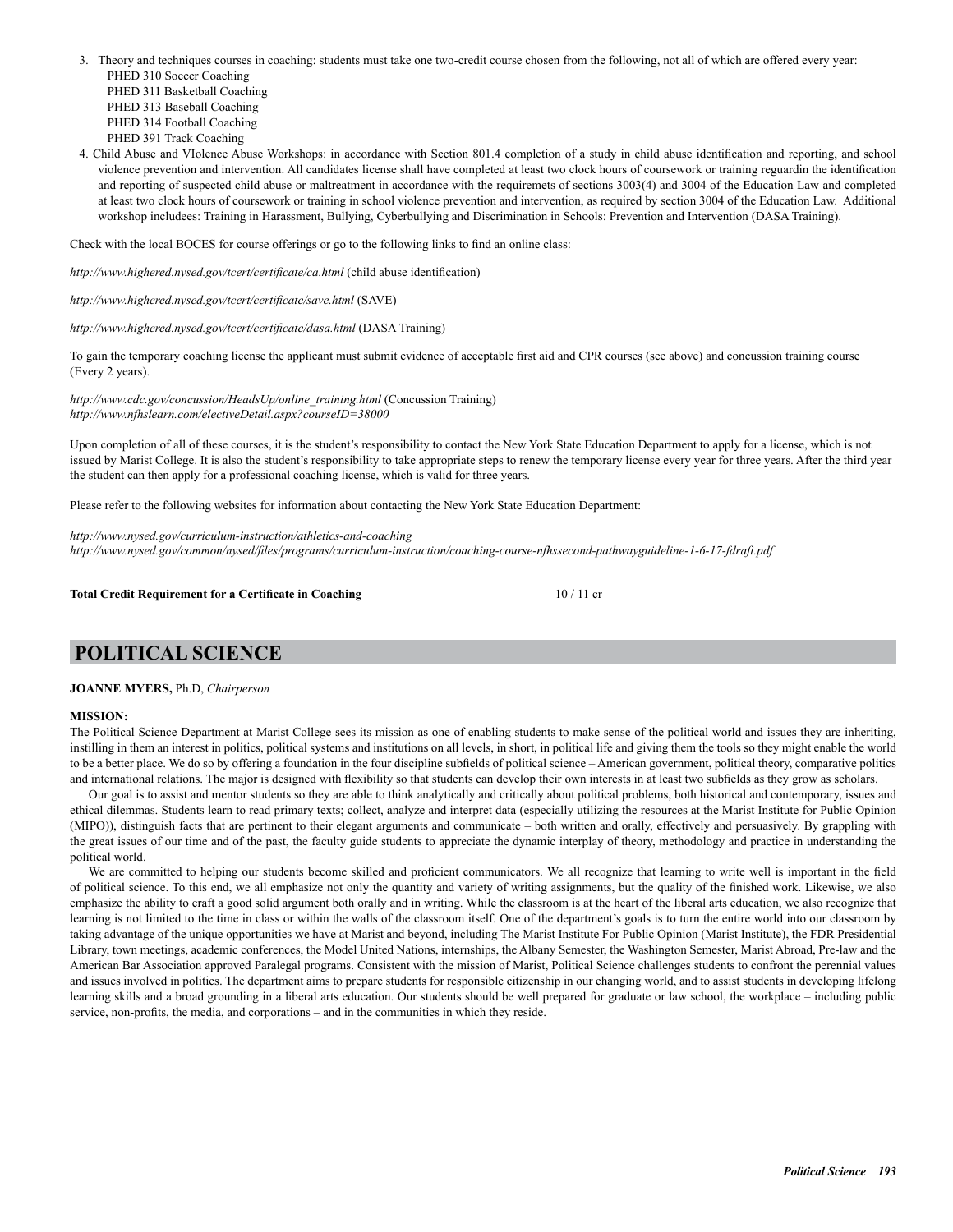## **REQUIREMENTS FOR A BACHELOR OF ARTS IN POLITICAL SCIENCE**

Note: A minimum of 90 credits in Liberal Arts is required. No more than eight credits in POSC Internship may be used to fulfill major field requirements.

| 1.0 | Course Requirements                                                               |                 |       |
|-----|-----------------------------------------------------------------------------------|-----------------|-------|
|     | POSC 110 American National Government                                             | 3 cr            |       |
|     | POSC 111 Intro Comparative Politics                                               | 3 cr            |       |
|     | POSC 112 Intro Political Theory                                                   | 3 cr            |       |
|     | POSC 113 International Relations                                                  | 3 cr            |       |
|     | POSC 235 Political Research Methods                                               | 4 cr            |       |
|     |                                                                                   |                 |       |
|     | One 200-Level Political Theory Course from:<br>POSC 218 American Political Theory | 3 <sub>cr</sub> |       |
|     |                                                                                   |                 |       |
|     | POSC 232 Classical Political Thought                                              |                 |       |
|     | POSC 233 Modern Political Thought                                                 |                 |       |
|     | One 200-Level Global Politics Course from:                                        | 3 <sub>cr</sub> |       |
|     | POSC 213 Politics of Human Rights                                                 |                 |       |
|     | POSC 236 Politics of Developing Areas                                             |                 |       |
|     | POSC 251 European Politics                                                        |                 |       |
|     | POSC 252 Comparative Politics of Eastern Europe/Russia                            |                 |       |
|     | POSC 271 Nationalism and Communism in China and Taiwan                            |                 |       |
|     | POSC 280 Model United Nations                                                     |                 |       |
|     | POSC 290 International Law and Organization                                       |                 |       |
|     | POSC 325 International Political Economy                                          |                 |       |
|     |                                                                                   |                 |       |
|     | One 200-Level American Politics Course from:                                      | 3 cr            |       |
|     | POSC 202 Environmental Politics & Policy                                          |                 |       |
|     | POSC 210 US Constitutional Law                                                    |                 |       |
|     | POSC 211 American State & Local Politics                                          |                 |       |
|     | POSC 212 Citizens and Political Organizations                                     |                 |       |
|     | POSC 214 Gender & the Law                                                         |                 |       |
|     | POSC 240 Introduction to Public Policy                                            |                 |       |
|     | POSC 289 Public Opinion & Politics                                                |                 |       |
|     | 300-Level Course Requirement:                                                     | 6 cr            |       |
|     | Students must take two 300-level courses, one in each                             |                 |       |
|     | of two subfields - American Politics, Political Theory,                           |                 |       |
|     | <b>Global Politics:</b>                                                           |                 |       |
|     |                                                                                   |                 |       |
|     | American Politics:                                                                |                 |       |
|     | POSC 300 US Constitutional Law: Civil Rights & Liberties                          |                 |       |
|     | POSC 302 Political Social Movements                                               |                 |       |
|     | POSC 304 Public Administration                                                    |                 |       |
|     | POSC 312 History of the American Presidency                                       |                 |       |
|     | POSC 322 Policy Implementation                                                    |                 |       |
|     | POSC 338 Political Communication & Politics                                       |                 |       |
|     | POSC 342 Survey Research & Data Analysis                                          |                 |       |
|     | POSC 360 Congress Today                                                           |                 |       |
|     | POSC 303 Politics of Prejudice                                                    |                 |       |
|     | Political Theory:                                                                 |                 |       |
|     | POSC 310 Race & Political Thought                                                 |                 |       |
|     | POSC 320 Feminist Political Thought                                               |                 |       |
|     | POSC 321 Contemporary Political Theory                                            |                 |       |
|     | POSC 340 Marx and Marxism                                                         |                 |       |
|     |                                                                                   |                 |       |
|     | Global Politics:                                                                  |                 |       |
|     | POSC 325 International Political Economy                                          |                 |       |
|     | POSC 350 Latin American Politics                                                  |                 |       |
|     | POSC 351 African Politics                                                         |                 |       |
|     | POSC 355 Comparative Politics of the Middle East                                  |                 |       |
|     | <b>Political Science Electives</b>                                                | $15$ cr         |       |
|     | No more than 6 credits can come from:                                             |                 |       |
|     | POSC 102, 103, 105, 217, 221, 266, 285                                            |                 |       |
|     | No more than 6 internship credits can be used.                                    |                 |       |
|     | POSC 477 Capping: Law & Morality                                                  | $rac{3}{2}$ cr  |       |
|     |                                                                                   |                 | 49 cr |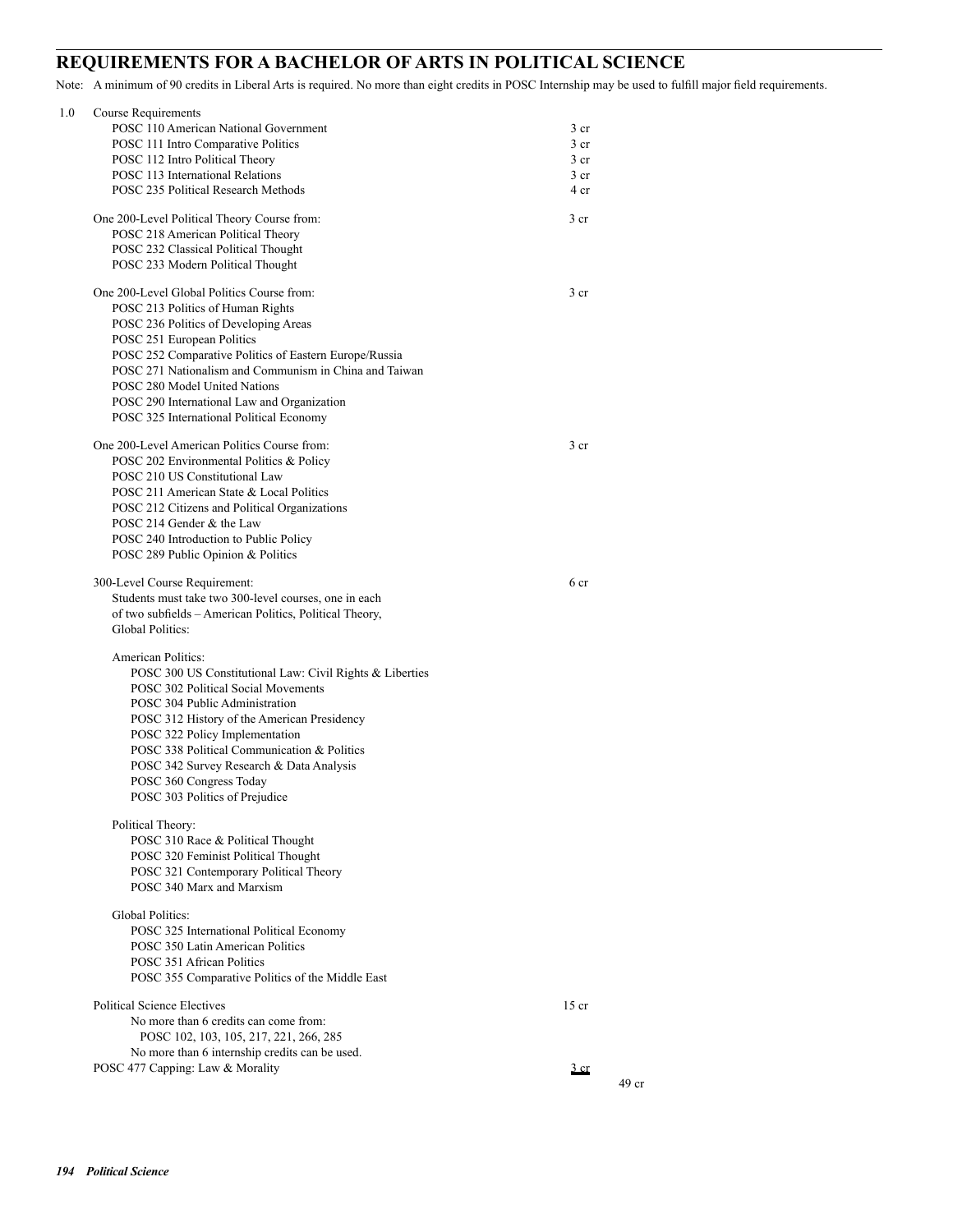| 2.0 | <b>Related Fields</b><br>CMPT 103 Technology for 21st Century OR |                 |                                 |
|-----|------------------------------------------------------------------|-----------------|---------------------------------|
|     | ENSC 230 Intro to GIS                                            |                 | 3 cr                            |
|     | <b>Total Credit Requirement for a Major in Political Science</b> |                 | 52 cr                           |
| 3.0 | Core/Liberal Studies Requirements                                |                 |                                 |
| 3.1 | <b>FOUNDATION</b>                                                |                 |                                 |
|     | FYS 101 First Year Seminar                                       | 4 cr            |                                 |
|     | ENG 120 Writing for College                                      | 3 <sub>cr</sub> |                                 |
|     |                                                                  |                 | $7$ cr                          |
| 3.2 | <b>DISTRIBUTION</b>                                              |                 |                                 |
|     | <b>Breadth</b>                                                   |                 |                                 |
|     | PHIL 101 Philosophical Perspectives                              | 3 <sub>cr</sub> |                                 |
|     | Ethics, Applied Ethics, or Religious Studies                     | 3 <sub>cr</sub> |                                 |
|     | Fine Arts                                                        | 3 <sub>cr</sub> |                                 |
|     | History                                                          | 3 <sub>cr</sub> |                                 |
|     | Literature                                                       | 3 <sub>cr</sub> |                                 |
|     | Mathematics                                                      | 3 <sub>cr</sub> |                                 |
|     | Natural Science                                                  | 3 <sub>cr</sub> |                                 |
|     | Social Science                                                   | 0 <sub>cr</sub> | (fulfilled by major field req.) |
|     |                                                                  |                 | $21$ cr                         |
|     | Pathway*                                                         |                 | 12 cr                           |
|     | Courses addressing an interdisciplinary topic.                   |                 |                                 |
|     | <b>Total Core/Liberal Studies Requirement</b>                    |                 | 40 <sub>cr</sub>                |
| 4.0 | Electives                                                        |                 | $28$ cr                         |
|     | <b>Total Credit Requirement for Graduation</b>                   |                 | $120$ cr                        |

\* Breadth and Pathway courses may overlap, but all students must take a total of 36 distribution credits (including related field requirements). Students majoring in Breadth areas may apply a maximum of 6 credits to their distribution total. If applicable to a Pathway, 3 credits may come from disciplines outside of Core Breadth areas. Although foreign language and culture courses are not required within the Core, some courses in these fields may be used to fulfill distribution requirements. See the Core/LS Program website for a detailed list of all courses that satisfy distribution requirements.

## **REQUIREMENTS FOR A MINOR IN POLITICAL SCIENCE**

A minor in Political science is 21 credits. Students must take a 100-level course in two of the three major subfields (American Politics, Global Politics, and Political Theory). A student must take at least one 200-level course in two of the three subfields. The student must complete 9 elective credits, and a minimum of 3 credits must be at the 300-level or higher. No more than one of those courses may come from the restricted course list in the elective requirements section.

| One course at the 100-level from two of the following subfields: | 6 <sub>cr</sub> |
|------------------------------------------------------------------|-----------------|
| Political Theory:                                                |                 |
| POSC 112 Introduction to Political Theory                        |                 |
| <b>Global Politics:</b>                                          |                 |
| POSC 111 Introduction to Comparative Politics                    |                 |
| POSC 113 International Relations                                 |                 |
| American Politics:                                               |                 |
| POSC 110 American National Government                            |                 |
| One course from two of the following subfields:                  | 6 cr            |
| Political Theory:                                                |                 |
| POSC 218 American Political Theory                               |                 |
| POSC 232 Classical Political Thought                             |                 |
| POSC 233 Modern Political Thought                                |                 |
| <b>Global Politics:</b>                                          |                 |
| POSC 213 Politics of Human Rights                                |                 |
| POSC 236 Politics of Developing Areas                            |                 |
| POSC 251 European Politics                                       |                 |
| POSC 252 Comparative Politics of Eastern Europe/Russia           |                 |
| POSC 271 Nationalism and Communism in China and Taiwan           |                 |
| POSC 280 Model United Nations                                    |                 |
| POSC 290 International Law and Organization                      |                 |
| POSC 325 International Political Economy                         |                 |
|                                                                  |                 |
|                                                                  |                 |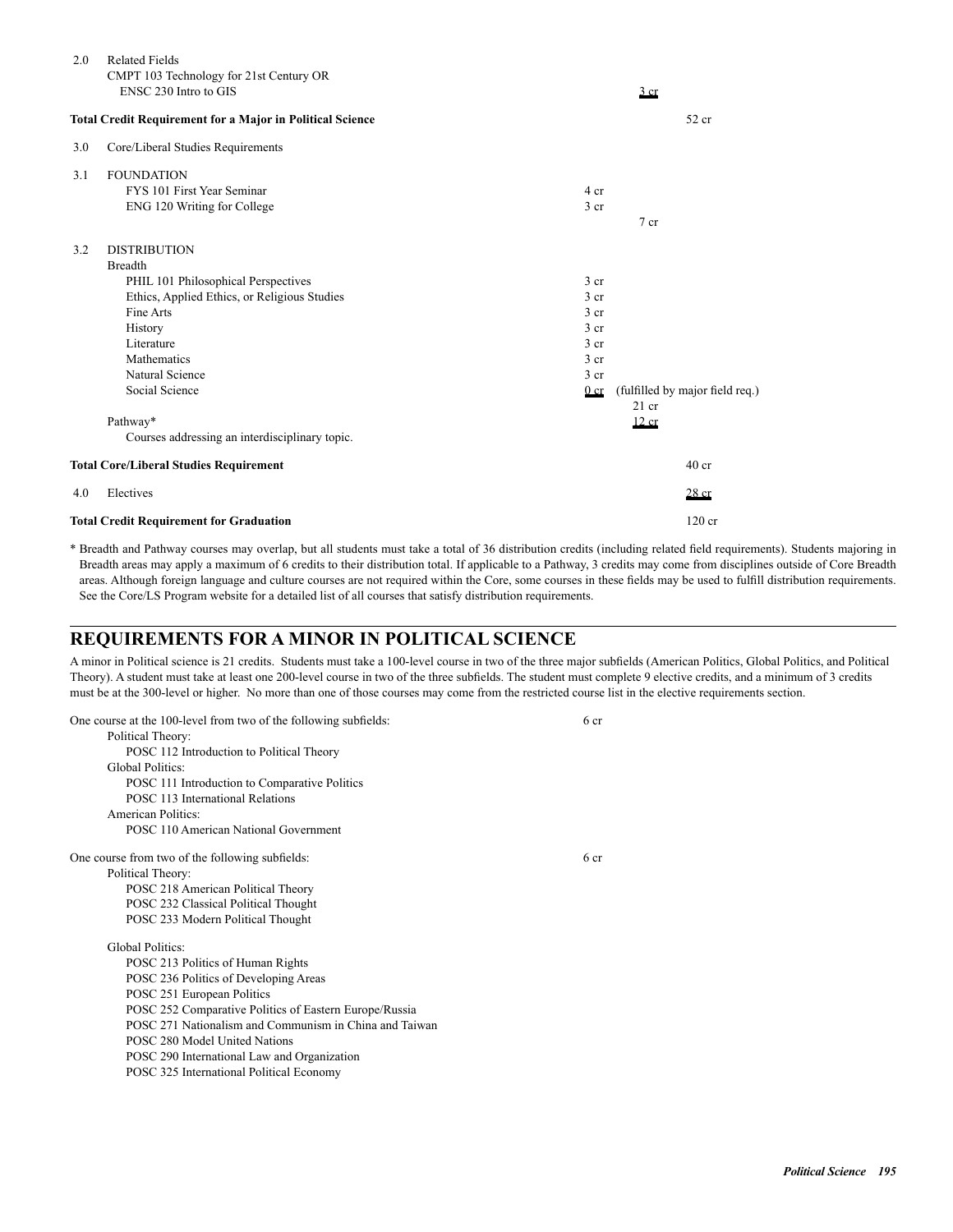Three Elective Courses in Political Science 9 cr (one course must be at the 300 level)

### **Total Credit Requirements for the Minor** 21 cr

## **OPTIONS FOR POLITICAL SCIENCE MAJORS**

Marist Abroad Program – contact Director Legislative Internship – see Political Science Internship Coordinator Paralegal Certificate Program – see page 189 Teacher Education Program – see page 117 Participation in Washington or Albany Semester Program – see Political Science Internship Coordinator Political Science Internships – see Political Science Internship Coordinator

## **RECOMMENDED PROGRAM SEQUENCE FOR A BACHELOR OF ARTS IN POLITICAL SCIENCE**

(Public-Affairs Track: Consult with Advisors for International Track)

### **FRESHMAN YEAR**

| <b>FALL</b>                           |                  | <b>SPRING</b>                       |                  |
|---------------------------------------|------------------|-------------------------------------|------------------|
| FYS 101 First Year Seminar            | 4 cr             | Core/LS History                     | 3 <sub>cr</sub>  |
| PHIL 101 Philosophical Perspectives   | 3 <sub>cr</sub>  | Core/LS Literature                  | 3 <sub>cr</sub>  |
| ENG 120 Writing for College           | 3 <sub>cr</sub>  | POSC 111 Intro Comparative Politics | $3$ cr           |
| POSC 110 American National Government | 3 cr             | POSC 112 Intro Political Theory     | 3 <sub>cr</sub>  |
| POSC 113 International Relations      | $3$ cr           | CMPT 103 Technology 21st Century    | $\frac{3}{2}$ cr |
|                                       | 16 <sub>cr</sub> |                                     | $15$ cr          |
| <b>SOPHOMORE YEAR</b>                 |                  |                                     |                  |
| <b>FALL</b>                           |                  | <b>SPRING</b>                       |                  |
| POSC 200 Level (American Politics)    | 3 <sub>cr</sub>  | POSC 200 Level (Political Theory)   | 3 <sub>cr</sub>  |
| POSC 200 Level (Global Politics)      | 3 <sub>cr</sub>  | POSC 235 Political Research Methods | 4 cr             |
| Core/LS Math                          | 3 cr             | Core/LS Science                     | 3 <sub>cr</sub>  |
| Core/LS Fine Arts                     | 3 cr             | Core/LS Ethics                      | 3 <sub>cr</sub>  |
| Core/LS                               | $\frac{3}{ }$ cr | Core/LS                             | 3 cr             |
|                                       | $15$ cr          |                                     | $16$ cr          |
| <b>JUNIOR YEAR</b>                    |                  |                                     |                  |
| <b>FALL</b>                           |                  | <b>SPRING</b>                       |                  |
| POSC 300 Level                        | 3 <sub>cr</sub>  | POSC 300 Level                      | 3 <sub>cr</sub>  |
| <b>POSC</b> Elective                  | 3 <sub>cr</sub>  | <b>POSC</b> Elective                | 3 <sub>cr</sub>  |
| Core/LS                               | 3 cr             | Core/LS                             | 3 <sub>cr</sub>  |
| Core/LS                               | 3 <sub>cr</sub>  | Elective                            | 3 <sub>cr</sub>  |
| Elective                              | $3$ cr           | Elective                            | $\frac{3}{ }$ cr |
|                                       | $15$ cr          |                                     | $15$ cr          |
| <b>SENIOR YEAR</b>                    |                  |                                     |                  |
| <b>FALL</b>                           |                  | <b>SPRING</b>                       |                  |
| POSC 477 Capping: Law & Morality      | 3 <sub>cr</sub>  | <b>POSC</b> Elective                | 3 <sub>cr</sub>  |
| <b>POSC</b> Elective                  | 3 <sub>cr</sub>  | <b>POSC</b> Elective                | 3 <sub>cr</sub>  |
| Elective                              | 3 cr             | Elective                            | 3 <sub>cr</sub>  |
| Elective                              | 3 <sub>cr</sub>  | Elective                            | 3 cr             |
| Elective                              | $3$ cr           | Elective                            | $1$ cr           |
|                                       | $15$ cr          |                                     | $13$ cr          |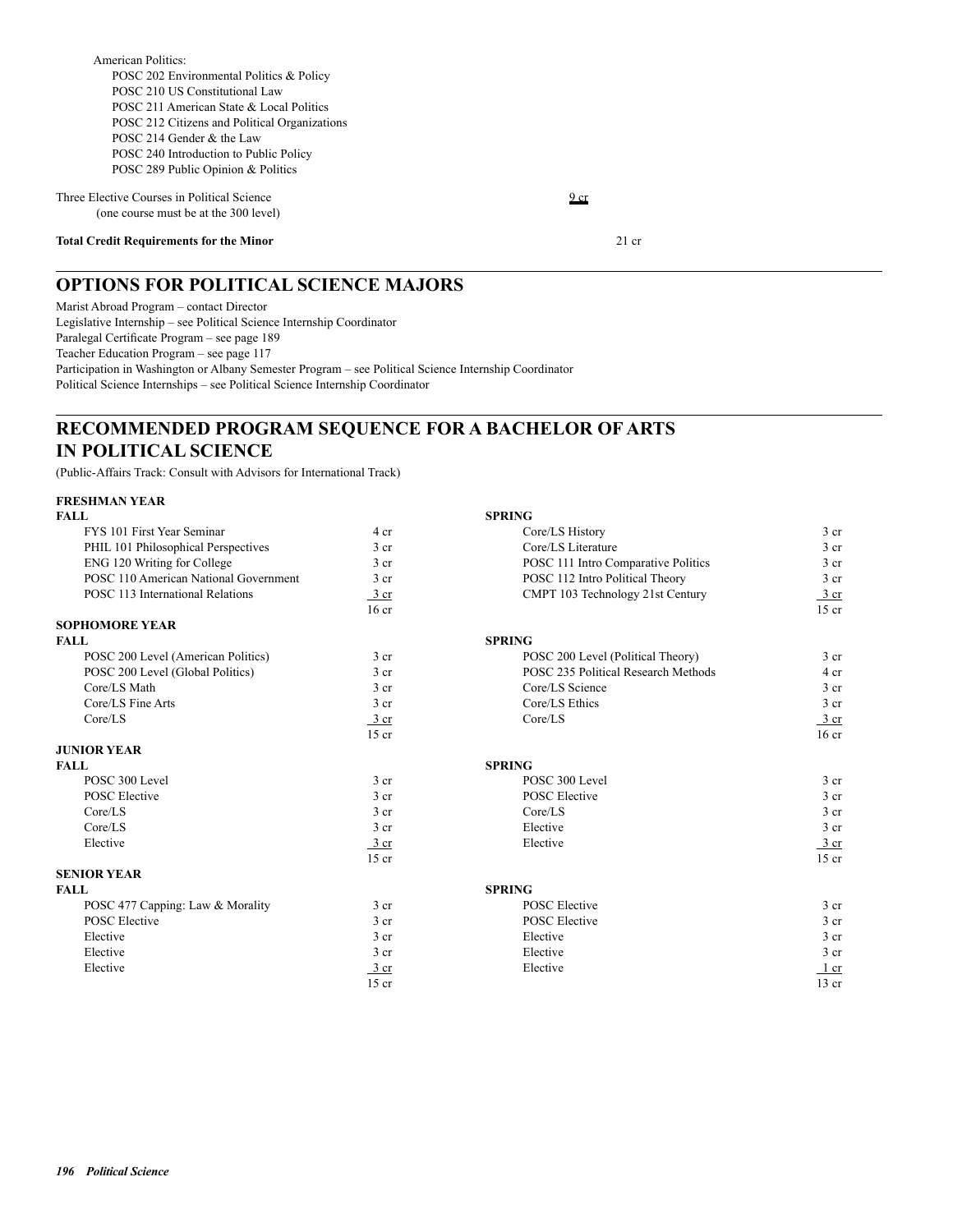## **PROFESSIONAL STUDIES**

### **DANIEL A. SZPIRO,** Ph.D., *Dean*

### **JOEL T. BALDOMIR,** Ph.D., *Faculty Director*

### **MISSION:**

Recognizing that programs designed for traditional college students do not always meet the educational needs and career-related goals of adult learners (i.e., students who are typically working full-time and managing family responsibilities while studying), Marist offers a Bachelor's degree program designed for adult learners. The Professional Studies major provides the flexibility to tailor an education experience that meets an adult learner's personal and professional objectives while earning either a Bachelor of Arts or Bachelor of Science degree.

A Professional Studies major has three main components: the major credit component, the core credit component, and the elective credit component.

The first example of the flexibility of the Professional Studies major is reflected in the major credit component of the program. The major credit component requires a minimum of 45 credits. Of these 45 credits, all but 12 upper level credits (i.e., 300 and 400 level courses) can be transferred in from another college. Any remaining transfer credits may be applied to the core and elective credit components following general college guidelines. Earning a Bachelor's degree with a Professional Studies major allows students the flexibility, with advisement, to design their major credit component. The major credit component can be divided between 2 or 3 areas of study or concentrations, each with a minimum of 12 and a maximum of 24 credits. Some popular areas of study and concentration within the Professional Studies major are (but not limited to) the following:

- American Studies
- Behavioral Studies
- Data Center Facilities Management
- Enterprise Computing
- Information Technology Management
- Management Studies
- Organizational Communication
- Organizational Leadership
- Paralegal Certificate
- Professional Administration
- Project Management
- Public Management

Students can choose courses from the many additional areas of study offered by Marist and design a unique program based on their own previous experience and personal and professional goals.

## **REQUIREMENTS FOR A BACHELOR'S DEGREE IN THE PROFESSIONAL STUDIES MAJOR**

1.0 Professional Studies Major Credit Component 45 cr

A minimum of forty-five (45) credits must be selected from a minimum of two different academic concentrations/areas of study. If a student chooses 3 concentrations/ areas of study, each must have a minimum of 12 credits. If a student chooses 2 concentrations/areas of study, then each must have a minimum of 21 credits. Of the total 45 credits, at least 21 of those credits must be upper-level courses, usually designated as 300-400 level courses, taken at Marist.

### **Professional Studies Concentrations (min 15 credits)**

### **Behavioral Studies**

 PSYC 101L Introduction to Psychology Three - seven additional courses in Psychology (i.e., with PSYC prefix)

### **Information Technology Management**

 ORG 100N Exploring Business & Management ORG 301N Managing Human Resources CMPT 130L Information Technology & Systems Concepts CMPT 300L Management & Information Systems CMPT 309L Project Management Optional: 1-3 selected ORG and/or COM courses

### **Management Studies**

 ORG 100N Exploring Business & Management ORG 202N Global Issues in Business & Society MGMT 205N Topics in Accounting ORG 301N Managing Human Resources ORG 321L Issues in Leadership Optional: 1-3 selected ORG and/or COM and/or ECON and/or MGMT courses

### **Organizational Communication**

 COM 102L Introduction to Communication COM 203L Interpersonal Communication COM 211L Fundamentals of Public Relations Theory & Practice COM 270L Organizational Communication COM 302L Persuasion Optional: 1-3 additional COM courses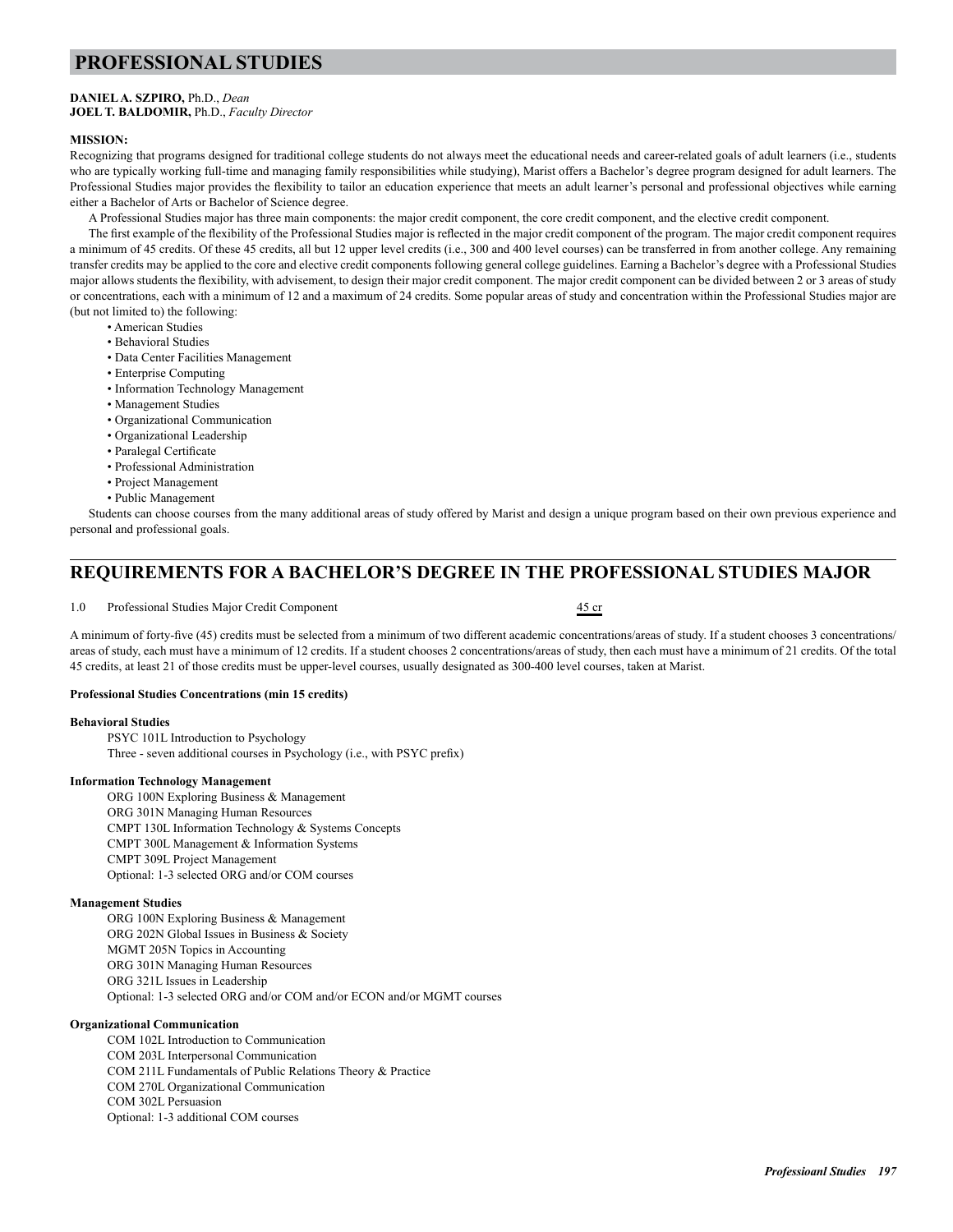Organizational Leadership ORG 101N Managing and Leading in Organizations ORG 302N Behaviors in Organizations ORG 321L Issues in Leadership ORG 322L Leadership in the Global Workplace ORG 421L Strategic Leadership and Innovation Optional: 1-3 selected ORG and/or COM courses

1.1 Transfer Credits applicable to areas of study.

All but 12 upper level credits may be transferred into the major from another institution.

Additional transfer credits can be applied to the core and/or elective credit component following general institutional guidelines. Students applying to and enroled in undergraduate programs offered by the School of Professional Programs may be eligible to have academic credit awarded for work successfully completed in courses recommended for credit by the American Council on Education (ACE). Please contact the School of Professional Programs for further information.

|     | <b>Total Credit Requirement for a Major in Professional Studies</b>                                                                                                                                                    |                                                                                                                                                     |         | $45$ cr  |
|-----|------------------------------------------------------------------------------------------------------------------------------------------------------------------------------------------------------------------------|-----------------------------------------------------------------------------------------------------------------------------------------------------|---------|----------|
| 2.0 | Core/Liberal Studies Requirements                                                                                                                                                                                      |                                                                                                                                                     |         |          |
| 2.1 | <b>FOUNDATION</b>                                                                                                                                                                                                      |                                                                                                                                                     |         |          |
|     | FYS 101 First Year Seminar**                                                                                                                                                                                           | 4 cr                                                                                                                                                |         |          |
|     | ENG 120 Writing for College                                                                                                                                                                                            | $rac{3}{2}$ cr                                                                                                                                      | $7$ cr  |          |
|     | ** Students who transfer in 24 or more earned credits are exempt from the First Year Seminar                                                                                                                           |                                                                                                                                                     |         |          |
| 2.2 | <b>DISTRIBUTION</b><br><b>Breadth</b><br>PHIL 101 Philosophical Perspectives<br>Ethics, Applied Ethics, or Religious Studies<br>Fine Arts<br>History<br>Literature<br>Mathematics<br>Natural Science<br>Social Science | 3 <sub>cr</sub><br>3 <sub>cr</sub><br>3 <sub>cr</sub><br>3 <sub>cr</sub><br>3 <sub>cr</sub><br>3 <sub>cr</sub><br>3 <sub>cr</sub><br>$rac{3}{2}$ cr | $24$ cr |          |
|     | Pathway***                                                                                                                                                                                                             |                                                                                                                                                     | 12 cr   |          |
|     | Courses addressing an interdisciplinary topic.                                                                                                                                                                         |                                                                                                                                                     |         |          |
|     | ***Students who transfer in 36 or more earned credits are exempt from the Pathway requirement.                                                                                                                         |                                                                                                                                                     |         |          |
|     | <b>Total Core/Liberal Studies Requirement</b>                                                                                                                                                                          |                                                                                                                                                     |         | $43$ cr  |
| 3.0 | Electives                                                                                                                                                                                                              |                                                                                                                                                     |         | 32 cr    |
|     | the contract of the contract of the contract of the contract of the contract of the contract of the contract of<br>$\sim$ $\sim$ $\sim$ $\sim$ $\sim$                                                                  | $\sim$ $\sim$ $\sim$ $\sim$ $\sim$ $\sim$ $\sim$                                                                                                    |         | $\cdots$ |

Students are free to choose elective credits as they wish. Attention should be paid, however, to the mix of liberal arts and non-liberal arts courses (see below).

### **Total Credit Requirement for Graduation** 120 cr

### **BA/BS Options**

The Professional Studies major can be a BA or a BS degree, depending on the number of liberal arts credits. For the BA degree the student's program must include a minimum of 90 credits in the liberal arts and sciences. For a BS degree a minimum of 60 credits in the liberal arts and sciences is required.

### **Procedures**

Advisement:

Once an accepted student notifies Enrollment Services they intend to enroll, the student is contacted by an academic advisor in the School of Professional Programs. The advisor assists the student in developing a degree plan and enrolls the student for their first semester courses. Every student is assigned a designated academic advisor to assist with course selection for every subsequent semester.

Degree Plans may be revised and reassessed at any point; any course change must be approved by the Assistant Dean for the School of Professional Programs.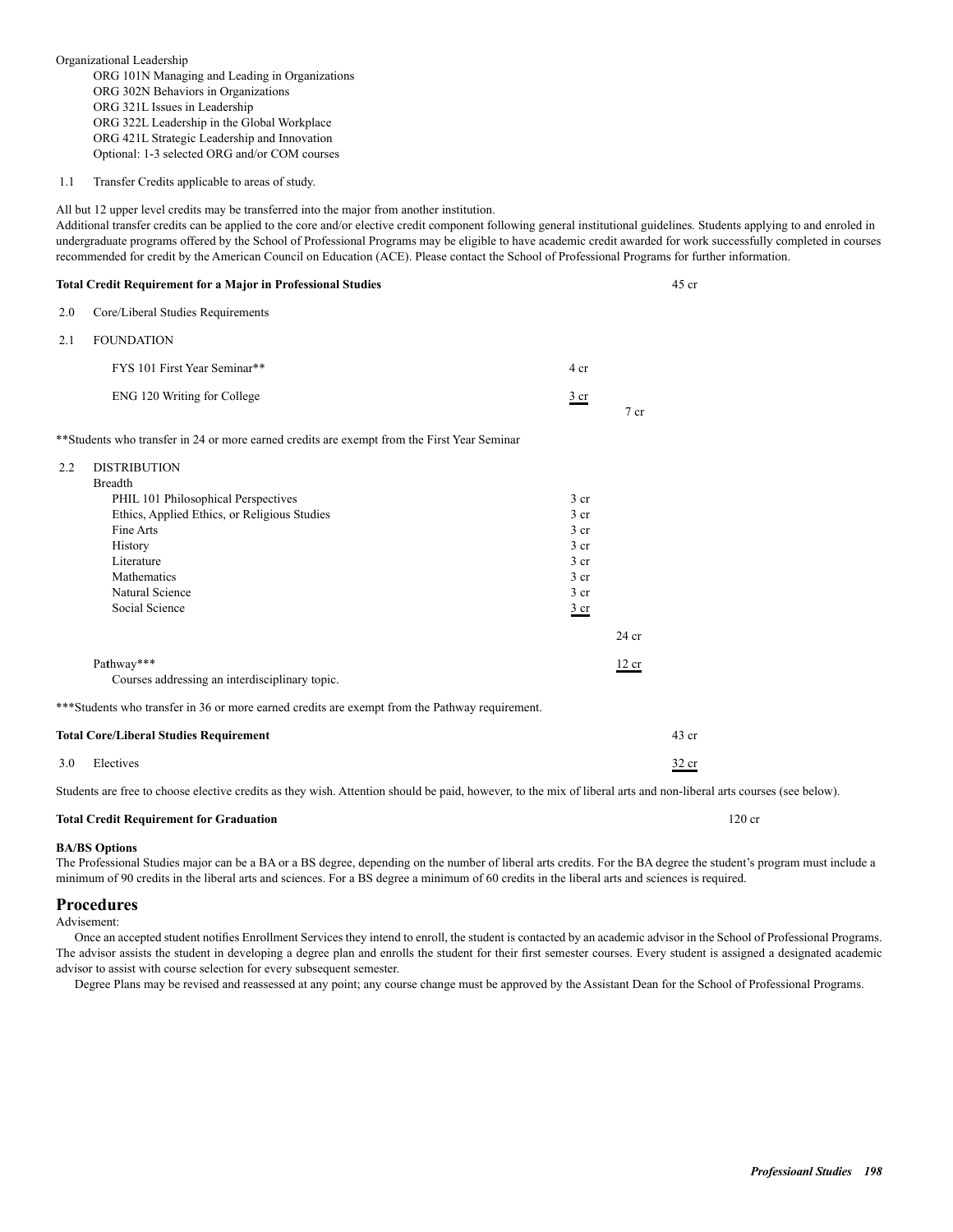## **PSYCHOLOGY**

### **C. RYAN KINLAW,** Ph.D., *Chairperson*

### **MISSION:**

The psychology major at Marist provides a rich and rewarding educational experience within a strong liberal arts tradition. Psychology courses explore psychological theory as well as the application of psychological principles. The range of application varies from experiences in psychological research courses, where students actually conduct research, to developmental courses, where students can see the relevance of applying principles of development in their own lives.

As students become familiar with the psychological literature and its applications, they develop a professional orientation that prepares them for entry-level jobs in the field and acceptance to graduate schools in psychology. This professional orientation is supported by field/service learning experiences that are available in the junior/senior year in a local human-service agency, school, or research setting. This undergraduate preparation as a psychology major is valuable not only for students who choose advanced graduate study in psychology, but also as preparation for elementary/special education teacher training programs as well as a wide array of positions generally included under the fields of business management and communication or the pursuit of advanced degrees in other areas such as law or medicine.

### *Childhood Education, Grades 1-6, with Special Education Certification*

Psychology majors have the opportunity to participate in a teacher certification program, which integrates a strong professional studies sequence in Childhood Education, grades 1-6, and Students with Disabilities with their academic major and the Core/Liberal Studies program.

Graduates of this program earn a B.S. Degree in Psychology and complete requirements for Childhood Education, grades 1-6, with Special Education Certification. Freshman psychology majors interested in pursuing this option should contact the Department of Education, Dyson 388. Information about the major requirements, Core/Liberal Studies requirements, and required courses in the certification sequence can be found in the Education Department section of the catalog.

### *Double Major in Psychology and Criminal Justice*

It is possible for students who plan carefully early in their college careers to double major in Criminal Justice and Psychology, Students who are interested in working with victims of crime and or individuals who become involved in the criminal justice system may want to consider this option. For example, a possible career path might include working in a correctional facility and providing treatment counseling, which will require graduate work. To pursue this option, students should contact the Chair of either Criminal Justice or Psychology.

## **REQUIREMENTS FOR A BACHELOR OF ARTS IN PSYCHOLOGY**

Note: A minimum of 90 credits in Liberal Arts is required.

| 1.0 | Foundation Courses Specific to the Psychology Major                                                |                 |                  |         |
|-----|----------------------------------------------------------------------------------------------------|-----------------|------------------|---------|
|     | PSYC 101 Intro to Psychology                                                                       | 3 cr            |                  |         |
|     | PSYC 350 Psyc Research Methodology AND Lab I                                                       | 4 cr            |                  |         |
|     | PSYC 351 Psyc Research Methodology AND Lab II                                                      | 4 cr            |                  |         |
|     | PSYC 478 Capping Course                                                                            | 3 <sub>cr</sub> |                  |         |
|     |                                                                                                    |                 | $14$ cr          |         |
|     |                                                                                                    |                 |                  |         |
| 1.1 | Breadth of Psychology Major Requirements                                                           | $16$ cr         |                  |         |
|     | Students must complete 16 credits by choosing 5 courses                                            |                 | 16 <sub>cr</sub> |         |
|     | from no less than 4 of the following 5 categories; one must be a                                   |                 |                  |         |
|     | 4-credit lab course:                                                                               |                 |                  |         |
|     | Developmental Psychology (PSYC 317, 318, 321, 323)                                                 |                 |                  |         |
|     | Biological Psychology (PSYC 206, 210, 211, 301-305)                                                |                 |                  |         |
|     | Sociocultural Psychology (PSYC 215, 220, 222, 307, 330, 331, 340, 385)                             |                 |                  |         |
|     | Learning and Cognition (PSYC 205, 306, 308, 315, 342, 343)                                         |                 |                  |         |
|     | Clinical, Counseling and School Psychology (PSYC 201, 202, 203, 207, 208, 311, 332, 348, 362, 372) |                 |                  |         |
| 1.2 | Life after Marist, Personalize your Major                                                          |                 |                  |         |
|     | Students must complete an additional 6 credits in the major.                                       | 6 cr            |                  |         |
|     | These credits may be any combination of the following:                                             |                 | 6 <sub>cr</sub>  |         |
|     | Field work (PSYC 487 and PSYC 488) and/or                                                          |                 |                  |         |
|     | Independent research (PSYC 485) and/or                                                             |                 |                  |         |
|     | Psychology electives beyond the 16 required for breadth of discipline.                             |                 |                  |         |
|     | Students should consult their academic advisors to determine which                                 |                 |                  |         |
|     | plan best suits their career aspirations (e.g., graduate school plans).                            |                 |                  |         |
|     |                                                                                                    |                 |                  |         |
| 2.0 | Course Requirements in Related Fields (Should be completed freshman year)                          |                 |                  |         |
|     | CMPT 103 Technology for the 21st Century                                                           | 3 <sub>cr</sub> |                  |         |
|     | MATH 130 Intro to Statistics                                                                       | 3 <sub>cr</sub> |                  |         |
|     |                                                                                                    |                 | 6 <sub>cr</sub>  |         |
|     |                                                                                                    |                 |                  |         |
|     | <b>Total Credit Requirement for a Major in Psychology</b>                                          |                 |                  | $42$ cr |
| 3.0 | Core/Liberal Studies Requirements                                                                  |                 |                  |         |
| 3.1 | <b>FOUNDATION</b>                                                                                  |                 |                  |         |
|     | FYS 101 First Year Seminar                                                                         | 4 cr            |                  |         |
|     | ENG 120 Writing for College                                                                        | $rac{3}{2}$ cr  |                  |         |
|     |                                                                                                    |                 | 7 <sub>cr</sub>  |         |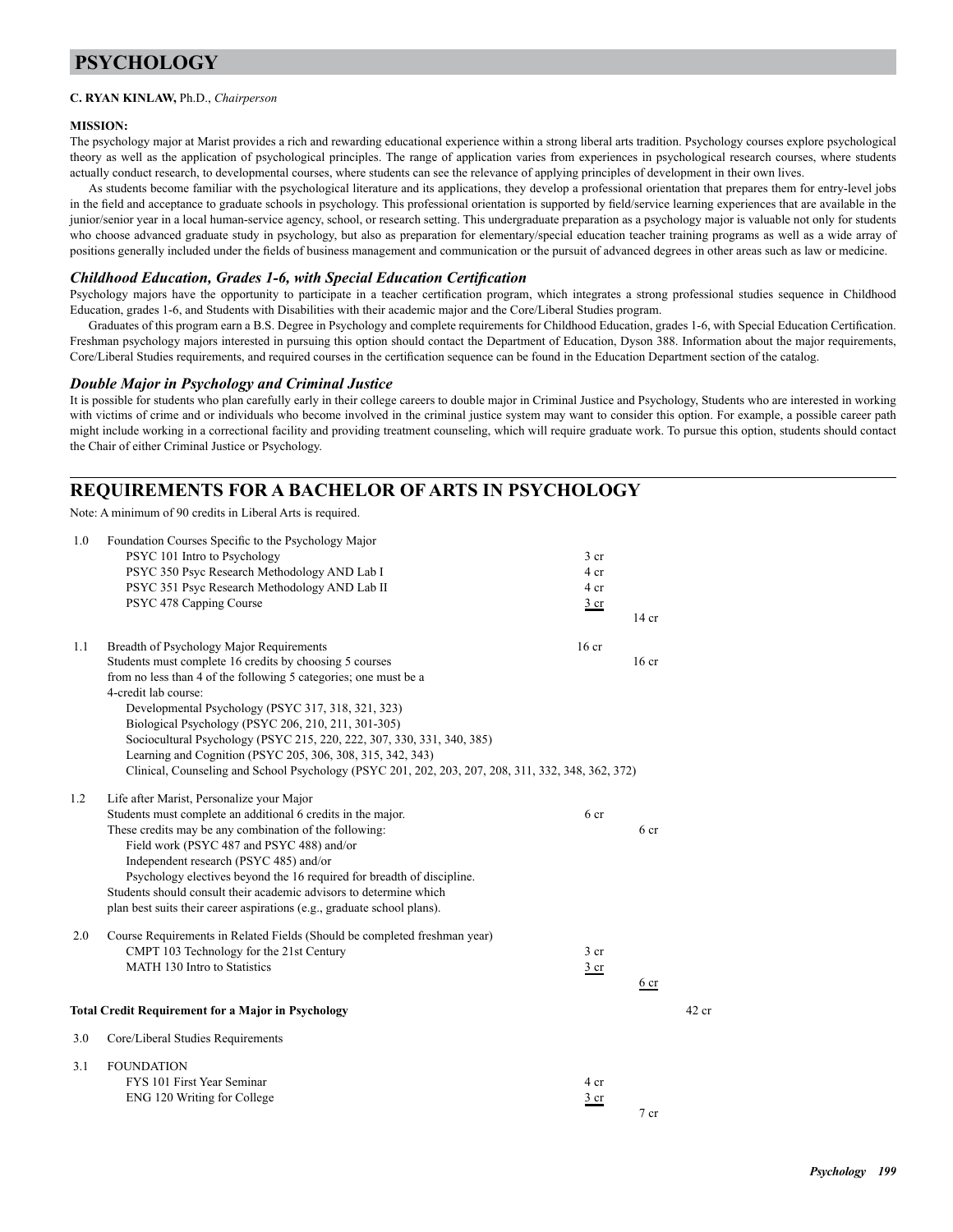| <b>DISTRIBUTION</b><br>3.2                     |                                      |
|------------------------------------------------|--------------------------------------|
| <b>Breadth</b>                                 |                                      |
| PHIL 101 Philosophical Perspectives            | 3 <sub>cr</sub>                      |
| Ethics, Applied Ethics, or Religious Studies   | 3 <sub>cr</sub>                      |
| Fine Arts                                      | 3 <sub>cr</sub>                      |
| History                                        | 3 <sub>cr</sub>                      |
| Literature                                     | 3 <sub>cr</sub>                      |
| Mathematics                                    | 0 cr (fulfilled by major field req.) |
| Natural Science                                | 3 <sub>cr</sub>                      |
| Social Science                                 | 0 cr (fulfilled by major field req.) |
|                                                | 18 <sub>cr</sub>                     |
| Pathway*                                       | 12 cr                                |
| Courses addressing an interdisciplinary topic. |                                      |
| <b>Total Core/Liberal Studies Requirement</b>  | 37 cr                                |
| Electives<br>4.0                               | $41$ cr                              |
| <b>Total Credit Requirement for Graduation</b> | $120$ cr                             |

\* Breadth and Pathway courses may overlap, but all students must take a total of 36 distribution credits (including related field requirements). Students majoring in Core Breadth areas may apply a maximum of 6 credits to their distribution total. If applicable to a Pathway, 3 credits may come from disciplines outside of Core Breadth areas. Although foreign language and culture courses are not required within the Core, some courses in these fields may be used to fulfill distribution requirements. See the Core/LS Program website for a detailed list of all courses that satisfy distribution requirements.

## **RECOMMENDED PROGRAM SEQUENCE FOR PSYCHOLOGY MAJORS**

| <b>FIRST YEAR</b>                              |                  |                                      |                  |
|------------------------------------------------|------------------|--------------------------------------|------------------|
| <b>FALL</b>                                    |                  | <b>SPRING</b>                        |                  |
| PSYC 101 Introduction to Psychology            | 3 cr             | <b>MATH 130 Intro to Statistics</b>  | 3 cr             |
| PHIL 101 Philosophical Perspectives            | 3 <sub>cr</sub>  | CMPT 103 Technology for 21st Century | 3 <sub>cr</sub>  |
| FYS 101 First Year Seminar                     | 4 cr             | Psychology Elective                  | 3 <sub>cr</sub>  |
| ENG 120 Writing for College                    | 3 cr             | Core/LS Breadth                      | 3 <sub>cr</sub>  |
|                                                |                  | Core/LS Breadth                      | $\frac{3}{ }$ cr |
|                                                | $13$ cr          |                                      | $15$ cr          |
| <b>SOPHOMORE YEAR</b>                          |                  |                                      |                  |
| <b>FALL</b>                                    |                  | <b>SPRING</b>                        |                  |
| PSYC 350 Psychology Research                   |                  | PSYC 351 Psychology Research         |                  |
| Methodology & Lab I                            | 4 cr             | Methodology & Lab II                 | 4 cr             |
| Psychology Elective                            | 3 <sub>cr</sub>  | Psychology Elective                  | 3 <sub>cr</sub>  |
| Core/LS Pathway                                | 3 <sub>cr</sub>  | Core/LS Pathway                      | 3 <sub>cr</sub>  |
| Core/LS Breadth                                | 3 <sub>cr</sub>  | Elective                             | 3 <sub>cr</sub>  |
| Elective                                       | $\frac{3}{ }$ cr | Elective                             | $\frac{3}{ }$ cr |
|                                                | 16 <sub>cr</sub> |                                      | 16 <sub>cr</sub> |
| <b>JUNIOR YEAR</b>                             |                  |                                      |                  |
| <b>FALL</b>                                    |                  | <b>SPRING</b>                        |                  |
| PSYC 301, 302, 303, 304, 305, 306, 307, or 308 | 4 cr             | Core/LS Breadth                      | 3 <sub>cr</sub>  |
| Elective                                       | 2 cr             | Elective                             | 3 <sub>cr</sub>  |
| Psychology Elective                            | 3 <sub>cr</sub>  | Elective                             | 3 <sub>cr</sub>  |
| Core/LS Breadth                                | 3 <sub>cr</sub>  | Elective                             | 3 <sub>cr</sub>  |
| Core/LS Pathway                                | 3 cr             | Elective                             | 3 cr             |
|                                                | $15$ cr          |                                      | $15$ cr          |

Note: Either semester junior year would be a good time to travel abroad.

| <b>SENIOR YEAR</b>                   |                  |                                      |                 |
|--------------------------------------|------------------|--------------------------------------|-----------------|
| <b>FALL</b>                          |                  | <b>SPRING</b>                        |                 |
| PSYC 487, 488, 485 or Psych Elective | 3 <sub>cr</sub>  | PSYC 487, 488, 485 or Psych Elective | 3 cr            |
| Core/LS Pathway                      | 3 <sub>cr</sub>  | <b>PSYC 478</b>                      | 3 <sub>cr</sub> |
| Elective                             | 3 <sub>cr</sub>  | Elective                             | 3 <sub>cr</sub> |
| Elective                             | 3 <sub>cr</sub>  | Elective                             | 3 <sub>cr</sub> |
| Elective                             | $\frac{3}{ }$ cr | Elective                             | <u>3 cr</u>     |
|                                      | $15$ cr          |                                      | 15 cr           |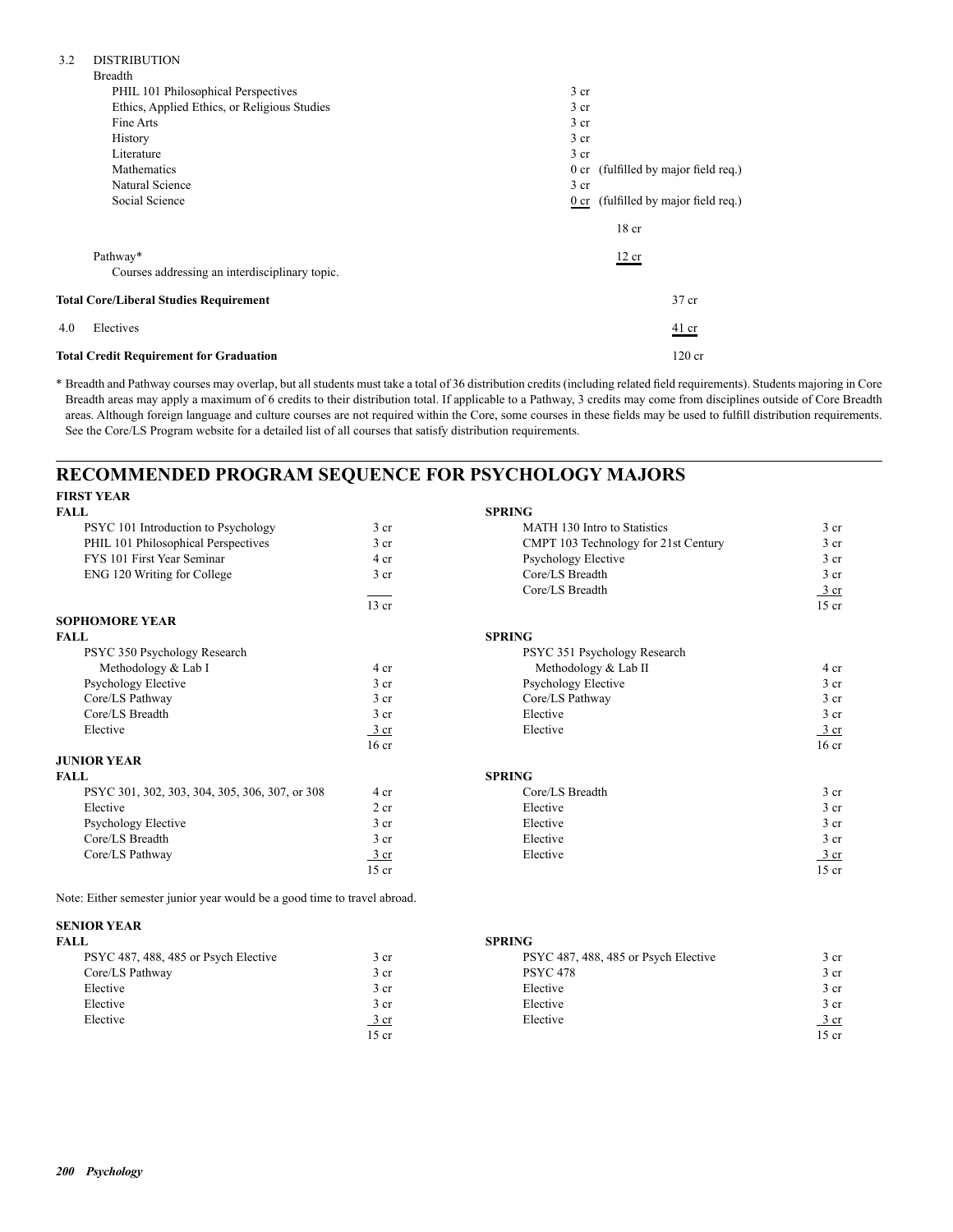## **RECOMMENDED PROGRAM SEQUENCE FOR DOUBLE MAJOR IN CRIMINAL JUSTICE/ PSYCHOLOGY MAJORS**

## **FIRST YEAR**

| <b>FALL</b>                                    |                  | <b>SPRING</b>                           |                  |
|------------------------------------------------|------------------|-----------------------------------------|------------------|
| FYS 101 First Year Seminar                     | 4 cr             | MATH 130 (Core $L/S$ – Breadth)         | 3 <sub>cr</sub>  |
| PHIL 101 Philosophical Perspectives            | 3 <sub>cr</sub>  | CMPT 103 Technology for 21st Century    | 3 <sub>cr</sub>  |
| ENG 120 Writing for College                    | 3 <sub>cr</sub>  | <b>PSYC</b> Elective                    | 3 <sub>cr</sub>  |
| PSYC 101 Intro to Psych (Core/LS Breadth)      | 3 <sub>cr</sub>  | CRJU 235 Corrections and Penology       | 3 <sub>cr</sub>  |
| CRJU 101 Introduction to CRJU                  | 3 cr             | Core/LS Breadth                         | 3 cr             |
|                                                | 16 <sub>cr</sub> |                                         | $15$ cr          |
| <b>SOPHOMORE YEAR</b>                          |                  |                                         |                  |
| <b>FALL</b>                                    |                  | <b>SPRING</b>                           |                  |
| PSYC 350 Research Methods I                    | 4 cr             | PSYC 351 Research Methods II            | 4 cr             |
| CRJU 202 Criminology                           | 3 <sub>cr</sub>  | CRJU 305 Juvenile Justice & Delinquency | 3 <sub>cr</sub>  |
| CRJU 230 Policing                              | 3 <sub>cr</sub>  | <b>PSYC</b> Elective                    | 3 <sub>cr</sub>  |
| Core $I/S$ – Breadth                           | 3 <sub>cr</sub>  | Core $L/S - Breadth$                    | 3 <sub>cr</sub>  |
| Core $L/S - Pathway$                           | $3$ cr           | Elective                                | $rac{3}{2}$ cr   |
|                                                | 16 <sub>cr</sub> |                                         | 16 <sub>cr</sub> |
| <b>JUNIOR YEAR</b>                             |                  |                                         |                  |
| <b>FALL</b>                                    |                  | <b>SPRING</b>                           |                  |
| CRJU 302 Courts                                | 3 <sub>cr</sub>  | <b>PSYC</b> Elective                    | 3 <sub>cr</sub>  |
| CRJU 306 Criminal Law & Procedure I            | 3 <sub>cr</sub>  | Core $L/S$ – Pathway                    | 3 cr             |
| Elective                                       | 3 <sub>cr</sub>  | Core $L/S$ – Pathway                    | 3 <sub>cr</sub>  |
| Core $I/S - B$ readth                          | 3 <sub>cr</sub>  | Elective                                | 3 <sub>cr</sub>  |
| PSYC 301, 302, 303, 304, 305, 306, 307, or 308 | 4 cr             |                                         |                  |
|                                                | 16 <sub>cr</sub> |                                         | 12 cr            |
| <b>SENIOR YEAR</b>                             |                  |                                         |                  |
| <b>FALL</b>                                    |                  | <b>SPRING</b>                           |                  |
| PSYC 478 Capping                               | 3 <sub>cr</sub>  | CRJU 477 Senior Seminar Capping         | $3$ cr           |
| PSYC 487 Field Work                            | 3 <sub>cr</sub>  | CRJU 496 Intern I                       | 3 <sub>cr</sub>  |
| <b>CRJU Elective</b>                           | 3 <sub>cr</sub>  | Elective                                | 3 <sub>cr</sub>  |
| CRJU 314 or CRJU 440                           | 3 <sub>cr</sub>  | Elective                                | 3 <sub>cr</sub>  |
| Core $L/S - B$ readth                          | $\frac{3}{ }$ cr | Core $L/S$ – Pathway                    | 3 cr             |
|                                                | $15$ cr          |                                         | $15$ cr          |

## **REQUIREMENTS FOR A MINOR IN PSYCHOLOGY**

| Any five additional PSYC courses selected from<br>$15$ cr<br>no less than three of the following five elective categories:<br>Developmental (PSYC 317, 318, 321, 323)<br>Biological Psychology (PSYC 206, 210, 211, 301-305) |        |
|------------------------------------------------------------------------------------------------------------------------------------------------------------------------------------------------------------------------------|--------|
|                                                                                                                                                                                                                              |        |
|                                                                                                                                                                                                                              |        |
|                                                                                                                                                                                                                              |        |
|                                                                                                                                                                                                                              |        |
| Sociocultural Psychology (PSYC 215, 220, 222, 307, 330, 331, 340, 385)                                                                                                                                                       |        |
| Learning and Cognition (PSYC 205, 306, 308, 315, 342, 343)                                                                                                                                                                   |        |
| Clinical, Counseling and School Psychology (PSYC 201, 202, 203, 207, 208, 311, 332, 348, 362, 372)                                                                                                                           |        |
|                                                                                                                                                                                                                              | $\sim$ |

### **Total Credit Requirement for a Minor in Psychology** 18 cr

## **RELATED MINOR: COGNITIVE SCIENCE**

Psychology majors often choose to minor in Cognitive Science. Some psychology courses can be applied to the minor. See Cognitive Science Minor.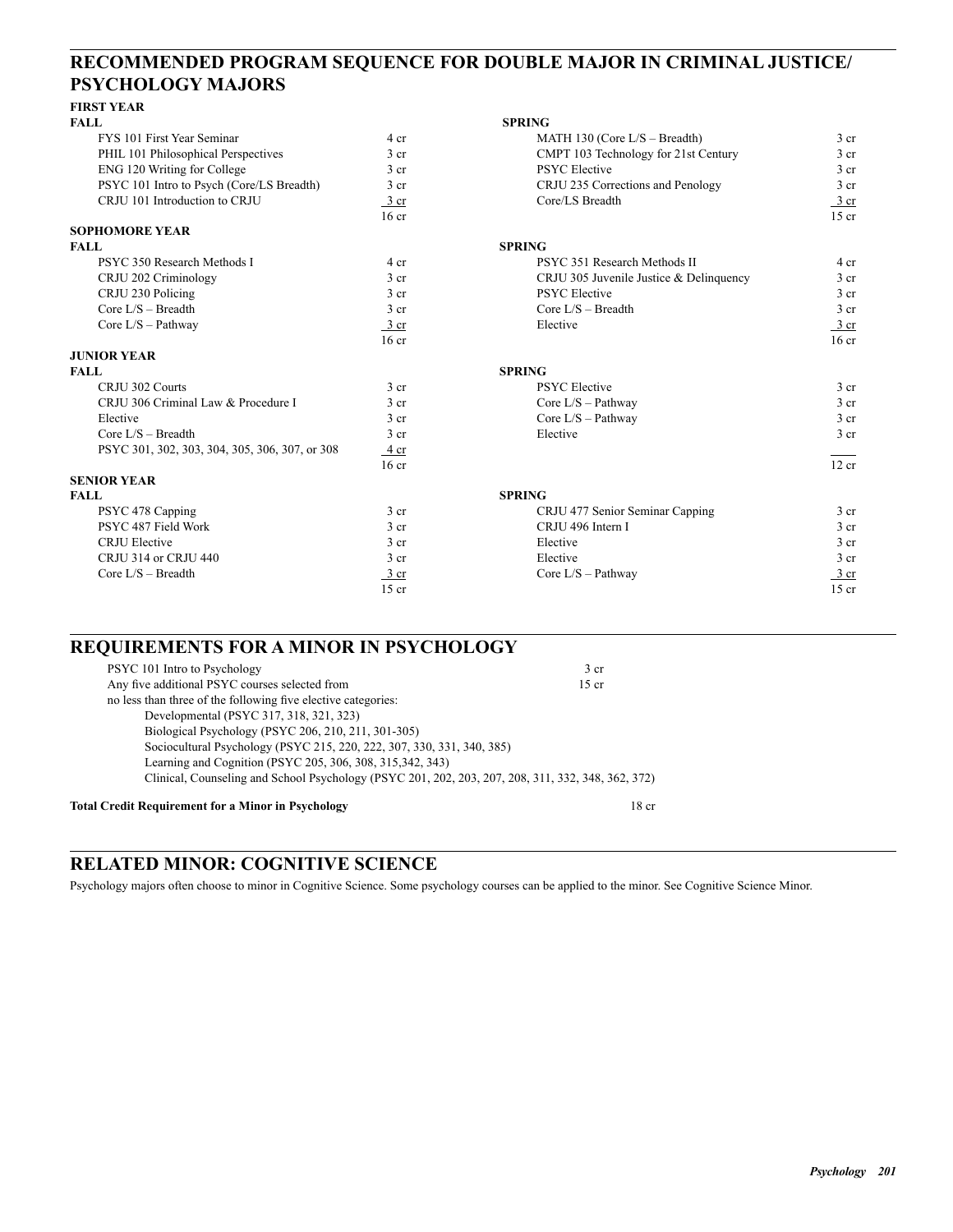## **RECOMMENDED PROGRAM SEQUENCE FOR PSYCHOLOGY MAJORS PURSUING DUAL CERTIFICATION (CHILDHOOD EDUCATION, GRADES 1-6, AND SPECIAL EDUCATION)**

## **OPTION I – NOT GOING ABROAD**

**FIRST YEAR** 

| FALL.                               |      | <b>SPRING</b>                             |
|-------------------------------------|------|-------------------------------------------|
| FYS 101 First Year Seminar          | 4 cr |                                           |
| PHIL 101 Philosophical Perspectives | 3 cr | HIST 218 Hist & Cult Hudson Valley OR     |
| ENG 120 Writing for College         | 3 cr | HIST 220 The Empire State (Core: History) |
| EDUC 101 Foundations of Ed          | 3 cr | Core/LS (Science)                         |
| PSYC 101 Intro to Psychology        | 3 cr | EDUC 102 Intro to Teaching                |

|                | 16 ( |
|----------------|------|
| SOPHOMORE YEAR |      |

| FALL.                                             |                 | <b>SPRING</b>                                |
|---------------------------------------------------|-----------------|----------------------------------------------|
| EDUC 150 Technology for Educational Professionals | 3 cr            | EDUC 350 Teach of Lang Arts                  |
| Core/LS (MATH 130 Intro to Statistics)            | 3 <sub>cr</sub> | PSYC 350 Research Methods                    |
| Core/LS/Pathway (Literature)                      | 3 cr            | PSYC 372 Psychoeducational Assessment        |
| Foreign Language #1                               | 3 <sub>cr</sub> | EDUC 379 Culturally Responsive Ed OR         |
| MATH 130 Intro to Statistics                      | 3 cr            | equivalent Core/LS/Pathway Core: Fine Arts   |
|                                                   | $15 - 1$        | $E_{\text{c}}$ $\mu$ $\Omega$ $\mu$ $\Omega$ |

# **JUNIOR YEAR**

| FALL.                                     |                 | <b>SPRING</b> |
|-------------------------------------------|-----------------|---------------|
| EDUC 351 Lit, Lrn & Art in Social Studies | 3 <sub>cr</sub> | El            |
| EDUC 323 STEM I                           | 4 cr            | El            |
| EDUC 324 STEM II                          | 3 <sub>cr</sub> | El            |
| EDUC 373 Princ Inst Stu w/ Disabilities   | 3 <sub>cr</sub> |               |
| Pathway                                   | 3 <sub>cr</sub> | G             |
| EDUC 192 Teaching English Lang Lrnrs      | 1 cr            | P             |
|                                           | $\sim$          | $\mathbf{r}$  |

# **SENIOR YEAR**

| <b>FALL</b>               |       | <b>SPRING</b> |
|---------------------------|-------|---------------|
| EDUC 462 Student Teaching | 12 cr |               |

|                                     | 12 cr   |                                           |
|-------------------------------------|---------|-------------------------------------------|
| <b>OPTION II - GOING ABROAD</b>     |         |                                           |
| <b>FIRST YEAR</b>                   |         |                                           |
| FALL                                |         | <b>SPRING</b>                             |
| FYS 101 First Year Seminar          | 4 cr    | EDUC 150 Technology for Education Profess |
| PHIL 101 Philosophical Perspectives | 3 cr    | HIST 218 Hist & Cult Hudson Valley OR     |
| ENG 120L Writing for College        | 3 cr    | HIST 220 The Empire State (Core: History) |
| EDUC 101 Foundations of Education   | 3 cr    | MATH 130 Intro to Statistics              |
| PSYC 101 Intro to Psychology        | 3 cr    | PSYC 207 Exceptional Child                |
|                                     | $16$ or | $DCVC$ 217 Child Davelopment              |

# **SOPHOMORE YEAR**

| FALL                              |                  | <b>SPRING</b> |
|-----------------------------------|------------------|---------------|
| EDUC 180 Concepts in Elem Math OR |                  | F0            |
| MATH 192 Math Concepts            | 3 cr             | El            |
| PSYC 350 Research Methods         | 4 cr             | G             |
| Core/LS Science or Pathway        | 3 <sub>cr</sub>  | G             |
| Foreign Language #1               | 3 cr             | C.            |
|                                   | 16 <sub>cr</sub> |               |

| FYS 101 First Year Seminar                        | 4 cr             |                                                 |                            |
|---------------------------------------------------|------------------|-------------------------------------------------|----------------------------|
| PHIL 101 Philosophical Perspectives               | 3 cr             | HIST 218 Hist & Cult Hudson Valley OR           | 3 <sub>cr</sub>            |
| ENG 120 Writing for College                       | 3 <sub>cr</sub>  | HIST 220 The Empire State (Core: History)       |                            |
| EDUC 101 Foundations of Ed                        | 3 <sub>cr</sub>  | Core/LS (Science)                               | 3 <sub>cr</sub>            |
| PSYC 101 Intro to Psychology                      | 3 <sub>cr</sub>  | EDUC 102 Intro to Teaching                      | $1$ cr                     |
|                                                   |                  | EDUC 180 Concepts in Elem. Math OR              |                            |
|                                                   |                  | MATH 192 Math Concepts                          | 3 <sub>cr</sub>            |
|                                                   |                  |                                                 | 3 <sub>cr</sub>            |
|                                                   |                  | PSYC 207 Exceptional Child                      |                            |
|                                                   |                  | PSYC 317 Child Development                      | $rac{3}{2}$ cr             |
|                                                   | 16 <sub>cr</sub> |                                                 | 16 <sub>cr</sub>           |
| SOPHOMORE YEAR                                    |                  |                                                 |                            |
| FALL                                              |                  | <b>SPRING</b>                                   |                            |
| EDUC 150 Technology for Educational Professionals | 3 cr             | EDUC 350 Teach of Lang Arts                     | 3 <sub>cr</sub>            |
| Core/LS (MATH 130 Intro to Statistics)            | 3 <sub>cr</sub>  | PSYC 350 Research Methods                       | 4 cr                       |
| Core/LS/Pathway (Literature)                      | 3 cr             | PSYC 372 Psychoeducational Assessment           | 3 <sub>cr</sub>            |
| Foreign Language #1                               | 3 <sub>cr</sub>  | EDUC 379 Culturally Responsive Ed OR            | 3 <sub>cr</sub>            |
| MATH 130 Intro to Statistics                      | 3 cr             | equivalent Core/LS/Pathway Core: Fine Arts      |                            |
|                                                   | $15$ cr          | Foreign Language #2                             | $\frac{3}{ }$ cr           |
|                                                   |                  |                                                 | 16 <sub>cr</sub>           |
| JUNIOR YEAR                                       |                  |                                                 |                            |
| FALL                                              |                  | <b>SPRING</b>                                   |                            |
| EDUC 351 Lit, Lrn & Art in Social Studies         | 3 cr             | EDUC 352 Assess & Rem of Reading & Writ         | 3 <sub>cr</sub>            |
| EDUC 323 STEM I                                   | 4 cr             | EDUC 374 Curric Stat Stud w/ Disabilities       | 3 <sub>cr</sub>            |
| EDUC 324 STEM II                                  | 3 <sub>cr</sub>  | EDUC 377 Social & Emotional Learning Approach   |                            |
| EDUC 373 Princ Inst Stu w/ Disabilities           | 3 cr             | to Classroom Management for ALL Students        | 3 <sub>cr</sub>            |
| Pathway                                           | 3 <sub>cr</sub>  | Core/LS Pathway                                 | 3 <sub>cr</sub>            |
| EDUC 192 Teaching English Lang Lrnrs              | 1 cr             | PSYC 362 Measurement & Evaluation               | 3 <sub>cr</sub>            |
|                                                   | $16$ cr          | PSYC 479 Educational PSYC Seminar               |                            |
|                                                   |                  |                                                 | $1$ cr<br>16 <sub>cr</sub> |
| <b>SENIOR YEAR</b>                                |                  |                                                 |                            |
|                                                   |                  |                                                 |                            |
| FALL                                              |                  | <b>SPRING</b>                                   |                            |
| EDUC 462 Student Teaching                         | 12 cr            | PSYC 478 Capping                                | 3 <sub>cr</sub>            |
|                                                   |                  | Core/LS (Ethics or Religious Studies)           | 3 <sub>cr</sub>            |
|                                                   |                  | Core/LS or Elective                             | 3 <sub>cr</sub>            |
|                                                   |                  | Core/LS or Elective                             | 3 <sub>cr</sub>            |
|                                                   |                  | Core/LS/Pathway                                 | 3 cr                       |
|                                                   | $12$ cr          |                                                 | $15$ cr                    |
| OPTION II – GOING ABROAD                          |                  |                                                 |                            |
| FIRST YEAR                                        |                  |                                                 |                            |
| FALL                                              |                  | <b>SPRING</b>                                   |                            |
| FYS 101 First Year Seminar                        | 4 cr             | EDUC 150 Technology for Education Professionals | 3 cr                       |
| PHIL 101 Philosophical Perspectives               | 3 <sub>cr</sub>  | HIST 218 Hist & Cult Hudson Valley OR           | 3 <sub>cr</sub>            |
| ENG 120L Writing for College                      | 3 <sub>cr</sub>  | HIST 220 The Empire State (Core: History)       |                            |
| EDUC 101 Foundations of Education                 | 3 <sub>cr</sub>  | MATH 130 Intro to Statistics                    | 3 <sub>cr</sub>            |
| PSYC 101 Intro to Psychology                      | 3 cr             | PSYC 207 Exceptional Child                      | 3 <sub>cr</sub>            |
|                                                   | $16$ cr          | PSYC 317 Child Development                      | 3 <sub>cr</sub>            |
|                                                   |                  | EDUC 102 Intro to Teaching                      | $1$ cr                     |
|                                                   |                  |                                                 | $16$ cr                    |
| SOPHOMORE YEAR                                    |                  |                                                 |                            |
| FALL                                              |                  | <b>SPRING</b>                                   |                            |
| EDUC 180 Concepts in Elem Math OR                 |                  | Foreign Language #2                             | 3 <sub>cr</sub>            |
| MATH 192 Math Concepts                            | 3 cr             | EDUC 379 Culturally Responsive Education        | 3 <sub>cr</sub>            |
| PSYC 350 Research Methods                         |                  |                                                 |                            |
|                                                   | 4 cr             | Core/LS (Fine Arts)                             | 3 cr                       |
| Core/LS Science or Pathway                        | 3 <sub>cr</sub>  | Core/LS (Ethics or Religious Studies)           | 3 cr                       |
| Foreign Language #1                               | $\frac{3}{ }$ cr | Core/LS Literature                              | 3 <sub>cr</sub>            |
|                                                   | $16$ cr          |                                                 | $15$ cr                    |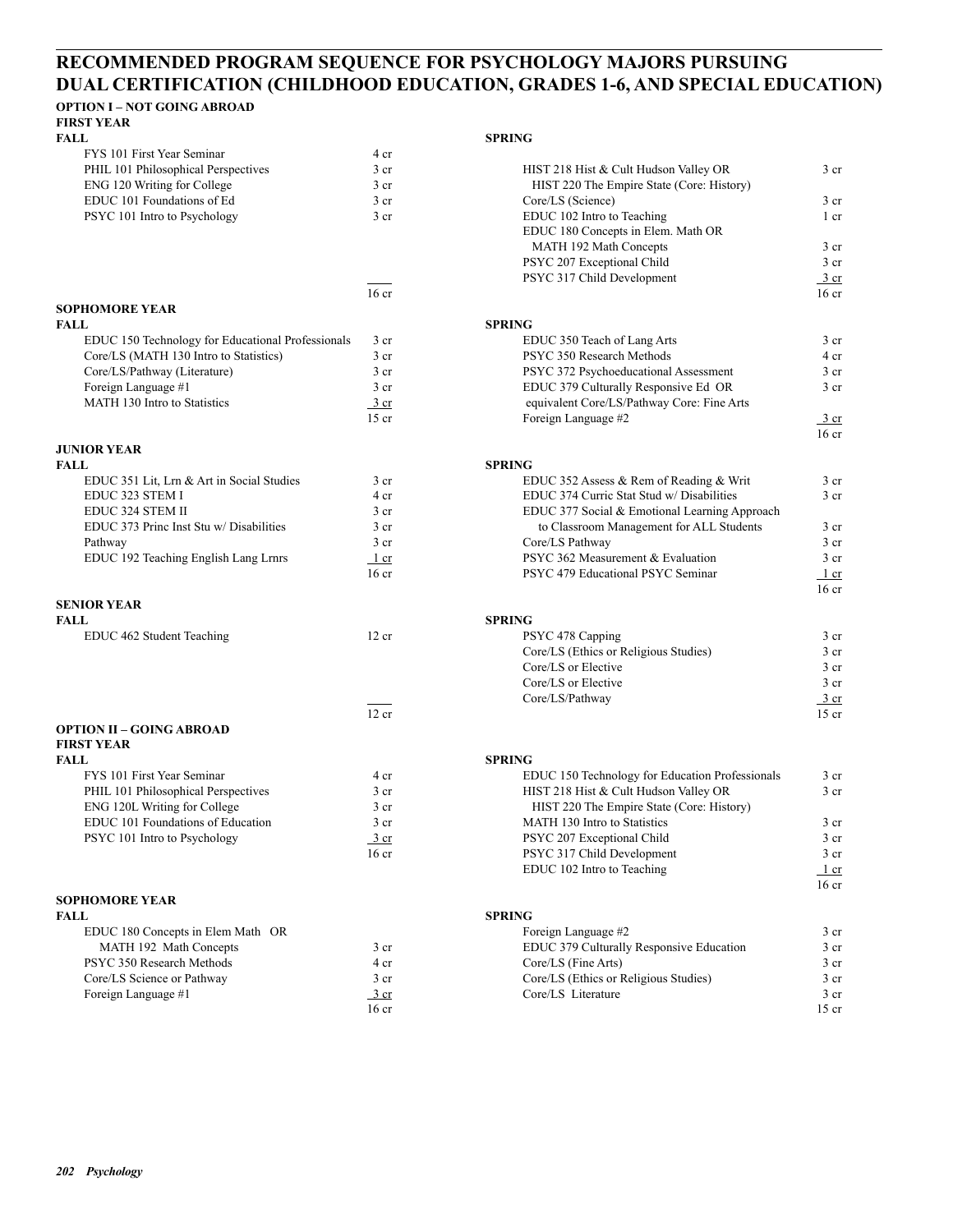### **JUNIOR YEAR**

| <b>FALL</b>                                   |                  | <b>SPRING</b>                             |                  |
|-----------------------------------------------|------------------|-------------------------------------------|------------------|
| EDUC 350 Teach of Lang Arts                   | 3 <sub>cr</sub>  | EDUC 323 STEM I                           | 3 <sub>cr</sub>  |
| PSYC 362 Measurement & Evaluation             | 3 <sub>cr</sub>  | EDUC 324 STEM II                          | 3 <sub>cr</sub>  |
| PSYC 372 Psychoeducational Assessment         | 3 <sub>cr</sub>  | EDUC 351 Lit, Lrn & Art in Social Studies | 3 <sub>cr</sub>  |
| Core/LS/Pathway (Science #2)                  | 3 <sub>cr</sub>  | EDUC 373 Princ Inst Stu w/ Disabilities   | 3 <sub>cr</sub>  |
| Core/LS/Pathway (Literature #2)               | $\frac{3}{2}$ cr | Core/Pathway/Elective                     | 3 <sub>cr</sub>  |
|                                               | $15$ cr          | EDUC 192 Teaching English Lang. Lrns      | $1$ cr           |
|                                               |                  |                                           | 16 <sub>cr</sub> |
| <b>SENIOR YEAR</b>                            |                  |                                           |                  |
| <b>FALL</b>                                   |                  | <b>SPRING</b>                             |                  |
| EDUC 352 Assess & Remed of Read/Writing       | 3 <sub>cr</sub>  | EDUC 462 Student Teaching                 | 12 cr            |
| EDUC 374 Curric Strat Stu w/ Disabilities     | 3 <sub>cr</sub>  |                                           |                  |
| EDUC 377 Social & Emotional Learning Approach |                  |                                           |                  |
| To Classroom Management for ALL Students      | 3 <sub>cr</sub>  |                                           |                  |
| PSYC 478 Capping Course                       | 3 <sub>cr</sub>  |                                           |                  |
| EDUC 460 Educational Seminar                  | 1 cr             |                                           |                  |
| Core/LS/Pathway/Elective                      | $\frac{3}{ }$ cr |                                           |                  |
|                                               | 16 <sub>cr</sub> |                                           | 12 cr            |
|                                               |                  |                                           |                  |

## **PUBLIC HISTORY CONCENTRATION**

### **STEVEN GARABEDIAN,** Ph.D., *Director*

Public History has been described as "The doing of historical research for a client or employer." The usual purpose of the client is to bring historical research techniques and historical perspectives to bear upon a practical problem as part of a planning process. Marist College is among the first undergraduate colleges to initiate a concentration in Public History.

## **REQUIREMENTS FOR A CONCENTRATION IN PUBLIC HISTORY**

| 1.0 | HIST 305 Research Methods of History<br>Any two, three-credit courses in American History<br>HIST 413 F.D.R. Seminar OR | 3 <sub>cr</sub><br>6 cr<br>3 <sub>cr</sub> |            |
|-----|-------------------------------------------------------------------------------------------------------------------------|--------------------------------------------|------------|
|     | HIST 477 Capping Course<br>Public History Internship<br><b>Total Requirement for a Concentration in Public History</b>  | $6-12$ cr                                  | $18-21$ cr |
| 2.0 | Recommended Course:<br>HIST 205 Introduction to Public History                                                          | 3 cr                                       |            |

## **PUBLIC PRAXIS MINOR**

### **MARTIN B. SHAFFER, Ph.D.,** *Coordinator*

As an academic response to the social disintegration characterizing much of present public life, the Department of Philosophy and Religious Studies together with the Department of Sociology has established an interdisciplinary Minor in Public Praxis. With a view to fully engaged learning and with a commitment to social transformation, the Minor requires students to integrate on-site experience, scholarship, critical reflection, and rigorous analysis (social, ethical, political, economic, religious).

Courses listed below must be chosen from among praxis-oriented sections. Additional praxis-oriented courses are offered each semester (see Projectkeepers for current listings).

| <b>Public Praxis</b>                |                 |
|-------------------------------------|-----------------|
| REST 320 Public Praxis I            | 3 cr            |
| REST 325 Public Praxis II           | 3 <sub>cr</sub> |
| Human Rights                        |                 |
| One from the following:             | 3 cr            |
| POSC 213 Politics of Human Rights   |                 |
| PHIL 200 Ethics                     |                 |
| REST 225 Global Liberation Theology |                 |
| <b>Affluence and Poverty</b>        |                 |
| Two from the following:             | 6 cr            |
| CRJU 221 Law and Society            |                 |
| CRJU 314 U.S. Urban Cultures        |                 |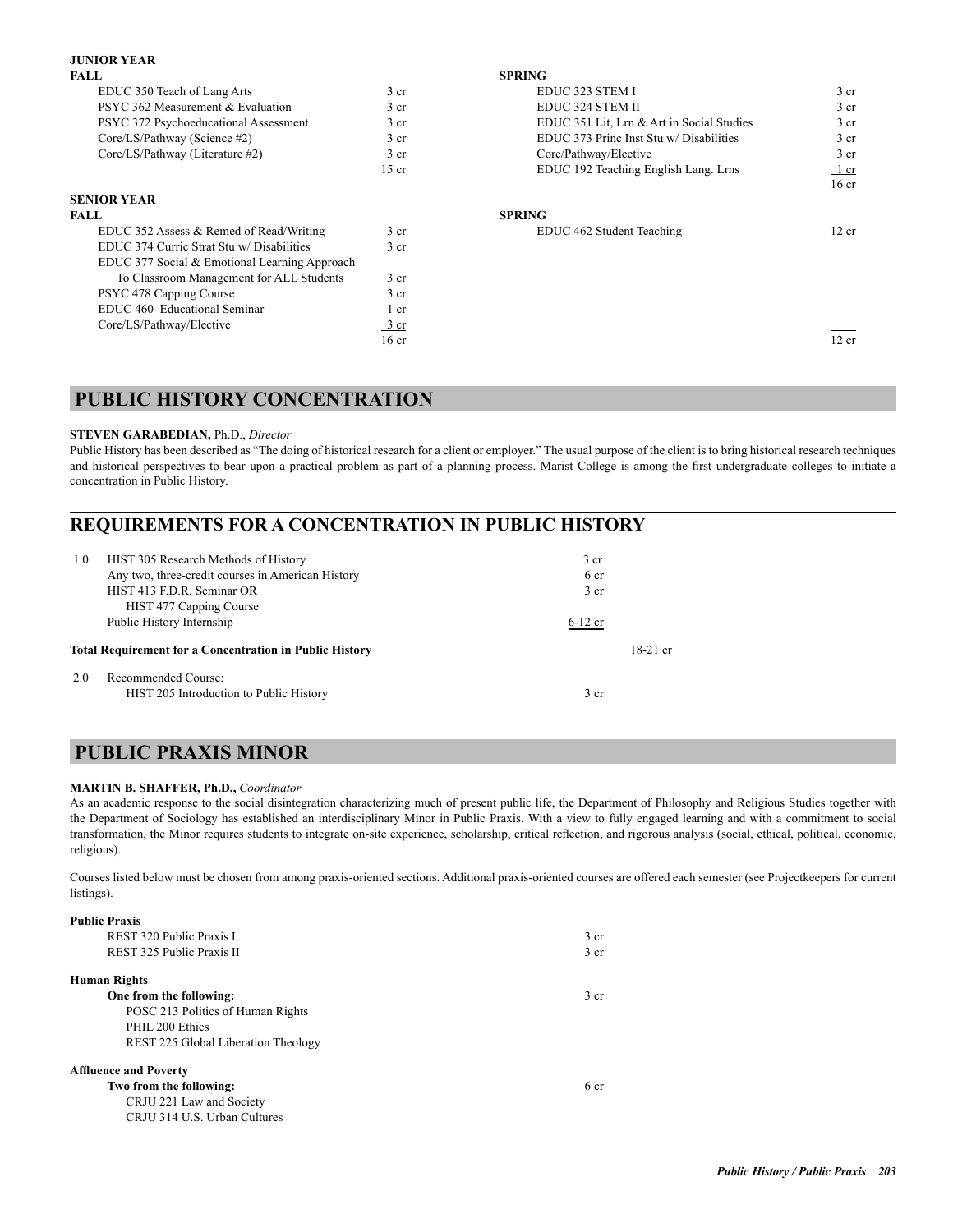ECON 310 Labor Economics ECON 442 International Economics ENSC 202 Political Process and Environment ENSC 305 Environmental Economics FCSP 154 Civilization: Hispanics in the United States HIST 216 Black Political and Social Thought HIST 234 The Black American Experience POSC 211 American State & Local Politics POSC 240 Intro to Public Policy POSC 113 International Relations POSC 338 Political Communication and Politics POSC 236 Politics of Developing Areas REST 230 Religion and Politics REST 231 Social Ethics and Economics SOC 101 Intro to Sociology SOC 220 Sociology of Religion SOC 336 Social Inequality SOC 341 Social Change

### **Human Values and Choice**

### **Two from the following:**  $\frac{6 \text{ cr}}{6}$

 COM 203 Interpersonal Communication ENG 373 Literature of the Holocaust INTD 212 Perspectives on Social Institutions PHIL 242 Philosophy and Human Experience PSYC 220 Social Psychology PSYC 222 Community Psychology REST 208 Judeo-Christian Scriptures REST 330 Religion in Contemporary Life REST 335 Marriage and Family

**Total Credit Requirement for a Minor in Public Praxis** 21 cr

## **RELIGION**

### **GEORGANNA ULARY,** Ph.D., *Chairperson* **ROSS ENOCHS,** Ph.D., *Coordinator*

### **MISSION:**

The Religion Major is designed to equip students to pursue a variety of critical scholarly inquiries into the nature of religion and the relation of religious phenomena to other phenomena within a broader cultural setting. The Major will provide students with an introduction to the history, scriptures, rituals, doctrines, and ethics of ancient, Western and Eastern religions.

## **REQUIREMENTS FOR A BACHELOR OF ARTS IN RELIGION**

Note: A minimum of 90 credits in Liberal Arts is required.

### 1.0 Course Requirements in Religion

| 1.1 | <b>Foundation Courses</b>                                  |                 |
|-----|------------------------------------------------------------|-----------------|
|     | REST 107 Intro to Religion                                 | 3 cr            |
|     | REST 201 Religion in America                               | 3 cr            |
|     | REST 209 World Religions                                   | 3 cr            |
| 1.2 | Jewish and Christian Traditions                            |                 |
|     | One course from:                                           | 3 cr            |
|     | REST 203 Christianity                                      |                 |
|     | REST 204 Judaism                                           |                 |
|     | REST 243 Catholic Thought & Spirituality                   |                 |
| 1.3 | Religions outside the Jewish and Christian Traditions      |                 |
|     | One course from:                                           | 3 <sub>cr</sub> |
|     | REST 215 Religions of India: Hinduism, Buddhism, and Islam |                 |
|     | REST 216 Ancient Greek Religion                            |                 |
| 1.4 | Religious Ethics                                           |                 |
|     | One 200-level course and one 300-level course from:        | 6 cr            |
|     | REST 230 Religion and Politics                             |                 |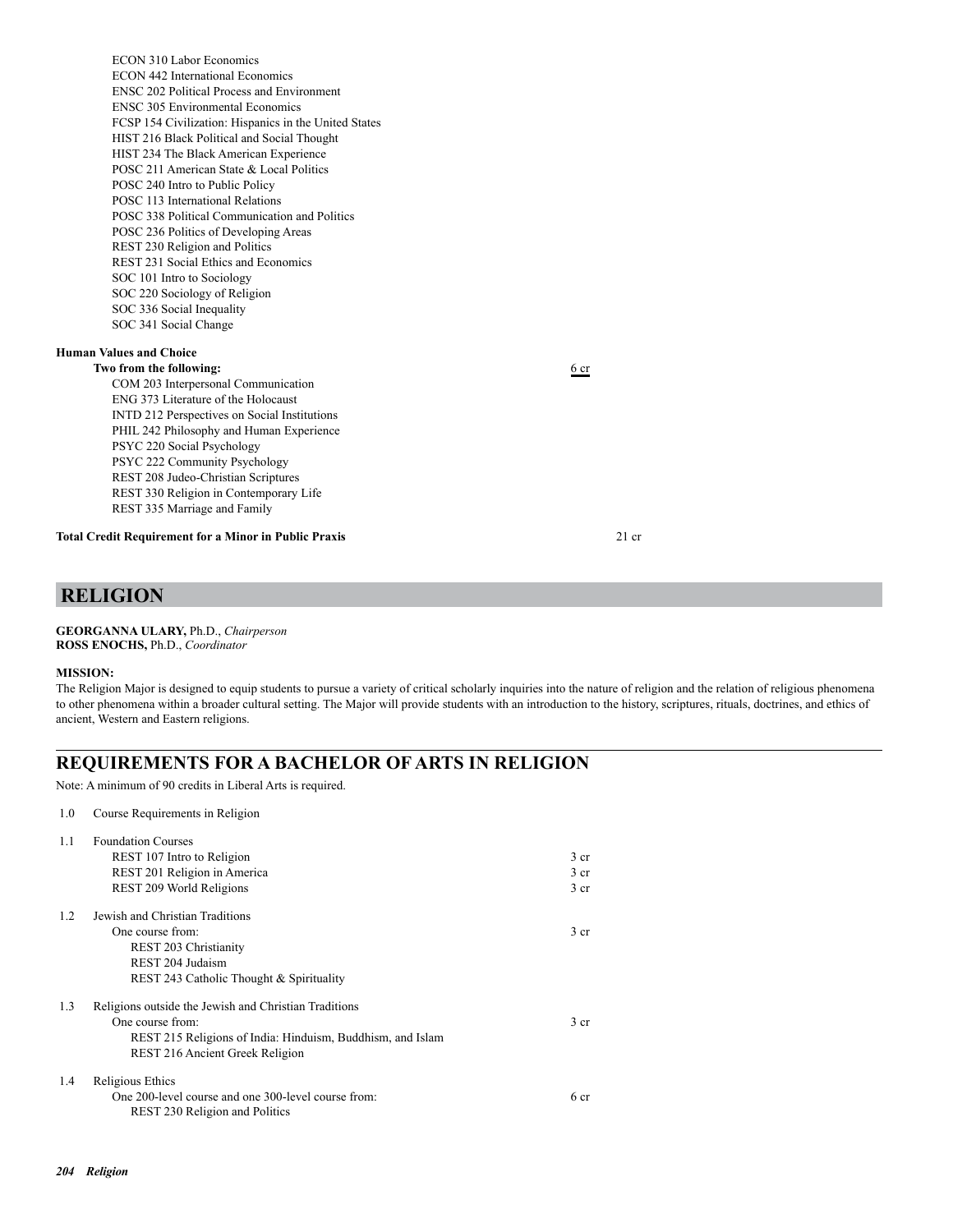|     | REST 231 Social Ethics and Economics<br>REST 244 Prisons, Praxis and Prisoners                            |                 |                                      |
|-----|-----------------------------------------------------------------------------------------------------------|-----------------|--------------------------------------|
|     | REST 245 Jesus and Discipleship                                                                           |                 |                                      |
|     | REST 320 Public Praxis I                                                                                  |                 |                                      |
|     | REST 325 Public Praxis II                                                                                 |                 |                                      |
|     | REST 330 Religion In Contemporary Modern Life                                                             |                 |                                      |
|     | REST 335 Marriage and the Family From Religious Perspectives<br>REST 392 Special Topics courses on Ethics |                 |                                      |
|     |                                                                                                           |                 |                                      |
| 1.5 | Scripture<br>One course from                                                                              | 3 <sub>cr</sub> |                                      |
|     | REST 300 Judeo Christian Scriptures                                                                       |                 |                                      |
|     | REST 371 Hebrew Bible as Classic Literature                                                               |                 |                                      |
| 1.6 | Philosophical and Theological Methodology                                                                 |                 |                                      |
|     | One course from                                                                                           | 3 <sub>cr</sub> |                                      |
|     | REST 315 Global Liberation Theology                                                                       |                 |                                      |
|     | REST 331 Philosophy of Religion                                                                           |                 |                                      |
| 1.7 | Elective                                                                                                  |                 |                                      |
|     | One additional REST course                                                                                | 3 <sub>cr</sub> |                                      |
| 1.8 | Capping                                                                                                   | 3 <sub>cr</sub> |                                      |
|     | REST 477 Capping Course                                                                                   |                 |                                      |
|     | <b>Total Credit Requirement in Religion</b>                                                               |                 | $33$ cr                              |
| 2.0 | Course Requirements in Related Fields                                                                     |                 |                                      |
|     | CMPT 103 Technology for the 21st Century                                                                  | 3 <sub>cr</sub> |                                      |
|     | <b>Total Credit Requirement in Related Fields</b>                                                         |                 | 3 <sub>cr</sub>                      |
|     | <b>Total Credit Requirement for a Major in Religion</b>                                                   |                 | 36 cr                                |
| 3.0 | Core/Liberal Studies Requirements                                                                         |                 |                                      |
| 3.1 | <b>FOUNDATION</b>                                                                                         |                 |                                      |
|     | FYS 101 First Year Seminar                                                                                | 4 cr            |                                      |
|     | ENG 120 Writing for College                                                                               | $rac{3}{2}$ cr  | 7 cr                                 |
|     |                                                                                                           |                 |                                      |
| 3.2 | <b>DISTRIBUTION</b>                                                                                       |                 |                                      |
|     | <b>Breadth</b><br>PHIL 101 Philosophical Perspectives                                                     | 3 <sub>cr</sub> |                                      |
|     | Ethics, Applied Ethics, or Religious Studies                                                              |                 | 0 cr (fulfilled by major field req.) |
|     | Fine Arts                                                                                                 | 3 <sub>cr</sub> |                                      |
|     | History                                                                                                   | 3 cr            |                                      |
|     | Literature                                                                                                | $3$ cr          |                                      |
|     | Mathematics                                                                                               | 3 <sub>cr</sub> |                                      |
|     | Natural Science                                                                                           | 3 <sub>cr</sub> |                                      |
|     | Social Science                                                                                            | 3 <sub>cr</sub> | $21$ cr                              |
|     | Pathway*                                                                                                  |                 | 12 cr                                |
|     | Courses addressing an interdisciplinary topic.                                                            |                 |                                      |
|     | <b>Total Core/Liberal Studies Requirement</b>                                                             |                 | 40 <sub>cr</sub>                     |
| 4.0 | Electives                                                                                                 |                 | 44 cr                                |
|     | <b>Total Credit Requirement for Graduation</b>                                                            |                 | 120 cr                               |
|     |                                                                                                           |                 |                                      |

\* Breadth and Pathway courses may overlap, but all students must take a total of 36 distribution credits (including related field requirements). Students majoring in Breadth areas may apply a maximum of 6 credits to their distribution total. If applicable to a Pathway, 3 credits may come from disciplines outside of Core Breadth areas. Although foreign language and culture courses are not required within the Core, some courses in these fields may be used to fulfill distribution requirements. See the Core/LS Program website for a detailed list of all courses that satisfy distribution requirements.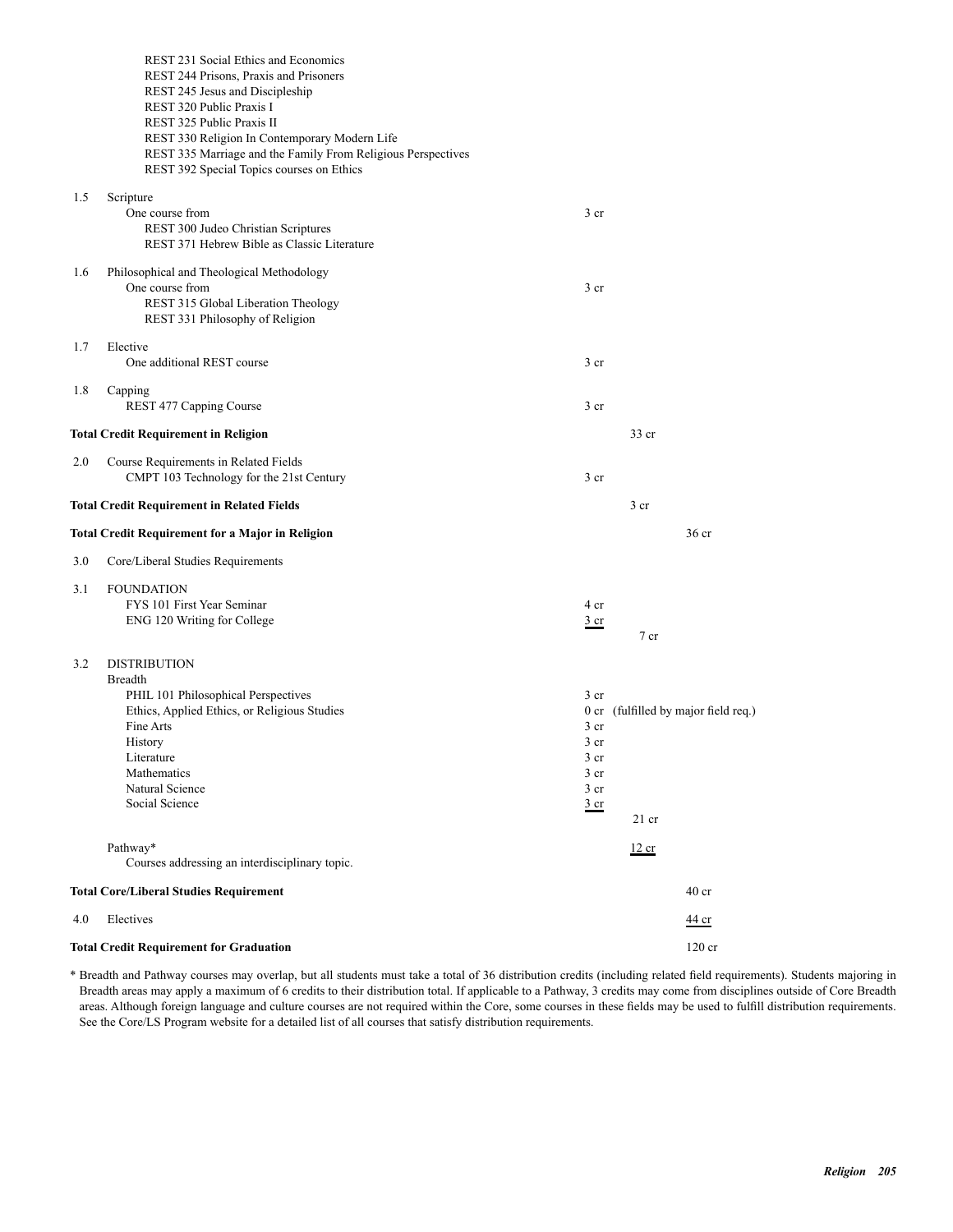## **RECOMMENDED PROGRAM SEQUENCE FOR A BACHELOR OF ARTS IN RELIGION**

## **FRESHMAN YEAR**

| <b>FALL</b>                         |                  | <b>SPRING</b>                        |                 |
|-------------------------------------|------------------|--------------------------------------|-----------------|
| PHIL 101 Philosophical Perspectives | 3 <sub>cr</sub>  | REST 201 Religion in America         | 3 <sub>cr</sub> |
| FYS 101 First Year Seminar          | 4 cr             | REST 209 World Religions             | 3 <sub>cr</sub> |
| ENG 120 Writing for College         | 3 <sub>cr</sub>  | Core/LS Science                      | 3 <sub>cr</sub> |
| REST 107 Intro to Religion          | 3 <sub>cr</sub>  | Core/LS Fine Arts                    | 3 <sub>cr</sub> |
| Core/LS                             | 3 <sub>cr</sub>  | Elective                             | 3 <sub>cr</sub> |
|                                     | 16 <sub>cr</sub> |                                      | $15$ cr         |
| <b>SOPHOMORE YEAR</b>               |                  |                                      |                 |
| <b>FALL</b>                         |                  | <b>SPRING</b>                        |                 |
| REST 203, 204 or 243                | 3 <sub>cr</sub>  | <b>REST 215 or REST 216</b>          | 3 <sub>cr</sub> |
| Core/LS Social Science              | 3 <sub>cr</sub>  | Core/LS History                      | 3 <sub>cr</sub> |
| Elective                            | 3 <sub>cr</sub>  | Core/LS Literature                   | 3 <sub>cr</sub> |
| Elective                            | 3 <sub>cr</sub>  | CMPT 103 Technology for 21st Century | 3 <sub>cr</sub> |
| Elective                            | 3 cr             | Elective                             | 3 <sub>cr</sub> |
|                                     | $15$ cr          |                                      | $15$ cr         |
| <b>JUNIOR YEAR</b>                  |                  |                                      |                 |
| <b>FALL</b>                         |                  | <b>SPRING</b>                        |                 |
| 200 Level Religious Ethics course   | 3 <sub>cr</sub>  | 300-Level Religious Ethics course    | 3 <sub>cr</sub> |
| <b>REST 300 or REST 371</b>         | 3 <sub>cr</sub>  | Core/LS Pathway                      | 3 <sub>cr</sub> |
| Core/LS Pathway                     | 3 <sub>cr</sub>  | Elective                             | 3 <sub>cr</sub> |
| Elective                            | 3 <sub>cr</sub>  | Elective                             | 3 cr            |
| Elective                            | 3 cr             | Elective                             | 3 <sub>cr</sub> |
|                                     | $15$ cr          |                                      | $15$ cr         |
| <b>SENIOR YEAR</b>                  |                  |                                      |                 |
| <b>FALL</b>                         |                  | <b>SPRING</b>                        |                 |
| <b>REST 315 or REST 331</b>         | 3 <sub>cr</sub>  | REST 477 Capping                     | 3 <sub>cr</sub> |
| Core/LS Pathway                     | 3 <sub>cr</sub>  | Core/LS Pathway                      | 3 <sub>cr</sub> |
| <b>REST Elective</b>                | 3 <sub>cr</sub>  | Elective                             | $3$ cr          |
| Elective                            | 3 <sub>cr</sub>  | Elective                             | 3 <sub>cr</sub> |
| Elective                            | 3 <sub>cr</sub>  | Elective                             | 2 <sub>cr</sub> |
|                                     | $15$ cr          |                                      | $14$ cr         |

### **REQUIREMENTS FOR A MINOR IN RELIGIOUS STUDIES**

| <b>Total Credit Requirement for a Minor in Religious Studies</b> | 18 cr |  |
|------------------------------------------------------------------|-------|--|
| Four other REST courses                                          | 12 cr |  |
| REST 208 Judeo-Christian Scriptures                              |       |  |
| REST 207 Intro to Religion                                       |       |  |
| REST 201 Religion in America                                     |       |  |
| Two introductory courses selected from the following:            | 6 cr  |  |

The student is required to select a member of the Department of Religious Studies to serve as his or her advisor and to obtain the approval of the Dean for the choice. The advisor will guide the student in the selection of courses and pursuit of the plan of study.

## **SOCIAL WORK AND SOCIOLOGY**

### **DARIA V. HANSSEN,** Ph.D., LCSW, *Chairperson*

### **MISSION:**

The Marist College Social Work Program is dedicated to preparing generalist social work practitioners committed to promoting the well-being of all people and their communities, through an integrated curriculum design grounded in the core values, ethics, and traditions of the profession and that provides the opportunity to master professional knowledge and skills. The Program fosters collaborative relationships with the diverse human services community in the Hudson River Valley to enrich student learning both in the classroom and in the field. The program challenges faculty and students to become social work leaders in the development of a more just society locally and globally.

The Marist College BSW Program has a curriculum which is grounded in the profession's purpose and values, informed by the program's context and is driven by the mission of the institution. The BSW Program curriculum prepares its graduates for entry level generalist practice through the mastery of the 9 Social Work Program Competencies (SWPC) and 31 behaviors as required by the Council on Social Work Education (CSWE). The goal of competency-based education is to ensure that students can successfully integrate and apply the competencies in practice with individuals, families, groups, organizations, and communities. Competencies are measurable practice behaviors that are based on social work knowledge, values, and skills. The total social work curriculum provides opportunities in the classroom and in a range of field education experiences for students to master the practice skills necessary to perform as competent and ethical generalist social work practitioners.

Advisement is provided throughout the program. Advisement plays a critical role, particularly in readying students for thresholds within the major and in evaluating their performance as potential social workers.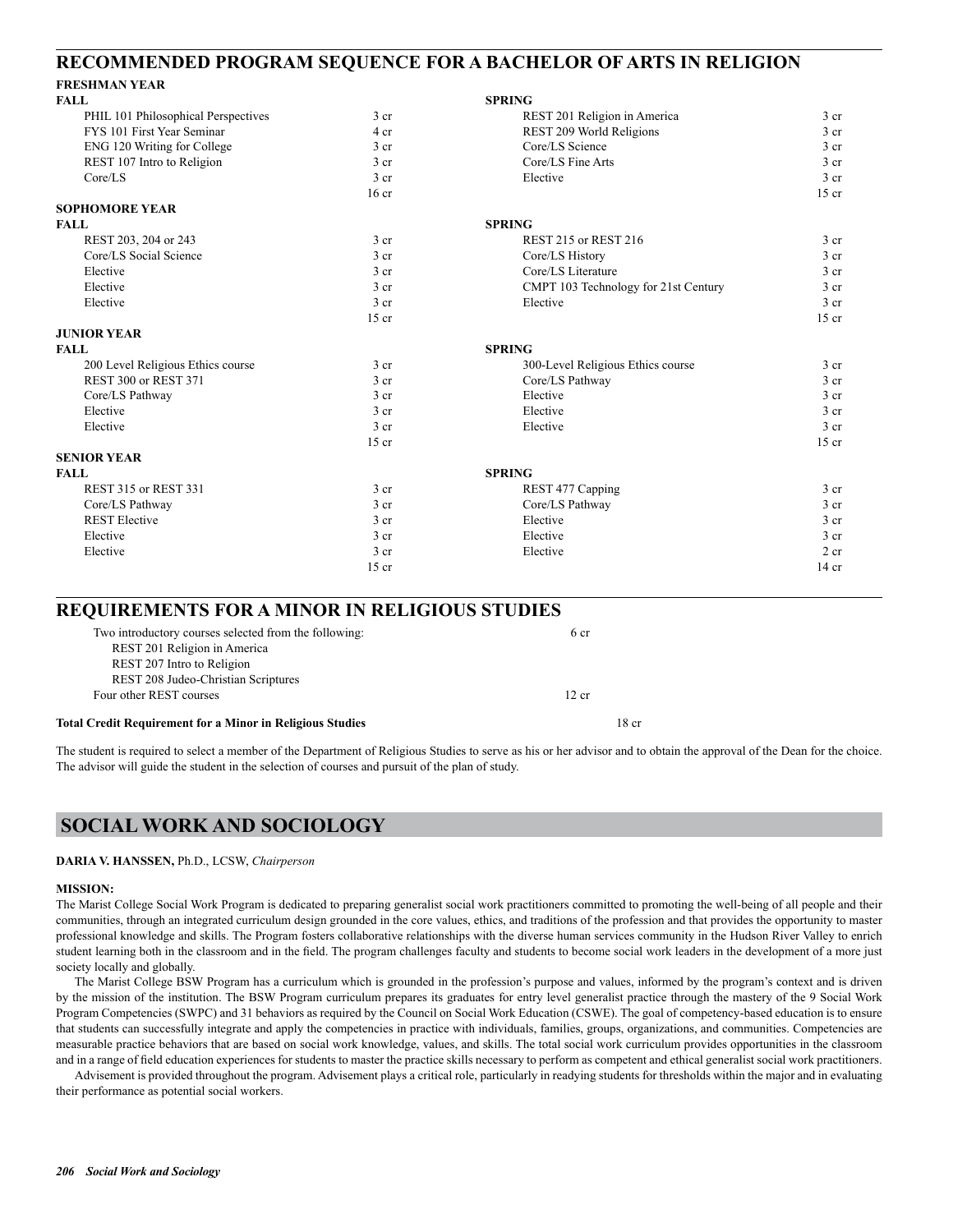Minors are available in Social Work and Sociology. The Social Work minor consists of 15 credits and the Sociology minor requires 18 credits. Students should contact the Social Work Program Director to select the appropriate sequence of required and elective courses. Students are advised that the minors in Social Work and Sociology are not accredited by the Commission on Accreditation of the Council on Social Work Education. For further information please refer to the Social Work Program website: *www.marist.edu/sbs.social/.*

*The minimum requirements for students to be admitted and continue in the Social Work Program:*

 *1.) A grade-point average of 2.5 or higher*

 *2.) Grades of C+ or higher in required Social Work and Sociology courses.*

## **REQUIREMENTS FOR A BACHELOR OF SCIENCE IN SOCIAL WORK**

Note: A minimum of 60 credits in Liberal Arts is required.

| 1.0 | Course Requirements in Sociology and Social Work                         |                 |                                        |
|-----|--------------------------------------------------------------------------|-----------------|----------------------------------------|
|     | ALL of the following courses in Sociology:<br>SOC 101 Intro to Sociology | 3 <sub>cr</sub> |                                        |
|     | SOC 336 Social Inequality                                                | 3 cr            |                                        |
|     | SOC 341 Social Change                                                    | 3 cr            |                                        |
|     | SOC 440 Social Theory                                                    | 3 <sub>cr</sub> |                                        |
|     | SOC 480 Social Research Methods                                          | 3 cr            |                                        |
|     | ALL of the following courses in Social Work:                             |                 |                                        |
|     | SOCW 230 Intro to Social Work                                            | 3 cr            |                                        |
|     | SOCW 330 Social Service: Theory and Practice                             | 3 cr            |                                        |
|     | SOCW 344 Social Welfare: Policies and Analysis                           | 3 cr            |                                        |
|     | SOCW 345 Human Behavior in the Social Environment                        | 3 <sub>cr</sub> |                                        |
|     | SOCW 383 Social Work Methods I                                           | 3 cr            |                                        |
|     | SOCW 382 Junior Field Education: Preparation for Practice                | 1 cr            |                                        |
|     | SOCW 395 Social Work with Diverse Populations                            | 3 cr            |                                        |
|     | SOCW 475 Social Work Methods II                                          | 3 cr            |                                        |
|     | SOCW 478 Senior Integrative Seminar/Capping                              | 3 cr            |                                        |
|     | SOCW 484 Field Practicum and Seminar in Social Work I                    | 5 cr            |                                        |
|     | SOCW 485 Field Practicum and Seminar in Social Work II                   | $rac{5}{2}$ cr  |                                        |
|     | Credit Requirement in Sociology and Social Work                          |                 | 50 <sub>cr</sub>                       |
| 2.0 | Course Requirements in Related Fields                                    |                 |                                        |
|     | PSYC 101 Introduction to Psychology                                      | 3 cr            |                                        |
|     | <b>ECON 150 Economics of Social Issues</b>                               | 3 <sub>cr</sub> |                                        |
|     | POSC 110 American National Government                                    | 3 cr            |                                        |
|     | BIOL 101 Topics in Biology OR                                            |                 |                                        |
|     | BIOL 237 Human Biology                                                   | $rac{3}{2}$ cr  |                                        |
|     |                                                                          |                 |                                        |
|     | Credit Requirement in Related Fields                                     |                 | 12 cr                                  |
|     | <b>Total Credit Requirement for a Major in Social Work</b>               |                 | $62$ cr                                |
| 3.0 | Core/Liberal Studies Requirements                                        |                 |                                        |
| 3.1 | <b>FOUNDATION</b>                                                        |                 |                                        |
|     | FYS 101 First Year Seminar                                               | 4 cr            |                                        |
|     | ENG 120 Writing for College                                              | <u>3 cr</u>     |                                        |
|     |                                                                          |                 | 7 cr                                   |
| 3.2 | <b>DISTRIBUTION</b>                                                      |                 |                                        |
|     | <b>Breadth</b>                                                           |                 |                                        |
|     | PHIL 101 Philosophical Perspectives                                      | 3 cr            |                                        |
|     | Ethics, Applied Ethics, or Religious Studies                             | 3 cr            |                                        |
|     | Fine Arts                                                                | 3 cr            |                                        |
|     | History                                                                  | 3 cr            |                                        |
|     | Literature                                                               | 3 cr            |                                        |
|     | Mathematics                                                              | 3 cr            |                                        |
|     | Natural Science                                                          |                 | 0 cr (fulfilled by major field req.)   |
|     | Social Science                                                           |                 | $0$ cr (fulfilled by major field req.) |
|     |                                                                          |                 | 18 <sub>cr</sub>                       |
|     | Pathway*                                                                 |                 | $12$ cr                                |
|     | Courses addressing an interdisciplinary topic.                           |                 |                                        |
|     | <b>Total Core/Liberal Studies Requirement</b>                            |                 | 37 cr                                  |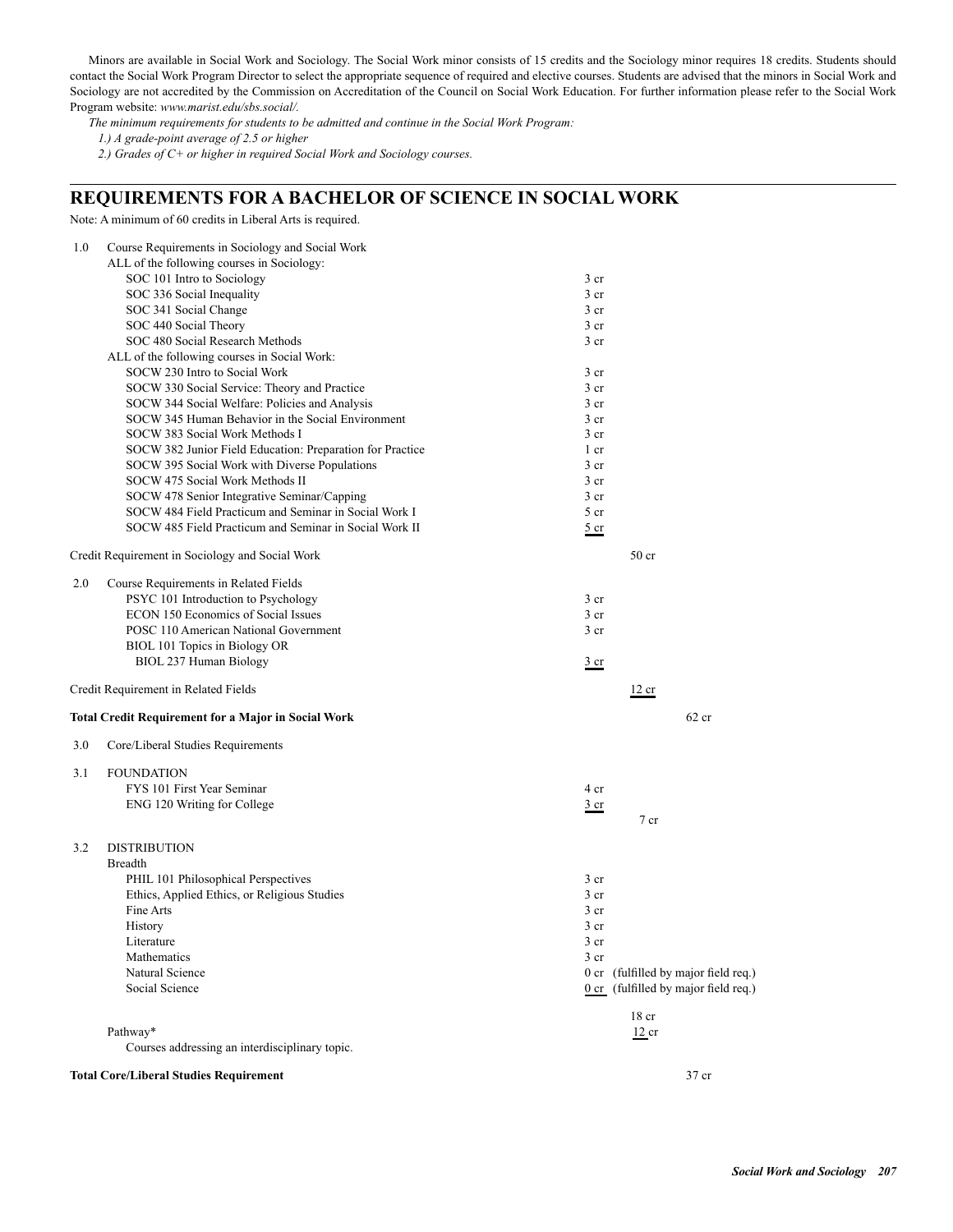|     | Electives                                                                                                                         | $21$ cr  |
|-----|-----------------------------------------------------------------------------------------------------------------------------------|----------|
|     | <b>Total Credit Requirement for Graduation</b>                                                                                    | $120$ cr |
| 5.0 | The student must obtain a grade of C or better in all sociology and social-work courses<br>required for the major in social work. |          |

\* Breadth and Pathway courses may overlap, but all students must take a total of 36 distribution credits (including related field requirements). Students majoring in Breadth areas may apply a maximum of 6 credits to their distribution total. If applicable to a Pathway, 3 credits may come from disciplines outside of Core Breadth areas. Although foreign language and culture courses are not required within the Core, some courses in these fields may be used to fulfill distribution requirements. See the Core/LS Program website for a detailed list of all courses that satisfy distribution requirements.

## **RECOMMENDED PROGRAM SEQUENCE FOR A SOCIAL WORK MAJOR**

| <b>FRESHMAN YEAR</b>                       |                  |                                                       |                  |
|--------------------------------------------|------------------|-------------------------------------------------------|------------------|
| <b>FALL</b>                                |                  | <b>SPRING</b>                                         |                  |
| SOC 101 Intro to Sociology                 | 3 <sub>cr</sub>  | PSYC 101 Intro to Psychology                          | 3 <sub>cr</sub>  |
| BIOL 101 Topics in Biology OR              |                  | CMPT 103 Technology 21st Century                      | 3 <sub>cr</sub>  |
| BIOL 237 Human Biology                     | 3 <sub>cr</sub>  | Core/LS History                                       | 3 <sub>cr</sub>  |
| ENG 120 Writing for College                | 3 <sub>cr</sub>  | Core/LS Philosophical Perspectives                    | 3 <sub>cr</sub>  |
| FYS 101 First Year Seminar                 | 4 cr             | General Elective                                      | $\frac{3}{ }$ cr |
|                                            | $13$ cr          |                                                       | $15$ cr          |
| <b>SOPHOMORE YEAR</b>                      |                  |                                                       |                  |
| <b>FALL</b>                                |                  | <b>SPRING (Recommended semester for Study Abroad)</b> |                  |
| SOCW 230 Intro to Social Work              | 3 <sub>cr</sub>  | Core/LS Fine Arts                                     | 3 <sub>cr</sub>  |
| ECON 150 Economics of Social Issues        | 3 <sub>cr</sub>  | <b>General Elective</b>                               | 3 <sub>cr</sub>  |
| POSC 110 American Nat'l Gov't              | 3 <sub>cr</sub>  | Core/LS Literature                                    | 3 <sub>cr</sub>  |
| Core/LS Math                               | 3 <sub>cr</sub>  | SOC 336 Social Inequality                             | 3 <sub>cr</sub>  |
| Core/LS                                    | $\frac{3}{ }$ cr | Core Pathway/Distribution                             | 3 cr             |
|                                            | $15$ cr          |                                                       | $15$ cr          |
| <b>JUNIOR YEAR</b>                         |                  |                                                       |                  |
| <b>FALL</b>                                |                  | <b>SPRING</b>                                         |                  |
| SOCW 330 Soc Serv Theory/Pract             | 3 <sub>cr</sub>  | SOCW 344 Social Welfare Policies & Analysis           | 3 <sub>cr</sub>  |
| SOCW 345 Hum Beh Soc Environ               | 3 <sub>cr</sub>  | SOCW 383 Social Work Methods I                        | 3 <sub>cr</sub>  |
| SOC 440 Social Theory                      | 3 <sub>cr</sub>  | SOCW 382 Junior Field Education: Prep for Practice    | 1 cr             |
| Core/LS                                    | 3 <sub>cr</sub>  | SOCW 395 Social Work w/Diverse Populations            | 3 <sub>cr</sub>  |
| General Elective                           | 3 <sub>cr</sub>  | Core Pathway/Distribution                             | 3 <sub>cr</sub>  |
|                                            |                  | General Elective                                      | 3 cr             |
|                                            | $15$ cr          |                                                       | 16 <sub>cr</sub> |
| <b>SENIOR YEAR</b>                         |                  |                                                       |                  |
| <b>FALL</b>                                |                  | <b>SPRING</b>                                         |                  |
| SOC 480 Social Research Methods            | 3 <sub>cr</sub>  | SOC 341 Social Change                                 | 3 <sub>cr</sub>  |
| SOCW 475 Social Work Methods II            | 3 <sub>cr</sub>  | SOCW 478 Senior Integrative Sem/Capping               | 3 <sub>cr</sub>  |
| SOCW 484 Field Pract. & Sem. Social Work I | 5 <sub>cr</sub>  | SOCW 485 Field Pract. & Sem. in Social Work II.       | 5 <sub>cr</sub>  |
| General Elective                           | 3 <sub>cr</sub>  | <b>General Elective</b>                               | 3 <sub>cr</sub>  |
| General Elective                           | 2 cr             | General Elective                                      | $1$ cr           |
|                                            | $16$ cr          |                                                       | $15$ cr          |

## **REQUIREMENTS FOR A MINOR IN SOCIOLOGY**

| SOC 101 Introduction to Sociology                        | 3 <sub>cr</sub>  |
|----------------------------------------------------------|------------------|
| SOC 336 Social Inequality                                | 3 <sub>cr</sub>  |
| SOC 341 Social Change                                    | 3 <sub>cr</sub>  |
| SOC 440 Social Theory                                    | 3 <sub>cr</sub>  |
| SOC 450 Oualitative Social Research Methods OR           |                  |
| SOC 480 Social Research Methods                          | 3 <sub>cr</sub>  |
| One additional elective course in sociology or           | 3 <sub>cr</sub>  |
| from the following                                       |                  |
| HIST 130 Intro to Women's, Gender, and Sexuality Studies |                  |
| SPAN 154 Cultures of Hispanics in the United States      |                  |
| MDIA 325 Documentary Film                                |                  |
| MDIA 326 Race, Ethnicity & Film                          |                  |
| MDIA 335 Gender & the Media                              |                  |
| POSC 303 Politics of Prejudice                           |                  |
| ENSC 101 Introduction to Environmental Issues            |                  |
| <b>Total Credit Requirement for a Minor in Sociology</b> | 18 <sub>cr</sub> |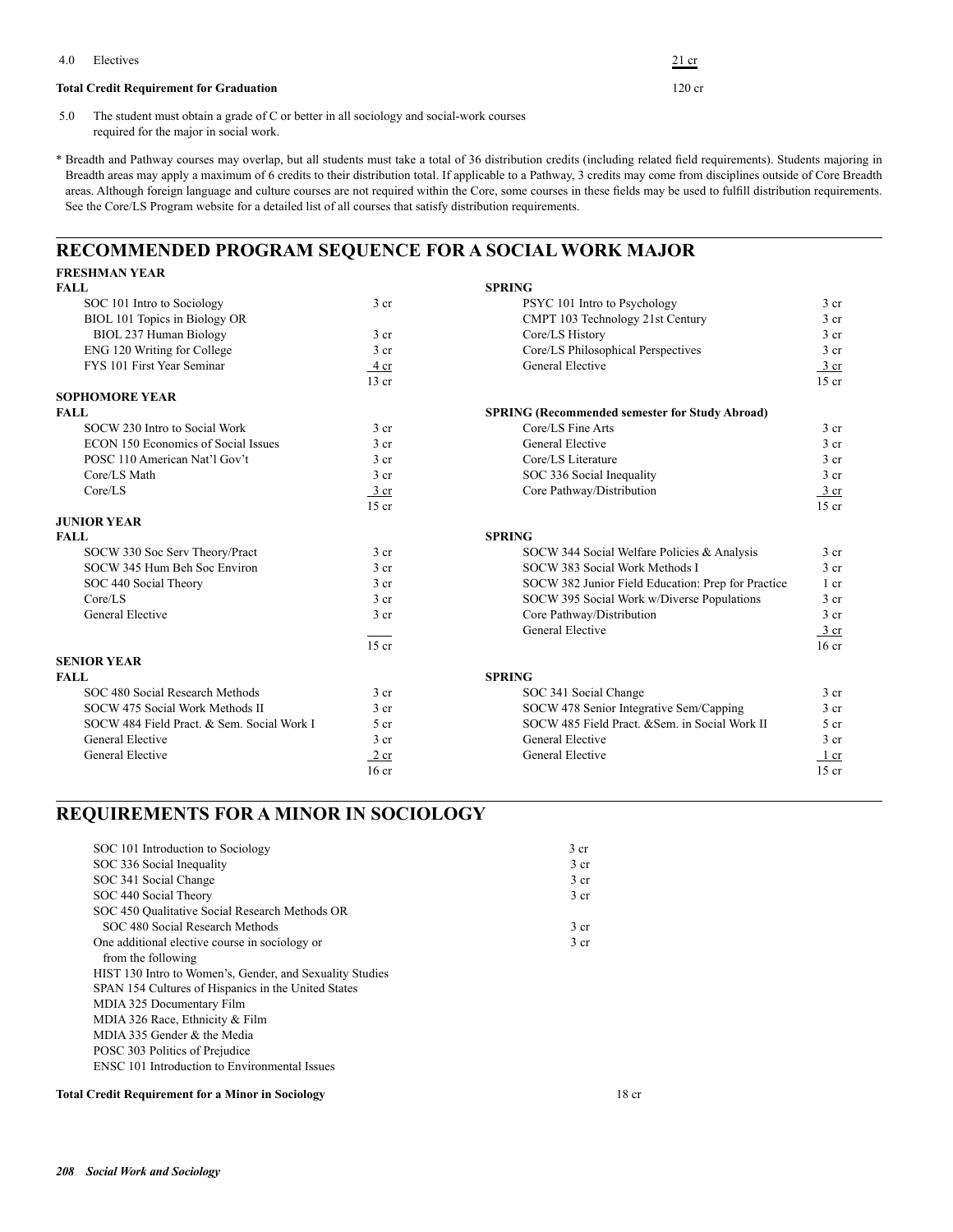| <b>REQUIREMENTS FOR A MINOR IN SOCIAL WORK</b>                                                         |                 |  |  |
|--------------------------------------------------------------------------------------------------------|-----------------|--|--|
| SOC 101 Introduction to Sociology                                                                      | 3 <sub>cr</sub> |  |  |
| SOCW 230 Introduction to Social Work                                                                   | 3 <sub>cr</sub> |  |  |
| Three other courses in Social Work or two courses in SW and<br>SPAN 295 Spanish for the Human Services | 9 <sub>cr</sub> |  |  |

**Total Credit Requirement for a Minor in Social Work** 15 cr

## **SPANISH**

### **CLAIRE KEITH,** Ph.D., *Chairperson*

### **MISSION:**

Communication through language is at the core of human experience, and the study of a foreign language provides a powerful key to successful interaction. The ability to communicate efficiently and sensitively in another language with people of different cultural backgrounds can only enhance one's professional advancement in any career. The Department of Modern Languages and Cultures aims to enrich students' education by helping them gain a rich preparation for the future through the support of global studies, teacher education, international tracks in other disciplines and, in general, career opportunities in key areas of domestic and international service where knowledge of a foreign language facilitates and increases the level of success.

Students majoring in Spanish should be aware that at least one semester of study in a Spanish immersive environment is necessary to be able to meet the ACTFL proficiency guidelines used by the department in the final assessment of the Capping course and final Capping Oral Presentation.

The Spanish area of the department affords the serious student of a foreign language the following special academic programs:

- (1) Marist International Programs, featuring individual placement, generally during the junior year, in Spain (Madrid, Granada) or Latin America (Argentina, Chile, and Cuba among others).
- (2) Bilingual Education concentration.
- (3) Secondary school teacher certification.
- (4) Latin American and Caribbean Studies program.

The major outcome of a modern language education is greater self-awareness and an increased understanding of and ability to communicate with people of different cultural backgrounds. In addition, career opportunities in many key areas of domestic and international services are enhanced for the person proficient in a modern language.

Students may apply two language courses at the intermediate level or above as well as a civilization/culture course and two Foreign Language literature courses toward fulfilling the distributive Core/LS requirements. This arrangement facilitates, with proper planning and early implementation, a double major (or minor) with other disciplines such as Political Science, Communications, Criminal Justice, and other majors.

Spanish Majors are urged to spend two semesters abroad in a Spanish-speaking country, but are limited to no more than two semesters and twelve or fifteen credits in the major, according to the chosen track.

## **REQUIREMENTS FOR A BACHELOR OF ARTS IN SPANISH**

Note: A minimum of 90 credits in Liberal Arts is required.

### 1.0 REQUIRED COURSES IN SPANISH

| 1.1 Foundations in Structure and Use of Spanish Language      | 9 <sub>cr</sub> |
|---------------------------------------------------------------|-----------------|
| Any three courses from:                                       |                 |
| SPAN 106 Intermediate Spanish II                              |                 |
| SPAN 201 Spanish: Communicating in the Spanish-speaking World |                 |
| SPAN 202 Spanish: Fiction and Expression.                     |                 |
| SPAN 210 Spanish for Heritage Speakers I                      |                 |
| SPAN 211 Spanish for Heritage Speakers II                     |                 |
| SPAN 281 Conversation and Culture I                           |                 |
| SPAN 305 Advanced Intensive Spanish I                         |                 |
| SPAN 306 Advanced Intensive Spanish II                        |                 |
| SPAN 312 Spanish in the Workplace                             |                 |
| SPAN 360 Spanish Composition and Conversation I               |                 |
| SPAN 361 Spanish Composition and Conversation II              |                 |
| SPAN 410 Spanish Composition I                                |                 |
| SPAN 411 Spanish Composition II                               |                 |
| SPAN 412 Advanced Conversational Spanish I                    |                 |
| SPAN 413 Advanced Conversational Spanish II                   |                 |
| 1.2 Foundations in Cultures of the Spanish Speaking World:    | 9 <sub>cr</sub> |
| SPAN 250 Cultures of Spain *                                  |                 |
| SPAN 260 Cultures of Latin America *                          |                 |
| SPAN 270 Cultures of Hispanics in the US *                    |                 |
| 1.3 Literature and Film                                       | 6 cr            |
| SPAN 315 The Experience of Hispanic Literature *              |                 |
| And any one course from:                                      |                 |
|                                                               |                 |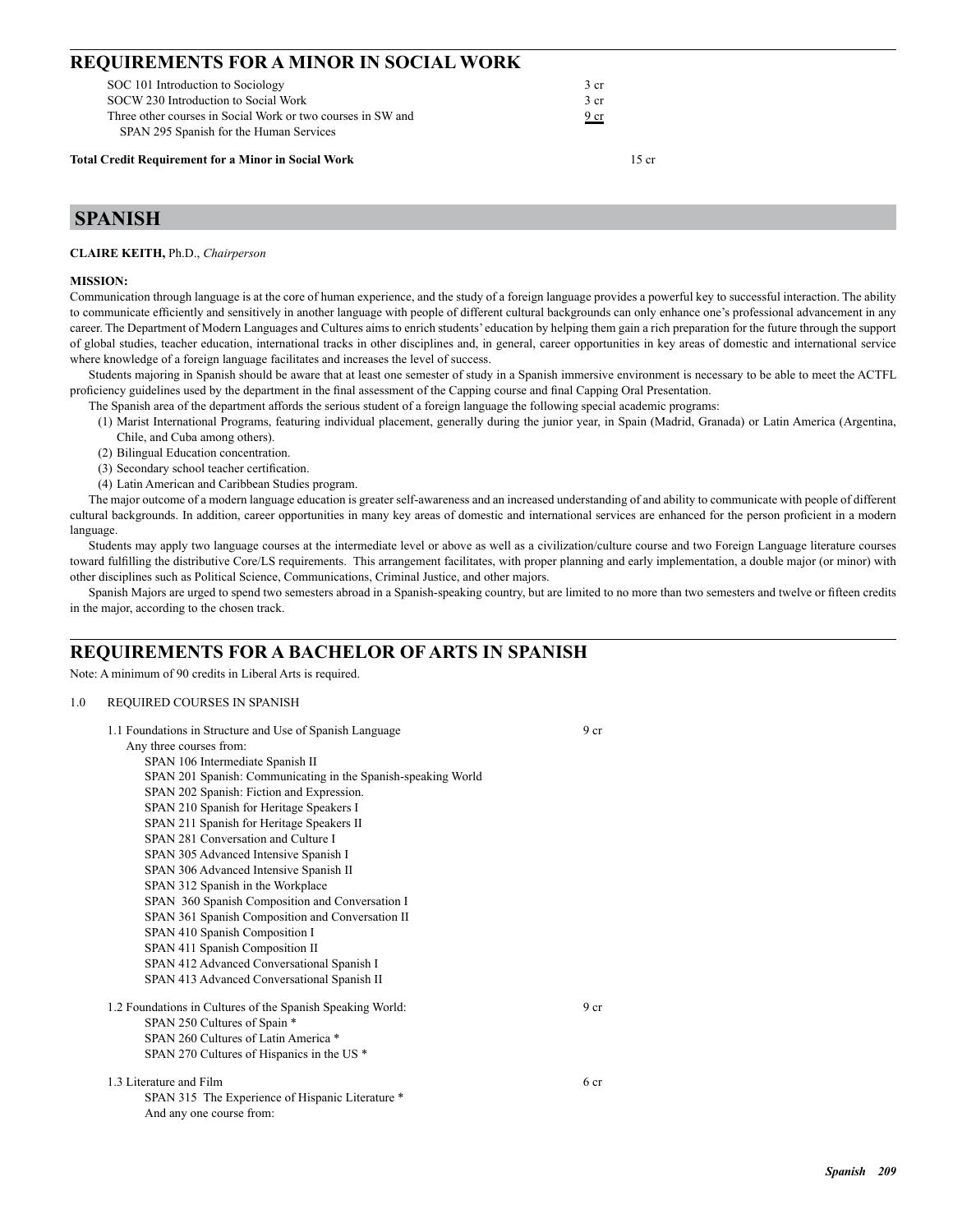|            | SPAN 330 Themes in Spanish Cinema<br>SPAN 335 Themes in Latin American Cinema<br>SPAN 370 Latin American Women Writers<br>SPAN 392 Special Topics in Spanish I                                                                                                                                                                                                                                                                                                                        |                                    |                                 |  |
|------------|---------------------------------------------------------------------------------------------------------------------------------------------------------------------------------------------------------------------------------------------------------------------------------------------------------------------------------------------------------------------------------------------------------------------------------------------------------------------------------------|------------------------------------|---------------------------------|--|
|            | SPAN 420 Medieval Spanish Literature<br>SPAN 421 Spanish Literature of the 18th and 19th Centuries<br>SPAN 422 Contemporary Spanish Literature                                                                                                                                                                                                                                                                                                                                        |                                    |                                 |  |
|            | SPAN 424 Cervantes<br>SPAN 425 Literature of the Golden Age                                                                                                                                                                                                                                                                                                                                                                                                                           |                                    |                                 |  |
|            | SPAN 430 Spanish American Literature I<br>SPAN 431 Spanish American Literature II                                                                                                                                                                                                                                                                                                                                                                                                     |                                    |                                 |  |
|            | SPAN 433 Literature of the Hispanic Caribbean<br>SPAN 480 Seminar                                                                                                                                                                                                                                                                                                                                                                                                                     |                                    |                                 |  |
|            | 1.4 Applied Spanish courses<br>Any three courses from:                                                                                                                                                                                                                                                                                                                                                                                                                                | 9 cr                               |                                 |  |
|            | SPAN 312 Spanish in the Workplace<br>SPAN 325 Spanish in a Digital Age                                                                                                                                                                                                                                                                                                                                                                                                                |                                    |                                 |  |
|            | SPAN 393 Special Topics in Spanish II                                                                                                                                                                                                                                                                                                                                                                                                                                                 |                                    |                                 |  |
|            | SPAN 396 Internship in Spanish (3cr) **<br>SPAN 415 Spanish Translation Techniques<br>OR:                                                                                                                                                                                                                                                                                                                                                                                             |                                    |                                 |  |
|            | Any three-credit combination from these courses:<br>SPAN 189 Language Learner's Toolkit 1cr.(May be repeated with departmental approval.) ***<br>SPAN 203 Spanish Practicum 1cr. (May be repeated with departmental approval)***<br>SPAN 394 Internship in Spanish (1 cr) ***<br>SPAN 395 Internship in Spanish (2cr) ***                                                                                                                                                             |                                    |                                 |  |
|            | 1.5 Capping<br>Span 477 Spanish Capping *                                                                                                                                                                                                                                                                                                                                                                                                                                             | $rac{3}{2}$ cr                     |                                 |  |
|            | 3 cr may count those credits as general electives.<br>*** If three variations of the one-credit courses is taken, they may fulfill a three-credit requirement towards the Spanish major or minor in the Applied Languages<br>category. If only one or two of these one-credit units is taken, they can be used as enrichment electives in Spanish and as general electives towards the 120 cr.<br>requirement of the BA. Or they may be combined with a one or two-credit internship. |                                    |                                 |  |
|            | <b>Total Credit Requirement for a Major in Spanish</b>                                                                                                                                                                                                                                                                                                                                                                                                                                |                                    | 36 <sub>cr</sub>                |  |
| 2.0<br>3.0 | Course Requirements in Related Fields: None<br>Core/Liberal Studies Requirements                                                                                                                                                                                                                                                                                                                                                                                                      |                                    |                                 |  |
| 3.1        | <b>FOUNDATION</b>                                                                                                                                                                                                                                                                                                                                                                                                                                                                     |                                    |                                 |  |
|            | FYS 101 First Year Seminar                                                                                                                                                                                                                                                                                                                                                                                                                                                            | 4 cr                               |                                 |  |
|            | ENG 120 Writing for College                                                                                                                                                                                                                                                                                                                                                                                                                                                           | $rac{3}{2}$ cr                     | 7 cr                            |  |
| 3.2        | <b>DISTRIBUTION</b><br><b>Breadth</b>                                                                                                                                                                                                                                                                                                                                                                                                                                                 |                                    |                                 |  |
|            | PHIL 101 Philosophical Perspectives<br>Ethics, Applied Ethics, or Religious Studies                                                                                                                                                                                                                                                                                                                                                                                                   | 3 <sub>cr</sub><br>3 <sub>cr</sub> |                                 |  |
|            | Fine Arts<br>History                                                                                                                                                                                                                                                                                                                                                                                                                                                                  | 3 <sub>cr</sub><br>3 <sub>cr</sub> |                                 |  |
|            | Literature                                                                                                                                                                                                                                                                                                                                                                                                                                                                            | 0 <sub>cr</sub>                    | (fulfilled by major field req.) |  |
|            | Mathematics<br>Natural Science                                                                                                                                                                                                                                                                                                                                                                                                                                                        | 3 <sub>cr</sub><br>3 cr            |                                 |  |
|            | Social Science                                                                                                                                                                                                                                                                                                                                                                                                                                                                        | $rac{3}{2}$ cr                     | $21$ cr                         |  |
|            | Pathway*<br>Courses addressing an interdisciplinary topic.                                                                                                                                                                                                                                                                                                                                                                                                                            |                                    | 12 cr                           |  |
|            | <b>Total Core/Liberal Studies Requirement</b>                                                                                                                                                                                                                                                                                                                                                                                                                                         |                                    | $40$ cr                         |  |
| 4.0        | Electives                                                                                                                                                                                                                                                                                                                                                                                                                                                                             |                                    | 44 cr                           |  |
|            | <b>Total Credit Requirement for Graduation</b>                                                                                                                                                                                                                                                                                                                                                                                                                                        |                                    | $120$ cr                        |  |
|            |                                                                                                                                                                                                                                                                                                                                                                                                                                                                                       |                                    |                                 |  |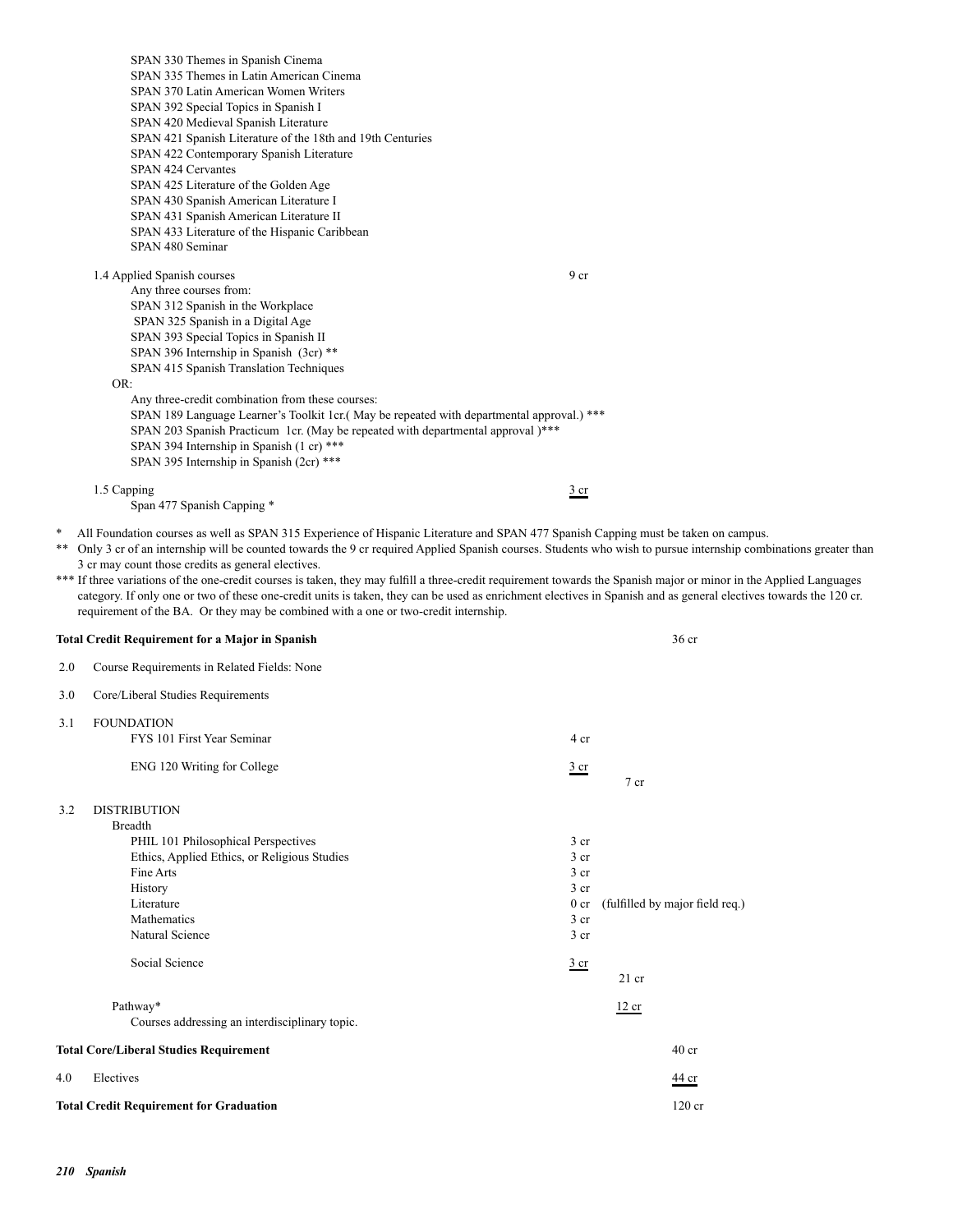5.0 Students are encouraged to pursue a minor in a different field to give structure and coherence to their programs.

STUDY ABROAD: While only 15 credits maximum from abroad are accepted in Spanish for the Major, students can still benefit from, and are encouraged to spend an entire year abroad, given the possibility of taking Core courses in certain Spanish programs.

\* Breadth and Pathway courses may overlap, but all students must take a total of 36 distribution credits (including related field requirements). Students majoring in Breadth areas may apply a maximum of 6 credits to their distribution total. If applicable to a Pathway, 3 credits may come from disciplines outside of Core Breadth areas. Although foreign language and culture courses are not required within the Core, some courses in these fields may be used to fulfill distribution requirements. See the Core/LS Program website for a detailed list of all courses that satisfy distribution requirements.

## **REQUIREMENTS FOR NEW YORK STATE TEACHER CERTIFICATION IN ADOLESCENCE EDUCATION: SPANISH (GRADES 7-12)**

Marist College offers a state-approved program leading to initial teacher certification in Adolescence Education: Spanish (Grades 7-12). Students seeking this certification are encouraged to consult with their academic advisor and the Coordinator of Adolescence Education in the Education Department. Because of the significant number of state certification requirements for this program, it is important that students seek such advisement early in their college careers, during the freshman year if possible. Education and related field requirements for Adolescence Education certification can be found on page 117 of this catalog. Passing score on the OPI at a minimum of advanced low-level proficiency or fulfilling a departmental remediation plan is required for the student/candidate to be recommended for certification.

### **REQUIREMENTS FOR A MINOR IN SPANISH**

Note: A minimum of 90 credits in Liberal Arts is required

### 1.0 REQUIRED COURSES FOR A MINOR IN SPANISH

| 1.1 Foundations in Structure and Use of Spanish Language                                 | 9 <sub>cr</sub> |       |
|------------------------------------------------------------------------------------------|-----------------|-------|
| Any THREE courses from:                                                                  |                 |       |
| SPAN 106 Intermediate Spanish II                                                         |                 |       |
| SPAN 201 Spanish: Communicating in the Spanish-speaking World                            |                 |       |
| SPAN 202 Spanish: Fiction and Expression.                                                |                 |       |
| SPAN 210 Spanish for Heritage Speakers I                                                 |                 |       |
| SPAN 211 Spanish for Heritage Speakers II                                                |                 |       |
| SPAN 281 Conversation and Culture I                                                      |                 |       |
| SPAN 305 Advanced Intensive Spanish I                                                    |                 |       |
| SPAN 306 Advanced Intensive Spanish II                                                   |                 |       |
| SPAN 312 Spanish in the Workplace                                                        |                 |       |
| SPAN 360 Spanish Composition and Conversation I                                          |                 |       |
| SPAN 361 Spanish Composition and Conversation II                                         |                 |       |
| SPAN 410 Spanish Composition I                                                           |                 |       |
| SPAN 411 Spanish Composition II                                                          |                 |       |
| SPAN 412 Advanced Conversational Spanish I                                               |                 |       |
| SPAN 413 Advanced Conversational Spanish II                                              |                 |       |
| 1.2 Foundations in Cultures of the Spanish Speaking World:                               | 6 cr            |       |
| Any TWO courses from:                                                                    |                 |       |
| SPAN 250 Cultures of Spain *                                                             |                 |       |
| SPAN 260 Cultures of Latin America *                                                     |                 |       |
| SPAN 270 Cultures of Hispanics in the US *                                               |                 |       |
| 1.3 Literature and Film                                                                  | 3 <sub>cr</sub> |       |
| SPAN 315 The Experience of Hispanic Literature *                                         |                 |       |
| 1.4 Applied Spanish courses                                                              | $rac{3}{2}$ cr  |       |
| Any ONE course from:                                                                     |                 |       |
| SPAN 312 Spanish in the Workplace                                                        |                 |       |
| SPAN 325 Spanish in a Digital Age                                                        |                 |       |
| SPAN 393 Special Topics in Spanish II                                                    |                 |       |
| SPAN 396 Internship in Spanish (3cr)                                                     |                 |       |
| SPAN 415 Spanish Translation Techniques                                                  |                 |       |
| OR:                                                                                      |                 |       |
| Any ONE three-credit combination from these courses:                                     |                 |       |
| SPAN 189 Language Learner's Toolkit 1cr.(May be repeated with departmental approval.) ** |                 |       |
| SPAN 203 Spanish Practicum 1cr. (May be repeated with departmental approval)**           |                 |       |
| SPAN 394 Internship in Spanish (1 cr) **                                                 |                 |       |
| SPAN 395 Internship in Spanish (2 cr) **                                                 |                 |       |
| <b>Total Credit Requirement for a Minor in Spanish</b>                                   |                 | 21 cr |

\* All Foundations courses as well as SPAN 315 Experience. of Hispanic Literature must be taken on campus.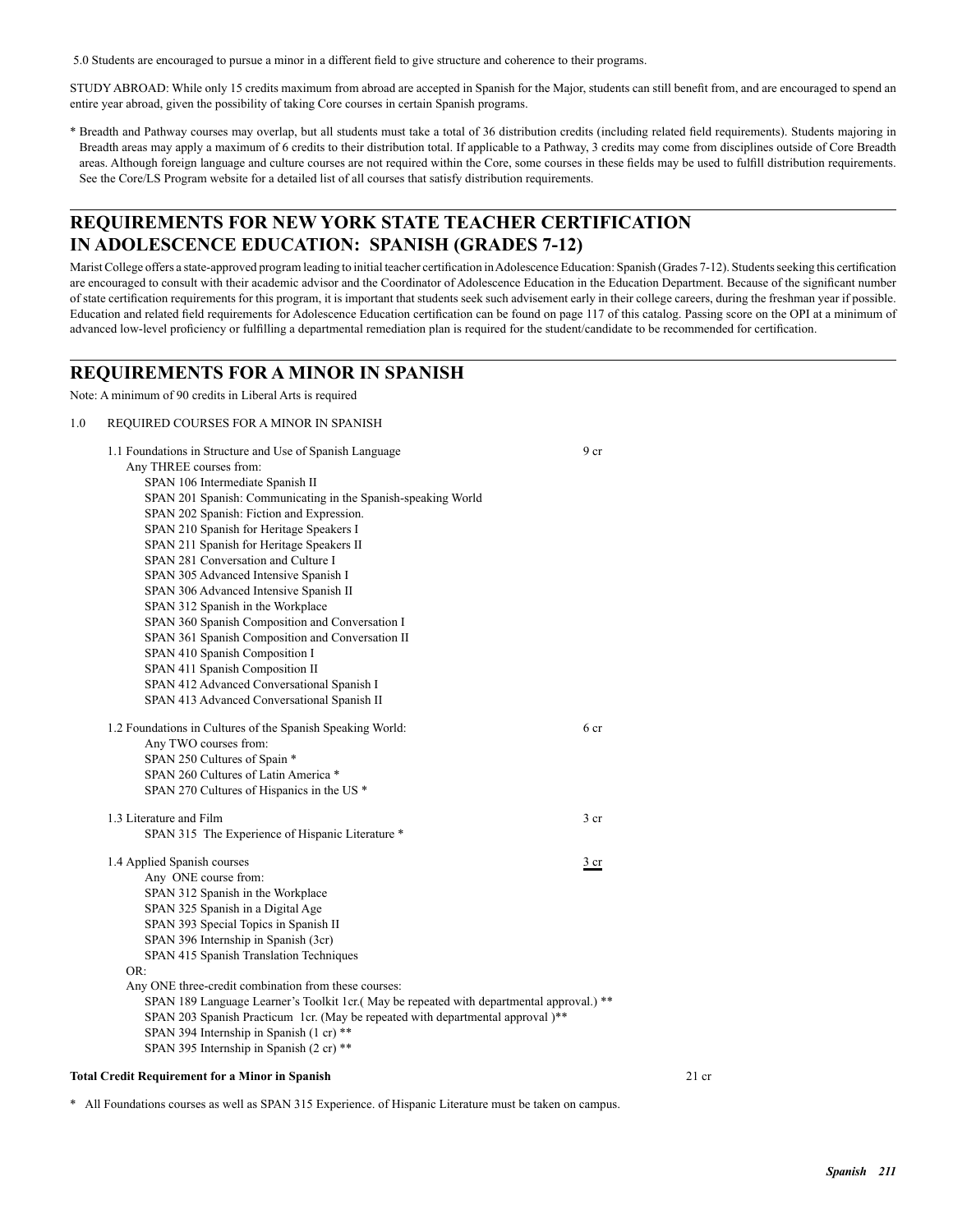\*\* If three variations of the one-credit courses are taken, they may fulfill a three-credit requirement towards the Spanish major or minor in the Applied Languages category. If only one or two of these one-credit units is taken, they can be used as enrichment electives in Spanish and as general electives towards the 120 cr. requirement of the BA. Or they may be combined with a one or two-credit internship.

## **RECOMMENDED PROGRAM SEQUENCE FOR A BACHELOR OF ARTS IN SPANISH**

\* Regular Track (Track A) FRESHMAN YEAR

| <b>FALL</b>                         |                  | <b>SPRING</b>                     |                  |
|-------------------------------------|------------------|-----------------------------------|------------------|
| SPAN 201 or 281                     | 3 <sub>cr</sub>  | SPAN 202 or 281                   | 3 cr             |
| ENG 120 Writing for College         | 3 <sub>cr</sub>  | Core/LS                           | 3 <sub>cr</sub>  |
| FYS 101 First Year Seminar          | 4 cr             | Core/LS                           | 3 <sub>cr</sub>  |
| PHIL 101 Philosophical Perspectives | 3 cr             | Core/LS                           | 3 <sub>cr</sub>  |
| Elective or CSIS courses            | $\frac{3}{ }$ cr | Elective                          | $\frac{3}{ }$ cr |
|                                     | $16$ cr          |                                   | $15$ cr          |
| <b>SOPHOMORE YEAR</b>               |                  |                                   |                  |
| <b>FALL</b>                         |                  | <b>SPRING</b>                     |                  |
| <b>SPAN 250</b>                     | 3 <sub>cr</sub>  | <b>SPAN 260</b>                   | $3$ cr           |
| SPAN 360 or SPAN 315                | 3 <sub>cr</sub>  | SPAN 315 or SPAN 325              | 3 cr             |
| Core/LS                             | 3 <sub>cr</sub>  | Core/LS                           | 3 <sub>cr</sub>  |
| Core/LS                             | 3 <sub>cr</sub>  | Elective                          | 3 <sub>cr</sub>  |
| Elective                            | $3$ cr           | Elective                          | $\frac{3}{2}$ cr |
|                                     | $15$ cr          |                                   | $15$ cr          |
| JUNIOR YEAR (Marist Abroad Madrid)  |                  |                                   |                  |
| <b>FALL</b>                         |                  | <b>SPRING</b>                     |                  |
| SPAN 300 or 400 Level Elective      | 3 <sub>cr</sub>  | SPAN 300 or 400 Level Elective    | $3$ cr           |
| SPAN 300 or 400 Level Language      | 3 <sub>cr</sub>  | SPAN 300 or 400 Level Elective    | 3 <sub>cr</sub>  |
| Core/LS                             | 3 <sub>cr</sub>  | Core/LS                           | 3 <sub>cr</sub>  |
| SPAN 300 or 400 Level Literature    | 3 <sub>cr</sub>  | Core/LS                           | 3 <sub>cr</sub>  |
| SPAN 300 or 400 Level Elective      | $\frac{3}{ }$ cr | SPAN 300 or 400 Level Elective    | $\frac{3}{ }$ cr |
|                                     | $15$ cr          |                                   | $15$ cr          |
| <b>JUNIOR YEAR (On Campus)</b>      |                  |                                   |                  |
| <b>FALL</b>                         |                  | <b>SPRING</b>                     |                  |
| <b>SPAN 360 OR 270</b>              | 3 <sub>cr</sub>  | SPAN 300 or 400 Level Elective    | 3 <sub>cr</sub>  |
| <b>SPAN Literature</b>              | 3 <sub>cr</sub>  | <b>SPAN Literature</b>            | 3 <sub>cr</sub>  |
| SPAN Elective or General Elective   | 3 <sub>cr</sub>  | SPAN Elective or General Elective | 3 <sub>cr</sub>  |
| Core/LS                             | 3 <sub>cr</sub>  | Core/LS                           | 3 <sub>cr</sub>  |
| Elective                            | $3$ cr           | Elective                          | 3 cr             |
|                                     | $15$ cr          |                                   | $15$ cr          |
| <b>SENIOR YEAR</b>                  |                  |                                   |                  |
| <b>FALL</b>                         |                  | <b>SPRING</b>                     |                  |
| SPAN 270 or Spanish Literature      | 3 <sub>cr</sub>  | SPAN 477 Capping Course           | 3 <sub>cr</sub>  |
| Electives                           | 12 cr            | Electives                         | 12 cr            |
|                                     | $15$ cr          |                                   | $15$ cr          |
|                                     |                  |                                   |                  |

## **WOMEN'S, GENDER, AND SEXUALITY STUDIES MINOR**

### **KRISTIN BAYER, PH.D.,** *DIRECTOR*

Women's, Gender, and Sexuality Studies is a multidisciplinary academic program that focuses on gender and sexuality as a significant cultural and cognitive category. The minor in WGSS exposes students to the intellectual, political, and aesthetic contributions of women to human culture, and examines how gender and sexuality has influenced the lives, status, and opportunities of all people. Attention is paid to the ways in which gender and sexuality intersects with race, class, and ethnicity to shape social structures and individual experiences. Courses provide students with a critical approach to the study of history, political science, literature, philosophy, religion, economics, communication, social sciences, the natural sciences, and management, incorporating scholarship on women, gender, sexuality, and feminist theory. The program advances the Marist tradition of preparing students to develop a global perspective that recognizes and respects diversity.

Students are required to take an interdisciplinary Introduction to Women's, Gender, and Sexuality Studies course and five other courses distributed among at least two different disciplines for a total of 18 credits. Courses that may be applied to the minor include the following regular offerings, as well as designated special topics and cross-disciplinary courses.

For further information about WGSS please see the Director.